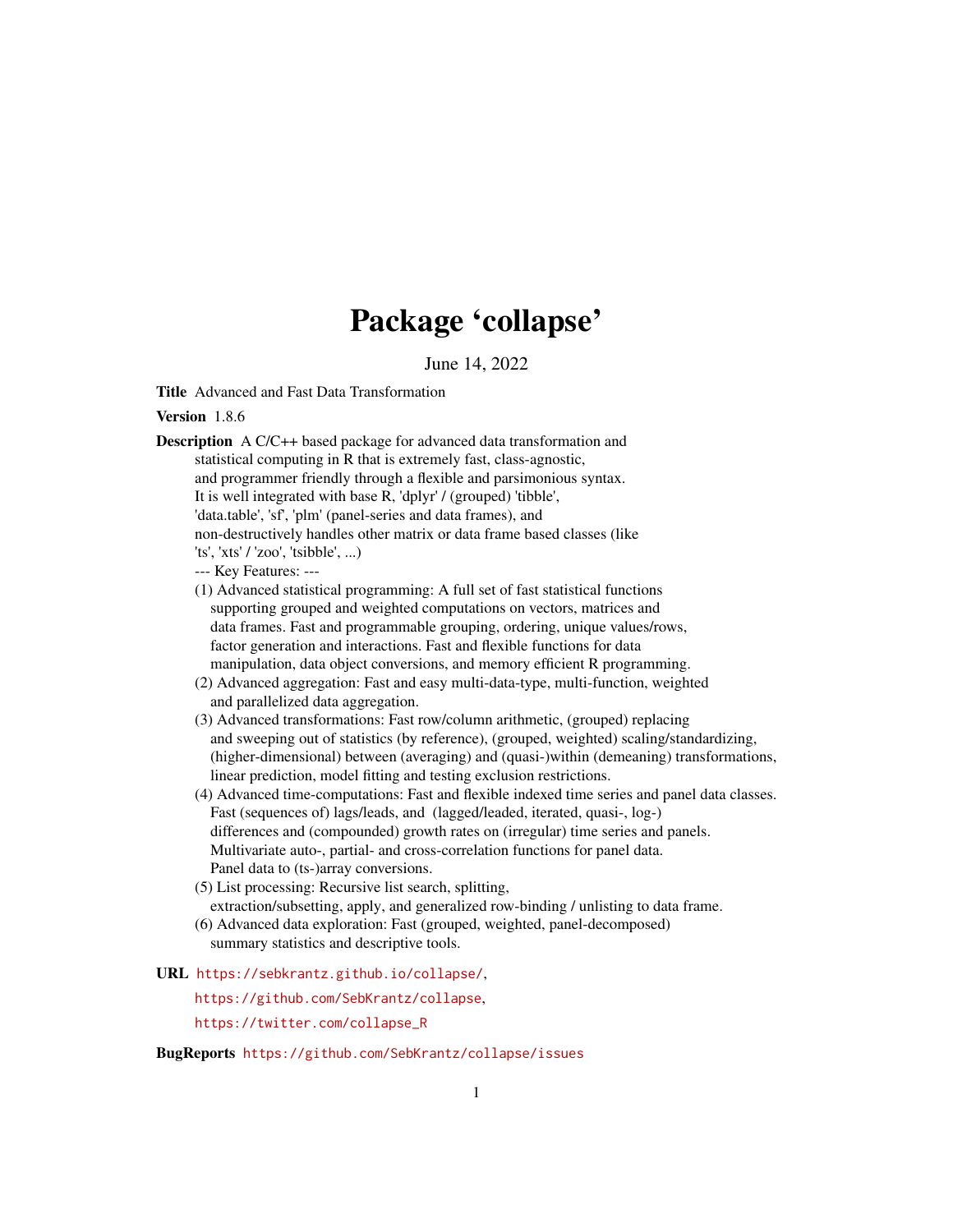# License  $GPL (= 2)$  | file LICENSE

Encoding UTF-8

# LazyData true

**Depends** R  $(>= 3.3.0)$ 

**Imports** Rcpp  $(>= 1.0.1)$ 

### LinkingTo Rcpp

Suggests fastverse, data.table, magrittr, kit, sf, xts, zoo, plm, fixest, vars, RcppArmadillo, RcppEigen, tibble, dplyr, ggplot2, scales, microbenchmark, testthat, covr, knitr, rmarkdown

#### SystemRequirements C++11

#### VignetteBuilder knitr

#### NeedsCompilation yes

Author Sebastian Krantz [aut, cre], Matt Dowle [ctb], Arun Srinivasan [ctb], Morgan Jacob [ctb], Dirk Eddelbuettel [ctb], Laurent Berge [ctb], Kevin Tappe [ctb], R Core Team and contributors worldwide [ctb], Martyn Plummer [cph], 1999-2016 The R Core Team [cph]

#### Maintainer Sebastian Krantz <sebastian.krantz@graduateinstitute.ch>

#### Repository CRAN

Date/Publication 2022-06-14 07:10:02 UTC

# R topics documented: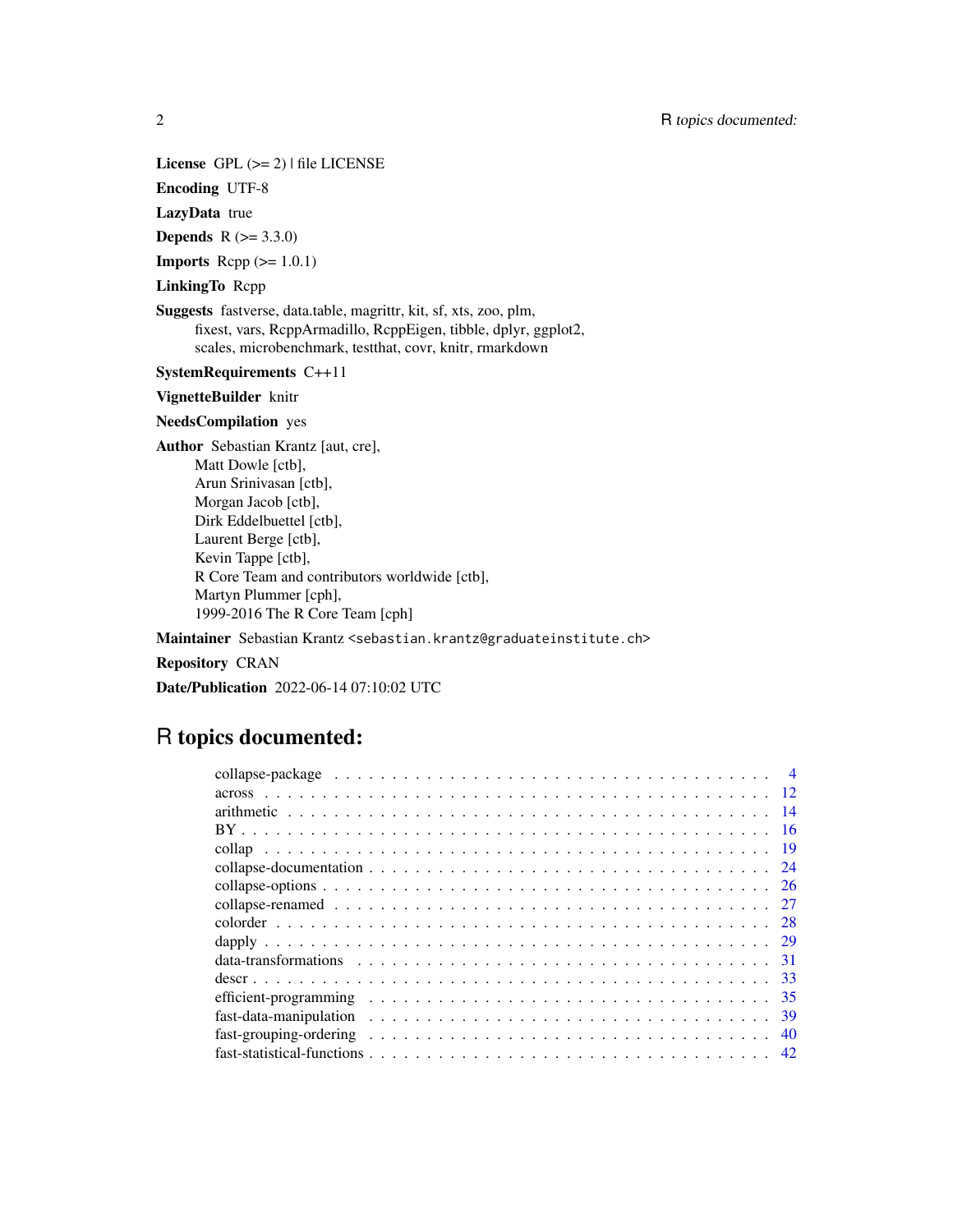|       | 45 |
|-------|----|
|       | 50 |
|       | 52 |
|       | 56 |
|       | 58 |
|       | 60 |
|       | 62 |
|       | 65 |
| flag  | 69 |
|       | 73 |
|       | 75 |
|       | 77 |
|       | 80 |
|       | 82 |
|       | 85 |
| fnobs | 87 |
|       | 89 |
|       |    |
|       | 92 |
|       |    |
|       |    |
|       |    |
|       |    |
|       |    |
|       |    |
|       |    |
|       |    |
|       |    |
|       |    |
|       |    |
|       |    |
|       |    |
|       |    |
|       |    |
|       |    |
|       |    |
|       |    |
|       |    |
|       |    |
| psmat |    |
|       |    |
|       |    |
|       |    |
|       |    |
| qtab  |    |
|       |    |
|       |    |
|       |    |
|       |    |
|       |    |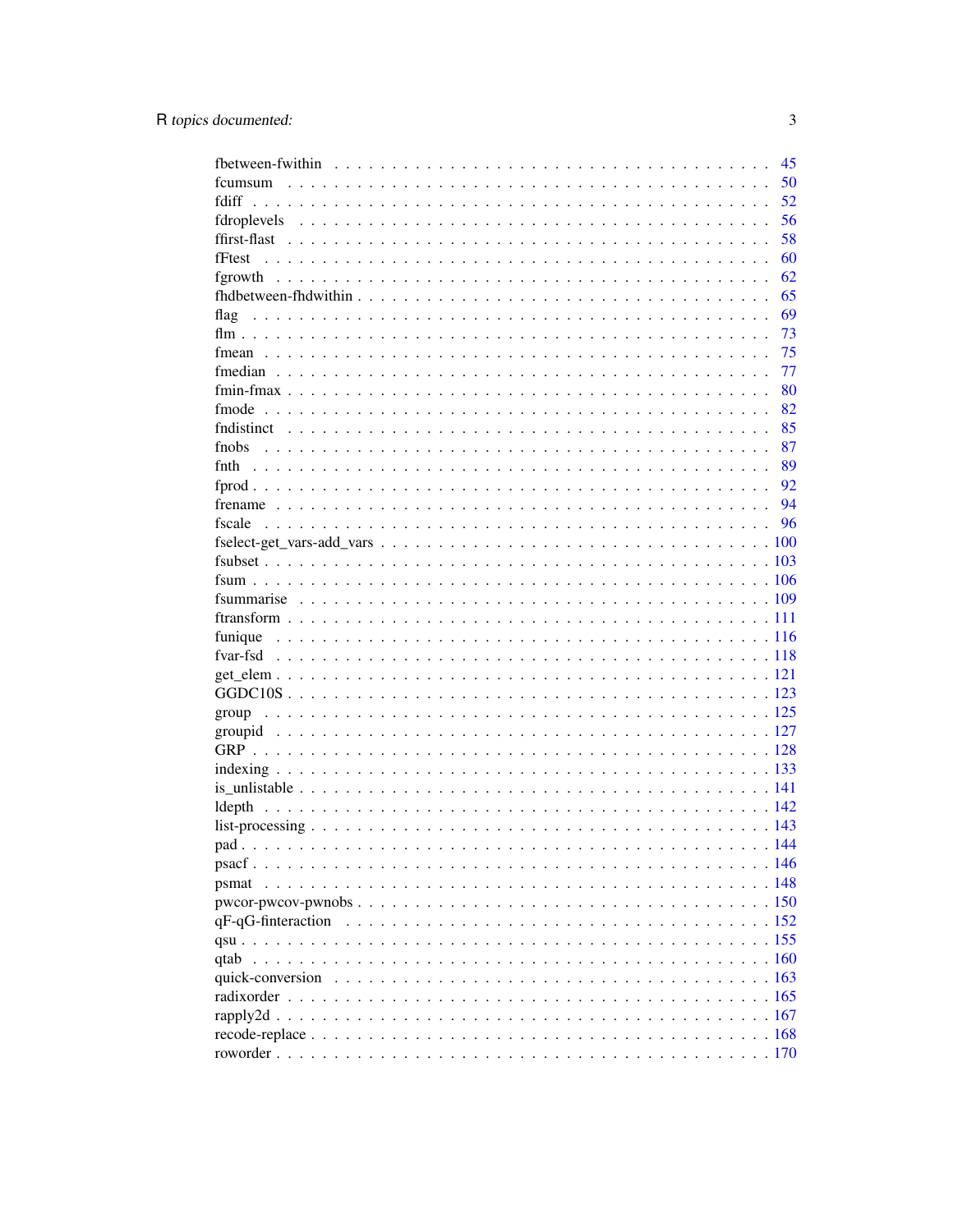## <span id="page-3-0"></span>4 collapse-package

<span id="page-3-2"></span>collapse-package *Advanced and Fast Data Transformation*

#### <span id="page-3-1"></span>**Description**

*collapse* is a C/C++ based package for data transformation and statistical computing in R. It's aims are:

- To facilitate complex data transformation, exploration and computing tasks in R.
- To help make R code fast, flexible, parsimonious and programmer friendly.

It is made compatible with *dplyr*, *data.table*, *sf* and the *plm* approach to panel data, and nondestructively handles other classes such as *xts*.

#### Getting Started

See [Collapse Documentation & Overview](#page-23-1) (the most up-to-date documentation for *collapse* 1.8), or read the [introductory vignette.](https://sebkrantz.github.io/collapse/articles/collapse_intro.html) All vignettes can be accessed on the [package website.](https://sebkrantz.github.io/collapse/) A cheatsheet is available [here.](https://raw.githubusercontent.com/SebKrantz/cheatsheets/master/collapse.pdf) A compact introduction for quick-starters is provided in the examples section below.

#### Details

*collapse* provides an integrated suite of statistical and data manipulation functions. These improve, complement and extend the capabilities of base R and packages like *dplyr*, *data.table*, *plm*, *matrixStats*, *Rfast* etc. In a nutshell, *collapse* provides:

- Fast C/C++ based (grouped, weighted) computations embedded in highly optimized R code.
- More complex statistical, time series / panel data and recursive (list-processing) operations.
- A flexible and generic approach supporting and preserving many R objects.
- Optimized programming in standard and non-standard evaluation.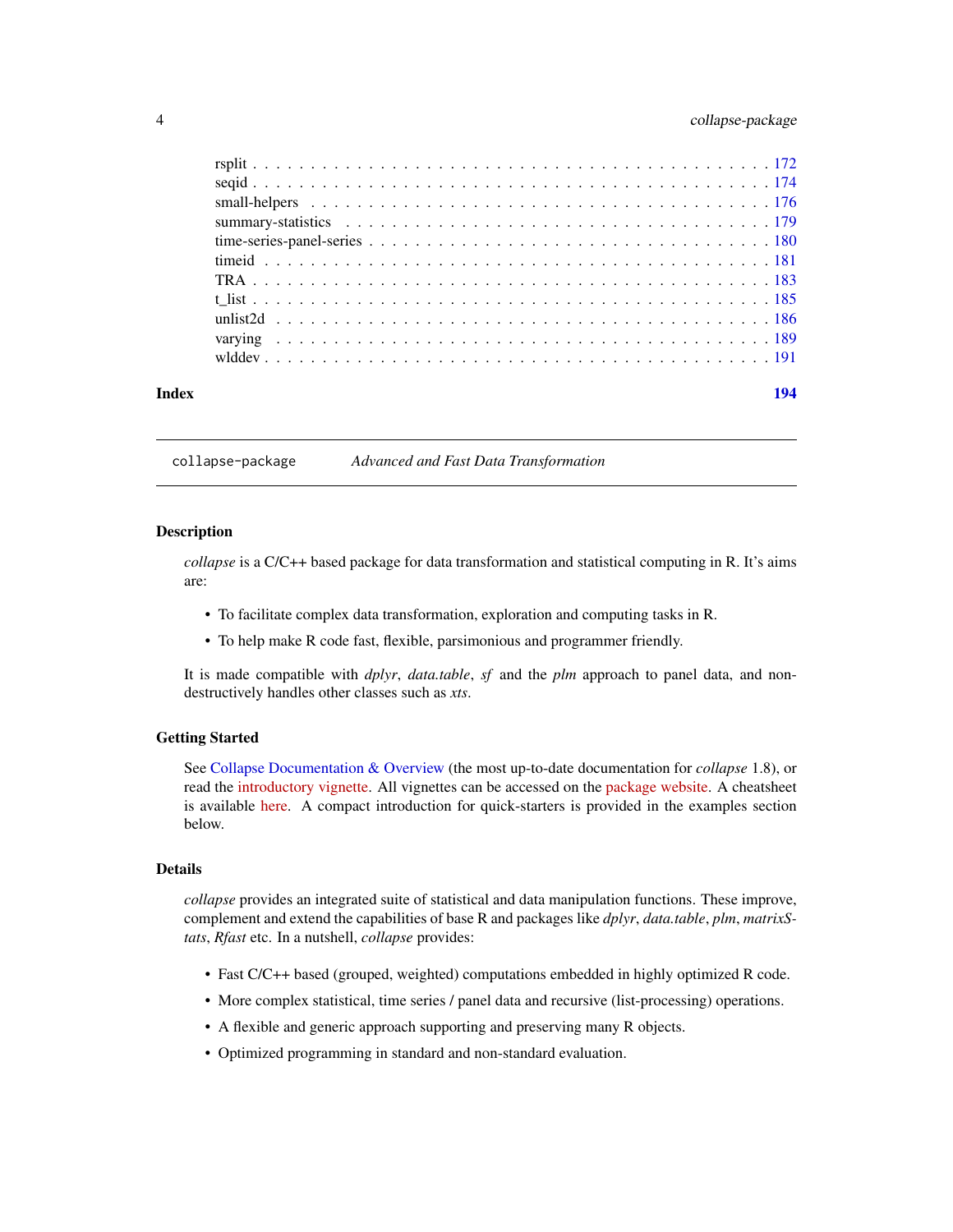### collapse-package 5

The statistical functions in *collapse* are S3 generic with core methods for vectors, matrices and data frames, and internally support grouped and weighted computations carried out in C/C++. R code is strongly optimized and inputs are swiftly passed to compiled  $C/C++$  code, where various efficient algorithms are implemented.

To facilitate efficient programming, core S3 methods, grouping and ordering functionality and some C-level helper functions can be accessed by the user.

Additional (hidden) S3 methods and C-level features enable broad based compatibility with *dplyr* (grouped tibble), *data.table*, *sf* and *plm* panel data classes. Functions and core methods also seek to preserve object attributes (including column attributes such as variable labels), ensuring flexibility and effective workflows with a very broad range of R objects (including most time-series classes).

Missing values are efficiently skipped at C/C++ level. The package default is na.rm = TRUE, whereas na.rm = FALSE also yields efficient checking and early termination. Missing weights are supported. Core functionality and all statistical functions / computations are tested with 13,000 unit tests for Base R equivalence, exempting some improvements (e.g. fsum(NA, na.rm = TRUE) evaluates to NA, not 0, similarly for fmin and fmax; no NaN values are generated from computations involving NA values). Generic functions provide some [security](#page-25-1) against silent swallowing of arguments.

*collapse* installs with a built-in hierarchical [documentation](#page-23-1) facilitating the use of the package. The [vignettes](https://sebkrantz.github.io/collapse/articles/index.html) are complimentary and also follow a more structured approach.

The package is coded both in C and C++ and built with *Rcpp*, but also uses C/C++ functions from *data.table* (grouping, ordering, subsetting, row-binding), *kit* (hash-based grouping), *fixest* (centering on multiple factors), *weights* (weighted pairwise correlations), *stats* (ACF and PACF) and *RcppArmadillo / RcppEigen* (fast linear fitting methods).

#### Author(s)

Maintainer: Sebastian Krantz <sebastian.krantz@graduateinstitute.ch>

Other contributors from packages *collapse* utilizes:

- Matt Dowle, Arun Srinivasan and contributors worldwide (*data.table*)
- Dirk Eddelbuettel and contributors worldwide (*Rcpp*, *RcppArmadillo*, *RcppEigen*)
- Morgan Jacob (*kit*)
- Laurent Berge (*fixest*)
- Josh Pasek (*weights*)
- R Core Team and contributors worldwide (*stats*)

I thank Ralf Stubner, Joseph Wood and Dirk Eddelbuettel and a host of other quant people from diverse fields for helpful answers on Stackoverflow, Joris Meys for encouraging me and helping to set up the [GitHub repository](https://github.com/SebKrantz/collapse) for *collapse*, Matthieu Stigler, Patrice Kiener, Zhiyi Xu, Kevin Tappe and Grant McDermott for feature requests and helpful suggestions.

#### Developing / Bug Reporting

- If you are interested in extending or optimizing this package, see the source code at [https:](https://github.com/SebKrantz/collapse/tree/master) [//github.com/SebKrantz/collapse/tree/master](https://github.com/SebKrantz/collapse/tree/master), fork and send pull-requests to the 'development' branch of the repository, or e-mail me.
- Please report issues at <https://github.com/SebKrantz/collapse/issues>.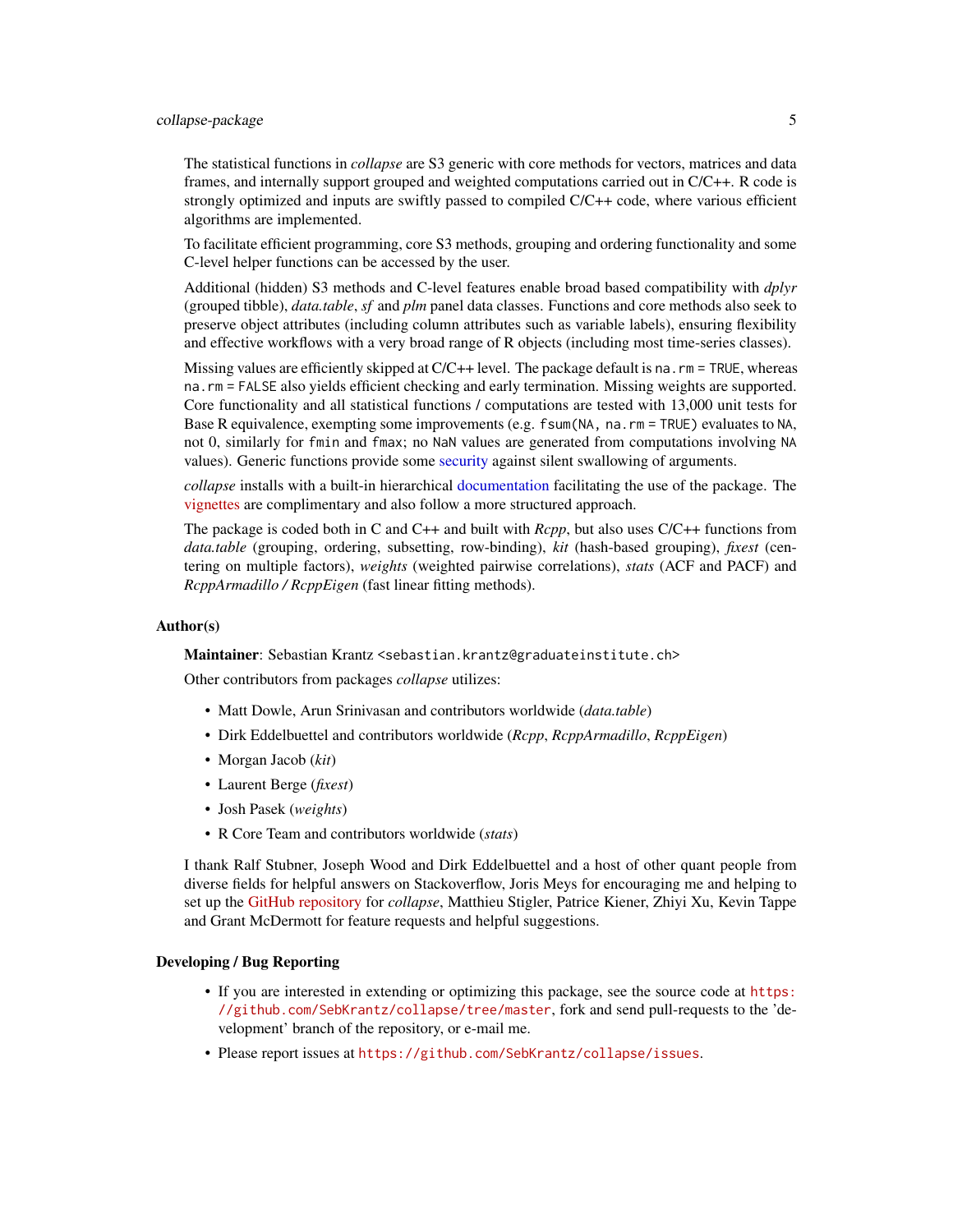#### Examples

```
## Let's start with some statistical programming
v <- iris$Sepal.Length
d <- num_vars(iris) # Saving numeric variables
f <- iris$Species # Factor
# Simple statistics
fmean(v) # vector
fmean(qM(d)) # matrix (qM is a faster as.matrix)
fmean(d) # data frame# Preserving data structure
fmean(qM(d), drop = FALSE) # Still a matrix
fmean(d, drop = FALSE) # Still a data.frame
# Weighted statistics, supported by most functions...
w <- abs(rnorm(fnrow(iris)))
fmean(d, w = w)# Grouped statistics...
fmean(d, f)
# Groupwise-weighted statistics...
fmean(d, f, w)
# Simple Transformations...
head(fmode(d, TRA = "replace")) # Replacing values with the mode
head(fmedian(d, TRA = "-")) * Subtracting the median
head(fsum(d, TRA = "%")) # Computing percentages
head(fsd(d, TRA = "/")) # Dividing by the standard-deviation (scaling), etc...
# Weighted Transformations...
head(fnth(d, 0.75, w = w, TRA = "replace")) # Replacing by the weighted 3rd quartile
# Grouped Transformations...
head(fvar(d, f, TRA = "replace")) # Replacing values with the group variance
head(fsd(d, f, TRA = ''/")) # Grouped scaling
head(fmin(d, f, TRA = "-")) \qquad # Setting the minimum value in each species to 0
head(fsum(d, f, TRA = "/")) # Dividing by the sum (proportions)
head(fmedian(d, f, TRA = "-")) # Groupwise de-median
head(ffirst(d, f, TRA = "%%")) # Taking modulus of first group-value, etc. ...
# Grouped and weighted transformations...
head(fsd(d, f, w, "/"), 3) # weighted scaling
head(fmedian(d, f, w, "-"), 3) \# subtracting the weighted group-median
head(fmode(d, f, w, "replace"), 3) # replace with weighted statistical mode
## Some more advanced transformations...
head(fbetween(d)) # Averaging (faster t.: fmean(d, TRA = "replace"))
head(fwithin(d)) # Centering (faster than: fmean(d, TRA = "-"))
head(fwithin(d, f, w)) # Grouped and weighted (same as fmean(d, f, w, "-"))
head(fwithin(d, f, w, mean = 5)) \qquad # Setting a custom mean
```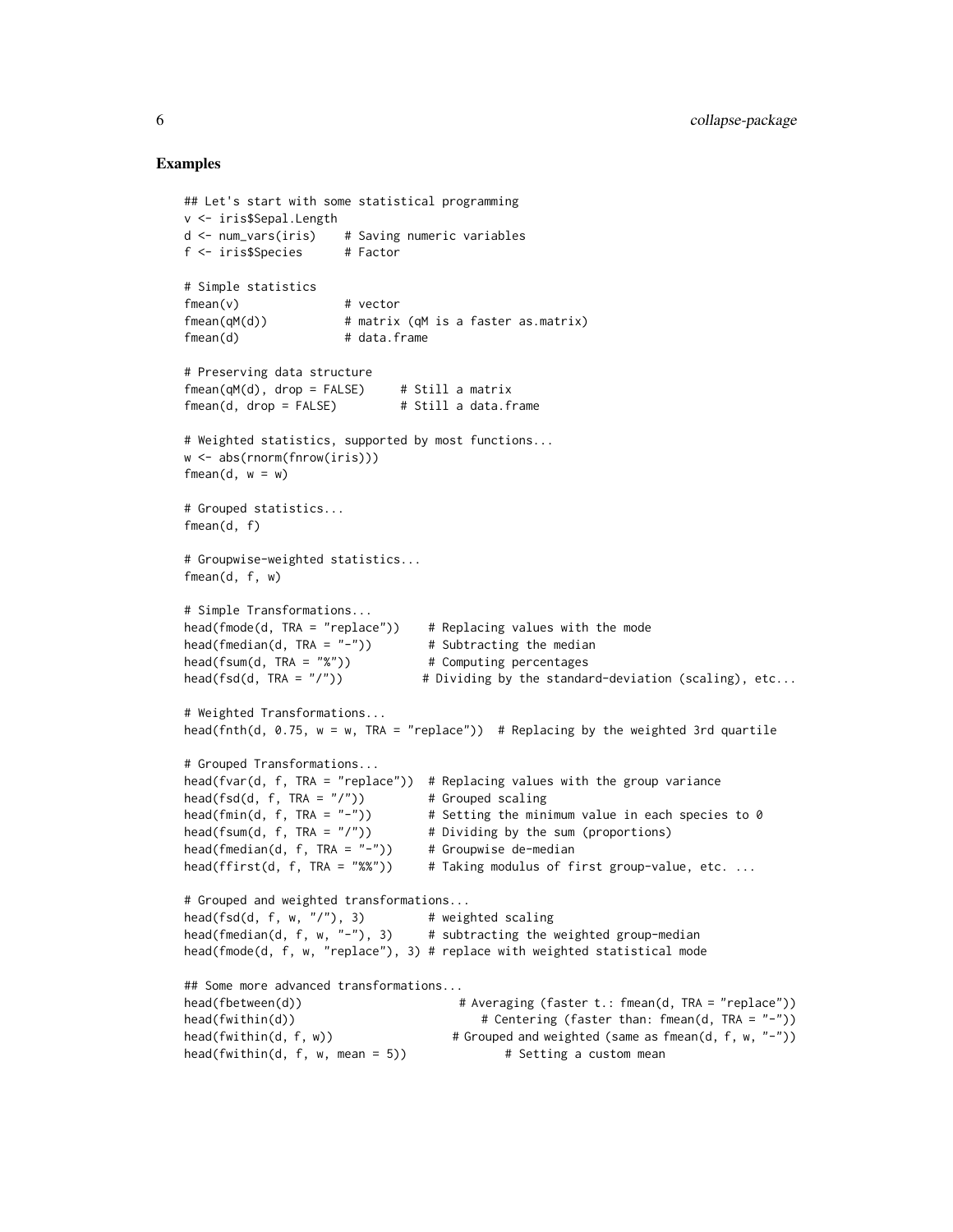```
head(fwithin(d, f, w, theta = 0.76)) # Quasi-centering i.e. d - theta*fbetween(d, f, w)
head(fwithin(d, f, w, mean = "overall.mean")) # Preserving the overall mean of the data
head(fscale(d)) \qquad \qquad \qquad \qquad # Scaling and centering
head(fscale(d, mean = 5, sd = 3)) \qquad # Custom scaling and centering
head(fscale(d, mean = FALSE, sd = 3)) # Mean preserving scaling
head(fscale(d, f, w)) # Grouped and weighted scaling and centering
head(fscale(d, f, w, mean = 5, sd = 3)) \# Custom grouped and weighted scaling and centering
head(fscale(d, f, w, mean = FALSE, # Preserving group means
       sd = "within sd") # and setting group-sd to fsd(fwithin(d, f, w), w = w)
head(fscale(d, f, w, mean = "overall.mean", # Full harmonization of group means and variances,
        sd = "within.sd")) # while preserving the level and scale of the data.
head(get_vars(iris, 1:2)) # Use get_vars for fast selecting, gv is shortcut
head(fhdbetween(gv(iris, 1:2), gv(iris, 3:5))) # Linear prediction with factors and covariates
head(fhdwithin(gv(iris, 1:2), gv(iris, 3:5))) # Linear partialling out factors and covariates
ss(iris, 1:10, 1:2) # Similarly fsubset/ss for fast subsetting rows
# Simple Time-Computations..
head(flag(AirPassengers, -1:3)) # One lead and three lags
head(fdiff(EuStockMarkets, \qquad # Suitably lagged first and second differences
     c(1, frequency(EuStockMarkets)), diff = 1:2))
head(fdiff(EuStockMarkets, rho = 0.87)) # Quasi-differences (x_t - rho*x_t-1)
head(fdiff(EuStockMarkets, log = TRUE)) # Log-differences
head(fgrowth(EuStockMarkets)) # Exact growth rates (percentage change)
head(fgrowth(EuStockMarkets, logdiff = TRUE)) # Log-difference growth rates (percentage change)
# Note that it is not necessary to use factors for grouping.
fmean(gv(mtcars, -c(2,8:9)), mtcars$cyl) # Can also use vector (internally converted using qF())
fmean(gv(mtcars, -c(2,8:9)),gv(mtcars, c(2,8:9))) # or a list of vector (internally grouped using GRP())
g \leftarrow GRP(mtcars, \sim cyl + vs + am) # It is also possible to create grouping objects
print(g) \# These are instructive to learn about the grouping,
plot(g) \qquad # and are directly handed down to C++ code
fmean(gv(mtcars, -c(2, 8:9)), g) # This can speed up multiple computations over same groups
fsd(gv(mtcars, -c(2, 8:9)), g)# Factors can efficiently be created using qF()
f1 <- qF(mtcars$cyl) # Unlike GRP objects, factors are checked for NA's
f2 <- qF(mtcars$cyl, na.exclude = FALSE) # This can however be avoided through this option
class(f2) \qquad # Note the added class
library(microbenchmark)
microbenchmark(fmean(mtcars, f1), fmean(mtcars, f2)) # A minor difference, larger on larger data
with(mtcars, finteraction(cyl, vs, am)) # Efficient interactions of vectors and/or factors
finteraction(gv(mtcars, c(2,8:9)) # .. or lists of vectors/factors
# Simple row- or column-wise computations on matrices or data frames with dapply()
dapply(mtcars, quantile) # column quantiles
dapply(mtcars, quantile, MARGIN = 1) # Row-quantiles
 # dapply preserves the data structure of any matrices / data frames passed
 # Some fast matrix row/column functions are also provided by the matrixStats package
# Similarly, BY performs grouped comptations
BY(mtcars, f2, quantile)
```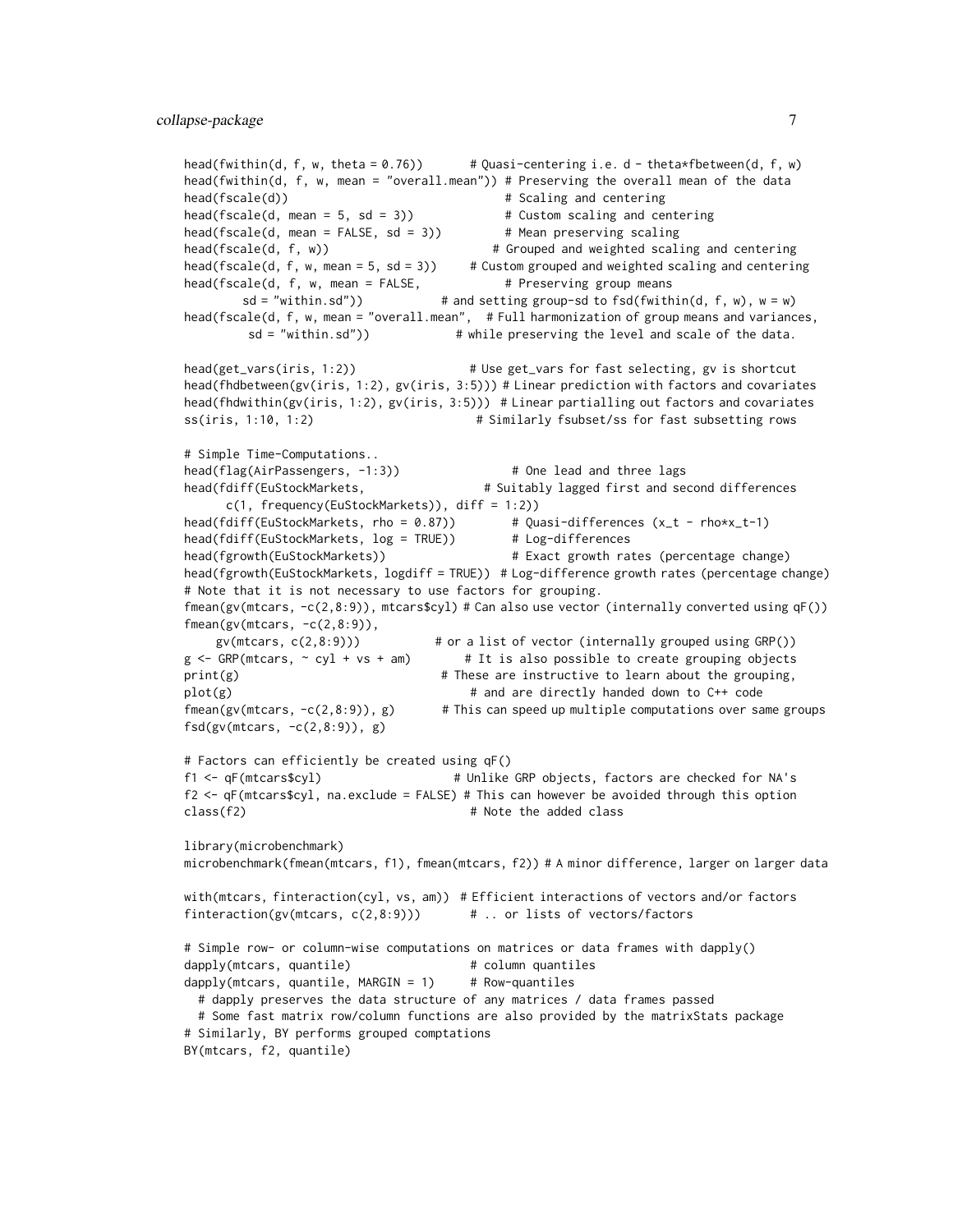```
BY(mtcars, f2, quantile, expand.wide = TRUE)
# For efficient (grouped) replacing and sweeping out computed statistics, use TRA()
sds <- fsd(mtcars)
head(TRA(mtcars, sds, "/")) # Simple scaling (if sd's not needed, use fsd(mtcars, TRA = "/"))
microbenchmark(TRA(mtcars, sds, "/"), sweep(mtcars, 2, sds, "/")) # A remarkable performance gain..
sds <- fsd(mtcars, f2)
head(TRA(mtcars, sds, "/", f2)) # Groupd scaling (if sd's not needed: fsd(mtcars, f2, TRA = "/"))
# All functions above perserve the structure of matrices / data frames
# If conversions are required, use these efficient functions:
mtcarsM <- qM(mtcars) # Matrix from data.frame
head(qDF(mtcarsM)) # data.frame from matrix columns
head(mrtl(mtcarsM, TRUE, "data.frame")) # data.frame from matrix rows, etc..
head(qDT(mtcarsM, "cars")) \qquad \qquad \# Saving row.names when converting matrix to data.table
head(qDT(mtcars, "cars")) # Same use a data.frame
## Now let's get some real data and see how we can use this power for data manipulation
library(magrittr)
head(wlddev) # World Bank World Development Data: 216 countries, 61 years, 5 series (columns 9-13)
# Starting with some discriptive tools...
namlab(wlddev, class = TRUE) # Show variable names, labels and classes
fnobs(wlddev) \qquad \qquad \qquad \qquad # Observation count
pwnobs(wlddev) # Pairwise observation count
head(fnobs(wlddev, wlddev$country)) # Grouped observation count
fndistinct(wlddev) # Distinct values
descr(wlddev) \qquad # Describe data
varying(wlddev, \sim country) \qquad # Show which variables vary within countries
qsu(wlddev, pid = ~ country, # Panel-summarize columns 9 though 12 of this data
   \text{cols} = 9:12, vlabels = TRUE) # (between and within countries)
qsu(wlddev, ~ region, ~ country, # Do all of that by region and also compute higher moments
   \text{cols} = 9:12, higher = TRUE) # -> returns a 4D array
qsu(wlddev, \sim region, \sim country, cols = 9:12,
   higher = TRUE, array = FALSE) %>% # Return as a list of matrices..
unlist2d(c("Variable","Trans"), row.names = "Region") %>% head # and turn into a tidy data.frame
pwcor(num_vars(wlddev), P = TRUE) # Pairwise correlations with p-value
pwcor(fmean(num_vars(wlddev), wlddev$country), P = TRUE) # Correlating country means
pwcor(fwithin(num_vars(wlddev), wlddev$country), P = TRUE) # Within-country correlations
psacf(wlddev, ~country, ~year, cols = 9:12) # Panel-data Autocorrelation function
pspacf(wlddev, ~country, ~year, cols = 9:12) # Partial panel-autocorrelations
psmat(wlddev, ~iso3c, ~year, cols = 9:12) %>% plot # Convert panel to 3D array and plot
## collapse offers a few very efficent functions for data manipulation:
# Fast selecting and replacing columns
series <- get_vars(wlddev, 9:12) # Same as wlddev[9:12] but 2x faster
series <- fselect(wlddev, PCGDP:ODA) # Same thing: > 100x faster than dplyr::select
get_vars(wlddev, 9:12) <- series # Replace, 8x faster wlddev[9:12] <- series + replaces names
fselect(wlddev, PCGDP:ODA) <- series # Same thing
# Fast subsetting
head(fsubset(wlddev, country == "Ireland", -country, -iso3c))
```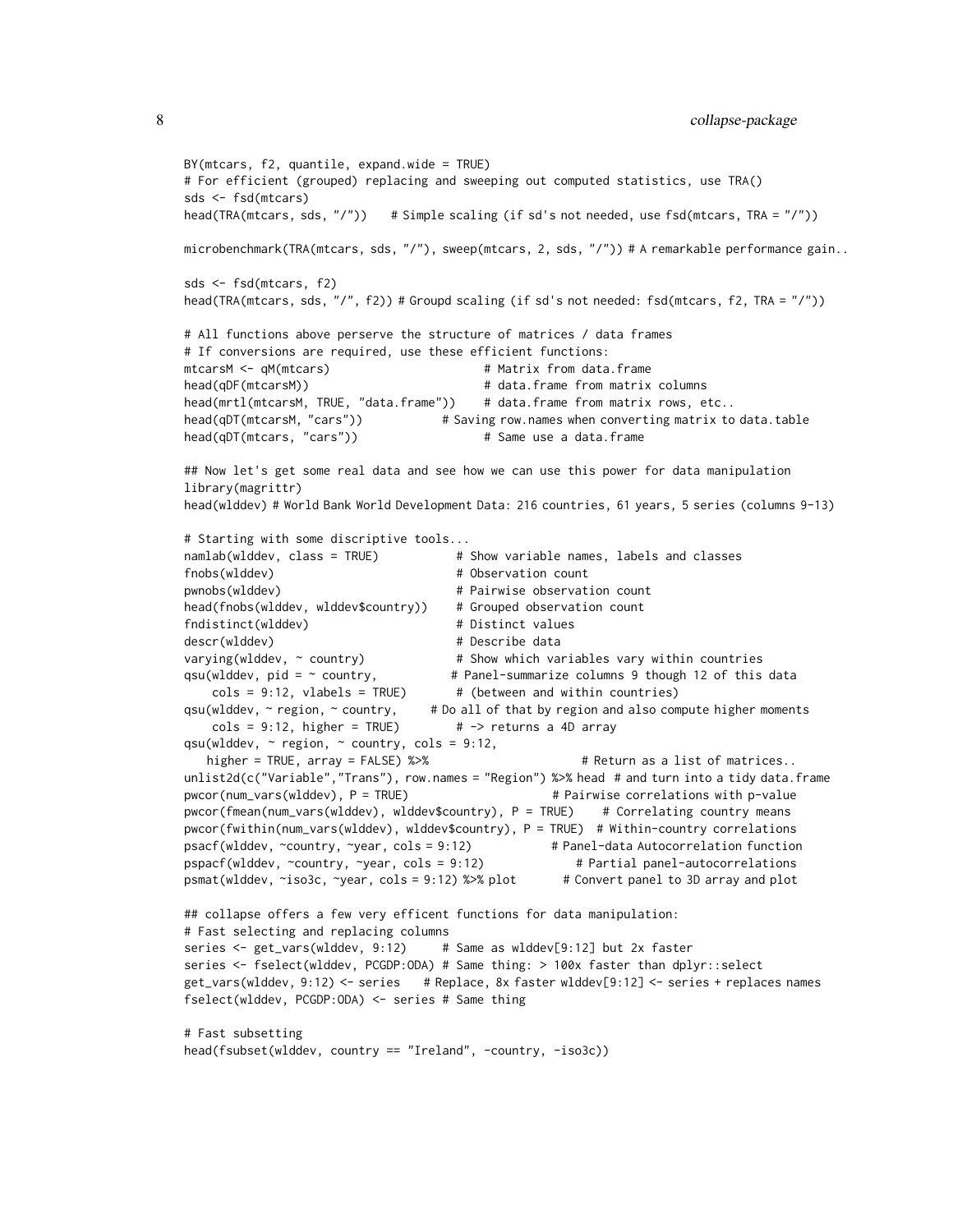```
head(fsubset(wlddev, country == "Ireland" & year > 1990, year, PCGDP:ODA))
ss(wlddev, 1:10, 1:10) # This is an order of magnitude faster than wlddev[1:10, 1:10]
# Fast transforming
head(ftransform(wlddev, ODA_GDP = ODA / PCGDP, ODA_LIFEEX = sqrt(ODA) / LIFEEX))
settransform(wlddev, ODA_GDP = ODA / PCGDP, ODA_LIFEEX = sqrt(ODA) / LIFEEX) # by reference
head(ftransform(wlddev, PCGDP = NULL, ODA = NULL, GINI_sum = fsum(GINI)))
head(ftransformv(wlddev, 9:12, log)) # Can also transform with lists of columns
head(ftransformv(wlddev, 9:12, fscale, apply = FALSE)) # apply = FALSE invokes fscale.data.frame
settransformv(wlddev, 9:12, fscale, apply = FALSE) # Changing the data by reference
ftransform(wlddev) <- fscale(gv(wlddev, 9:12)) # Same thing (using replacement method)
wlddev %<>% ftransformv(9:12, fscale, apply = FALSE) # Same thing, using magrittr
wlddev %>% ftransform(gv(., 9:12) %>% # With compound pipes: Scaling and lagging
                       fscale %>% flag(0:2, iso3c, year)) %>% head
# Fast reordering
head(roworder(wlddev, -country, year))
head(colorder(wlddev, country, year))
# Fast renaming
head(frename(wlddev, country = Ctry, year = Yr))
setrename(wlddev, country = Ctry, year = Yr) # By reference
head(frename(wlddev, tolower, cols = 9:12))
# Fast grouping
fgroup_by(wlddev, Ctry, decade) %>% fgroup_vars %>% head # fgroup_by is faster than dplyr::group_by
rm(wlddev) # .. but only works with collapse functions
## Now lets start putting things together
wlddev %>% fsubset(year > 1990, region, income, PCGDP:ODA) %>%
 fgroup_by(region, income) %>% fmean \qquad # Fast aggregation using the mean
# Same thing using dplyr manipulation verbs
library(dplyr)
wlddev %>% filter(year > 1990) %>% select(region, income, PCGDP:ODA) %>%
 group_by(region,income) %>% fmean # This is already a lot faster than summarize_all(mean)
wlddev %>% fsubset(year > 1990, region, income, PCGDP:POP) %>%
 fgroup_by(region, income) %>% fmean(POP) # Weighted group means
wlddev %>% fsubset(year > 1990, region, income, PCGDP:POP) %>%
 fgroup_by(region, income) %>% fsd(POP) # Weighted group standard deviations
wlddev %>% na_omit(cols = "POP") %>% fgroup_by(region, income) %>%
 fselect(PCGDP:POP) %>% fnth(0.75, POP) # Weighted group third quartile
wlddev %>% fgroup_by(country) %>% fselect(PCGDP:ODA) %>%
fwithin %>% head \overline{a} + Within transformation
wlddev %>% fgroup_by(country) %>% fselect(PCGDP:ODA) %>%
f_{\text{median}}(TRA = " -") %>% head \qquad \qquad # Grouped centering using the median
# Replacing data points by the weighted first quartile:
```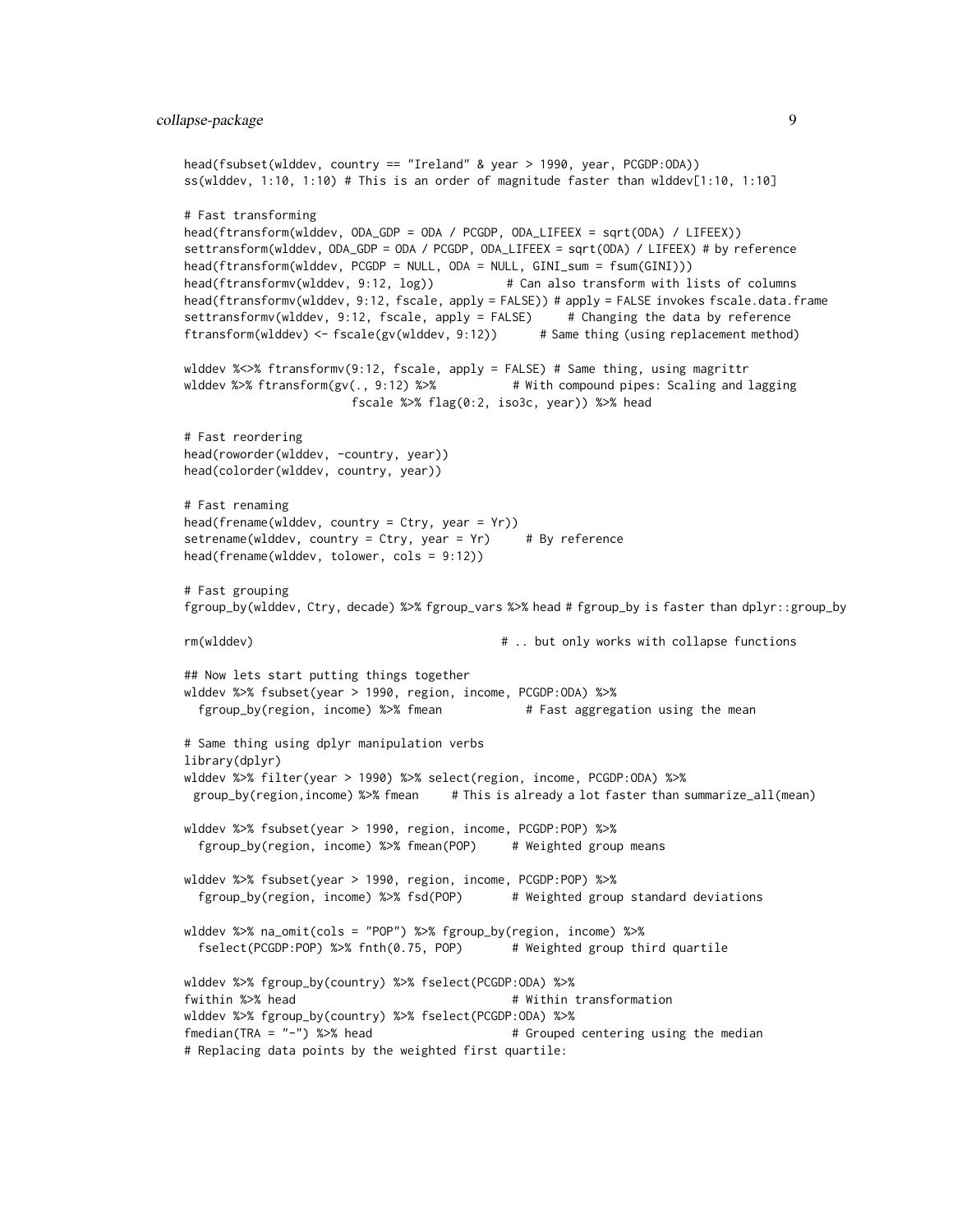```
wlddev %>% na_omit(cols = "POP") %>% fgroup_by(country) %>%
  fselect(country, year, PCGDP:POP) %>%
 ftransform(fselect(., -country, -year) %>%
 fnth(0.25, POP, "replace_fill")) %>% head
wlddev %>% fgroup_by(country) %>% fselect(PCGDP:ODA) %>% fscale %>% head # Standardizing
wlddev %>% fgroup_by(country) %>% fselect(PCGDP:POP) %>%
   fscale(POP) %>% head # Weigted..
wlddev %>% fselect(country, year, PCGDP:ODA) %>% # Adding 1 lead and 2 lags of each variable
  fgroup_by(country) %>% flag(-1:2, year) %>% head
wlddev %>% fselect(country, year, PCGDP:ODA) %>% # Adding 1 lead and 10-year growth rates
  fgroup_by(country) %>% fgrowth(c(0:1,10), 1, year) %>% head
# etc...
# Aggregation with multiple functions
wlddev %>% fsubset(year > 1990, region, income, PCGDP:ODA) %>%
 fgroup_by(region, income) %>% {
    add_vars(fgroup_vars(., "unique"),
             fmedian(., keep.group_vars = FALSE) %>% add_stub("median_"),
             fmean(., keep.group_vars = FALSE) %>% add_stub("mean_"),
             fsd(., keep.group_vars = FALSE) %>% add_stub("sd_"))
 } %>% head
# Transformation with multiple functions
wlddev %>% fselect(country, year, PCGDP:ODA) %>%
 fgroup_by(country) %>% {
  add_vars(fdiff(., c(1,10), 1, year) %>% flag(0:2, year), # Sequence of lagged differences
             ftransform(., fselect(., PCGDP:ODA) %>% fwithin %>% add_stub("W.")) %>%
            flag(0:2, year, keep.ids = FALSE)) # Sequence of lagged demeaned vars
 } %>% head
# With ftransform, can also easily do one or more grouped mutations on the fly..
settransform(wlddev, median_ODA = fmedian(ODA, list(region, income), TRA = "replace_fill"))
settransform(wlddev, sd_ODA = fsd(ODA, list(region, income), TRA = "replace_fill"),
                     mean_GDP = fmean(PCGDP, country, TRA = "replace_fill"))
wlddev %<>% ftransform(fmedian(list(median_ODA = ODA, median_GDP = PCGDP),
                               list(region, income), TRA = "replace_fill"))
# On a groped data frame it is also possible to grouped transform certain columns
# but perform aggregate operatins on others:
wlddev %>% fgroup_by(region, income) %>%
    ftransform(gmedian_GDP = fmedian(PCGDP, GRP(.), TRA = "replace"),
              omedian_GDP = fmedian(PCGDP, TRA = "replace"), # "replace" preserves NA's
              omedian_GDP_fill = fmedian(PCGDP)) %>% tail
```
#### rm(wlddev)

## For multi-type data aggregation, the function collap offers ease and flexibility # Aggregate this data by country and decade: Numeric columns with mean, categorical with mode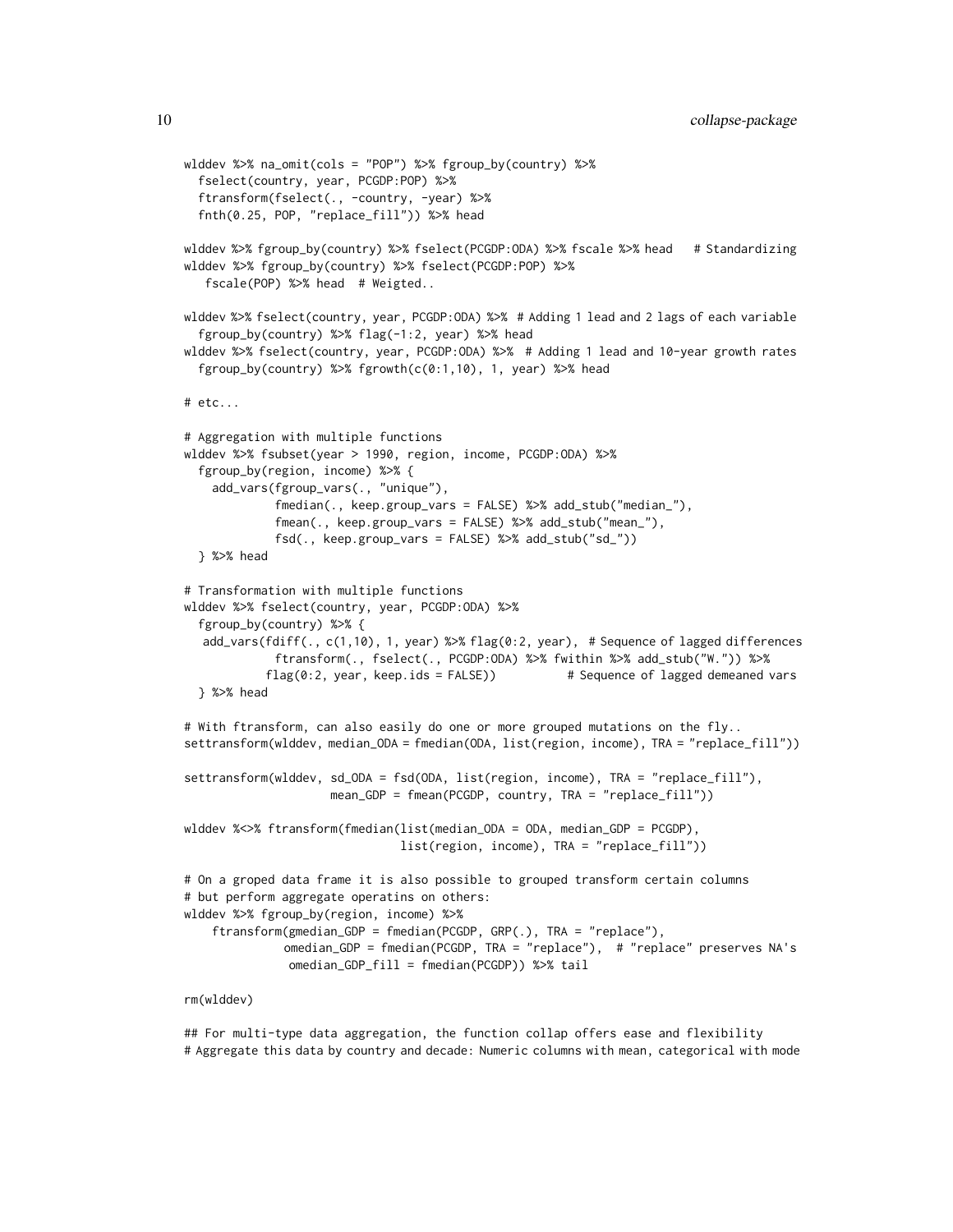```
head(collap(wlddev, ~ country + decade, fmean, fmode))
# taking weighted mean and weighted mode:
head(collap(wlddev, \sim country + decade, fmean, fmode, w = \sim POP, wFUN = fsum))
# Multi-function aggregation of certain columns
head(collap(wlddev, ~ country + decade,
            list(fmean, fmedian, fsd),
            list(ffirst, flat), cols = c(3, 9:12))# Customized Aggregation: Assign columns to functions
head(collap(wlddev, ~ ~ ~ ~ ~ ~ ~ ~ ~ ~ ~ ~ ~ ~ ~ ~\text{custom} = \text{list}(\text{fmean} = 9:10, \text{ fsd} = 9:12, \text{ flast} = 3, \text{ ffirst} = 6:8)))# For grouped data frames use collapg
wlddev %>% fsubset(year > 1990, country, region, income, PCGDP:ODA) %>%
  fgroup_by(country) %>% collapg(fmean, ffirst) %>%
 ftransform(AMGDP = PCGDP > fmedian(PCGDP, list(region, income), TRA = "replace_fill"),
             AMODA = ODA > fmedian(ODA, income, TRA = "replace_fill")) %>% head
## Additional flexibility for data transformation tasks is offerend by tidy transformation operators
# Within-transformation (centering on overall mean)
head(W(wlddev, ~ country, cols = 9:12, mean = "overall.mean"))
# Partialling out country and year fixed effects
head(HDW(wlddev, PCGDP + LIFEEX ~ qF(country) + qF(year)))
# Same, adding ODA as continuous regressor
head(HDW(wlddev, PCGDP + LIFEEX ~ qF(country) + qF(year) + ODA))
# Standardizing (scaling and centering) by country
head(STD(wlddev, ~ country, cols = 9:12))
# Computing 1 lead and 3 lags of the 4 series
head(L(wlddev, -1:3, \sim country, \simyear, cols = 9:12))
# Computing the 1- and 10-year first differences
head(D(wlddev, c(1,10), 1, \sim country, \simyear, cols = 9:12))
head(D(wlddev, c(1,10), 1:2, ~ country, ~year, cols = 9:12)) # ..first and second differences
# Computing the 1- and 10-year growth rates
head(G(wlddev, c(1,10), 1, \sim country, \simyear, cols = 9:12))
# Adding growth rate variables to dataset
add_vars(wlddev) <- G(wlddev, c(1, 10), 1, ~ country, ~year, cols = 9:12, keep.ids = FALSE)
get_vars(wlddev, "G1.", regex = TRUE) <- NULL # Deleting again
# These operators can conveniently be used in regression formulas:
# Using a Mundlak (1978) procedure to estimate the effect of OECD on LIFEEX, controlling for PCGDP
lm(LIFEEX ~ log(PCGDP) + OECD + B(log(PCGDP), country),
  wlddev %>% fselect(country, OECD, PCGDP, LIFEEX) %>% na_omit)
# Adding 10-year lagged life-expectancy to allow for some convergence effects (dynamic panel model)
lm(LIFEEX ~ L(LIFEEX, 10, country) + log(PCGDP) + OECD + B(log(PCGDP), country),
  wlddev %>% fselect(country, OECD, PCGDP, LIFEEX) %>% na_omit)
# Tranformation functions and operators also support indexed data classes:
wldi <- findex_by(wlddev, country, year)
head(W(wldi$PCGDP)) # Country-demeaning
head(W(wldi, \text{cols} = 9:12))
```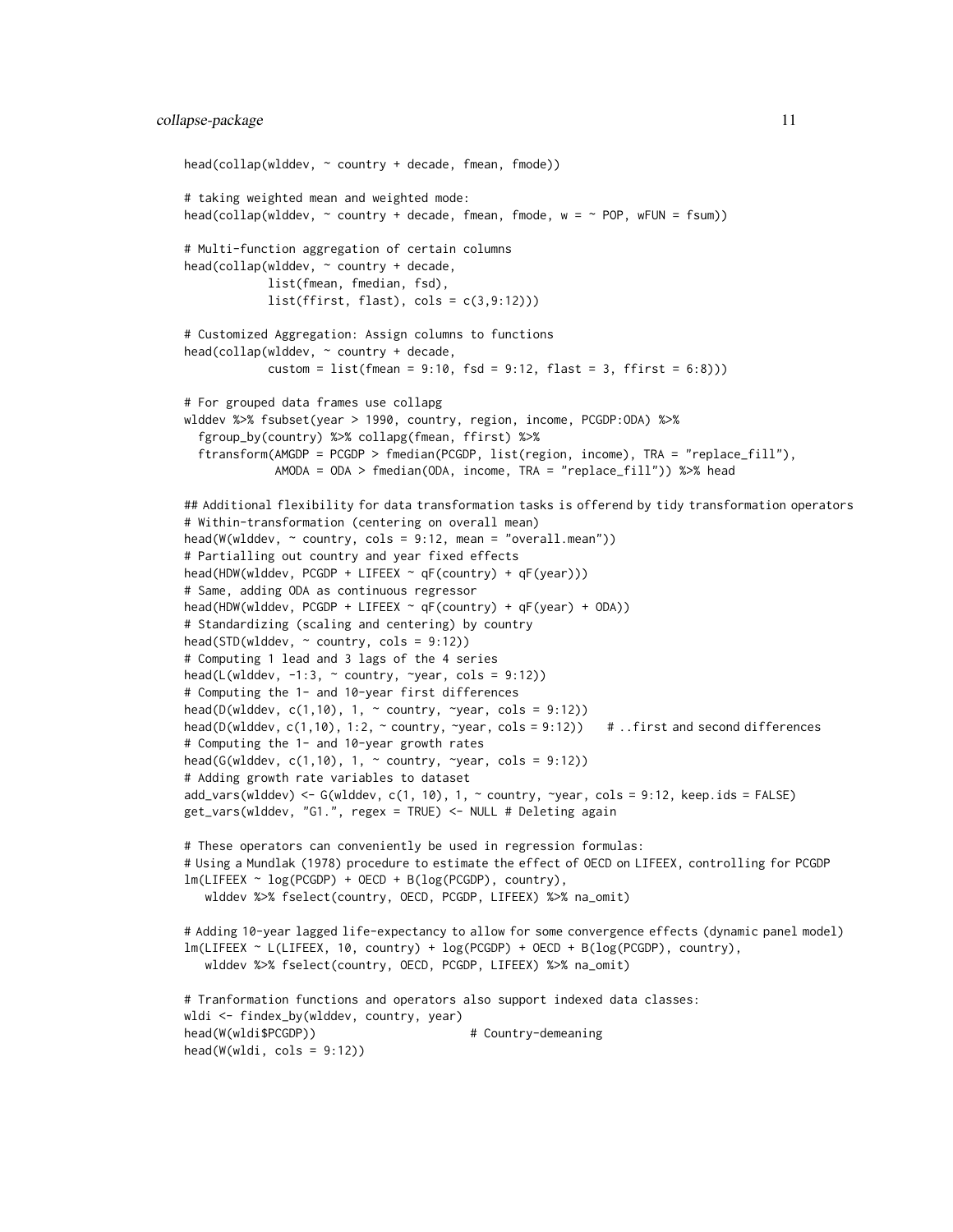#### <span id="page-11-0"></span>12 across and the contract of the contract of the contract of the contract of the contract of the contract of the contract of the contract of the contract of the contract of the contract of the contract of the contract of

```
head(W(wldi$PCGDP, effect = 2)) # Time-demeaning
head(W(wldi, effect = 2, cols = 9:12))head(HDW(wldi$PCGDP)) # Country- and time-demeaning
head(HDW(wldi, cols = 9:12))
head(STD(wldi$PCGDP)) \qquad # Standardizing by country
head(STD(wldi, cols = 9:12))
head(L(wldi$PCGDP, -1:3)) # Panel-lags
head(L(wldi, -1:3, 9:12))
head(G(wldi$PCGDP))  # Panel-Growth rates
head(G(wldi, 1, 1, 9:12))
lm(Dlog(PCGDP) ~ L(Dlog(LIFEEX), 0:3), wldi) # Panel data regression
rm(wldi)
# Remove all objects used in this example section
rm(v, d, w, f, f1, f2, g, mtcarsM, sds, series, wlddev)
```
<span id="page-11-1"></span>across *Apply Functions Across Multiple Columns*

#### Description

across() can be used inside [fmutate](#page-110-1) and [fsummarise](#page-108-1) to apply one or more functions to a selection of columns. It is overall very similar to dplyr::across, but does not support some rlang features, has some additional features (arguments), and is optimized to work with *collapse*'s, [.FAST\\_FUN](#page-41-1), yielding much faster computations.

### Usage

```
across(.cols = NULL, .fns, . . . , .names = NULL,.apply = "auto", .transpose = "auto")
```
# acr(...) can be used to abbreviate across(...)

| .cols      | select columns using column names and expressions (e.g. $a:b$ or $c(a, b, c:f)$ ),<br>column indices, logical vectors, or functions yielding a logical value e.g. is numeric.<br>NULL applies functions to all columns except for grouping columns.                                                                                                                                                                            |
|------------|--------------------------------------------------------------------------------------------------------------------------------------------------------------------------------------------------------------------------------------------------------------------------------------------------------------------------------------------------------------------------------------------------------------------------------|
| . fns      | A function, character vector of functions or list of functions. Vectors / lists can<br>be named to yield alternative names in the result (see . names). This argument is<br>evaluated inside substitute(), and the content (not the names of vectors/lists)<br>is checked against. FAST_FUN and . OPERATOR_FUN. Matching functions receive<br>vectorized execution, other functions are applied to the data in a standard way. |
| $\ddots$ . | further arguments to . fns. Arguments are evaluated in the data environment<br>and split by groups as well (for non-vectorized functions, if of the same length<br>as the data).                                                                                                                                                                                                                                               |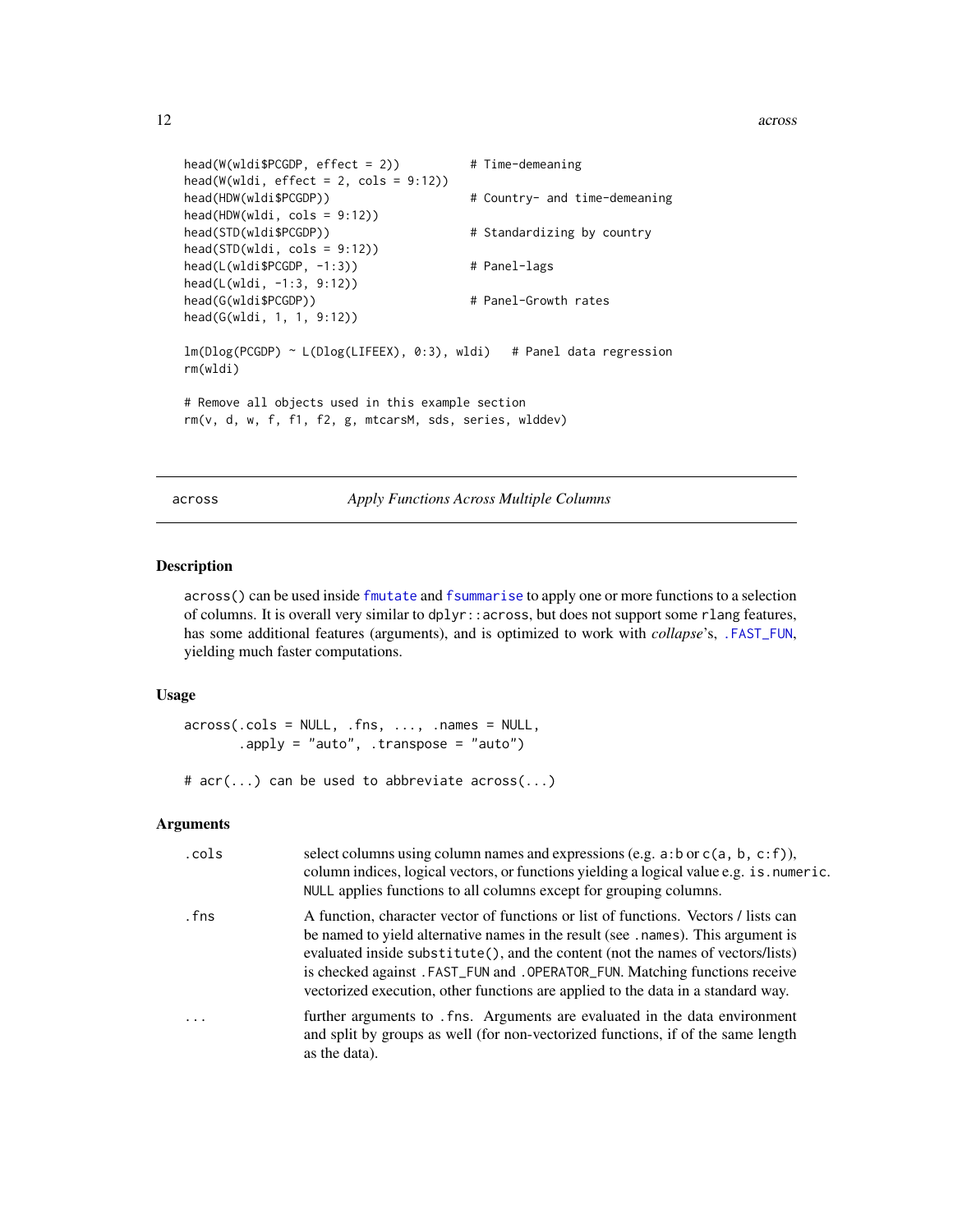#### across and the contract of the contract of the contract of the contract of the contract of the contract of the contract of the contract of the contract of the contract of the contract of the contract of the contract of the

| .names     | controls the naming of computed columns. NULL generates names of the form<br>coli_funj if multiple functions are used. .names = TRUE enables this for a<br>single function, .names = FALSE disables it for multiple functions (sensible for<br>functions such as . OPERATOR_FUN that rename columns (if . apply = $FALSE$ )). It<br>is also possible to supply a function with two arguments for column and function<br>names e.g. function(c, f) paste0(f, "_", c). Finally, you can supply a<br>custom vector of names which must match $length(.cols) * length(.fns)$ . |
|------------|----------------------------------------------------------------------------------------------------------------------------------------------------------------------------------------------------------------------------------------------------------------------------------------------------------------------------------------------------------------------------------------------------------------------------------------------------------------------------------------------------------------------------------------------------------------------------|
| .apply     | controls whether functions are applied column-by-column (TRUE) or to multi-<br>ple columns at once (FALSE). The default, "auto", does the latter for vectorized<br>functions, which have an efficient data frame method. It can also be sensible to<br>use . apply = FALSE for non-vectorized functions, especially multivariate func-<br>tions like 1m or pwcor, or functions renaming the data. See Examples.                                                                                                                                                            |
| .transpose | with multiple . fns, transpose controls whether the result is ordered first by<br>column, then by function (TRUE), or vice-versa (FALSE). "auto" does the former<br>if all functions yield results of the same dimensions (dimensions may differ if<br>$apply = FALSE$ . See Examples.                                                                                                                                                                                                                                                                                     |

#### Note

across does not support *purr*-style lambdas, and does not support dplyr-style predicate functions e.g. across(where(is.numeric), sum), simply use across(is.numeric, sum). In contrast to dplyr, you can also compute on grouping columns.

#### See Also

[fsummarise](#page-108-1), [fmutate](#page-110-1), [Fast Data Manipulation,](#page-38-1) [Collapse Overview](#page-23-1)

#### Examples

```
# Basic (Weighted) Summaries
fsummarise(wlddev, across(PCGDP:GINI, fmean, w = POP))
library(magrittr) # Note: Used because |> is not available on older R versions
wlddev %>% fgroup_by(region, income) %>%
    fsummarise(across(PCGDP:GINI, fmean, w = POP))
# Note that for these we don't actually need across...
fselect(wlddev, PCGDP:GINI) %>% fmean(w = wlddev$POP, drop = FALSE)
wlddev %>% fgroup_by(region, income) %>%
    fselect(PCGDP:GINI, POP) %>% fmean(POP, keep.w = FALSE)
collap(wlddev, PCGDP + LIFEEX + GINI \sim region + income, w = \sim POP, keep.w = FALSE)
# But if we want to use some base R function that reguires argument splitting...
wlddev %>% na_omit(cols = "POP") %>% fgroup_by(region, income) %>%
    fsummarise(across(PCGDP:GINI, weighted.mean, w = POP, na.rm = TRUE))
# Or if we want to apply different functions...
wlddev %>% fgroup_by(region, income) %>%
    fsummarise(across(PCGDP:GINI, list(mu = fmean, sd = fsd), w = POP),
              POP_sum = fsum(POP), OECD = fmean(OECD))
```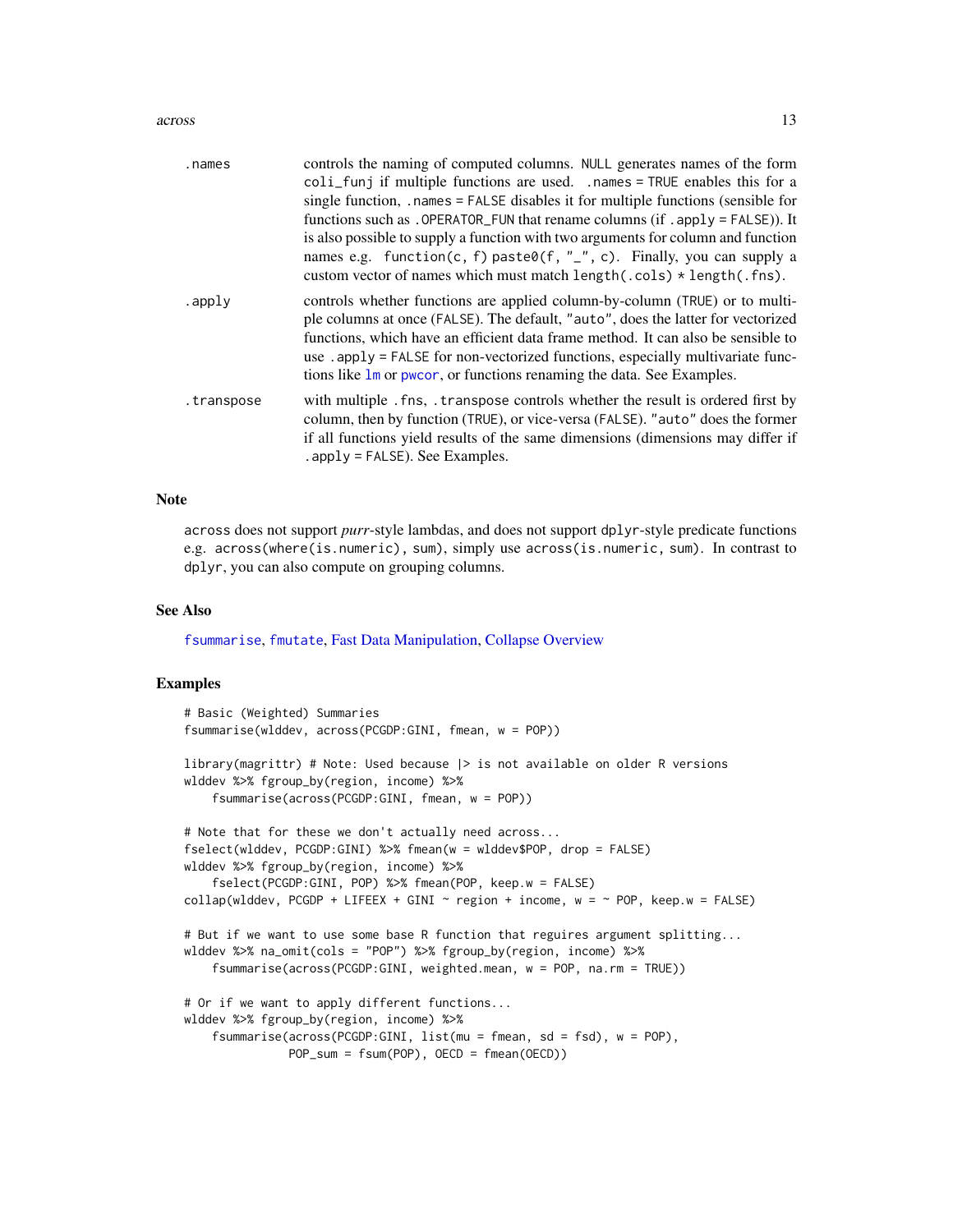```
# Note that the above still detects fmean as a fast function, the names of the list
# are irrelevant, but the function name must be typed or passed as a character vector,
# Otherwise functions will be executed by groups e.g. function(x) fmean(x) won't vectorize
# Or we want to do more advanced things..
# Such as nesting data frames..
qTBL(wlddev) %>% fgroup_by(region, income) %>%
    fsummarise(across(c(PCGDP, LIFEEX, ODA),
               function(x) list(Nest = list(x)),
               .apply = FALSE))
# Or linear models..
qTBL(wlddev) %>% fgroup_by(region, income) %>%
    fsummarise(across(c(PCGDP, LIFEEX, ODA),
               function(x) list(Mods = list(lm(PCGDP \sim ., x))),
               .apply = FALSE))
# Or cumputing grouped correlation matrices
qTBL(wlddev) %>% fgroup_by(region, income) %>%
    fsummarise(across(c(PCGDP, LIFEEX, ODA),
      function(x) qDF(pwcor(x), "Variable"), .apply = FALSE))
# Here calculating 1- and 10-year lags and growth rates of these variables
qTBL(wlddev) %>% fgroup_by(country) %>%
    fmutate(across(c(PCGDP, LIFEEX, ODA), list(L, G),
                   n = c(1, 10), t = year, ... names = FALSE)
# Same but variables in different order
qTBL(wlddev) %>% fgroup_by(country) %>%
    fmutate(across(c(PCGDP, LIFEEX, ODA), list(L, G), n = c(1, 10),
                   t = year, .names = FALSE, .transpose = FALSE))
```
<span id="page-13-1"></span>arithmetic *Fast Row/Column Arithmetic for Matrix-Like Objects*

#### <span id="page-13-2"></span>Description

Fast operators to perform row- or column-wise replacing and sweeping operations of vectors on matrices, data frames, lists. See also [setop](#page-34-1) for math by reference and [setTRA](#page-182-1) for sweeping by reference.

#### Usage

## Perform the operation with v and each row of X

X %rr% v # Replace rows of X with v X %r+% v # Add v to each row of X X %r-% v # Subtract v from each row of X X %r\*% v # Multiply each row of X with v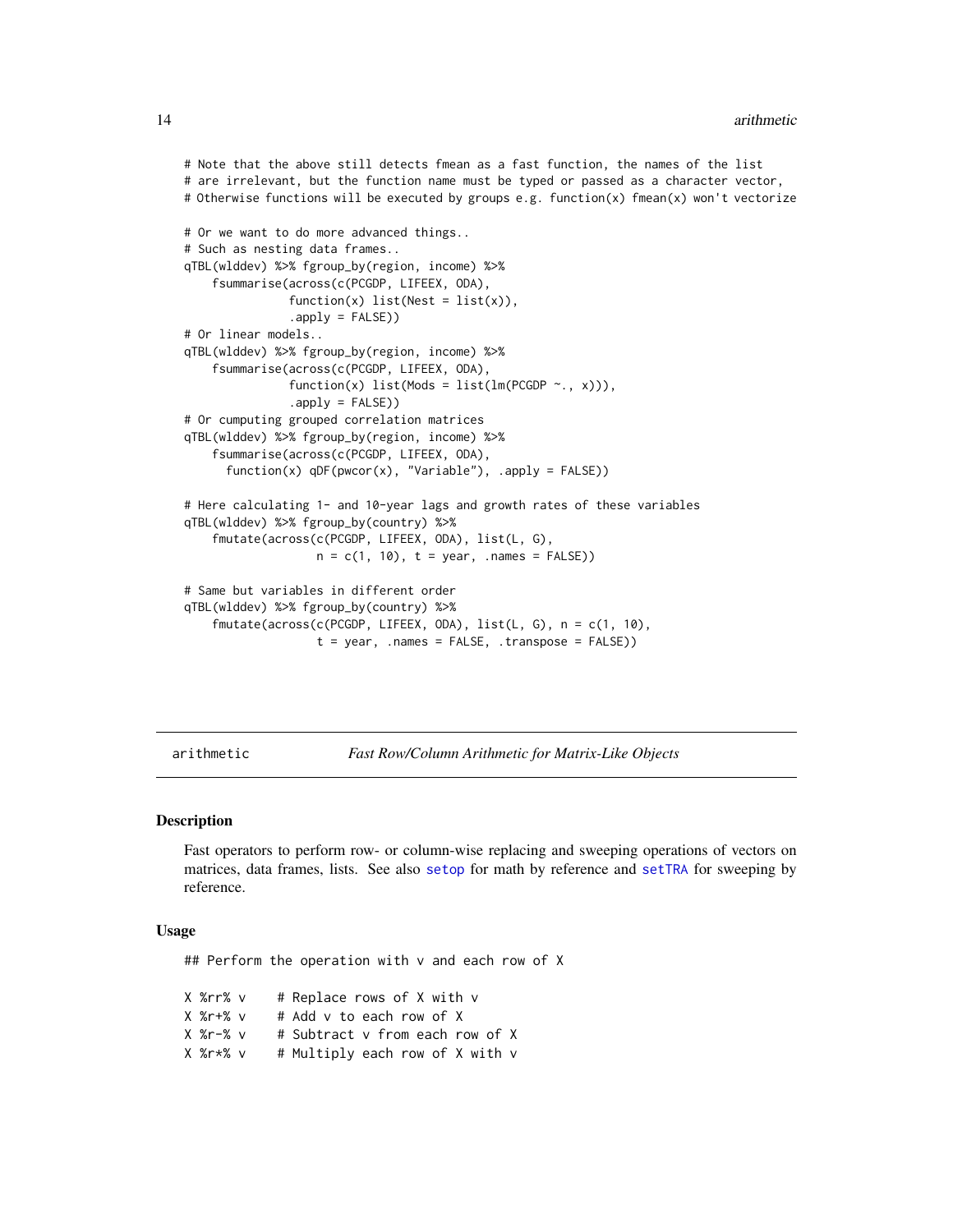#### arithmetic 15

| ## Perform a column–wise operation between V and X<br># Replace columns of X with V<br>X %cr% V<br># Add V to columns of X<br>X %c+% V<br># Subtract V from columns of X<br>X %c-% V<br># Multiply columns of X with V<br>X %c*% V<br># Divide columns of X by V<br>X %c/% V |  | X %r/% v    # Divide each row of X by v |
|------------------------------------------------------------------------------------------------------------------------------------------------------------------------------------------------------------------------------------------------------------------------------|--|-----------------------------------------|
|                                                                                                                                                                                                                                                                              |  |                                         |
|                                                                                                                                                                                                                                                                              |  |                                         |

#### Arguments

| $\times$     | a vector, matrix, data frame or list like object (with rows (r) columns (c) match-<br>ing $v / V$ ).                                                                                                                                               |
|--------------|----------------------------------------------------------------------------------------------------------------------------------------------------------------------------------------------------------------------------------------------------|
| $\mathbf{V}$ | for row operations: an atomic vector of matching $NCOL(X)$ . If X is a data frame,<br>v can also be a list of scalar atomic elements. It is also possible to sweep lists of<br>vectors y out of lists of matrices or data frames X.                |
| V            | for column operations: a suitable scalar, vector, or matrix / data frame matching<br>$NROW(X)$ . X can also be a list of vectors / matrices in which case V can be a scalar<br>/ vector / matrix or matching list of scalars / vectors / matrices. |

#### Details

With a matrix or data frame X, the default behavior of R when calling X op v (such as multiplication  $X \times V$  is to perform the operation of v with each column of X. The equivalent operation is performed by X %cop% V, with the difference that it computes significantly faster if X/V is a data frame / list. A more complex but frequently required task is to perform an operation with v on each row of X. This is provided based on efficient C++ code by the %rop% set of functions, e.g. X %r\*% v efficiently multiplies v to each row of X.

#### Value

X where the operation with  $v / V$  was performed on each row or column. All attributes of X are preserved.

### Note

*Computations and Output:* These functions are all quite simple, they only work with X on the LHS i.e. v %op% X will likely fail. The row operations are simple wrappers around [TRA](#page-182-2) which provides more operations including grouped replacing and sweeping (where v would be a matrix or data frame with less rows than X being mapped to the rows of X by grouping vectors). One consequence is that just like [TRA](#page-182-2), row-wise mathematical operations  $(+, \cdot, *, /)$  always yield numeric output, even if both X and v may be integer. This is different for column- operations which depend on base R and may also preserve integer data.

*Rules of Arithmetic:* Since these operators are defined as simple infix functions, the normal rules of arithmetic are not respected. So a %c+% b %c\*% c evaluates as (a %c+% b) %c\*% c. As with all chained infix operations, they are just evaluated sequentially from left to right.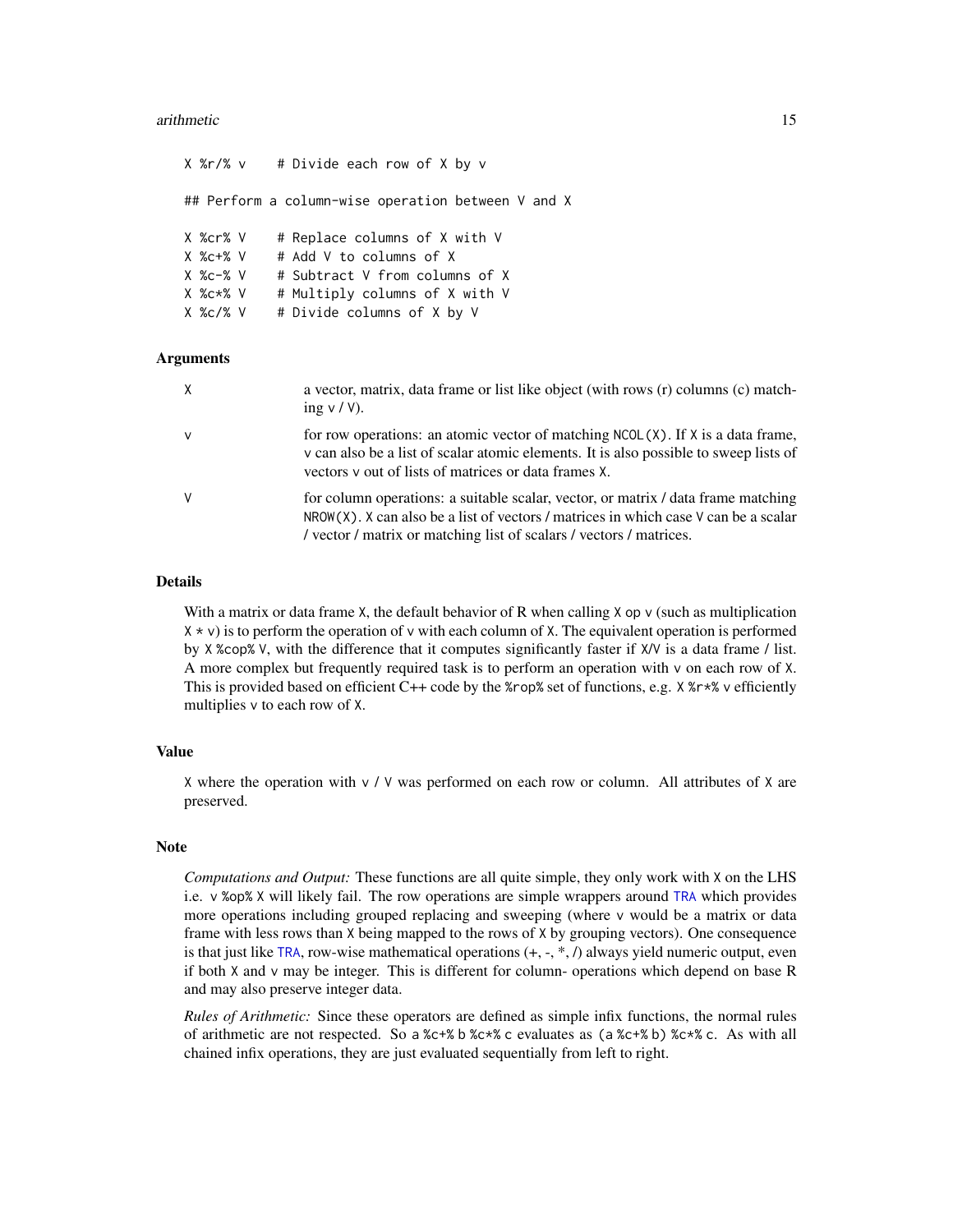*Performance Notes:* The function [setop](#page-34-1) and a related set of %op=% operators as well as the [setTRA](#page-182-1) function can be used to perform these operations by reference, and are faster if copies of the output are not required!! Furthermore, for Fast Statistical Functions, using  $f_{\text{medation}}(X, TRA = " -")$  will be a tiny bit faster than  $X \times r - X$  finedian(X). Also use fwithin(X) for fast centering using the mean, and fscale(X) for fast scaling and centering or mean-preserving scaling.

#### See Also

[setop](#page-34-1), [TRA](#page-182-2), [dapply](#page-28-1), [Efficient Programming,](#page-34-2) [Data Transformations,](#page-30-1) [Collapse Overview](#page-23-1)

#### Examples

```
## Using data frame's / lists
v <- mtcars$cyl
mtcars %cr% v
mtcars %c-% v
mtcars %r-% seq_col(mtcars)
mtcars %r-% lapply(mtcars, quantile, 0.28)
mtcars %c*% 5 \qquad # Significantly faster than mtcars * 5
mtcars %c*% mtcars # Significantly faster than mtcars * mtcars
## Using matrices
X < -qM(mtcars)X %cr% v
X %c-% v
X %r-% dapply(X, quantile, 0.28)
## Chained Operations
library(magrittr) # Note: Used because |> is not available on older R versions
mtcars %>% fwithin() %r-% rnorm(11) %c*% 5 %>%
    tfm(mpg = fsum(mpg)) %>% qsu()
```
<span id="page-15-1"></span>

#### BY *Split-Apply-Combine Computing*

#### Description

BY is an S3 generic that efficiently applies functions over vectors or matrix- and data frame columns by groups. Similar to [dapply](#page-28-1) it seeks to retain the structure and attributes of the data, but can also output to various standard formats. A simple parallelism is also available.

#### Usage

 $BY(x, \ldots)$ ## Default S3 method:  $BY(x, g, FUN, ..., use.g. names = TRUE, sort = TRUE, reorder = TRUE,$ 

<span id="page-15-0"></span>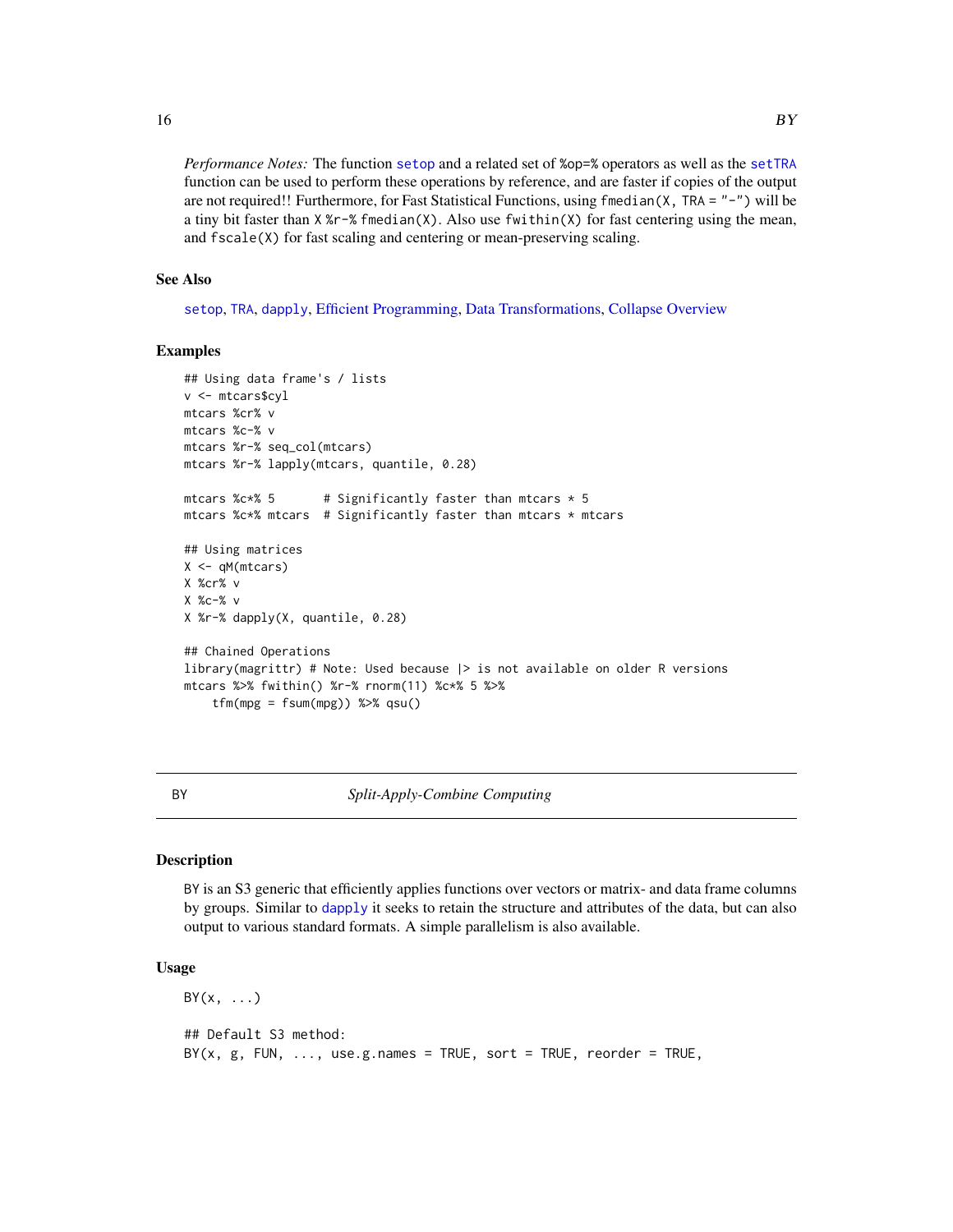```
expand.wide = FALSE, parallel = FALSE, mc.cores = 1L,
   return = c("same", "vector", "list"))
## S3 method for class 'matrix'
BY(x, g, FUN, ..., use.g. names = TRUE, sort = TRUE, reorder = TRUE,expand.wide = FALSE, parallel = FALSE, mc.cores = 1L,
   return = c("same", "matrix", "data.frame", "list"))
## S3 method for class 'data.frame'
BY(x, g, FUN, ..., use.g. names = TRUE, sort = TRUE, reorder = TRUE,expand.wide = FALSE, parallel = FALSE, mc.cores = 1L,
   return = c("same", "matrix", "data.frame", "list"))
## S3 method for class 'grouped_df'
BY(x, FUN, ..., reorder = TRUE, keep.group_vars = TRUE, use.g.name = FALSE)
```

| x           | a vector, matrix, data frame or alike object.                                                                                                                                                                                                                                                                                                                                                                                                                                                   |
|-------------|-------------------------------------------------------------------------------------------------------------------------------------------------------------------------------------------------------------------------------------------------------------------------------------------------------------------------------------------------------------------------------------------------------------------------------------------------------------------------------------------------|
| g           | a GRP object, or a factor / atomic vector / list of atomic vectors (internally con-<br>verted to a GRP object) used to group x.                                                                                                                                                                                                                                                                                                                                                                 |
| <b>FUN</b>  | a function, can be scalar- or vector-valued. For vector valued functions see also<br>reorder and expand.wide.                                                                                                                                                                                                                                                                                                                                                                                   |
| .           | further arguments to FUN, or to BY. data. frame for the 'grouped_df' method.                                                                                                                                                                                                                                                                                                                                                                                                                    |
| use.g.names | logical. Make group-names and add to the result as names (default method) or<br>row-names (matrix and data frame methods). For vector-valued functions (row-<br>)names are only generated if the function itself creates names for the statistics<br>e.g. quantile() adds names, range() or log() don't. No row-names are<br>generated on <i>data.table's.</i>                                                                                                                                  |
| sort        | logical. Sort the groups? Internally passed to GRP, and only effective if g is not<br>already a factor or GRP object.                                                                                                                                                                                                                                                                                                                                                                           |
| reorder     | logical. If a vector-valued function is passed that preserves the data length, TRUE<br>will reorder the result such that the elements/rows match the original data. FALSE<br>just combines the data in order of the groups (i.e. all elements of the first group<br>in first-appearance order followed by all elements in the second group etc).<br><i>Note</i> that if reorder = FALSE, grouping variables, names or rownames are only<br>retained if the grouping is on sorted data, see GRP. |
| expand.wide | logical. If FUN is a vector-valued function returning a vector of fixed length $> 1$<br>(such as the quantile function), expand. wide can be used to return the result<br>in a wider format (instead of stacking the resulting vectors of fixed length above<br>each other in each output column).                                                                                                                                                                                              |
| parallel    | logical. TRUE implements simple parallel execution by internally calling mclapply<br>instead of lapply. Parallelism is across columns, except for the default method.                                                                                                                                                                                                                                                                                                                           |
| mc.cores    | integer. Argument to mclapply indicating the number of cores to use for parallel<br>execution. Can use detectCores() to select all available cores.                                                                                                                                                                                                                                                                                                                                             |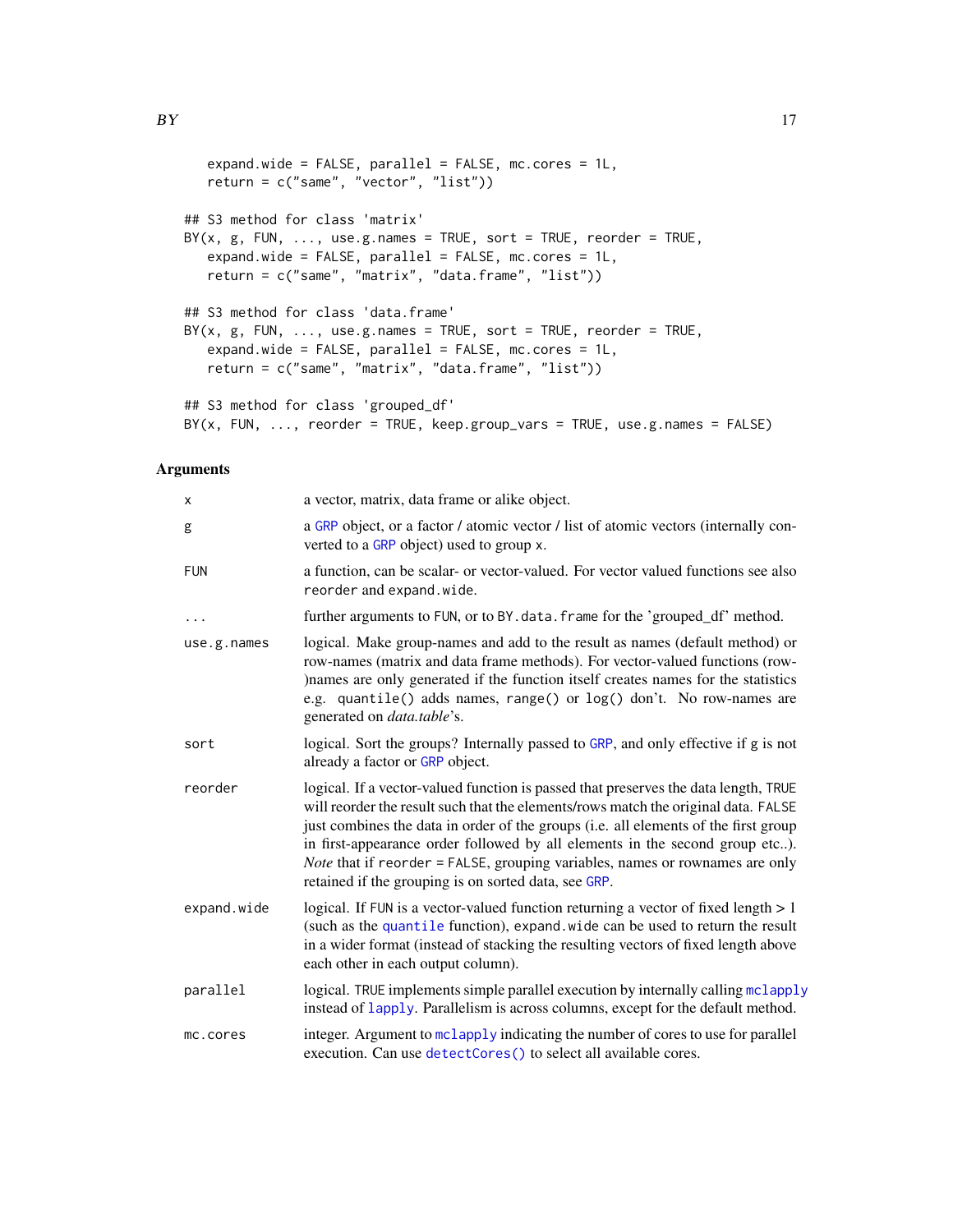| return          | an integer or string indicating the type of object to return. The default $1 -$    |
|-----------------|------------------------------------------------------------------------------------|
|                 | "same" returns the same object type (i.e. class and other attributes are retained  |
|                 | if the underlying data type is the same, just the names for the dimensions are     |
|                 | adjusted). $2 -$ "matrix" always returns the output as matrix, $3 -$ "data. frame" |
|                 | always returns a data frame and $4 -$ "list" returns the raw (uncombined) out-     |
|                 | put. Note: 4 - "list" works together with expand wide to return a list of          |
|                 | matrices.                                                                          |
| keep.group_vars |                                                                                    |
|                 |                                                                                    |

*grouped\_df method:* Logical. FALSE removes grouping variables after computation. See also the Note.

#### Details

BY is a frugal re-implementation of the Split-Apply-Combine computing paradigm. It is faster than [tapply](#page-0-0), [by](#page-0-0), [aggregate](#page-0-0) and *(d)plyr*, and preserves data attributes just like [dapply](#page-28-1).

It is principally a wrapper around lapply([gsplit](#page-127-2)(x, g), FUN, ...), that uses gsplit for optimized splitting and also strongly optimizes on the internal code compared to *base* R functions. For more details look at the documentation for [dapply](#page-28-1) which works very similar (apart from the splitting performed in BY). The function is intended for simple cases involving flexible computation of statistics across groups using a single function e.g. iris |> gby(Species) |> BY(IQR) is simpler than iris |> gby(Species) |> smr(acr(.fns = IQR)) etc..

#### Value

X where FUN was applied to every column split by g.

#### See Also

[dapply](#page-28-1), [collap](#page-18-1), [Fast Statistical Functions,](#page-41-2) [Data Transformations,](#page-30-1) [Collapse Overview](#page-23-1)

#### Examples

```
v <- iris$Sepal.Length # A numeric vector
g <- GRP(iris$Species) # A grouping
## default vector method
BY(v, g, sum) # Sum by species
head(BY(v, g, scale)) \qquad # Scale by species (please use fscale instead)
BY(v, g, quantile) \qquad # Species quantiles: by default stacked
BY(v, g, quantile, expand.wide = TRUE) # Wide format
## matrix method
m <- qM(num_vars(iris))
BY(m, g, sum) \# Also return as matrix
BY(m, g, sum, return = "data.frame") # Return as data.frame.. also works for computations below
head(BY(m, g, scale))
BY(m, g, quantile)
BY(m, g, quantile, expand-wide = TRUE)ml <- BY(m, g, quantile, expand.wide = TRUE, # Return as list of matrices
       return = "list")
ml
```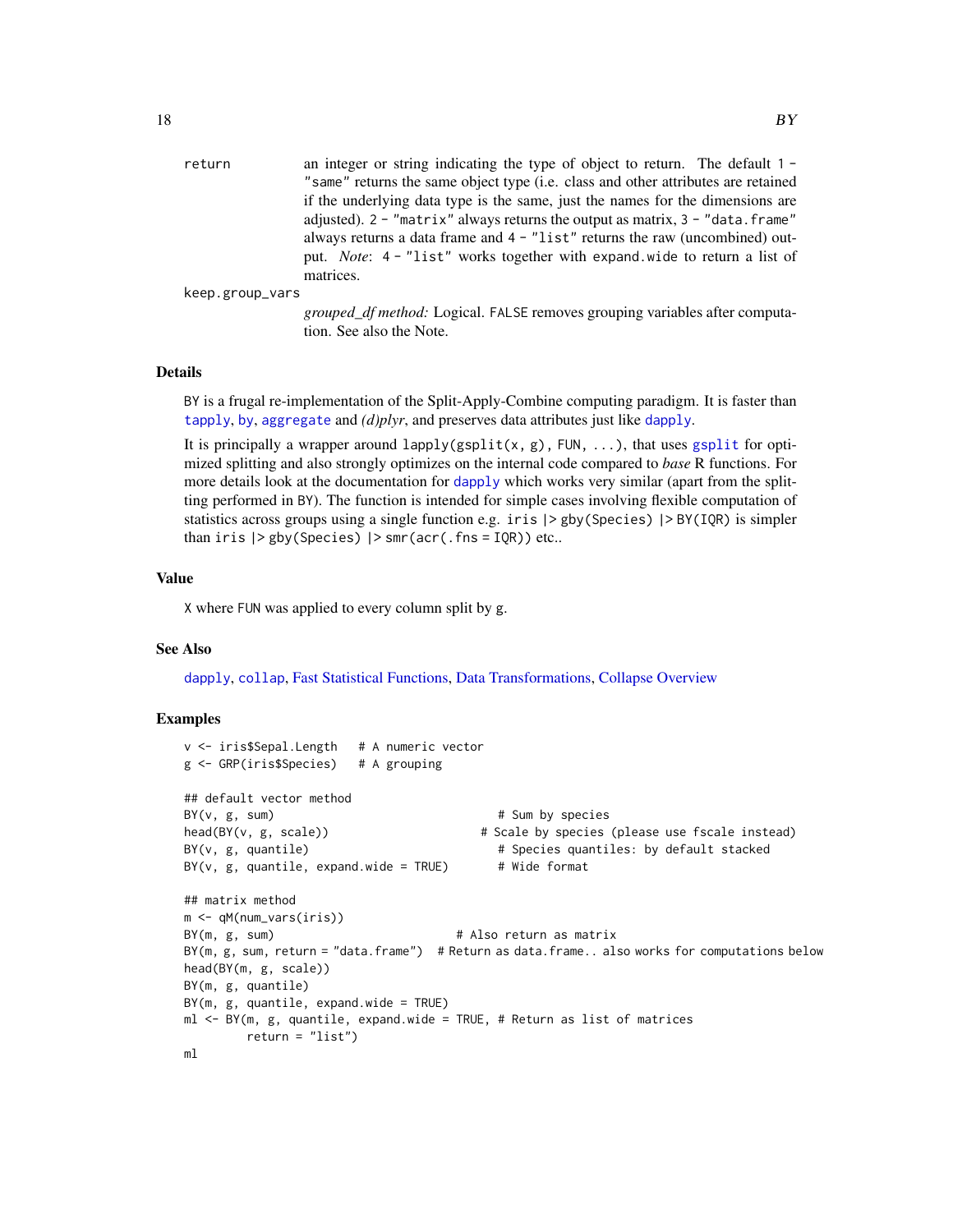#### <span id="page-18-0"></span>collap to the collapse of the collapse of the collapse of the collapse of the collapse of the collapse of the collapse of the collapse of the collapse of the collapse of the collapse of the collapse of the collapse of the

```
# Unlisting to Data Frame
unlist2d(ml, idcols = "Variable", row.names = "Species")
## data.frame method
BY(num_vars(iris), g, sum) # Also returns a data.fram
BY(num_vars(iris), g, sum, return = 2) # Return as matrix.. also works for computations below
head(BY(num_vars(iris), g, scale))
BY(num_vars(iris), g, quantile)
BY(num_vars(iris), g, quantile, expand.wide = TRUE)
BY(num_vars(iris), g, quantile, # Return as list of matrices
  expand.wide = TRUE, return = "list")
## grouped data frame method
library(magrittr) # Note: Used because |> is not available on older R versions
giris <- fgroup_by(iris, Species)
giris %>% BY(sum) # Compute sum
giris %>% BY(sum, use.g.names = TRUE, # Use row.names and
            keep.group_vars = FALSE) # remove 'Species' and groups attribute
giris %>% BY(sum, return = "matrix") # Return matrix
giris %>% BY(sum, return = "matrix", # Matrix with row.names
            use.g.names = TRUE)giris %>% BY(quantile) # Compute quantiles (output is stacked)
giris %>% BY(quantile, \qquad \qquad # Much better, also keeps 'Species'
            expand.wide = TRUE)
```
<span id="page-18-1"></span>collap *Advanced Data Aggregation*

#### <span id="page-18-2"></span>**Description**

collap is a fast and easy to use multi-purpose data aggregation command.

It performs simple aggregations, multi-type data aggregations applying different functions to numeric and categorical data, weighted aggregations, multi-function aggregations applying multiple functions to each column, and fully customized aggregations where the user passes a list mapping functions to columns.

collap works with *collapse*'s [Fast Statistical Functions,](#page-41-2) providing extremely fast conventional and weighted aggregation. It also works with other functions but this does not deliver high speeds on large data and does not support weighted aggregations.

#### Usage

```
# Main function: allows formula and data input to `by` and `w` arguments
\text{collap}(X, \text{ by, } \text{FUN = fmean, } \text{catFUN = fmode, } \text{cols = NULL, } w = \text{NULL, } w\text{FUN = fsum, }custom = NULL, keep.by = TRUE, keep.w = TRUE, keep.col.order = TRUE,
        sort = TRUE, decreasing = FALSE, na.last = TRUE, return.order = sort,
       method = "auto", parallel = FALSE, mc. cores = 2L,return = c("wide", "list", "long", "long_dupl"), give names = "auto", ...)
```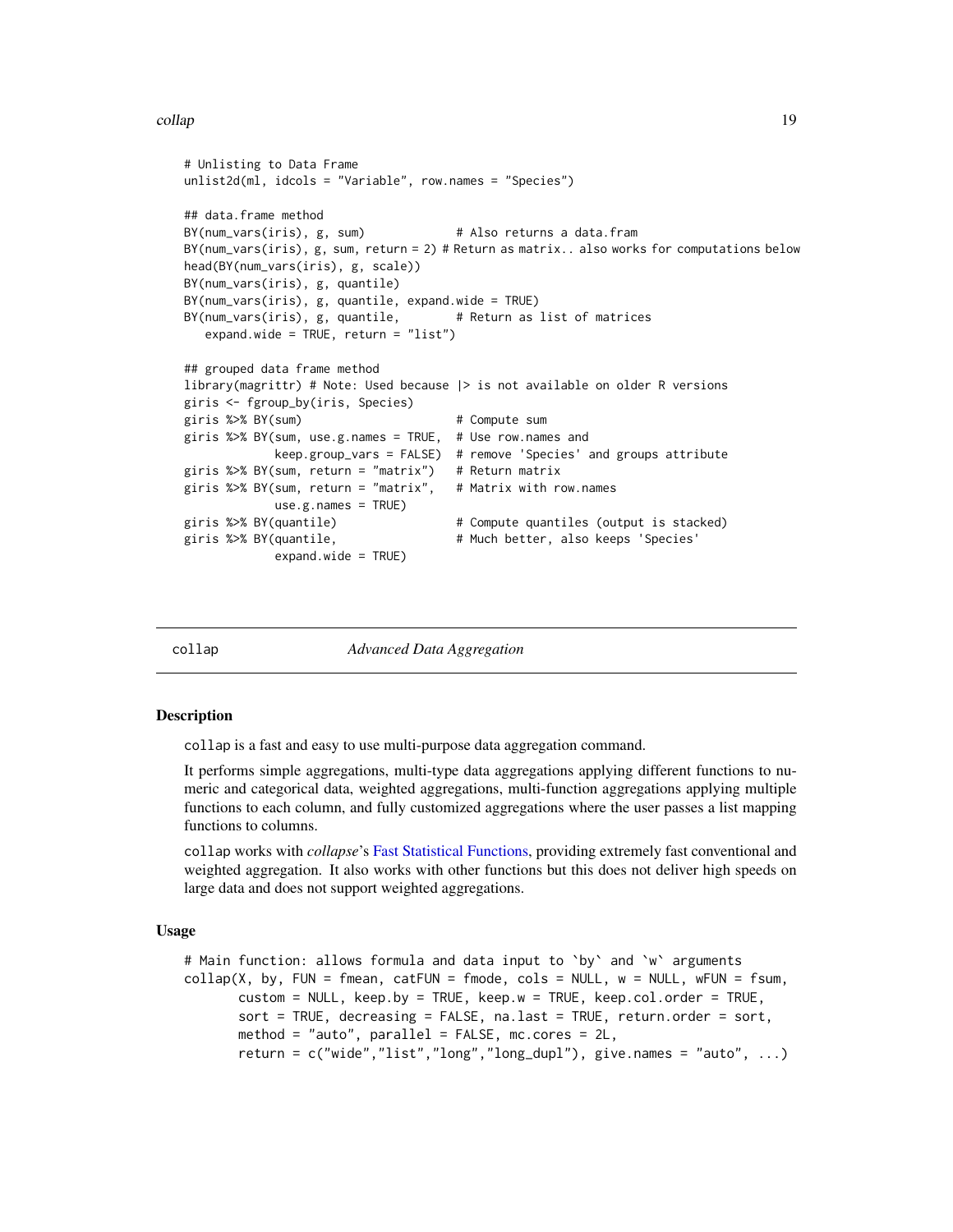```
# Programmer function: allows column names and indices input to `by` and `w` arguments
\text{collapv}(X, \text{ by}, \text{ FUN} = \text{fmean}, \text{catFUN} = \text{fmode}, \text{cols} = \text{NULL}, \text{w} = \text{NULL}, \text{wFUN} = \text{fsum},custom = NULL, keep.by = TRUE, keep.w = TRUE, keep.col.order = TRUE,
         sort = TRUE, decreasing = FALSE, na.last = TRUE, return.order = sort,
         method = "auto", parallel = FALSE, mc.cores = 2L,
         return = c("wide", "list", "long", "long_dupl"), give names = "auto", ...)
```

```
# Auxiliary function: for grouped data ('grouped_df') input + non-standard evaluation
collapg(X, FUN = fmean, catFUN = fmode, cols = NULL, w = NULL, wFUN = fsum, custom = NULL,
        keep.group_vars = TRUE, keep.w = TRUE, keep.col.order = TRUE,
        parallel = FALSE, mc.cores = 2L,
        return = c("wide", "list", "long", "long_dupl"), give.name = "auto", ...)
```

| Χ                        | a data frame, or an object coercible to data frame using qDF.                                                                                                                                                                                                                                                                                                                                                                                                                                                                                                                                                 |
|--------------------------|---------------------------------------------------------------------------------------------------------------------------------------------------------------------------------------------------------------------------------------------------------------------------------------------------------------------------------------------------------------------------------------------------------------------------------------------------------------------------------------------------------------------------------------------------------------------------------------------------------------|
| by                       | for collap: a one-or two sided formula, i.e. $\sim$ group1 or var1 + var2 $\sim$ group1<br>+ group2, or a atomic vector, list of vectors or GRP object used to group X. For<br>collapv: names or indices of grouping columns, or a logical vector or selector<br>function such as is_categorical selecting grouping columns.                                                                                                                                                                                                                                                                                  |
| <b>FUN</b>               | a function, list of functions (i.e. list (fsum, fmean, fsd) or list (myfun1 =<br>$function(x) \dots$ , sd = sd), or a character vector of function names, which are<br>automatically applied only to numeric variables.                                                                                                                                                                                                                                                                                                                                                                                       |
| catFUN                   | same as FUN, but applied only to categorical (non-numeric) typed columns (is_categorical).                                                                                                                                                                                                                                                                                                                                                                                                                                                                                                                    |
| cols                     | select columns to aggregate using a function, column names, indices or logical<br>vector. <i>Note</i> : cols is ignored if a two-sided formula is passed to by.                                                                                                                                                                                                                                                                                                                                                                                                                                               |
| W                        | weights. Can be passed as numeric vector or alternatively as formula i.e. ~<br>weightvar in collap or column name / index etc. i.e. "weightvar" in collapv.<br>collapg supports non-standard evaluations so weightvar can be indicated with-<br>out quotes if found in X.                                                                                                                                                                                                                                                                                                                                     |
| <b>wFUN</b>              | same as FUN: Function(s) to aggregate weight variable if keep. $w = TRUE$ . By<br>default the sum of the weights is computed in each group.                                                                                                                                                                                                                                                                                                                                                                                                                                                                   |
| custom                   | a named list specifying a fully customized aggregation task. The names of the<br>list are function names and the content columns to aggregate using this function<br>(same input as cols). For example custom = $list(fmean = 1:6, fsd = 7:9,$<br>$f$ mode = 10:11) tells collap to aggregate columns 1-6 of $X$ using the mean,<br>columns 7-9 using the standard deviation etc. Notes: custom lets collap ignore<br>any inputs passed to FUN, catFUN or cols. Since v1.6.0 you can also rename<br>columns e.g. $\ncustom = list(fmean = c(newname = "col1", "col2")$ , fmode<br>$= c(\text{newhame} = 3)).$ |
| keep.by, keep.group_vars | logical. FALSE will omit grouping variables from the output. TRUE keeps the<br>variables, even if passed externally in a list or vector (unlike other collapse func-<br>tions).                                                                                                                                                                                                                                                                                                                                                                                                                               |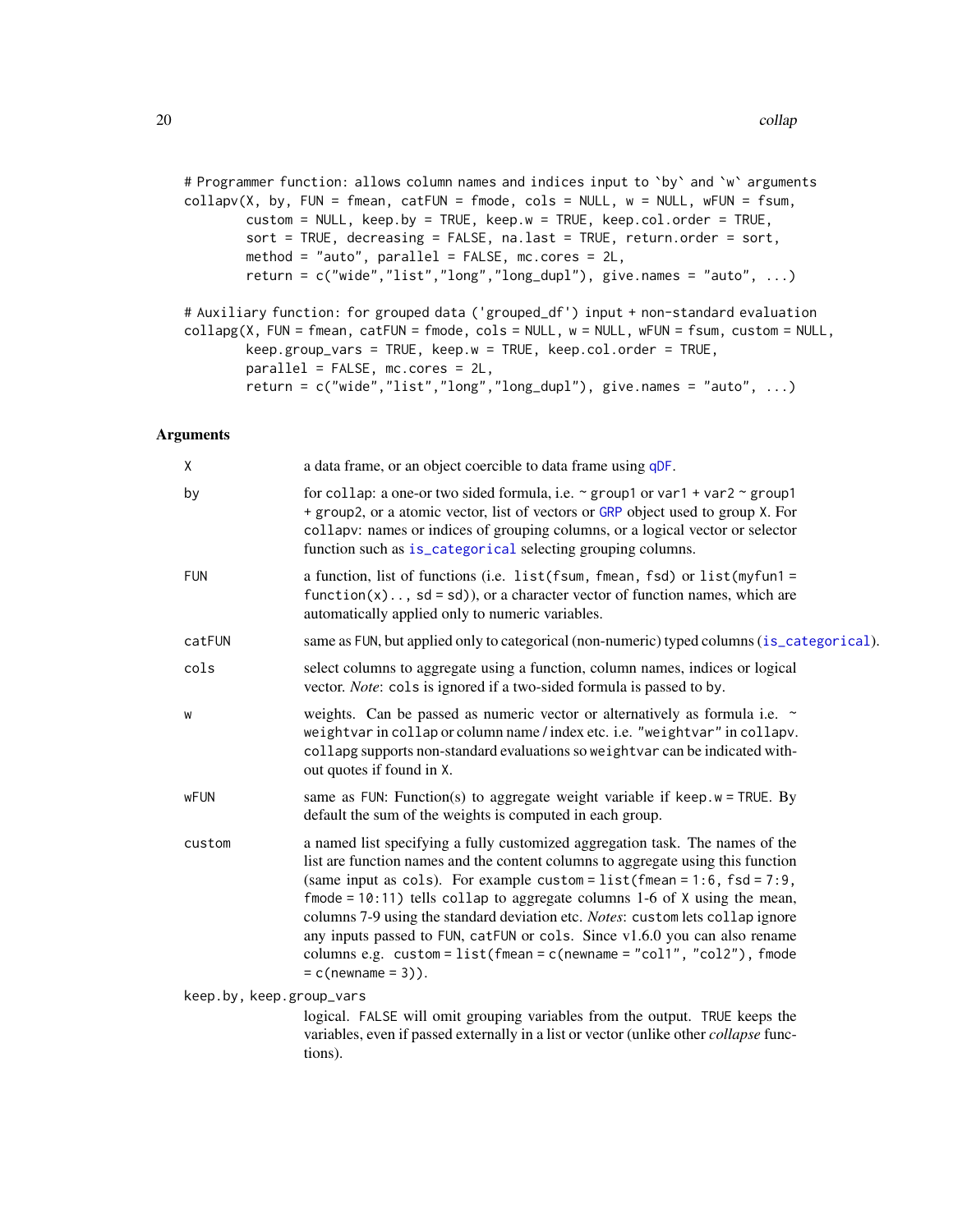collap 21

| keep.w     | logical. FALSE will omit weight variable from the output i.e. no aggregation of<br>the weights. TRUE aggregates and adds weights, even if passed externally as a<br>vector (unlike other <i>collapse</i> functions).                                                                                                                                                                                                                                                                                                                                                                                                                              |
|------------|---------------------------------------------------------------------------------------------------------------------------------------------------------------------------------------------------------------------------------------------------------------------------------------------------------------------------------------------------------------------------------------------------------------------------------------------------------------------------------------------------------------------------------------------------------------------------------------------------------------------------------------------------|
|            | keep.col.order logical. Retain original column order post-aggregation.                                                                                                                                                                                                                                                                                                                                                                                                                                                                                                                                                                            |
|            | sort, decreasing, na.last, return.order, method                                                                                                                                                                                                                                                                                                                                                                                                                                                                                                                                                                                                   |
|            | logical / character. Arguments passed to GRP. default and affecting the row-<br>order in the aggregated data frame and the grouping algorithm.                                                                                                                                                                                                                                                                                                                                                                                                                                                                                                    |
| parallel   | logical. Use mclapply instead of lapply to parallelize the computation at the<br>column level. Not available for Windows.                                                                                                                                                                                                                                                                                                                                                                                                                                                                                                                         |
| mc.cores   | integer. Argument to mclapply setting the number of cores to use, default is 2.                                                                                                                                                                                                                                                                                                                                                                                                                                                                                                                                                                   |
| return     | character. Control the output format when aggregating with multiple func-<br>tions or performing custom aggregation. "wide" (default) returns a wider data<br>frame with added columns for each additional function. "list" returns a list<br>of data frames - one for each function. "long" adds a column "Function" and<br>row-binds the results from different functions using data.table:: rbindlist.<br>"long.dupl" is a special option for aggregating multi-type data using multiple<br>FUN but only one catFUN or vice-versa. In that case the format is long and data<br>aggregated using only one function is duplicated. See Examples. |
| give.names | logical. Create unique names of aggregated columns by adding a prefix 'FUN.var'.<br>'auto' will automatically create such prefixes whenever multiple functions are<br>applied to a column.                                                                                                                                                                                                                                                                                                                                                                                                                                                        |
| .          | additional arguments passed to all functions supplied to FUN, catFUN, wFUN or<br>custom. The behavior of Fast Statistical Functions is regulated by option ("collapse_unused_arg_acti<br>and defaults to "warning".                                                                                                                                                                                                                                                                                                                                                                                                                               |
|            |                                                                                                                                                                                                                                                                                                                                                                                                                                                                                                                                                                                                                                                   |

#### Details

collap automatically checks each function passed to it whether it is a [Fast Statistical Function](#page-41-2) (i.e. whether the function name is contained in .FAST\_STAT\_FUN). If the function is a fast statistical function, collap only does the grouping and then calls the function to carry out the grouped computations. If the function is not one of .FAST\_STAT\_FUN, [BY](#page-15-1) is called internally to perform the computation. The resulting computations from each function are put into a list and recombined to produce the desired output format as controlled by the return argument.

When setting parallel = TRUE on a non-windows computer, aggregations will efficiently be parallelized at the column level using [mclapply](#page-0-0) utilizing mc.cores cores.

#### Value

X aggregated. If X is not a data frame it is coerced to one using [qDF](#page-162-1) and then aggregated.

#### Note

(1) Additional arguments passed are not split by groups. Weighted aggregations with user defined functions should be done with [fsummarise](#page-108-1), or using the *data.table* package.

(2) When the w argument is used, the weights are passed to all [Fast Statistical Functions.](#page-41-2) This may be undesirable in settings like collapse::collap(data,  $\sim$  id, custom = list(fsum = ...,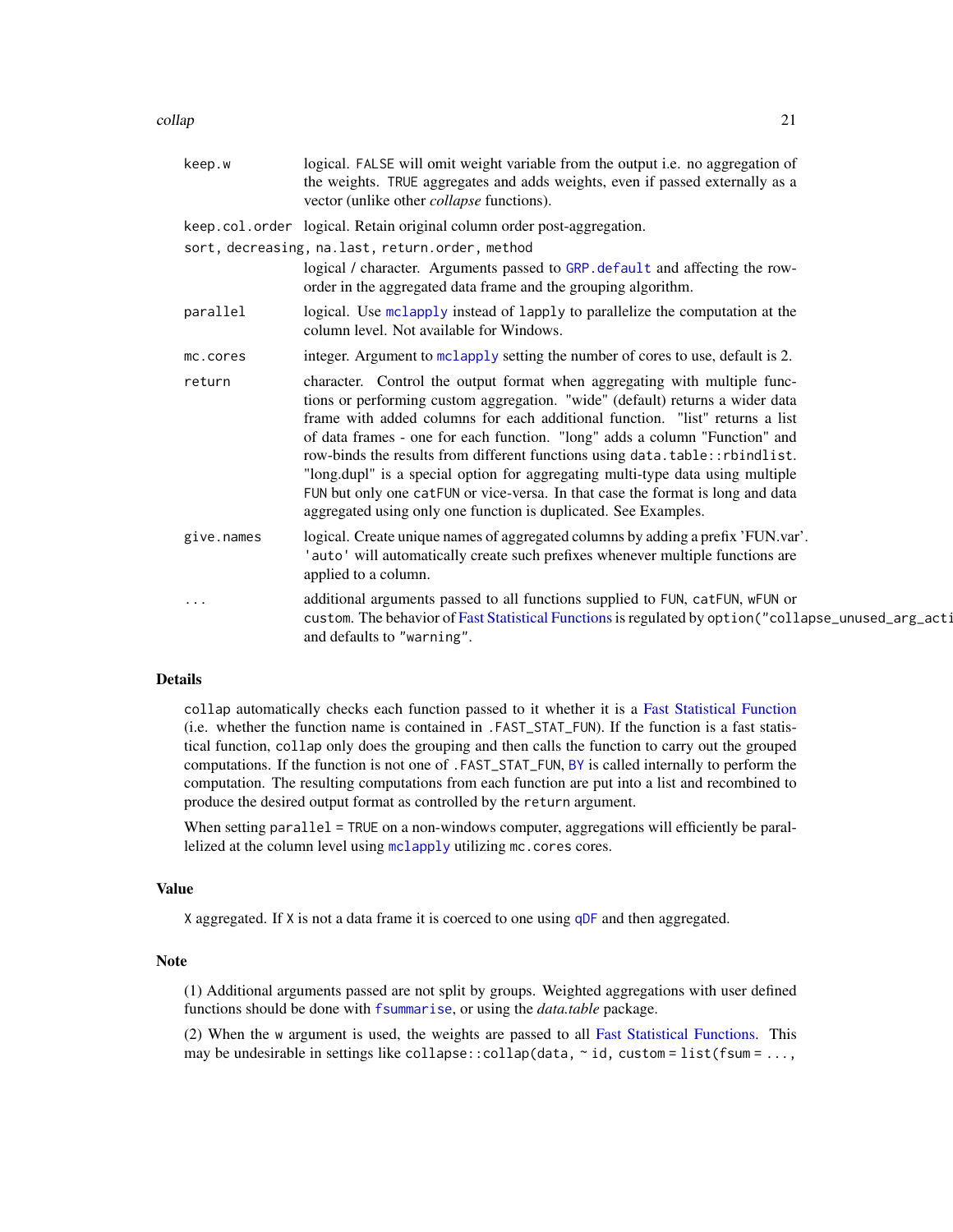fmean = ...),  $w = \sim$  weights) where we wish to aggregate some columns using the weighted mean, and others using a simple sum or another unweighted statistic. Therefore it is possible to append [Fast Statistical Functions](#page-41-2) by \_uw to yield an unweighted computation. So for the above example we can write:  $\text{collapse}::\text{collapse}$  (data,  $\sim$  id,  $\text{custom} = \text{list}(\text{fsum\_uw} = \dots, \text{fmean} =$ ...),  $w = \gamma$  weights) to get the weighted mean and the simple sum. *Note* that the <u>uw</u> functions are not available for use outside collap. Thus one also needs to quote them when passing to the FUN or catFUN arguments, e.g. use collap(data, ~ id, fmean, "fmode\_uw", w = ~ weighs). *Note* also that it is never necessary for functions passed to wFUN to be appended like this, as the weights are never used to aggregate themselves.

(3) The dispatch between using optimized [Fast Statistical Functions](#page-41-2) performing grouped computations internally or calling BY to perform split-apply-combine computing is done by matching the function name against .FAST\_STAT\_FUN. Thus code like collapse::collap(data,  $\sim$  id, collapse::fmedian) does not yield an optimized computation, as "collapse::fmedian" %!in% .FAST\_STAT\_FUN. It is sufficient to write collapse::collap(data, ~ id, "fmedian") to get the desired result when the *collapse* namespace is not attached.

#### See Also

[fsummarise](#page-108-1), [BY](#page-15-1), [Fast Statistical Functions,](#page-41-2) [Collapse Overview](#page-23-1)

#### Examples

```
## A Simple Introduction --------------------------------------
head(iris)
collap(iris, \sim Species) \qquad \qquad \qquad # Default: FUN = fmean for numeric
collapv(iris, 5) \qquad \qquad \qquad \qquad \qquad \qquad \qquad \qquad \qquad \qquad \qquad \qquad \qquad \qquad \qquad \qquad \qquad \qquad \qquad \qquad \qquad \qquad \qquad \qquad \qquad \qquad \qquad \qquad \qquad \qquad \qquad \qquad \qquad \qquad collap(iris, ~ Species, fmedian) # Using the median
\text{collap}(iris, \sim Species, \text{fmedian}, \text{keep}.\text{col}.\text{order} = FALSE) # Groups in-front
\text{collap}(iris, Sepal.Width + Petal.Width ~ Species, fmedian) # Only '.Width' columns
\text{collapv}(iris, 5, \text{cols} = c(2, 4)) # Same using collapv
collap(iris, ~ Species, list(fmean, fmedian)) # Two functions
collap(iris, ~ Species, list(fmean, fmedian), return = "long") # Long format
collapv(iris, 5, custom = list(fmean = 1:2, fmedian = 3:4)) # Custom aggregation
collapv(iris, 5, custom = list(fmean = 1:2, fmedian = 3:4), # Raw output, no column reordering
        return = "list")collapv(iris, 5, custom = list(fmean = 1:2, fmedian = 3:4), # A strange choice..
        return = "long")
collap(iris, \sim Species, w = \sim Sepal.Length) \qquad \qquad # Using Sepal.Length as weights, ..
weights <- abs(rnorm(fnrow(iris)))
collap(iris, ~ Species, w = weights) \qquad # Some random weights..
\text{collap}(i\text{ris},\text{iris$Species},\text{w = weights}) # Note this behavior..
collap(iris, iris$Species, w = weights,
       keep.by = FALSE, keep.w = FALSE)
```
## Multi-Type Aggregation ------------------------------------- head(wlddev) # World Development Panel Data head(collap(wlddev, ~ country + decade))  $\qquad \qquad #$  Aggregate by country and decade head(collap(wlddev, ~ country + decade, fmedian, ffirst)) # Different functions head(collap(wlddev, ~ country + decade, cols = is.numeric)) # Aggregate only numeric columns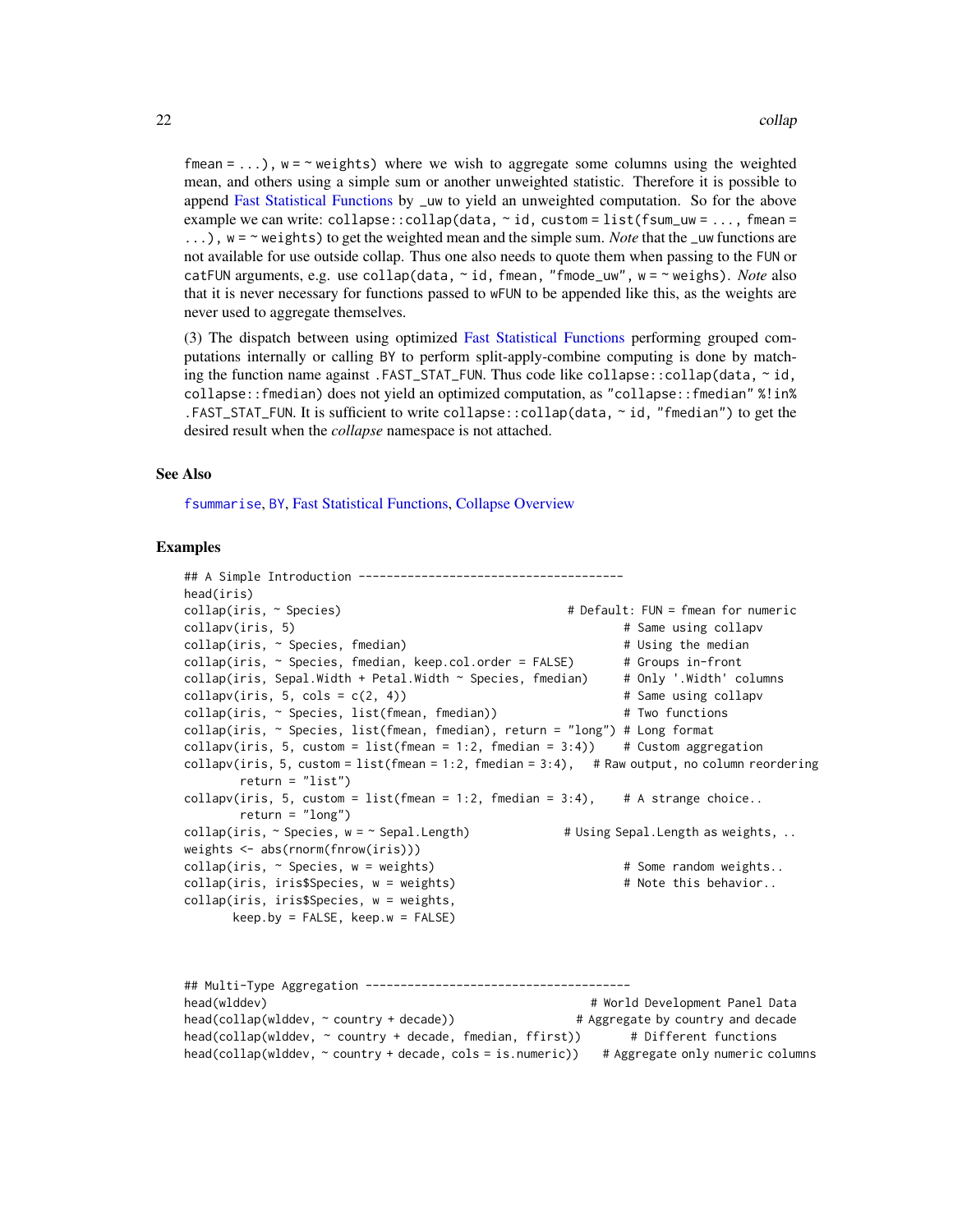```
head(collap(wlddev, \sim country + decade, cols = 9:13)) \qquad \qquad # Only the 5 series
head(collap(wlddev, PCGDP + LIFEEX ~ country + decade)) # Only GDP and life-expactancy
head(collap(wlddev, PCGDP + LIFEEX ~ country + decade, fsum)) # Using the sum instead
head(collap(wlddev, PCGDP + LIFEEX ~ country + decade, sum, # Same using base::sum -> slower!
           na.rm = TRUE))
head(collap(wlddev, wlddev[c("country","decade")], fsum, # Same, exploring different inputs
           \text{cols} = 9:10))
head(collap(wlddev[9:10], wlddev[c("country","decade")], fsum))
head(collapv(wlddev, c("country","decade"), fsum)) # ..names/indices with collapv
head(collapv(wlddev, c(1,5), fsum))
g <- GRP(wlddev, ~ country + decade) # Precomputing the grouping
head(collap(wlddev, g, keep.by = FALSE)) # This is slightly faster now
# Aggregate categorical data using not the mode but the last element
head(collap(wlddev, ~ country + decade, fmean, flast))
head(collap(wlddev, ~ country + decade, catFUN = flast, \qquad # Aggregate only categorical data
           cols = is_categorical))
## Weighted Aggregation ----------------------------------------
# We aggregate to region level using population weights
head(collap(wlddev, ~ region + year, w = ~ POP)) # Takes weighted mean for numeric..
# ..and weighted mode for categorical data. The weight vector is aggregated using fsum
head(collap(wlddev, \sim region + year, w = \sim POP, \qquad \qquad # Aggregating weights using sum
         wFUN = list(fsum, fmax))) \qquad \qquad \qquad # and max (corresponding to mode)
## Multi-Function Aggregation ----------------------------------
head(collap(wlddev, ~ country + decade, list(fmean, fnobs), # Saving mean and Nobs
           \text{cols} = 9:13)head(collap(wlddev, \sim country + decade, \sim # Same using base R -> slower
           list(mean = mean,
                Nobs = function(x, \ldots) sum(lis.na(x)),
           \text{cols} = 9:13, na.rm = TRUE))
lapply(collap(wlddev, ~ country + decade, \qquad # List output format
           list(fmean, fnobs), cols = 9:13, return = "list"), head)
head(collap(wlddev, \sim country + decade, \sim # Long output format
           list(fmean, fnobs), cols = 9:13, return = "long"))
head(collap(wlddev, ~ country + decade, \qquad \qquad \qquad \qquad \qquad \qquad \qquad \qquad \text{# Also aggregating categorical data},list(fmean, fnobs), return = "long_dupl")) # and duplicating it 2 times
head(collap(wlddev, \sim country + decade, \# Now also using 2 functions on
           list(fmean, fnobs), list(fmode, flast), \qquad # categorical data
           keep.col.order = FALSE))
head(collap(wlddev, \sim country + decade, \qquad \qquad \qquad \# More functions, string input,
           c("fmean","fsum","fnobs","fsd","fvar"), # parallelized execution
         c("fmode","ffirst","flast","fndistinct"), # (choose more than 1 cores,
```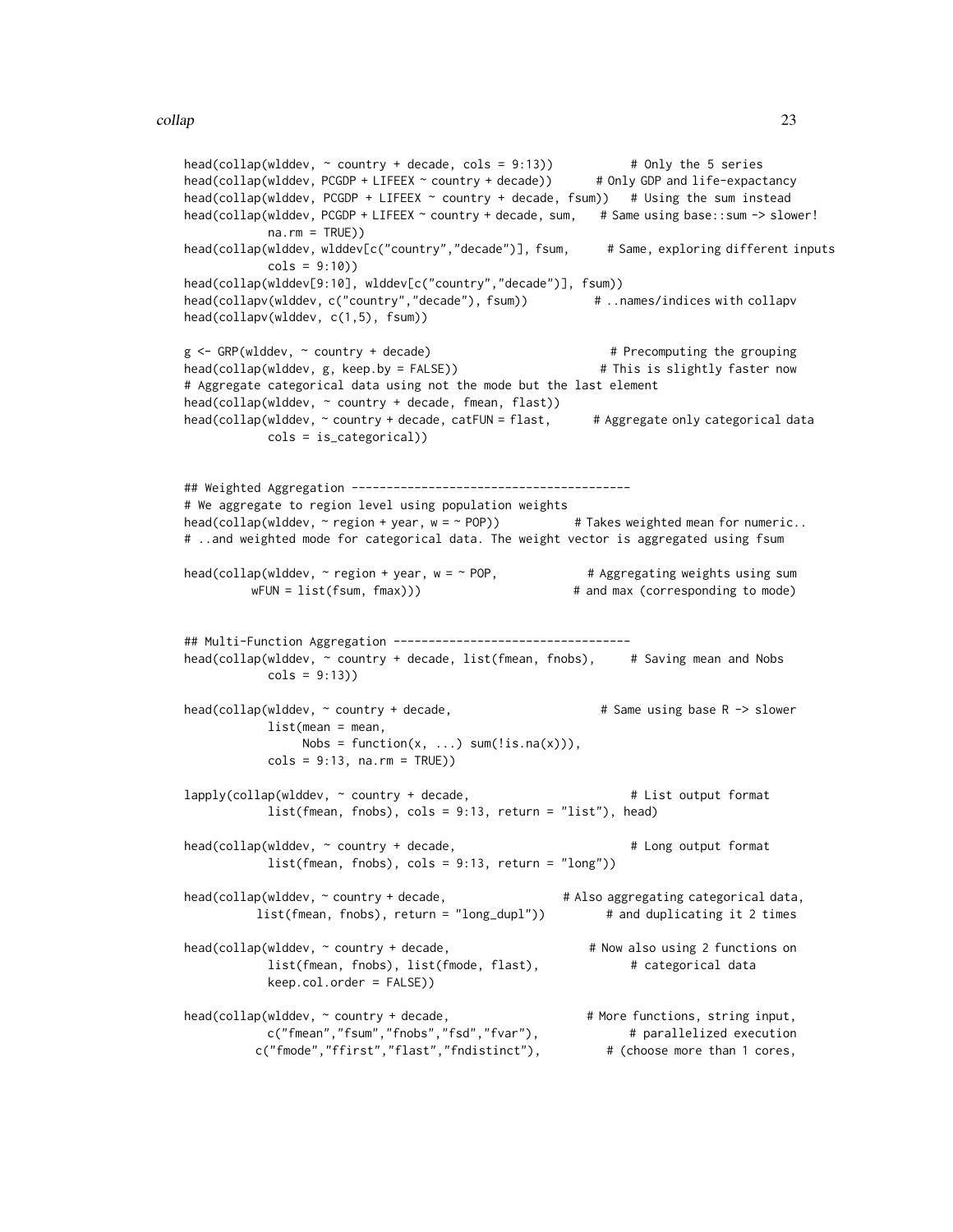```
parallel = TRUE, mc.cores = 1L, \qquad # depending on your machine)
           keep.col.order = FALSE))
## Custom Aggregation ------------------------------------------
head(collap(wlddev, ~ ~ ~ country + decade, # Custom aggregation
           \text{custom} = \text{list}(\text{fmean} = 9:13, \text{ fsd} = 9:10, \text{ fmode} = 7:8)))head(collap(wlddev, ~ country + decade, \qquad # Using column names
           custom = list(fmean = "PCGDP", fsd = c("LIFEEX","GINI"),
                         float = "date"))
head(collap(wlddev, ~ country + decade, # # Weighted parallelized custom
           custom = list(fmean = 9:12, fsd = 9:10, # aggregation
                         fmode = 7:8), w = \sim POP,
           wFUN = list(fsum, fmax),
           parallel = TRUE, mc.cores = 1L))
head(collap(wlddev, ~ country + decade, \# No column reordering
           custom = list(fmean = 9:12, fs = 9:10,fmode = 7:8), w = \sim POP,
           wFUN = list(fsum, fmax),
           parallel = TRUE, mc.cores = 1L, keep.col.order = FALSE))
## Piped Use --------------------------------------------------
library(magrittr) # Note: Used because |> is not available on older R versions
iris %>% fgroup_by(Species) %>% collapg()
wlddev %>% fgroup_by(country, decade) %>% collapg() %>% head()
wlddev %>% fgroup_by(region, year) %>% collapg(w = POP) %>% head()
wlddev %>% fgroup_by(country, decade) %>% collapg(fmedian, flast) %>% head()
wlddev %>% fgroup_by(country, decade) %>%
 collapg(custom = list(fmean = 9:12, fmode = 5:7, flast = 3)) %\gg head()
```
<span id="page-23-1"></span>collapse-documentation

*Collapse Documentation & Overview*

#### Description

The following table fully summarizes the contents of *[collapse](#page-3-1)*. The documentation is structured hierarchically: This is the main overview page, linking to topical overview pages and associated function pages (unless functions are documented on the topic page).

#### Topics and Functions

| Main Features / Keywords                                                                                            |  |  |  |
|---------------------------------------------------------------------------------------------------------------------|--|--|--|
| Fast Statistical Functions Fast (grouped and weighted) statistical functions for vector, matrix, data frame and gro |  |  |  |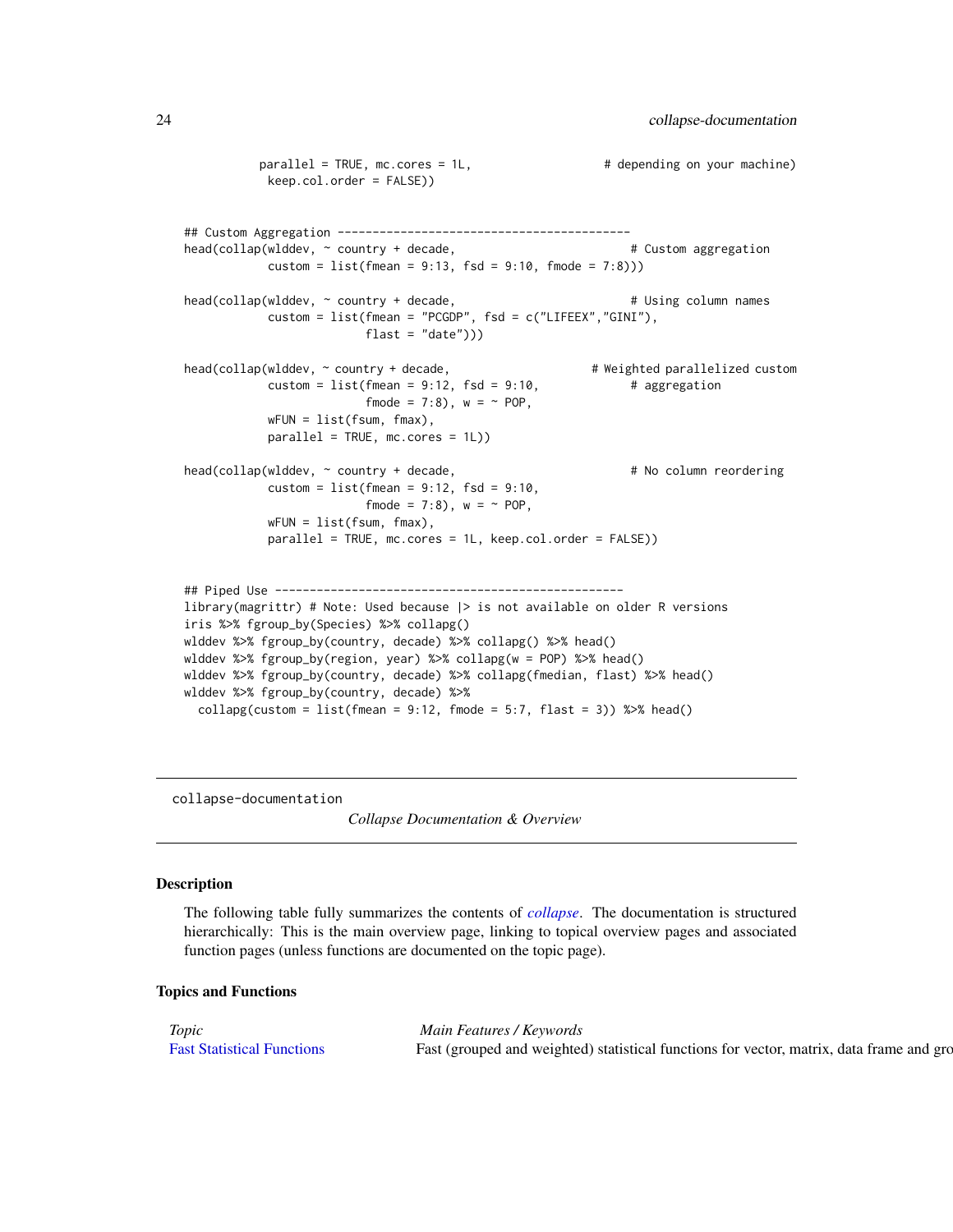| <b>Fast Grouping and Ordering</b>                   | Fast (ordered) groupings from vectors, data frames, lists. 'GRP' objects are efficient in                                                                                              |
|-----------------------------------------------------|----------------------------------------------------------------------------------------------------------------------------------------------------------------------------------------|
| <b>Fast Data Manipulation</b>                       | Fast and flexible select, subset, summarise, mutate/transform, sort/reorder, rename and                                                                                                |
| <b>Quick Data Conversion</b>                        | Quick conversions: data.frame <> data.table <> tibble <> matrix (row- or column-wise                                                                                                   |
| <b>Advanced Data Aggregation</b>                    | Fast and easy (weighted and parallelized) aggregation of multi-type data, with different                                                                                               |
|                                                     |                                                                                                                                                                                        |
| Data Transformations                                | Fast row- and column- arithmetic and (object preserving) apply functionality for vector                                                                                                |
| <b>Linear Models</b>                                | Fast (weighted) linear model fitting with 6 different solvers and a fast F-test to test exc                                                                                            |
| <b>Time Series and Panel Series</b>                 | Fast and class-agnostic indexed time series and panel data objects, check for irregularit                                                                                              |
| <b>List Processing</b><br><b>Summary Statistics</b> | (Recursive) list search and checks, extraction of list-elements / list-subsetting, fast (rec<br>Fast (grouped and weighted) summary statistics for cross-sectional and panel data. Fas |
|                                                     |                                                                                                                                                                                        |
| <b>Recode and Replace Values</b>                    | Recode multiple values (exact or regex matching) and replace NaN/Inf/-Inf and outli                                                                                                    |
| (Memory) Efficient Programming                      | Efficient comparisons of a vector/matrix with a value, and replacing values/rows in vec                                                                                                |
| <b>Small (Helper) Functions</b>                     | Multiple-assignment, non-standard concatenation, set and extract variable labels and c                                                                                                 |
| Data and Global Macros                              | Groningen Growth and Development Centre 10-Sector Database, World Bank World I                                                                                                         |

# [Package Options](#page-25-1)

- options("collapse\_unused\_arg\_action") sets the action taken by generic statistical functions when unknown arguments are passed to a method. The default is "warning".
- options("collapse\_mask") can be used to export copies of functions starting with "f" when loading the package, removing the leading "f" (e.g. also exporting subset as a clone to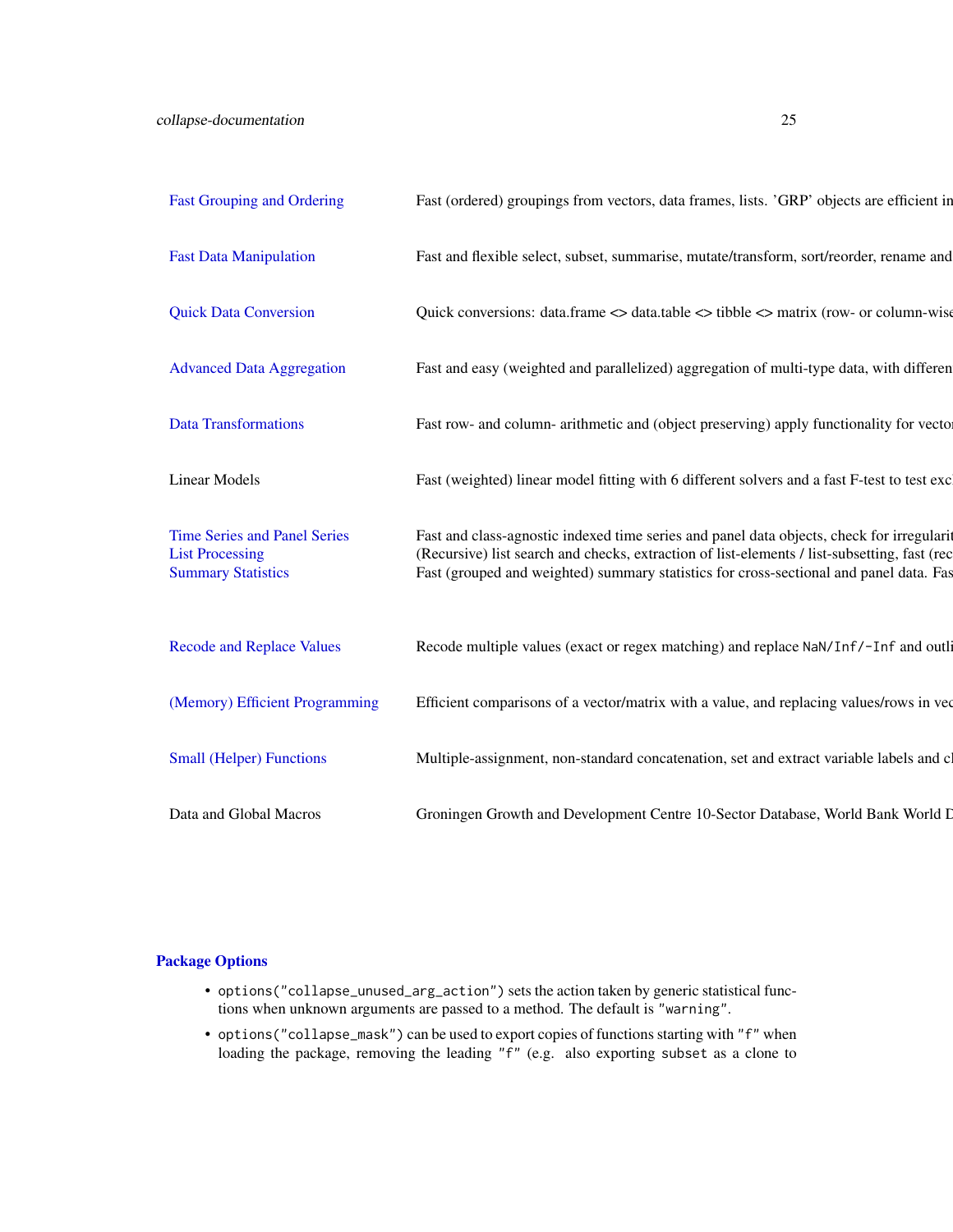<span id="page-25-0"></span>fsubset). This will mask like-named base R or *dplyr* functions.

• options("collapse\_F\_to\_FALSE") can also be called before loading the package to set the lead operator F in the package to FALSE, to avoid problems with base::F.

#### Details

The added top-level documentation infrastructure in *collapse* allows you to effectively navigate the package. Calling ?FUN brings up the documentation page documenting the function, which contains links to associated topic pages and closely related functions. You can also call topical documentation pages directly from the console. The links to these pages are contained in the global macro .COLLAPSE\_TOPICS (e.g. calling help(.COLLAPSE\_TOPICS[1]) brings up this page).

#### Author(s)

Maintainer: Sebastian Krantz <sebastian.krantz@graduateinstitute.ch>

#### See Also

[collapse-package](#page-3-2)

<span id="page-25-1"></span>collapse-options collapse *Package Options*

#### **Description**

- option ("collapse\_unused\_arg\_action") regulates how generic functions (such as the [Fast](#page-41-2) [Statistical Functions\)](#page-41-2) in the package react when an unknown argument is passed to a method. The default action is "warning" which issues a warning. Other options are "error", "message" or "none", whereby the latter enables silent swallowing of such arguments.
- option("collapse\_mask") can be used to create additional functions in the *collapse* namespace when loading the package, which will mask some existing base R and *dplyr* functions. In particular, *collapse* provides a large number of functions that start with 'f' e.g. fsubset, ftransform, fdroplevels etc.. Specifying options(collapse\_mask = c("fsubset", "ftransform", "fdroplevels")) before loading the package will make additional functions subset, transform, and droplevels available to the user, and mask the corresponding base R functions when the package is attached. In general, all functions starting with 'f' can be passed to the option. There are also a couple of keywords that you can specify to add groups of functions:
	- "manip" adds data manipulation functions: fsubset, ftransform, ftransform<-, ftransformv, fcompute, fcomputev, fselect, fselect<-, fgroup\_by, fgroup\_vars, fungroup, fsummarise, fmutate, frename, findex\_by, findex
	- "helper" adds the functions: fdroplevels, finteraction, funique, fnunique, frange, fnlevels, fnrow and fncol.
	- "fast-fun" adds the functions contained in the macro: .FAST\_FUN.
	- "fast-stat-fun" adds the functions contained in the macro: .FAST\_STAT\_FUN.
	- "fast-trfm-fun" adds the functions contained in: setdiff(.FAST\_FUN, .FAST\_STAT\_FUN).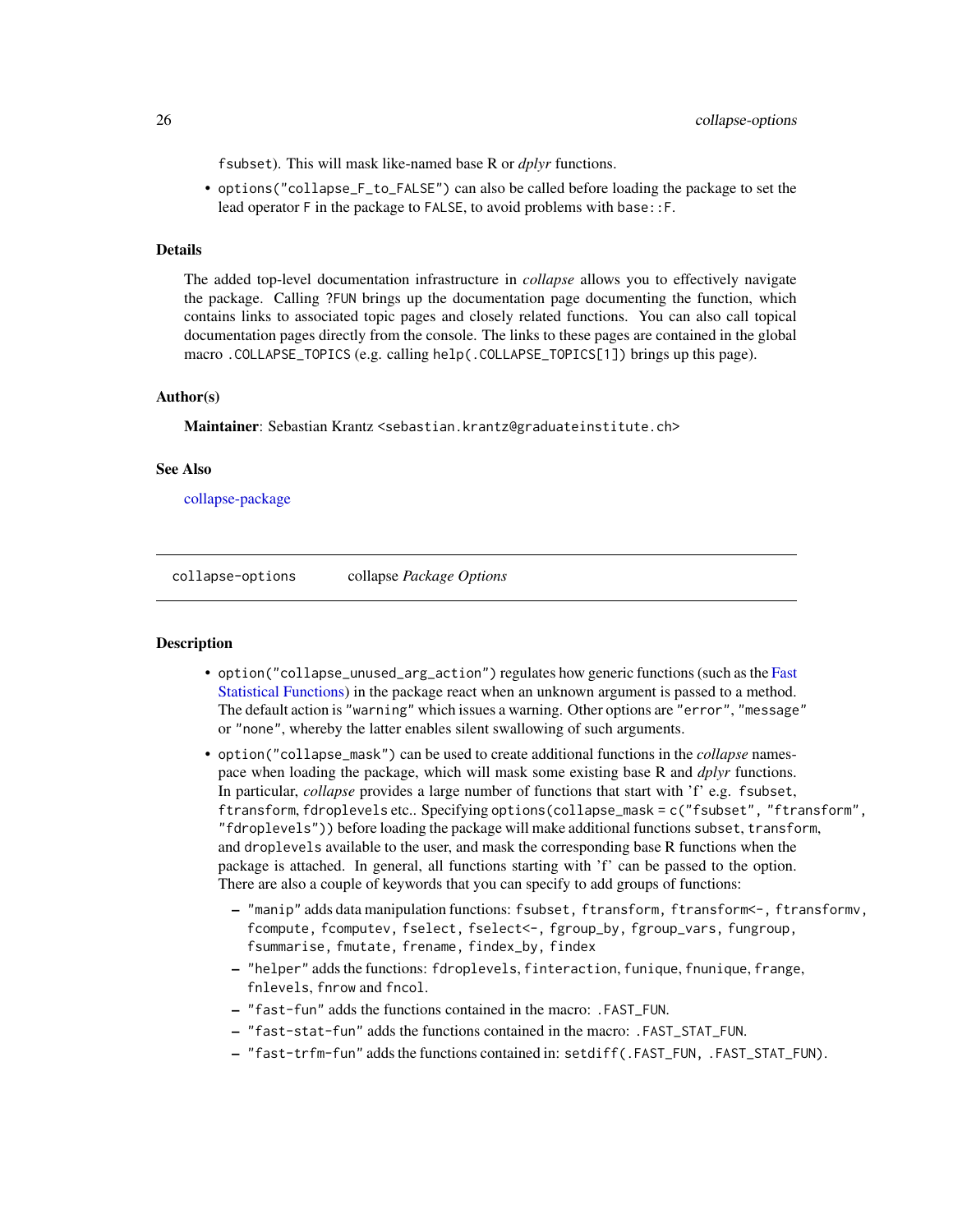<span id="page-26-0"></span>– "all" turns on all of the above, and additionally exports a function n() for use in summarise and mutate.

Note that none of these options will impact internal *collapse* code, but they may change the way your programs run. "manip" is probably the safest option to start with. Specifying "fast-fun", "fast-stat-fun", "fast-trfm-fun" or "all" are ambitious as they replace basic R functions like sum and max, introducing *collapse*'s na.rm = TRUE default and different behavior for matrices and data frames. These options also change some internal macros so that base R functions like sum or max called inside fsummarise, fmutate or collap will also receive vectorized execution. In other words, if you put options(collapse\_mask = "all") before loading the package, and you have a collapse-compatible line of *dplyr* code like wlddev |> group\_by(region, income) |> summarise(across(PCGDP:POP, sum)), this will now receive fully optimized execution. Note however that because of collapse's na.rm = TRUE default, the result will be different unless you add na.rm = FALSE.

In General, this option is for your convenience, if you want to write visually more appealing code or you want to translate existing *dplyr* codes to *collapse*. Use with care! Note that the option takes effect upon loading the package (code is in the .onLoad function), not upon attaching it, so it needs to be set before any function from the package is accessed in any way by any code you run. A safe way to enable it is by using a [.Rprofile](#page-0-0) file in your user or project directory (see also [here](https://www.statmethods.net/interface/customizing.html) or [here,](https://support.rstudio.com/hc/en-us/articles/360047157094-Managing-R-with-Rprofile-Renviron-Rprofile-site-Renviron-site-rsession-conf-and-repos-conf) the user-level file is located at file.path(Sys.getenv("HOME"), ".Rprofile") and can be edited using file.edit(Sys.getenv("HOME"), ".Rprofile")), or by using a [.fastverse](https://fastverse.github.io/fastverse/articles/fastverse_intro.html#custom-fastverse-configurations-for-projects) configuration file in the project directory.

• option("collapse\_F\_to\_FALSE"), if set to TRUE, replaces the lead operator F in the package with a value FALSE when loading the package, which solves issues arising from the use of F as a shortcut for FALSE in R codes when *collapse* is attached. Note that F is just a value in the *base* package namespace, and it should NOT be used in production codes, precisely because users can overwrite it by assignment. An alternative solution to invoking this option would also just be assigning a value F <- FALSE in your global environment.

#### See Also

[Collapse Overview,](#page-23-1) [collapse-package](#page-3-2)

collapse-renamed *Renamed Functions*

#### **Description**

These functions were renamed moving from collapse 1.5.3 to 1.6.0 to make the namespace more consistent. With collapse 1.7.0 I have depreciated all methods to fNobs, fNdistinct, fHDbetween and fHDwithin. The S3 generics and the other functions will be depreciated in 2023 for the earliest. These all now give a message reminding you not to use them in fresh code.

#### Renaming

fNobs -> fnobs fNdistinct -> fndistinct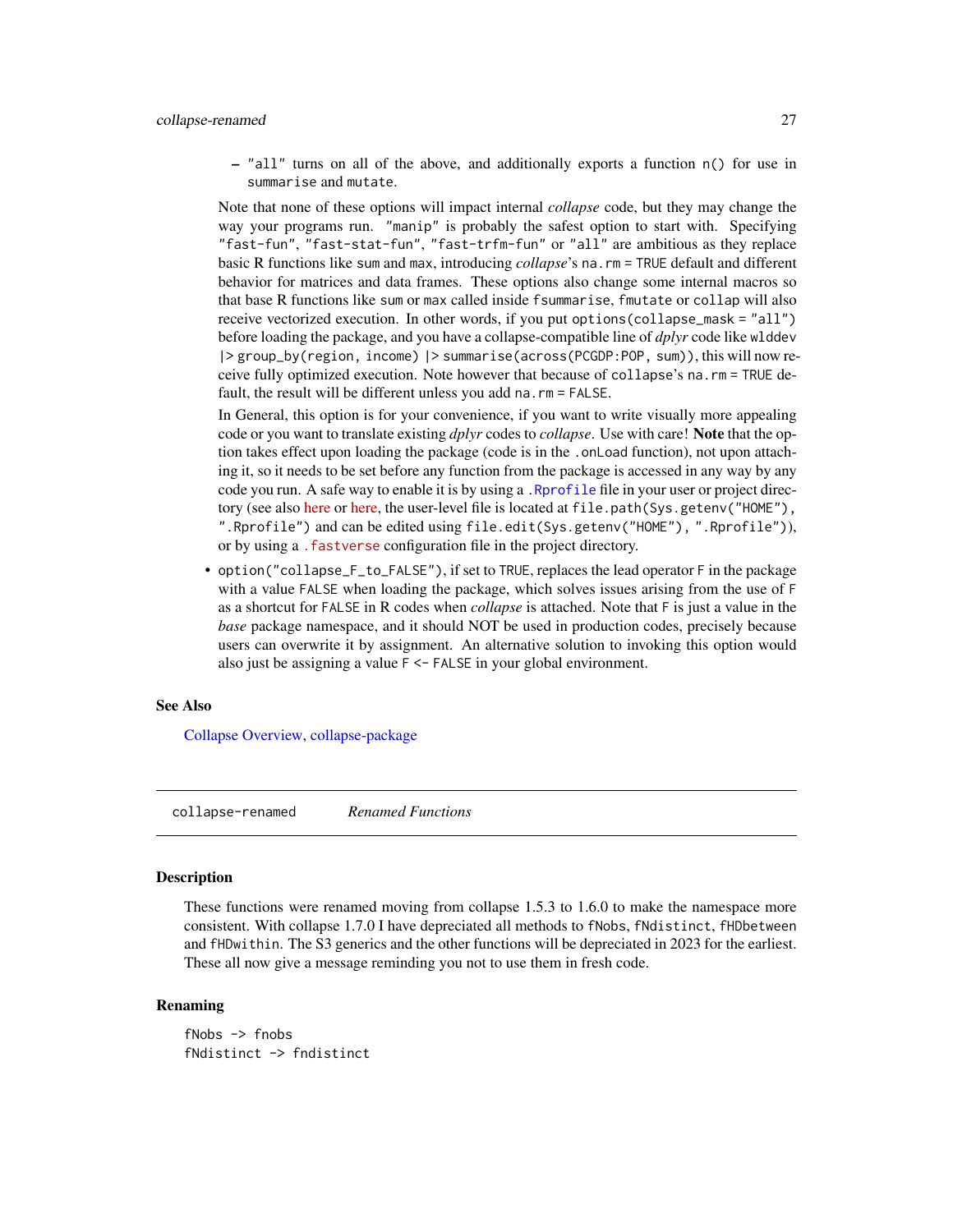```
pwNobs -> pwnobs
fHDwithin -> fhdwithin
fHDbetween -> fhdbetween
as.factor_GRP -> as_factor_GRP
as.factor_qG -> as_factor_qG
is.GRP -> is_GRP
is.qG \rightarrow is_qGis.unlistable -> is_unlistable
is.categorical -> is_categorical
is.Date -> is_date
as.numeric_factor -> as_numeric_factor
as.character_factor -> as_character_factor
Date_vars -> date_vars
`Date_vars<-` -> `date_vars<-`
```
<span id="page-27-1"></span>colorder *Fast Reordering of Data Frame Columns*

# Description

Efficiently reorder columns in a data frame. To do this fully by reference see also data.table::setcolorder.

#### Usage

```
colorer(.X, ..., pos = "front")color((X, neworder = radiusorder(name(X)),
         pos = "front", regex = FALSE, ...)
```

| $\cdot$ X, X |               | a data frame or list.                                                                                                                                                                               |  |  |  |  |
|--------------|---------------|-----------------------------------------------------------------------------------------------------------------------------------------------------------------------------------------------------|--|--|--|--|
| .            |               | for colorder: Column names of . X in the new order (can also use sequences<br>i.e. col1:coln, newname = colk, $\dots$ ). For colorderv: Further arguments to<br>$\frac{1}{2}$ grep if regex = TRUE. |  |  |  |  |
| neworder     |               | a vector of column names, positive indices, a suitable logical vector, a function<br>such as is numeric, or a vector of regular expressions matching column names<br>$(if$ regex = TRUE).           |  |  |  |  |
| pos          |               | integer or character. Different options regarding column arrangement if $\dots$ length()<br>$\langle \text{ncol}(x, x) \rangle$ (or length (neworder) $\langle \text{ncol}(x) \rangle$ .            |  |  |  |  |
| Int.         | <i>String</i> | Description                                                                                                                                                                                         |  |  |  |  |
|              | "front"       | move specified columns to the front (the default).                                                                                                                                                  |  |  |  |  |
| 2            | "end"         | move specified columns to the end.                                                                                                                                                                  |  |  |  |  |
| 3            | "exchange"    | just exchange the positions of selected columns, other columns remain in the same position.                                                                                                         |  |  |  |  |
| 4            | "after"       | place all further selected columns behind the first selected column.                                                                                                                                |  |  |  |  |

<span id="page-27-0"></span>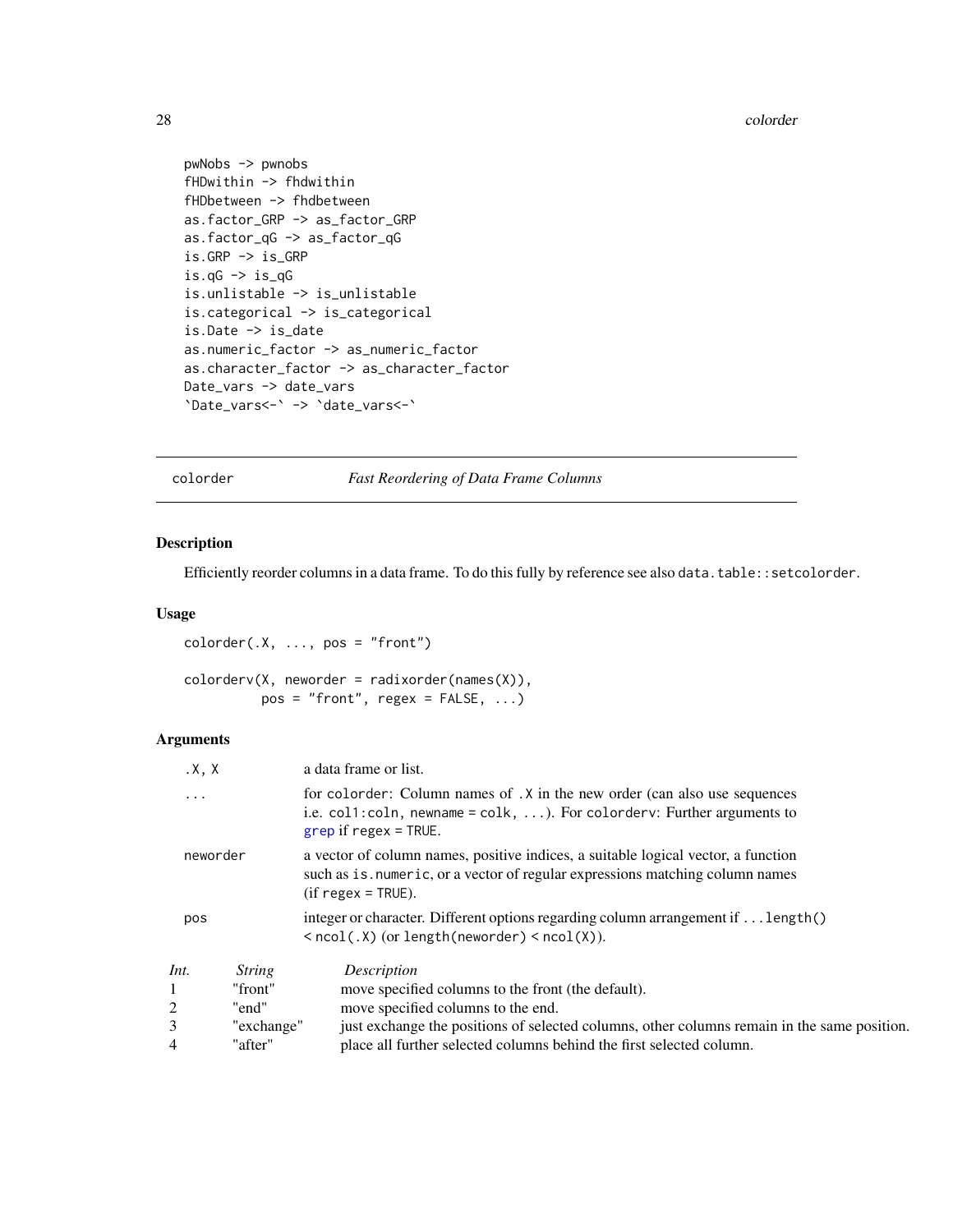#### <span id="page-28-0"></span>dapply the control of the control of the control of the control of the control of the control of the control of the control of the control of the control of the control of the control of the control of the control of the c

```
regex logical. TRUE will do regular expression search on the column names of X using
                  a (vector of) regular expression(s) passed to neworder. Matching is done using
                  grep. Note that multiple regular expressions will be matched in the order they
                  are passed, and funique will be applied to the resulting set of indices.
```
#### Value

.X/X with columns reordered (no deep copies).

#### See Also

[roworder](#page-169-1), [Data Frame Manipulation,](#page-38-1) [Collapse Overview](#page-23-1)

#### Examples

```
head(colorder(mtcars, vs, cyl:hp, am))
head(colorder(mtcars, vs, cyl:hp, am, pos = "end"))
head(colorder(mtcars, vs, cyl:hp, am, pos = "after"))
head(colorder(mtcars, vs, cyl, pos = "exchange"))
head(colorder(mtcars, vs, cyl:hp, new = am)) # renaming
## Same in standard evaluation
```

```
head(colorderv(mtcars, c(8, 2:4, 9)))
head(colorderv(mtcars, c(8, 2:4, 9), pos = "end"))
head(colorderv(mtcars, c(8, 2:4, 9), pos = "after"))
head(colorderv(mtcars, c(8, 2), pos = "exchange"))
```
<span id="page-28-1"></span>dapply *Data Apply*

#### Description

dapply efficiently applies functions to columns or rows of matrix-like objects and by default returns an object of the same type and with the same attributes. Alternatively it is possible to return the result in a plain matrix or data.frame. A simple parallelism is also available.

#### Usage

```
dapply(X, FUN, \ldots, MARGIN = 2, parallel = FALSE, mc.cores = 1L,
       return = c("same", "matrix", "data.frame"), drop = TRUE)
```

| X          | a matrix, data frame or alike object.                                                                                        |
|------------|------------------------------------------------------------------------------------------------------------------------------|
| <b>FUN</b> | a function, can be scalar- or vector-valued.                                                                                 |
| $\cdots$   | further arguments to FUN.                                                                                                    |
| MARGIN     | integer. The margin which FUN will be applied over. Default 2 indicates columns<br>while 1 indicates rows. See also Details. |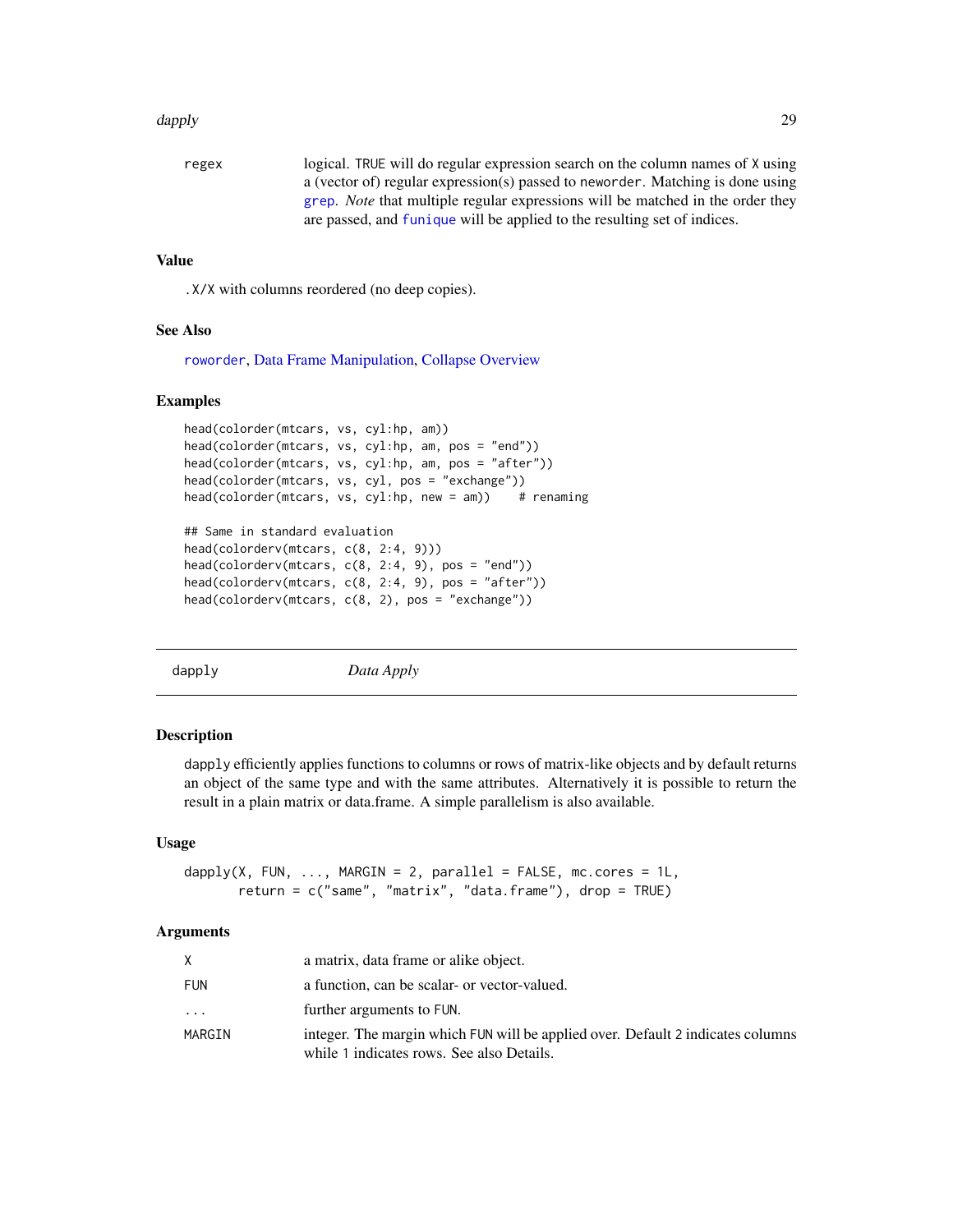| parallel | logical. TRUE implements simple parallel execution by internally calling mclapply<br>instead of Lapply.                                                                                                                                                                                                                               |
|----------|---------------------------------------------------------------------------------------------------------------------------------------------------------------------------------------------------------------------------------------------------------------------------------------------------------------------------------------|
| mc.cores | integer. Argument to mclapply indicating the number of cores to use for parallel<br>execution. Can use detectCores() to select all available cores.                                                                                                                                                                                   |
| return   | an integer or string indicating the type of object to return. The default $1 -$<br>"same" returns the same object type (i.e. class and other attributes are retained,<br>just the names for the dimensions are adjusted). $2 - 7$ "matrix" always returns<br>the output as matrix and $3 - "data frame"$ always returns a data frame. |
| drop     | logical. If the result has only one row or one column, drop = TRUE will drop<br>dimensions and return a (named) atomic vector.                                                                                                                                                                                                        |

#### Details

dapply is an efficient command to apply functions to rows or columns of data without loosing information (attributes) about the data or changing the classes or format of the data. It is principally an efficient wrapper around [lapply](#page-0-0) and works as follows:

- Save the attributes of X.
- If MARGIN = 2 (columns), convert matrices to plain lists of columns using [mctl](#page-162-1) and remove all attributes from data frames.
- If MARGIN = 1 (rows), convert matrices to plain lists of rows using [mrtl](#page-162-1). For data frames remove all attributes, efficiently convert to matrix using do.call(cbind, X) and also convert to list of rows using [mrtl](#page-162-1).
- Call [lapply](#page-0-0) or [mclapply](#page-0-0) on these plain lists (which is faster than calling lapply on an object with attributes).
- depending on the requested output type, use [matrix](#page-0-0), [unlist](#page-0-0) or [do.call\(cbind, ...\)](#page-0-0) to convert the result back to a matrix or list of columns.
- modify the relevant attributes accordingly and efficiently attach to the object again (no further checks).

The performance gain from working with plain lists makes dapply not much slower than calling lapply itself on a data frame. Because of the conversions involved, row-operations require some memory, but are still faster than [apply](#page-0-0).

#### Value

X where FUN was applied to every row or column.

#### See Also

[BY](#page-15-1), [collap](#page-18-1), [Fast Statistical Functions,](#page-41-2) [Data Transformations,](#page-30-1) [Collapse Overview](#page-23-1)

#### Examples

```
head(dapply(mtcars, log)) \qquad \qquad \qquad # Take natural log of each variable
head(dapply(mtcars, log, return = "matrix")) # Return as matrix
m <- as.matrix(mtcars)
head(dapply(m, log)) # Same thing
```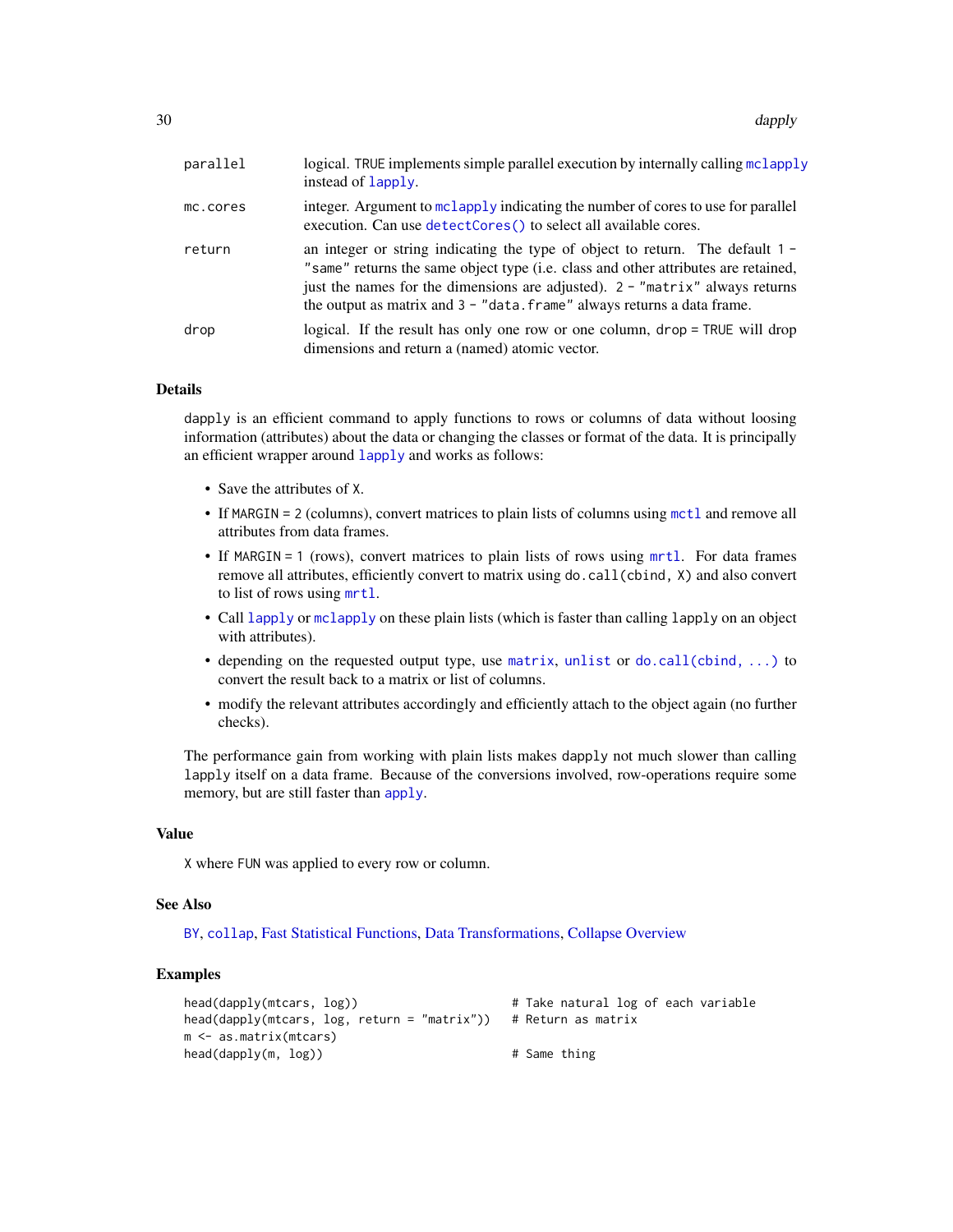```
head(dapply(m, log, return = "data.frame")) # Return data frame from matrix
dapply(mtcars, sum); dapply(m, sum) # Computing sum of each column, return as vector
dapply(mtcars, sum, drop = FALSE) # This returns a data frame of 1 row<br>dapply(mtcars, sum, MARGIN = 1) # Compute row-sum of each column, return as ve
                                         # Compute row-sum of each column, return as vector
dapply(m, sum, MARGIN = 1) \qquad \qquad \qquad \qquad \qquad # Same thing for matrices, faster t. apply(m, 1, sum)
head(dapply(m, sum, MARGIN = 1, drop = FALSE)) # Gives matrix with one column
head(dapply(m, quantile, MARGIN = 1)) # Compute row-quantiles
dapply(m, quantile) \qquad \qquad \qquad \qquad # Column-quantiles
head(dapply(mtcars, quantile, MARGIN = 1)) # Same for data frames, output is also a data.frame
dapply(mtcars, quantile)
# With classed objects, we have to be a bit careful
## Not run:
dapply(EuStockMarkets, quantile) # This gives an error because the tsp attribute is misspecified
## End(Not run)
dapply(EuStockMarkets, quantile, return = "matrix") # These both work fine..
dapply(EuStockMarkets, quantile, return = "data.frame")
# Similarly for grouped tibbles and other data frame based classes
library(dplyr)
gmtcars <- group_by(mtcars,cyl,vs,am)
head(dapply(gmtcars, log)) # Still gives a grouped tibble back
dapply(gmtcars, quantile, MARGIN = 1) # Here it makes sense to keep the groups attribute
dapply(gmtcars, quantile) # This does not make much sense, ...
dapply(gmtcars, quantile, # better convert to plain data.frame:
       return = "data.frame")
```
<span id="page-30-1"></span>data-transformations *Data Transformations*

#### <span id="page-30-2"></span>Description

*collapse* provides an ensemble of functions to perform common data transformations efficiently and user friendly:

- [dapply](#page-28-1) applies functions to rows or columns of matrices and data frames, preserving the data format.
- [BY](#page-15-1) is an S3 generic for efficient Split-Apply-Combine computing, similar to [dapply](#page-28-1).
- A set of arithmetic operators facilitates row-wise [%rr%](#page-13-2), [%r+%](#page-13-2), [%r-%](#page-13-2), %r+%, [%r/%](#page-13-2) and column-wise [%cr%](#page-13-2), [%c+%](#page-13-2), [%c-%](#page-13-2), [%c\\*%](#page-13-2), [%c/%](#page-13-2) replacing and sweeping operations involving a vector and a matrix or data frame / list. Since v1.7, the operators  $\frac{1}{2}$ ,  $\frac{1}{2}$ ,  $\frac{1}{2}$ ,  $\frac{1}{2}$  and  $\frac{1}{2}$ do column- and element- wise math by reference, and the function [setop](#page-34-1) can also perform sweeping out rows by reference.
- [\(set\)TRA](#page-182-2) is a more advanced S3 generic to efficiently perform (groupwise) replacing and sweeping out of statistics, either by creating a copy of the data or by reference. Supported operations are: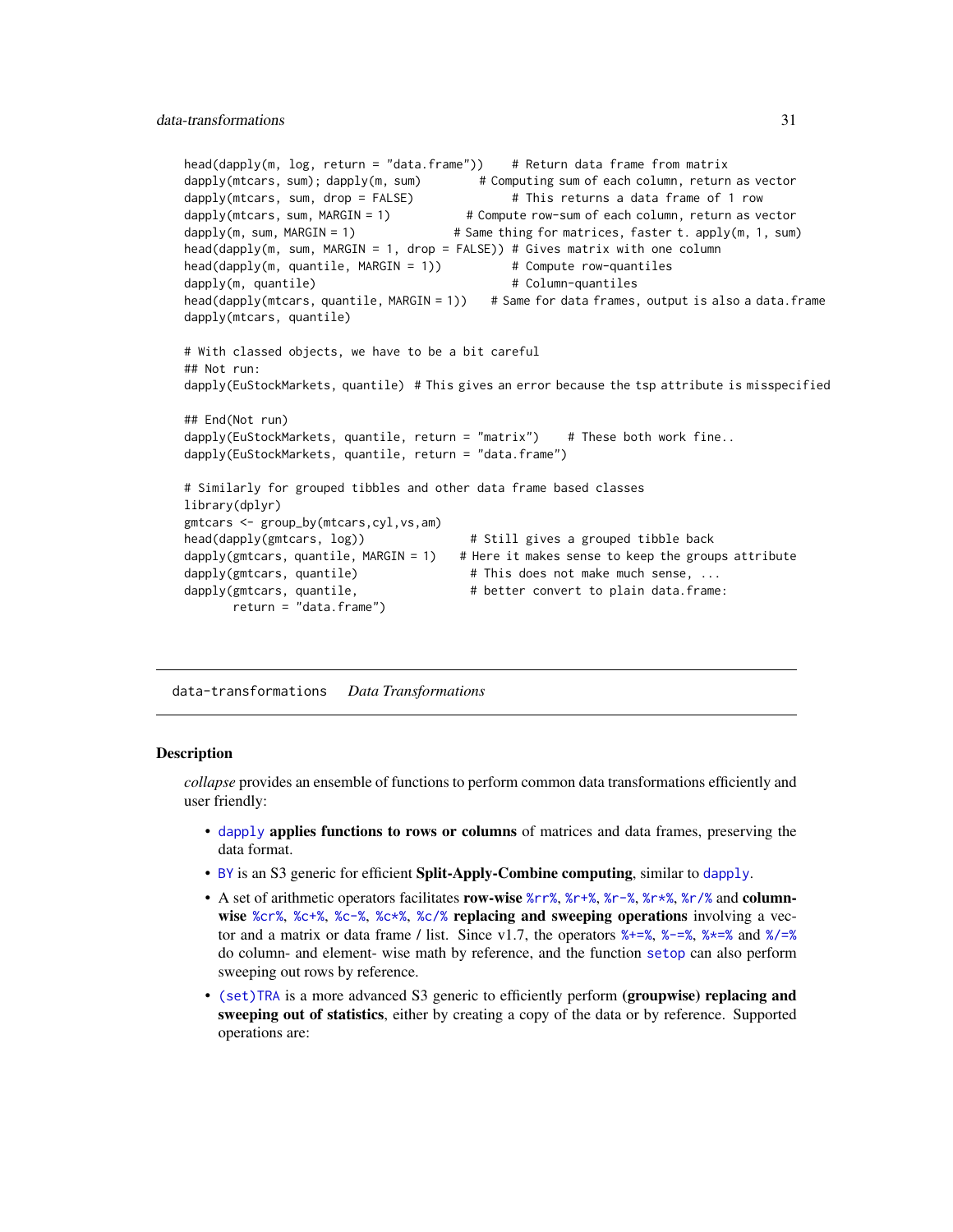| Integer-id | String-id      | Description                                                                            |
|------------|----------------|----------------------------------------------------------------------------------------|
| $\Omega$   | "replace_NA"   | replace missing values                                                                 |
|            | "replace_fill" | replace everything                                                                     |
| 2          | "replace"      | replace data but preserve missing values                                               |
| 3          | "''            | subtract                                                                               |
| 4          | $" - +"$       | subtract group-statistics but add group-frequency weighted average of group statistics |
| 5          | <b>** /**</b>  | divide                                                                                 |
| 6          | "%"            | compute percentages                                                                    |
|            | $" +"$         | add                                                                                    |
| 8          | #来#            | multiply                                                                               |
| 9          | "%%            | modulus                                                                                |
| 10         | $"$ -%%"       | subtract modulus                                                                       |

All of *collapse*'s [Fast Statistical Functions](#page-41-2) have a built-in TRA argument for faster access (i.e. you can compute (groupwise) statistics and use them to transform your data with a single function call).

- [fscale/STD](#page-95-1) is an S3 generic to perform (groupwise and / or weighted) scaling / standardizing of data and is orders of magnitude faster than [scale](#page-0-0).
- [fwithin/W](#page-44-1) is an S3 generic to efficiently perform (groupwise and / or weighted) withintransformations / demeaning / centering of data. Similarly [fbetween/B](#page-44-1) computes (groupwise and / or weighted) **between-transformations / [ave](#page-0-0)rages** (also a lot faster than ave).
- [fhdwithin/HDW](#page-64-1), shorthand for 'higher-dimensional within transform', is an S3 generic to efficiently center data on multiple groups and partial-out linear models (possibly involving many levels of fixed effects and interactions). In other words, [fhdwithin/HDW](#page-64-1) efficiently computes residuals from linear models. Similarly [fhdbetween/HDB](#page-64-1), shorthand for 'higherdimensional between transformation', computes the corresponding means or **fitted values**.
- [flag/L/F](#page-68-1), [fdiff/D/Dlog](#page-51-1) and [fgrowth/G](#page-61-1) are S3 generics to compute sequences of lags / leads and suitably lagged and iterated (quasi-, log-) differences and growth rates on time series and panel data. [fcumsum](#page-49-1) flexibly computes (grouped, ordered) cumulative sums. More in [Time Series and Panel Series.](#page-179-1)
- STD, W, B, HDW, HDB, L, D, Dlog and G are parsimonious wrappers around the f- functions above representing the corresponding transformation 'operators'. They have additional capabilities when applied to data-frames (i.e. variable selection, formula input, auto-renaming and id-variable preservation), and are easier to employ in regression formulas, but are otherwise identical in functionality.

#### Table of Functions

| <b>Function / S3 Generic</b>                         | <i>Methods</i>                                               |
|------------------------------------------------------|--------------------------------------------------------------|
| $d$ apply                                            | No methods, works with matrices and data frames              |
| BY.                                                  | default, matrix, data.frame, grouped_df                      |
| $\frac{\% (r/c) (r/4 - \frac{\times}{\sqrt{2}})}{r}$ | No methods, works with matrices and data frames / lists      |
| (set)TRA                                             | default, matrix, data.frame, grouped_df                      |
| fscale/STD                                           | default, matrix, data.frame, pseries, pdata.frame, grouped_c |
| fwithin/W                                            | default, matrix, data.frame, pseries, pdata.frame, grouped_c |
| fbetween/B                                           | default, matrix, data.frame, pseries, pdata.frame, grouped_c |
| fhdwithin/HDW                                        | default, matrix, data.frame, pseries, pdata.frame            |
|                                                      |                                                              |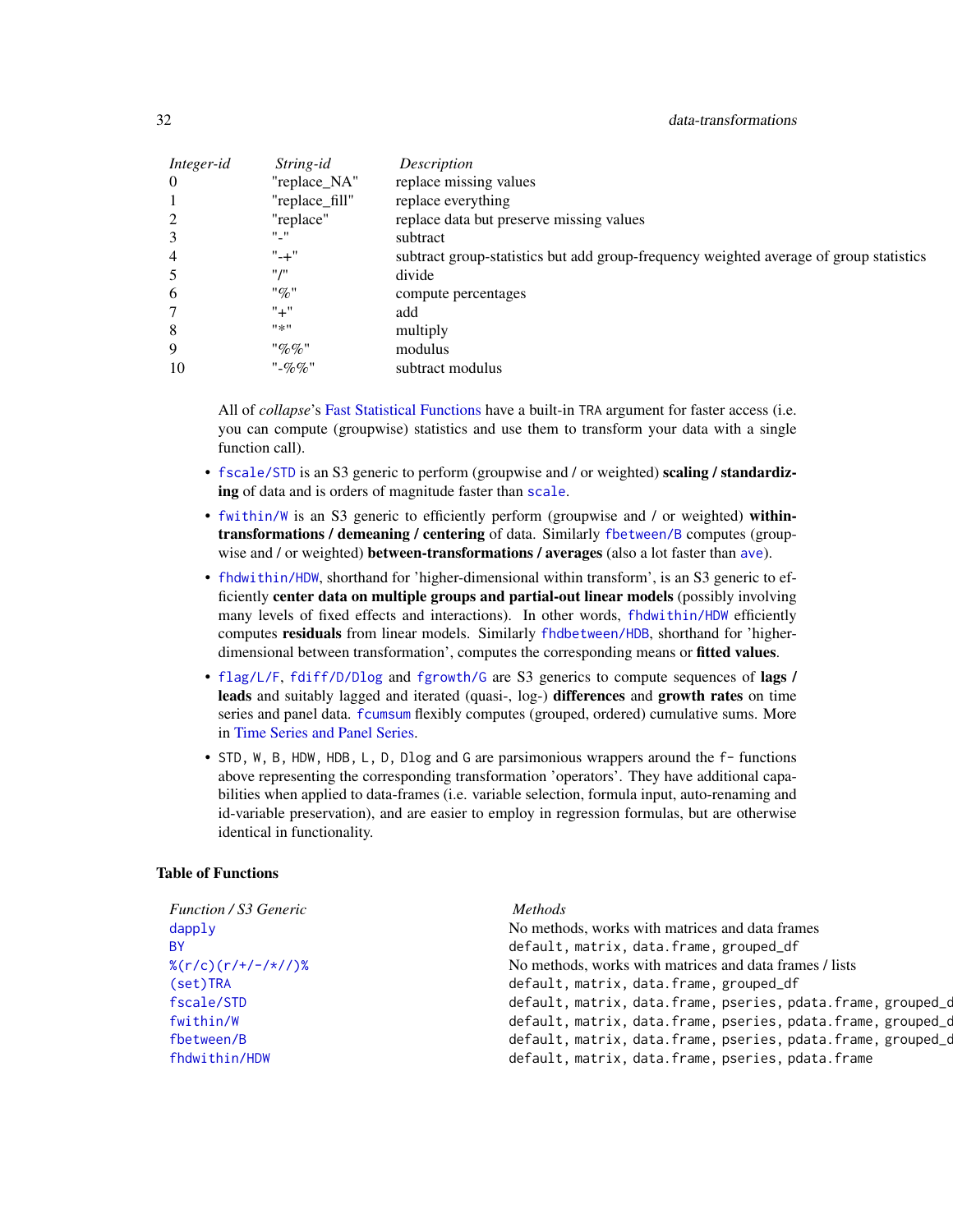#### <span id="page-32-0"></span>descr 33

[fhdbetween/HDB](#page-64-1) default, matrix, data.frame, pseries, pdata.frame high-dimensional averages and default, matrix, data.frame, pseries, pdata.frame [flag/L/F](#page-68-1), [fdiff/D/Dlog](#page-51-1), [fgrowth/G](#page-51-1), [fcumsum](#page-49-1) default, matrix, data.frame, pseries, pdata.frame, grouped\_cumulative sums differences of

### See Also

[Collapse Overview,](#page-23-1) [Fast Statistical Functions,](#page-41-2) [Time Series and Panel Series](#page-179-1)

<span id="page-32-1"></span>

descr *Detailed Statistical Description of Data Frame*

#### Description

descr offers a concise description of each variable in a data frame. It is built as a wrapper around [qsu](#page-154-1), but also computes frequency tables for categorical variables, and quantiles and the number of distinct values for numeric variables.

#### Usage

```
descr(X, Ndistinct = TRUE, higher = TRUE, table = TRUE, sort.table = "freq",
      Qprobs = c(0.01, 0.05, 0.25, 0.5, 0.75, 0.95, 0.99),
      \text{cols} = \text{NULL}, \text{ label}.\text{attr} = \text{"label", ...}## S3 method for class 'descr'
x[...]
## S3 method for class 'descr'
as.data.frame(x, ...)
## S3 method for class 'descr'
print(x, n = 14, perc = TRUE, digits = 2, t.table = TRUE,
      summary = TRUE, reverse = FALSE, stepwise = FALSE, ...)
```

| $\mathsf{X}$ | a data frame or list of atomic vectors. Atomic vectors, matrices or arrays can be<br>passed but will first be coerced to data frame using qDF. |
|--------------|------------------------------------------------------------------------------------------------------------------------------------------------|
| Ndistinct    | logical. TRUE (default) computes the number of distinct values on all variables<br>using findistinct.                                          |
| higher       | logical. Argument is passed down to qsu: TRUE (default) computes the skewness<br>and the kurtosis.                                             |
| table        | logical. TRUE (default) computes a (sorted) frequency table for all categorical<br>variables (excluding Date variables).                       |
| sort.table   | an integer or character string specifying how the frequency table should be pre-<br>sented:                                                    |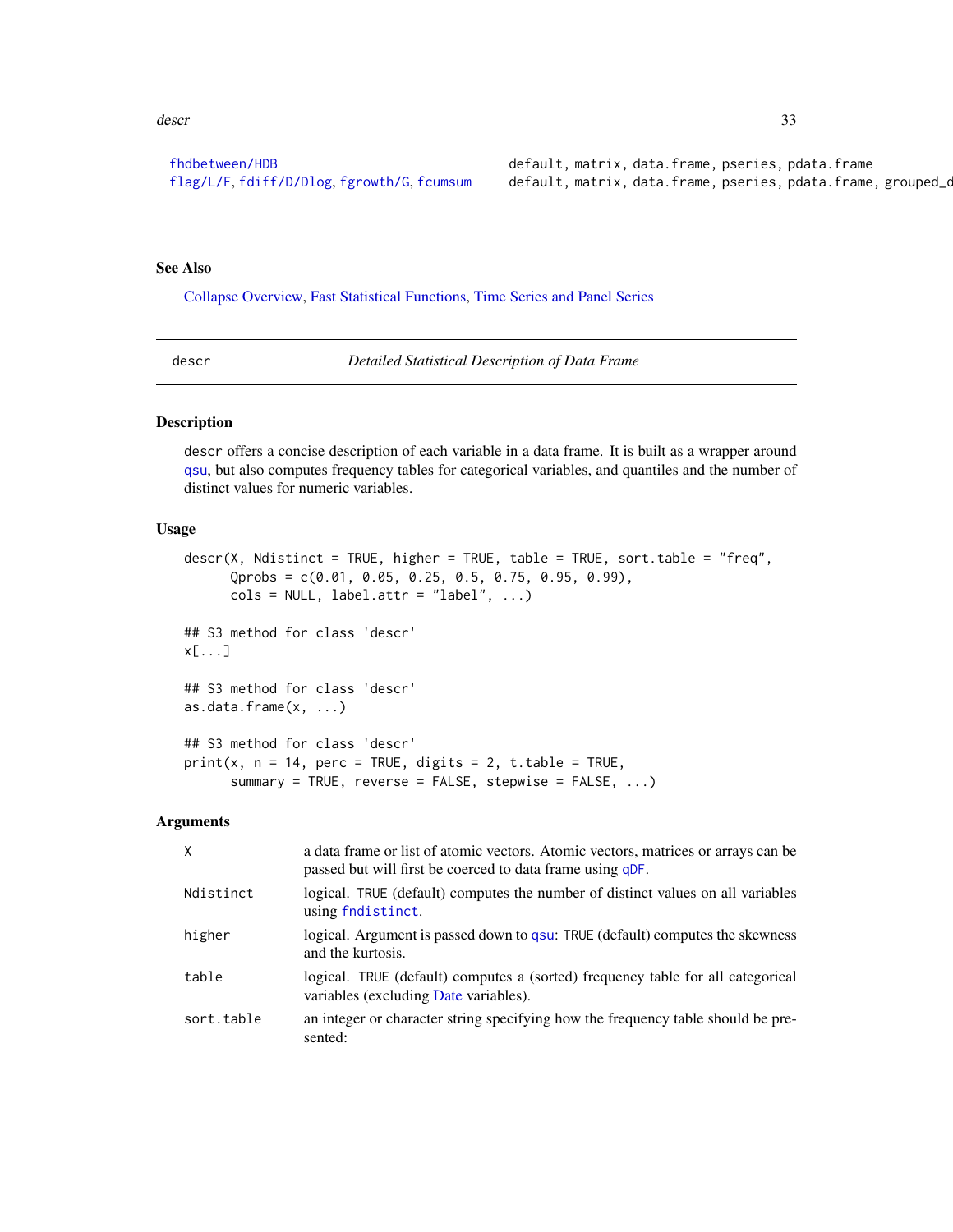34 descr

| Int.<br>1<br>2<br>3 | <b>String</b><br>"value"<br>"freq"<br>"none" | Description<br>sort table by values.<br>sort table by frequencies.<br>return table in first-appearance order of values, or levels for factors (most efficient).                                                                                |
|---------------------|----------------------------------------------|------------------------------------------------------------------------------------------------------------------------------------------------------------------------------------------------------------------------------------------------|
| Qprobs              |                                              | double. Probabilities for quantiles to compute on numeric variables, passed<br>down to quantile. If something non-numeric is passed (i.e. NULL, FALSE, NA,<br>"" etc.), no quantiles are computed.                                             |
| cols                |                                              | select columns to describe using column names, indices, a logical vector or a<br>function (e.g. is. numeric).                                                                                                                                  |
|                     | label.attr                                   | character. The name of a label attribute to display for each variable (if variables<br>are labeled).                                                                                                                                           |
| .                   |                                              | for descr: other arguments passed to qsu.default. For [.descr: variable<br>names or indices passed to [.list. The argument is unused in the print and<br>as.data.frame methods.                                                                |
| х                   |                                              | an object of class 'descr'.                                                                                                                                                                                                                    |
| n                   |                                              | integer. The maximum number of table elements to print for categorical vari-<br>ables. If the number of distinct elements is $\leq n$ , the whole table is printed.<br>Otherwise the remaining items are grouped into an ' % Others' category. |
| perc                |                                              | logical. TRUE (default) adds percentages to the frequencies in the table for cate-<br>gorical variables.                                                                                                                                       |
| digits              |                                              | integer. The number of decimals to print in statistics and percentage tables.                                                                                                                                                                  |
|                     | t.table                                      | logical. TRUE (default) prints a transposed table.                                                                                                                                                                                             |
|                     | summary                                      | logical. TRUE (default) computes and displays a summary of the frequencies, if<br>the size of the table for a categorical variable exceeds n.                                                                                                  |
|                     | reverse                                      | logical. TRUE prints contents in reverse order, starting with the last column, so<br>that the dataset can be analyzed by scrolling up the console after calling descr.                                                                         |
|                     | stepwise                                     | logical. TRUE prints one variable at a time. The user needs to press [enter] to see<br>the printout for the next variable.                                                                                                                     |

#### Details

descr was heavily inspired by Hmisc::describe, but computes about 10x faster. The performance is comparable to [summary](#page-0-0). descr was built as a wrapper around [qsu](#page-154-1), to enrich the set of statistics computed by [qsu](#page-154-1) for both numeric and categorical variables.

[qsu](#page-154-1) itself is yet about 10x faster than descr, and is optimized for grouped, panel data and weighted statistics. It is possible to also compute grouped, panel data and/or weighted statistics with descr by passing group-ids to g, panel-ids to pid or a weight vector to w. These arguments are handed down to qsu. default and only affect the statistics natively computed by qsu, i.e. passing a weight vector produces a weighted mean, sd, skewness and kurtosis but not weighted quantiles.

The list-object returned from descr can be converted to a tidy data frame using as.data.frame. This representation will not include frequency tables computed for categorical variables, and the method cannot handle arrays of statistics (applicable when g or pid arguments are passed to descr, in that case as.data.frame.descr will throw an appropriate error).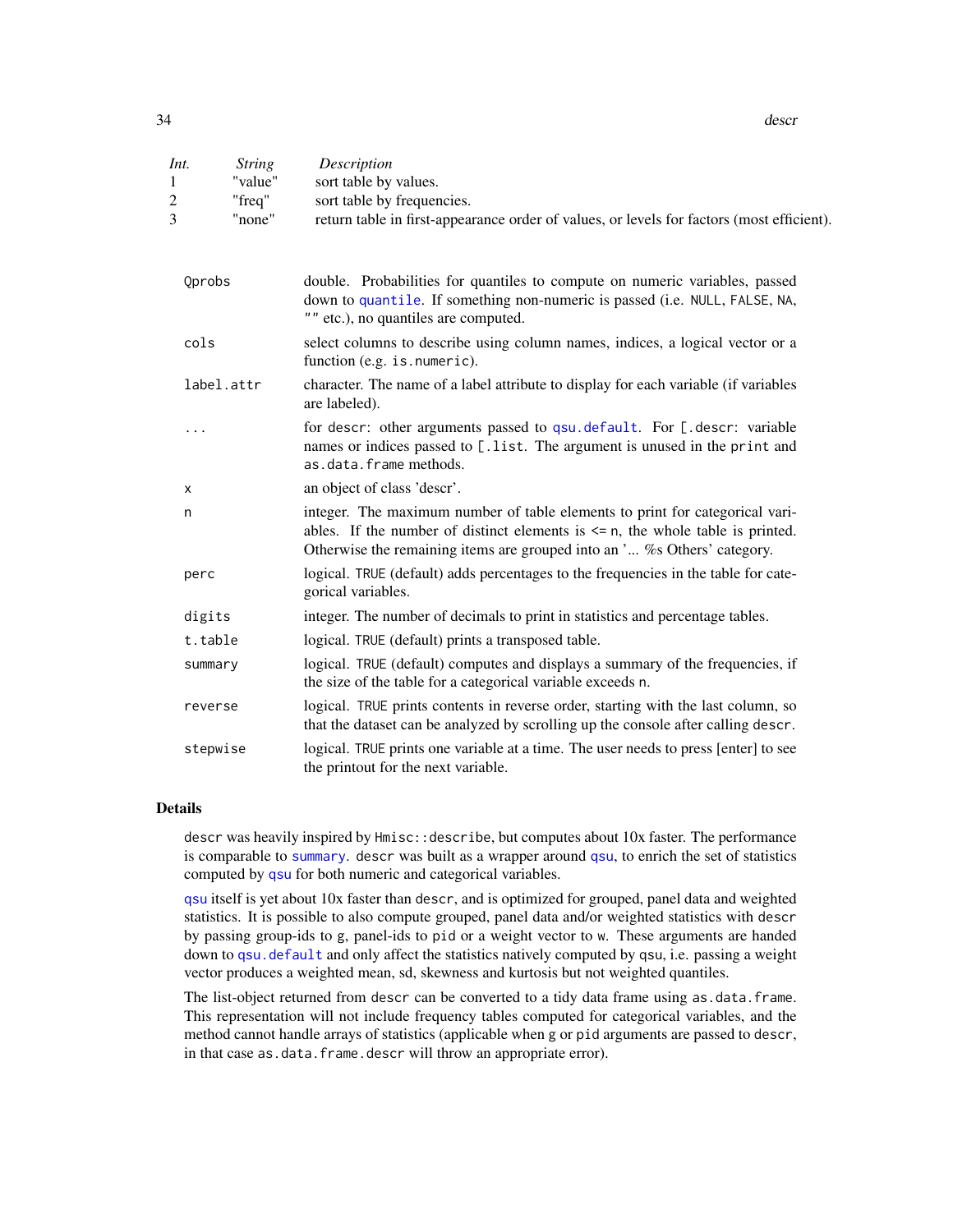#### <span id="page-34-0"></span>Value

A 2-level nested list, the top-level containing the statistics computed for each variable, which are themselves stored in a list containing the class, the label, the basic statistics and quantiles / tables computed for the variable. The object is given a class 'descr' and also has the number of observations in the dataset attached as an 'N' attribute, as well as an attribute 'arstat' indicating whether the object contains arrays of statistics, and an attribute 'table' indicating whether table = TRUE (i.e. the object could contain tables for categorical variables).

#### See Also

[qsu](#page-154-1), [pwcor](#page-149-1), [Summary Statistics,](#page-178-1) [Fast Statistical Functions,](#page-41-2) [Collapse Overview](#page-23-1)

#### Examples

```
## Standard Use
descr(iris)
descr(wlddev)
descr(GGDC10S)
# Some useful print options (also try stepwise argument)
print(descr(GGDC10S), reverse = TRUE, t.table = FALSE)
# Generating a data frame
as.data.frame(descr(wlddev, table = FALSE))
## Passing Arguments down to qsu.default: For Panel Data Statistics
descr(iris, pid = iris$Species)
descr(wlddev, pid = wlddev$iso3c)
## Grouped Statistics
descr(iris, g = iris$Species)
descr(GGDC10S, g = GGDC10S$Region)
```
<span id="page-34-2"></span>efficient-programming *Small Functions to Make R Programming More Efficient*

#### <span id="page-34-1"></span>Description

A small set of functions to addresses some common inefficiencies in R, such as the creation of logical vectors to compare quantities, unnecessary copies of objects in elementary mathematical or subsetting operations, obtaining information about objects (esp. data frames), or dealing with missing values.

#### Usage

| anyv(x, value)                  |  | # Faster than any $(x == value)$ |  |  |
|---------------------------------|--|----------------------------------|--|--|
| $\text{allv}(x, \text{ value})$ |  | # Faster than $all(x == value)$  |  |  |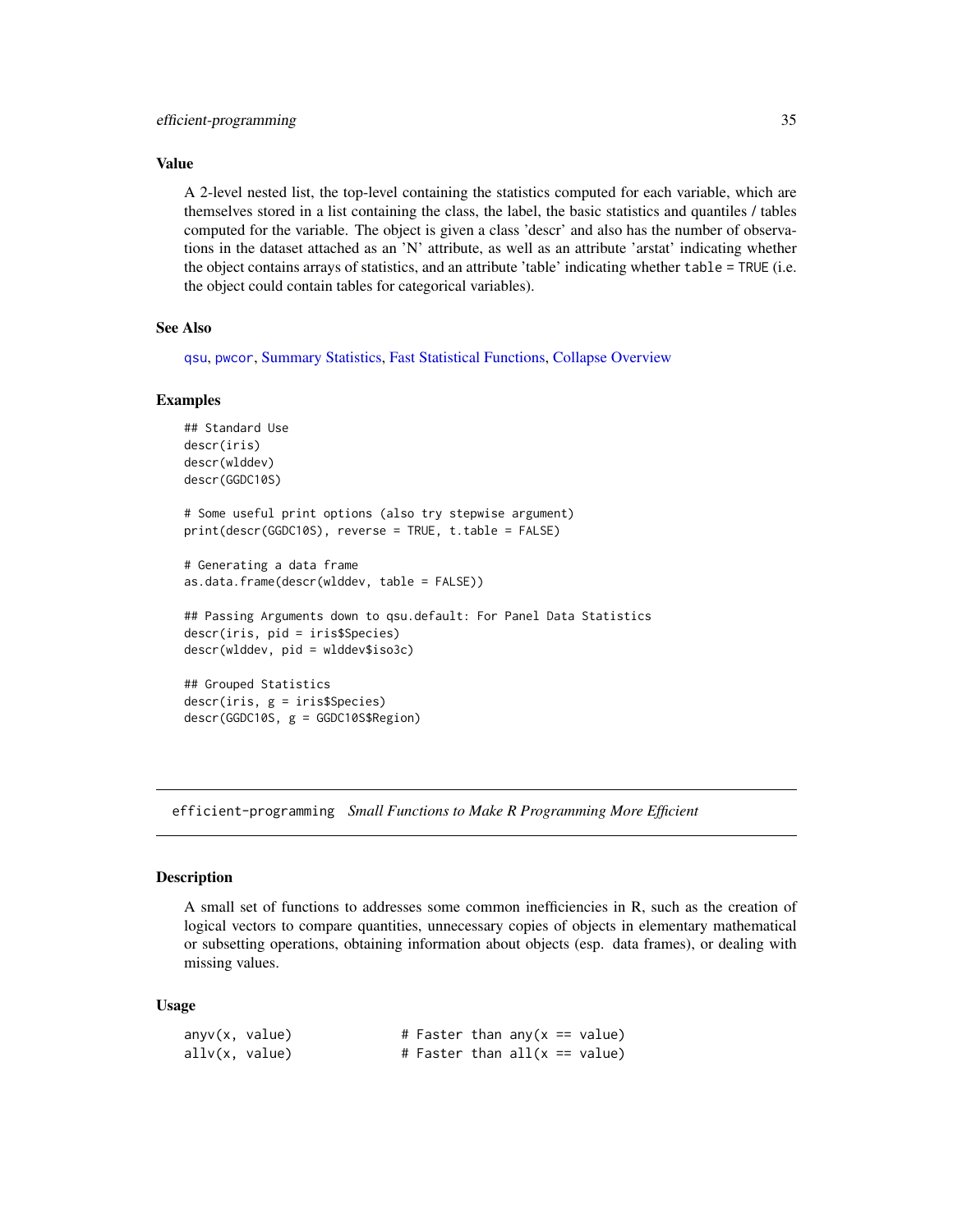$allNA(x)$  # Faster than  $all(is.na(x))$ whichv(x, value,  $\qquad \qquad #$  Faster than which(x == value) invert = FALSE)  $\#$  or which(x != value). See also Note (3) whichNA(x, invert = FALSE) # Faster than which( $(!)$ is.na(x)) x %==% value # Infix for whichv(v, value, FALSE), use e.g. in fsubset x %!=% value # Infix for whichv(v, value, TRUE). See also Note (3) alloc(value, n) # Faster than rep\_len(value, n) copyv(X, v, R, ..., invert # Faster than replace(x,  $x == v$ , r) or replace(x,  $v$ , r[v]) = FALSE, vind1 = FALSE) # or replace(x, x != v, r) or replace(x, !v, r[!v]) setv(X, v, R, ..., invert # Same for x[x (!/=)= v] <- r or x[(!)v] <- r[(!)v] = FALSE, vind1 = FALSE) # modifies x by reference, fastest  $setop(X, op, V, ...,$  # Faster than  $X \leftarrow X +\{-\times\}/ V$  (modifies by reference) rowwise =  $FALSE$   $*$  optionally can also add  $v$  to rows of a matrix or list  $X$  %+=% V  $*$   $*$   $H$  Infix for setop(X, "+", V). See also Note (2)  $X$  %-=% V  $*$  # Infix for setop(X, "-", V). See also Note (2) X %\*=% V # Infix for setop(X, "\*", V). See also Note (2) X %/=% V # Infix for setop(X, "/", V). See also Note (2)  $na\_rm(x)$  # Fast: if(anyNA(x)) x[!is.na(x)] else x, # also removes NULL / empty elements from list  $na\_omit(X, cols = NULL, # Eastern a.omit for matrices and data frames,$ na.attr = FALSE,  $\ldots$ ) # can use selected columns and attach indices  $na\_insert(X, prop = 0.1, # Insert missing values at random$  $value = NA$ ) missing\_cases(X, # The oposite of complete.cases(), faster for  $cols = NULL$ ) # data frames vlengths(X, use.names=TRUE) # Faster version of lengths() (in C, no method dispatch) vtypes(X, use.names = TRUE) # Get data storage types (faster vapply(X, typeof, ...))  $vgcd(x)$  # Greatest common divisor of positive integers or doubles  $frange(x, na.rm = TRUE)$  # Much faster base::range, for integer and double objects  $f\nexists(x)$  # Faster version of nlevels(x) (for factors) fnrow(X) # Faster nrow for data frames (not faster for matrices) fncol(X) # Faster ncol for data frames (not faster for matrices) fdim(X) # Faster dim for data frames (not faster for matrices) seq\_row(X) # Fast integer sequences along rows of X seq\_col(X)  $\qquad$  # Fast integer sequences along columns of X cinv(x) # Choleski (fast) inverse of symmetric PD matrix, e.g. X'X

| X, V, R | a vector, matrix or data frame.                                                                                                          |
|---------|------------------------------------------------------------------------------------------------------------------------------------------|
| x, v    | a (atomic) vector or matrix (na_rm also supports lists).                                                                                 |
| value   | a single value of any (atomic) vector type. For which v it can also be a length $(x)$<br>vector.                                         |
| invert  | logical. TRUE considers elements $x$ ! = value.                                                                                          |
| vind1   | logical. If length(v) == 1L, setting vind1 = TRUE will interpret v as an index<br>of X and R, rather than a value to search and replace. |
| op      | an integer or character string indicating the operation to perform.                                                                      |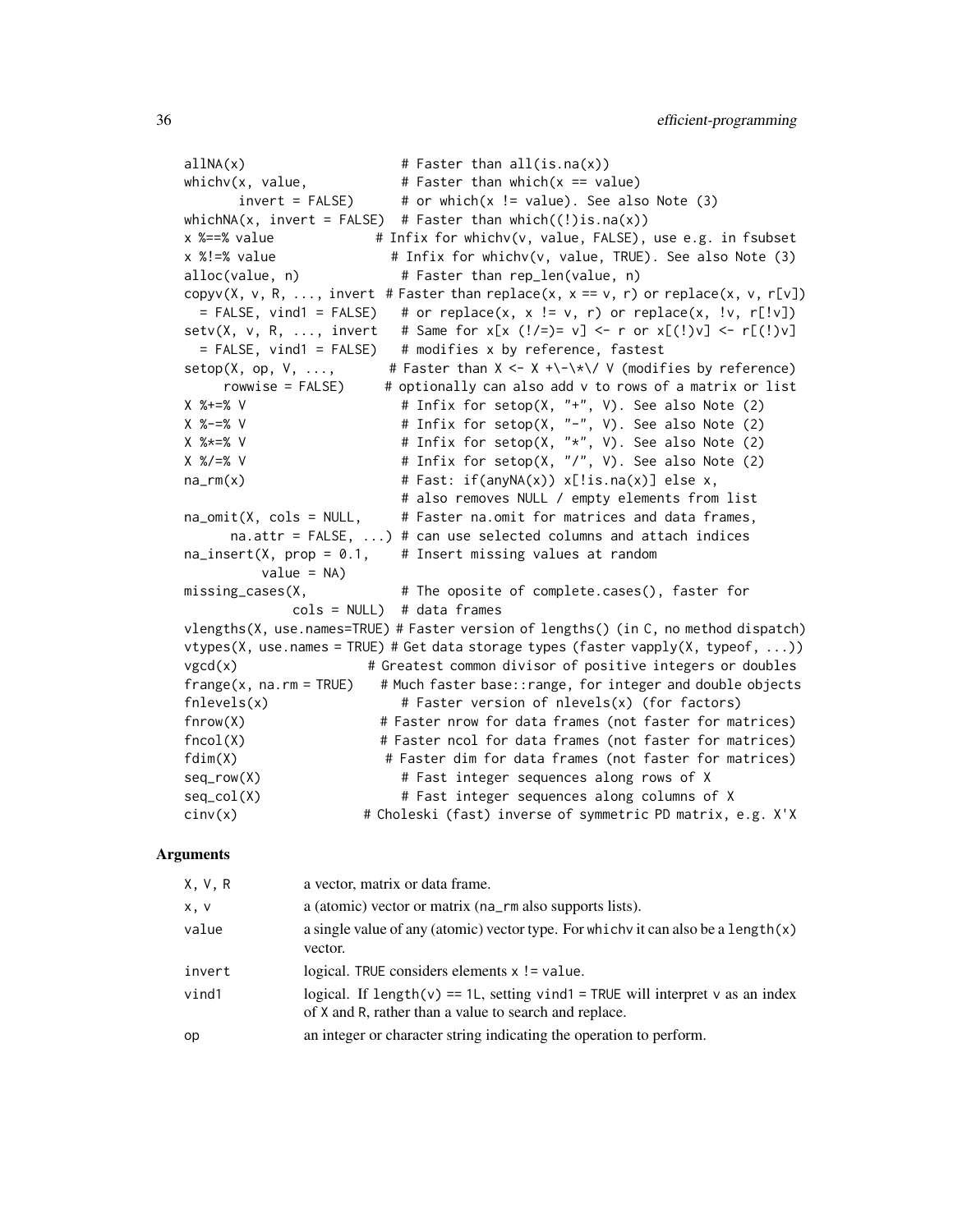# efficient-programming 37

| Int. | <i>String</i> | Description   |
|------|---------------|---------------|
| 1    | $n + n$       | add V         |
| 2    | $n = n$       | subtract V    |
| 3    | $'' +''$      | multiply by V |
| 4    | $"$ / $"$     | divide by V   |

| rowwise     | logical. TRUE performs the operation between V and each row of X.                                                                                                                                                                                                                            |
|-------------|----------------------------------------------------------------------------------------------------------------------------------------------------------------------------------------------------------------------------------------------------------------------------------------------|
| cols        | select columns to check for missing values using column names, indices, a logi-<br>cal vector or a function (e.g. is numeric). The default is to check all columns,<br>which could be inefficient.                                                                                           |
| n           | integer. The length of the vector to allocate with value.                                                                                                                                                                                                                                    |
| na.attr     | logical. TRUE adds an attribute containing the removed cases. For compatibility<br>reasons this is exactly the same format as na.omit i.e. the attribute is called<br>"na.action" and of class "omit".                                                                                       |
| prop        | double. Specify the proportion of observations randomly replaced with NA.                                                                                                                                                                                                                    |
| use.names   | logical. Preserve names if X is a list.                                                                                                                                                                                                                                                      |
| $na$ . $rm$ | logical. TRUE omits missing values by skipping them in the computation. FALSE<br>terminates the computation once a missing value is encountered and returns 2<br>missing values.                                                                                                             |
| .           | for na_omit: further arguments passed to [ for vectors and matrices. With<br>indexed data it is also possible to specify the drop. index. levels argument,<br>see indexing. For copyv, setv and setop, the argument is unused, and serves<br>as a placeholder for possible future arguments. |

#### Details

copyv and setv are designed to optimize operations that require replacing a single value in an object e.g.  $X[X] = value]$  <- r or  $X[X] = value$  <- R[R == value] or simply copying parts of an existing object into another object e.g.  $X[v] \le R[v]$ . Thus they only cover cases where base R is inefficient by either creating a logical vector or materializing a subset to do some replacement. No alternative is provided in cases where base R is efficient e.g.  $x[v] \le r$  or cases provided by [set](#page-0-0) and [copy](#page-0-0) from the *data.table* package. Both functions work equivalently, with the difference that copyv creates a deep copy of the data before making the replacements and returns the copy, whereas setv modifies the data directly without creating a copy and returns the modified object invisibly. Thus setv is considerably more efficient.

copyv and setv perform different tasks, depending on the input. If v is a scalar, the elements of X are compared to v, and the matching ones (or non-matching ones if invert = TRUE) are replaced with R, where R can be either a scalar or an object of the same dimensions as X. If X is a data frame, R can also be a column-vector matching finrow(X). The second option is if  $\nu$  is either a logical or integer vector of indices with length(v)  $> 1$ , indicating the elements of a vector / matrix (or rows if X is a data frame) to replace with corresponding elements from R. Thus R has to be of equal dimensions as X, but could also be a column-vector if X is a data frame. Setting vind1 = TRUE ensures that v is always interpreted as an index, even if  $length(v) == 1L$ .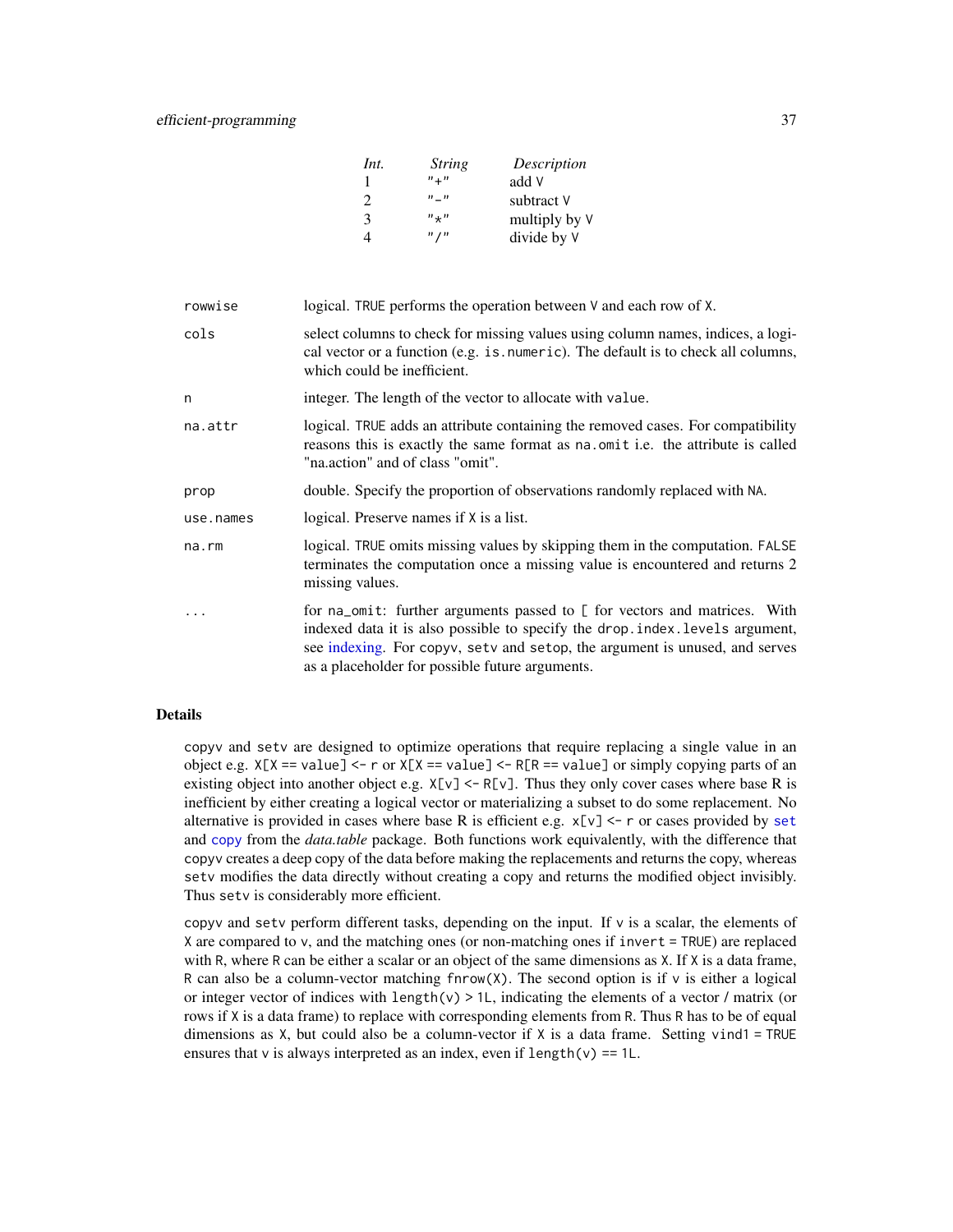(2) setop and the operators %+=%, %-=%, %\*=% and %/=% also work with integer data, but do not perform any integer related checks. R's integers are bounded between +-2,147,483,647 and NA\_integer\_ is stored as the value -2,147,483,648. Thus computations resulting in values exceeding +-2,147,483,647 will result in integer overflows, and NA\_integer\_ should not occur on either side of a setop call. These are programmers functions and meant to provide the most efficient math possible to responsible users.

(3) It is possible to compare factors by the levels (e.g. iris\$Species %==% "setosa")) or using integers (iris\$Species %==% 1L). The latter is slightly more efficient. Nothing special is implemented for other objects apart from basic types, e.g. for dates (which are stored as doubles) you need to generate a date object i.e. wlddev\$date %==% as.Date("2019-01-01"). Using wlddev\$date %==% "2019-01-01" will give integer(0).

## See Also

[Data Transformations,](#page-30-0) [Small \(Helper\) Functions,](#page-175-0) [Collapse Overview](#page-23-0)

```
## Which value
whichNA(wlddev$PCGDP) # Same as which(is.na(wlddev$PCGDP))
whichNA(wlddev$PCGDP, invert = TRUE) # Same as which(!is.na(wlddev$PCGDP))
whichv(wlddev$country, "Chad") \qquad # Same as which(wlddev$county == "Chad")
wlddev$country %==% "Chad" # Same thing
whichv(wlddev$country, "Chad", TRUE) # Same as which(wlddev$county != "Chad")
wlddev$country %!=% "Chad" # Same thing
lvec \le wlddev$country == "Chad" # If we already have a logical vector...
whichv(lvec, FALSE) \qquad # is fastver than which(!lvec)
rm(lvec)
# Using the %==% operator can yield tangible performance gains
fsubset(wlddev, iso3c %==% "DEU") # 3x faster than:
fsubset(wlddev, iso3c == "DEU")
## Math by reference: permissible types of operations
x \leftarrow alloc(1.0, 1e5) # Vector
x %+=% 1
x %+=% 1:1e5
xm <- matrix(alloc(1.0, 1e5), ncol = 100) # Matrix
xm %+=% 1
xm %+=% 1:1e3
setop(xm, "+'', 1:100, rowwise = TRUE)xm %+=% xm
xm %+=% 1:1e5
xd <- qDF(replicate(100, alloc(1.0, 1e3), simplify = FALSE)) # Data Frame
xd %+=% 1
xd %+=% 1:1e3
setop(xd, "+", 1:100, rowwise = TRUE)
```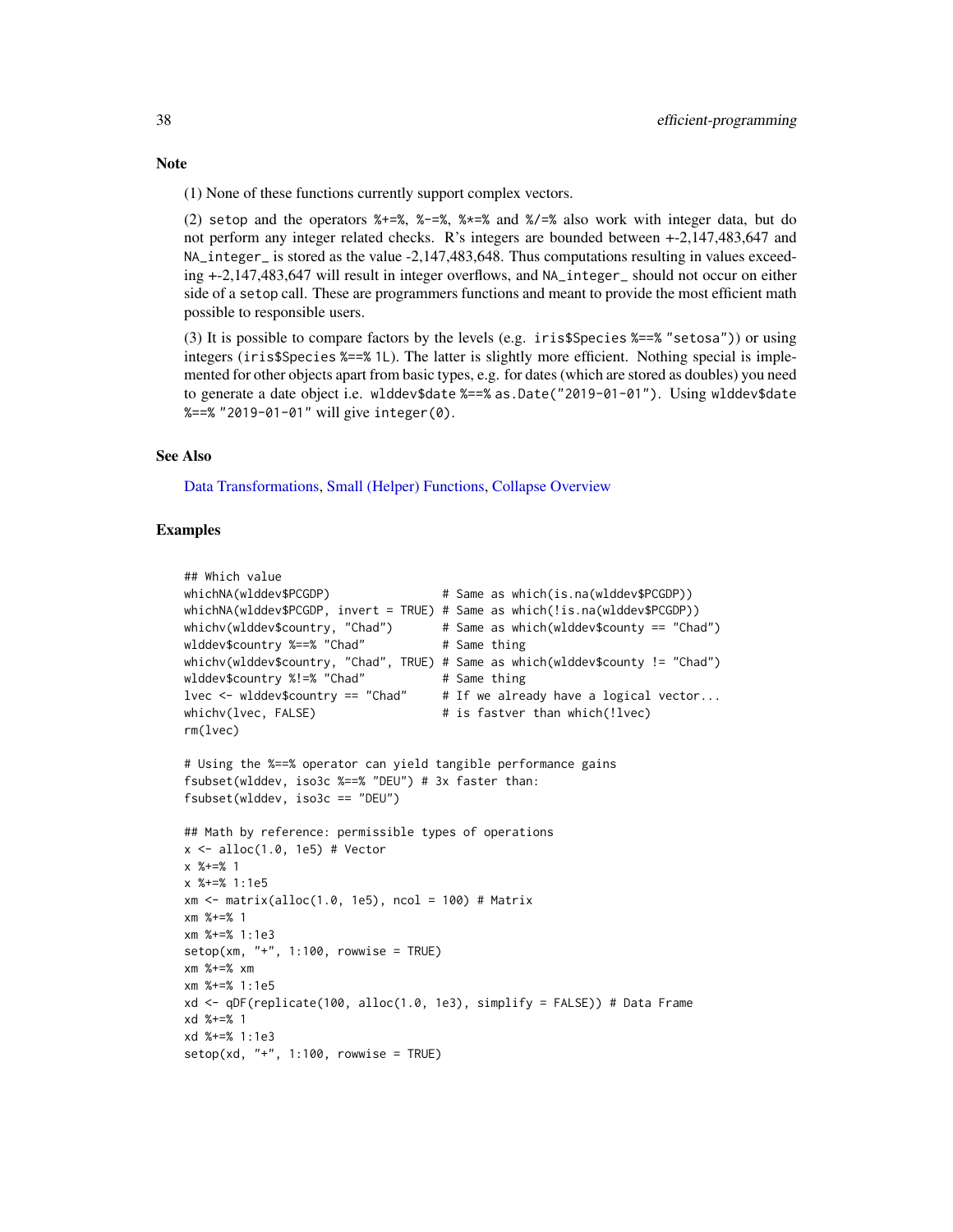```
xd %+=% xd
rm(x, xm, xd)
## Missing values
mtc_na <- na_insert(mtcars, 0.15) # Set 15% of values missing at random
fnobs(mtc_na) # See observation count
na_omit(mtc_na) # 12x faster than na.omit(mtc_na)
na_omit(mtc_na, na.attr = TRUE) # Adds attribute with removed cases, like na.omit
na_omit(mtc_na, cols = c("vs","am")) # Removes only cases missing vs or am
na_omit(qM(mtc_na)) # Also works for matrices
na_omit(mtc_na$vs, na.attr = TRUE) # Also works with vectors
na_rm(mtc_na$vs) # For vectors na_rm is faster ...
rm(mtc_na)
```
<span id="page-38-0"></span>fast-data-manipulation

*Fast Data Manipulation*

#### **Description**

*collapse* provides the following functions for fast manipulation of (mostly) data frames.

- [fselect](#page-99-0) is a much faster alternative to dplyr::select to select columns using expressions involving column names. [get\\_vars](#page-99-0) is a more versatile and programmer friendly function to efficiently select and replace columns by names, indices, logical vectors, regular expressions or using functions to identify columns.
- The functions [num\\_vars](#page-99-0), [cat\\_vars](#page-99-0), [char\\_vars](#page-99-0), [fact\\_vars](#page-99-0), [logi\\_vars](#page-99-0) and [date\\_vars](#page-99-0) are convenience functions to efficiently select and replace columns by data type.
- [add\\_vars](#page-99-0) efficiently adds new columns at any position within a data frame (default at the end). This can be done vie replacement (i.e. add\_vars(data) <- newdata) or returning the appended data (i.e. add\_vars(data, newdata1, newdata2, ...)). Because of the latter, add vars is also a more efficient alternative to cbind.data.frame.
- [fsubset](#page-102-0) is a much faster version of [subset](#page-0-0) to efficiently subset vectors, matrices and data frames. If the non-standard evaluation offered by [fsubset](#page-102-0) is not needed, the function [ss](#page-102-1) is a much faster and also more secure alternative to [.data.frame.
- [fsummarise](#page-108-0) is a much faster version of dplyr::summarise when used together with the [Fast Statistical Functions](#page-41-0) and [fgroup\\_by](#page-127-0), with whom it also supports super fast weighted aggregation.
- [fmutate](#page-110-0) is a much faster version of dplyr: : mutate when used together with the [Fast Statis](#page-41-0)[tical Functions](#page-41-0) as well as fast [Data Transformation Functions](#page-30-0) and [fgroup\\_by](#page-127-0).
- [ftransform](#page-110-1) is a much faster version of [transform](#page-0-0), which also supports list input and nested pipelines. [settransform](#page-110-0) does all of that by reference, i.e. it modifies the data frame in the global environment. [fcompute](#page-110-0) is similar to [ftransform](#page-110-1) but only returns modified and computed columns in a new data frame.
- [roworder](#page-169-0) is a fast substitute for dplyr:: arrange, but the syntax is inspired by data.table:: setorder.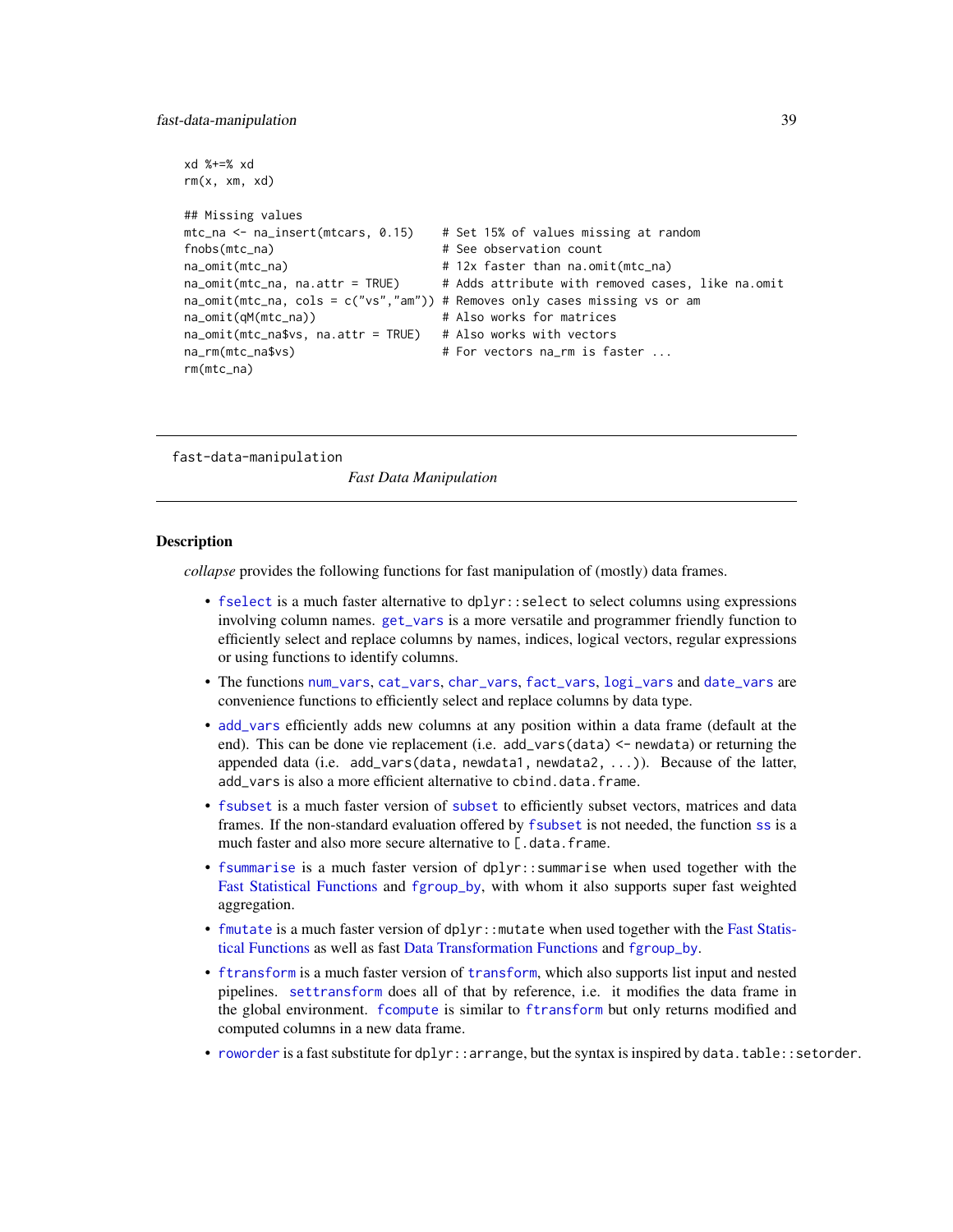- [colorder](#page-27-0) efficiently reorders columns in a data frame, see also data.table::setcolorder.
- [frename](#page-93-0) is a fast substitute for dplyr:: rename, to efficiently rename various objects. [setrename](#page-93-1) renames objects by reference. [relabel](#page-93-1) and [setrelabel](#page-93-1) do the same thing for variable labels (see also [vlabels](#page-175-1)).

# Table of Functions

```
Function / S3 Generic Methods Description
fselect(<-) \rm Noget_vars(<-)num_vars(<-)cat_vars(<-)char_vars(<-)fact_vars(<-)logi_vars(<-)date_vars(<-) No
add_vars(<-) No methods, for data frames Fast add columns
fsubset default, matrix, data.frame, pseudosa, pseudosa, poeta, pseudosa, pseudosa, pseudosa, pseudosa, pseudosa, pseudosa, pseudosa, pseudosa, pseudosa, pseudosa, pseudosa, pseudosa, pseudosa, pseudosa, pseudosa, pseud
ss \sim No methods, for data frames \sim No methods, for data frames \sim No \simfsummarise No methods, for data frames No methods, for data aggregations, No methods, No methods, No methods, No methods, No methods, No methods, No methods, No methods, No methods, No methods, fmutate(f/set)ftransform(<-) No methods, for data frames Compute, models, models, models, models, models, models, models, models, models, models, models, models, models, models, models, models, models, models, models, mo
fcompute(v) and methods, for data frames N_{\rm C} and N_{\rm C} and N_{\rm C}roworder(v) incl. pdata frames incl. pdata frames incl. pdata frames incl. pdata frames incl. pdata frames incl. N_{\rm C}\sim colorder (v) and reduced and return data frames Reorder columns and return data frame (standard and non-standard evaluation). No
(f/set)rename(set)relabel No methods, for all objects with 'names' attribute Rename and return objects with \alpha
```
# See Also

[Collapse Overview,](#page-23-0) [Quick Data Conversion,](#page-162-0) [Recode and Replace Values](#page-167-0)

<span id="page-39-0"></span>fast-grouping-ordering

*Fast Grouping and Ordering*

### Description

*collapse* provides the following functions to efficiently group and order data:

- [radixorder](#page-164-0), provides fast radix-ordering through direct access to the method [order\(...,](#page-0-0) method = " $radix$ "), as well as the possibility to return some attributes very useful for grouping data and finding unique elements. [radixorderv](#page-164-1) exists as a programmers alternative. The function [roworder\(v\)](#page-169-0) efficiently reorders a data frame based on an ordering computed by [radixorderv](#page-164-1).
- [group](#page-124-0) provides fast grouping in first-appearance order of rows, based on a hashing algorithm in C. Objects have class 'qG', see below.
- [GRP](#page-127-1) creates *collapse* grouping objects of class 'GRP' based on [radixorderv](#page-164-1) or [group](#page-124-0). 'GRP' objects form the central building block for grouped operations and programming in *collapse* and are very efficient inputs to all *collapse* functions supporting grouped operations.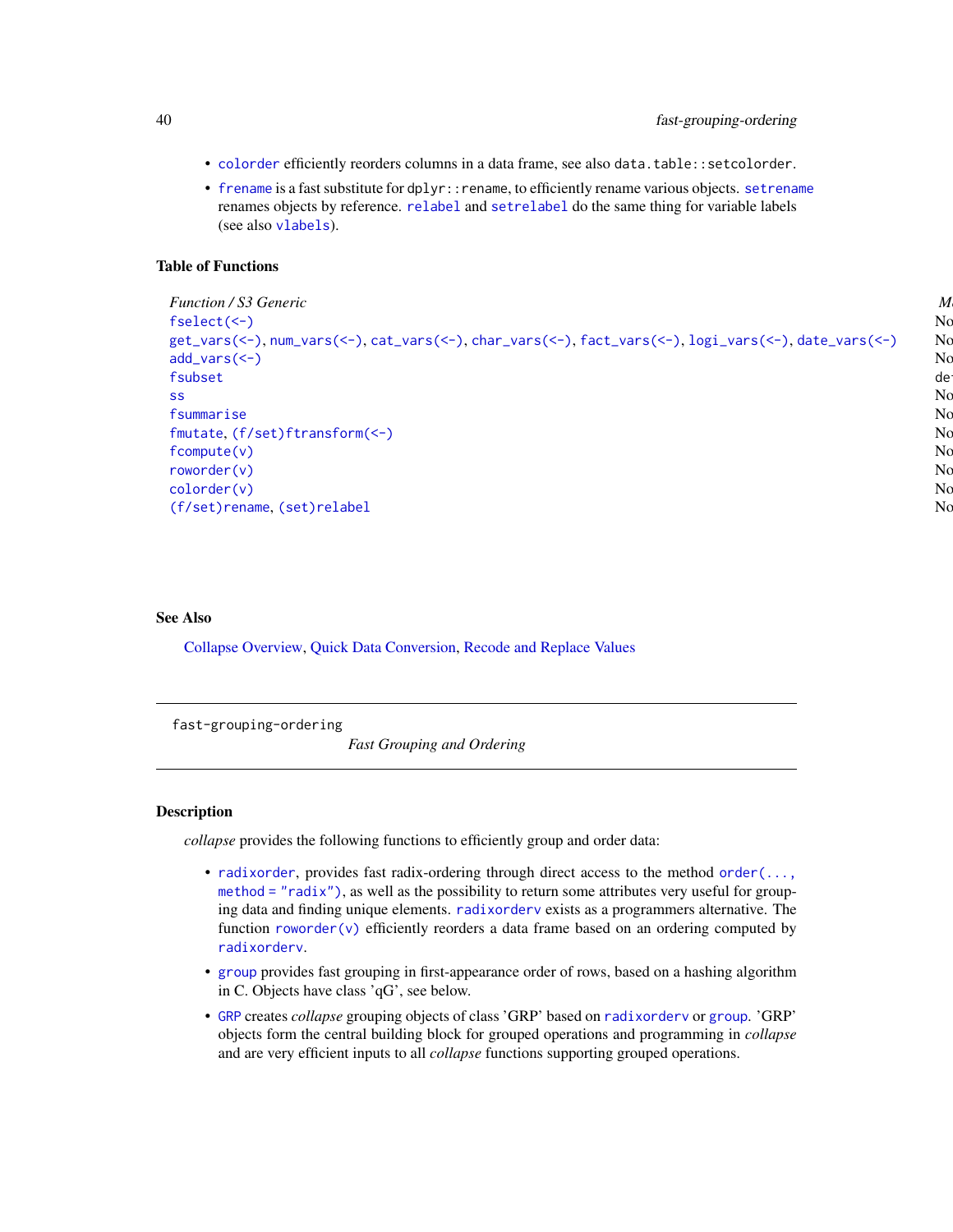- [fgroup\\_by](#page-127-0) provides a fast replacement for dplyr::group\_by, creating a grouped data frame (or data.table / tibble etc.) with a 'GRP' object attached. This grouped frame can be used for grouped operations using *collapse*'s fast functions.
- [funique](#page-115-0) is a faster version of [unique](#page-0-0). The data frame method also allows selecting unique rows according to a subset of the columns. [fnunique](#page-115-1) efficiently calculates the number of unique values/rows.
- [qF](#page-151-0), shorthand for 'quick-factor' implements very fast factor generation from atomic vectors using either radix ordering method = "radix" or hashing method = "hash". Factors can also be used for efficient grouped programming with *collapse* functions, especially if they are generated using  $qF(x)$ , na.exclude = FALSE) which assigns a level to missing values and attaches a class 'na.included' ensuring that no additional missing value checks are executed by *collapse* functions.
- [qG](#page-151-0), shorthand for 'quick-group', generates a kind of factor-light without the levels attribute but instead an attribute providing the number of levels. Optionally the levels / groups can be attached, but without converting them to character. Objects have a class 'qG', which is also recognized in the *collapse* ecosystem.
- [fdroplevels](#page-55-0) is a substantially faster replacement for [droplevels](#page-0-0).
- [finteraction](#page-151-0) is a fast alternative to [interaction](#page-0-0) implemented as a wrapper around as\_factor\_GRP(GRP(...)). It can be used to generate a factor from multiple vectors, factors or a list of vectors / factors. Unused factor levels are always dropped.
- [groupid](#page-126-0) is a generalization of data.table::rleid providing a run-length type group-id from atomic vectors. It is generalization as it also supports passing an ordering vector and skipping missing values. For example  $qF$  and  $qG$  with method = "radix" are essentially implemented using groupid( $x$ , radixorder( $x$ )).
- [seqid](#page-173-0) is a specialized function which creates a group-id from sequences of integer values. For any regular panel dataset groupid(id, order(id, time)) and seqid(time, order(id, time)) provide the same id variable. [seqid](#page-173-0) is especially useful for identifying discontinuities in time-sequences.
- [timeid](#page-180-0) is a specialized function to convert integer or double vectors representing time (such as 'Date', 'POSIXct' etc.) to factor or 'qG' object based on the greatest common divisor of elements (thus preserving gaps in time intervals).

#### Table of Functions

| <b>Function / S3 Generic</b> | <b>Methods</b>                                             | Description              |
|------------------------------|------------------------------------------------------------|--------------------------|
| radixorder(v)                | No methods, for data frames and vectors                    | Radix-based ordering -   |
| roworder(v)                  | No methods, for data frames incl. pdata.frame              | Row sorting/reordering   |
| group                        | No methods, for data frames and vectors                    | Hash-based grouping +    |
| <b>GRP</b>                   | default, GRP, factor, qG, grouped_df, pseries, pdata.frame | Fast grouping and a fle  |
| fgroup_by                    | No methods, for data frames                                | Fast grouped data fram   |
| funique, fnunique            | default, data.frame, sf, pseries, pdata.frame, list        | Fast (number of) uniqu   |
| qF                           | No methods, for vectors                                    | Quick factor generation  |
| qG                           | No methods, for vectors                                    | Quick grouping of vect   |
| fdroplevels                  | factor, data.frame, list                                   | Fast removal of unused   |
| finteraction                 | No methods, for data frames and vectors                    | <b>Fast interactions</b> |
| groupid                      | No methods, for vectors                                    | Run-length type group    |
|                              |                                                            |                          |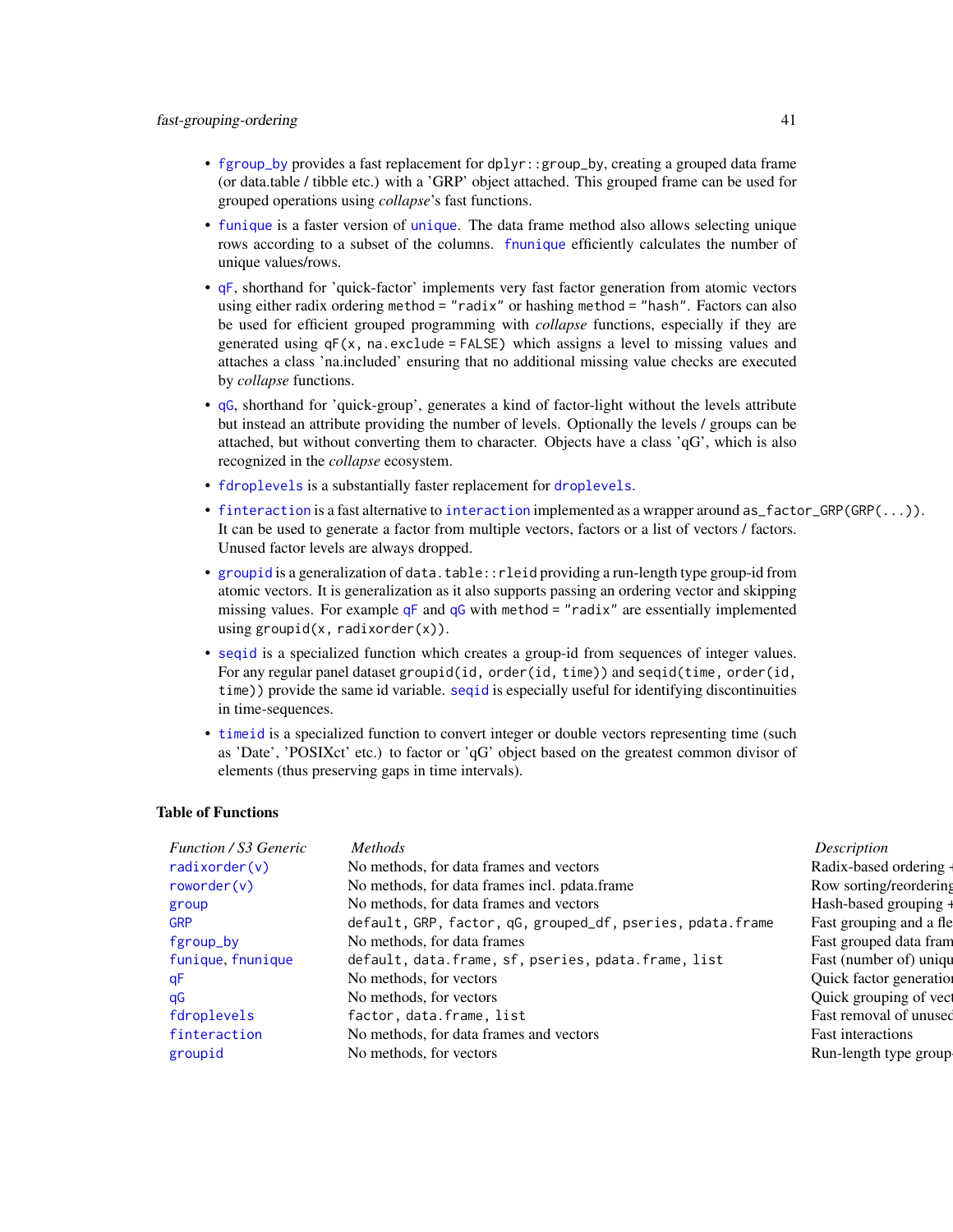[seqid](#page-173-0) No methods, for integer vectors Run-length type integer [timeid](#page-180-0) No methods, for integer or double vectors Integer-id from time/date sequences integer-id from time/date

### See Also

[Collapse Overview,](#page-23-0) [Data Frame Manipulation,](#page-38-0) [Time Series and Panel Series](#page-179-0)

<span id="page-41-0"></span>fast-statistical-functions

*Fast (Grouped, Weighted) Statistical Functions for Matrix-Like Objects*

## Description

With [fsum](#page-105-0), [fprod](#page-91-0), [fmean](#page-74-0), [fmedian](#page-76-0), [fmode](#page-81-0), [fvar](#page-117-0), [fsd](#page-117-0), [fmin](#page-79-0), [fmax](#page-79-0), [fnth](#page-88-0), [ffirst](#page-57-0), [flast](#page-57-0), [fnobs](#page-86-0) and [fndistinct](#page-84-0), *collapse* presents a coherent set of extremely fast and flexible statistical functions (S3 generics) to perform column-wise, grouped and weighted computations on vectors, matrices and data frames, with special support for grouped data frames / tibbles (*dplyr*) and *data.table*'s.

## Usage

```
## All functions (FUN) follow a common syntax in 4 methods:
FUN(x, \ldots)## Default S3 method:
FUN(x, g = NULL, [w = NULL,] TRA = NULL, [na.rm = TRUE,]
   use.g.names = TRUE, [nthreads = 1L,] ...)
## S3 method for class 'matrix'
FUN(x, g = NULL, [w = NULL,] TRA = NULL, [na.rm = TRUE,]
   use.g.names = TRUE, drop = TRUE, [nthreads = 1L,] ...)
## S3 method for class 'data.frame'
FUN(x, g = NULL, [w = NULL,] TRA = NULL, [na.rm = TRUE,]
   use.g.names = TRUE, drop = TRUE, [nthreads = 1L,] ...)
## S3 method for class 'grouped_df'
FUN(x, [w = NULL, ] TRA = NULL, [na.rm = TRUE, ]use.g.names = FALSE, keep.group_vars = TRUE,
    [keep.w = TRUE,] [nthreads = 1L,] ...)
```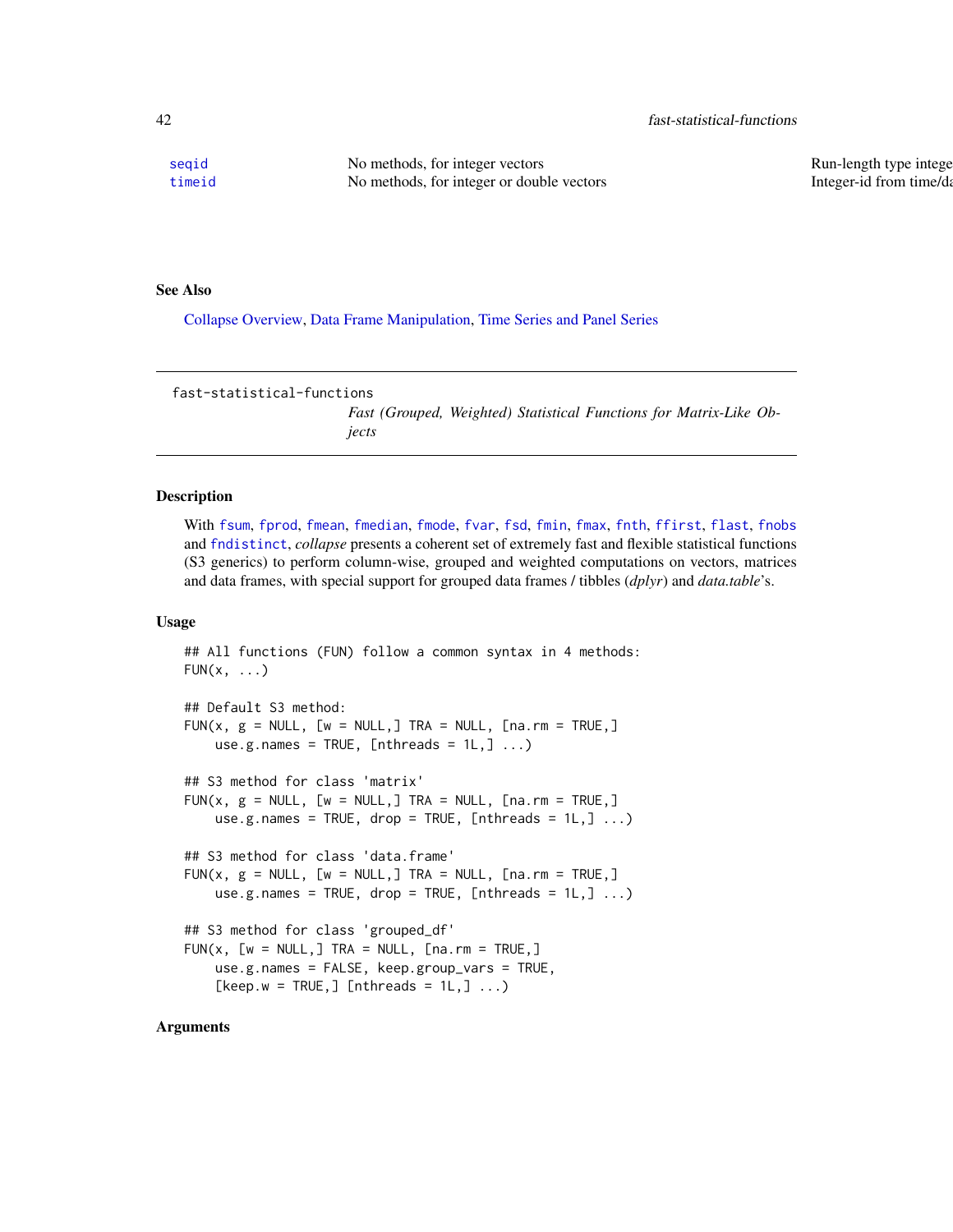# fast-statistical-functions 43

|                 | a vector, matrix, data frame or grouped data frame (class 'grouped_df').                                      |
|-----------------|---------------------------------------------------------------------------------------------------------------|
|                 | a factor, GRP object, atomic vector (internally converted to factor) or a list of vectors / factors (internal |
|                 | a numeric vector of (non-negative) weights, may contain missing values. Supported by f sum, f prod,           |
| TRA             | an integer or quoted operator indicating the transformation to perform: $0 -$ "replace_NA"   1 - "replace     |
| na.rm           | logical. Skip missing values in x. Defaults to TRUE in all functions and implemented at very little com       |
| use.g.names     | logical. Make group-names and add to the result as names (default method) or row-names (matrix and            |
| nthreads        | integer. The number of threads to utilize. Supported by fsum, fmean, fmedian, fmode and fndistinc             |
| drop            | <i>matrix and data.frame methods:</i> Logical. TRUE drops dimensions and returns an atomic vector if $g = N$  |
| keep.group_vars | grouped_df method: Logical. FALSE removes grouping variables after computation. By default groupi             |
| keep.w          | grouped_df method: Logical. TRUE (default) also aggregates weights and saves them in a column, FAL            |
| $\cdots$        | arguments to be passed to or from other methods. If TRA is used, passing set = TRUE will transform da         |

# Details

Please see the documentation of individual functions.

# Value

x suitably aggregated or transformed. Data frame column-attributes and overall attributes are generally preserved if the output is of the same data type.

# Related Functionality

- Panel-decomposed (i.e. between and within) statistics as well as grouped and weighted skewness and kurtosis are implemented in [qsu](#page-154-0).
- Function [frange](#page-34-0) efficiently computes the minimum and maximum on atomic vectors.
- The vector-valued functions and operators [fcumsum](#page-49-0), [fscale/STD](#page-95-0), [fbetween/B](#page-44-0), [fhdbetween/HDB](#page-64-0), [fwithin/W](#page-44-0), [fhdwithin/HDW](#page-64-0), [flag/L/F](#page-68-0), [fdiff/D/Dlog](#page-51-0) and [fgrowth/G](#page-61-0) are grouped under [Data Transformations](#page-30-0) and [Time Series and Panel Series.](#page-179-0) These functions also support [indexed](#page-132-0) [data](#page-132-0) (*plm*).

```
## default vector method
mpg <- mtcars$mpg
fsum(mpg) # Simple sum
fsum(mpg, TRA = "/") # Simple transformation: divide all values by the sum
fsum(mpg, mtcars$cyl) # Grouped sum
fmean(mpg, mtcars$cyl) # Grouped mean
fmean(mpg, w = mtcars$hp) # Weighted mean, weighted by hp
fmean(mpg, mtcars$cyl, mtcars$hp) # Grouped mean, weighted by hp
fsum(mpg, mtcars$cyl, TRA = ''/") # Proportions / division by group sums
fmean(mpg, mtcars$cyl, mtcars$hp, # Subtract weighted group means, see also ?fwithin
     TRA = "-"')
```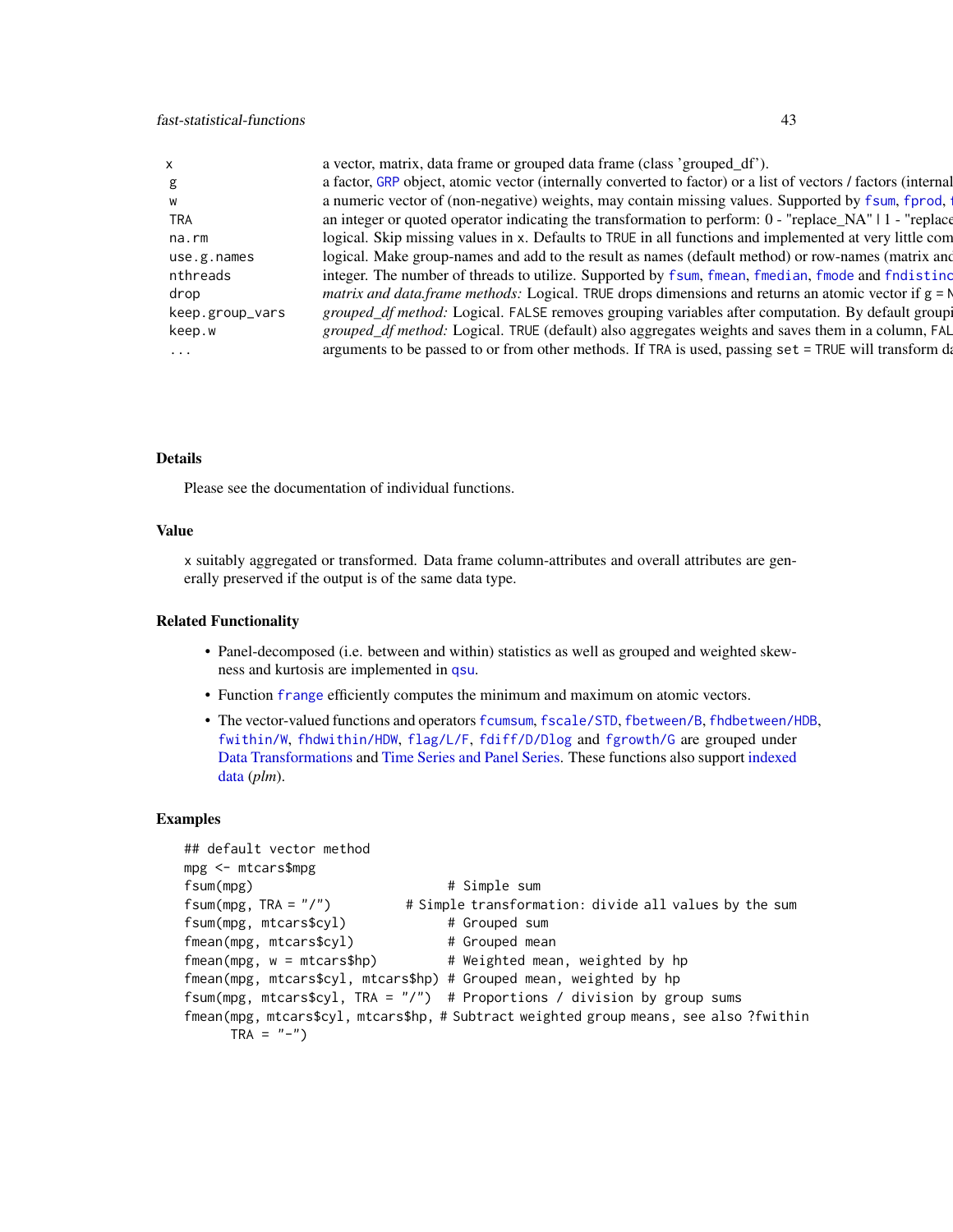```
## data.frame method
fsum(mtcars)
fsum(mtcars, TRA = "%") \qquad \qquad \qquad \qquad \qquad # This computes percentages
fsum(mtcars, mtcars[c(2,8:9)]) # Grouped column sum
g \leq - GRP(mtcars, \sim cyl + vs + am) # Here precomputing the groups!
fsum(mtcars, g) # Faster !!
fmean(mtcars, g, mtcars$hp)
fmean(mtcars, g, mtcars$hp, "-") # Demeaning by weighted group means..
fmean(fgroup_by(mtcars, cyl, vs, am), hp, "-") # Another way of doing it..
fmode(wlddev, drop = FALSE) # Compute statistical modes of variables in this data
fmode(wlddev, wlddev$income) \qquad \qquad \qquad \qquad \text{frouped statistical modes} \ldots## matrix method
m <- qM(mtcars)
fsum(m)
fsum(m, g) # \ldots\donttest{
## method for grouped data frames - created with dplyr::group_by or fgroup_by
library(dplyr)
mtcars %>% group_by(cyl,vs,am) %>% select(mpg,carb) %>% fsum()
mtcars %>% fgroup_by(cyl,vs,am) %>% fselect(mpg,carb) %>% fsum() # equivalent and faster !!
mtcars %>% fgroup_by(cyl,vs,am) %>% fsum(TRA = "%")
mtcars %>% fgroup_by(cyl,vs,am) %>% fmean(hp) # weighted grouped mean, save sum of weights
mtcars %>% fgroup_by(cyl,vs,am) %>% fmean(hp, keep.group_vars = FALSE)
}
```
## Benchmark

```
## This compares fsum with data.table (2 threads) and base::rowsum
# Starting with small data
mtcDT <- qDT(mtcars)
f <- qF(mtcars$cyl)
library(microbenchmark)
microbenchmark(mtcDT[, \, \, \text{lapply}(.SD, \, \text{sum}), \, \text{by = f},rowsum(mtcDT, f, reorder = FALSE),
              fsum(mtcDT, f, na.rm = FALSE), unit = "relative")
                    expr min lq mean median uq max neval cld
mtcDT[, lapply(.SD, sum), by = f] 145.436928 123.542134 88.681111 98.336378 71.880479 85.217726 100
rowsum(mtcDT, f, reorder = FALSE) 2.833333 2.798203 2.489064 2.937889 2.425724 2.181173 100 b
   fsum(mtcDT, f, na.rm = FALSE) 1.000000 1.000000 1.000000 1.000000 1.000000 1.000000 100 a
# Now larger data
tdata <- qDT(replicate(100, rnorm(1e5), simplify = FALSE)) # 100 columns with 100.000 obs
f <- qF(sample.int(1e4, 1e5, TRUE)) # A factor with 10.000 groups
```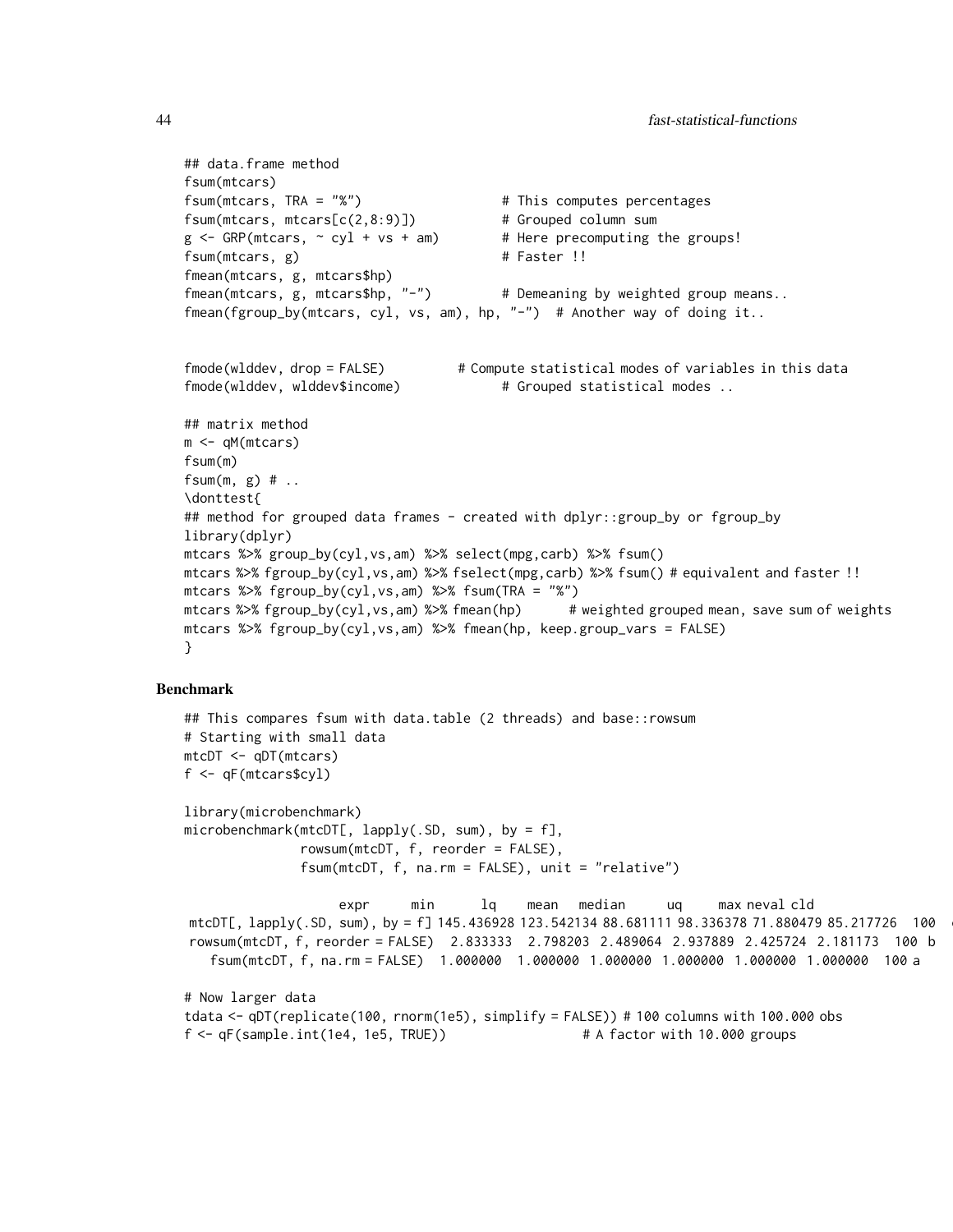## fbetween-fwithin 45

```
microbenchmark(tdata[, lapply(.SD, sum), by = f],
               rowsum(tdata, f, reorder = FALSE),
               fsum(tdata, f, na.rm = FALSE), unit = "relative")
```

```
expr min lq mean median uq max neval cld
tdata[, lapply(.SD, sum), by = f] 2.646992 2.975489 2.834771 3.081313 3.120070 1.2766475 100 c
rowsum(tdata, f, reorder = FALSE) 1.747567 1.753313 1.629036 1.758043 1.839348 0.2720937 100 b
  fsum(tdata, f, na.rm = FALSE) 1.000000 1.000000 1.000000 1.000000 1.000000 1.0000000 100 a
```
## See Also

[Collapse Overview,](#page-23-0) [Data Transformations,](#page-30-0) [Time Series and Panel Series](#page-179-0)

fbetween-fwithin *Fast Between (Averaging) and (Quasi-)Within (Centering) Transformations*

## <span id="page-44-0"></span>Description

fbetween and fwithin are S3 generics to efficiently obtain between-transformed (averaged) or (quasi-)within-transformed (demeaned) data. These operations can be performed groupwise and/or weighted. B and W are wrappers around fbetween and fwithin representing the 'between-operator' and the 'within-operator'.

(B / W provide more flexibility than fbetween / fwithin when applied to data frames (i.e. column subsetting, formula input, auto-renaming and id-variable-preservation capabilities. . . ), but are otherwise identical.)

#### Usage

```
fbetween(x, ...)
 fwithin(x, ...)
      B(x, \ldots)W(x, \ldots)## Default S3 method:
fbetween(x, g = NULL, w = NULL, na.rm = TRUE, fill = FALSE, ...)
## Default S3 method:
fwithin(x, g = NULL, w = NULL, na.rm = TRUE, mean = 0, theta = 1, ...)
## Default S3 method:
B(x, g = NULL, w = NULL, na.rm = TRUE, fill = FALSE, ...)## Default S3 method:
W(x, g = NULL, w = NULL, na.rm = TRUE, mean = 0, theta = 1, ...)## S3 method for class 'matrix'
fbetween(x, g = NULL, w = NULL, na.rm = TRUE, fill = FALSE, ...)
## S3 method for class 'matrix'
fwithin(x, g = NULL, w = NULL, na.rm = TRUE, mean = 0, theta = 1, ...)
```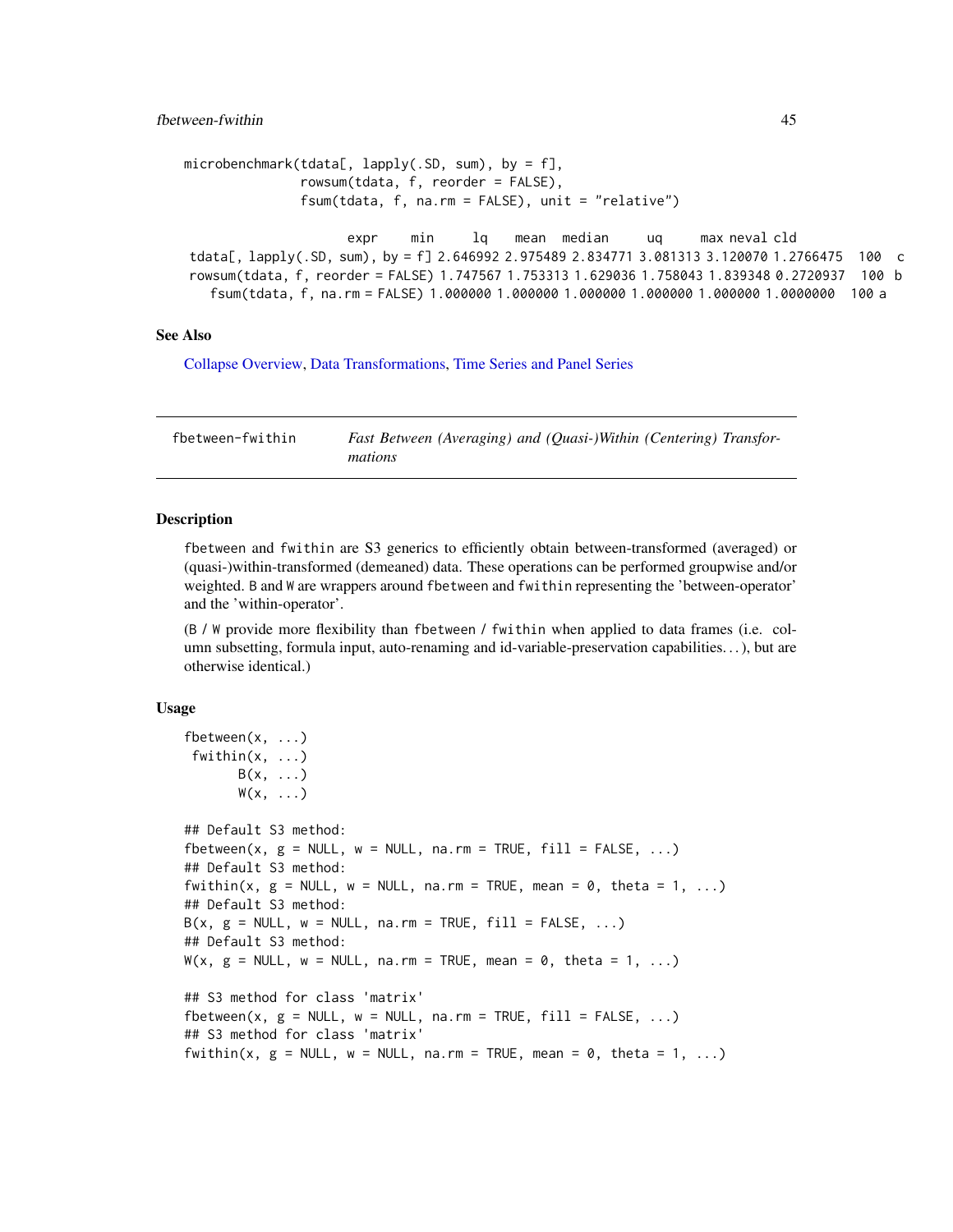```
## S3 method for class 'matrix'
B(x, g = NULL, w = NULL, na.rm = TRUE, fill = FALSE, stub = "B.", ...)
## S3 method for class 'matrix'
W(x, g = NULL, w = NULL, na.rm = TRUE, mean = 0, theta = 1, stub = "W." , ...)## S3 method for class 'data.frame'
fbetween(x, g = NULL, w = NULL, na.rm = TRUE, fill = FALSE, ...)
## S3 method for class 'data.frame'
fwithin(x, g = NULL, w = NULL, na.rm = TRUE, mean = 0, theta = 1, ...)
## S3 method for class 'data.frame'
B(x, by = NULL, w = NULL, cols = is.numeric, na.rm = TRUE,fill = FALSE, stub = "B.", keep.by = TRUE, keep.w = TRUE, ...)
## S3 method for class 'data.frame'
W(x, by = NULL, w = NULL, cols = is.numeric, na.rm = TRUE,mean = 0, theta = 1, stub = "W.", keep.by = TRUE, keep.w = TRUE, \ldots)
# Methods for indexed data / compatibility with plm:
## S3 method for class 'pseries'
fbetween(x, effect = 1L, w = NULL, na.rm = TRUE, fill = FALSE, ...)
## S3 method for class 'pseries'
fwithin(x, effect = 1L, w = NULL, na.rm = TRUE, mean = 0, theta = 1, ...)
## S3 method for class 'pseries'
B(x, \text{ effect} = 1L, w = \text{NULL}, \text{na} \cdot \text{rm} = \text{TRUE}, \text{fill} = \text{FALSE}, \dots)## S3 method for class 'pseries'
W(x, \text{ effect} = 1L, w = NULL, \text{na.rm} = TRUE, \text{mean} = 0, \text{theta} = 1, ...)## S3 method for class 'pdata.frame'
fbetween(x, effect = 1L, w = NULL, na.rm = TRUE, fill = FALSE, \ldots)
## S3 method for class 'pdata.frame'
fwithin(x, effect = 1L, w = \text{NULL}, na.rm = TRUE, mean = 0, theta = 1, ...)
## S3 method for class 'pdata.frame'
B(x, \text{ effect} = 1L, w = NULL, \text{cols} = \text{is.numeric}, \text{na.m} = \text{TRUE},fill = FALSE, stub = "B.", keep.ids = TRUE, keep.w = TRUE, ...)
## S3 method for class 'pdata.frame'
W(x, \text{ effect} = 1L, w = NULL, \text{cols} = \text{is.numeric}, \text{na.m} = \text{TRUE},mean = \theta, theta = 1, stub = "W.", keep.ids = TRUE, keep.w = TRUE, ...)
# Methods for grouped data frame / compatibility with dplyr:
## S3 method for class 'grouped_df'
fbetween(x, w = NULL, na.rm = TRUE, fill = FALSE,
         keep.group\_vars = TRUE, keep.w = TRUE, ...)## S3 method for class 'grouped_df'
fwithin(x, w = NULL, na.rm = TRUE, mean = 0, theta = 1,
        keep.group\_vars = TRUE, keep.w = TRUE, ...)## S3 method for class 'grouped_df'
B(x, w = NULL, na.rm = TRUE, fill = FALSE,
```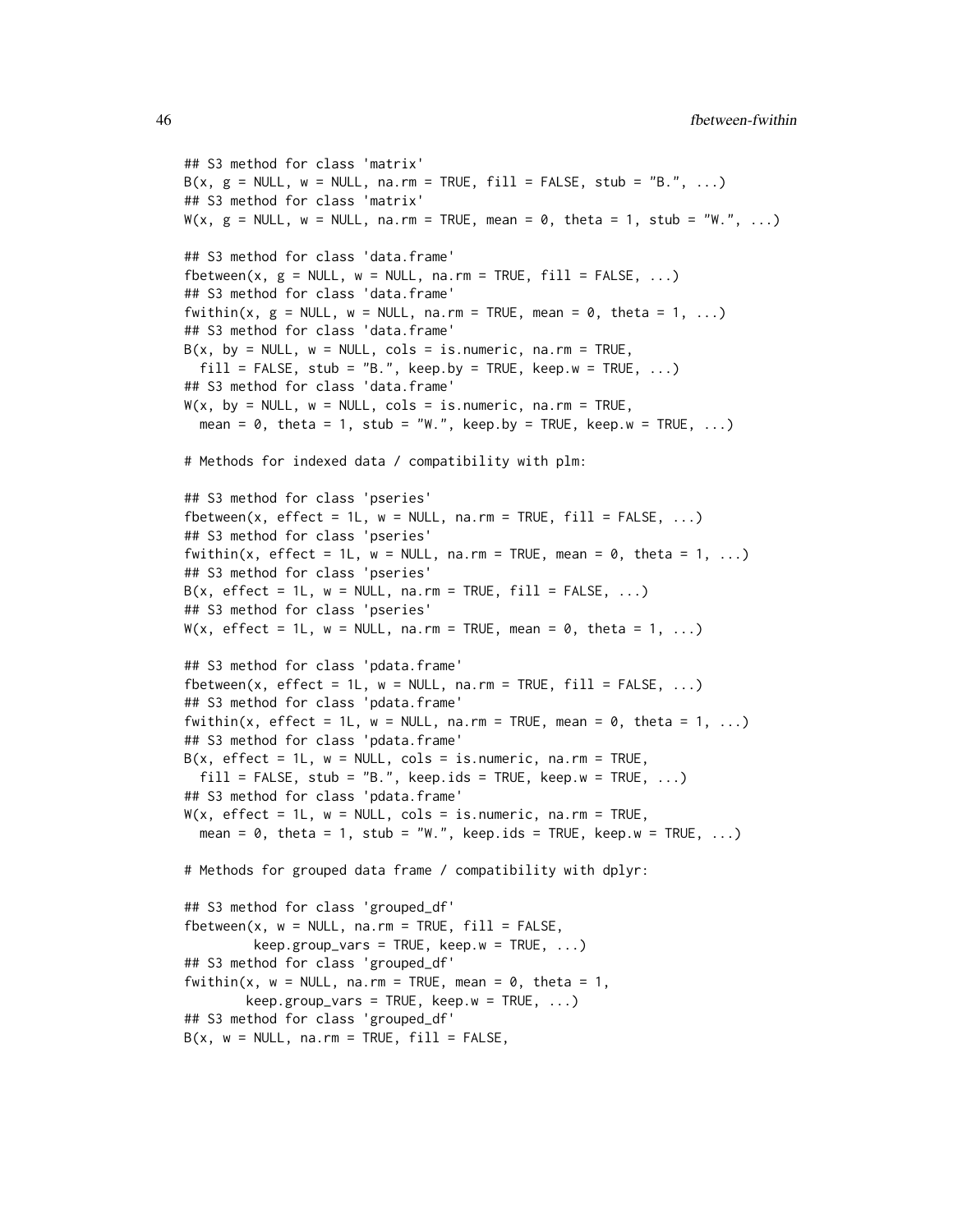```
stub = "B.", keep.group_vars = TRUE, keep.w = TRUE, ...)
## S3 method for class 'grouped_df'
W(x, w = NULL, na.rm = TRUE, mean = 0, theta = 1,stub = "W.", keep.group_vars = TRUE, keep.w = TRUE, \ldots)
```

| X      | a numeric vector, matrix, data frame, 'indexed_series' ('pseries'), 'indexed_frame'<br>('pdata.frame') or grouped data frame ('grouped_df').                                                                                                                                                                                                       |
|--------|----------------------------------------------------------------------------------------------------------------------------------------------------------------------------------------------------------------------------------------------------------------------------------------------------------------------------------------------------|
| g      | a factor, GRP object, or atomic vector / list of vectors (internally grouped with<br>group) used to group x.                                                                                                                                                                                                                                       |
| by     | B and W data.frame method: Same as g, but also allows one- or two-sided<br>formulas i.e. $\sim$ group1 or var1 + var2 $\sim$ group1 + group2. See Examples.                                                                                                                                                                                        |
| W      | a numeric vector of (non-negative) weights. B/W data frame and pdata. frame<br>methods also allow a one-sided formula i.e. ~ weightcol. The grouped_df<br>(dplyr) method supports lazy-evaluation. See Examples.                                                                                                                                   |
| cols   | B/W (p)data.frame methods: Select columns to scale using a function, column<br>names, indices or a logical vector. Default: All numeric columns. Note: cols is<br>ignored if a two-sided formula is passed to by.                                                                                                                                  |
| na.rm  | logical. Skip missing values in $x$ and $w$ when computing averages. If na.rm =<br>FALSE and a NA or NaN is encountered, the average for that group will be NA, and<br>all data points belonging to that group in the output vector will also be NA.                                                                                               |
| effect | plm methods: Select which panel identifier should be used as grouping variable.<br>1L takes the first variable in the index, 2L the second etc. Index variables can<br>also be called by name using a character string. If more than one variable is<br>supplied, the corresponding index-factors are interacted.                                  |
| stub   | a prefix or stub to rename all transformed columns. FALSE will not rename<br>columns.                                                                                                                                                                                                                                                              |
| fill   | option to fbetween/B: Logical. TRUE will overwrite missing values in x with the<br>respective average. By default missing values in x are preserved.                                                                                                                                                                                               |
| mean   | option to fwithin/W: The mean to center on, default is 0, but a different mean<br>can be supplied and will be added to the data after the centering is performed. A<br>special option when performing grouped centering is mean = "overall.mean".<br>In that case the overall mean of the data will be added after subtracting out group<br>means. |
| theta  | option to fwithin/W: Double. An optional scalar parameter for quasi-demeaning<br>i.e. $x -$ theta $* x$ i This is useful for variance components ('random-effects')<br>estimators. see Details.                                                                                                                                                    |
|        | keep.by, keep.ids, keep.group_vars                                                                                                                                                                                                                                                                                                                 |
|        | B and W data.frame, pdata.frame and grouped_df methods: Logical. Retain<br>grouping / panel-identifier columns in the output. For data frames this only<br>works if grouping variables were passed in a formula.                                                                                                                                   |
| keep.w | B and W data.frame, pdata.frame and grouped_df methods: Logical. Retain col-<br>umn containing the weights in the output. Only works if w is passed as formula<br>/ lazy-expression.                                                                                                                                                               |
|        | arguments to be passed to or from other methods.                                                                                                                                                                                                                                                                                                   |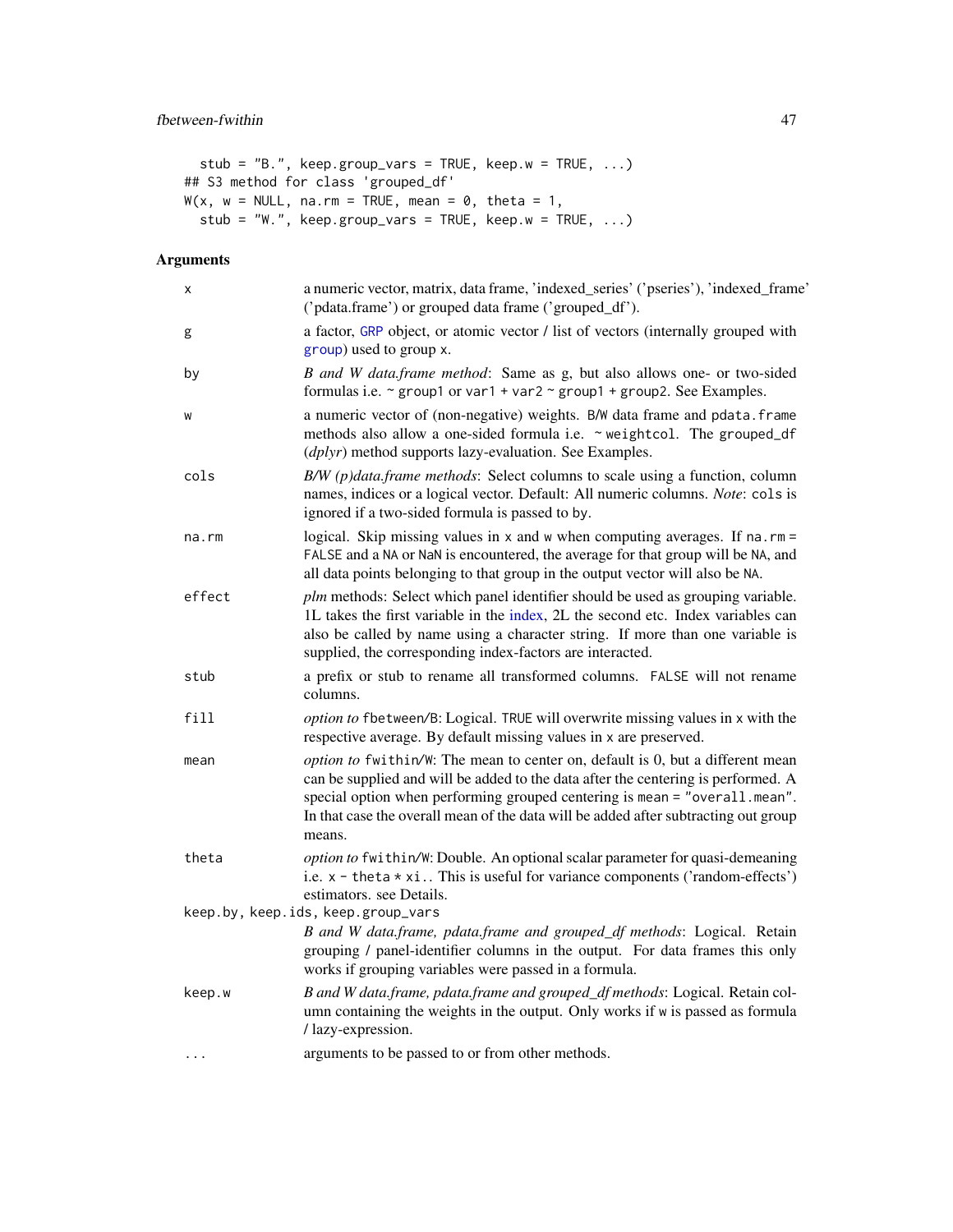#### Details

Without groups, fbetween/B replaces all data points in x with their mean or weighted mean (if w is supplied). Similarly fwithin/W subtracts the (weighted) mean from all data points i.e. centers the data on the mean.

With groups supplied to g, the replacement / centering performed by fbetween/B | fwithin/W becomes groupwise. In terms of panel data notation: If  $x$  is a vector in such a panel dataset,  $x$ it denotes a single data-point belonging to group i in time-period t (t need not be a time-period). Then xi. denotes x, averaged over t. fbetween/B now returns xi. and fwithin/W returns  $x - x$ i.. Thus for any data x and any grouping vector g:  $B(x,g) + W(x,g) = xi + x - xi = x$ . In terms of variance, fbetween/B only retains the variance between group averages, while fwithin/W, by subtracting out group means, only retains the variance within those groups.

The data replacement performed by fbetween/B can keep (default) or overwrite missing values (option fill = TRUE) in x. fwithin/W can center data simply (default), or add back a mean after centering (option mean = value), or add the overall mean in groupwise computations (option mean = "overall.mean"). Let  $x$ .. denote the overall mean of  $x$ , then fwithin/W with mean = "overall.mean" returns  $x - x$ i. + x.. instead of  $x - x$ i.. This is useful to get rid of groupdifferences but preserve the overall level of the data. In regression analysis, centering with mean = "overall.mean" will only change the constant term. See Examples.

If theta != 1, fwithin/W performs quasi-demeaning  $x -$  theta  $\star$  xi.. If mean = "overall.mean",  $x -$  theta  $\star$  xi. + theta  $\star$  x. is returned, so that the mean of the partially demeaned data is still equal to the overall data mean x... A numeric value passed to mean will simply be added back to the quasi-demeaned data i.e.  $x -$  theta  $* x$  i.  $+$  mean.

Now in the case of a linear panel model  $y_{it} = \beta_0 + \beta_1 X_{it} + u_{it}$  with  $u_{it} = \alpha_i + \epsilon_{it}$ . If  $\alpha_i \neq$  $\alpha = const.$  (there exists individual heterogeneity), then pooled OLS is at least inefficient and inference on  $\beta_1$  is invalid. If  $E[\alpha_i|X_{it}] = 0$  (mean independence of individual heterogeneity  $\alpha_i$ ), the variance components or 'random-effects' estimator provides an asymptotically efficient FGLS solution by estimating a transformed model  $y_{it} - \theta y_{i} = \beta_0 + \beta_1 (X_{it} - \theta X_{i.}) + (u_{it} - \theta u_{i.})$ , where  $\theta = 1 - \frac{\sigma_{\alpha}}{\sqrt{(\sigma_{\alpha}^2 + T \sigma_{\epsilon}^2)}}$ . An estimate of  $\theta$  can be obtained from the an estimate of  $\hat{u}_{it}$  (the residuals from the pooled model). If  $E[\alpha_i|X_{it}] \neq 0$ , pooled OLS is biased and inconsistent, and taking  $\theta = 1$ gives an unbiased and consistent fixed-effects estimator of  $\beta_1$ . See Examples.

#### Value

fbetween/B returns x with every element replaced by its (groupwise) mean (xi.). Missing values are preserved if fill = FALSE (the default). fwithin/W returns x where every element was subtracted its (groupwise) mean  $(x - \text{theta} \times x)$ . + mean or, if mean = "overall.mean", x - theta  $\star$ xi. + theta \* x..). See Details.

### References

Mundlak, Yair. 1978. On the Pooling of Time Series and Cross Section Data. *Econometrica* 46 (1): 69-85.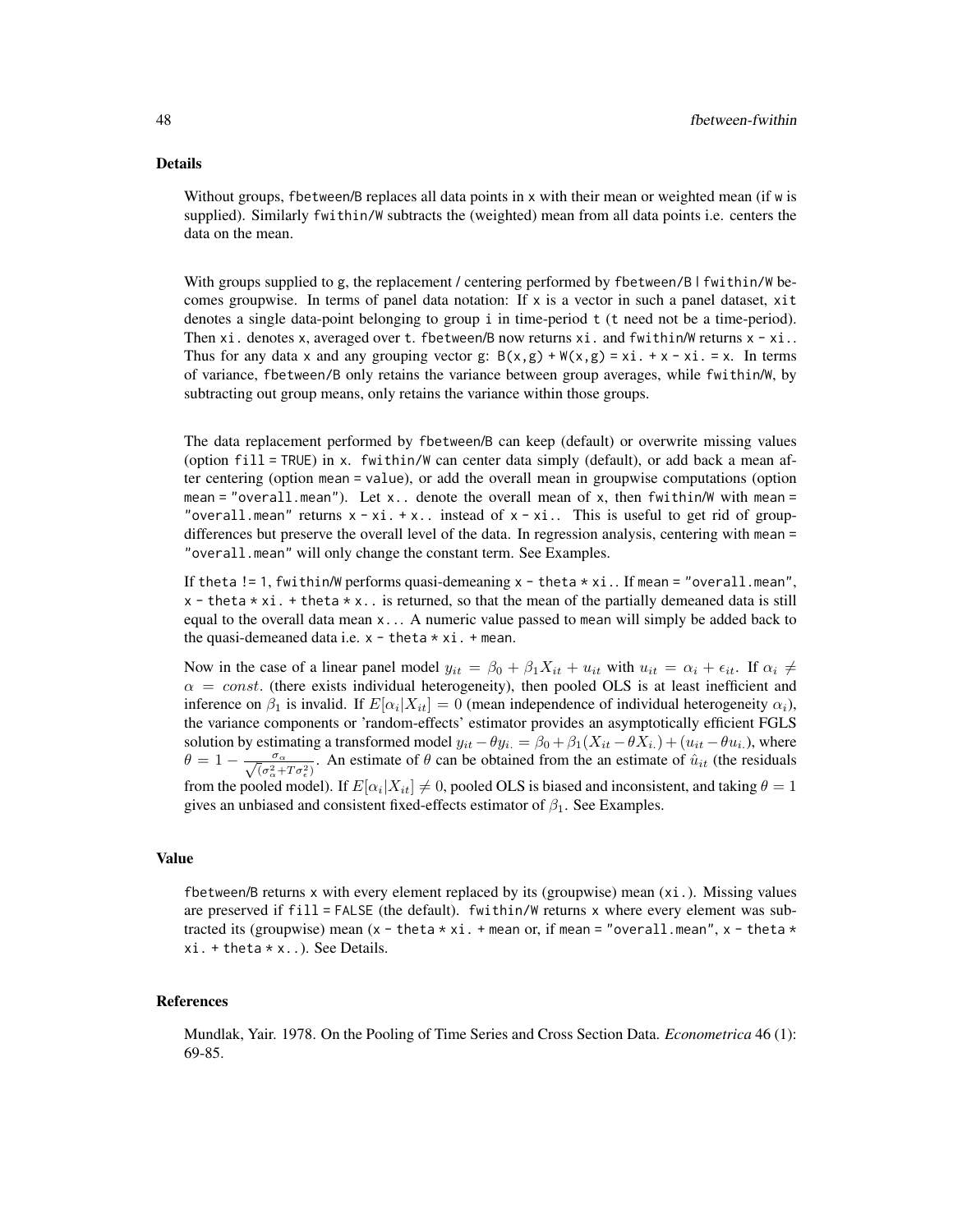# fbetween-fwithin 49

#### See Also

[fhdbetween/HDB and fhdwithin/HDW](#page-64-0), [fscale/STD](#page-95-0), [TRA](#page-182-0), [Data Transformations,](#page-30-0) [Collapse Overview](#page-23-0)

```
## Simple centering and averaging
head(fbetween(mtcars))
head(B(mtcars))
head(fwithin(mtcars))
head(W(mtcars))
all.equal(fbetween(mtcars) + fwithin(mtcars), mtcars)
## Groupwise centering and averaging
head(fbetween(mtcars, mtcars$cyl))
head(fwithin(mtcars, mtcars$cyl))
all.equal(fbetween(mtcars, mtcars$cyl) + fwithin(mtcars, mtcars$cyl), mtcars)
head(W(wlddev, \sim iso3c, cols = 9:13)) # Center the 5 series in this dataset by country
head(cbind(get_vars(wlddev,"iso3c"), # Same thing done manually using fwithin..
      add_stub(fwithin(get_vars(wlddev,9:13), wlddev$iso3c), "W.")))
## Using B() and W() for fixed-effects regressions:
# Several ways of running the same regression with cyl-fixed effects
lm(W(mpg,cyl) ~ W(carb,cyl), data = mtcars) # Centering each individually
lm(mpg \sim \text{carb}, \text{data} = W(mtcars, \sim cyl, \text{ stub} = FALSE)) # Centering the entire data
lm(mpg \sim \text{carb}, \text{data} = W(mtcars, \sim cyl, stub = FALSE, # Here only the intercept changesmean = "overall.mean"))
lm(mpg \sim \text{carb} + B(\text{carb}, \text{cyl}), data = mtcars) # Procedure suggested by
# ..Mundlak (1978) - partialling out group averages amounts to the same as demeaning the data
plm::plm(mpg \sim carb, mtcars, index = "cyl", model = "within") # "Proof"..
# This takes the interaction of cyl, vs and am as fixed effects
lm(W(mpg) \sim W(carb), data = iby(mtcars, id = function(cyl, vs, am)))lm(mpg \sim \text{carb}, \text{data} = W(mtcars, \sim cyl + vs + am, stub = FALSE))lm(mpg \sim \text{carb} + B(\text{carb}, list(cyl, vs, am)), data = mtcars)# Now with cyl fixed effects weighted by hp:
lm(W(mpg,cyl,hp) \sim W(carb,cyl,hp), data = mtcars)
lm(mpg \sim \text{carb}, \text{data} = W(mtcars, \sim cyl, \sim hp, \text{ stub} = FALSE))lm(mpg \sim \text{carb} + B(\text{carb},\text{cyl},hp), data = mtcars) # WRONG ! Gives a different coefficient!!
## Manual variance components (random-effects) estimation
res \le HDW(mtcars, mpg \sim carb)[[1]] # Get residuals from pooled OLS
sig2_u <- fvar(res)
sig2_e <- fvar(fwithin(res, mtcars$cyl))
T <- length(res) / fndistinct(mtcars$cyl)
sig2_alpha <- sig2_u - sig2_e
theta \leftarrow 1 - sqrt(sig2_alpha) / sqrt(sig2_alpha + T \star sig2_e)
lm(mpg \sim \text{carb}, \text{data} = W(mtcars, \sim cy), \text{theta} = \text{theta}, \text{mean} = "overall.mean", \text{ stub} = FALSE))
```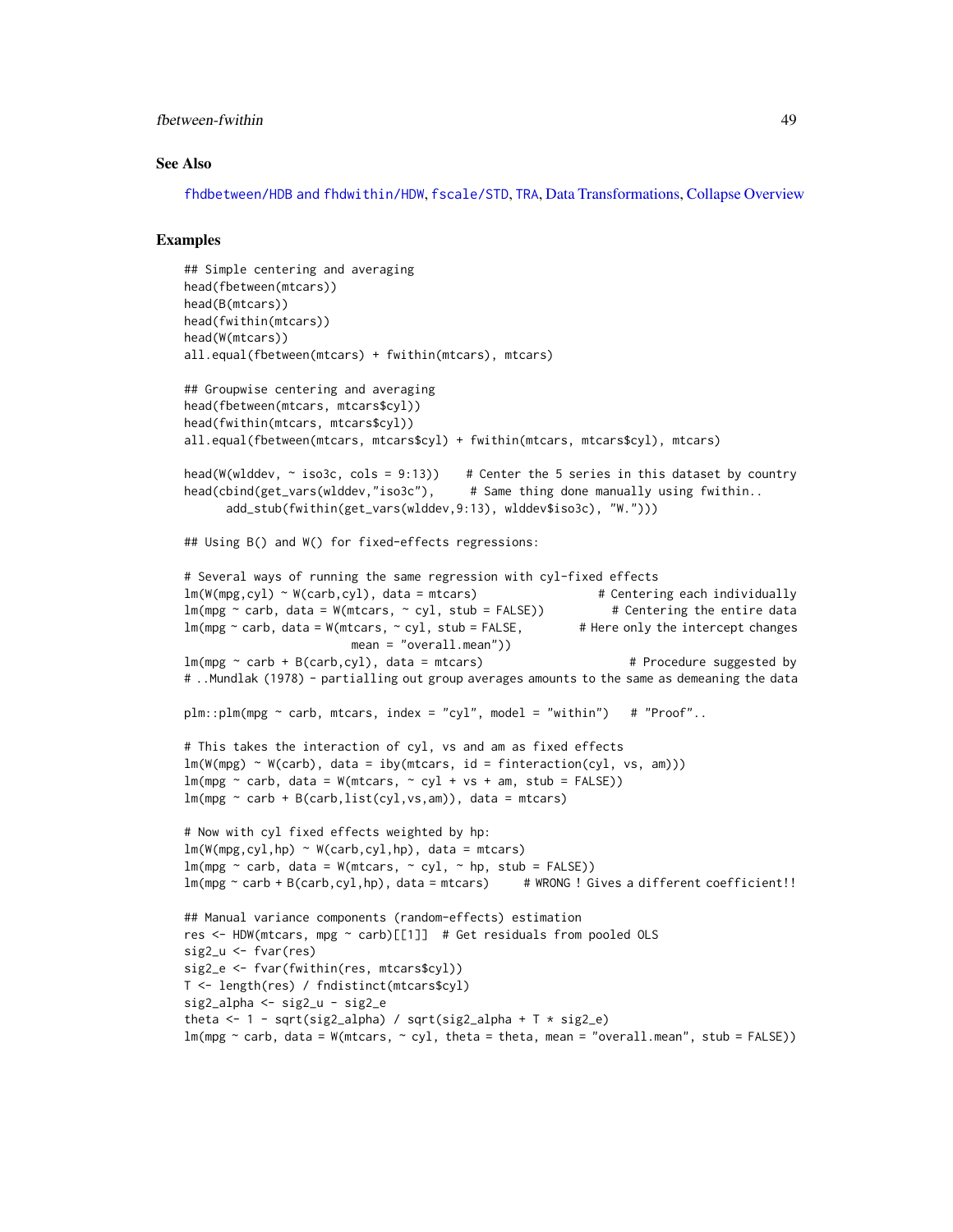50 fcumsum

```
# A slightly different method to obtain theta...
plm::plm(mpg \sim \text{carb}, \text{intcars}, \text{index} = "cyl", \text{model} = "random")
```
<span id="page-49-0"></span>fcumsum *Fast (Grouped, Ordered) Cumulative Sum for Matrix-Like Objects*

## **Description**

fcumsum is a generic function that computes the (column-wise) cumulative sum of x, (optionally) grouped by g and/or ordered by o. Several options to deal with missing values are provided.

## Usage

```
fcumsum(x, \ldots)## Default S3 method:
fcumsum(x, g = NULL, o = NULL, na.rm = TRUE, fill = FALSE, check.o = TRUE, ...)## S3 method for class 'matrix'
fcumsum(x, g = NULL, o = NULL, na.rm = TRUE, fill = FALSE, check.o = TRUE, ...)## S3 method for class 'data.frame'
fcumsum(x, g = NULL, o = NULL, na.rm = TRUE, fill = FALSE, check.o = TRUE, ...)# Methods for indexed data / compatibility with plm:
## S3 method for class 'pseries'
fcumsum(x, na.rm = TRUE, fill = FALSE, shift = "time", ...)## S3 method for class 'pdata.frame'
fcumsum(x, na.rm = TRUE, fill = FALSE, shift = "time", ...)# Methods for grouped data frame / compatibility with dplyr:
## S3 method for class 'grouped_df'
fcumsum(x, o = NULL, na.rm = TRUE, fill = FALSE, check.o = TRUE, keep.ids = TRUE, ...)
```

| <b>X</b> | a numeric vector / time series, (time series) matrix, data frame, 'indexed series'<br>('pseries'), 'indexed_frame' ('pdata.frame') or grouped data frame ('grouped_df'). |
|----------|--------------------------------------------------------------------------------------------------------------------------------------------------------------------------|
| g        | a factor, GRP object, or atomic vector / list of vectors (internally grouped with<br>group) used to group x.                                                             |
| $\circ$  | a vector or list of vectors providing the order in which the elements of x are cu-<br>mulatively summed. Will be passed to radix order v unless check . o = FALSE.       |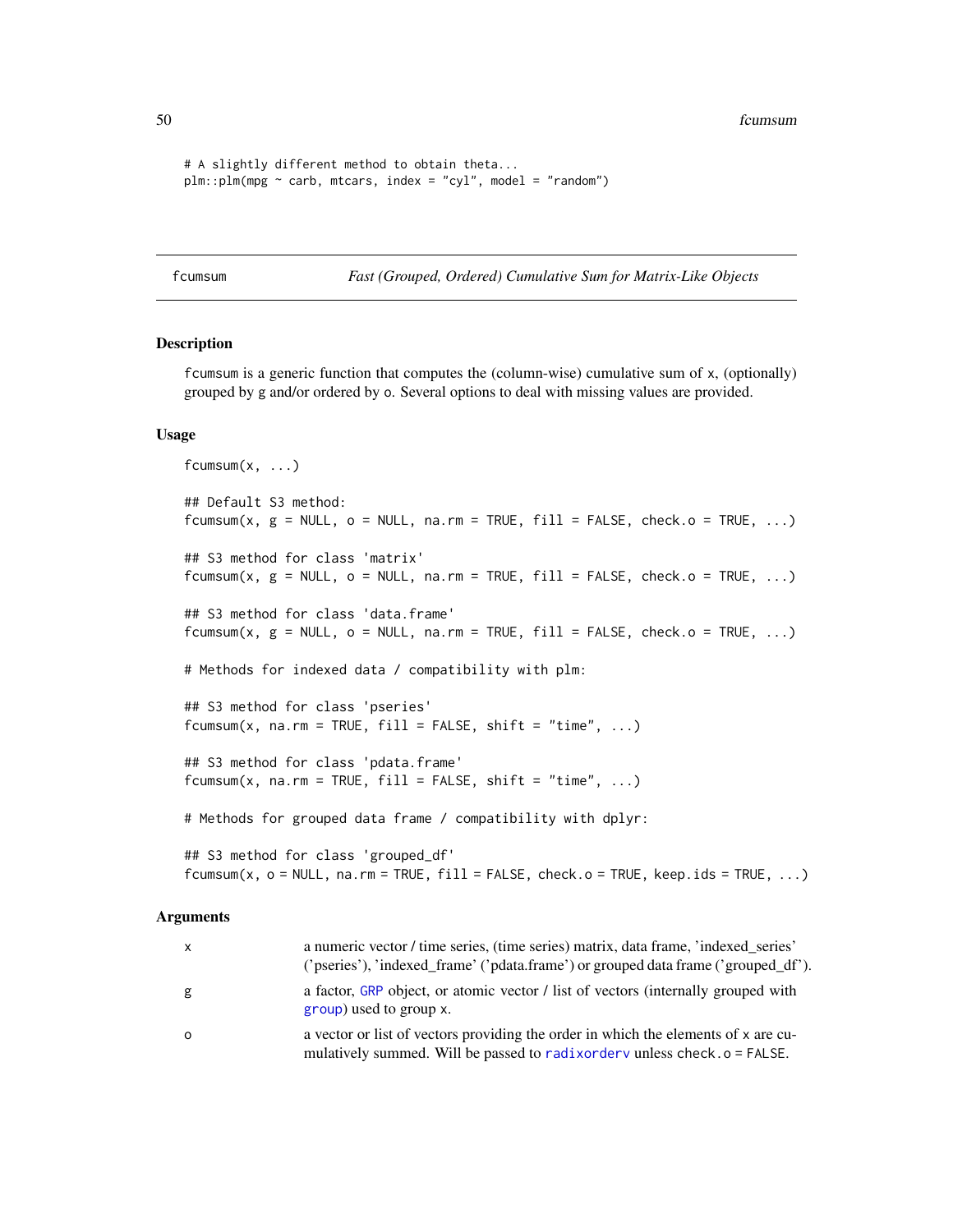#### fcumsum 51

| na.rm    | logical. Skip missing values in x. Defaults to TRUE and implemented at very<br>little computational cost.                                                                                                                                                                                                     |
|----------|---------------------------------------------------------------------------------------------------------------------------------------------------------------------------------------------------------------------------------------------------------------------------------------------------------------|
| fill     | if na. $rm = TRUE$ , setting $fill = TRUE$ will overwrite missing values with the pre-<br>vious value of the cumulative sum, starting from 0.                                                                                                                                                                 |
| check.o  | logical. Programmers option: FALSE prevents passing o to radix order v, re-<br>quiring o to be a valid ordering vector that is integer typed with each element in<br>the range $[1, \text{ length}(x)]$ . This gives some extra speed, but will terminate R if<br>any element of o is too large or too small. |
| shift    | pseries / pdata.frame methods: character. "time" or "row". See flag for de-<br>tails. The argument here does not control 'shifting' of data but rather the order<br>in which elements are summed.                                                                                                             |
| keep.ids | pdata.frame / grouped_df methods: Logical. Drop all identifiers from the output<br>(which includes all grouping variables and variables passed too). Note: For<br>grouped / panel data frames identifiers are dropped, but the "groups" / "index"<br>attributes are kept.                                     |
| $\ddots$ | arguments to be passed to or from other methods.                                                                                                                                                                                                                                                              |

# **Details**

If na.rm = FALSE, fcumsum works like [cumsum](#page-0-0) and propagates missing values. The default na.rm = TRUE skips missing values and computes the cumulative sum on the non-missing values. Missing values are kept. If fill = TRUE, missing values are replaced with the previous value of the cumulative sum (starting from 0), computed on the non-missing values.

By default the cumulative sum is computed in the order in which elements appear in x. If o is provided, the cumulative sum is computed in the order given by radixorderv(o), without the need to first sort x. This applies as well if groups are used  $(g)$ , in which case the cumulative sum is computed separately in each group.

The *pseries* and *pdata.frame* methods assume that the last factor in the [index](#page-132-1) is the time-variable and the rest are grouping variables. The time-variable is passed to radixorderv and used for ordered computation, so that cumulative sums are accurately computed regardless of whether the panel-data is ordered or balanced.

fcumsum explicitly supports integers. Integers in R are bounded at bounded at +-2,147,483,647, and an integer overflow error will be provided if the cumulative sum (within any group) exceeds +-2,147,483,647. In that case data should be converted to double beforehand.

# Value

the cumulative sum of values in x, (optionally) grouped by g and/or ordered by o. See Details and Examples.

# See Also

[fdiff](#page-51-0), [fgrowth](#page-61-0), [Time Series and Panel Series,](#page-179-0) [Collapse Overview](#page-23-0)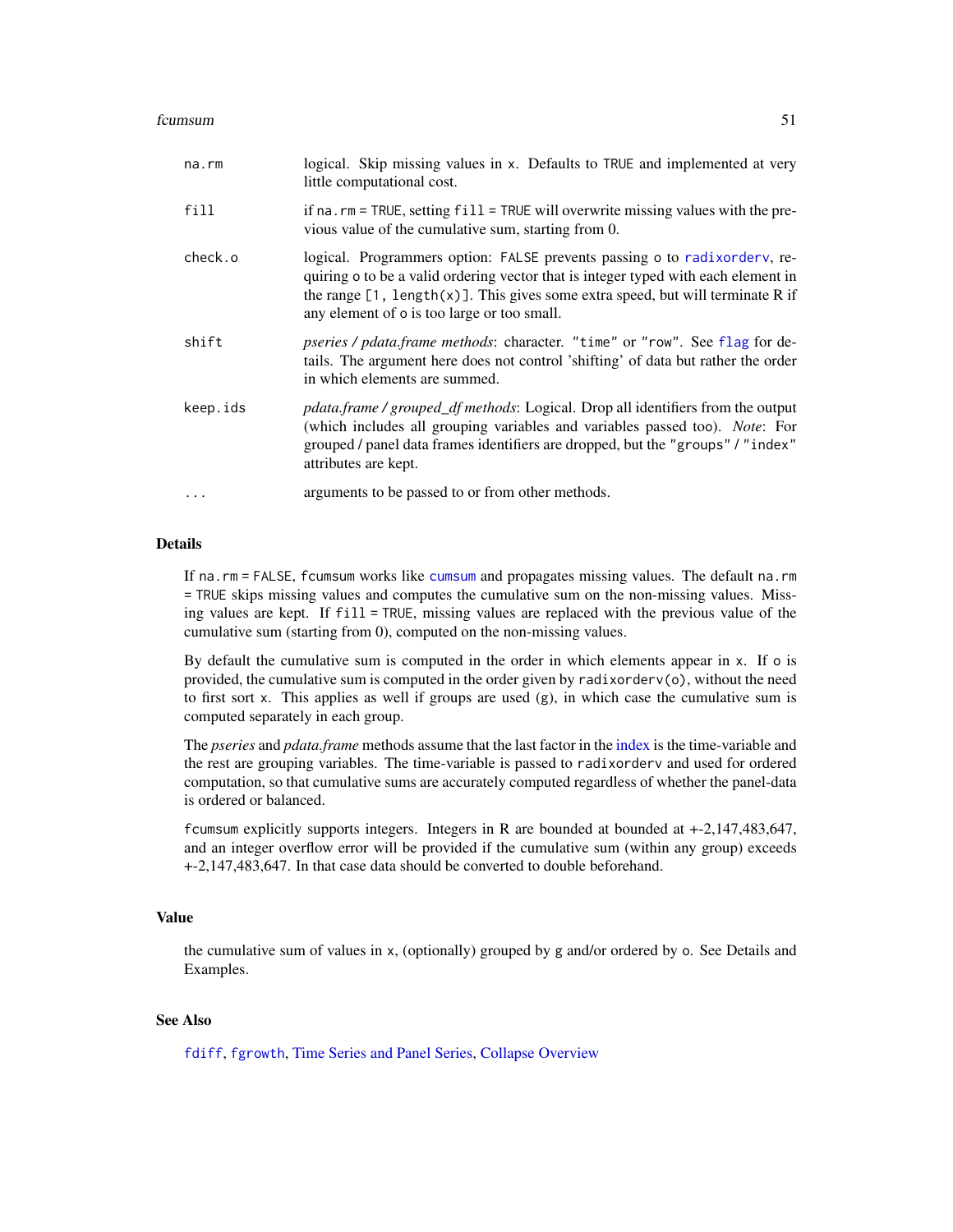# Examples

```
## Non-grouped
fcumsum(AirPassengers)
head(fcumsum(EuStockMarkets))
fcumsum(mtcars)
# Non-grouped but ordered
o <- order(rnorm(nrow(EuStockMarkets)))
all.equal(copyAttrib(fcumsum(EuStockMarkets[o, ], o = o)[order(o), ], EuStockMarkets),
          fcumsum(EuStockMarkets))
## Grouped
head(with(wlddev, fcumsum(PCGDP, iso3c)))
## Grouped and ordered
head(with(wlddev, fcumsum(PCGDP, iso3c, year)))
head(with(wlddev, fcumsum(PCGDP, iso3c, year, fill = TRUE)))
```
<span id="page-51-0"></span>fdiff *Fast (Quasi-, Log-) Differences for Time Series and Panel Data*

#### Description

fdiff is a S3 generic to compute (sequences of) suitably lagged / leaded and iterated differences, quasi-differences or (quasi-)log-differences. The difference and log-difference operators D and Dlog also exists as parsimonious wrappers around fdiff, providing more flexibility than fdiff when applied to data frames.

#### Usage

```
fdiff(x, n = 1, diff = 1, ...)
      D(x, n = 1, diff = 1, ...)Dlog(x, n = 1, diff = 1, ...)## Default S3 method:
fdiff(x, n = 1, diff = 1, g = NULL, t = NULL, fill = NA, log = FALSE, rho = 1,
      stubs = TRUE, ...)
## Default S3 method:
D(x, n = 1, diff = 1, g = NULL, t = NULL, fill = NA, rho = 1,stubs = TRUE, ...)
## Default S3 method:
D\log(x, n = 1, \text{diff} = 1, g = \text{NULL}, t = \text{NULL}, \text{fill} = \text{NA}, \text{rho} = 1, \text{ stubs} = \text{TRUE}, ...## S3 method for class 'matrix'
fdiff(x, n = 1, diff = 1, g = NULL, t = NULL, fill = NA, log = FALSE, rho = 1,
      stubs = length(n) + length(diff) > 2L, ...)
## S3 method for class 'matrix'
D(x, n = 1, diff = 1, g = NULL, t = NULL, fill = NA, rho = 1,
```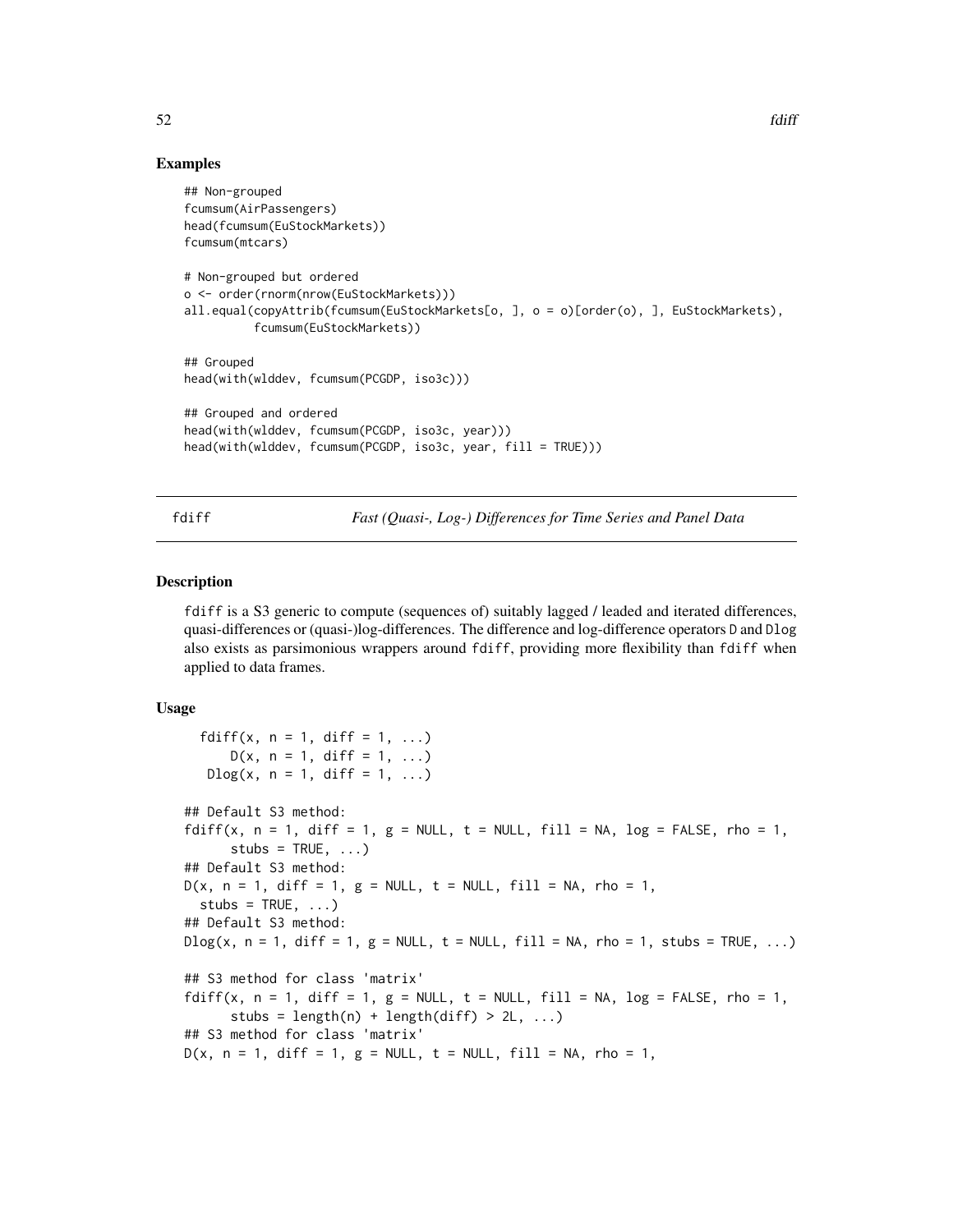```
stubs = TRUE, ...)
## S3 method for class 'matrix'
D\log(x, n = 1, \text{diff} = 1, g = \text{NULL}, t = \text{NULL}, \text{fill} = \text{NA}, \text{rho} = 1, \text{ stubs} = \text{TRUE}, \dots)## S3 method for class 'data.frame'
fdiff(x, n = 1, diff = 1, g = NULL, t = NULL, fill = NA, log = FALSE, rho = 1,
      stubs = length(n) + length(diff) > 2L, ...)
## S3 method for class 'data.frame'
D(x, n = 1, diff = 1, by = NULL, t = NULL, cols = is.numeric,fill = NA, rho = 1, stubs = TRUE, keep.ids = TRUE, ...)
## S3 method for class 'data.frame'
Dlog(x, n = 1, diff = 1, by = NULL, t = NULL, cols = is.numeric,fill = NA, rho = 1, ਂtubs = TRUE, keep.ids = TRUE, ...)# Methods for indexed data / compatibility with plm:
## S3 method for class 'pseries'
fdiff(x, n = 1, diff = 1, fill = NA, log = FALSE, rho = 1,
      stubs = length(n) + length(diff) > 2L, shift = "time", ...)
## S3 method for class 'pseries'
D(x, n = 1, diff = 1, fill = NA, rho = 1, stubs = TRUE, shift = "time", ...)## S3 method for class 'pseries'
D\log(x, n = 1, \text{diff} = 1, \text{fill} = \text{NA}, \text{rho} = 1, \text{ stubs} = \text{TRUE}, \text{shift} = \text{"time", ...}## S3 method for class 'pdata.frame'
fdiff(x, n = 1, diff = 1, fill = NA, log = FALSE, rho = 1,
      stubs = length(n) + length(diff) > 2L, shift = "time", ...)
## S3 method for class 'pdata.frame'
D(x, n = 1, diff = 1, cols = is.numeric, fill = NA, rho = 1, stubs = TRUE,shift = "time", keep.ids = TRUE, ...)
## S3 method for class 'pdata.frame'
Dlog(x, n = 1, diff = 1, cols = is.numeric, fill = NA, rho = 1, stubs = TRUE,shift = "time", keep.ids = TRUE, ...)
# Methods for grouped data frame / compatibility with dplyr:
## S3 method for class 'grouped_df'
fdiff(x, n = 1, diff = 1, t = NULL, fill = NA, log = FALSE, rho = 1,
      stubs = length(n) + length(diff) > 2L, keep.ids = TRUE, \dots)
## S3 method for class 'grouped_df'
D(x, n = 1, diff = 1, t = NULL, fill = NA, rho = 1, stubs = TRUE,keep.ids = TRUE, ...)## S3 method for class 'grouped_df'
Dlog(x, n = 1, diff = 1, t = NULL, fill = NA, rho = 1, stubs = TRUE,keep.ids = TRUE, ...)
```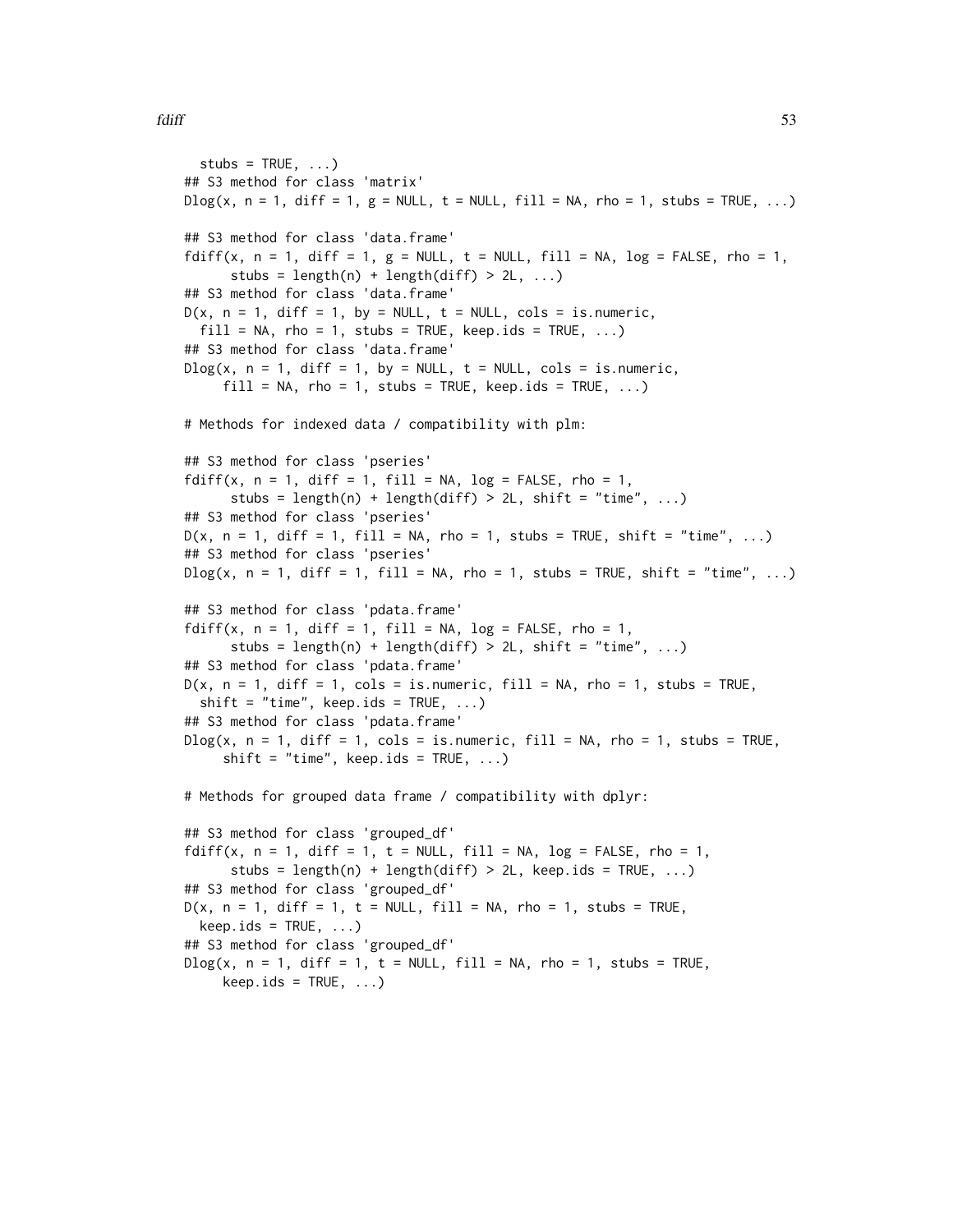# **Arguments**

| х        | a numeric vector / time series, (time series) matrix, data frame, 'indexed_series'<br>('pseries'), 'indexed_frame' ('pdata.frame') or grouped data frame ('grouped_df').                                                                                           |
|----------|--------------------------------------------------------------------------------------------------------------------------------------------------------------------------------------------------------------------------------------------------------------------|
| n        | integer. A vector indicating the number of lags or leads.                                                                                                                                                                                                          |
| diff     | integer. A vector of integers $> 1$ indicating the order of differencing / log-<br>differencing.                                                                                                                                                                   |
| g        | a factor, GRP object, or atomic vector / list of vectors (internally grouped with<br>group) used to group x.                                                                                                                                                       |
| by       | <i>data.frame method:</i> Same as g, but also allows one- or two-sided formulas i.e.<br>~ group1 or var1 + var2 ~ group1 + group2. See Examples.                                                                                                                   |
| t        | a time vector or list of vectors. See flag.                                                                                                                                                                                                                        |
| cols     | <i>data.frame method</i> : Select columns to difference using a function, column names,<br>indices or a logical vector. Default: All numeric variables. Note: cols is ignored<br>if a two-sided formula is passed to by.                                           |
| fill     | value to insert when vectors are shifted. Default is NA.                                                                                                                                                                                                           |
| log      | logical. TRUE computes log-differences. See Details.                                                                                                                                                                                                               |
| rho      | double. Autocorrelation parameter. Set to a value between 0 and 1 for quasi-<br>differencing. Any numeric value can be supplied.                                                                                                                                   |
| stubs    | logical. TRUE will rename all differenced columns by adding prefixes "LnDdiff."<br>/"FnDdiff." for differences "LnDlogdiff." / "FnDlogdiff." for log-differences<br>and replacing "D" / "Dlog" with "QD" / "QDlog" for quasi-differences.                          |
| shift    | pseries / pdata.frame methods: character. "time" or "row". See flag for de-<br>tails.                                                                                                                                                                              |
| keep.ids | data.frame / pdata.frame / grouped_df methods: Logical. Drop all identifiers<br>from the output (which includes all variables passed to by or t). Note: For<br>'grouped_df'/'pdata.frame'identifiers are dropped, but the "groups"/"index"<br>attributes are kept. |
| $\cdots$ | arguments to be passed to or from other methods.                                                                                                                                                                                                                   |

# Details

By default, fdiff/D/Dlog return x with all columns differenced / log-differenced. Differences are computed as repeat(diff)  $x[i]$  - rho\*x[i-n], and log-differences as  $log(x[i])$  - rho\*log(x[i-n]) for diff = 1 and repeat(diff-1)  $x[i]$  - rho\* $x[i-n]$  is used to compute subsequent differences (usually diff = 1 for log-differencing). If rho < 1, this becomes quasi- (or partial) differencing, which is a technique suggested by Cochrane and Orcutt (1949) to deal with serial correlation in regression models, where rho is typically estimated by running a regression of the model residuals on the lagged residuals. It is also possible to compute forward differences by passing negative n values. n also supports arbitrary vectors of integers (lags), and diff supports positive sequences of integers (differences):

If more than one value is passed to n and/or diff, the data is expanded-wide as follows: If  $x$  is an atomic vector or time series, a (time series) matrix is returned with columns ordered first by lag, then by difference. If x is a matrix or data frame, each column is expanded in like manor such that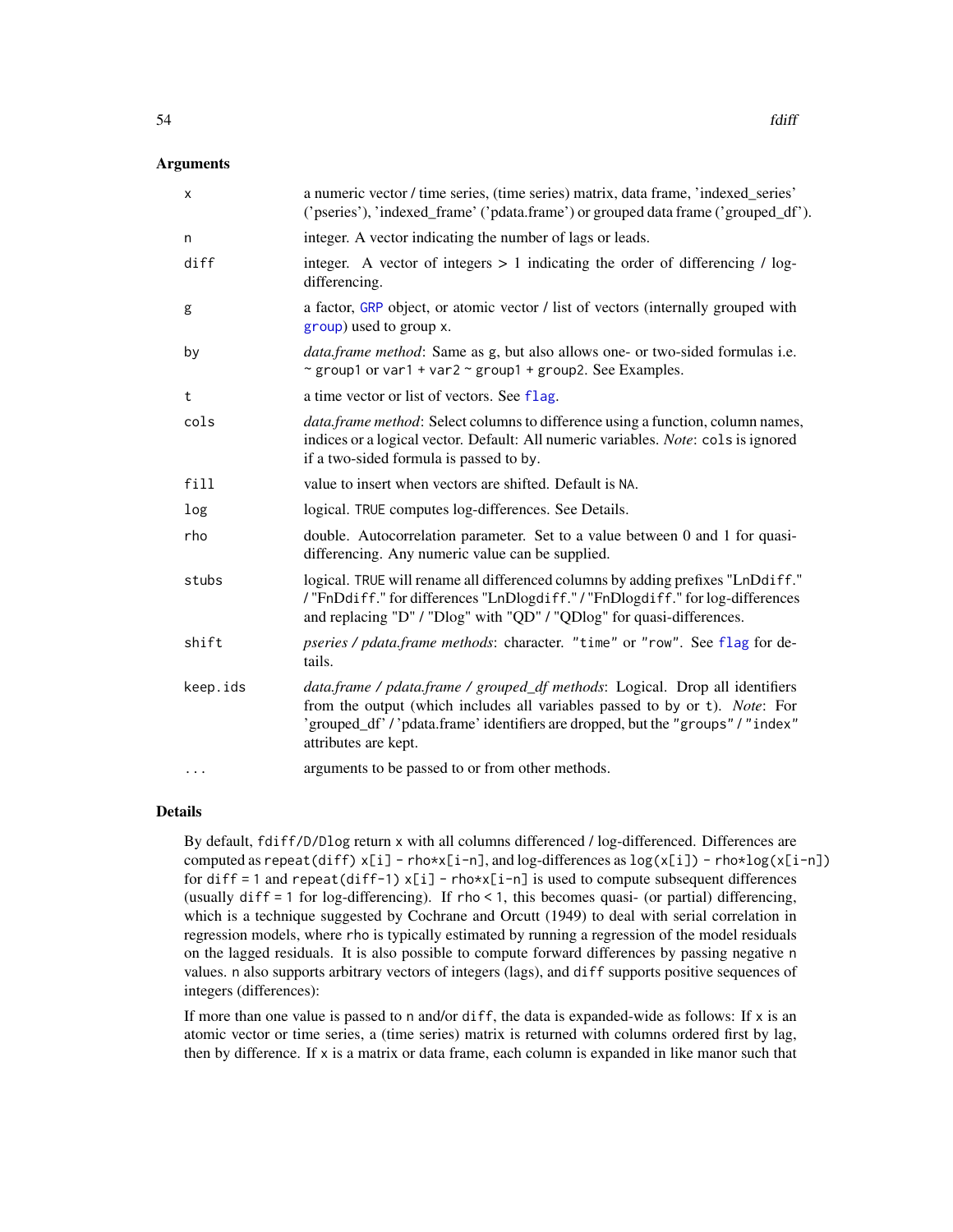#### fdiff 55

the output has  $ncol(x)*length(n)*length(diff)$  columns ordered first by column name, then by lag, then by difference.

For further computational details and efficiency considerations see the help page of [flag](#page-68-0).

## Value

x differenced diff times using lags n of itself. Quasi and log-differences are toggled by the rho and log arguments or the Dlog operator. Computations can be grouped by g/by and/or ordered by t. See Details and Examples.

### References

Cochrane, D.; Orcutt, G. H. (1949). Application of Least Squares Regression to Relationships Containing Auto-Correlated Error Terms. *Journal of the American Statistical Association*. 44 (245): 32-61.

Prais, S. J. & Winsten, C. B. (1954). Trend Estimators and Serial Correlation. *Cowles Commission Discussion Paper No. 383.* Chicago.

# See Also

[flag/L/F](#page-68-0), [fgrowth/G](#page-61-0), [Time Series and Panel Series,](#page-179-0) [Collapse Overview](#page-23-0)

```
## Simple Time Series: AirPassengers
D(AirPassengers) # 1st difference, same as fdiff(AirPassengers)
D(AirPassengers, -1) # Forward difference
Dlog(AirPassengers) # Log-difference
D(AirPassengers, 1, 2) # Second difference
Dlog(AirPassengers, 1, 2) # Second log-difference
D(AirPassengers, 12) \qquad \qquad \qquad # Seasonal difference (data is monthly)
D(AirPassengers, \qquad \qquad \qquad \qquad \qquad \qquad \qquad \qquad \text{Quasi-difference, see a better example below}rho = pwcor(AirPassengers, L(AirPassengers)))
head(D(AirPassengers, -2:2, 1:3) # Sequence of leaded/lagged and iterated differences
# let's do some visual analysis
plot(AirPassengers) # Plot the series - seasonal pattern is evident
plot(stl(AirPassengers, "periodic")) # Seasonal decomposition
plot(D(AirPassengers, c(1, 12), 1:2)) # Plotting ordinary and seasonal first and second differences
plot(stl(window(D(AirPassengers,12), # Taking seasonal differences removes most seasonal variation
              1950), "periodic"))
## Time Series Matrix of 4 EU Stock Market Indicators, recorded 260 days per year
plot(D(EuStockMarkets, c(0, 260))) # Plot series and annual differnces
mod <- lm(DAX ~., L(EuStockMarkets, c(0, 260))) # Regressing the DAX on its annual lag
summary(mod) A and the levels and annual lags others
r <- residuals(mod) # Obtain residuals
pwcor(r, L(r)) \qquad \qquad \qquad # Residual Autocorrelation
fFtest(r, L(r)) # F-test of residual autocorrelation
```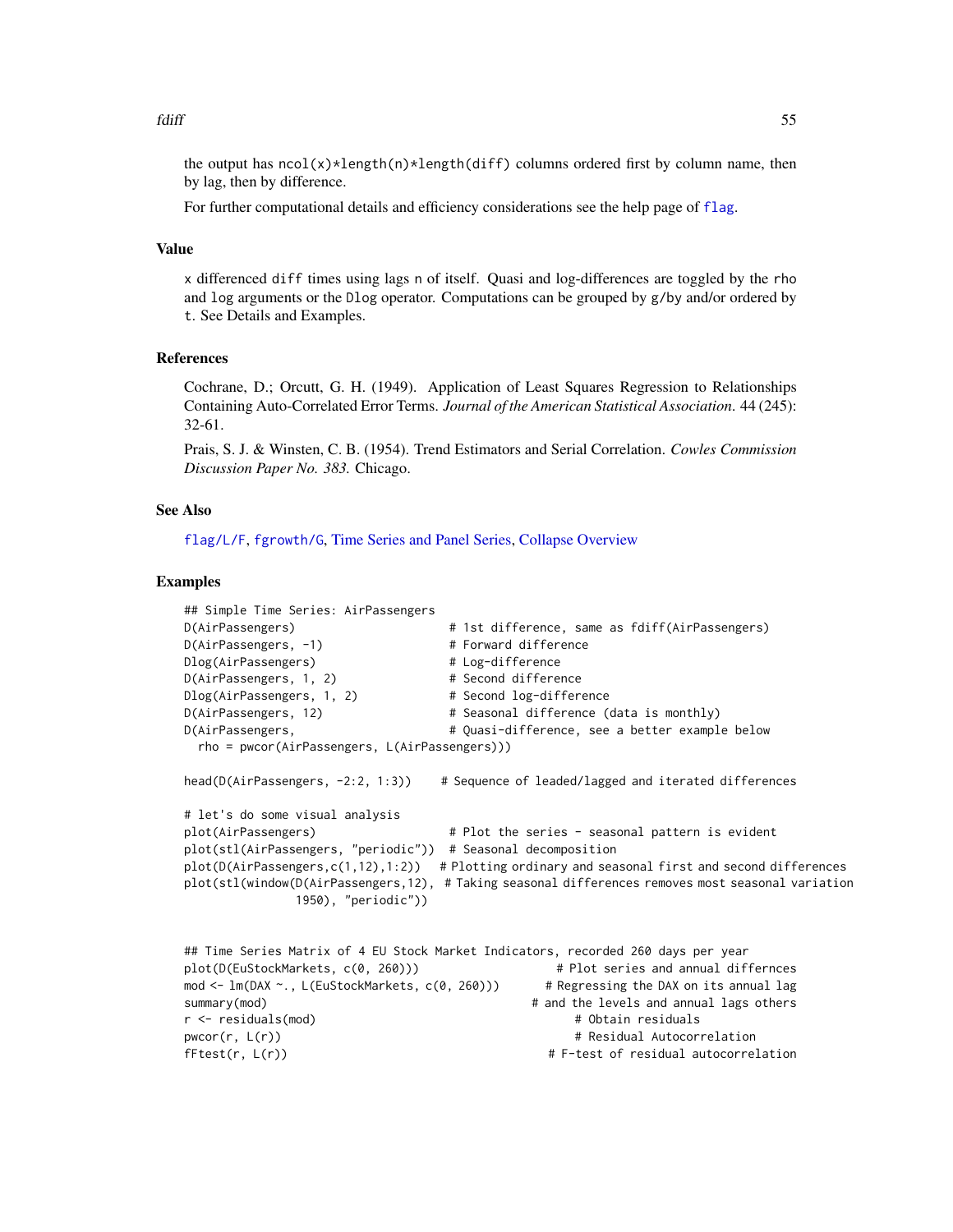```
# (better use lmtest :: bgtest)
modCO <- lm(QD1.DAX ~., D(L(EuStockMarkets, c(0, 260)), # Cochrane-Orcutt (1949) estimation
                      rho = pwcor(r, L(r))))summary(modCO)
rCO <- residuals(modCO)
fFtest(rCO, L(rCO)) # No more autocorrelation
## World Development Panel Data
head(fdiff(num_vars(wlddev), 1, 1, # Computes differences of numeric variables
           wlddev$country, wlddev$year)) \qquad \qquad \qquad \qquad \qquad \text{+} fdiff requires external inputs..
head(D(wlddev, 1, 1, ~country, ~year)) # Differences of numeric variables
head(D(wlddev, 1, 1, ~country)) # Without t: Works because data is ordered
head(D(wlddev, 1, 1, PCGDP + LIFEEX ~ country, ~year)) # Difference of GDP & Life Expectancy
head(D(wlddev, 0:1, 1, ~ country, ~year, cols = 9:10)) # Same, also retaining original series
head(D(wlddev, 0:1, 1, ~ country, ~year, 9:10, # Dropping id columns
      keep.ids = FALSE))
## Indexed computations:
wldi <- findex_by(wlddev, iso3c, year)
# Dynamic Panel Data Models:
summary(lm(D(PCGDP) \sim L(PCGDP) + D(LIFEEX), data = wldi)) # Simple case
summary(lm(Dlog(PCGDP) ~ L(log(PCGDP)) + Dlog(LIFEEX), data = wldi)) # In log-differneces
# Adding a lagged difference...
summary(lm(D(PCGDP) \sim L(D(PCGDP, 0:1)) + L(D(LIFLEX), 0:1), data = wldi))summary(lm(Dlog(PCGDP) ~ L(Dlog(PCGDP, 0:1)) + L(Dlog(LIFEEX), 0:1), data = wldi))
# Same thing:
summary(lm(D1.PCGDP ~., data = L(D(wldi,0:1,1,9:10),0:1,keep.ids = FALSE)[,-1]))
## Grouped data
library(magrittr)
wlddev %>% fgroup_by(country) %>%
        fselect(PCGDP,LIFEEX) %>% fdiff(0:1,1:2) # Adding a first and second difference
wlddev %>% fgroup_by(country) %>%
            fselect(year,PCGDP,LIFEEX) %>% D(0:1,1:2,year) # Also using t (safer)
wlddev %>% fgroup_by(country) %>% # Dropping id's
            fselect(year,PCGDP,LIFEEX) %>% D(0:1,1:2,year, keep.ids = FALSE)
```
<span id="page-55-0"></span>

fdroplevels *Fast Removal of Unused Factor Levels*

## **Description**

A substantially faster replacement for [droplevels](#page-0-0).

#### Usage

fdroplevels(x, ...)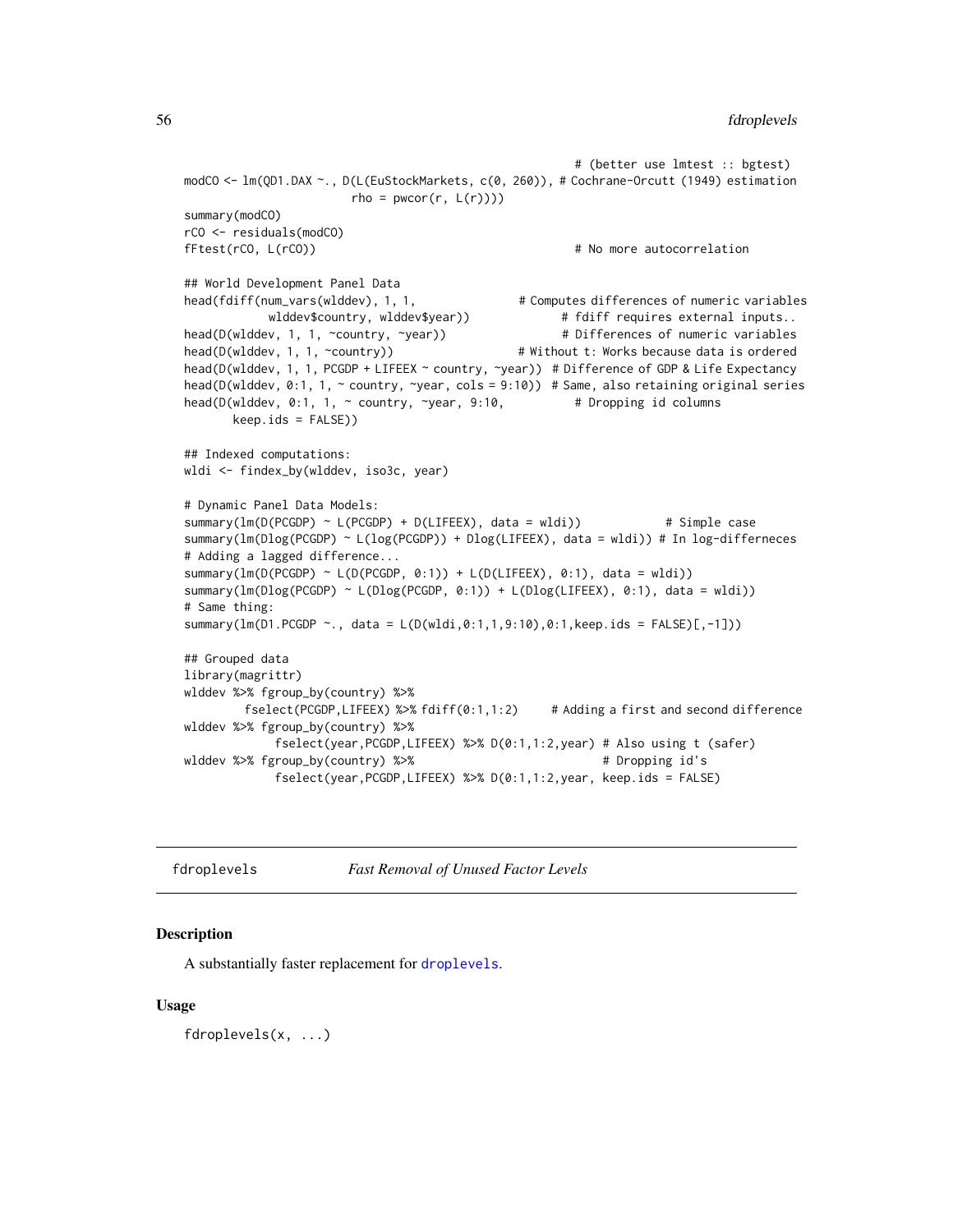# fdroplevels 57

```
## S3 method for class 'factor'
fdroplevels(x, ...)
## S3 method for class 'data.frame'
fdroplevels(x, ...)
```
#### Arguments

| $\mathsf{x}$ | a factor, or data frame / list containing one or more factors. |
|--------------|----------------------------------------------------------------|
| $\cdots$     | not used.                                                      |

## Details

[droplevels](#page-0-0) passes a factor from which levels are to be dropped to [factor](#page-0-0), which first calls [unique](#page-0-0) and then [match](#page-0-0) to drop unused levels. Both functions internally use a hash table, which is highly inefficient. fdroplevels does not require mapping values at all, but uses a super fast boolean vector method to determine which levels are unused and remove those levels. In addition, if no unused levels are found, x is simply returned. Any missing values found in x are efficiently skipped in the process of checking and replacing levels. All other attributes of x are preserved.

# Value

x with unused factor levels removed.

### Note

If  $x$  is malformed e.g. has too few levels, this function can cause a segmentation fault terminating the R session, thus only use with ordinary / proper factors.

## See Also

[qF](#page-151-0), [funique](#page-115-0), [Fast Grouping and Ordering,](#page-39-0) [Collapse Overview](#page-23-0)

```
f <- iris$Species[1:100]
fdroplevels(f)
identical(fdroplevels(f), droplevels(f))
```

```
fNA <- na_insert(f)
fdroplevels(fNA)
identical(fdroplevels(fNA), droplevels(fNA))
```

```
identical(fdroplevels(ss(iris, 1:100)), droplevels(ss(iris, 1:100)))
```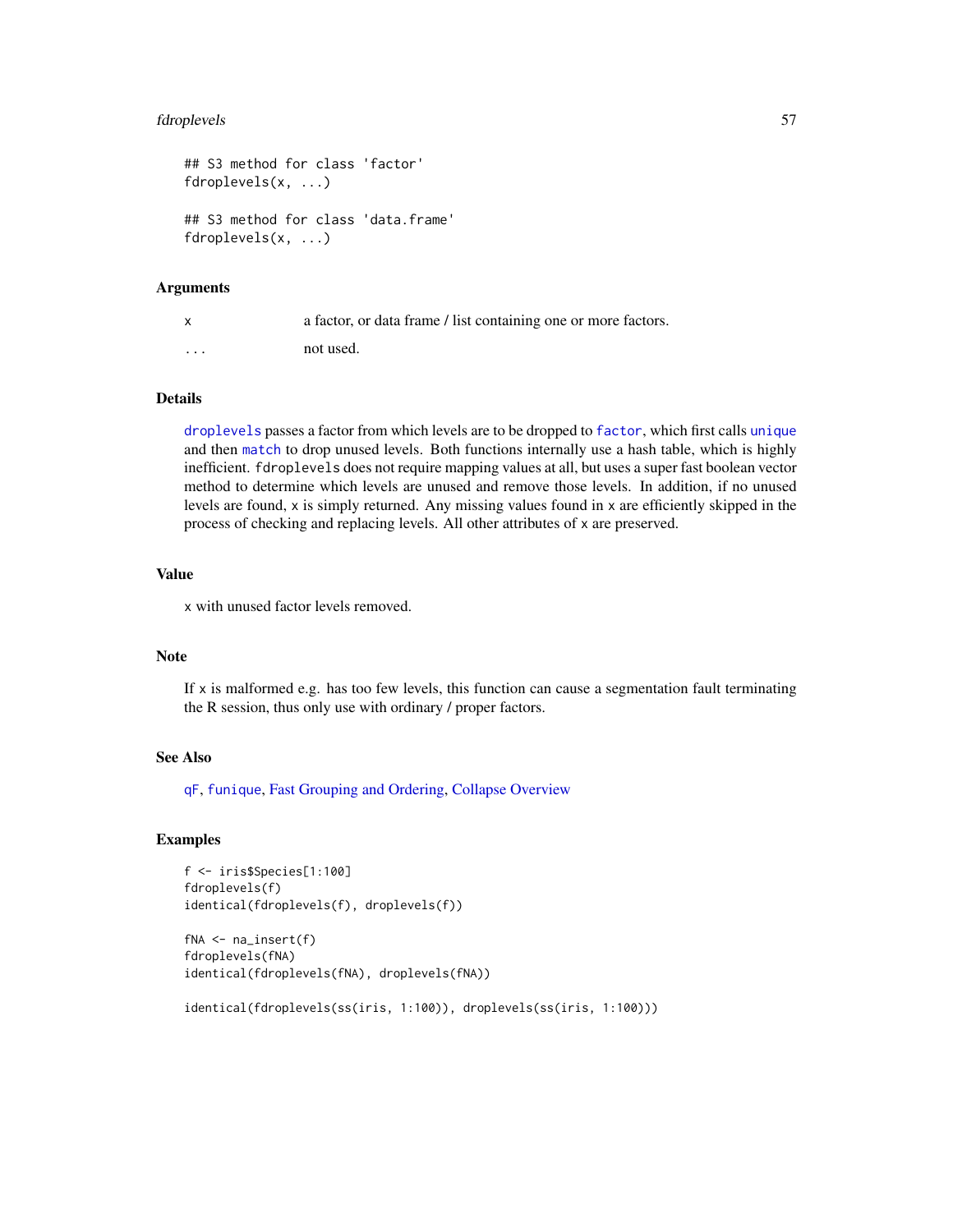# <span id="page-57-0"></span>Description

ffirst and flast are S3 generic functions that (column-wise) returns the first and last values in x, (optionally) grouped by g. The [TRA](#page-182-0) argument can further be used to transform  $x$  using its (groupwise) first and last values.

#### Usage

```
ffirst(x, ...)
flast(x, \ldots)## Default S3 method:
ffirst(x, g = NULL, TRA = NULL, na.rm = TRUE,use.g. names = TRUE, ...)## Default S3 method:
flast(x, g = NULL, TRA = NULL, na.rm = TRUE,use.g.names = TRUE, ...)
## S3 method for class 'matrix'
ffirst(x, g = NULL, TRA = NULL, na.rm = TRUE,use.g.names = TRUE, drop = TRUE, ...)
## S3 method for class 'matrix'
flast(x, g = NULL, TRA = NULL, na.rm = TRUE,use.g.names = TRUE, drop = TRUE, ...)
## S3 method for class 'data.frame'
ffirst(x, g = NULL, TRA = NULL, na.rm = TRUE,use.g.names = TRUE, drop = TRUE, ...## S3 method for class 'data.frame'
flast(x, g = NULL, TRA = NULL, na.rm = TRUE,use.g.names = TRUE, drop = TRUE, ...)
## S3 method for class 'grouped_df'
ffirst(x, TRA = NULL, na.m = TRUE,use.g.names = FALSE, keep.group_vars = TRUE, ...)
## S3 method for class 'grouped_df'
flast(x, TRA = NULL, na.rm = TRUE,use.g.names = FALSE, keep.group_vars = TRUE, ...)
```

| X | a vector, matrix, data frame or grouped data frame (class 'grouped_df').          |
|---|-----------------------------------------------------------------------------------|
| g | a factor, GRP object, atomic vector (internally converted to factor) or a list of |
|   | vectors / factors (internally converted to a GRP object) used to group x.         |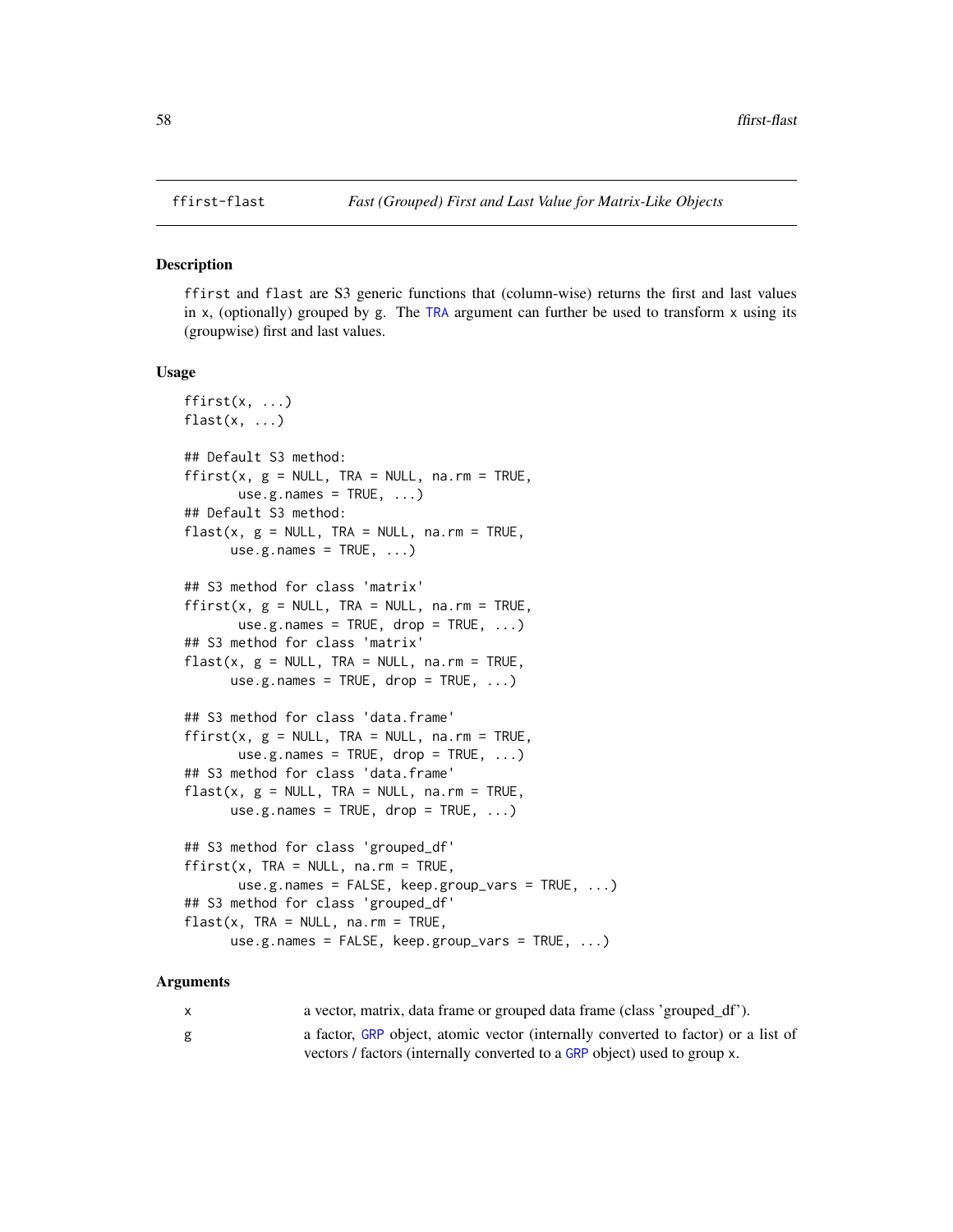| place_NA"   1 - "replace_fill"   2 - "replace"   3 - "-"   4 - "-+"   5 - "/"   6 - "%"  <br>$7 -$ "+"   8 - "*"   9 - "%%"   10 - "-%%". See TRA.                                                          |  |
|-------------------------------------------------------------------------------------------------------------------------------------------------------------------------------------------------------------|--|
| logical. TRUE skips missing values and returns the first / last non-missing value<br>na.rm<br>i.e. if the first $(1)$ / last $(n)$ value is NA, take the second $(2)$ / second-to-last $(n-1)$<br>value etc |  |
| logical. Make group-names and add to the result as names (default method) or<br>use.g.name<br>row-names (matrix and data frame methods). No row-names are generated for<br>data.table's.                    |  |
| matrix and data.frame method: Logical. TRUE drops dimensions and returns an<br>drop<br>atomic vector if $g = NULL$ and TRA = NULL.                                                                          |  |
| keep.group_vars                                                                                                                                                                                             |  |
| grouped_df method: Logical. FALSE removes grouping variables after computa-<br>tion.                                                                                                                        |  |
| arguments to be passed to or from other methods. If TRA is used, passing $set =$<br>.<br>TRUE will transform data by reference and return the result invisibly.                                             |  |

# Value

ffirst returns the first value in x, grouped by g, or (if [TRA](#page-182-0) is used) x transformed by its first value, grouped by g. Similarly flast returns the last value in x, . . .

# Note

Both functions are significantly faster if na.rm = FALSE, particularly ffirst which can take direct advantage of the 'group.starts' elements in [GRP](#page-127-1) objects.

# See Also

[Fast Statistical Functions,](#page-41-0) [Collapse Overview](#page-23-0)

```
## default vector method
ffirst(airquality$Ozone) # Simple first value
ffirst(airquality$Ozone, airquality$Month) # Grouped first value
ffirst(airquality$Ozone, airquality$Month,
     na.rm = FALSE) \qquad # Grouped first, but without skipping initial NA's
## data.frame method
ffirst(airquality)
ffirst(airquality, airquality$Month)
ffirst(airquality, airquality$Month, na.rm = FALSE) # Again first Ozone measurement in month 6 is NA
## matrix method
aqm <- qM(airquality)
ffirst(aqm)
ffirst(aqm, airquality$Month) # etc..
```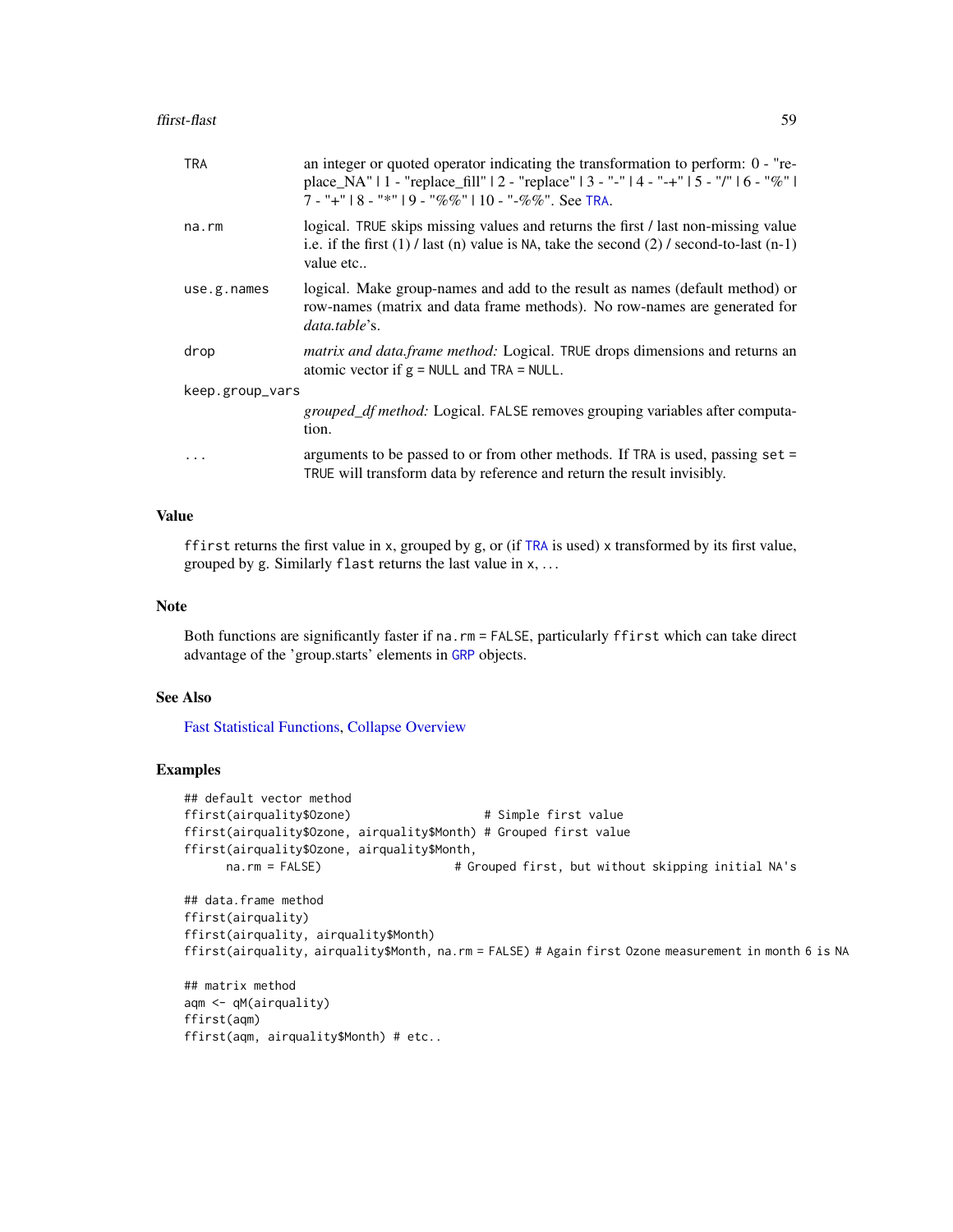60 fFtest

```
## method for grouped data frames - created with dplyr::group_by or fgroup_by
library(dplyr)
airquality %>% group_by(Month) %>% ffirst()
airquality %>% group_by(Month) %>% select(Ozone) %>% ffirst(na.rm = FALSE)
# Note: All examples generalize to flast.
```
## <span id="page-59-0"></span>fFtest *Fast (Weighted) F-test for Linear Models (with Factors)*

## Description

fFtest computes an R-squared based F-test for the exclusion of the variables in exc, where the full (unrestricted) model is defined by variables supplied to both exc and X. The test is efficient and designed for cases where both exc and X may contain multiple factors and continuous variables.

#### Usage

 $fFtest(y, exc, X = NULL, w = NULL, full. df = TRUE, ...)$ 

#### Arguments

| У       | a numeric vector: The dependent variable.                                                                                                                                                                                                                                               |
|---------|-----------------------------------------------------------------------------------------------------------------------------------------------------------------------------------------------------------------------------------------------------------------------------------------|
| exc     | a numeric vector, factor, numeric matrix or list / data frame of numeric vectors<br>and/or factors: Variables to test / exclude.                                                                                                                                                        |
| X       | a numeric vector, factor, numeric matrix or list / data frame of numeric vectors<br>and/or factors: Covariates to include in both the restricted (without exc) and<br>unrestricted model. If left empty $(X = NULL)$ , the test amounts to the F-test of the<br>regression of y on exc. |
| W       | numeric. A vector of (frequency) weights.                                                                                                                                                                                                                                               |
| full.df | logical. If TRUE (default), the degrees of freedom are calculated as if both re-<br>stricted and unrestricted models were estimated using lm() (i.e. as if factors<br>were expanded to matrices of dummies). FALSE only uses one degree of free-<br>dom per factor.                     |
|         | other arguments passed to fhdwithin. Sensible options might be the 1m. method<br>argument or further control parameters to fixest:: demean, the workhorse func-<br>tion underlying fhdwithin for higher-order centering tasks.                                                          |

### Details

Factors and continuous regressors are efficiently projected out using [fhdwithin](#page-64-0), and the option full. df regulates whether a degree of freedom is subtracted for each used factor level (equivalent to dummy-variable estimator / expanding factors), or only one degree of freedom per factor (treating factors as variables). The test automatically removes missing values and considers only the complete cases of y, exc and X. Unused factor levels in exc and X are dropped.

*Note* that an intercept is always added by [fhdwithin](#page-64-0), so it is not necessary to include an intercept in data supplied to exc / X.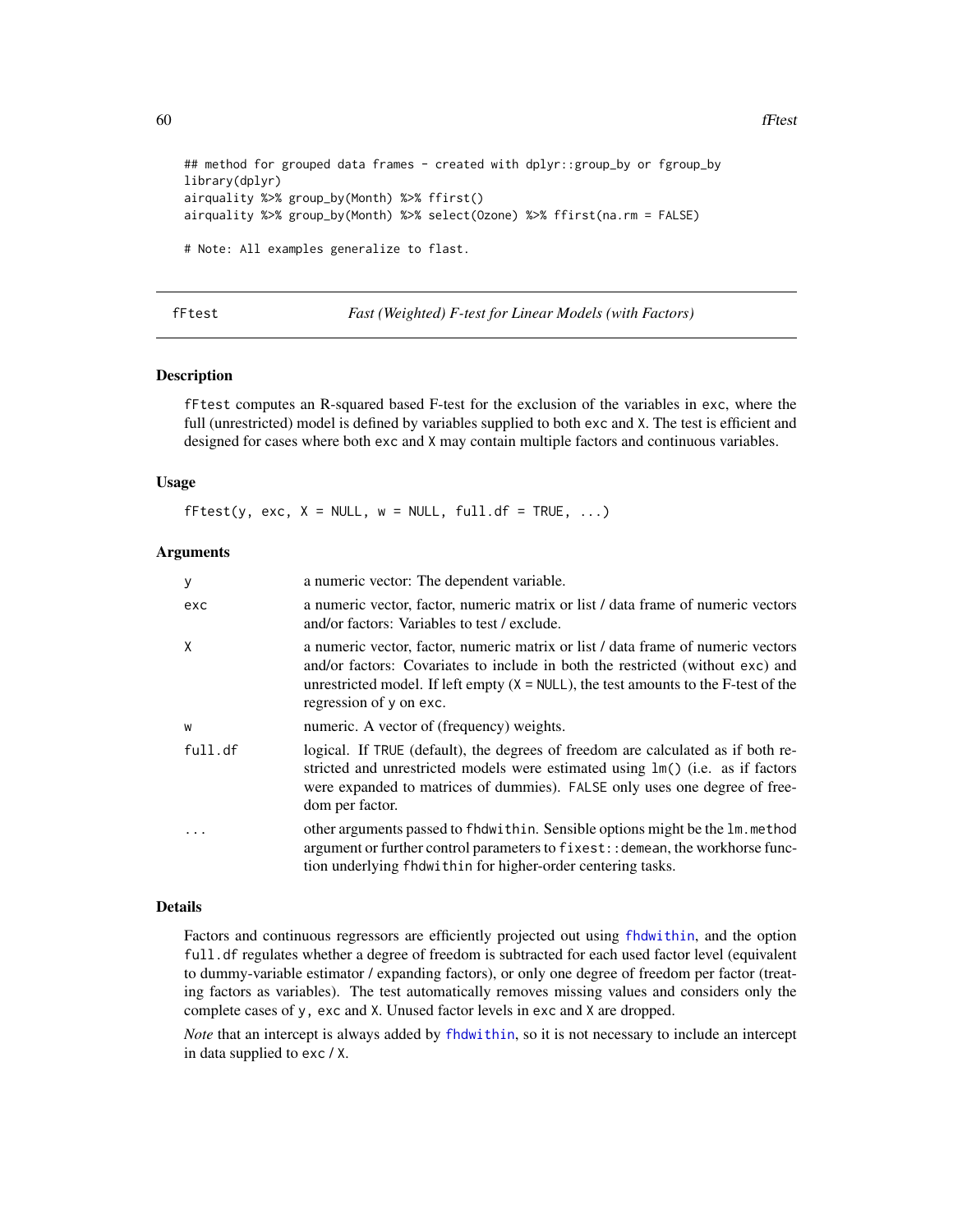fFtest 61

# Value

A 5 x 3 numeric matrix of statistics. The columns contain statistics:

- 1. the R-squared of the model
- 2. the numerator degrees of freedom i.e. the number of variables (k) and used factor levels if  $full.df = TRUE$
- 3. the denominator degrees of freedom: N k 1.
- 4. the F-statistic
- 5. the corresponding P-value

The rows show these statistics for:

- 1. the Full (unrestricted) Model ( $y \sim$  exc + X)
- 2. the Restricted Model ( $y \sim X$ )
- 3. the Exclusion Restriction of exc. The R-squared shown is simply the difference of the full and restricted R-Squared's, not the R-Squared of the model  $y \sim$  exc.
- If  $X = NULL$ , only a vector of the same 5 statistics testing the model (y  $\sim$  exc) is shown.

# See Also

[flm](#page-72-0), [fhdwithin](#page-64-0), [Data Transformations,](#page-30-0) [Collapse Overview](#page-23-0)

```
## We could use fFtest as a seasonality test:
fFtest(AirPassengers, qF(cycle(AirPassengers))) # Testing for level-seasonality
fFtest(AirPassengers, qF(cycle(AirPassengers)), # Seasonality test around a cubic trend
        poly(seq_along(AirPassengers), 3))
fFtest(fdiff(AirPassengers), qF(cycle(AirPassengers))) # Seasonality in first-difference
## A more classical example with only continuous variables
fFtest(mtcars$mpg, mtcars[c("cyl","vs")], mtcars[c("hp","carb")])
## Now encoding cyl and vs as factors
fFtest(mtcars$mpg, dapply(mtcars[c("cyl","vs")], qF), mtcars[c("hp","carb")])
## Using iris data: A factor and a continuous variable excluded
fFtest(iris$Sepal.Length, iris[4:5], iris[2:3])
## Testing the significance of country-FE in regression of GDP on life expectancy
fFtest(wlddev$PCGDP, wlddev$iso3c, wlddev$LIFEEX)
## Ok, country-FE are significant, what about adding time-FE
fFtest(wlddev$PCGDP, qF(wlddev$year), wlddev[c("iso3c","LIFEEX")])
# Same test done using lm:
data <- na_omit(get_vars(wlddev, c("iso3c","year","PCGDP","LIFEEX")))
full <- lm(PCGDP ~ LIFEEX + iso3c + qF(year), data)
rest <- lm(PCGDP ~ LIFEEX + iso3c, data)
```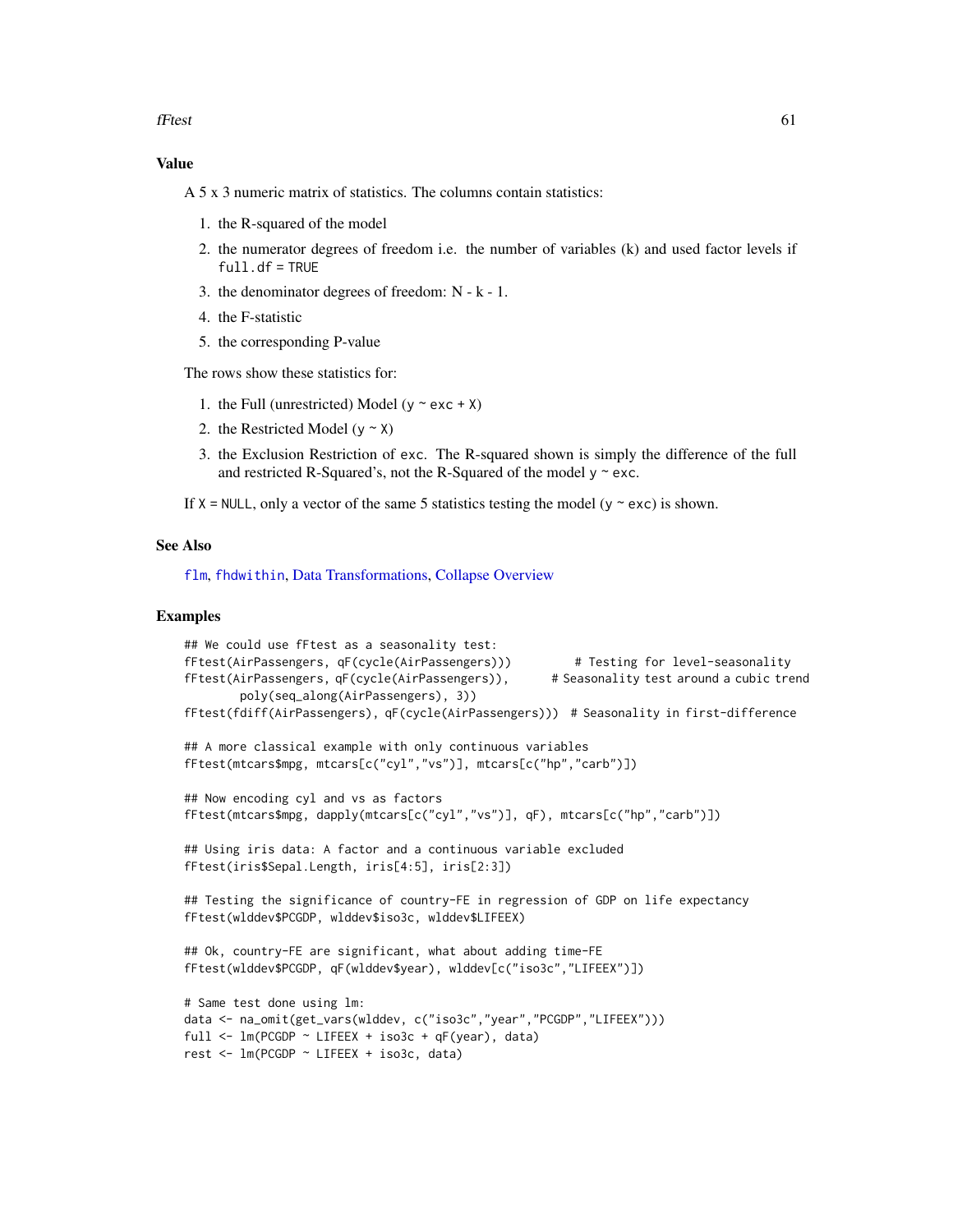```
anova(rest, full)
```
<span id="page-61-0"></span>fgrowth *Fast Growth Rates for Time Series and Panel Data*

## **Description**

fgrowth is a S3 generic to compute (sequences of) suitably lagged / leaded, iterated and compounded growth rates, obtained with via the exact method of computation or through log differencing. By default growth rates are provided in percentage terms, but any scale factor can be applied. The growth operator G is a parsimonious wrapper around fgrowth, and also provides more flexibility when applied to data frames.

#### Usage

```
fgrowth(x, n = 1, diff = 1, ...)
     G(x, n = 1, diff = 1, ...)## Default S3 method:
fgrowth(x, n = 1, diff = 1, g = NULL, t = NULL, fill = NA,
       logdiff = FALSE, scale = 100, power = 1, stubs = TRUE, ...)## Default S3 method:
G(x, n = 1, diff = 1, g = NULL, t = NULL, fill = NA, logarithf = FALSE,scale = 100, power = 1, stubs = TRUE, ...)
## S3 method for class 'matrix'
fgrowth(x, n = 1, diff = 1, g = NULL, t = NULL, fill = NA,
       logdiff = FALSE, scale = 100, power = 1,
        stubs = length(n) + length(diff) > 2L, ...)
## S3 method for class 'matrix'
G(x, n = 1, diff = 1, g = NULL, t = NULL, fill = NA, logdiff = FALSE,scale = 100, power = 1, stubs = TRUE, ...)
## S3 method for class 'data.frame'
fgrowth(x, n = 1, diff = 1, g = NULL, t = NULL, fill = NA,
       logdiff = FALSE, scale = 100, power = 1,
        stubs = length(n) + length(diff) > 2L, ...)
## S3 method for class 'data.frame'
G(x, n = 1, diff = 1, by = NULL, t = NULL, cols = is.numeric,fill = NA, logdiff = FALSE, scale = 100, power = 1, stubs = TRUE,
 keep.ids = TRUE, ...)# Methods for indexed data / compatibility with plm:
## S3 method for class 'pseries'
fgrowth(x, n = 1, diff = 1, fill = NA, logdiff = FALSE, scale = 100,
```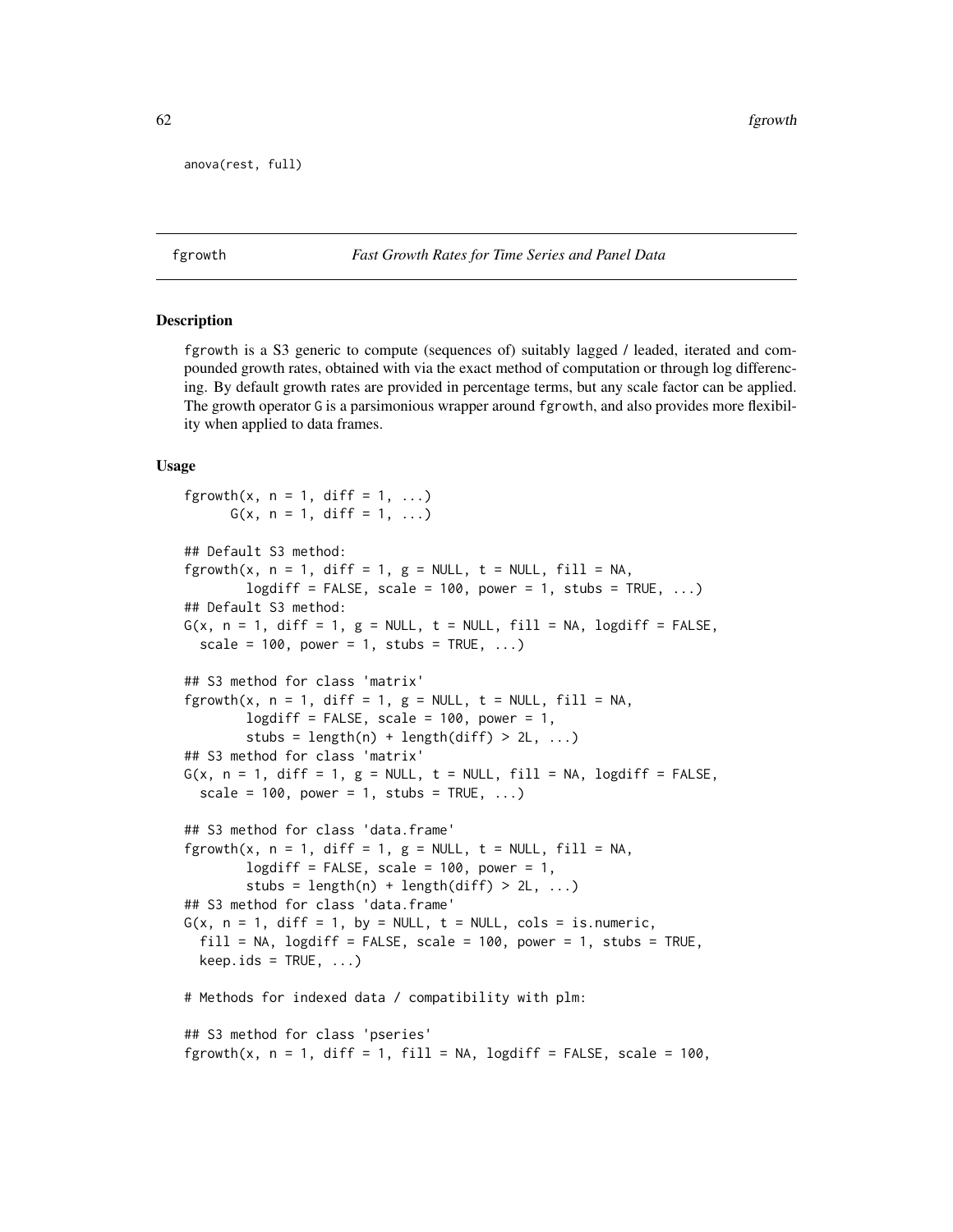#### fgrowth 63

```
power = 1, stubs = length(n) + length(diff) > 2L, shift = "time", ...)
## S3 method for class 'pseries'
G(x, n = 1, diff = 1, fill = NA, logdiff = FALSE, scale = 100,power = 1, stubs = TRUE, shift = "time", \dots)
## S3 method for class 'pdata.frame'
fgrowth(x, n = 1, diff = 1, fill = NA, logdiff = FALSE, scale = 100,
        power = 1, stubs = length(n) + length(diff) > 2L, shift = "time", ...)
## S3 method for class 'pdata.frame'
G(x, n = 1, diff = 1, cols = is.numeric, fill = NA, logdiff = FALSE,scale = 100, power = 1, stubs = TRUE, shift = "time", keep.ids = TRUE, ...)
# Methods for grouped data frame / compatibility with dplyr:
## S3 method for class 'grouped_df'
fgrowth(x, n = 1, diff = 1, t = NULL, fill = NA, logdiff = FALSE,
        scale = 100, power = 1, stubs = length(n) + length(diff) > 2L,
        keep.ids = TRUE, ...)## S3 method for class 'grouped_df'
G(x, n = 1, diff = 1, t = NULL, fill = NA, logdiff = FALSE,scale = 100, power = 1, stubs = TRUE, keep.ids = TRUE, ...)
```

| $\boldsymbol{\mathsf{x}}$ | a numeric vector / time series, (time series) matrix, data frame, 'indexed_series'<br>('pseries'), 'indexed_frame' ('pdata.frame') or grouped data frame ('grouped_df').                                                          |
|---------------------------|-----------------------------------------------------------------------------------------------------------------------------------------------------------------------------------------------------------------------------------|
| n                         | integer. A vector indicating the number of lags or leads.                                                                                                                                                                         |
| diff                      | integer. A vector of integers $> 1$ indicating the order of taking growth rates, e.g.<br>$diff = 2$ means computing the growth rate of the growth rate.                                                                           |
| g                         | a factor, GRP object, or atomic vector / list of vectors (internally grouped with<br>group) used to group x.                                                                                                                      |
| by                        | <i>data.frame method:</i> Same as g, but also allows one- or two-sided formulas i.e.<br>~ group1 or var1 + var2 ~ group1 + group2. See Examples.                                                                                  |
| t                         | a time vector or list of vectors. See flag.                                                                                                                                                                                       |
| cols                      | <i>data.frame method:</i> Select columns to compute growth rates using a function,<br>column names, indices or a logical vector. Default: All numeric variables. Note:<br>cols is ignored if a two-sided formula is passed to by. |
| fill                      | value to insert when vectors are shifted. Default is NA.                                                                                                                                                                          |
| logdiff                   | logical. Compute log-difference growth rates instead of exact growth rates. See<br>Details.                                                                                                                                       |
| scale                     | logical. Scale factor post-applied to growth rates, default is 100 which gives<br>growth rates in percentage terms. See Details.                                                                                                  |
| power                     | numeric. Apply a power to annualize or compound growth rates e.g. fgrowth (AirPassengers,<br>12, power = 1/12) is equivalent to ((AirPassengers/flag(AirPassengers,<br>$12)$ ) ^(1/12) -1) *100.                                  |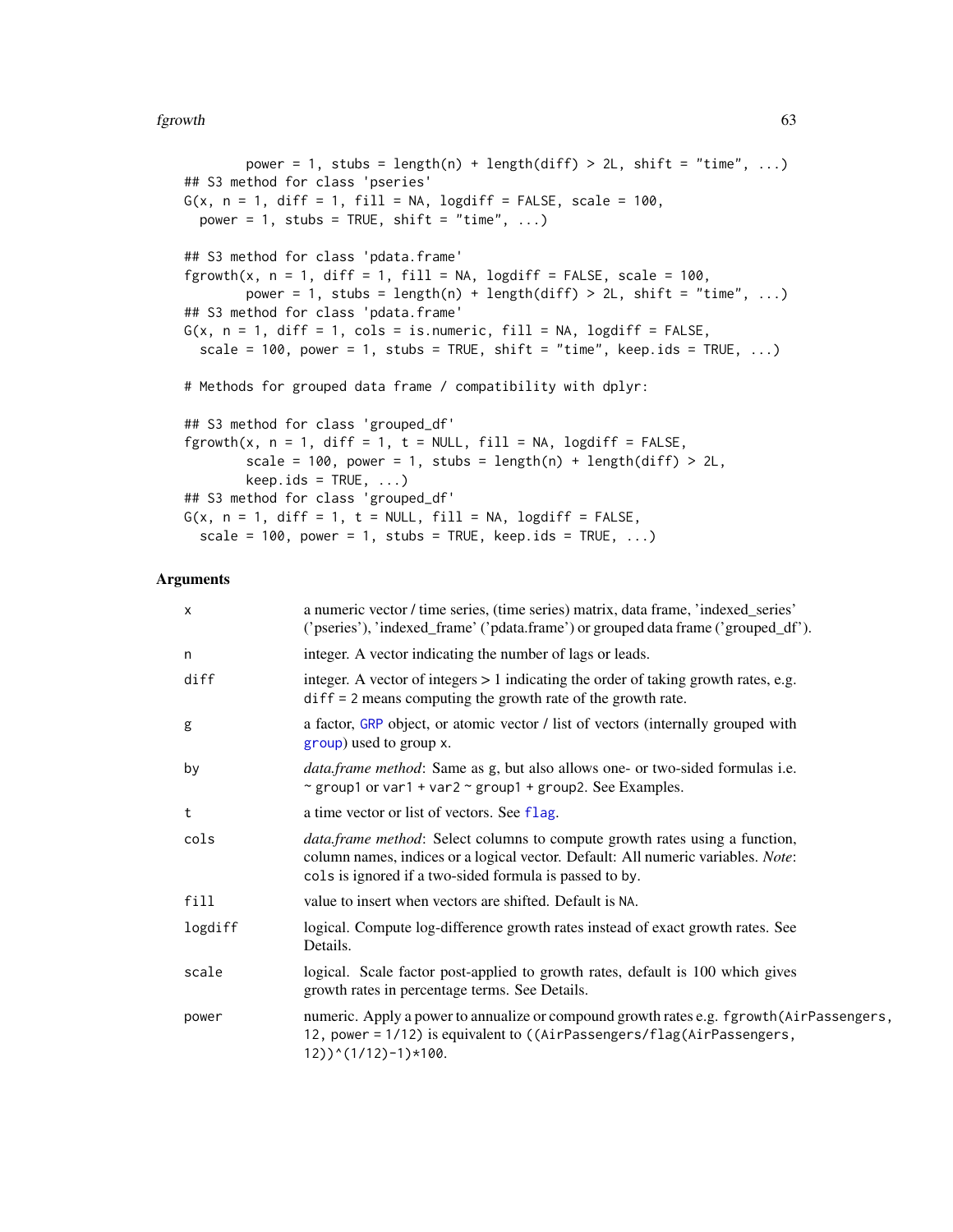| stubs     | logical. TRUE will rename all computed columns by adding a prefix "LnGdiff."<br>/ "FnGdiff.", or "LnDlogdiff." / "FnDlogdiff." if logdiff = TRUE.                                                                                                                       |
|-----------|-------------------------------------------------------------------------------------------------------------------------------------------------------------------------------------------------------------------------------------------------------------------------|
| shift     | pseries / pdata.frame methods: character. "time" or "row". See flag for de-<br>tails.                                                                                                                                                                                   |
| keep.ids  | data.frame / pdata.frame / grouped_df methods: Logical. Drop all identifiers<br>from the output (which includes all variables passed to by or t). Note: For<br>'grouped_df' / 'pdata.frame' identifiers are dropped, but the "groups" / "index"<br>attributes are kept. |
| $\ddotsc$ | arguments to be passed to or from other methods.                                                                                                                                                                                                                        |

## Details

fgrowth/G by default computes exact growth rates using repeat(diff)  $((x[i]/x[i-n])$ ^power - 1)\*scale, so for diff > 1 it computes growth rate of growth rates. If logdiff = TRUE, approximate growth rates are computed using  $log(x[i]/x[i-n])$ \*scale for diff = 1 and repeat(diff-1) x[i] - x[i-n] thereafter (usually diff = 1 for log-differencing). For further details see the help pages of [fdiff](#page-51-0) and [flag](#page-68-0).

### Value

x where the growth rate was taken diff times using lags n of itself, scaled by scale. Computations can be grouped by g/by and/or ordered by t. See Details and Examples.

## See Also

[flag/L/F](#page-68-0), [fdiff/D/Dlog](#page-51-0), [Time Series and Panel Series,](#page-179-0) [Collapse Overview](#page-23-0)

```
## Simple Time Series: AirPassengers
G(AirPassengers) # Growth rate, same as fgrowth(AirPassengers)
G(AirPassengers, <math>logdiff = TRUE</math>)  # Log-differenceG(AirPassengers, 1, 2) # Growth rate of growth rate
G(AirPassengers, 12) + Seasonal growth rate (data is monthly)
head(G(AirPassengers, -2:2, 1:3)) # Sequence of leaded/lagged and iterated growth rates
# let's do some visual analysis
plot(G(AirPassengers, c(0, 1, 12)))
plot(stl(window(G(AirPassengers, 12), # Taking seasonal growth rate removes most seasonal variation
              1950), "periodic"))
## Time Series Matrix of 4 EU Stock Market Indicators, recorded 260 days per year
plot(G(EuStockMarkets,c(0,260))) # Plot series and annual growth rates
summary(lm(L260G1.DAX ~., G(EuStockMarkets,260))) # Annual growth rate of DAX regressed on the
                                              # growth rates of the other indicators
## World Development Panel Data
head(fgrowth(num_vars(wlddev), 1, 1, # Computes growth rates of numeric variables
```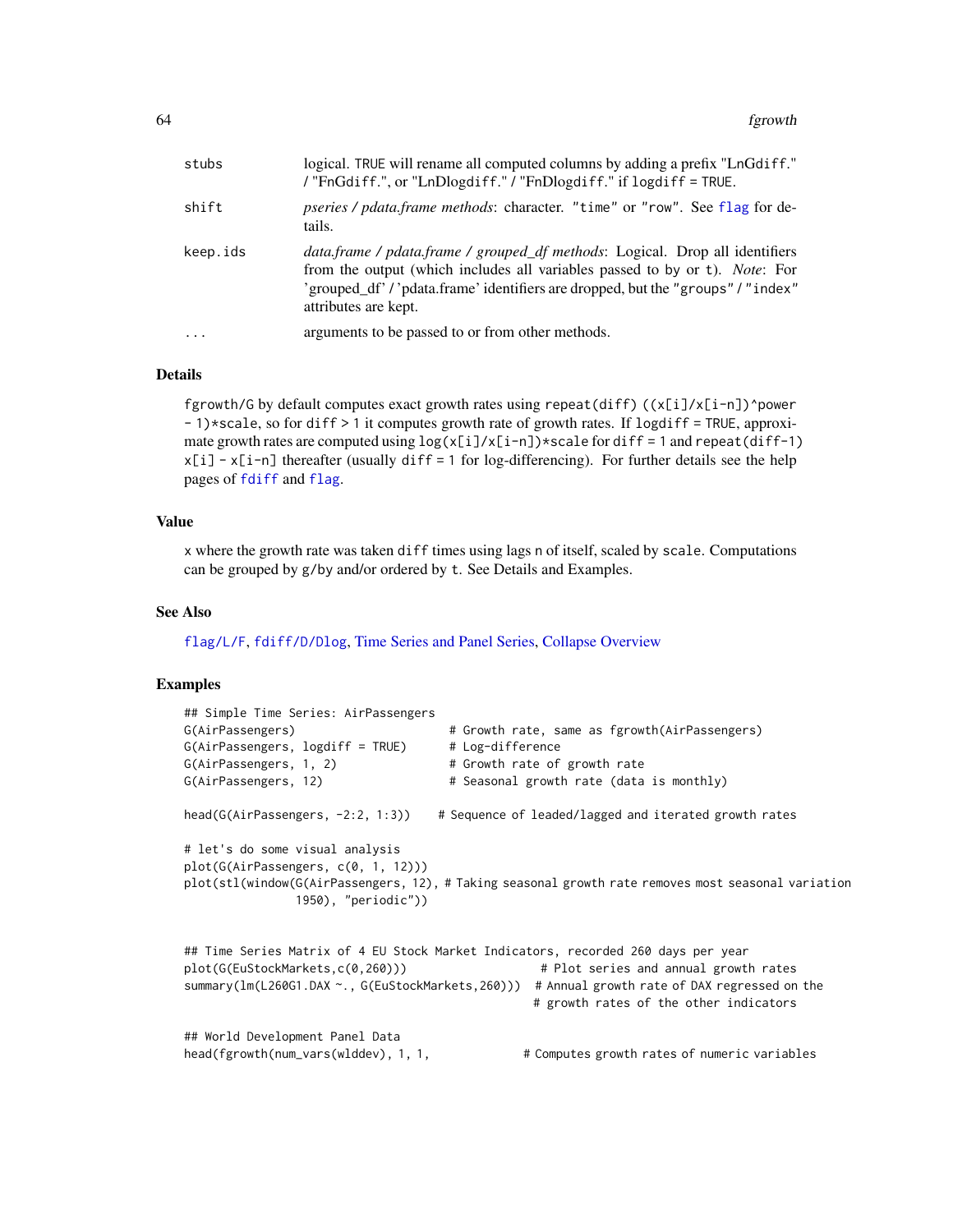```
wlddev$country, wlddev$year)) # fgrowth requires external inputs..
head(G(wlddev, 1, 1, ~country, ~year)) # Growth of numeric variables, id's attached
head(G(wlddev, 1, 1, ~country)) # Without t: Works because data is ordered
head(G(wlddev, 1, 1, PCGDP + LIFEEX ~ country, ~year)) # Growth of GDP per Capita & Life Expectancy
head(G(wlddev, 0:1, 1, ~ country, ~year, cols = 9:10)) # Same, also retaining original series
head(G(wlddev, 0:1, 1, \sim country, \simyear, 9:10, # Dropping id columns
      keep.ids = FALSE))
```
fhdbetween-fhdwithin *Higher-Dimensional Centering and Linear Prediction*

### <span id="page-64-0"></span>Description

fhdbetween is a generalization of fbetween to efficiently predict with multiple factors and linear models (i.e. predict with vectors/factors, matrices, or data frames/lists where the latter may contain multiple factor variables). Similarly, fhdwithin is a generalization of fwithin to center on multiple factors and partial-out linear models.

The corresponding operators HDB and HDW additionally allow to predict / partial out full lm() formulas with interactions between variables.

## Usage

```
fhdbetween(x, ...)
fhdwithin(x, ...)
      HDB(x, \ldots)HDW(x, \ldots)## Default S3 method:
fhdbetween(x, fl, w = NULL, na.rm = TRUE, fill = FALSE, lm.method = "qr", ...)
## Default S3 method:
fhdwithin(x, fl, w = NULL, na.rm = TRUE, fill = FALSE, lm.method = "qr", ...)
## Default S3 method:
HDB(x, f1, w = NULL, na.rm = TRUE, fill = FALSE, lm.method = "qr", ...)## Default S3 method:
HDW(x, fl, w = NULL, na.rm = TRUE, fill = FALSE, lm.method = "qr", ...)
## S3 method for class 'matrix'
fhdbetween(x, fl, w = NULL, na.rm = TRUE, fill = FALSE, lm.method = "qr", ...)
## S3 method for class 'matrix'
fhdwithin(x, fl, w = NULL, na.rm = TRUE, fill = FALSE, lm.method = "qr", ...)
## S3 method for class 'matrix'
HDB(x, f1, w = NULL, na.rm = TRUE, fill = FALSE, stub = "HDB.", lm.method = "qr", ...## S3 method for class 'matrix'
HDW(x, fl, w = NULL, na.rm = TRUE, fill = FALSE, stub = "HDW.", lm.method = "qr", ...)
## S3 method for class 'data.frame'
```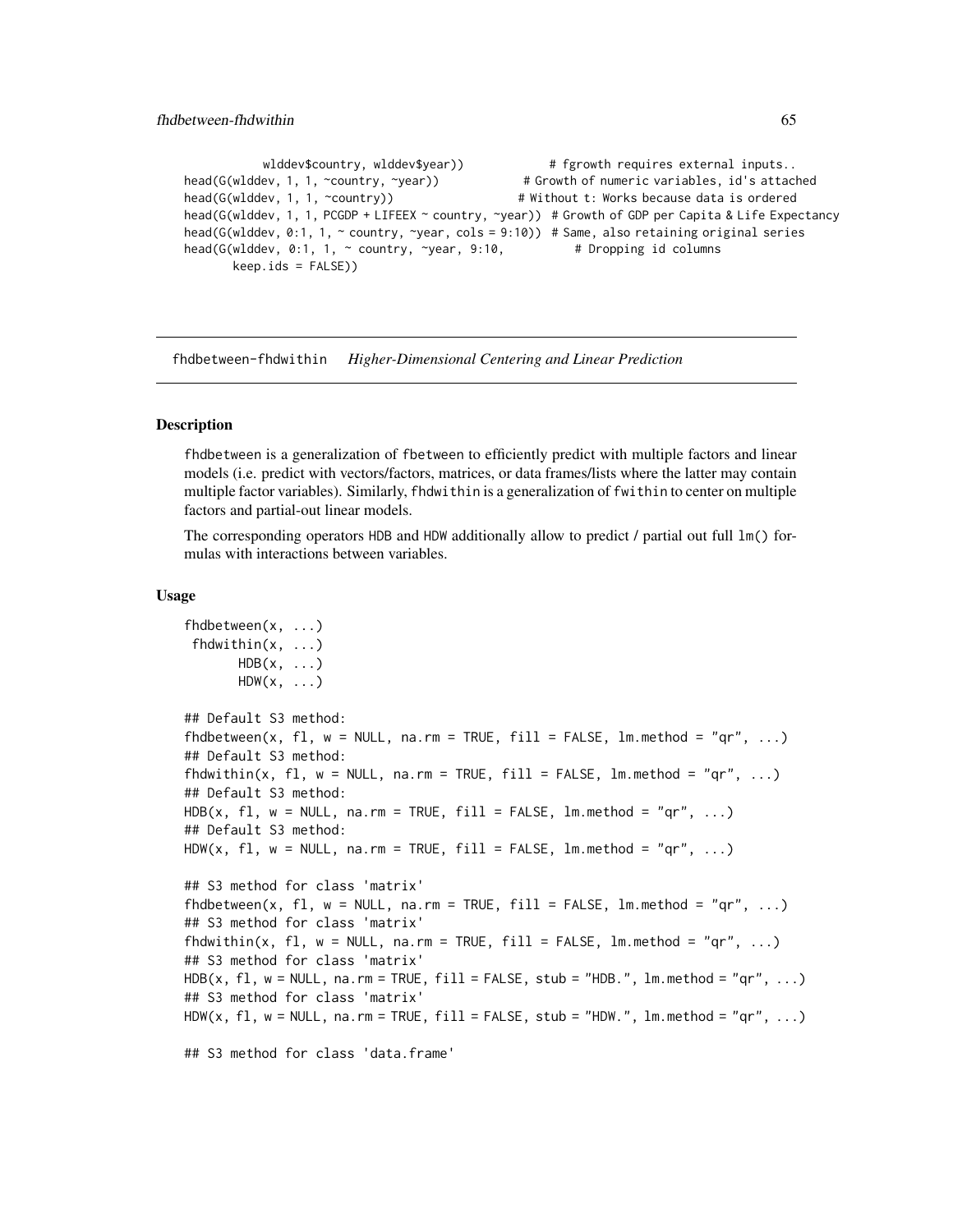```
fhdbetween(x, f1, w = NULL, na.rm = TRUE, fill = FALSE,variable.wise = FALSE, lm.method = "qr", ...## S3 method for class 'data.frame'
fhdwithin(x, fl, w = NULL, na.rm = TRUE, fill = FALSE,
          variable.wise = FALSE, lm.method = "qr", ...)## S3 method for class 'data.frame'
HDB(x, f1, w = NULL, \ncols = is.numeric, na.rm = TRUE, fill = FALSE,variable.wise = FALSE, stub = "HDB.", lm.method = "qr", ...)
## S3 method for class 'data.frame'
HDW(x, f1, w = NULL, \ncols = is.numeric, na.rm = TRUE, fill = FALSE,variable.wise = FALSE, stub = "HDW.", lm.method = "qr", ...)
# Methods for indexed data / compatibility with plm:
## S3 method for class 'pseries'
fhdbetween(x, effect = "all", w = NULL, na.rm = TRUE, fill = TRUE, ...)
## S3 method for class 'pseries'
fhdwithin(x, effect = "all", w = NULL, nam = TRUE, fill = TRUE, ...)
## S3 method for class 'pseries'
HDB(x, effect = "all", w = NULL, na.rm = TRUE, fill = TRUE, ...)## S3 method for class 'pseries'
HDW(x, effect = "all", w = NULL, na.rm = TRUE, fill = TRUE, ...)## S3 method for class 'pdata.frame'
fhdbetween(x, effect = "all", w = NULL, na.rm = TRUE, fill = TRUE,
           variable.wise = TRUE, ...)
## S3 method for class 'pdata.frame'
fhdwithin(x, effect = "all", w = NULL, na.rm = TRUE, fill = TRUE,
          variable.wise = TRUE, ...)## S3 method for class 'pdata.frame'
HDB(x, effect = "all", w = NULL, cols = is.numeric, na.rm = TRUE,
    fill = TRUE, variable.wise = TRUE, stub = "HDB." , ...)## S3 method for class 'pdata.frame'
HDW(x, effect = "all", w = NULL, cols = is.numeric, na.rm = TRUE,
    fill = TRUE, variable.wise = TRUE, stub = "HDW." , ...)
```

| $\times$       | a numeric vector, matrix, data frame, 'indexed_series' ('pseries') or 'indexed_frame'<br>('pdata.frame').                                                                                                                                                                                                           |
|----------------|---------------------------------------------------------------------------------------------------------------------------------------------------------------------------------------------------------------------------------------------------------------------------------------------------------------------|
| f <sub>1</sub> | a numeric vector, factor, matrix, data frame or list (which may or may not con-<br>tain factors). In the HDW/HDB data frame method fl can also be a one-or two<br>sided $lm()$ formula with variables contained in x. Interactions $(:)$ and full in-<br>teractions $(*)$ are supported. See Examples and the Note. |
| W              | a vector of (non-negative) weights.                                                                                                                                                                                                                                                                                 |
| cols           | <i>data.frame methods:</i> Select columns to center (partial-out) or predict using col-<br>umn names, indices, a logical vector or a function. Unless specified otherwise<br>all numeric columns are selected. If NULL, all columns are selected.                                                                   |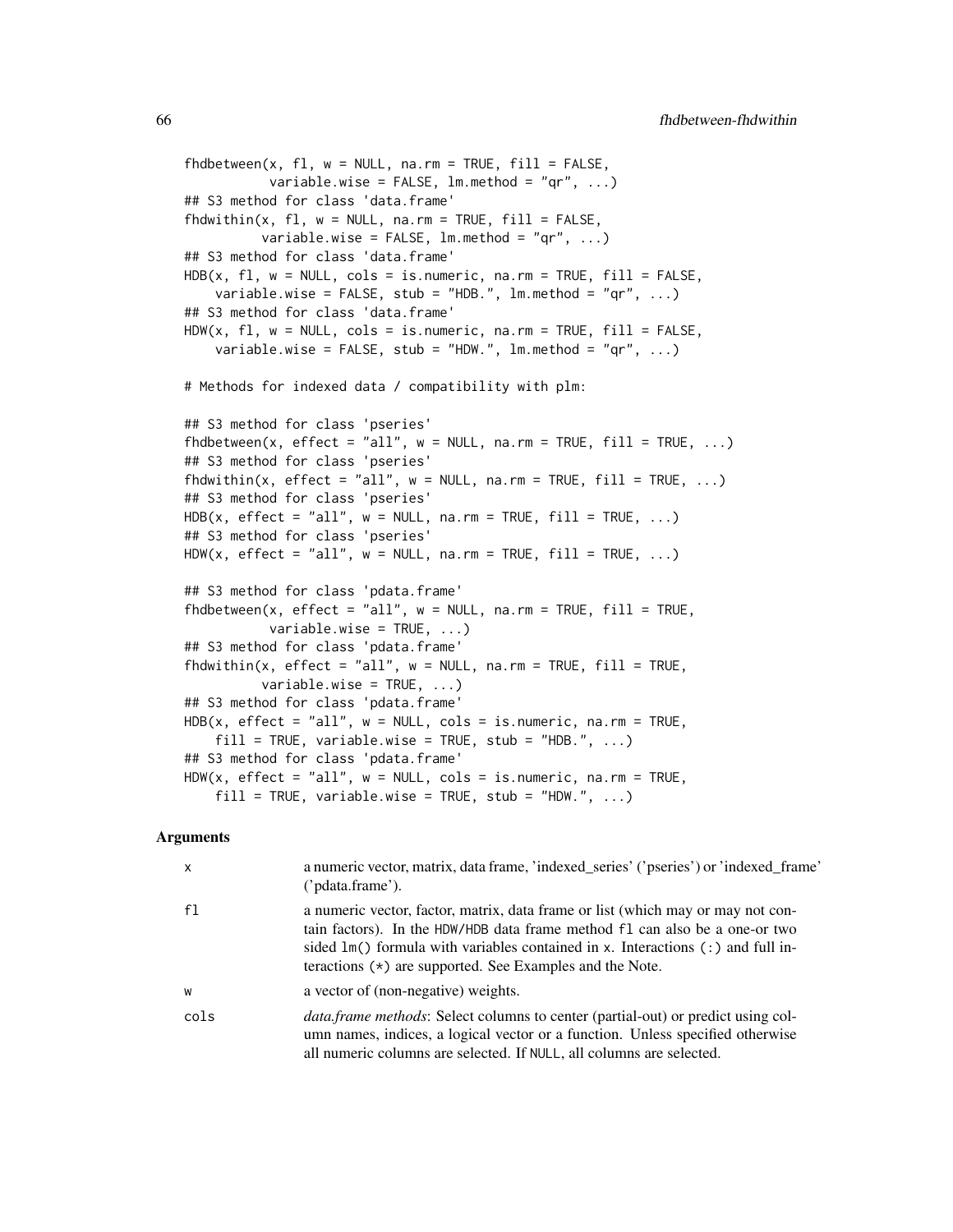| na.rm         | remove missing values from both x and f1. by default rows with missing values<br>in x or f1 are removed. In that case an attribute "na.rm" is attached containing<br>the rows removed.                                                                                                             |
|---------------|----------------------------------------------------------------------------------------------------------------------------------------------------------------------------------------------------------------------------------------------------------------------------------------------------|
| fill          | If $na$ . $rm = TRUE$ , $fill = TRUE$ will not remove rows with missing values in x or<br>f1, but fill them with NA's.                                                                                                                                                                             |
| variable.wise | $(p)$ data.frame methods: Setting variable.wise = TRUE will process each col-<br>umn individually i.e. use all non-missing cases in each column and in f1 (f1 is<br>only checked for missing values if na. rm = TRUE). This is a lot less efficient but<br>uses all data available in each column. |
| effect        | plm methods: Select which panel identifiers should be used for centering. 1L<br>takes the first variable in the index, 2L the second etc Index variables can<br>also be called by name using a character vector. The keyword "all" uses all<br>identifiers.                                        |
| stub          | a prefix or stub to rename all transformed columns. FALSE will not rename<br>columns.                                                                                                                                                                                                              |
| lm.method     | character. The linear fitting method. Supported are "chol" and "qr". See flm.                                                                                                                                                                                                                      |
| .             | further arguments passed to fixest: : demean (other than notes and im_confident)<br>and chol / qr. Possible choices are tol to set a uniform numerical tolerance for<br>the entire fitting process, or nthreads and iter to govern the higher-order cen-<br>tering process.                        |

#### Details

fhdbetween/HDB and fhdwithin/HDW are powerful functions for high-dimensional linear prediction problems involving large factors and datasets, but can just as well handle ordinary regression problems. They are implemented as efficient wrappers around [fbetween / fwithin](#page-44-0), [flm](#page-72-0) and some C++ code from the fixest package that is imported for higher-order centering tasks (thus fixest needs to be installed for problems involving more than one factor).

Intended areas of use are to efficiently obtain residuals and predicted values from data, and to prepare data for complex linear models involving multiple levels of fixed effects. Such models can now be fitted using (g)lm() on data prepared with fhdwithin / HDW (relying on bootstrapped SE's for inference, or implementing the appropriate corrections). See Examples.

If fl is a vector or matrix, the result are identical to  $lm$  i.e. fhdbetween / HDB returns fitted( $lm(x)$  $\sim$  fl)) and fhdwithin / HDW residuals(lm(x  $\sim$  fl)). If fl is a list containing factors, all variables in x and non-factor variables in fl are centered on these factors using either [fbetween /](#page-44-0) [fwithin](#page-44-0) for a single factor or fixest C++ code for multiple factors. Afterwards the centered data is regressed on the centered predictors. If fl is just a list of factors, fhdwithin/HDW returns the centered data and fhdbetween/HDB the corresponding means. Take as a most general example a list  $f1 = list(fct1, fct2, ..., var1, var2, ...)$  where fcti are factors and vari are continuous variables. The output of fhdwithin/HDW | fhdbetween/HDB will then be identical to calling resid | fitted on  $lm(x \sim fct1 + fct2 + ... + var1 + var2 + ...)$  The computations performed by fhdwithin/HDW and fhdbetween/HDB are however much faster and more memory efficient than lm because factors are not passed to [model.matrix](#page-0-0) and expanded to matrices of dummies but projected out beforehand.

The formula interface to the data.frame method (only supported by the operators HDW | HDB) provides ease of use and allows for additional modeling complexity. For example it is possible to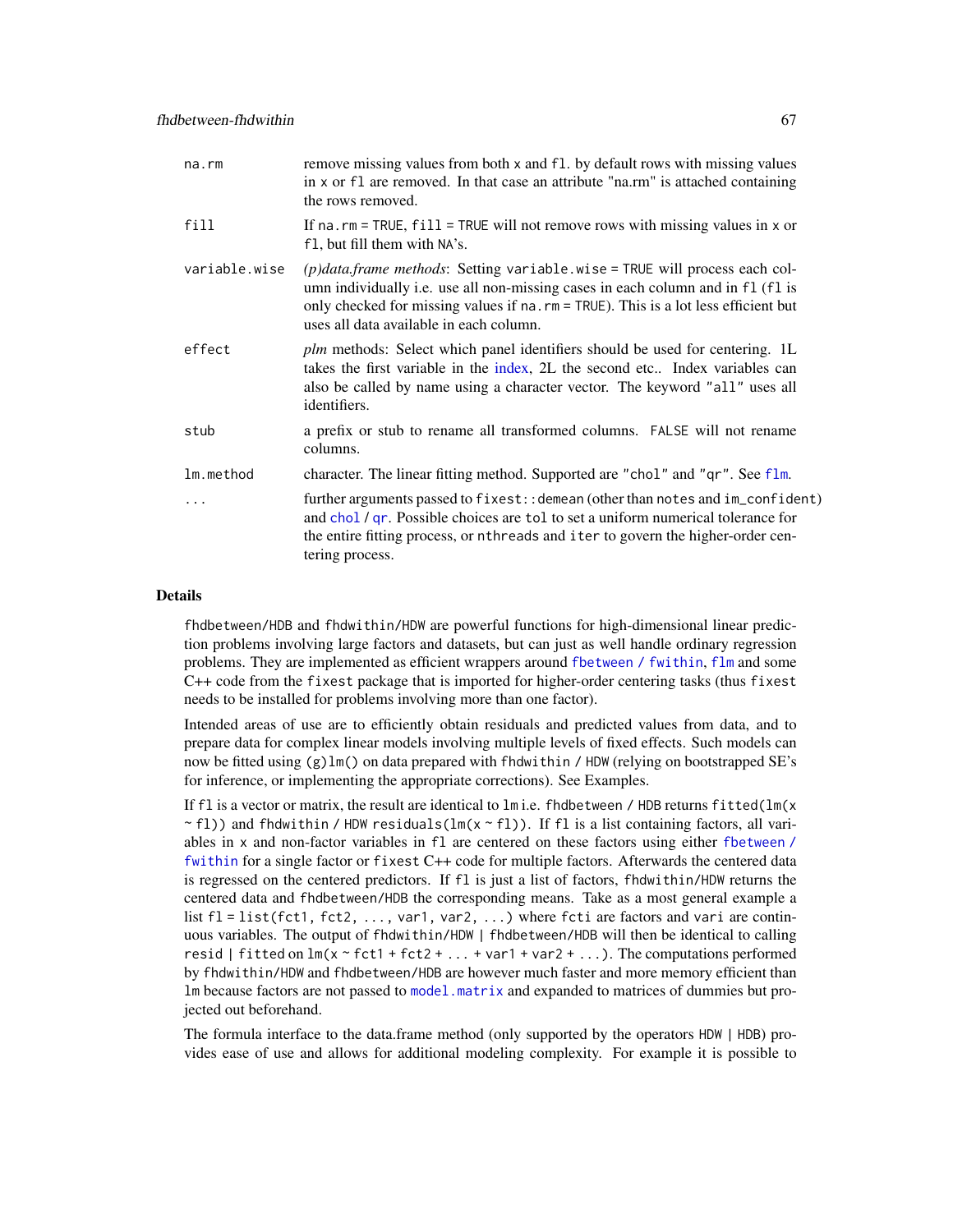project out formulas like HDW(data, ~ fct1\*var1 + fct2:fct3 + var2:fct2:fct3 + var2:var3 + poly(var5,3)\*fct5) containing simple (:) or full (\*) interactions of factors with continuous variables or polynomials of continuous variables, and two-or three-way interactions of factors and continuous variables. If the formula is one-sided as in the example above (the space left of  $(\sim)$  is left empty), the formula is applied to all variables selected through cols. The specification provided in cols (default: all numeric variables not used in the formula) can be overridden by supplying one-or more dependent variables. For example HDW(data, var1 + var2  $\sim$  fct1 + fct2) will return a data.frame with var1 and var2 centered on fct1 and fct2.

The special methods for 'indexed\_series' (plm::pseries) and 'indexed\_frame's (plm::pdata.frame) center a panel series or variables in a panel data frame on all panel-identifiers. By default in these methods fill = TRUE and variable.wise = TRUE, so missing values are kept. This change in the default arguments was done to ensure a coherent framework of functions and operators applied to *plm* panel data classes.

#### Value

HDB returns fitted values of regressing x on fl. HDW returns residuals. See Details and Examples.

#### Note

On the differences between fhdwithin/HDW. . . and fwithin/W. . . ::

- fhdwithin/HDW can center data on multiple factors and also partial out continuous variables and factor-continuous interactions while fwithin/W only centers on one factor or the interaction of a set of factors, and does that very efficiently.
- HDW(data,  $\sim qF(group1) + qF(group2)$ ) simultaneously centers numeric variables in data on group1 and group2, while W(data,  $\sim$  group1 + group2) centers data on the interaction of group1 and group2. The equivalent operation in HDW would be: HDW(data,  $\sim qF(group1)$ :  $qF(group2)$ ).
- W always does computations on the variable-wise complete observations (in both matrices and data frames), whereas by default HDW removes all cases missing in either x or fl. In short, W(data,  $\sim$  group1 + group2) is actually equivalent to HDW(data,  $\sim$  qF(group1):qF(group2), variable.wise = TRUE). HDW(data,  $\sim$  qF(group1): qF(group2)) would remove any missing cases.
- fbetween/B and fwithin/W have options to fill missing cases using group-averages and to add the overall mean back to group-demeaned data. These options are not available in fhdbetween/HDB and fhdwithin/HDW. Since HDB and HDW by default remove missing cases, they also don't have options to keep grouping-columns as in B and W.

## See Also

[fbetween, fwithin](#page-44-0), [fscale](#page-95-0), [TRA](#page-182-0), [flm](#page-72-0), [fFtest](#page-59-0), [Data Transformations,](#page-30-0) [Collapse Overview](#page-23-0)

```
HDW(mtcars$mpg, mtcars$carb) # Simple regression problems
HDW(mtcars$mpg, mtcars[-1])
HDW(mtcars$mpg, qM(mtcars[-1]))
head(HDW(qM(mtcars[3:4]), mtcars[1:2]))
head(HDW(iris[1:2], iris[3:4])) # Partialling columns 3 and 4 out of colums 1 and 2
head(HDW(iris[1:2], iris[3:5])) # Adding the Species factor -> fixed effect
```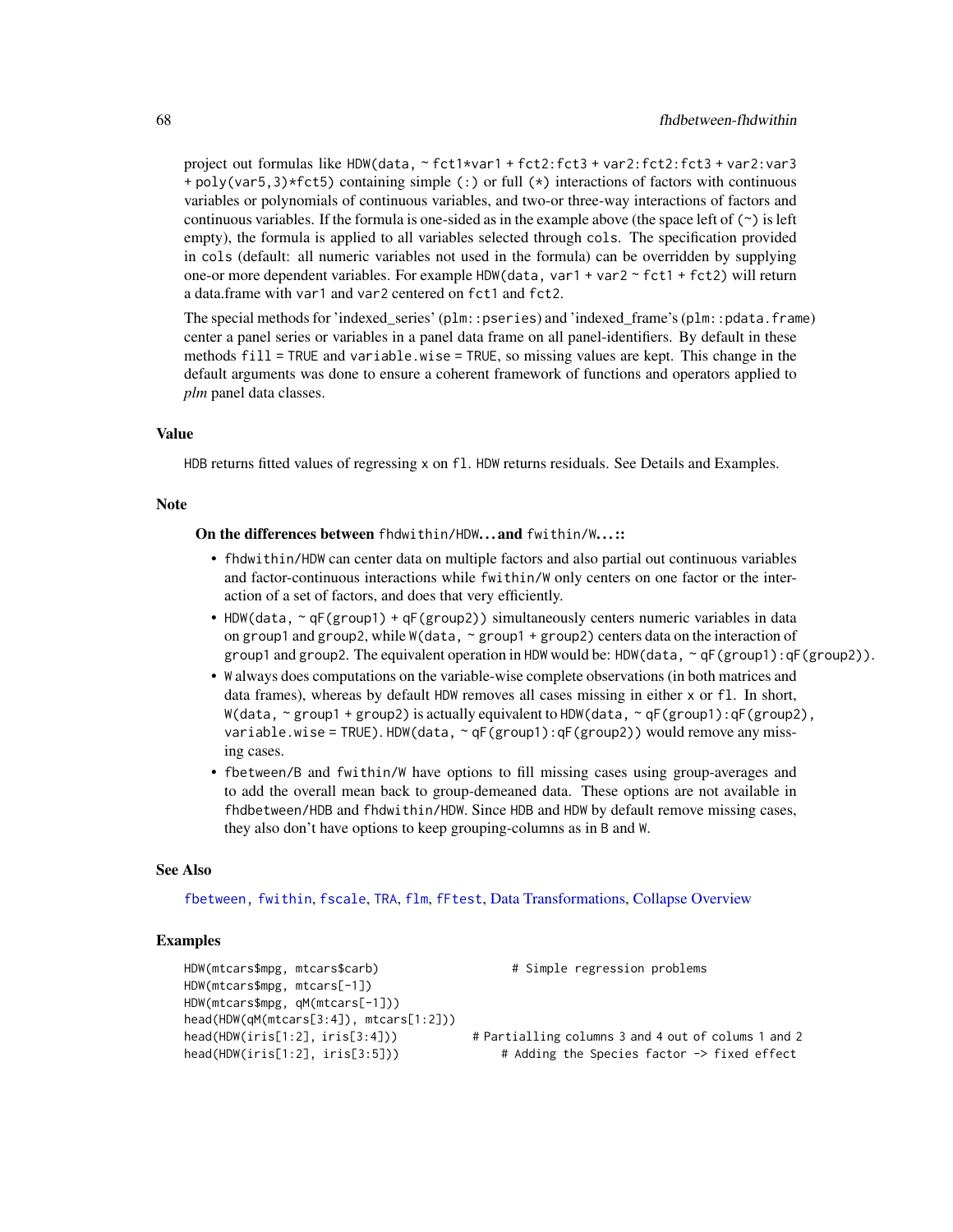```
head(HDW(wlddev, PCGDP + LIFEEX ~ iso3c + qF(year))) # Partialling out 2 fixed effects
head(HDW(wlddev, PCGDP + LIFEEX ~ iso3c + qF(year), variable.wise = TRUE)) # Variable-wise
head(HDW(wlddev, PCGDP + LIFEEX ~ iso3c + qF(year) + ODA)) # Adding ODA as a continuous regressor
head(HDW(wlddev, PCGDP + LIFEEX ~ iso3c:qF(decade) + qF(year) + ODA)) # Country-decade and year FE's
head(HDW(wlddev, PCGDP + LIFEEX ~ iso3c*year)) # Country specific time trends
head(HDW(wlddev, PCGDP + LIFEEX ~ iso3c*poly(year, 3))) # Country specific cubic trends
# More complex examples
lm(HDW, mpg ~ HDW, hp, data = HDW(mtcars, ~ factor(cyl) * carb + vs + wt: gear + wt: gear:carb))lm(mpg \sim hp + factor(cyl) \times carb + vs + wt: gear + wt: gear: carb, data = mtcars)lm(HDW, mpg ~ HDW, hp, data = HDW(mtcars, ~ factor(cyl) * carb + vs + wt: gear))lm(mpg \sim hp + factor(cyl) * carb + vs + wt: gear, data = mtcars)lm(HDW, mpg ~ HDW, hp, data = HDW(mtcars, ~ cyl*carb + vs + wt: gear))lm(mpg \sim hp + cy1*carb + vs + wt: gear, data = mtcars)lm(HDW.mpg \sim HDW.hp, data = HDW(mtcars, mpg + hp \sim cyl * carb + factor(cyl) * poly(drat,2)))lm(mpg \sim hp + cyl * carb + factor(cyl) * poly(drat, 2), data = mtcars)
```
<span id="page-68-0"></span>

| flag | Fast Lags and Leads for Time Series and Panel Data |  |
|------|----------------------------------------------------|--|
|      |                                                    |  |

### Description

flag is an S3 generic to compute (sequences of) lags and leads. L and F are wrappers around flag representing the lag- and lead-operators, such that  $L(x, -1) = F(x, 1) = F(x)$  and  $L(x, -3:3)$  $= F(x, 3:-3)$ . L and F provide more flexibility than flag when applied to data frames (i.e. column subsetting, formula input and id-variable-preservation capabilities. . . ), but are otherwise identical.

## Usage

```
flag(x, n = 1, \ldots)
  L(x, n = 1, ...)F(x, n = 1, ...)## Default S3 method:
flag(x, n = 1, g = NULL, t = NULL, fill = NA, stubs = TRUE, ...)## Default S3 method:
L(x, n = 1, g = NULL, t = NULL, fill = NA, stubs = TRUE, ...)## Default S3 method:
F(x, n = 1, g = NULL, t = NULL, fill = NA, stubs = TRUE, ...)## S3 method for class 'matrix'
flag(x, n = 1, g = NULL, t = NULL, fill = NA, stubs = length(n) > 1L, ...)
```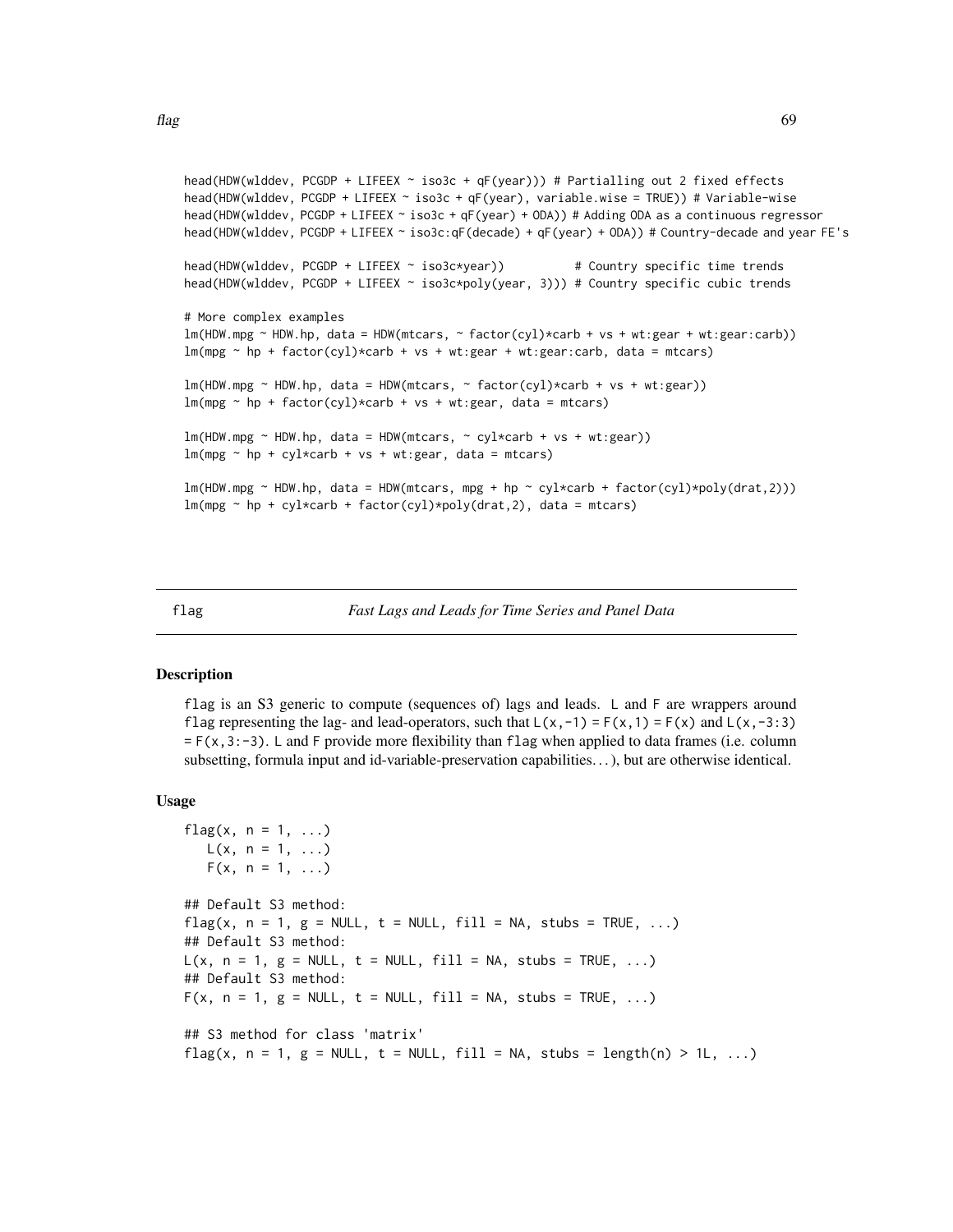```
## S3 method for class 'matrix'
L(x, n = 1, g = NULL, t = NULL, fill = NA, stubs = TRUE, ...)## S3 method for class 'matrix'
F(x, n = 1, g = NULL, t = NULL, fill = NA, stubs = TRUE, ...)## S3 method for class 'data.frame'
flag(x, n = 1, g = NULL, t = NULL, fill = NA, stubs = length(n) > 1L, ...)## S3 method for class 'data.frame'
L(x, n = 1, by = NULL, t = NULL, cols = is.numeric,fill = NA, stubs = TRUE, keep.ids = TRUE, ...)
## S3 method for class 'data.frame'
F(x, n = 1, by = NULL, t = NULL, cols = is.numeric,fill = NA, stubs = TRUE, keep.ids = TRUE, ...)
# Methods for indexed data / compatibility with plm:
## S3 method for class 'pseries'
flag(x, n = 1, fill = NA, stubs = length(n) > 1L, shift = "time", ...)
## S3 method for class 'pseries'
L(x, n = 1, fill = NA, stubs = TRUE, shift = "time", ...)## S3 method for class 'pseries'
F(x, n = 1, fill = NA, stubs = TRUE, shift = "time", ...)## S3 method for class 'pdata.frame'
flag(x, n = 1, fill = NA, stubs = length(n) > 1L, shift = "time", ...)
## S3 method for class 'pdata.frame'
L(x, n = 1, \text{cols} = \text{is.numeric}, \text{fill} = \text{NA}, \text{ stubs} = \text{TRUE},shift = "time", keep.ids = TRUE, ...)
## S3 method for class 'pdata.frame'
F(x, n = 1, \text{cols} = \text{is.numeric}, \text{fill} = \text{NA}, \text{ stubs} = \text{TRUE},shift = "time", keep.ids = TRUE, \ldots)
# Methods for grouped data frame / compatibility with dplyr:
## S3 method for class 'grouped_df'
flag(x, n = 1, t = NULL, fill = NA, stubs = length(n) > 1L, keep.ids = TRUE, ...)
## S3 method for class 'grouped_df'
L(x, n = 1, t = NULL, fill = NA, stubs = TRUE, keep.ids = TRUE, ...)## S3 method for class 'grouped_df'
F(x, n = 1, t = NULL, fill = NA, stubs = TRUE, keep.ids = TRUE, ...)
```

| $\mathsf{X}$ | a vector / time series, (time series) matrix, data frame, 'indexed series' ('pseries'),<br>'indexed_frame' ('pdata.frame') or grouped data frame ('grouped_df'). Data<br>must not be numeric. |
|--------------|-----------------------------------------------------------------------------------------------------------------------------------------------------------------------------------------------|
| n.           | integer. A vector indicating the lags / leads to compute (passing negative integers)<br>to flag or L computes leads, passing negative integers to F computes lags).                           |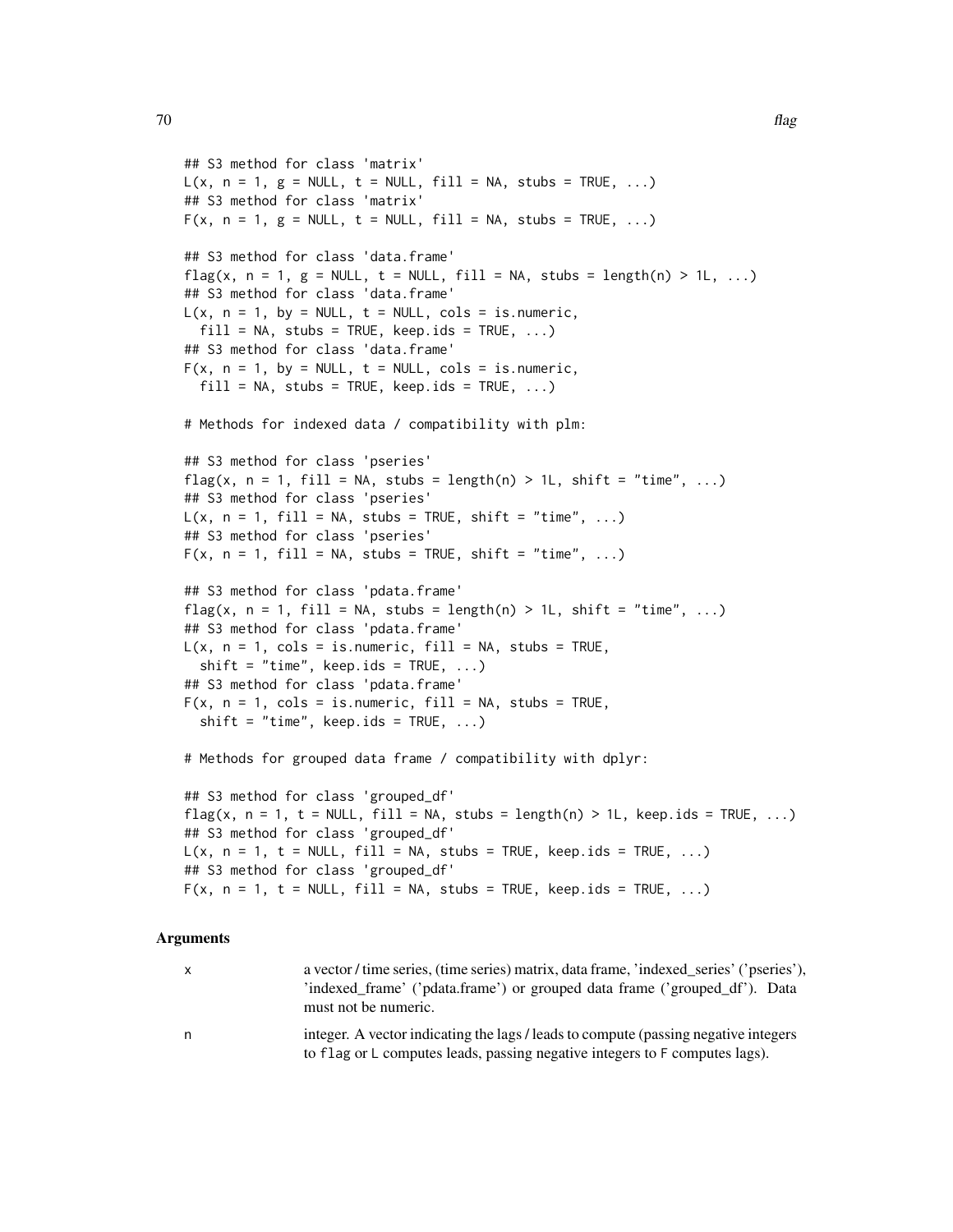| flag | 71 |
|------|----|
|      |    |

| g        | a factor, GRP object, or atomic vector / list of vectors (internally grouped with<br>group) used to group x.                                                                                                                                                                                                                                                                                                           |
|----------|------------------------------------------------------------------------------------------------------------------------------------------------------------------------------------------------------------------------------------------------------------------------------------------------------------------------------------------------------------------------------------------------------------------------|
| by       | <i>data.frame method</i> : Same as g, but also allows one- or two-sided formulas i.e.<br>~ group1 or var1 + var2 ~ group1 + group2. See Examples.                                                                                                                                                                                                                                                                      |
| t        | a time vector or list of vectors. Data frame methods also allows one-sided for-<br>mula i.e. ~time. grouped_df method supports lazy-evaluation i.e. time (no<br>quotes). Either support wrapping a transformation function e.g. ~timeid(time),<br>qG(time) etc See also Details on how t is processed.                                                                                                                 |
| cols     | <i>data.frame method:</i> Select columns to lag using a function, column names, in-<br>dices or a logical vector. Default: All numeric variables. Note: cols is ignored<br>if a two-sided formula is passed to by.                                                                                                                                                                                                     |
| fill     | value to insert when vectors are shifted. Default is NA.                                                                                                                                                                                                                                                                                                                                                               |
| stubs    | logical. TRUE will rename all lagged / leaded columns by adding a stub or prefix<br>"Ln." / "Fn.".                                                                                                                                                                                                                                                                                                                     |
| shift    | <i>pseries / pdata.frame methods: character.</i> "time" performs a fully identified<br>time-lag (if the index contains a time variable), whereas "row" performs a sim-<br>ple (group) lag, where observations are shifted based on the present order of<br>rows (in each group). The latter is significantly faster, but requires time series /<br>panels to be regularly spaced and sorted by time within each group. |
| keep.ids | data.frame / pdata.frame / grouped_df methods: Logical. Drop all identifiers<br>from the output (which includes all variables passed to by or t). Note: For<br>'grouped_df' /'pdata.frame' identifiers are dropped, but the "groups" / "index"<br>attributes are kept.                                                                                                                                                 |
| $\cdots$ | arguments to be passed to or from other methods.                                                                                                                                                                                                                                                                                                                                                                       |

# Details

If a single integer is passed to n, and  $g/by$  and t are left empty,  $flag/L/F$  just returns x with all columns lagged / leaded by n. If length $(n)$ >1, and x is an atomic vector (time series), flag/L/F returns a (time series) matrix with lags / leads computed in the same order as passed to n. If instead x is a matrix / data frame, a matrix / data frame with  $ncol(x)*length(n)$  columns is returned where columns are sorted first by variable and then by lag (so all lags computed on a variable are grouped together). x can be of any standard data type.

With groups/panel-identifiers supplied to g/by, flag/L/F efficiently computes a panel-lag/lead by shifting the entire vector(s) but inserting fill elements in the right places. If t is left empty, the data needs to be ordered such that all values belonging to a group are consecutive and in the right order. It is not necessary that the groups themselves are alphabetically ordered. If a time-variable is supplied to t (or a list of time-variables uniquely identifying the time-dimension), the series / panel is fully identified and lags / leads can be securely computed even if the data is unordered / irregular.

Note that the t argument is processed as follows: If is. factor(t)  $||$  (is. numeric(t) && ! is. object(t)) (i.e. t is a factor or plain numeric vector), it is assumed to represent unit timesteps (e.g. a 'year' variable in a typical dataset), and thus coerced to integer using as.integer(t) and directly passed to  $C_{++}$  without further checks or transformations at the R-level. Otherwise, if is. object(t) && is.numeric(unclass(t)) (i.e. t is a numeric time object, most likely 'Date' or 'POSIXct'), this object is passed through [timeid](#page-180-0) before going to C++. Else (e.g. t is character), it is passed through [qG](#page-151-0) which performs ordered grouping. If t is a list of multiple variables, it is passed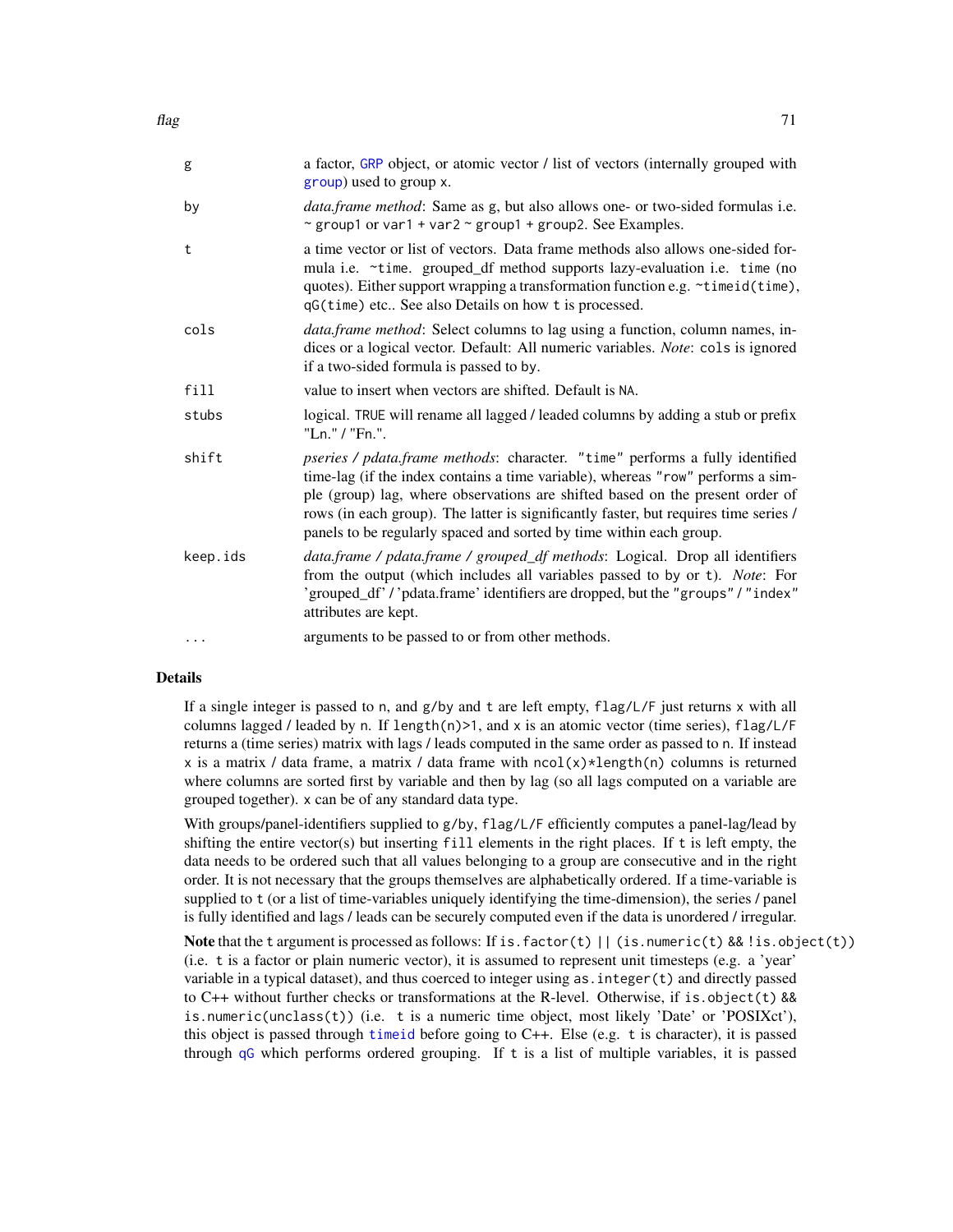through [finteraction](#page-151-0). You can customize this behavior by calling any of these functions (including unclass/as.integer) on your time variable beforehand.

At the C++ level, if both g/by and t are supplied, flag works as follows: Use two initial passes to create an ordering through which the data are accessed. First-pass: Calculate minimum and maximum time-value for each individual. Second-pass: Generate an internal ordering vector (o) by placing the current element index into the vector slot obtained by adding the cumulative group size and the current time-value subtracted its individual-minimum together. This method of computation is faster than any sort-based method and delivers optimal performance if the panel-id supplied to g/by is already a factor variable, and if t is an integer/factor variable. For irregular time/panel series, length(o) > length(x), and o represents the unobserved 'complete series'. If length(o) > 1e7 && length(o) >  $3*length(x)$ , a warning is issued to make you aware of potential performance implications of the oversized ordering vector.

The 'indexed\_series' ('pseries') and 'indexed\_frame' ('pdata.frame') methods automatically utilize the identifiers attached to these objects, which are already factors, thus lagging is quite efficient. However, the internal ordering vector still needs to be computed, thus if data are known to be ordered and regularly spaced, using shift = "row" to toggle a simple group-lag (same as utilizing g but not t in other methods) can yield a significant performance gain.

# Value

x lagged / leaded n-times, grouped by g/by, ordered by t. See Details and Examples.

#### See Also

[fdiff](#page-51-0), [fgrowth](#page-61-0), [Time Series and Panel Series,](#page-179-0) [Collapse Overview](#page-23-0)

```
## Simple Time Series: AirPassengers
L(AirPassengers) # 1 lag
F(AirPassengers) # 1 lead
all_identical(L(AirPassengers), # 3 identical ways of computing 1 lag
            flag(AirPassengers),
            F(AirPassengers, -1))
head(L(AirPassengers, -1:3)) # 1 lead and 3 lags - output as matrix
## Time Series Matrix of 4 EU Stock Market Indicators, 1991-1998
tsp(EuStockMarkets) # Data is recorded on 260 days per year
freq <- frequency(EuStockMarkets)
plot(stl(EuStockMarkets[,"DAX"], freq)) # There is some obvious seasonality
head(L(EuStockMarkets, -1:3 * freq)) # 1 annual lead and 3 annual lags
summary(lm(DAX ~., data = L(EuStockMarkets,-1:3*freq))) # DAX regressed on it's own annual lead,
                                       # lags and the lead/lags of the other series
## World Development Panel Data
head(flag(wlddev, 1, wlddev$iso3c, wlddev$year)) # This lags all variables,
head(L(wlddev, 1, ~iso3c, ~year)) # This lags all numeric variables
head(L(wlddev, 1, ~iso3c)) # Without t: Works because data is ordered
head(L(wlddev, 1, PCGDP + LIFEEX ~ iso3c, ~year)) # This lags GDP per Capita & Life Expectancy
```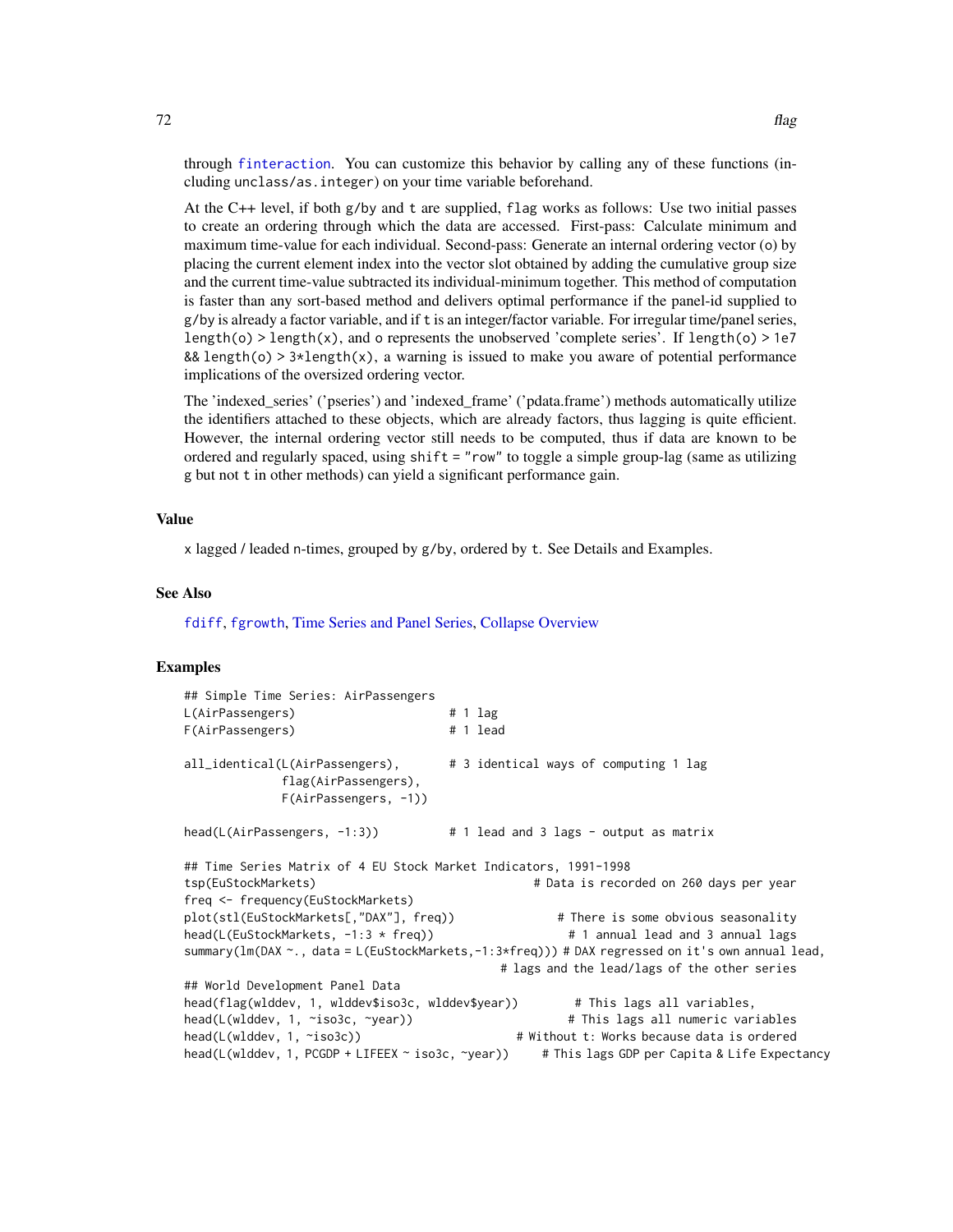```
head(L(wlddev, 0:2, ~ iso3c, ~year, cols = 9:10)) # Same, also retaining original series
head(L(wlddev, 1:2, PCGDP + LIFEEX ~ iso3c, ~year, # Two lags, dropping id columns
      keep.ids = FALSE))
# Regressing GDP on its's lags and life-Expectancy and it's lags
summary(lm(PCGDP ~ ., L(wlddev, 0:2, ~iso3c, ~year, 9:10, keep.ids = FALSE)))
## Indexing the data: facilitates time-based computations
wldi <- findex_by(wlddev, iso3c, year)
head(L(wldi, 0:2, cols = 9:10)) \qquad \qquad \qquad # Again 2 lags of GDP and LIFEEX
head(L(wldi$PCGDP)) # Lagging an indexed series
summary(lm(PCGDP \sim L(PCGDP, 1:2) + L(LIFFEX, 0:2), wldi)) # Running the lm again
summary(lm(PCGDP ~ ., L(wldi, 0:2, 9:10, keep.ids = FALSE))) # Same thing
## Using grouped data:
library(magrittr)
wlddev %>% fgroup_by(iso3c) %>% fselect(PCGDP,LIFEEX) %>% flag(0:2)
wlddev %>% fgroup_by(iso3c) %>% fselect(year,PCGDP,LIFEEX) %>% flag(0:2,year) # Also using t (safer)
```
flm *Fast (Weighted) Linear Model Fitting*

## **Description**

flm is a fast linear model command that takes matrices as input and (by default) only returns a coefficient matrix. 6 different efficient fitting methods are implemented: 4 using base R linear algebra, and 2 utilizing the *RcppArmadillo* and *RcppEigen* packages. The function itself only has an overhead of 5-10 microseconds, and is thus well suited as a bootstrap workhorse.

## Usage

```
flm(y, X, w = NULL, add.icpt = FALSE, return raw = FALSE,method = c("lm", "solve", "qr", "arma", "chol", "eigen"),
   eigen.method = 3L, ...
```
# Arguments

|            | a response vector or matrix. Multiple dependent variables are only supported by<br>methods "lm", "solve", "qr" and "chol".                                                                                                                                                   |
|------------|------------------------------------------------------------------------------------------------------------------------------------------------------------------------------------------------------------------------------------------------------------------------------|
| X          | a matrix of regressors.                                                                                                                                                                                                                                                      |
| W          | a weight vector.                                                                                                                                                                                                                                                             |
| add.icpt   | logical. TRUE adds an intercept column named '(Intercept)' to X.                                                                                                                                                                                                             |
| return.raw | logical. TRUE returns the original output from the different methods. For 'lm',<br>'arma' and 'eigen', this includes additional statistics such as residuals, fitted val-<br>ues or standard errors. The other methods just return coefficients but in different<br>formats. |
| method     | an integer or character string specifying the method of computation:                                                                                                                                                                                                         |
|            |                                                                                                                                                                                                                                                                              |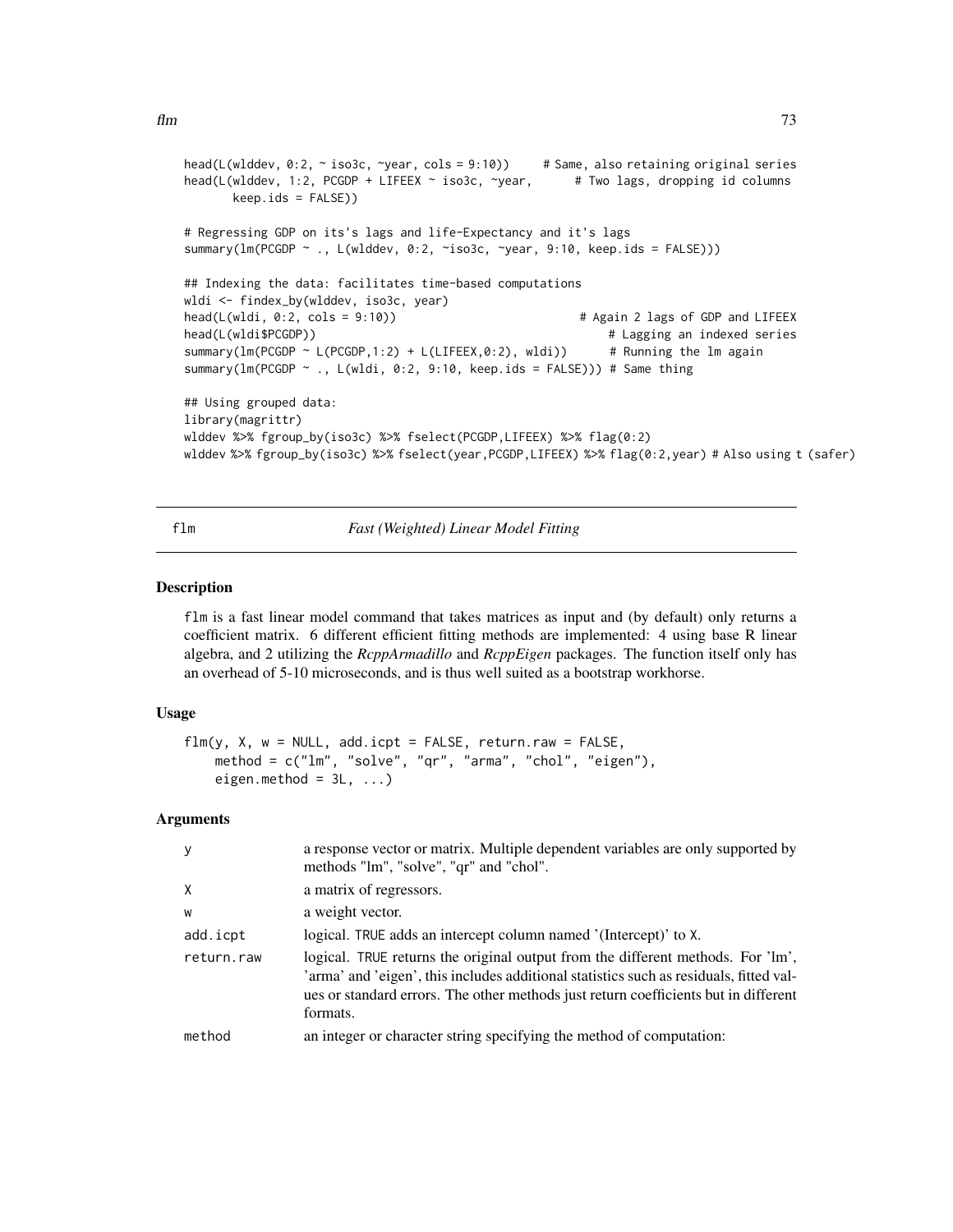| - - | Ħт |
|-----|----|
| 74  |    |
|     |    |

| Int.           | <i>String</i> | Description                                                                                            |
|----------------|---------------|--------------------------------------------------------------------------------------------------------|
|                | "1m"          | $uses$ . $lm$ . $fit$ .                                                                                |
| 2              | "solve"       | solve(crossprod(X), crossprod(X, y)).                                                                  |
| 3              | "ar"          | $qr.coef(qr(X), y)$ .                                                                                  |
| $\overline{4}$ | "arma"        | uses RcppArmadillo::fastLmPure.                                                                        |
| $\mathcal{D}$  | "chol"        | chol2inv(chol(crossprod(X))) $\frac{1}{2}$ crossprod(X, y) (quite fast but requires crossprod(X) to be |
| 6              | "eigen"       | uses RcppEigen:: fastLmPure (very fast but potentially unstable, depending on the method).             |

eigen.method integer. Select the method of computation used by RcppEigen::fastLmPure:

| Int.           | <i>Description</i>                                               |
|----------------|------------------------------------------------------------------|
| $\Omega$       | column-pivoted QR decomposition.                                 |
| $\mathbf{1}$   | unpivoted QR decomposition.                                      |
| 2              | LLT Cholesky.                                                    |
| 3              | LDLT Cholesky.                                                   |
| $\overline{4}$ | Jacobi singular value decomposition (SVD).                       |
| 5              | method based on the eigenvalue-eigenvector decomposition of X'X. |

See vignette("RcppEigen-Introduction", package = "RcppEigen") for details on these methods and benchmark results. Run source(system.file("examples", "lmBenchmark.R", package = "RcppEigen")) to re-run the benchmark on your machine.

... further arguments passed to other methods. Sensible choices are tol = value - a numerical tolerance for the solution - applicable with methods "lm", "solve" and "qr" (default is 1e-7), or LAPACK = TRUE with method "qr" to use LAPACK routines to for the qr decomposition (typically faster than LINPACK (the default)).

# Value

If return.raw = FALSE, a matrix of coefficients with the rows corresponding to the columns of X, otherwise the raw results from the various methods are returned.

# Note

Method "qr" supports sparse matrices, so for an X matrix with many dummy variables consider method "qr" passing as(X, "dgCMatrix") instead of just X.

## See Also

[fhdwithin/HDW](#page-64-0), [fFtest](#page-59-0), [Data Transformations,](#page-30-0) [Collapse Overview](#page-23-0)

```
coef <- flm(mtcars$mpg, qM(mtcars[c("hp","carb")]),
            mtcars$wt, add.icpt = TRUE)
coef
```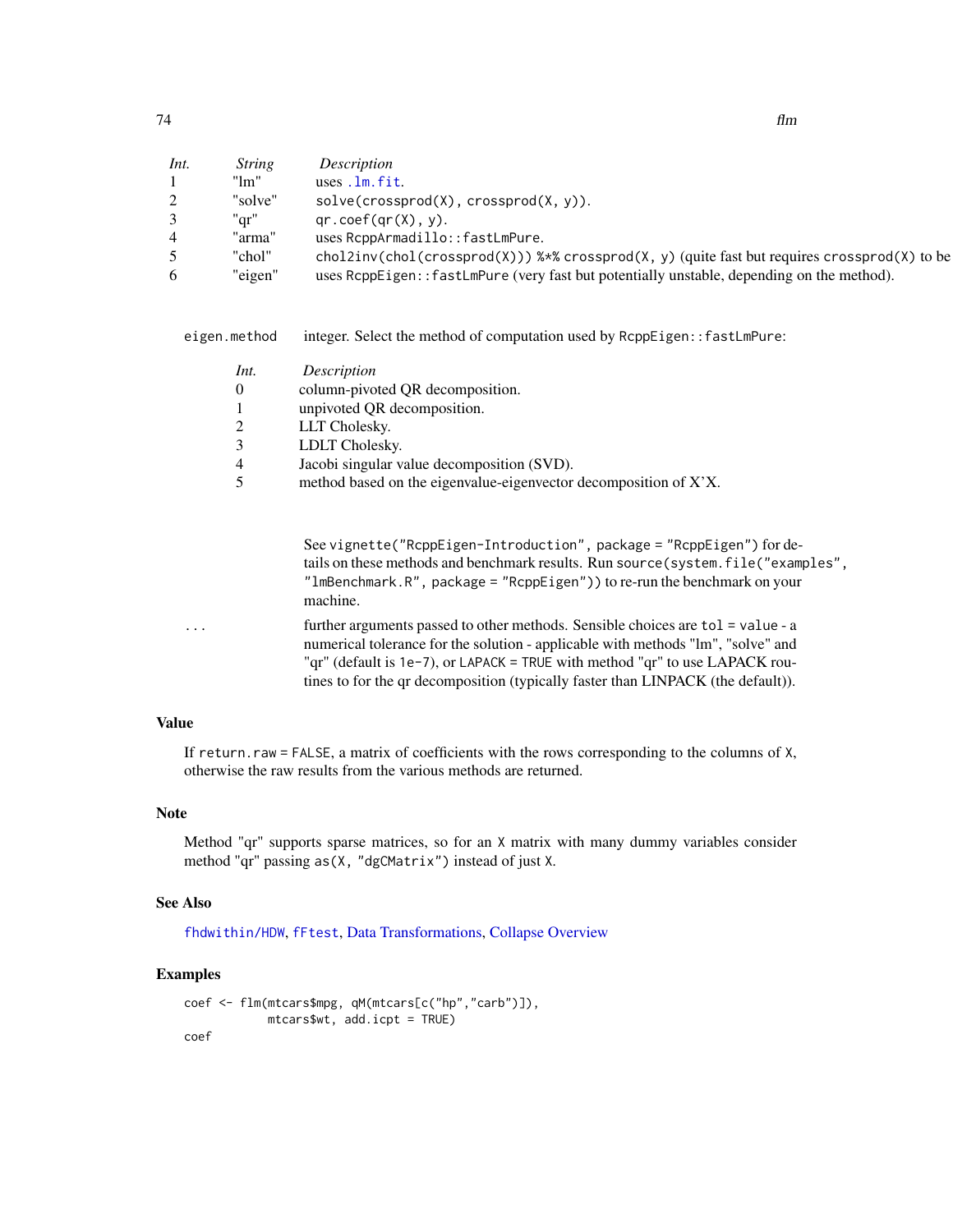fmean 75

```
lmcoef \leq coeff(lm(mpg \sim hp + carb, weights = wt, mtcars))lmcoef
all.equal(drop(coef), lmcoef)
all_obj_equal(lapply(1:6, function(i)
  flm(mtcars$mpg, qM(mtcars[c("hp","carb")]),
      mtcars wd×icpt = TRUE, method = i)))
```
<span id="page-74-0"></span>

```
fmean Fast (Grouped, Weighted) Mean for Matrix-Like Objects
```
## Description

fmean is a generic function that computes the (column-wise) mean of x, (optionally) grouped by g and/or weighted by w. The [TRA](#page-182-0) argument can further be used to transform x using its (grouped, weighted) mean.

# Usage

```
fmean(x, \ldots)## Default S3 method:
fmean(x, g = NULL, w = NULL, TRA = NULL, na.rm = TRUE,use.g.names = TRUE, nthreads = 1L, ...)
## S3 method for class 'matrix'
fmean(x, g = NULL, w = NULL, TRA = NULL, na.rm = TRUE,use.g.names = TRUE, drop = TRUE, nthreads = 1L, ...)
## S3 method for class 'data.frame'
fmean(x, g = NULL, w = NULL, TRA = NULL, na.rm = TRUE,use.g.names = TRUE, drop = TRUE, nthreads = 1L, ...)
## S3 method for class 'grouped_df'
fmean(x, w = NULL, TRA = NULL, na.rm = TRUE,use.g.names = FALSE, keep.group_vars = TRUE,
     keep.w = TRUE, nthreads = 1L, ...)
```
## Arguments

| $\mathsf{X}$ | a numeric vector, matrix, data frame or grouped data frame (class 'grouped_df').                                                                               |
|--------------|----------------------------------------------------------------------------------------------------------------------------------------------------------------|
| g            | a factor, GRP object, atomic vector (internally converted to factor) or a list of<br>vectors / factors (internally converted to a GRP object) used to group x. |
| W            | a numeric vector of (non-negative) weights, may contain missing values.                                                                                        |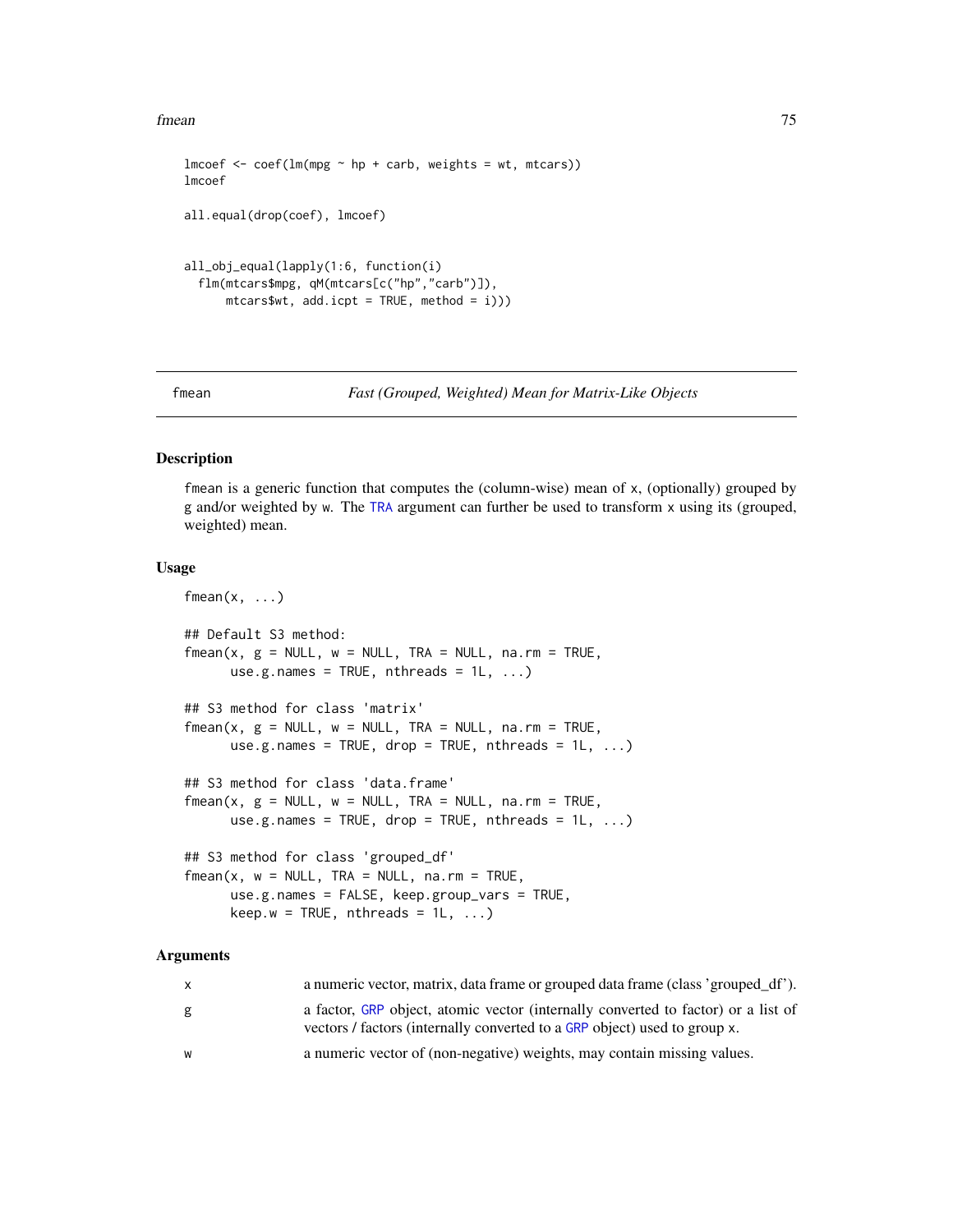| <b>TRA</b>      | an integer or quoted operator indicating the transformation to perform: $0 -$ "re-<br>place_NA"   1 - "replace_fill"   2 - "replace"   3 - "-"   4 - "-+"   5 - "/"   6 - "%"  <br>7 - "+" $18 -$ "*" $19 -$ "%%" $110 -$ "-%%". See TRA. |  |
|-----------------|-------------------------------------------------------------------------------------------------------------------------------------------------------------------------------------------------------------------------------------------|--|
| $na$ . $rm$     | logical. Skip missing values in x. Defaults to TRUE and implemented at very<br>little computational cost. If na. rm = FALSE a NA is returned when encountered.                                                                            |  |
| use.g.name      | logical. Make group-names and add to the result as names (default method) or<br>row-names (matrix and data frame methods). No row-names are generated for<br>data.table's.                                                                |  |
| nthreads        | integer. The number of threads to utilize. See Details of fsum.                                                                                                                                                                           |  |
| drop            | <i>matrix and data.frame method:</i> Logical. TRUE drops dimensions and returns an<br>atomic vector if $g = NULL$ and TRA = NULL.                                                                                                         |  |
| keep.group_vars |                                                                                                                                                                                                                                           |  |
|                 | <i>grouped_df method:</i> Logical. FALSE removes grouping variables after computa-<br>tion.                                                                                                                                               |  |
| keep.w          | grouped_df method: Logical. Retain summed weighting variable after compu-<br>tation (if contained in grouped_df).                                                                                                                         |  |
| $\cdots$        | arguments to be passed to or from other methods. If TRA is used, passing set =<br>TRUE will transform data by reference and return the result invisibly.                                                                                  |  |
|                 |                                                                                                                                                                                                                                           |  |

# Details

The weighted mean is computed as sum( $x * w$ ) / sum(w). If na.rm = TRUE, missing values will be removed from both x and w i.e. utilizing only x[complete.cases(x,w)] and w[complete.cases(x,w)]. For further computational details see [fsum](#page-105-0), which works equivalently.

# Value

The (w weighted) mean of x, grouped by g, or (if [TRA](#page-182-0) is used) x transformed by its (grouped, weighted) mean.

# See Also

[fmedian](#page-76-0), [fmode](#page-81-0), [Fast Statistical Functions,](#page-41-0) [Collapse Overview](#page-23-0)

| ## default vector method<br>$mpg < -$ mtcars\$mpg |                                                  |
|---------------------------------------------------|--------------------------------------------------|
| fmean(mpg)                                        | # Simple mean                                    |
| $fmean(mpg, w = mtcars$hp)$                       | # Weighted mean: Weighted by hp                  |
| fmean(mpg, TRA = $"$ -")                          | # Simple transformation: demeaning (See also ?W) |
| fmean(mpg, mtcars\$cyl)                           | # Grouped mean                                   |
| fmean(mpg, mtcars[8:9])                           | # another grouped mean.                          |
| $g \leftarrow$ GRP(mtcars[c(2,8:9)])              |                                                  |
| $f$ mean $(mpg, g)$                               | # Pre-computing groups speeds up the computation |
| fmean(mpg, g, mtcars\$hp)                         | # Grouped weighted mean                          |
| fmean(mpg, g, TRA = $"$ -")                       | # Demeaning by group                             |
| fmean(mpg, g, mtcars\$hp, $"$ -")                 | # Group-demeaning using weighted group means     |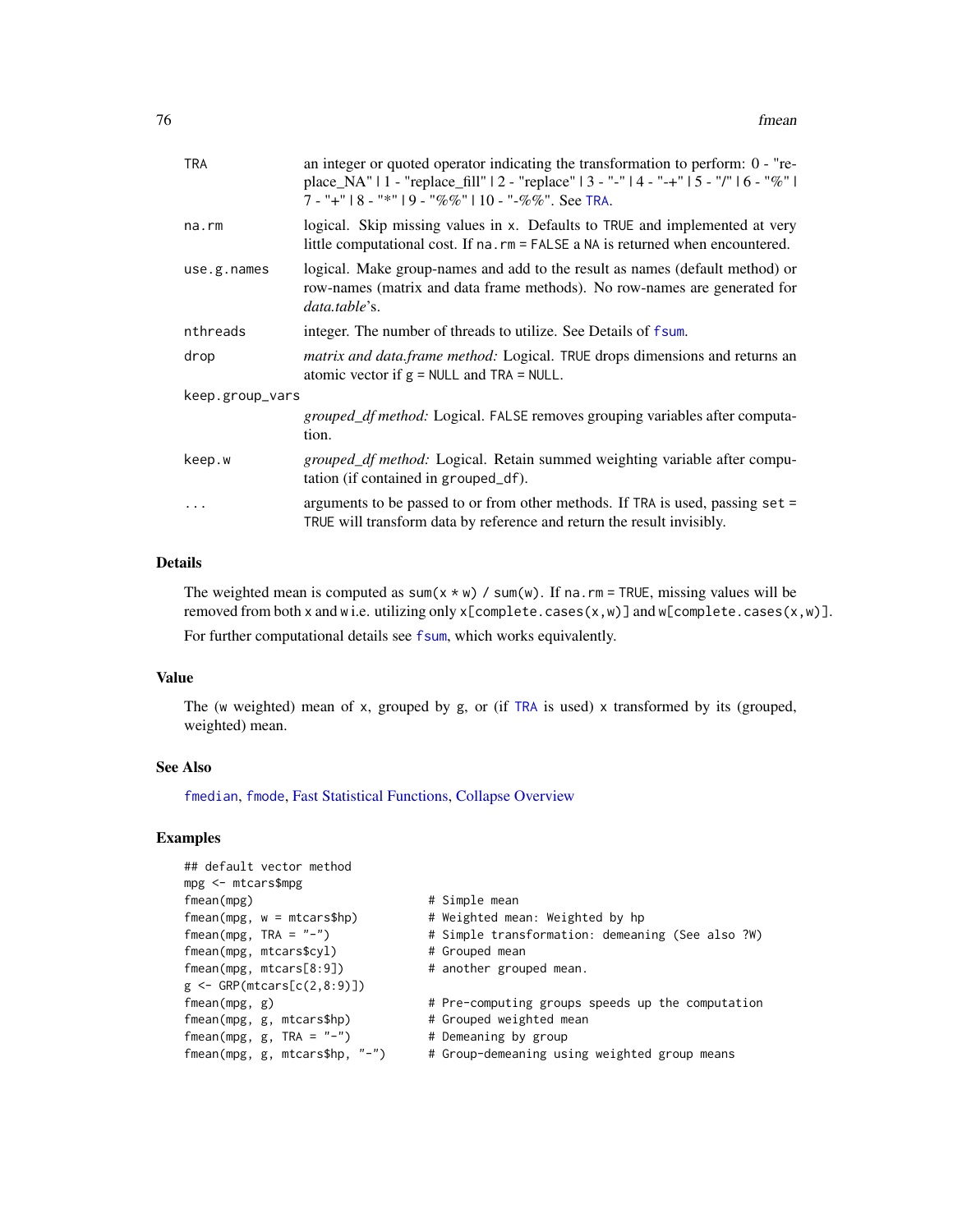## fmedian 77

```
## data.frame method
fmean(mtcars)
fmean(mtcars, g)
fmean(fgroup_by(mtcars, cyl, vs, am)) # Another way of doing it..
head(fmean(mtcars, g, TRA = "-")) # etc..
## matrix method
m <- qM(mtcars)
fmean(m)
fmean(m, g)
head(fmean(m, g, TRA = "-")) # etc..
## method for grouped data frames - created with dplyr::group_by or fgroup_by
library(dplyr)
mtcars %>% group_by(cyl,vs,am) %>% fmean() # Ordinary
mtcars %>% group_by(cyl,vs,am) %>% fmean(hp) # Weighted
mtcars %>% group_by(cyl,vs,am) %>% fmean(hp, "-") # Weighted Transform
mtcars %>% group_by(cyl,vs,am) %>%
          select(mpg,hp) %>% fmean(hp, "-") # Only mpg
mtcars %>% fgroup_by(cyl,vs,am) %>% # Equivalent and faster !
          fselect(mpg,hp) %>% fmean(hp, "-")
```
<span id="page-76-0"></span>

fmedian *Fast (Grouped, Weighted) Median Value for Matrix-Like Objects*

# Description

fmedian is a generic function that computes the (column-wise) median value of all values in x, (optionally) grouped by g and/or weighted by w. The [TRA](#page-182-0) argument can further be used to transform x using its (grouped, weighted) median value.

```
fmedian(x, \ldots)## Default S3 method:
fmedian(x, g = NULL, w = NULL, TRA = NULL, na.rm = TRUE,
        use.g.names = TRUE, nthreads = 1L, ...)
## S3 method for class 'matrix'
fmedian(x, g = NULL, w = NULL, TRA = NULL, na.rm = TRUE,
        use.g.names = TRUE, drop = TRUE, nthreads = 1L, ...)
## S3 method for class 'data.frame'
fmedian(x, g = NULL, w = NULL, TRA = NULL, na.rm = TRUE,
        use.g.names = TRUE, drop = TRUE, nthreads = 1L, ...)
```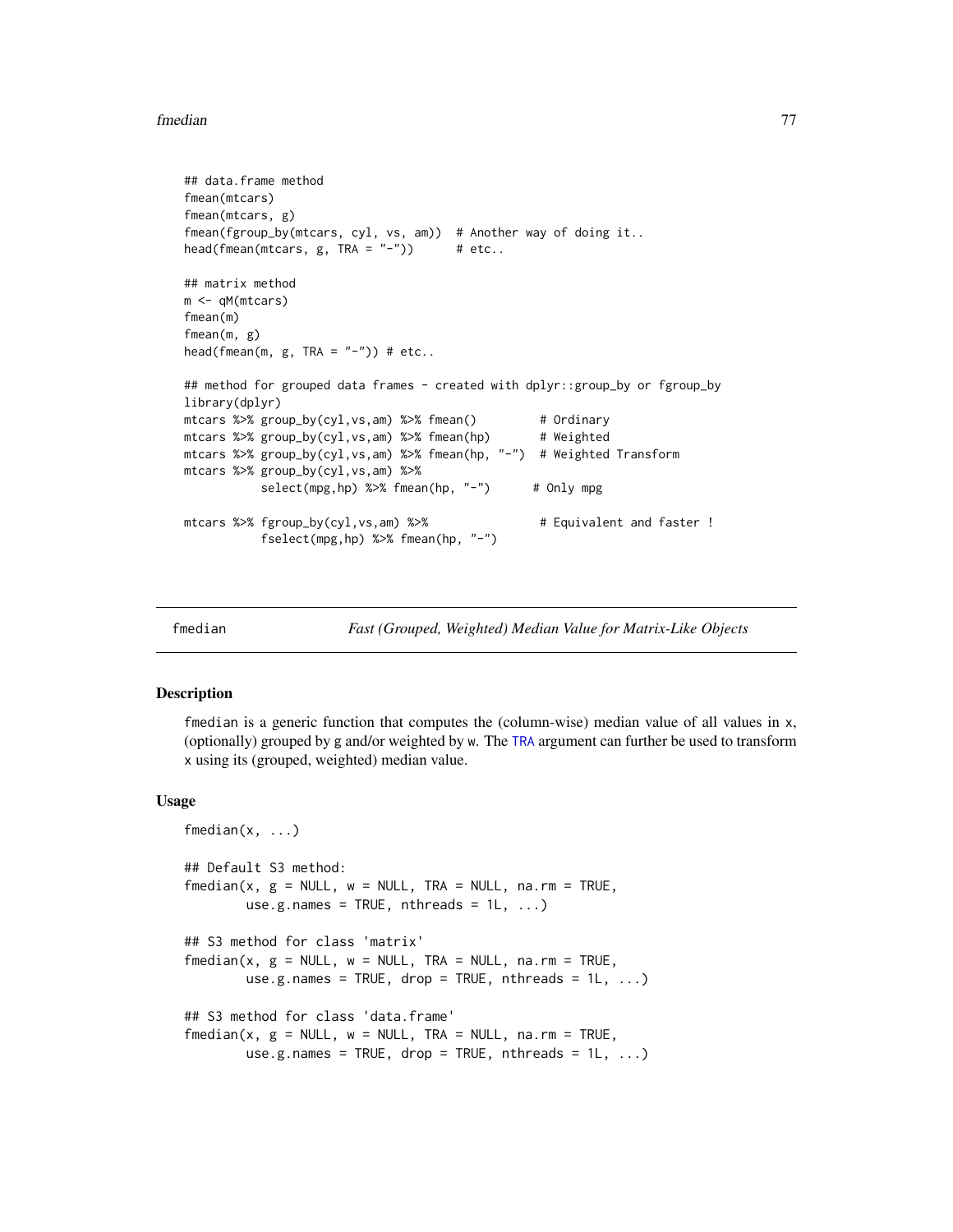```
## S3 method for class 'grouped_df'
fmedian(x, w = NULL, TRA = NULL, na.rm = TRUE,
       use.g.names = FALSE, keep.group_vars = TRUE, keep.w = TRUE,
       nthreads = 1L, ...)
```
# Arguments

| X               | a numeric vector, matrix, data frame or grouped data frame (class 'grouped_df').                                                                                                                                                     |
|-----------------|--------------------------------------------------------------------------------------------------------------------------------------------------------------------------------------------------------------------------------------|
| g               | a factor, GRP object, atomic vector (internally converted to factor) or a list of<br>vectors / factors (internally converted to a GRP object) used to group x.                                                                       |
| W               | a numeric vector of (non-negative) weights, may contain missing values, but<br>only if x is also missing.                                                                                                                            |
| <b>TRA</b>      | an integer or quoted operator indicating the transformation to perform: 0 - "re-<br>place_NA"   1 - "replace_fill"   2 - "replace"   3 - "-"   4 - "-+"   5 - "/"   6 - "%"  <br>7 - "+"   8 - "*"   9 - "%%"   10 - "-%%". See TRA. |
| $na$ . $rm$     | logical. Skip missing values in x. Defaults to TRUE and implemented at very<br>little computational cost. If na. rm = FALSE a NA is returned when encountered.                                                                       |
| use.g.names     | logical. Make group-names and add to the result as names (default method) or<br>row-names (matrix and data frame methods). No row-names are generated for<br>data.table's.                                                           |
| nthreads        | integer. The number of threads to utilize. Parallelism is across groups for<br>grouped computations and at the column-level otherwise. No parallelism is<br>available for weighted computations.                                     |
| drop            | <i>matrix and data.frame method:</i> Logical. TRUE drops dimensions and returns an<br>atomic vector if $g = NULL$ and $TRA = NULL$ .                                                                                                 |
| keep.group_vars |                                                                                                                                                                                                                                      |
|                 | grouped_df method: Logical. FALSE removes grouping variables after computa-<br>tion.                                                                                                                                                 |
| keep.w          | <i>grouped_df method:</i> Logical. Retain summed weighting variable after compu-<br>tation (if contained in grouped_df).                                                                                                             |
| $\cdots$        | arguments to be passed to or from other methods. If TRA is used, passing set =<br>TRUE will transform data by reference and return the result invisibly.                                                                             |

## Details

Median value estimation is done using std::nth\_element in C++, which is an efficient partial sorting algorithm. A downside of this is that vectors need to be copied first and then partially sorted, thus fmedian currently requires additional memory equal to the size of the vector (x or a column of x).

Grouped computations are currently performed by mapping the data to a sparse-array and then partially sorting each row (group) of that array. Because of compiler optimizations this requires less memory than a full deep copy done with no groups.

The weighted median is defined as the element k from a set of sorted elements, such that the sum of weights of all elements larger and all elements smaller than k is  $\leq$  sum(w)/2. If the half-sum of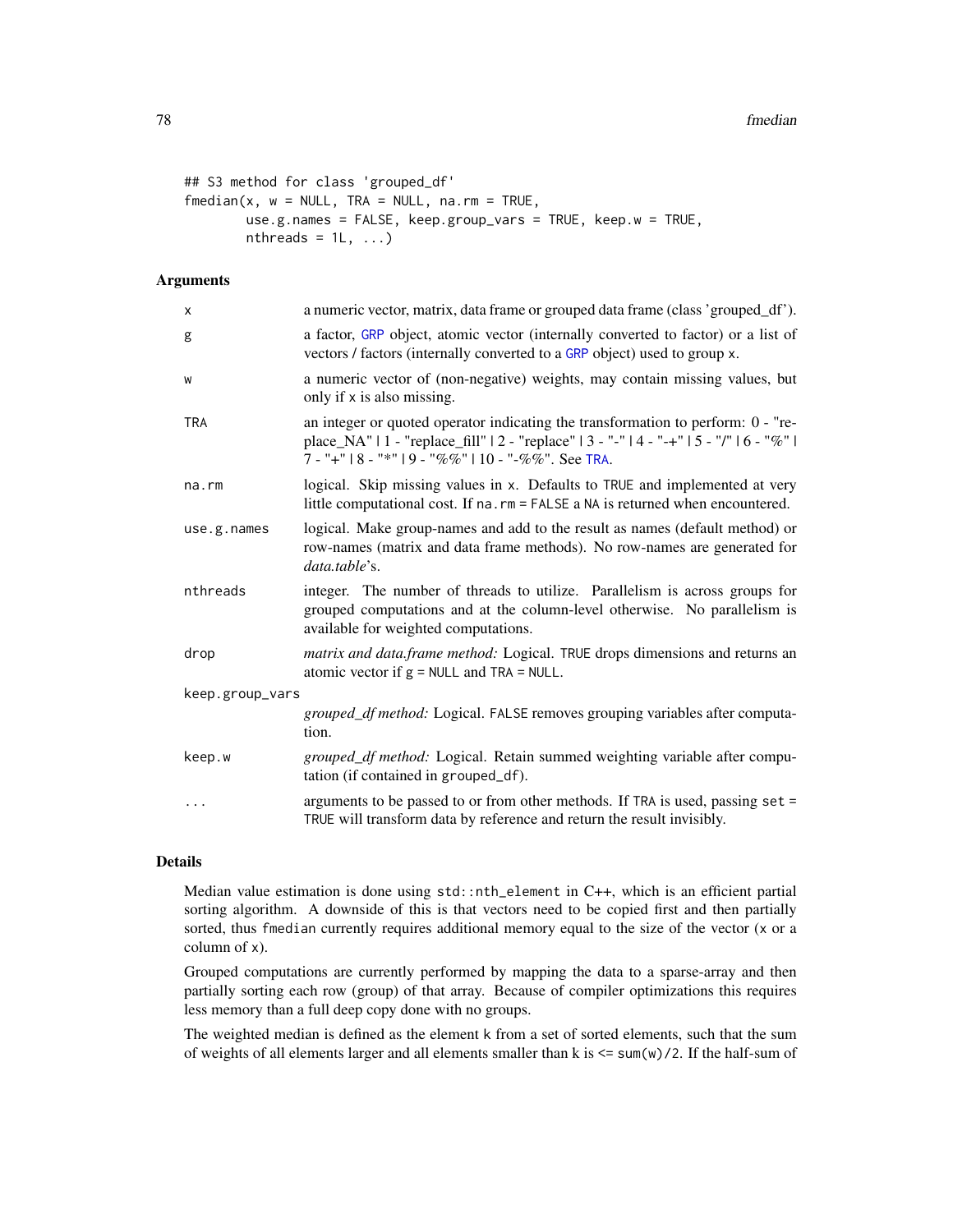## fmedian 79

weights  $(sum(w)/2)$  is reached exactly for some element k, then (summing from the lower end) both k and k+1 would qualify as the weighted median (and some possible additional elements with zero weights following k would also qualify). fmedian solves these ties by taking a simple arithmetic mean of all elements qualifying as the weighted median.

The weighted median is computed using [radixorder](#page-164-0) to first obtain an ordering of all elements, so it is considerably more computationally expensive than the unweighted version. With groups, the entire vector is also ordered, and the weighted median is computed in a single ordered pass through the data (after group-summing the weights, skipping weights for which x is missing).

If x is a matrix or data frame, these computations are performed independently for each column. When applied to data frames with groups or drop = FALSE, fmedian preserves all column attributes. The attributes of the data frame itself are also preserved.

# Value

The (w weighted) median value of x, grouped by g, or (if [TRA](#page-182-0) is used) x transformed by its (grouped, weighted) median.

# See Also

[fnth](#page-88-0), [fmean](#page-74-0), [fmode](#page-81-0), [Fast Statistical Functions,](#page-41-0) [Collapse Overview](#page-23-0)

```
## default vector method
mpg <- mtcars$mpg
fmedian(mpg) # Simple median value
fmedian(mpg, w = mtcars$hp) # Weighted median: Weighted by hp
fmedian(mpg, TRA = "-") # Simple transformation: Subtract median value
fmedian(mpg, mtcars$cyl) # Grouped median value
fmedian(mpg, mtcars[c(2,8:9)]) # More groups..
g \leq - GRP(mtcars, \sim cyl + vs + am) # Precomputing groups gives more speed !
fmedian(mpg, g)
fmedian(mpg, g, mtcars$hp) # Grouped weighted median
fmedian(mpg, g, TRA = "-") * Groupwise subtract median value
fmedian(mpg, g, mtcars$hp, "-") # Groupwise subtract weighted median value
## data.frame method
fmedian(mtcars)
head(fmedian(mtcars, TRA = "-"))
fmedian(mtcars, g)
fmedian(fgroup_by(mtcars, cyl, vs, am)) # Another way of doing it..
fmedian(mtcars, g, use.g.names = FALSE) # No row-names generated
## matrix method
m <- qM(mtcars)
fmedian(m)
head(fmedian(m, TRA = "-''))fmedian(m, g) # etc..
library(dplyr)
# grouped_df method
```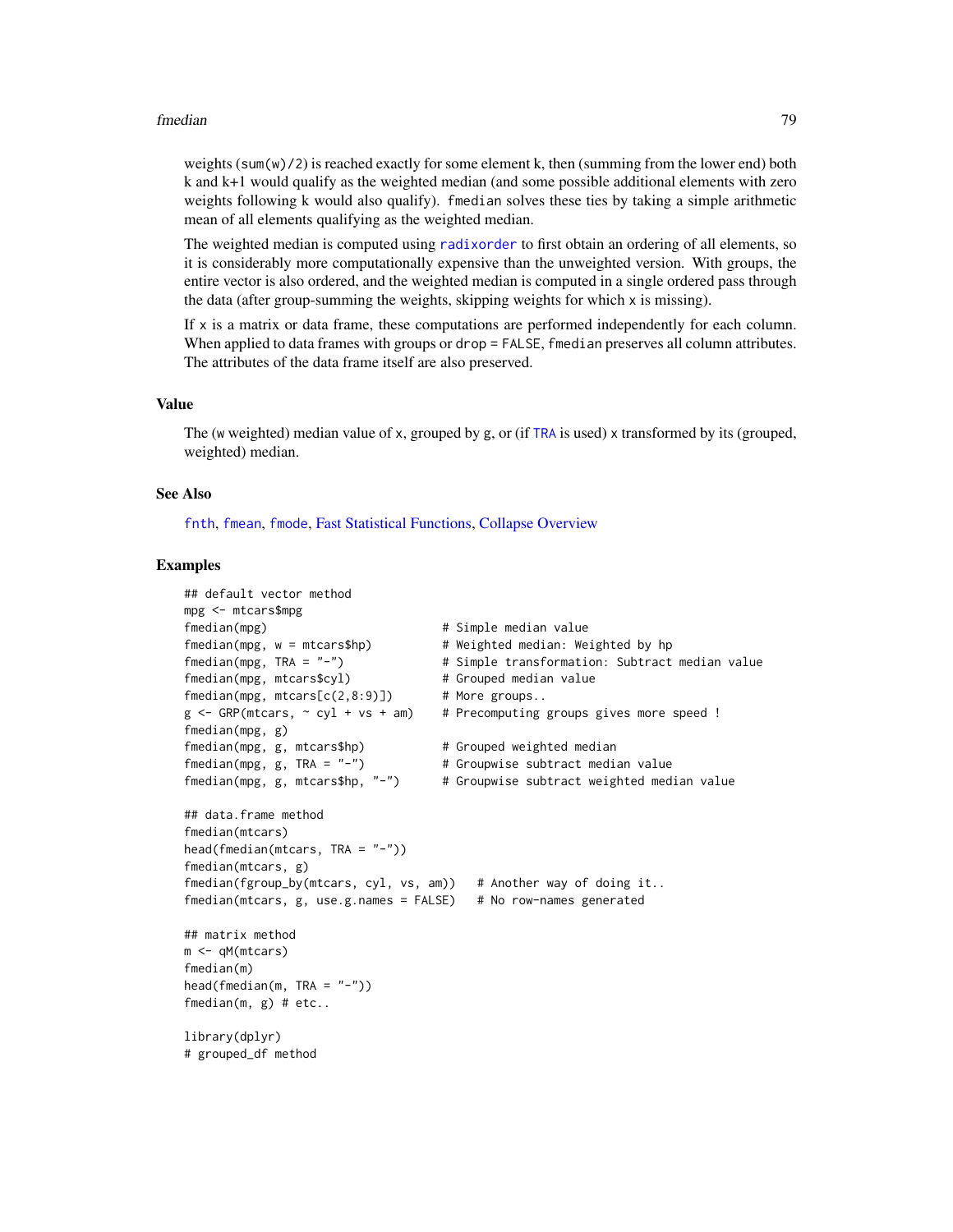```
mtcars %>% group_by(cyl,vs,am) %>% fmedian()
mtcars %>% group_by(cyl,vs,am) %>% fmedian(hp) # Weighted
mtcars %>% fgroup_by(cyl,vs,am) %>% fmedian() # Faster grouping!
mtcars %>% fgroup_by(cyl,vs,am) %>% fmedian(TRA = "-") # De-median
mtcars %>% fgroup_by(cyl,vs,am) %>% fselect(mpg, hp) %>% # Faster selecting
     fmedian(hp, "-") # Weighted de-median mpg, using hp as weights
```
fmin-fmax *Fast (Grouped) Maxima and Minima for Matrix-Like Objects*

#### **Description**

fmax and fmin are generic functions that compute the (column-wise) maximum and minimum value of all values in x, (optionally) grouped by g. The [TRA](#page-182-0) argument can further be used to transform x using its (grouped) maximum or minimum value.

```
fmax(x, \ldots)fmin(x, \ldots)## Default S3 method:
fmax(x, g = NULL, TRA = NULL, na.rm = TRUE,use.g. names = TRUE, \ldots)
## Default S3 method:
fmin(x, g = NULL, TRA = NULL, na.rm = TRUE,use.g.names = TRUE, ...)## S3 method for class 'matrix'
fmax(x, g = NULL, TRA = NULL, na.rm = TRUE,use.g.names = TRUE, drop = TRUE, ...)
## S3 method for class 'matrix'
fmin(x, g = NULL, TRA = NULL, na.rm = TRUE,use.g.names = TRUE, drop = TRUE, ...)
## S3 method for class 'data.frame'
fmax(x, g = NULL, TRA = NULL, na.rm = TRUE,use.g.names = TRUE, drop = TRUE, ...)
## S3 method for class 'data.frame'
fmin(x, g = NULL, TRA = NULL, na.rm = TRUE,use.g.names = TRUE, drop = TRUE, ...)
## S3 method for class 'grouped_df'
fmax(x, TRA = NULL, na.rm = TRUE,use.g.names = FALSE, keep.group_vars = TRUE, \ldots)
## S3 method for class 'grouped_df'
fmin(x, TRA = NULL, na.rm = TRUE,use.g.names = FALSE, keep.group_vars = TRUE, ...)
```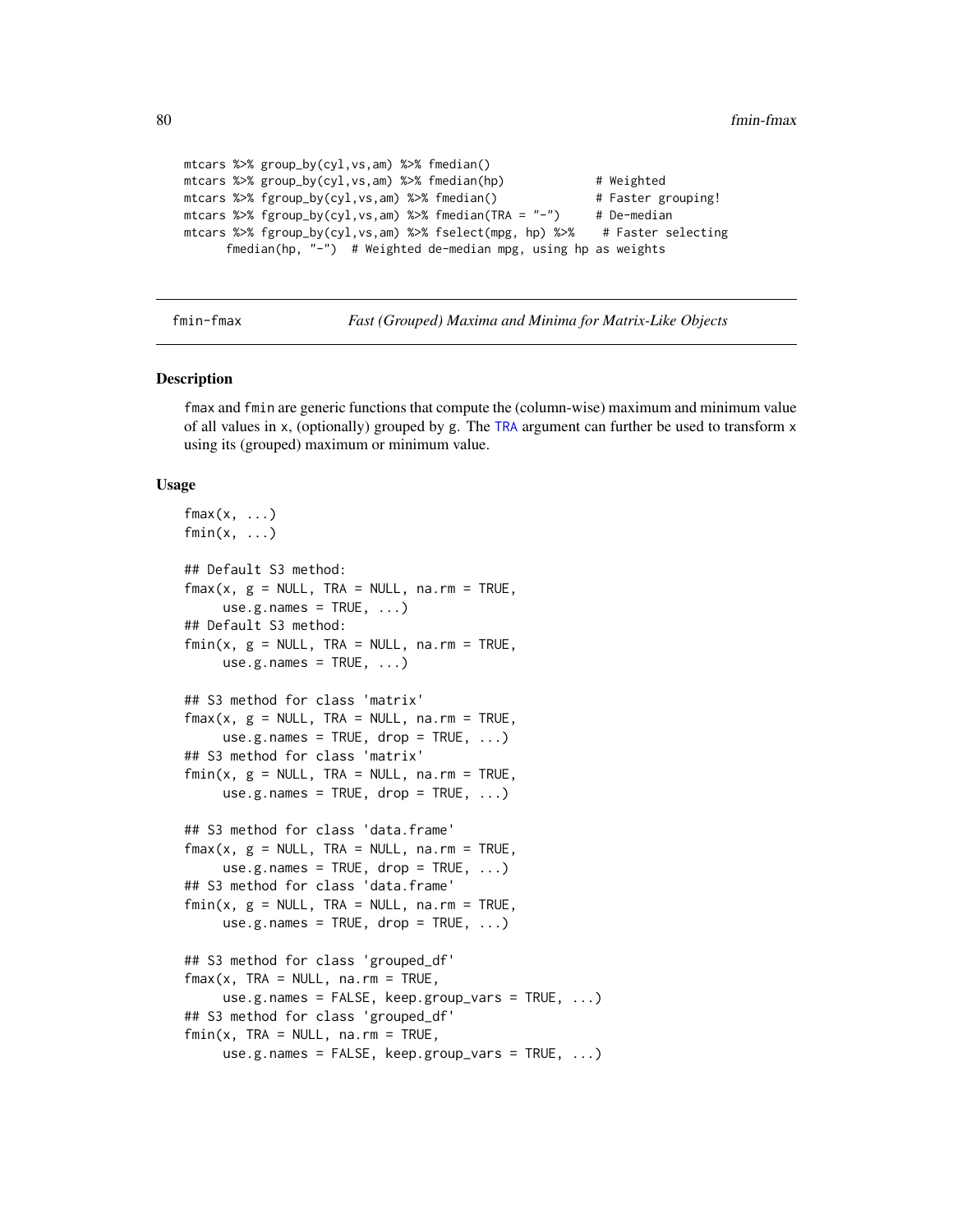## fmin-fmax 81

## **Arguments**

| X               | a numeric vector, matrix, data frame or grouped data frame (class 'grouped_df').                                                                                                                                                         |  |
|-----------------|------------------------------------------------------------------------------------------------------------------------------------------------------------------------------------------------------------------------------------------|--|
| g               | a factor, GRP object, atomic vector (internally converted to factor) or a list of<br>vectors / factors (internally converted to a GRP object) used to group x.                                                                           |  |
| <b>TRA</b>      | an integer or quoted operator indicating the transformation to perform: $0 -$ "re-<br>place_NA"   1 - "replace_fill"   2 - "replace"   3 - "-"   4 - "-+"   5 - "/"   6 - "%"  <br>$7 -$ "+"   8 - "*"   9 - "%%"   10 - "-%%". See TRA. |  |
| $na$ . $rm$     | logical. Skip missing values in x. Defaults to TRUE and implemented at very<br>little computational cost. If na. rm = FALSE a NA is returned when encountered.                                                                           |  |
| use.g.name      | logical. Make group-names and add to the result as names (default method) or<br>row-names (matrix and data frame methods). No row-names are generated for<br>data.table's.                                                               |  |
| drop            | <i>matrix and data.frame method:</i> Logical. TRUE drops dimensions and returns an<br>atomic vector if $g = NULL$ and TRA = NULL.                                                                                                        |  |
| keep.group_vars |                                                                                                                                                                                                                                          |  |
|                 | <i>grouped_df method:</i> Logical. FALSE removes grouping variables after computa-<br>tion.                                                                                                                                              |  |
|                 | arguments to be passed to or from other methods. If TRA is used, passing set $=$<br>TRUE will transform data by reference and return the result invisibly.                                                                               |  |

# Details

Missing-value removal as controlled by the na. rm argument is done at no extra cost since in C++ any logical comparison involving NA or NaN evaluates to FALSE. Large performance gains can nevertheless be achieved in the presence of missing values if na.rm = FALSE, since then the corresponding computation is terminated once a NA is encountered and NA is returned (unlike [max](#page-0-0) and [min](#page-0-0) which just run through without any checks).

For further computational details see [fsum](#page-105-0).

# Value

fmax returns the maximum value of x, grouped by g, or (if [TRA](#page-182-0) is used) x transformed by its (grouped) maximum value. Analogous, fmin returns the minimum value . . .

# See Also

[Fast Statistical Functions,](#page-41-0) [Collapse Overview](#page-23-0)

```
## default vector method
mpg <- mtcars$mpg
fmax(mpg) # Maximum value
fmin(mpg) # Minimum value (all examples below use fmax but apply to fmin)<br>fmax(mpg, TRA = "%") # Simple transformation: Take percentage of maximum value
                                  # Simple transformation: Take percentage of maximum value
fmax(mpg, mtcars$cyl) # Grouped maximum value
fmax(mpg, mtcars[c(2,8:9)]) # More groups..
```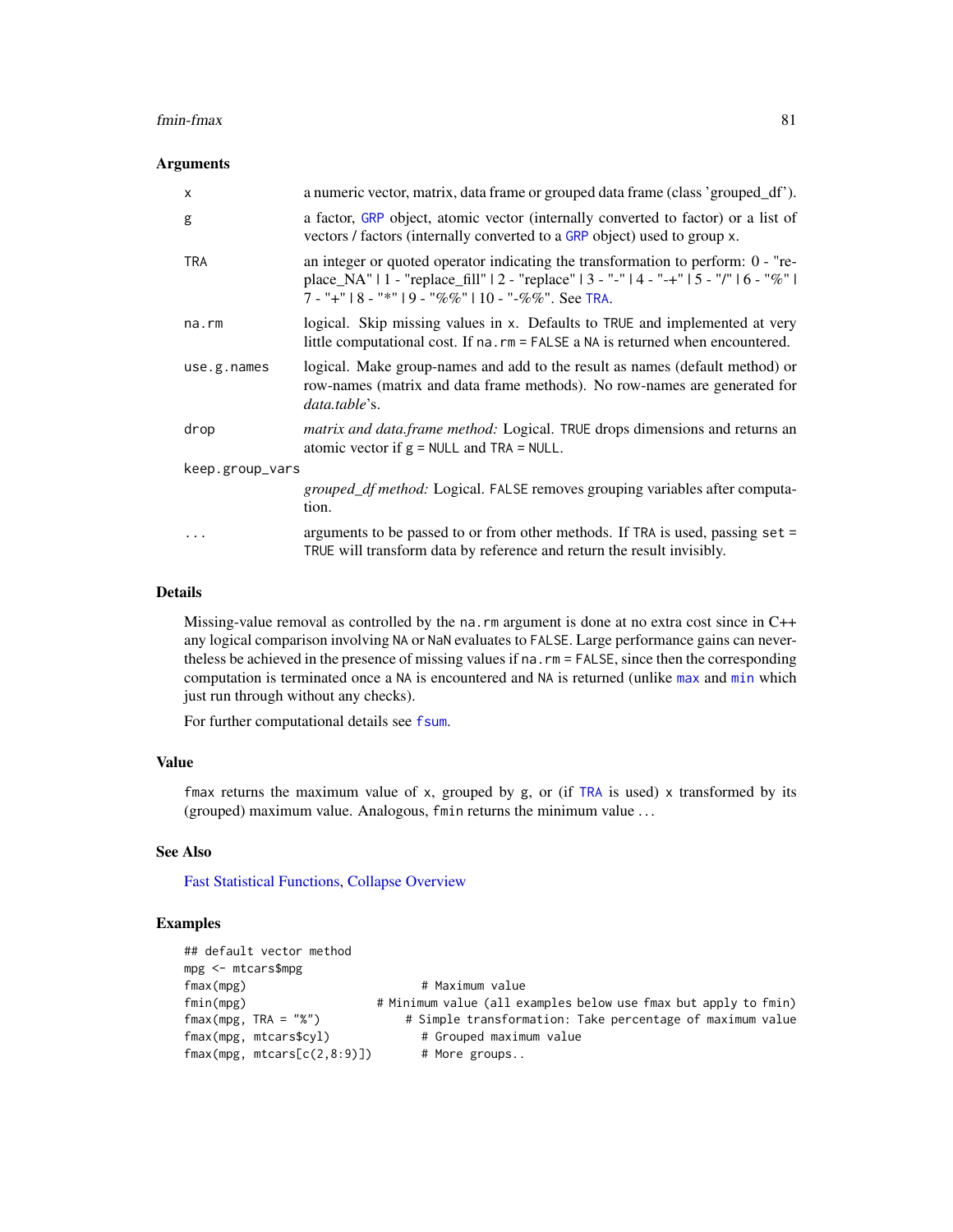## 82 fmode

```
g \leftarrow GRP(mtcars, \sim cyl + vs + am) # Precomputing groups gives more speed !
fmax(mpg, g)
fmax(mpg, g, TRA = "%") \qquad # Groupwise percentage of maximum value fmax(mpg, g, TRA = "replace") \qquad # Groupwise replace by maximum value
                                      # Groupwise replace by maximum value
## data.frame method
fmax(mtcars)
head(fmax(mtcars, TRA = "%"))
fmax(mtcars, g)
fmax(mtcars, g, use.g.names = FALSE) # No row-names generated
## matrix method
m <- qM(mtcars)
fmax(m)
head(fmax(m, TRA = "X"))fmax(m, g) # etc..
## method for grouped data frames - created with dplyr::group_by or fgroup_by
library(dplyr)
mtcars %>% group_by(cyl,vs,am) %>% fmax()
mtcars %>% group_by(cyl,vs,am) %>% fmax("%")
mtcars %>% group_by(cyl,vs,am) %>% select(mpg) %>% fmax()
```
<span id="page-81-0"></span>

fmode *Fast (Grouped, Weighted) Statistical Mode for Matrix-Like Objects*

# Description

fmode is a generic function and returns the (column-wise) statistical mode i.e. the most frequent value of x, (optionally) grouped by g and/or weighted by w. The [TRA](#page-182-0) argument can further be used to transform x using its (grouped, weighted) mode. Ties between multiple possible modes can be resolved by taking the minimum, maximum, (default) first or last occurring mode.

```
fmode(x, \ldots)## Default S3 method:
fmode(x, g = NULL, w = NULL, TRA = NULL, na.rm = TRUE,
      use.g.names = TRUE, ties = "first", nthreads = 1L, ...)
## S3 method for class 'matrix'
fmode(x, g = NULL, w = NULL, TRA = NULL, na.rm = TRUE,
      use.g.names = TRUE, drop = TRUE, ties = "first", nthreads = 1L, ...)
## S3 method for class 'data.frame'
fmode(x, g = NULL, w = NULL, TRA = NULL, na.rm = TRUE,
      use.g.names = TRUE, drop = TRUE, ties = "first", nthreads = 1L, ...)
```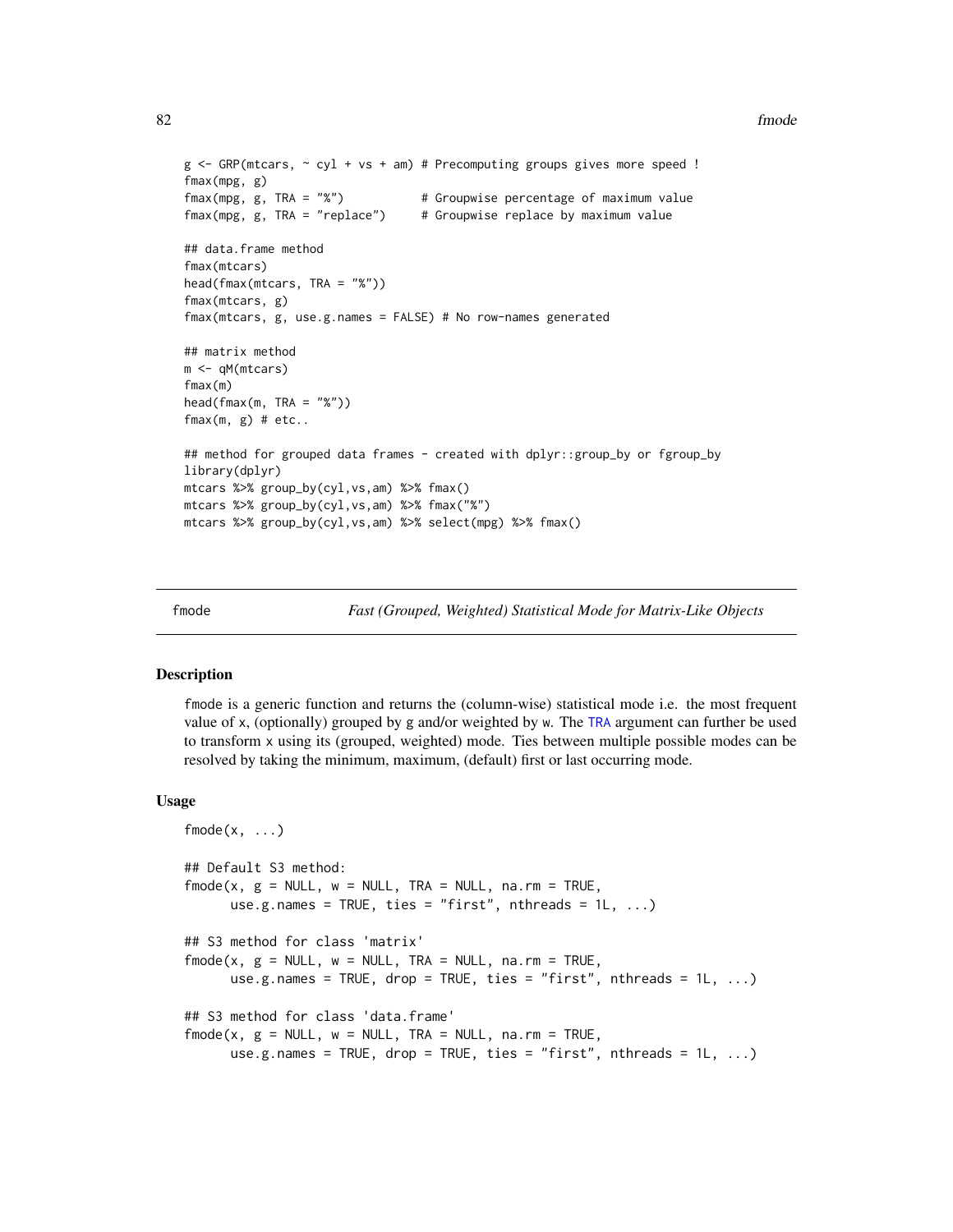```
## S3 method for class 'grouped_df'
fmode(x, w = NULL, TRA = NULL, na.rm = TRUE,
     use.g.names = FALSE, keep.group_vars = TRUE, keep.w = TRUE,
     ties = "first", nthreads = 11, ...)
```
# Arguments

| X               |                          | a vector, matrix, data frame or grouped data frame (class 'grouped_df').                                                                                                                                                             |
|-----------------|--------------------------|--------------------------------------------------------------------------------------------------------------------------------------------------------------------------------------------------------------------------------------|
| g               |                          | a factor, GRP object, atomic vector (internally converted to factor) or a list of<br>vectors / factors (internally converted to a GRP object) used to group x.                                                                       |
| W               |                          | a numeric vector of (non-negative) weights, may contain missing values.                                                                                                                                                              |
| TRA             |                          | an integer or quoted operator indicating the transformation to perform: 0 - "re-<br>place_NA"   1 - "replace_fill"   2 - "replace"   3 - "-"   4 - "-+"   5 - "/"   6 - "%"  <br>7 - "+"   8 - "*"   9 - "%%"   10 - "-%%". See TRA. |
| na.rm           |                          | logical. Skip missing values in x. Defaults to TRUE and implemented at very<br>little computational cost. If na. rm = FALSE, NA is treated as any other value.                                                                       |
| use.g.names     |                          | logical. Make group-names and add to the result as names (default method) or<br>row-names (matrix and data frame methods). No row-names are generated for<br>data.table's.                                                           |
| ties            |                          | an integer or character string specifying the method to resolve ties between mul-<br>tiple possible modes i.e. multiple values with the maximum frequency or sum<br>of weights:                                                      |
|                 | Int.<br>1<br>2<br>3<br>4 | Description<br><i>String</i><br>"first"<br>take the first occurring mode.<br>take the smallest of the possible modes.<br>"min"<br>take the largest of the possible modes.<br>"max"<br>"last"<br>take the last occurring mode.        |
|                 |                          | Note: "min"/"max" don't work with character data. See also Details.                                                                                                                                                                  |
| nthreads        |                          | integer. The number of threads to utilize. Parallelism is across groups for<br>grouped computations and at the column-level otherwise.                                                                                               |
| drop            |                          | matrix and data.frame method: Logical. TRUE drops dimensions and returns an<br>atomic vector if $g = NULL$ and $TRA = NULL$ .                                                                                                        |
| keep.group_vars |                          | grouped_df method: Logical. FALSE removes grouping variables after computa-<br>tion.                                                                                                                                                 |
| keep.w          |                          | grouped_df method: Logical. Retain sum of weighting variable after computa-<br>tion (if contained in grouped_df).                                                                                                                    |
| $\cdots$        |                          | arguments to be passed to or from other methods. If TRA is used, passing set =<br>TRUE will transform data by reference and return the result invisibly.                                                                             |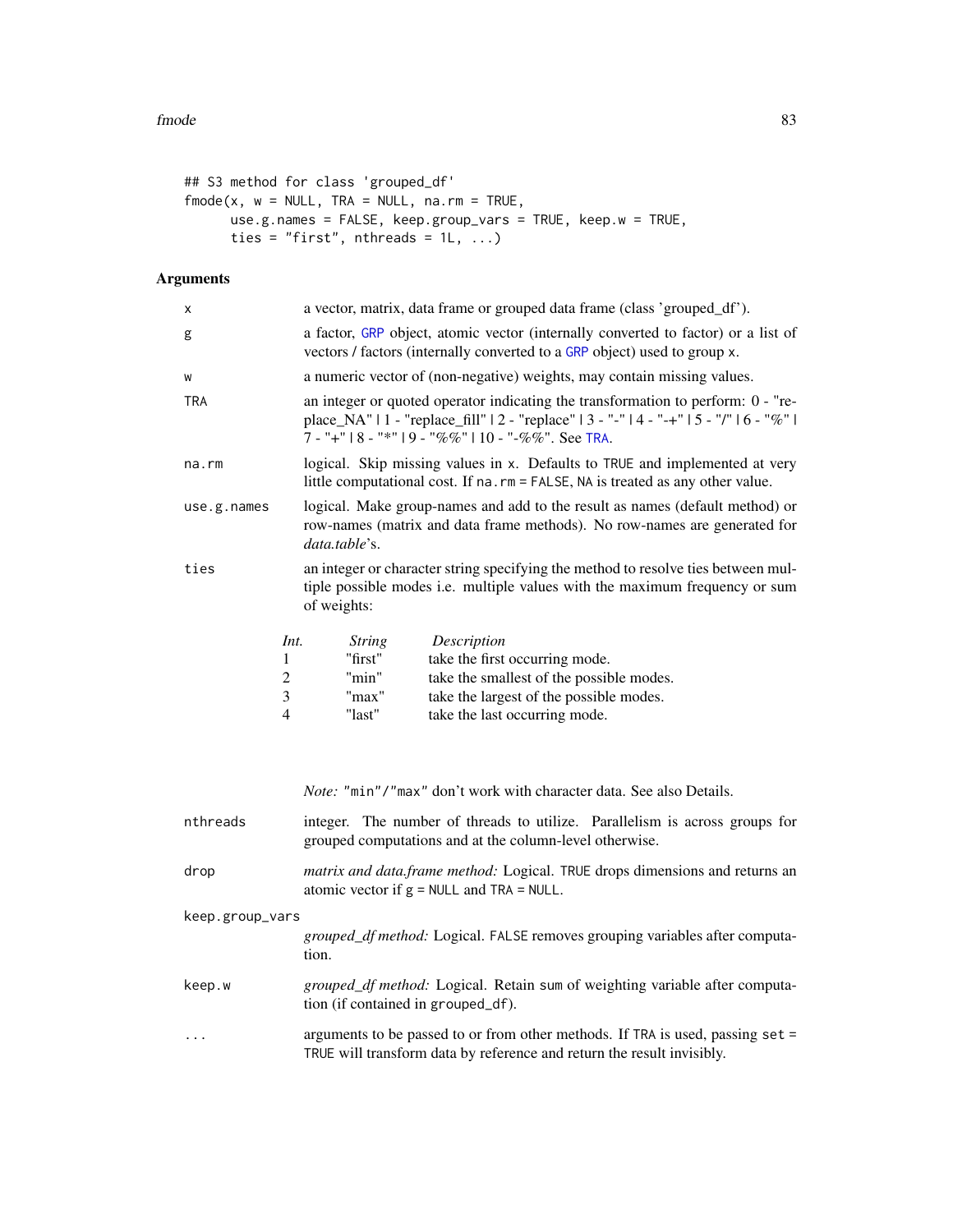## Details

fmode implements a pretty fast C-level hashing algorithm inspired by the *kit* package to find the statistical mode.

If na.rm = FALSE, NA is not removed but treated as any other value (i.e. it's frequency is counted). If all values are NA, NA is always returned.

The weighted mode is computed by summing up the weights for all distinct values and choosing the value with the largest sum. If na.rm = TRUE, missing values will be removed from both x and w i.e. utilizing only x[complete.cases(x,w)] and w[complete.cases(x,w)].

It is possible that multiple values have the same mode (the maximum frequency or sum of weights). Typical cases are simply when all values are either all the same or all distinct. In such cases, the default option ties = "first" returns the first occurring value in the data reaching the maximum frequency count or sum of weights. For example in a sample  $x = c(1, 3, 2, 2, 4, 4, 1, 7)$ , the first mode is 2 as fmode goes through the data from left to right. ties = "last" on the other hand gives 1. It is also possible to take the minimum or maximum mode, i.e.  $\text{fmode}(x, \text{ties} = \text{"min"})$ returns 1, and  $f$ mode(x, ties = "max") returns 4. It should be noted that options ties = "min" and ties = "max" give unintuitive results for character data (no strict alphabetic sorting, similar to using  $\leq$  and  $\geq$  to compare character values in R). These options are also best avoided if missing values are counted (na.rm = FALSE) since no proper logical comparison with missing values is possible: With numeric data it depends, since in C++ any comparison with NA\_real\_ evaluates to FALSE, NA\_real\_ is chosen as the min or max mode only if it is also the first mode, and never otherwise. For integer data, NA\_integer\_ is stored as the smallest integer in C++, so it will always be chosen as the min mode and never as the max mode. For character data, NA\_character\_ is stored as the string "NA" in C++ and thus the behavior depends on the other character content. fmode also implements a fast method for logical values which does not support the options "first"/"last" i.e. TRUE is returned unless ties = "min".

fmode preserves all the attributes of the objects it is applied to (apart from names or row-names which are adjusted as necessary in grouped operations). If a data frame is passed to fmode and drop = TRUE (the default), [unlist](#page-0-0) will be called on the result, which might not be sensible depending on the data at hand.

# Value

The (w weighted) statistical mode of x, grouped by g, or (if [TRA](#page-182-0) is used) x transformed by its (grouped, weighed) mode.

#### See Also

[fmean](#page-74-0), [fmedian](#page-76-0), [Fast Statistical Functions,](#page-41-0) [Collapse Overview](#page-23-0)

```
x \leq -c(1, 3, 2, 2, 4, 4, 1, 7, NA, NA)fmode(x) \qquad # Default is ties = "first"
fmode(x, ties = "last")
fmode(x, ties = "min")
fmode(x, ties = "max")
fmode(x, na.rm = FALSE) # Here NA is the mode, regardless of ties option
fmode(x[-length(x)], na.rm = FALSE) # Not anymore..
```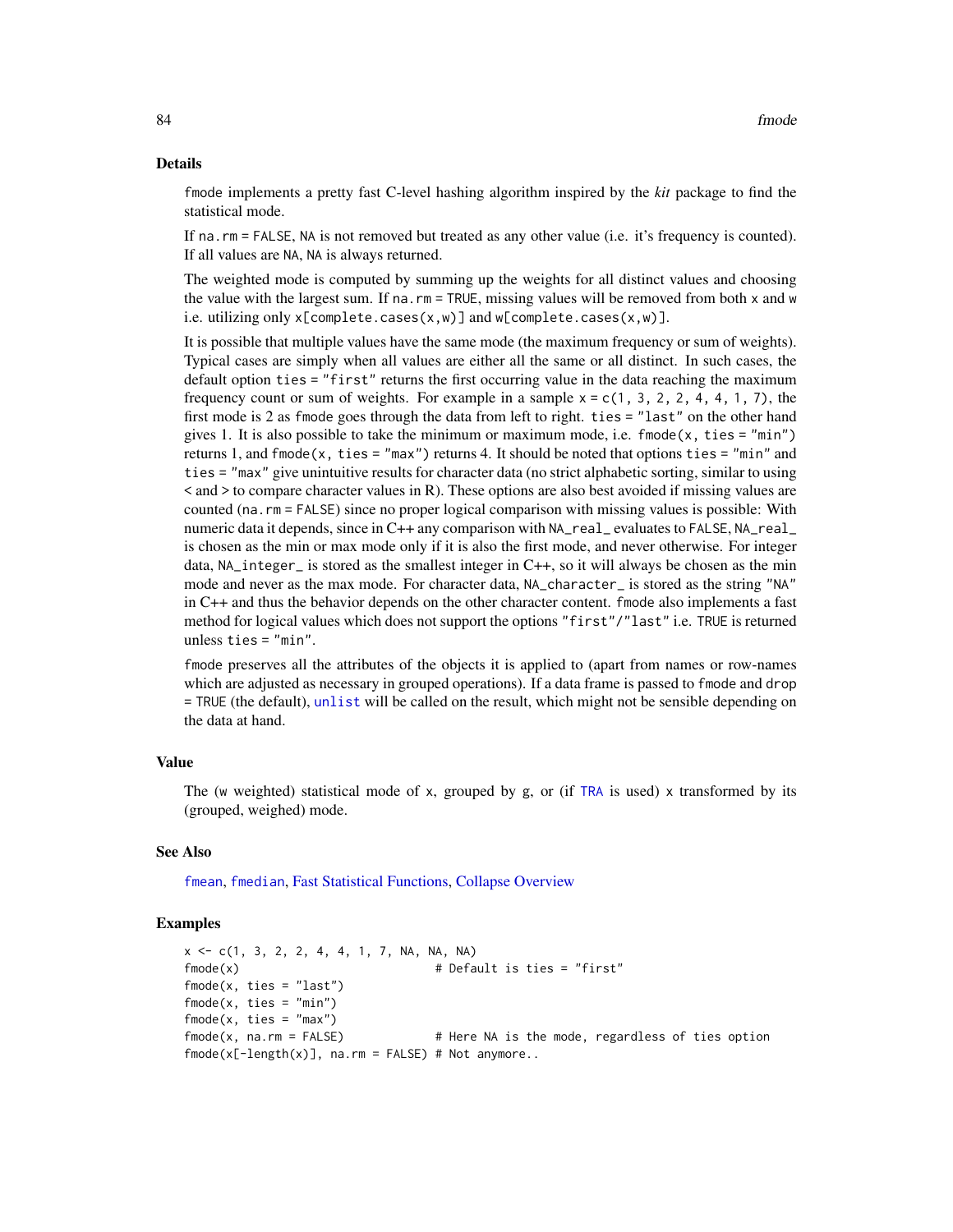## fndistinct 85

```
## World Development Data
attach(wlddev)
## default vector method
fmode(PCGDP) # Numeric mode
head(fmode(PCGDP, iso3c)) # Grouped numeric mode
head(fmode(PCGDP, iso3c, LIFEEX)) # Grouped and weighted numeric mode
fmode(region) # Factor mode
fmode(date) # Date mode (defaults to first value since panel is balanced)
fmode(country) \qquad # Character mode (also defaults to first value)
fmode(OECD) # Logical mode# ..all the above can also be performed grouped and weighted
## matrix method
m <- qM(airquality)
fmode(m)
fmode(m, na.rm = FALSE) \qquad # NA frequency is also counted
fmode(m, airquality$Month) # Groupwise
fmode(m, w = airquality$Day) # Weighted: Later days in the month are given more weight
fmode(m>50, airquality$Month) # Groupwise logical mode
                            # etc..
## data.frame method
fmode(wlddev) # Calling unlist -> coerce to character vector
fmode(wlddev, drop = FALSE) # Gives one row
head(fmode(wlddev, iso3c)) # Grouped mode
head(fmode(wlddev, iso3c, LIFEEX)) # Grouped and weighted mode
detach(wlddev)
```
<span id="page-84-0"></span>fndistinct *Fast (Grouped) Distinct Value Count for Matrix-Like Objects*

# Description

fndistinct is a generic function that (column-wise) computes the number of distinct values in x, (optionally) grouped by g. It is significantly faster than length(unique(x)). The [TRA](#page-182-0) argument can further be used to transform x using its (grouped) distinct value count.

```
fndistinct(x, ...)
## Default S3 method:
fndistinct(x, g = NULL, TRA = NULL, na.rm = TRUE,use.g.names = TRUE, nthreads = 1L, ...## S3 method for class 'matrix'
fndistinct(x, g = NULL, TRA = NULL, na.rm = TRUE,use.g.names = TRUE, drop = TRUE, nthreads = 1L, ...)
```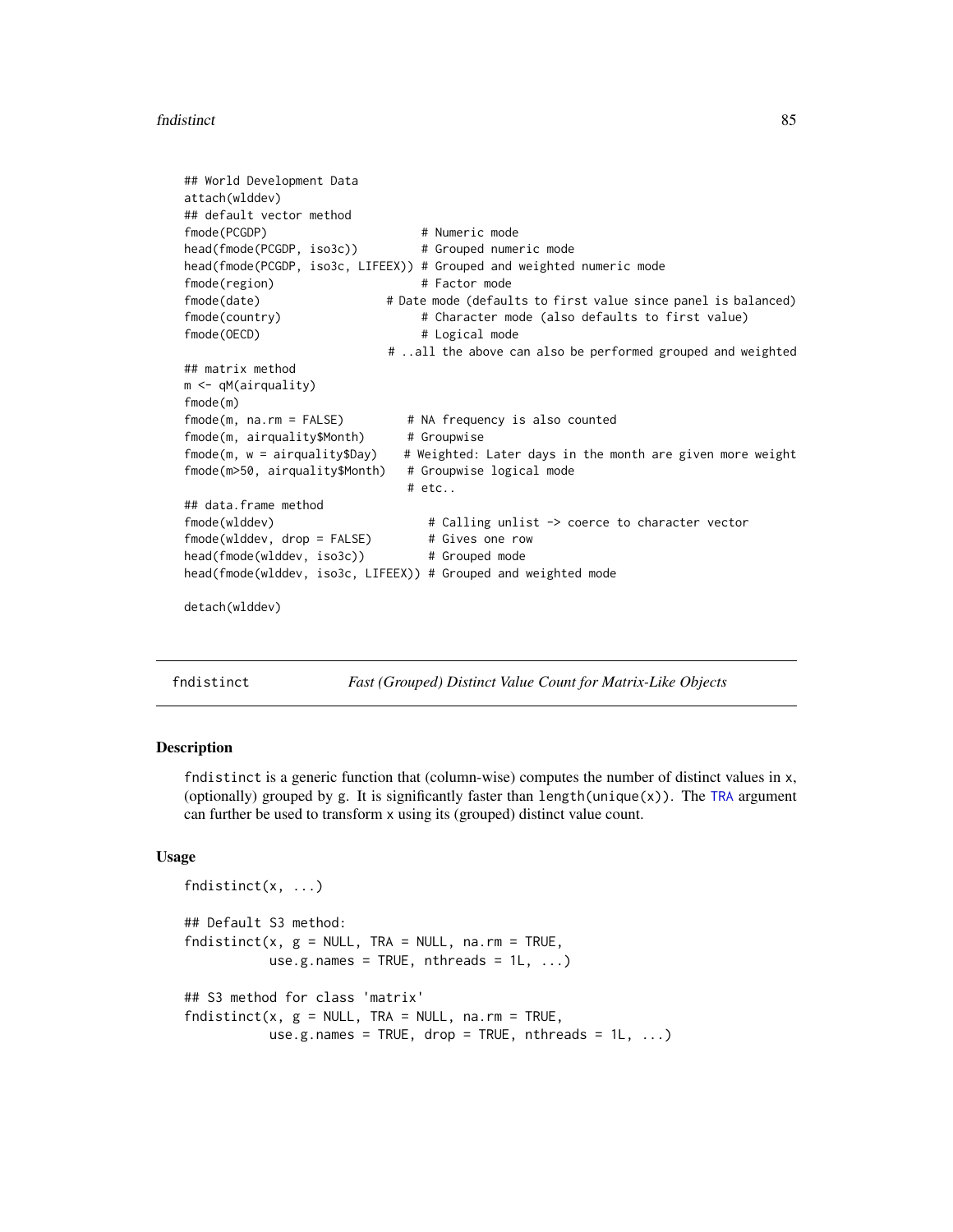```
## S3 method for class 'data.frame'
fndistinct(x, g = NULL, TRA = NULL, na.rm = TRUE,
          use.g.names = TRUE, drop = TRUE, nthreads = 1L, ...)
## S3 method for class 'grouped_df'
fndistinct(x, TRA = NULL, na.rm = TRUE,use.g.names = FALSE, keep.group_vars = TRUE, nthreads = 1L, ...)
```
# Arguments

| X               | a vector, matrix, data frame or grouped data frame (class 'grouped_df').                                                                                                                                                                 |  |
|-----------------|------------------------------------------------------------------------------------------------------------------------------------------------------------------------------------------------------------------------------------------|--|
| g               | a factor, GRP object, atomic vector (internally converted to factor) or a list of<br>vectors / factors (internally converted to a GRP object) used to group x.                                                                           |  |
| <b>TRA</b>      | an integer or quoted operator indicating the transformation to perform: $0 -$ "re-<br>place_NA"   1 - "replace_fill"   2 - "replace"   3 - "-"   4 - "-+"   5 - "/"   6 - "%"  <br>$7 -$ "+"   8 - "*"   9 - "%%"   10 - "-%%". See TRA. |  |
| na.rm           | logical. TRUE: Skip missing values in x (faster computation). FALSE: Also con-<br>sider 'NA' as one distinct value.                                                                                                                      |  |
| use.g. names    | logical. Make group-names and add to the result as names (default method) or<br>row-names (matrix and data frame methods). No row-names are generated for<br>data.table's.                                                               |  |
| nthreads        | integer. The number of threads to utilize. Parallelism is across groups for<br>grouped computations and at the column-level otherwise.                                                                                                   |  |
| drop            | <i>matrix and data.frame method:</i> Logical. TRUE drops dimensions and returns an<br>atomic vector if $g = NULL$ and TRA = NULL.                                                                                                        |  |
| keep.group_vars |                                                                                                                                                                                                                                          |  |
|                 | grouped_df method: Logical. FALSE removes grouping variables after computa-<br>tion.                                                                                                                                                     |  |
|                 | arguments to be passed to or from other methods. If TRA is used, passing set =<br>TRUE will transform data by reference and return the result invisibly.                                                                                 |  |

## Details

fndistinct implements a pretty fast C-level hashing algorithm inspired by the *kit* package to find the number of distinct values.

If na.rm = TRUE (the default), missing values will be skipped yielding substantial performance gains in data with many missing values. If na.rm = FALSE, missing values will simply be treated as any other value and read into the hash-map. Thus with the former, a numeric vector  $c(1.25, NaN, 3.56, NA)$ will have a distinct value count of 2, whereas the latter will return a distinct value count of 4.

fndistinct preserves all attributes of non-classed vectors / columns, and only the 'label' attribute (if available) of classed vectors / columns (i.e. dates or factors). When applied to data frames and matrices, the row-names are adjusted as necessary.

#### Value

Integer. The number of distinct values in x, grouped by g, or (if [TRA](#page-182-0) is used) x transformed by its distinct value count, grouped by g.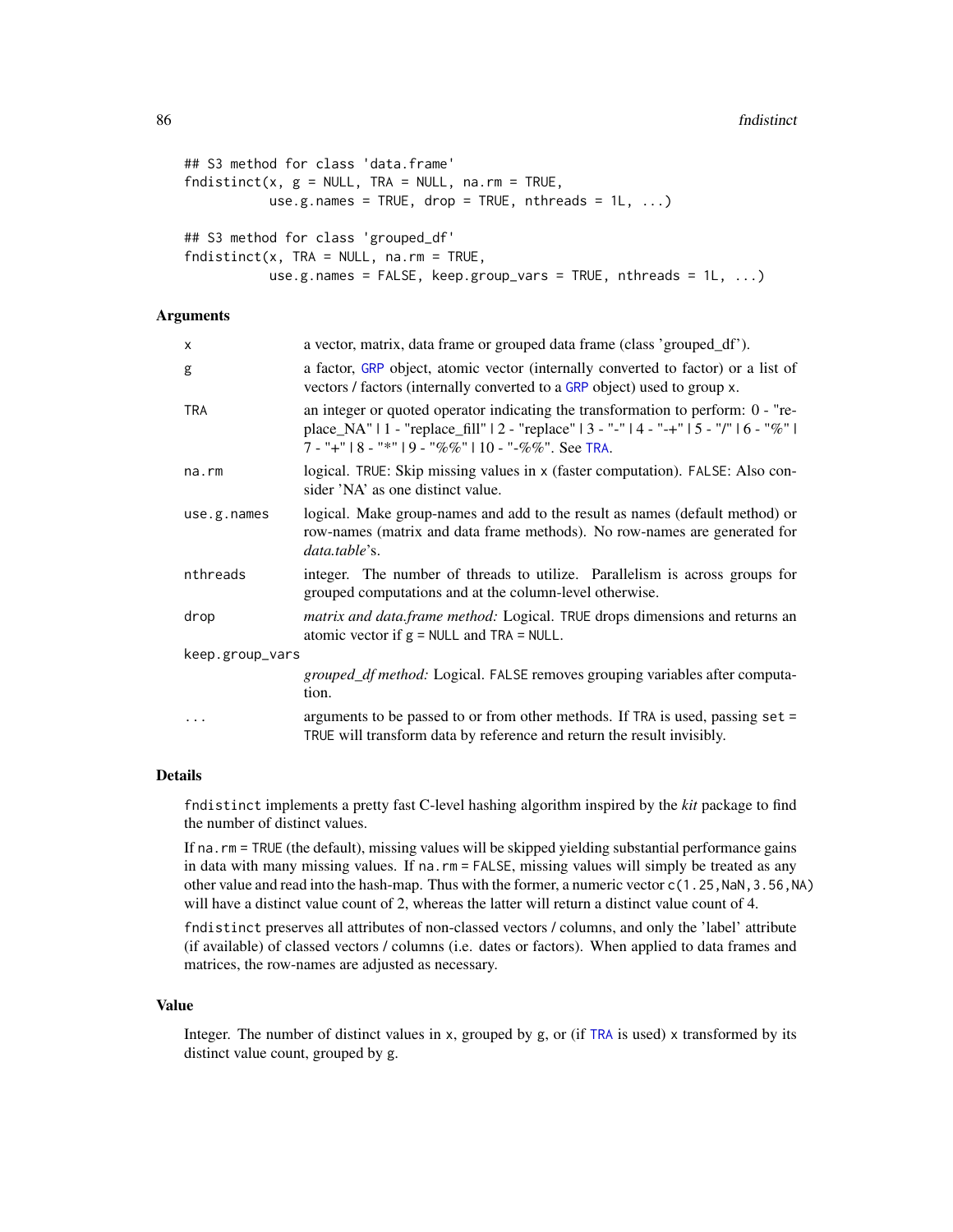fnobs 87

# See Also

[fnunique](#page-115-0), [fnobs](#page-86-0), [Fast Statistical Functions,](#page-41-0) [Collapse Overview](#page-23-0)

# Examples

```
## default vector method
fndistinct(airquality$Solar.R) # Simple distinct value count
fndistinct(airquality$Solar.R, airquality$Month) # Grouped distinct value count
## data.frame method
fndistinct(airquality)
fndistinct(airquality, airquality$Month)
fndistinct(wlddev) \qquad # Works with data of all types!
head(fndistinct(wlddev, wlddev$iso3c))
## matrix method
aqm <- qM(airquality)
fndistinct(aqm) # Also works for character or logical matrices
fndistinct(aqm, airquality$Month)
## method for grouped data frames - created with dplyr::group_by or fgroup_by
library(dplyr)
airquality %>% group_by(Month) %>% fndistinct()
wlddev %>% group_by(country) %>%
           select(PCGDP,LIFEEX,GINI,ODA) %>% fndistinct()
```
<span id="page-86-0"></span>

fnobs *Fast (Grouped) Observation Count for Matrix-Like Objects*

## **Description**

fnobs is a generic function that (column-wise) computes the number of non-missing values in x, (optionally) grouped by g. It is much faster than sum(!is.na(x)). The [TRA](#page-182-0) argument can further be used to transform x using its (grouped) observation count.

```
fnobs(x, \ldots)## Default S3 method:
fnobs(x, g = NULL, TRA = NULL, use.g. names = TRUE, ...)## S3 method for class 'matrix'
fnobs(x, g = NULL, TRA = NULL, use.g.names = TRUE, drop = TRUE, ...)
## S3 method for class 'data.frame'
fnobs(x, g = NULL, TRA = NULL, use.g. names = TRUE, drop = TRUE, ...)
```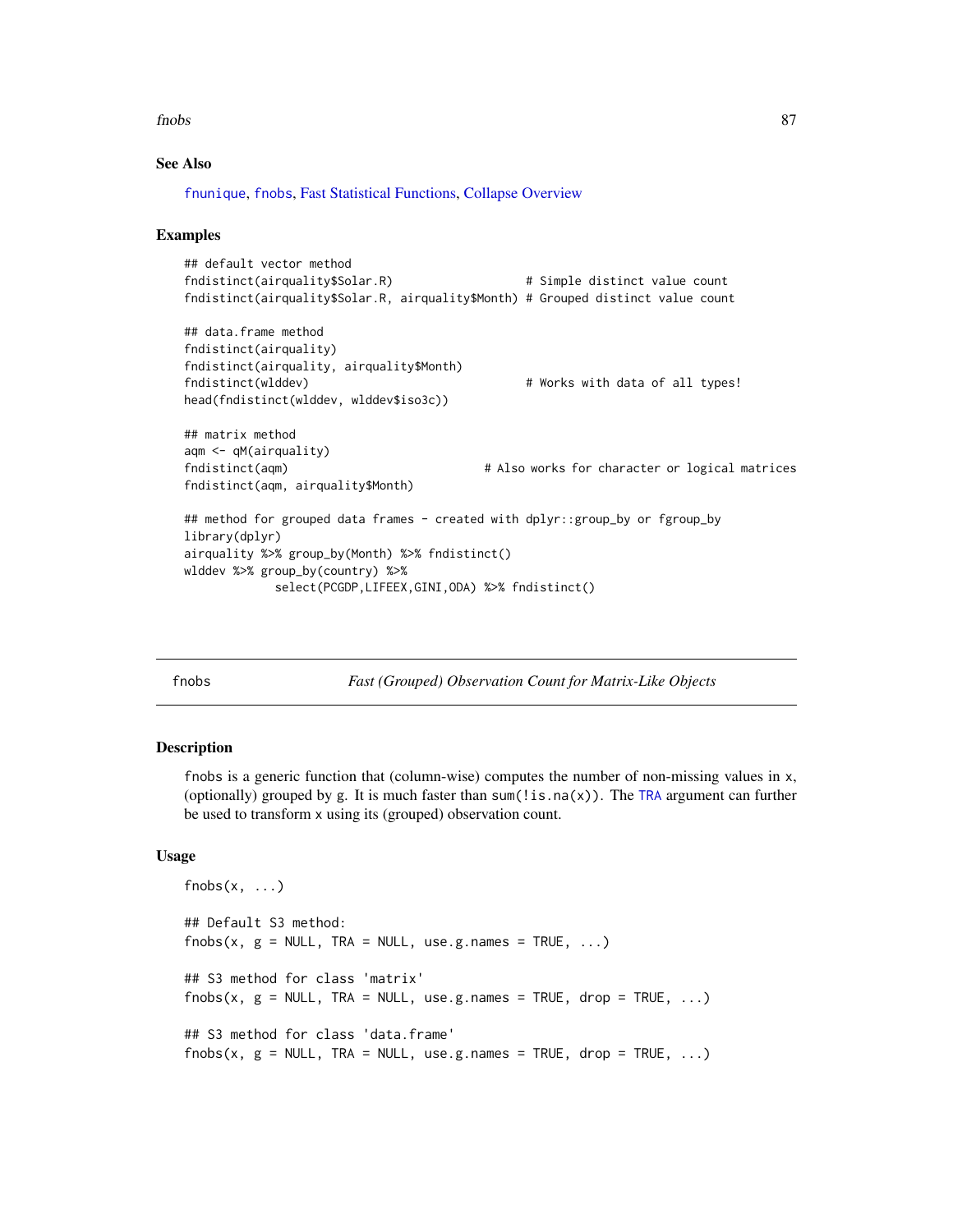```
## S3 method for class 'grouped_df'
fnobs(x, TRA = NULL, use.g. names = FALSE, keep.groupvars = TRUE, ...)
```
## Arguments

| $\mathsf{x}$    | a vector, matrix, data frame or grouped data frame (class 'grouped_df').                                                                                                                                                                 |  |
|-----------------|------------------------------------------------------------------------------------------------------------------------------------------------------------------------------------------------------------------------------------------|--|
| g               | a factor, GRP object, atomic vector (internally converted to factor) or a list of<br>vectors / factors (internally converted to a GRP object) used to group x.                                                                           |  |
| <b>TRA</b>      | an integer or quoted operator indicating the transformation to perform: $0 - "re-$<br>place_NA"   1 - "replace_fill"   2 - "replace"   3 - "-"   4 - "-+"   5 - "/"   6 - "%"  <br>$7 -$ "+"   8 - "*"   9 - "%%"   10 - "-%%". See TRA. |  |
| use.g.name      | logical. Make group-names and add to the result as names (default method) or<br>row-names (matrix and data frame methods). No row-names are generated for<br>data.table's.                                                               |  |
| drop            | matrix and data.frame method: Logical. TRUE drops dimensions and returns an<br>atomic vector if $g = NULL$ and TRA = NULL.                                                                                                               |  |
| keep.group_vars |                                                                                                                                                                                                                                          |  |
|                 | <i>grouped_df method:</i> Logical. FALSE removes grouping variables after computa-<br>tion.                                                                                                                                              |  |
| $\ddots$        | arguments to be passed to or from other methods. If TRA is used, passing $set =$<br>TRUE will transform data by reference and return the result invisibly.                                                                               |  |

# Details

fnobs preserves all attributes of non-classed vectors / columns, and only the 'label' attribute (if available) of classed vectors / columns (i.e. dates or factors). When applied to data frames and matrices, the row-names are adjusted as necessary.

# Value

Integer. The number of non-missing observations in  $x$ , grouped by  $g$ , or (if [TRA](#page-182-0) is used)  $x$  transformed by its number of non-missing observations, grouped by g.

# See Also

[fndistinct](#page-84-0), [Fast Statistical Functions,](#page-41-0) [Collapse Overview](#page-23-0)

```
## default vector method
fnobs(airquality$Solar.R) # Simple Nobs
fnobs(airquality$Solar.R, airquality$Month) # Grouped Nobs
## data.frame method
fnobs(airquality)
fnobs(airquality, airquality$Month)
fnobs(wlddev) \qquad # Works with data of all types!
head(fnobs(wlddev, wlddev$iso3c))
```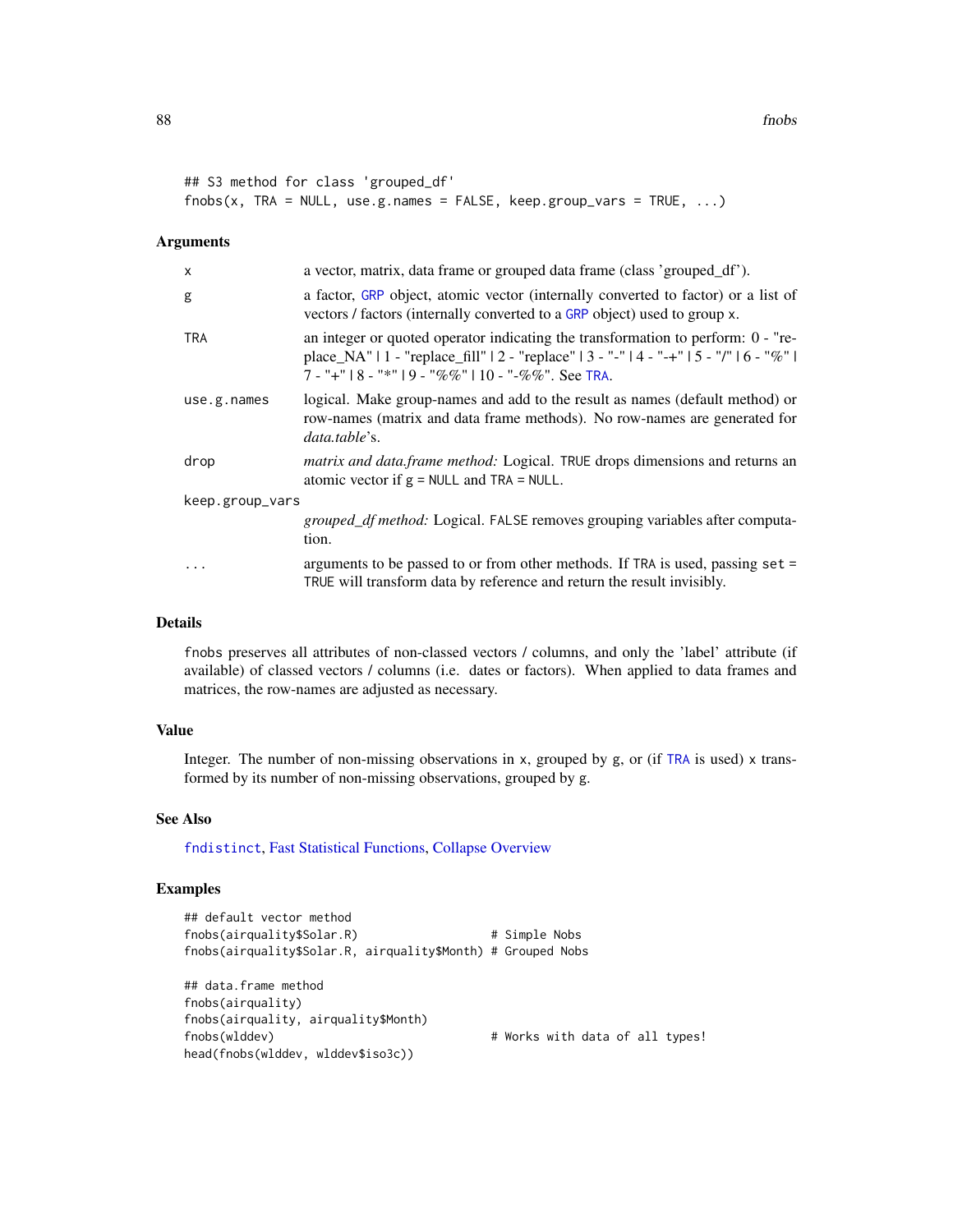```
fnth 89
```

```
## matrix method
aqm <- qM(airquality)
fnobs(aqm) # Also works for character or logical matrices
fnobs(aqm, airquality$Month)
## method for grouped data frames - created with dplyr::group_by or fgroup_by
library(dplyr)
airquality %>% group_by(Month) %>% fnobs()
wlddev %>% group_by(country) %>%
          select(PCGDP,LIFEEX,GINI,ODA) %>% fnobs()
```
<span id="page-88-0"></span>fnth *Fast (Grouped, Weighted) N'th Element/Quantile for Matrix-Like Objects*

## Description

fnth (column-wise) returns the n'th smallest element from a set of unsorted elements x corresponding to an integer index (n), or to a probability between 0 and 1. If n is passed as a probability, ties can be resolved using the lower, upper, or (default) average of the possible elements. These are discontinuous and fast methods to estimate a sample quantile.

# Usage

```
fnth(x, n = 0.5, ...)
## Default S3 method:
fnth(x, n = 0.5, g = NULL, w = NULL, TRA = NULL, na.rm = TRUE,use.g.names = TRUE, ties = "mean", nthreads = 1L, ...)
## S3 method for class 'matrix'
fnth(x, n = 0.5, g = NULL, w = NULL, TRA = NULL, na.rm = TRUE,use.g.names = TRUE, drop = TRUE, ties = "mean", nthreads = 1L, ...)
## S3 method for class 'data.frame'
fnth(x, n = 0.5, g = NULL, w = NULL, TRA = NULL, na.rm = TRUE,use.g.names = TRUE, drop = TRUE, ties = "mean", nthreads = 1L, ...)
## S3 method for class 'grouped_df'
fnth(x, n = 0.5, w = NULL, TRA = NULL, na.rm = TRUE,use.g.names = FALSE, keep.group_vars = TRUE, keep.w = TRUE,
     ties = "mean", nthreads = 1L, ...)
```
# Arguments

x a numeric vector, matrix, data frame or grouped data frame (class 'grouped\_df').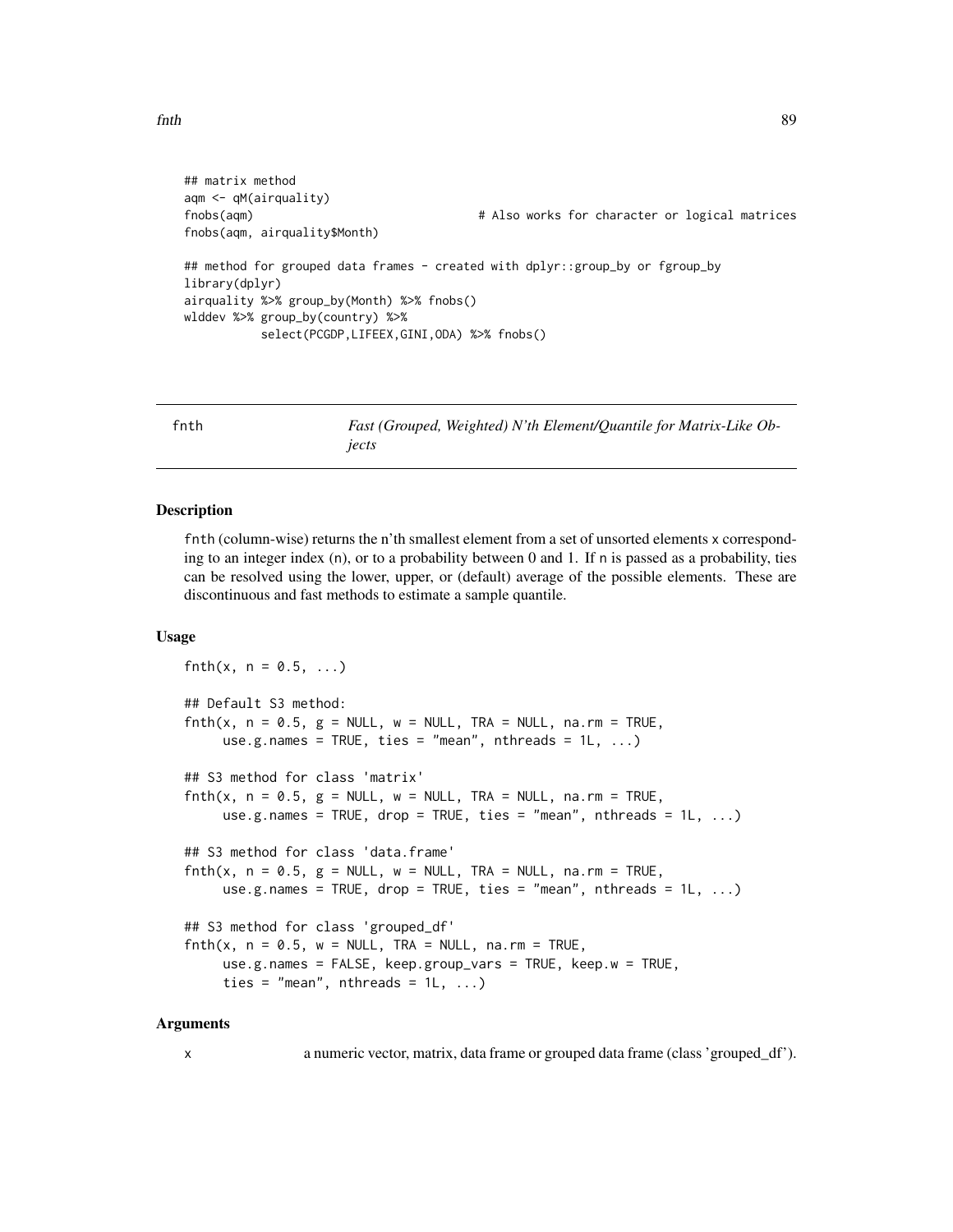| n               |                                                                                                                               | the element to return using a single integer index such that $1 \le n \le NROW(x)$ , or<br>a probability $0 \le n \le 1$ . See Details.                                    |                                                                                                                                                                                                                                      |
|-----------------|-------------------------------------------------------------------------------------------------------------------------------|----------------------------------------------------------------------------------------------------------------------------------------------------------------------------|--------------------------------------------------------------------------------------------------------------------------------------------------------------------------------------------------------------------------------------|
| g               |                                                                                                                               |                                                                                                                                                                            | a factor, GRP object, atomic vector (internally converted to factor) or a list of<br>vectors / factors (internally converted to a GRP object) used to group x.                                                                       |
| W               |                                                                                                                               |                                                                                                                                                                            | a numeric vector of (non-negative) weights, may contain missing values.                                                                                                                                                              |
| <b>TRA</b>      |                                                                                                                               |                                                                                                                                                                            | an integer or quoted operator indicating the transformation to perform: 0 - "re-<br>place_NA"   1 - "replace_fill"   2 - "replace"   3 - "-"   4 - "-+"   5 - "/"   6 - "%"  <br>7 - "+"   8 - "*"   9 - "%%"   10 - "-%%". See TRA. |
| na.rm           |                                                                                                                               |                                                                                                                                                                            | logical. Skip missing values in x. Defaults to TRUE and implemented at very<br>little computational cost. If na. rm = FALSE a NA is returned when encountered.                                                                       |
| use.g.names     |                                                                                                                               | logical. Make group-names and add to the result as names (default method) or<br>row-names (matrix and data frame methods). No row-names are generated for<br>data.table's. |                                                                                                                                                                                                                                      |
| nthreads        |                                                                                                                               |                                                                                                                                                                            | integer. The number of threads to utilize. Parallelism is across groups for<br>grouped computations and at the column-level otherwise. No parallelism is<br>available for weighted computations.                                     |
| ties            |                                                                                                                               |                                                                                                                                                                            | an integer or character string specifying the method to resolve ties between ad-<br>jacent qualifying elements:                                                                                                                      |
|                 | Int.                                                                                                                          | <b>String</b>                                                                                                                                                              | Description                                                                                                                                                                                                                          |
|                 | 1                                                                                                                             | "mean"                                                                                                                                                                     | take the arithmetic mean of all qualifying elements.                                                                                                                                                                                 |
|                 | $\overline{c}$                                                                                                                | "min"                                                                                                                                                                      | take the smallest of the elements.                                                                                                                                                                                                   |
|                 | 3                                                                                                                             | "max"                                                                                                                                                                      | take the largest of the elements.                                                                                                                                                                                                    |
| drop            | matrix and data.frame method: Logical. TRUE drops dimensions and returns an<br>atomic vector if $g = NULL$ and $TRA = NULL$ . |                                                                                                                                                                            |                                                                                                                                                                                                                                      |
| keep.group_vars |                                                                                                                               |                                                                                                                                                                            |                                                                                                                                                                                                                                      |
|                 |                                                                                                                               | tion.                                                                                                                                                                      | grouped_df method: Logical. FALSE removes grouping variables after computa-                                                                                                                                                          |

| keep.w | <i>grouped_df method:</i> Logical. Retain sum of weighting variable after computa- |  |
|--------|------------------------------------------------------------------------------------|--|
|        | tion (if contained in grouped_df).                                                 |  |

... arguments to be passed to or from other methods. If TRA is used, passing set = TRUE will transform data by reference and return the result invisibly.

# Details

This is an R port to std::nth\_element, an efficient partial sorting algorithm in C++. It is also used to calculated the median (in fact the default finth(x,  $n = 0.5$ ) is identical to finedian(x), so see also the details for [fmedian](#page-76-0)).

fnth generalizes the principles of median value calculation to find arbitrary elements. It offers considerable flexibility by providing both simple order statistics and simple discontinuous quantile estimation. Regarding the former, setting n to an index between 1 and NROW(x) will return the n'th smallest element of x, about 2x faster than sort(x, partial =  $n$ )[n]. As to the latter, setting n to a probability between 0 and 1 will return the corresponding element of x, and resolve ties between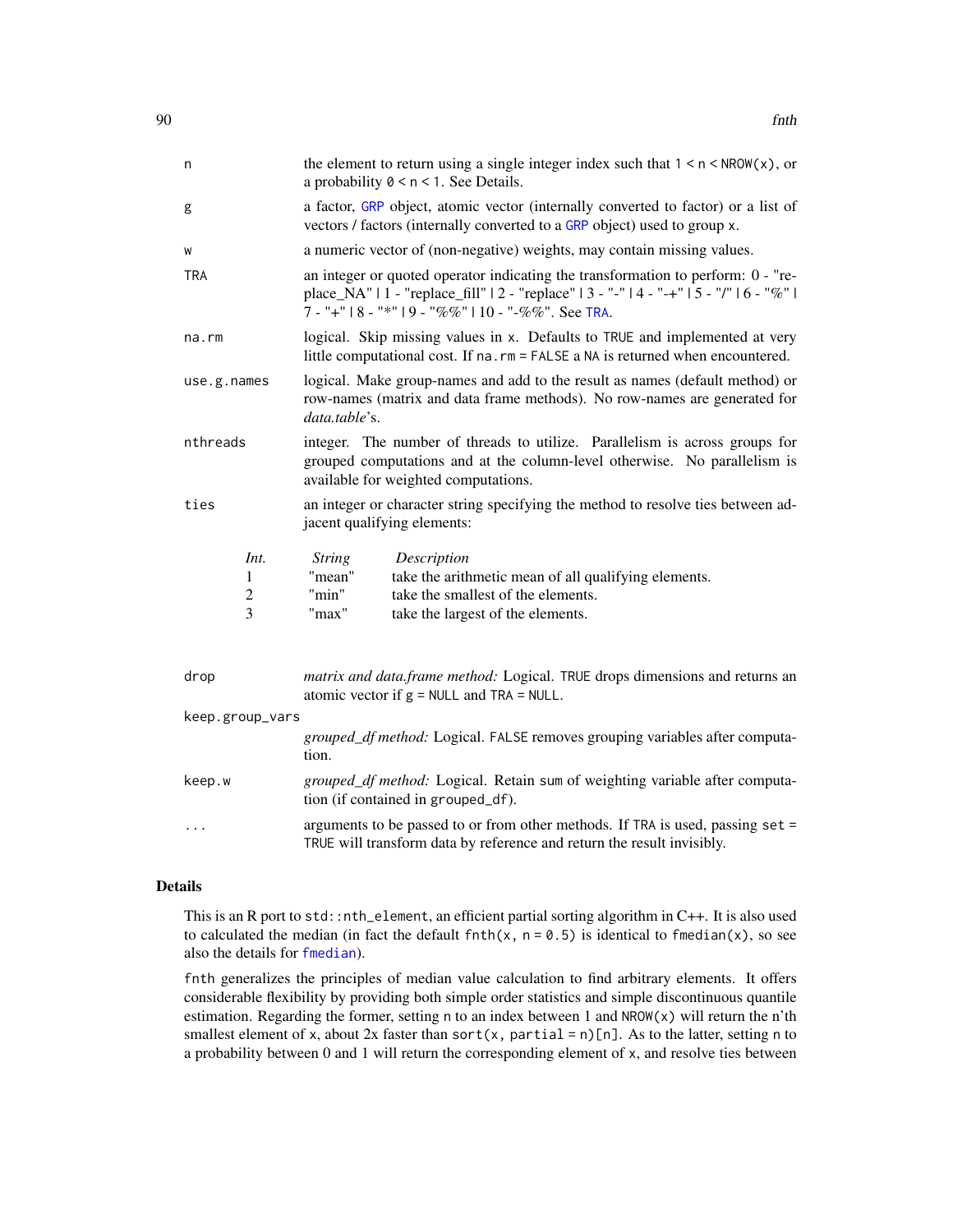multiple qualifying elements (such as when  $n = 0.5$  and x is even) using the arithmetic average ties = "mean", or the smallest ties = "min" or largest ties = "max" of those elements.

If  $n > 1$  is used and x contains missing values (and na.rm = TRUE, otherwise NA is returned), n is internally converted to a probability using  $p = (n-1)/(NROW(x)-1)$ , and that probability is applied to the set of complete elements (of each column if  $x$  is a matrix or data frame) to find the as.integer( $p*(fnobs(x)-1)$ )+1L'th element (which corresponds to option ties = "min"). Note that it is necessary to subtract and add 1 so that  $n = 1$  corresponds to  $p = 0$  and  $n = NROW(x)$  to  $p =$ 1.

When using grouped computations (supplying a vector or list to g subdividing  $x$ ) and  $n > 1$  is used, it is transformed to a probability  $p = (n-1)/(NROW(x)/ng-1)$  (where ng contains the number of unique groups in g) and ties  $=$  "min" is used to sort out clashes. This could be useful for example to return the n'th smallest element of each group in a balanced panel, but with unequal group sizes it more intuitive to pass a probability to n.

If weights are used, the same principles apply as for weighted median calculation: A target partial sum of weights  $p \star$ sum(w) is calculated, and the weighted n'th element is the element k such that all elements smaller than k have a sum of weights  $\leq p \times sum(w)$ , and all elements larger than k have a sum of weights  $\leq (1 - p) \times \text{sum}(w)$ . If the partial-sum of weights ( $p \times \text{sum}(w)$ ) is reached exactly for some element k, then (summing from the lower end) both k and  $k+1$  would qualify as the weighted n'th element (and some possible additional elements with zero weights following k would also qualify). If  $n > 1$ , the lowest of those elements is chosen (congruent with the unweighted behavior), but if  $0 \le n \le 1$ , the ties option regulates how to resolve such conflicts, yielding lower-weighted, upper-weighted or (default) average weighted n'th elements.

The weighted n'th element is computed using [radixorder](#page-164-0) to first obtain an ordering of all elements, so it is considerably more computationally expensive than the unweighted version. With groups, the entire vector is also ordered, and the weighted n'th element is computed in a single ordered pass through the data (after calculating partial-group sums of the weights, skipping weights for which x is missing).

If x is a matrix or data frame, these computations are performed independently for each column. Column-attributes and overall attributes of a data frame are preserved (if g is used or drop = FALSE).

# Value

The (w weighted) n'th element of x, grouped by g, or (if [TRA](#page-182-0) is used) x transformed by its (grouped, weighted) n'th element.

# See Also

[fmean](#page-74-0), [fmedian](#page-76-0), [fmode](#page-81-0), [Fast Statistical Functions,](#page-41-0) [Collapse Overview](#page-23-0)

| ## default vector method         |                                                     |
|----------------------------------|-----------------------------------------------------|
| mpg <- mtcars\$mpg               |                                                     |
| fnth(mpg)                        | # Simple nth element: Median (same as fmedian(mpg)) |
| fnth(mpg, 5)                     | # 5th smallest element                              |
| $sort(mpg, partial = 5)[5]$      | # Same using base R, fnth is 2x faster.             |
| fnth(mpg, 0.75)                  | # Third quartile                                    |
| $fnth(mpg, 0.75, w = mtcars$hp)$ | # Weighted third quartile: Weighted by hp           |
|                                  |                                                     |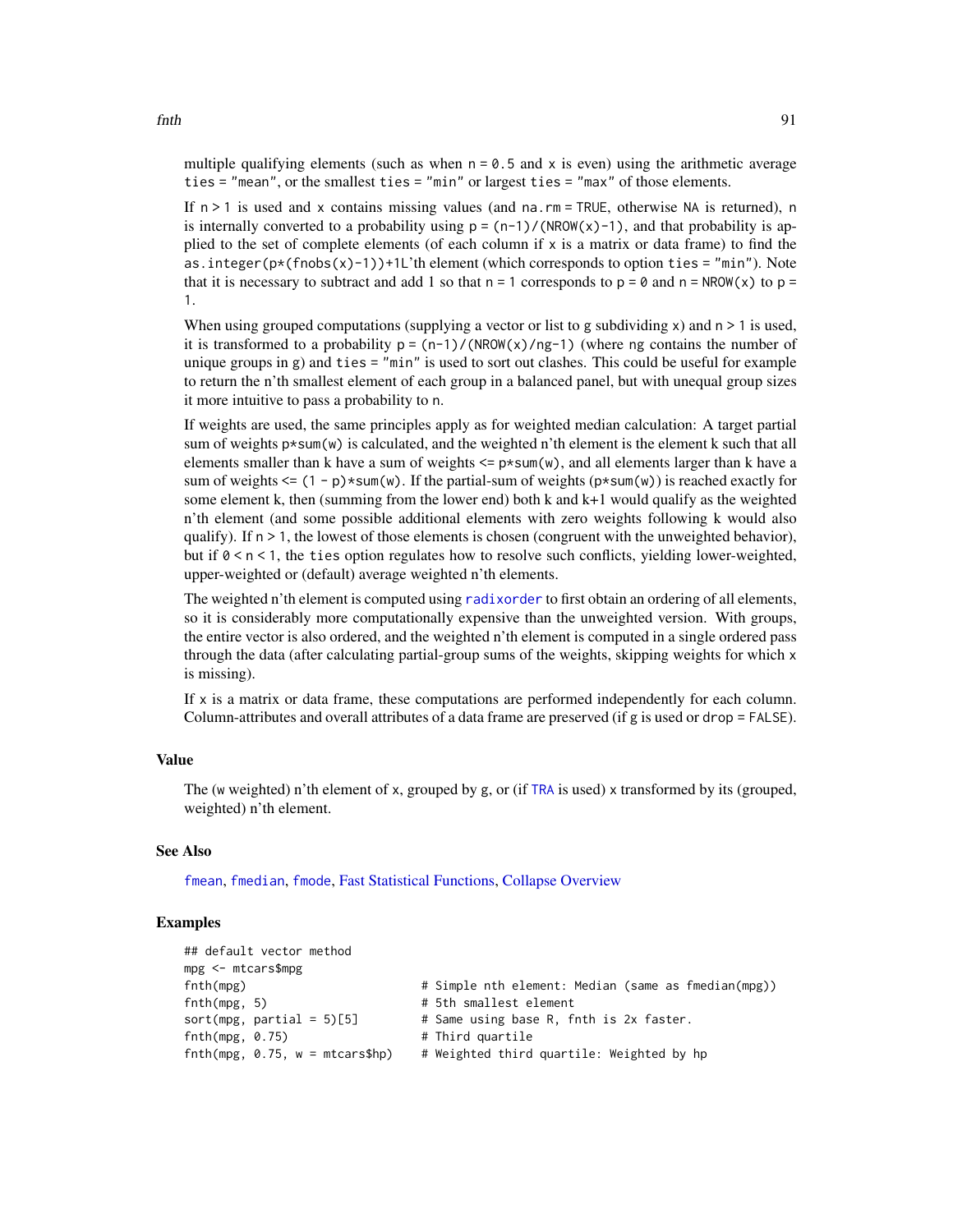```
fnth(mpg, 0.75, TRA = "-") # Simple transformation: Subtract third quartile
fnth(mpg, 0.75, mtcars$cyl) # Grouped third quartile
fnth(mpg, 0.75, mtcars[c(2,8:9)]) # More groups..
g \leftarrow GRP(mtcars, \sim cyl + vs + am) # Precomputing groups gives more speed !
fnth(mpg, 0.75, g)
fnth(mpg, 0.75, g, mtcars$hp) # Grouped weighted third quartile
fnth(mpg, 0.75, g, TRA = "-") * Groupwise subtract third quartile
fnth(mpg, 0.75, g, mtcars$hp, "-") # Groupwise subtract weighted third quartile
## data.frame method
fnth(mtcars, 0.75)
head(fnth(mtcars, 0.75, TRA = "-"))
fnth(mtcars, 0.75, g)
fnth(fgroup_by(mtcars, cyl, vs, am), 0.75) # Another way of doing it..
fnth(mtcars, 0.75, g, use.g. names = FALSE) # No row-names generated
## matrix method
m <- qM(mtcars)
fnth(m, 0.75)
head(fnth(m, 0.75, TRA = "-"))
fnth(m, 0.75, g) # etc..
library(dplyr)
## grouped_df method
mtcars %>% group_by(cyl,vs,am) %>% fnth(0.75)
mtcars %>% group_by(cyl,vs,am) %>% fnth(0.75, hp) # Weighted
mtcars %>% fgroup_by(cyl,vs,am) %>% fnth(0.75) # Faster grouping!
mtcars %>% fgroup_by(cyl,vs,am) %>% fnth(0.75, TRA = "/") # Divide by third quartile
mtcars %>% fgroup_by(cyl,vs,am) %>% fselect(mpg, hp) %>% # Faster selecting
    fnth(0.75, hp, "/") # Divide mpg by its third weighted group-quartile, using hp as weights
```
<span id="page-91-0"></span>fprod *Fast (Grouped, Weighted) Product for Matrix-Like Objects*

## Description

fprod is a generic function that computes the (column-wise) product of all values in x, (optionally) grouped by g and/or weighted by w. The [TRA](#page-182-0) argument can further be used to transform x using its (grouped, weighted) product.

```
fprod(x, \ldots)## Default S3 method:
fprod(x, g = NULL, w = NULL, TRA = NULL, na.rm = TRUE,use.g.names = TRUE, ...)
```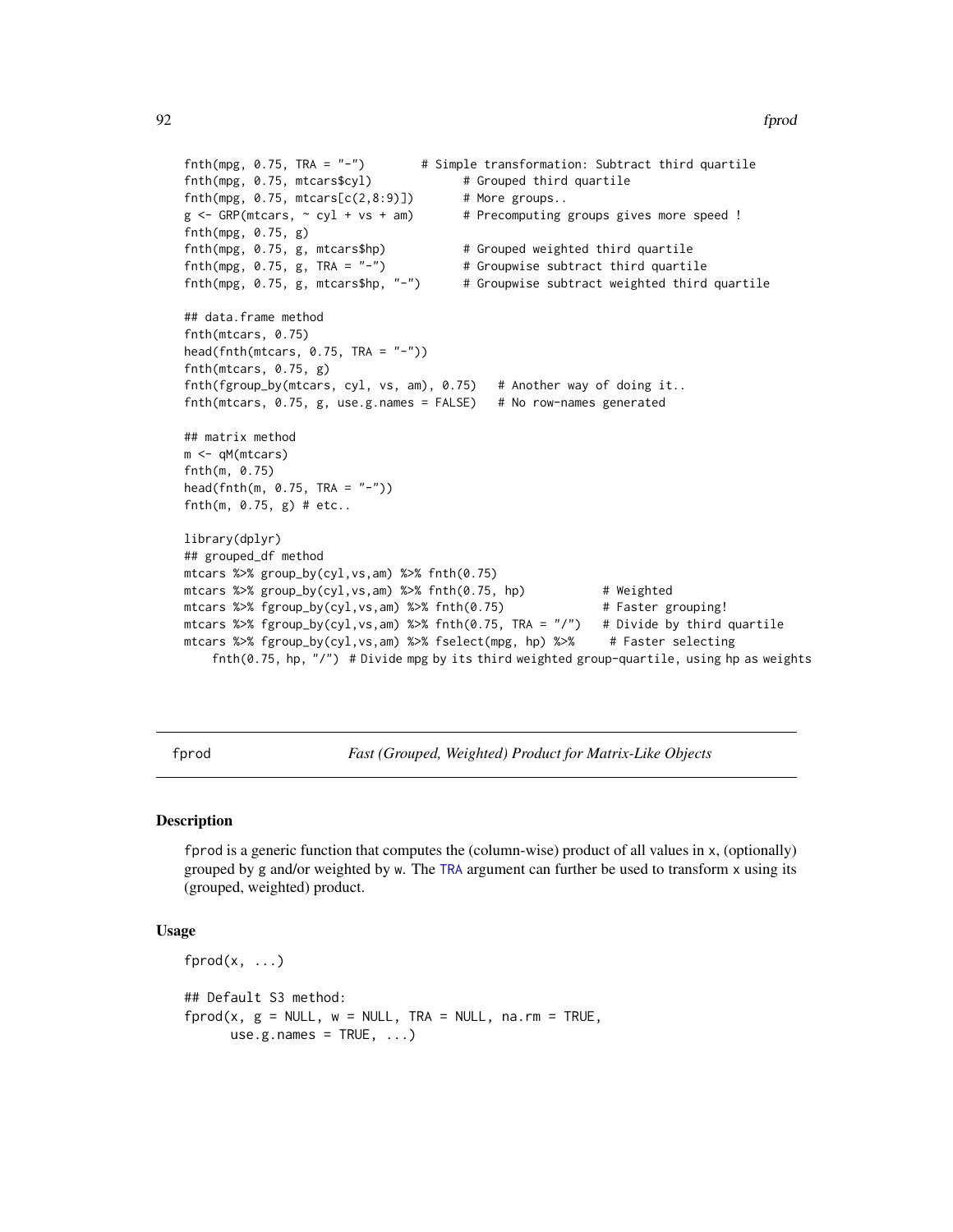## fprod the set of the set of the set of the set of the set of the set of the set of the set of the set of the set of the set of the set of the set of the set of the set of the set of the set of the set of the set of the set

```
## S3 method for class 'matrix'
fprod(x, g = NULL, w = NULL, TRA = NULL, na.rm = TRUE,use.g.names = TRUE, drop = TRUE, ...## S3 method for class 'data.frame'
fprod(x, g = NULL, w = NULL, TRA = NULL, na.rm = TRUE,use.g.names = TRUE, drop = TRUE, ...## S3 method for class 'grouped_df'
fprod(x, w = NULL, TRA = NULL, na.rm = TRUE,use.g.names = FALSE, keep.group_vars = TRUE, keep.w = TRUE, ...)
```
# Arguments

| X               | a numeric vector, matrix, data frame or grouped data frame (class 'grouped_df').                                                                                                                                                       |  |
|-----------------|----------------------------------------------------------------------------------------------------------------------------------------------------------------------------------------------------------------------------------------|--|
| g               | a factor, GRP object, atomic vector (internally converted to factor) or a list of<br>vectors / factors (internally converted to a GRP object) used to group x.                                                                         |  |
| W               | a numeric vector of (non-negative) weights, may contain missing values.                                                                                                                                                                |  |
| <b>TRA</b>      | an integer or quoted operator indicating the transformation to perform: 0 - "re-<br>place_NA"   1 - "replace_fill"   2 - "replace"   3 - "-"   4 - "-+"   5 - "/"   6 - "%"  <br>$7 -$ "+"   8 - "*"   9 - "%%"   10 - "-%%". See TRA. |  |
| $na$ . $rm$     | logical. Skip missing values in x. Defaults to TRUE and implemented at very<br>little computational cost. If na. rm = FALSE a NA is returned when encountered.                                                                         |  |
| use.g.names     | logical. Make group-names and add to the result as names (default method) or<br>row-names (matrix and data frame methods). No row-names are generated for<br>data.table's.                                                             |  |
| drop            | matrix and data.frame method: Logical. TRUE drops dimensions and returns an<br>atomic vector if $g = NULL$ and $TRA = NULL$ .                                                                                                          |  |
| keep.group_vars |                                                                                                                                                                                                                                        |  |
|                 | grouped_df method: Logical. FALSE removes grouping variables after computa-<br>tion.                                                                                                                                                   |  |
| keep.w          | grouped_df method: Logical. Retain product of weighting variable after com-<br>putation (if contained in grouped_df).                                                                                                                  |  |
| .               | arguments to be passed to or from other methods. If TRA is used, passing set =<br>TRUE will transform data by reference and return the result invisibly.                                                                               |  |

# Details

Non-grouped product computations internally utilize long-doubles in C++, for additional numeric precision.

The weighted product is computed as  $prod(x * w)$ . If na.rm = TRUE, missing values will be removed from both x and w i.e. utilizing only x[complete.cases(x,w)] and w[complete.cases(x,w)].

For further computational details see [fsum](#page-105-0), which works equivalently.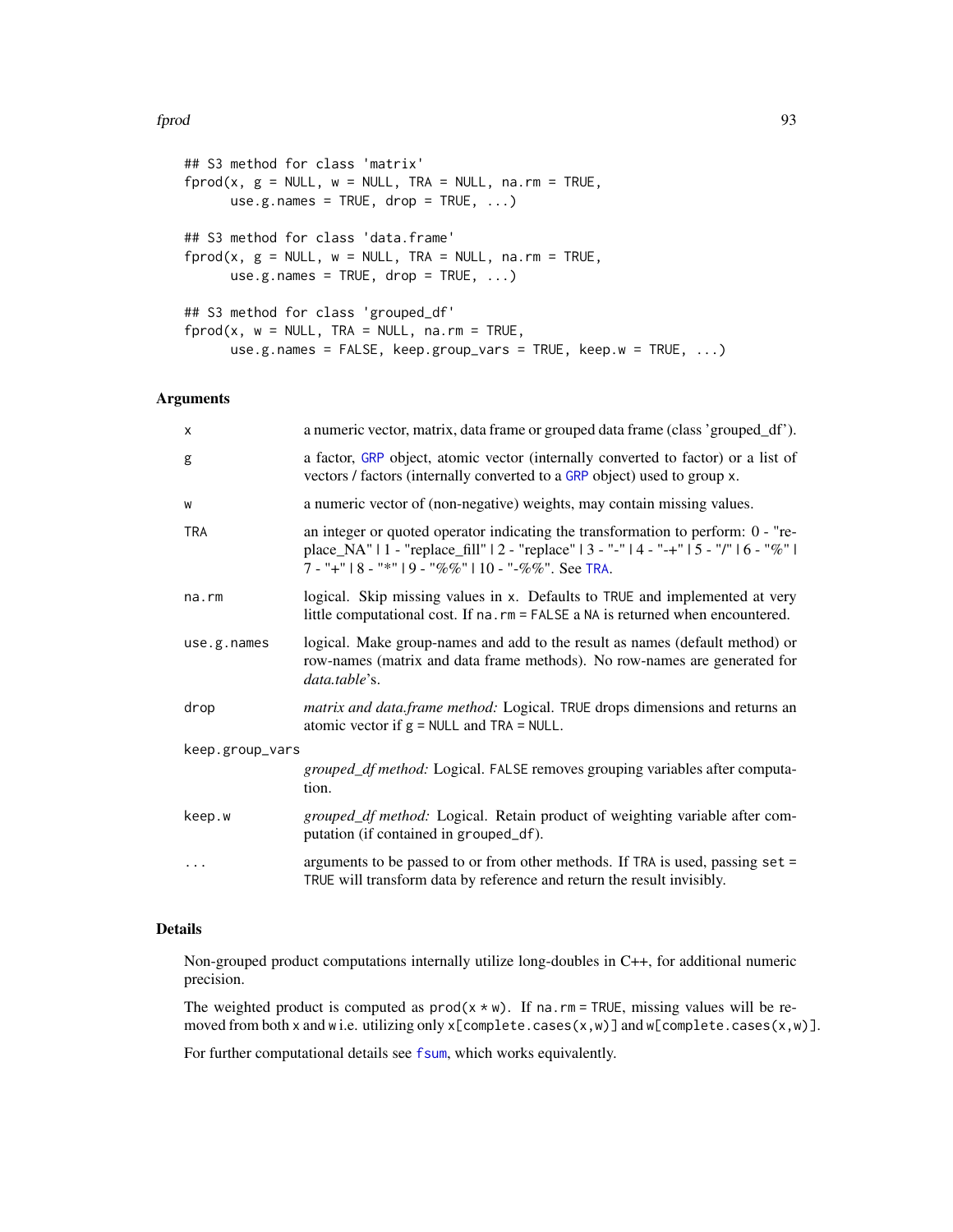## Value

The (w weighted) product of x, grouped by g, or (if [TRA](#page-182-0) is used) x transformed by its (grouped, weighted) product.

# See Also

[fsum](#page-105-0), [Fast Statistical Functions,](#page-41-0) [Collapse Overview](#page-23-0)

# Examples

```
## default vector method
mpg <- mtcars$mpg
fprod(mpg) \qquad # Simple product
fprod(mpg, w = mtcars$hp) # Weighted product
fprod(mpg, TRA = "I") # Simple transformation: Divide by product
fprod(mpg, mtcars$cyl) # Grouped product
fprod(mpg, mtcars$cyl, mtcars$hp) # Weighted grouped product
fprod(mpg, mtcars[c(2,8:9)]) # More groups..
g <- GRP(mtcars, ~ cyl + vs + am) # Precomputing groups gives more speed !
fprod(mpg, g)
fprod(mpg, g, TRA = ''/") * Groupwise divide by product
## data.frame method
fprod(mtcars)
head(fprod(mtcars, TRA = "/"))
fprod(mtcars, g)
fprod(mtcars, g, use.g.names = FALSE) # No row-names generated
## matrix method
m <- qM(mtcars)
fprod(m)
head(fprod(m, TRA = "/")fprod(m, g) # etc..
## method for grouped data frames - created with dplyr::group_by or fgroup_by
library(dplyr)
mtcars %>% group_by(cyl,vs,am) %>% fprod(hp) # Weighted grouped product
mtcars %>% fgroup_by(cyl,vs,am) %>% fprod(hp) # Equivalent and faster
mtcars %>% fgroup_by(cyl,vs,am) %>% fprod(TRA = "/")
mtcars %>% fgroup_by(cyl,vs,am) %>% fselect(mpg) %>% fprod()
```
frename *Fast Renaming and Relabelling Objects*

#### **Description**

A fast substitute for dplyr::rename. setrename renames objects by reference. These functions also work with objects other than data frames that have a 'names' attribute. relabel and setrelabel do that same for labels attached to list elements / data frame columns.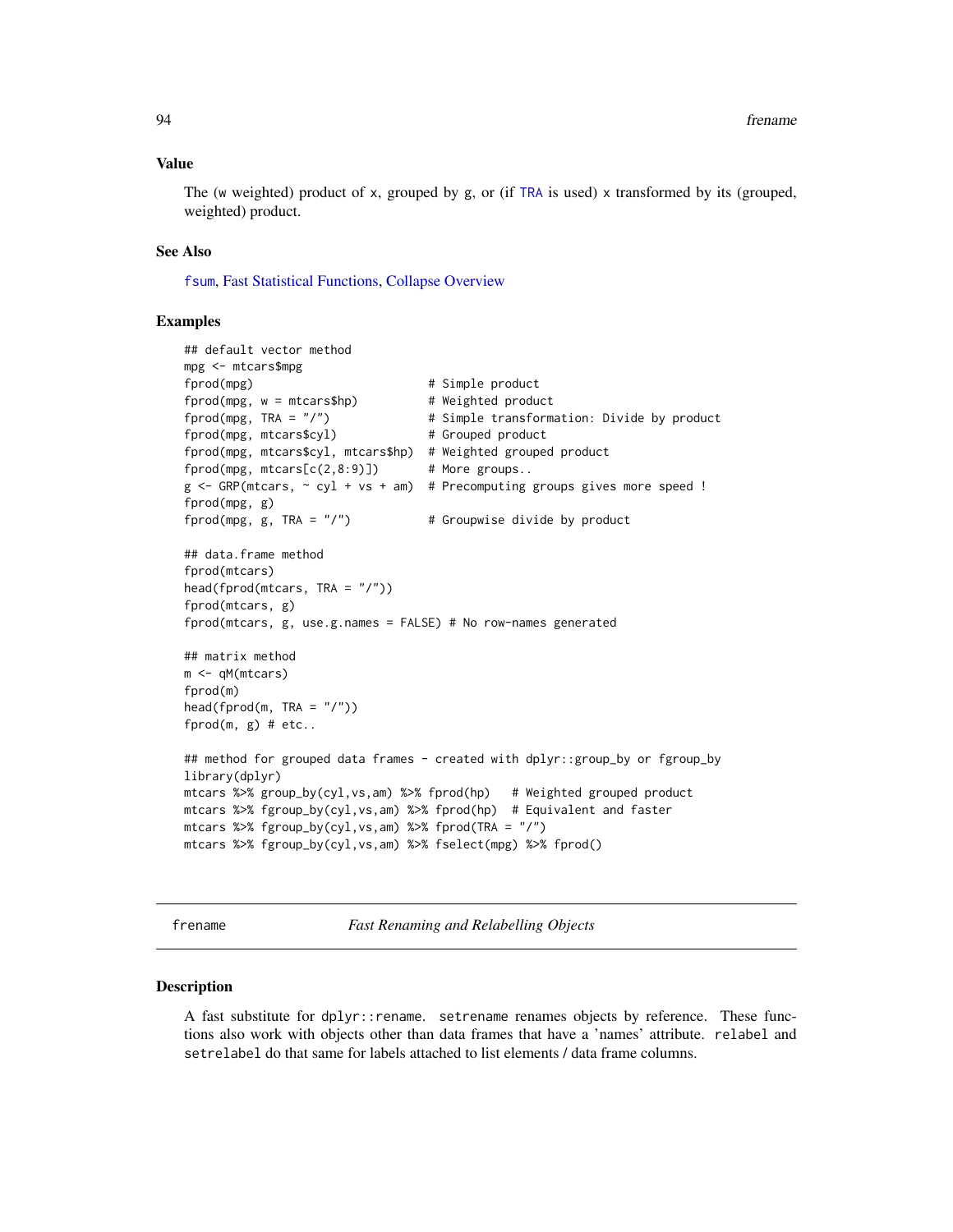## frename 95

# Usage

```
frename(x, \ldots, \text{cols} = \text{NULL})rnm(.x, ..., \text{cols} = NULL) # Shorthand for frename()
setrename(.x, ..., cols = NULL)
relabel(x, ..., cols = NULL, attr = "label")setrelabel(x, ..., cols = NULL, attr = "label")
```
# Arguments

| $\cdot$ X               | for (f/set) rename: an R object with a "names" attribute. For (set) relabel:<br>a named list.                                                                                                                        |
|-------------------------|----------------------------------------------------------------------------------------------------------------------------------------------------------------------------------------------------------------------|
| $\cdot$ $\cdot$ $\cdot$ | either tagged vector expressions of the form name = newname / name = newlabel,<br>or a single function (+ optional arguments to the function) applied to all names/labels<br>(of columns/elements selected in cols). |
| cols                    | If  is a function, select a subset of columns/elements to rename/relabel using<br>names, indices, a logical vector or a function applied to the columns if . x is a<br>list $(e.g. is . numberic)$ .                 |
| attrn                   | character. Name of attribute to store labels or retrieve labels from.                                                                                                                                                |

# Value

.x renamed / relabelled. setrename and setrelabel return .x invisibly.

# Note

Note that both relabel and setrelabel modify .x by reference. This is because labels are attached to columns themselves, making it impossible to avoid permanent modification by taking a shallow copy of the encompassing list / data.frame. On the other hand frename makes a shallow copy whereas setrename also modifies by reference.

# See Also

[Data Frame Manipulation,](#page-38-0) [Collapse Overview](#page-23-0)

```
## Using tagged expressions
head(frename(iris, Sepal.Length = SL, Sepal.Width = SW,
                  Petal.Length = PL, Petal.Width = PW))
head(frename(iris, Sepal.Length = "S L", Sepal.Width = "S W",
                  Petal.Length = "P L", Petal.Width = "P W"))
## Using a function
head(frename(iris, tolower))
head(frename(iris, tolower, cols = 1:2))
```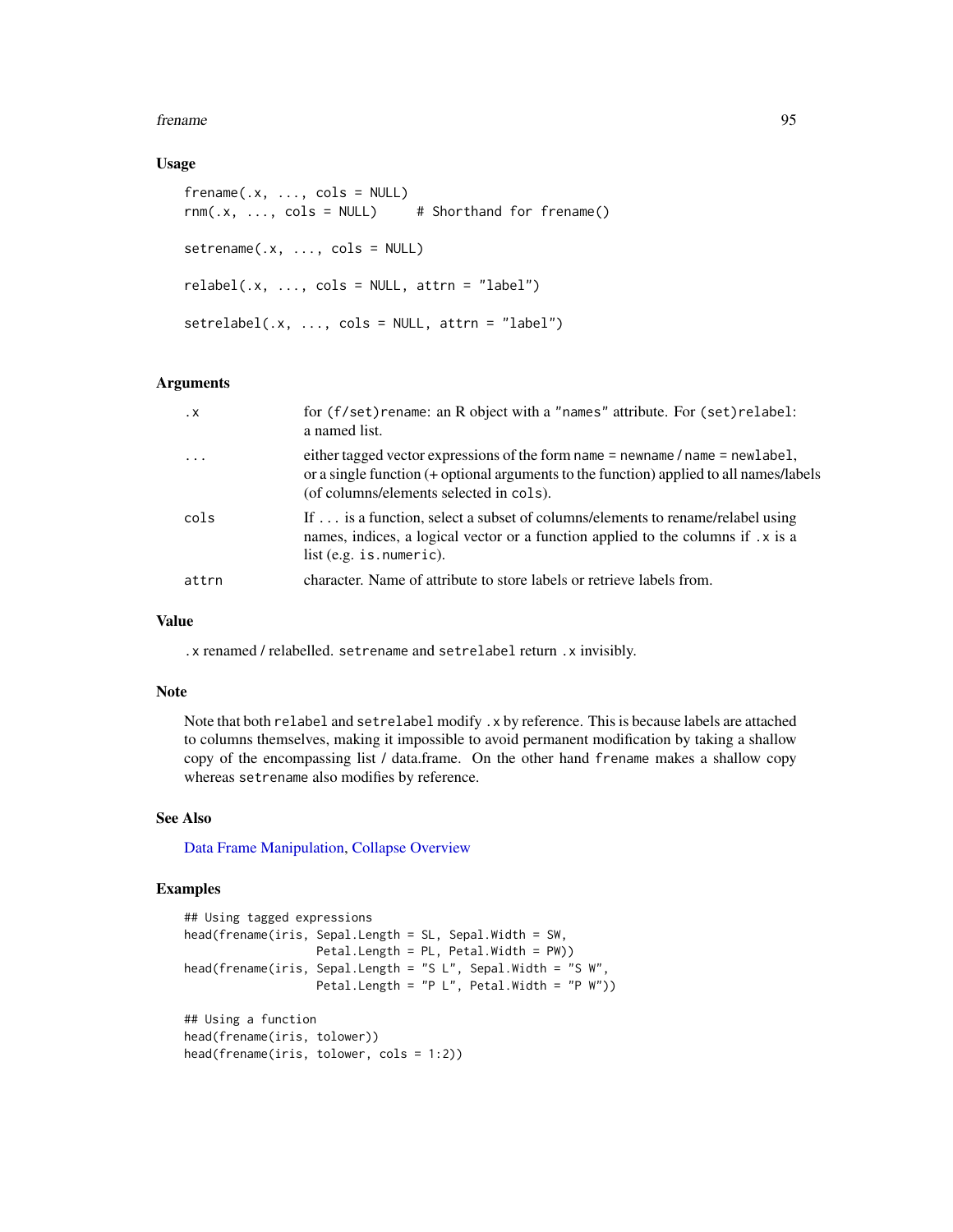```
head(frename(iris, tolower, cols = is.numeric))
head(frename(iris, paste, "new", sep = "_", cols = 1:2))
## Renaming by reference
# setrename(iris, tolower)
# head(iris)
# rm(iris)
## Relabelling (by reference)
# namlab(relabel(wlddev, PCGDP = "GDP per Capita", LIFEEX = "Life Expectancy"))
# namlab(relabel(wlddev, toupper))
```
fscale *Fast (Grouped, Weighted) Scaling and Centering of Matrix-like Objects*

# **Description**

fscale is a generic function to efficiently standardize (scale and center) data. STD is a wrapper around fscale representing the 'standardization operator', with more options than fscale when applied to matrices and data frames. Standardization can be simple or groupwise, ordinary or weighted. Arbitrary target means and standard deviations can be set, with special options for grouped scaling and centering. It is also possible to scale data without centering i.e. perform mean-preserving scaling.

```
fscale(x, \ldots)STD(x, \ldots)## Default S3 method:
fscale(x, g = NULL, w = NULL, na.rm = TRUE, mean = 0, sd = 1, ...)## Default S3 method:
STD(x, g = NULL, w = NULL, na.rm = TRUE, mean = 0, sd = 1, ...)## S3 method for class 'matrix'
fscale(x, g = NULL, w = NULL, na.rm = TRUE, mean = 0, sd = 1, ...)## S3 method for class 'matrix'
STD(x, g = NULL, w = NULL, na.rm = TRUE, mean = 0, sd = 1,stub = "STD.", \dots)
## S3 method for class 'data.frame'
fscale(x, g = NULL, w = NULL, na.rm = TRUE, mean = 0, sd = 1, ...)## S3 method for class 'data.frame'
STD(x, by = NULL, w = NULL, cols = is.numeric, na.rm = TRUE,mean = 0, sd = 1, stub = "STD.", keep.by = TRUE, keep.w = TRUE, ...)
```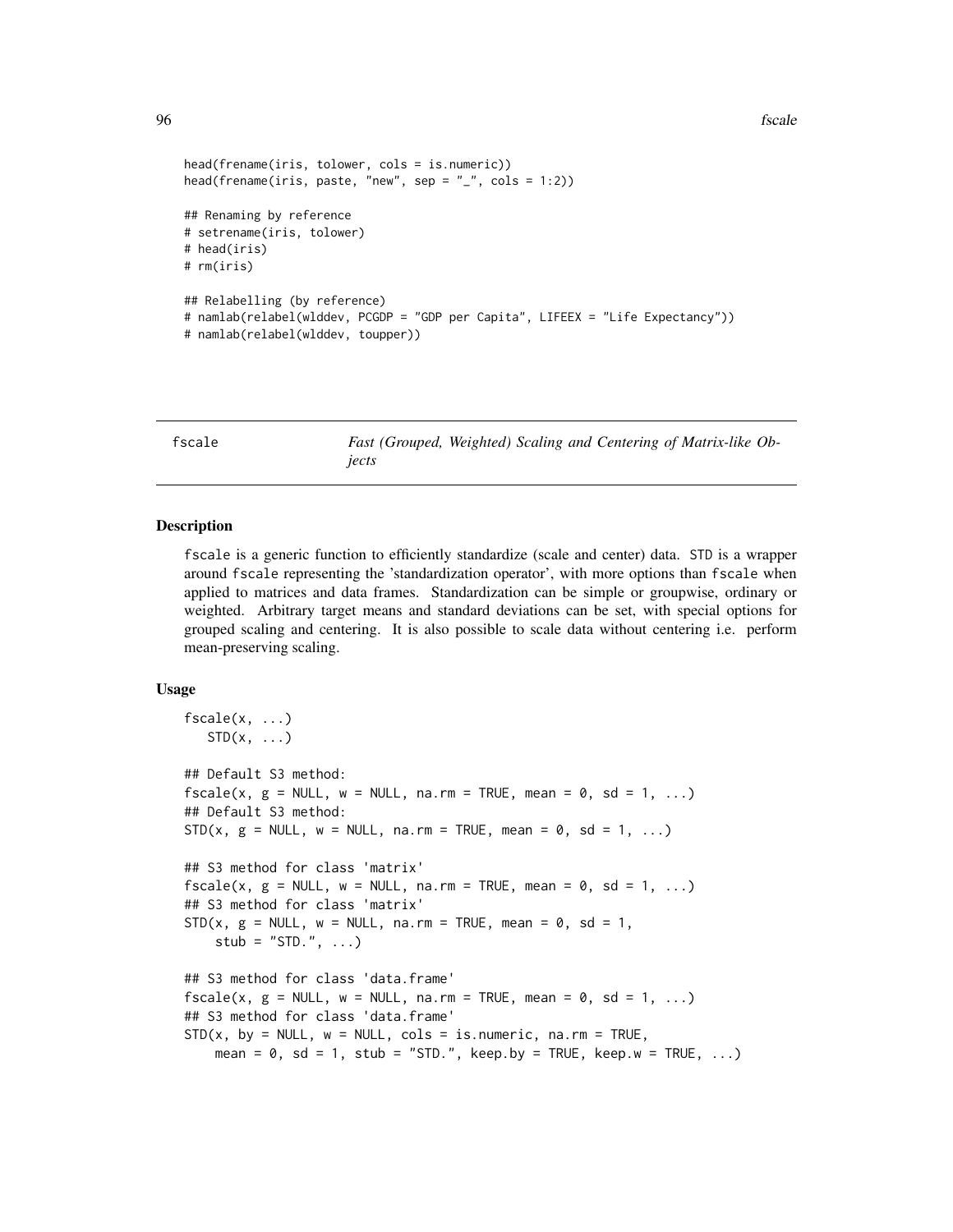# Methods for indexed data / compatibility with plm:

```
## S3 method for class 'pseries'
fscale(x, effect = 1L, w = NULL, na.rm = TRUE, mean = 0, sd = 1, ...)## S3 method for class 'pseries'
STD(x, effect = 1L, w = NULL, na.rm = TRUE, mean = 0, sd = 1, ...)## S3 method for class 'pdata.frame'
fscale(x, effect = 1L, w = NULL, na.rm = TRUE, mean = 0, sd = 1, ...)## S3 method for class 'pdata.frame'
STD(x, effect = 1L, w = NULL, cols = is.numeric, na.rm = TRUE,mean = 0, sd = 1, stub = "STD.", keep.ids = TRUE, keep.w = TRUE, ...)
# Methods for grouped data frame / compatibility with dplyr:
## S3 method for class 'grouped_df'
fscale(x, w = NULL, na.rm = TRUE, mean = 0, sd = 1,keep.group\_vars = TRUE, keep.w = TRUE, ...)## S3 method for class 'grouped_df'
STD(x, w = NULL, na.rm = TRUE, mean = 0, sd = 1,stub = "STD.", keep.group_vars = TRUE, keep.w = TRUE, \ldots)
```
# Arguments

| X      | a numeric vector, matrix, data frame, 'indexed_series' ('pseries'), 'indexed_frame'<br>('pdata.frame') or grouped data frame ('grouped_df').                                                                                                                 |
|--------|--------------------------------------------------------------------------------------------------------------------------------------------------------------------------------------------------------------------------------------------------------------|
| g      | a factor, GRP object, or atomic vector / list of vectors (internally grouped with<br>group) used to group x.                                                                                                                                                 |
| by     | STD data.frame method: Same as g, but also allows one- or two-sided formulas<br>i.e. $\sim$ group1 or var1 + var2 $\sim$ group1 + group2. See Examples.                                                                                                      |
| cols   | STD (p)data.frame method: Select columns to scale using a function, column<br>names, indices or a logical vector. Default: All numeric columns. Note: cols is<br>ignored if a two-sided formula is passed to by.                                             |
| W      | a numeric vector of (non-negative) weights. STD data frame and pdata. frame<br>methods also allow a one-sided formula i.e. ~ weightcol. The grouped_df<br>( <i>dplyr</i> ) method supports lazy-evaluation. See Examples.                                    |
| na.rm  | logical. Skip missing values in x or w when computing means and sd's.                                                                                                                                                                                        |
| effect | <i>plm</i> methods: Select which panel identifier should be used as group-id. 1L takes<br>the first variable in the index, 2L the second etc Index variables can also be<br>called by name using a character string. More than one variable can be supplied. |
| stub   | a prefix or stub to rename all transformed columns. FALSE will not rename<br>columns.                                                                                                                                                                        |
| mean   | the mean to center on (default is $0$ ). If mean = FALSE, no centering will be per-<br>formed. In that case the scaling is mean-preserving. A numeric value differ-<br>ent from $0$ (i.e. mean = 5) will be added to the data after subtracting out the      |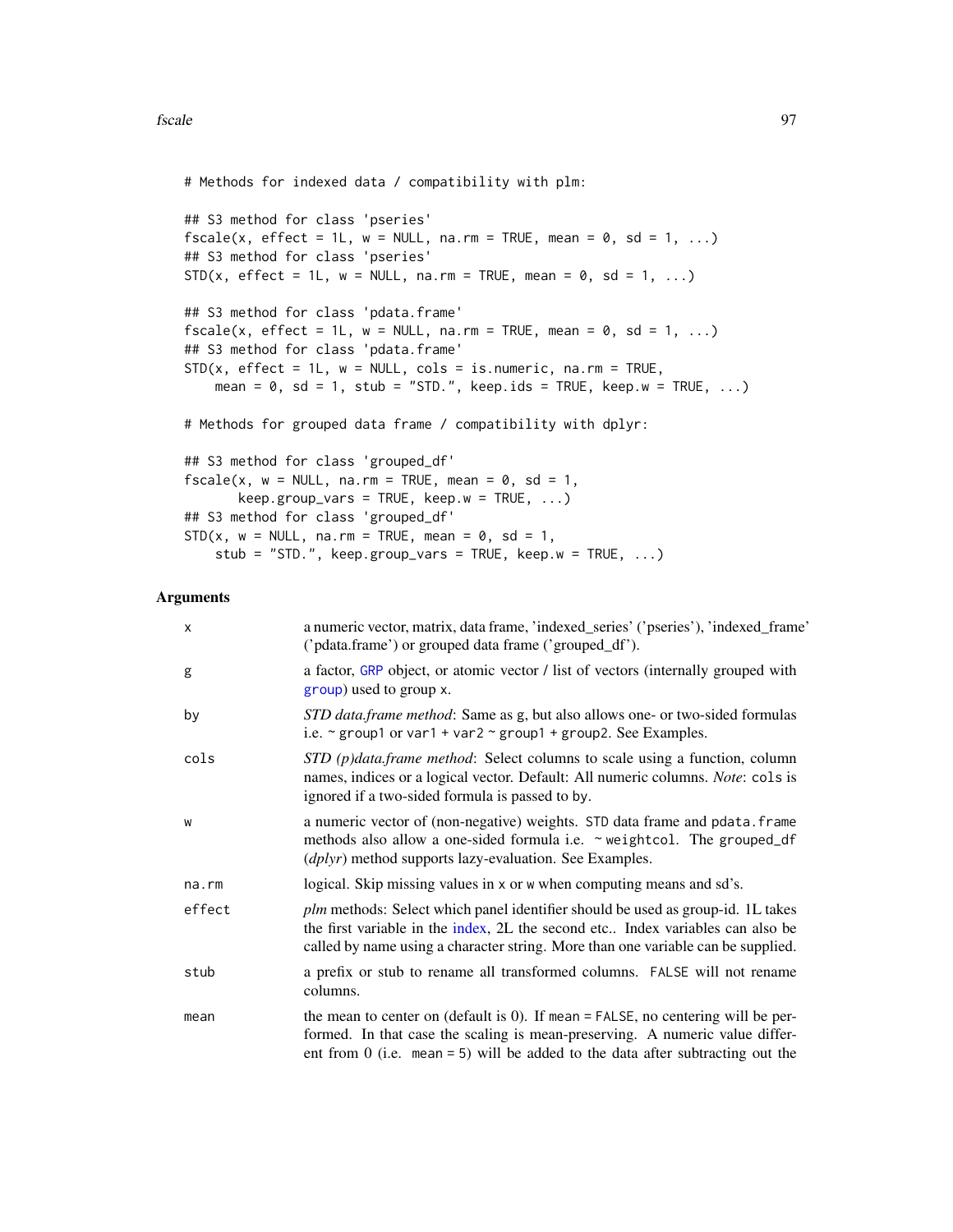| mean(s), such that the data will have a mean of 5. A special option when per- |
|-------------------------------------------------------------------------------|
| forming grouped scaling and centering is mean = "overall.mean". In that case  |
| the overall mean of the data will be added after subtracting out group means. |

sd the standard deviation to scale the data to (default is 1). A numeric value different from 0 (i.e.  $sd = 3$ ) will scale the data to have a standard deviation of 3. A special option when performing grouped scaling is sd = "within.sd". In that case the within standard deviation (= the standard deviation of the groupcentered series) will be calculated and applied to each group. The results is that the variance of the data within each group is harmonized without forcing a certain variance (such as 1).

|        | keep.by, keep.ids, keep.group_vars                                                                                                                                                                                 |
|--------|--------------------------------------------------------------------------------------------------------------------------------------------------------------------------------------------------------------------|
|        | <i>data.frame, pdata.frame and grouped_df methods: Logical. Retain grouping /</i><br>panel-identifier columns in the output. For STD data frame this only works if<br>grouping variables were passed in a formula. |
| keep.w | data.frame, pdata.frame and grouped_df methods: Logical. Retain column con-<br>taining the weights in the output. Only works if w is passed as formula / lazy-<br>expression.                                      |
| .      | arguments to be passed to or from other methods.                                                                                                                                                                   |

## Details

If  $g = \text{NULL}$ , fscale by default (column-wise) subtracts the mean or weighted mean (if w is supplied) from all data points in x, and then divides this difference by the standard deviation or frequencyweighted standard deviation. The result is that all columns in x will have a (weighted) mean 0 and (weighted) standard deviation 1. Alternatively, data can be scaled to have a mean of mean and a standard deviation of sd. If mean = FALSE the data is only scaled (not centered) such that the mean of the data is preserved.

Means and standard deviations are computed using Welford's numerically stable online algorithm.

With groups supplied to g, this standardizing becomes groupwise, so that in each group (in each column) the data points will have mean mean and standard deviation sd. Naturally if mean = FALSE then each group is just scaled and the mean is preserved. For centering without scaling see [fwithin](#page-44-0).

If na.rm = FALSE and a NA or NaN is encountered, the mean and sd for that group will be NA, and all data points belonging to that group will also be NA in the output.

If na.rm = TRUE, means and sd's are computed (column-wise) on the available data points, and also the weight vector can have missing values. In that case, the weighted mean an sd are computed on (column-wise) complete.cases(x, w), and x is scaled using these statistics. *Note* that fscale will not insert a missing value in x if the weight for that value is missing, rather, that value will be scaled using a weighted mean and standard-deviated computed without itself! (The intention here is that a few (randomly) missing weights shouldn't break the computation when na.rm = TRUE, but it is not meant for weight vectors with many missing values. If you don't like this behavior, you should prepare your data using  $x[i s]$ . na(w),  $] < N$ A, or impute your weight vector for non-missing x).

Special options for grouped scaling are mean = "overall.mean" and sd = "within.sd". The former group-centers vectors on the overall mean of the data (see [fwithin](#page-44-0) for more details) and the latter scales the data in each group to have the within-group standard deviation (= the standard deviation of the group-centered data). Thus scaling a grouped vector with options mean =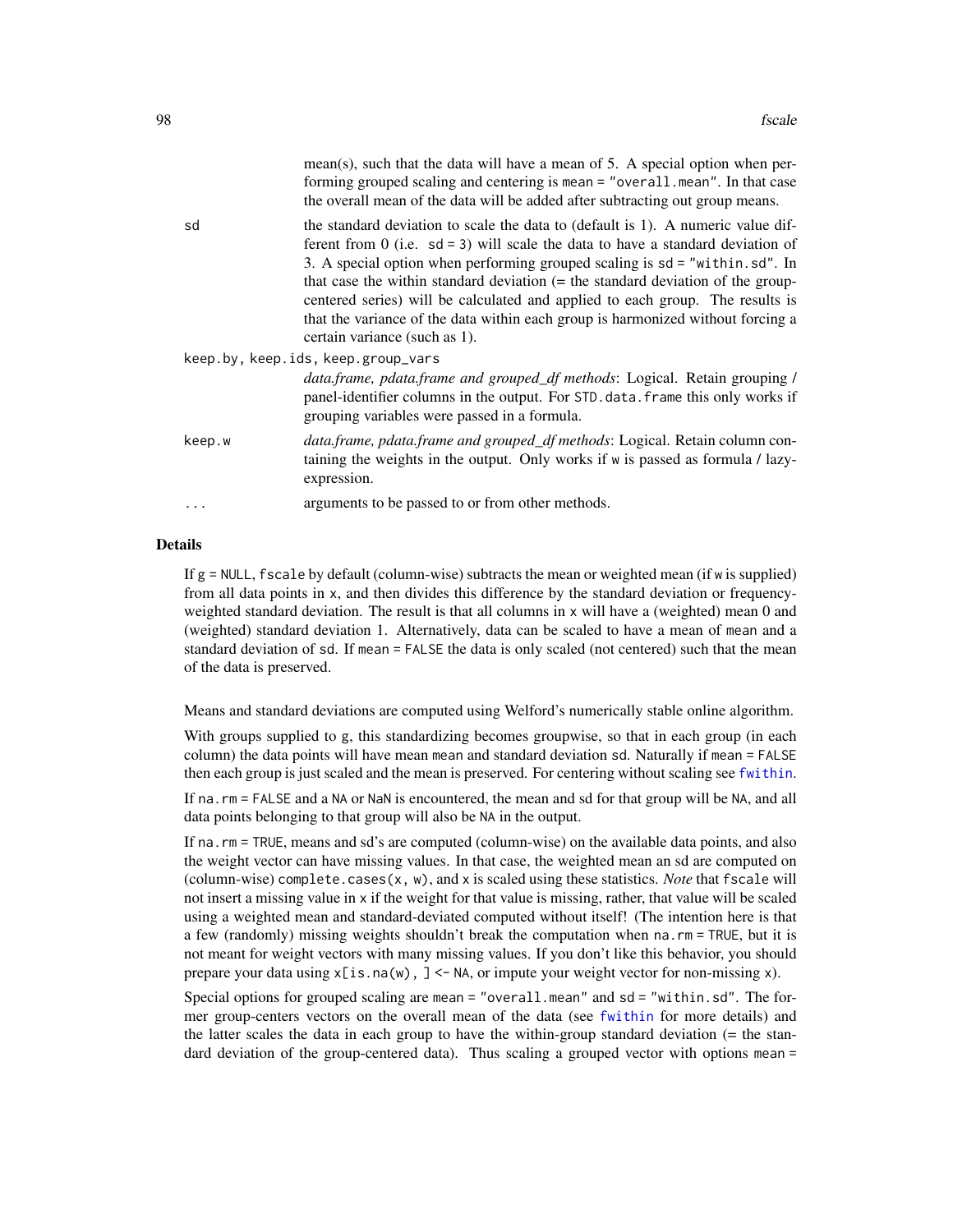## fscale 99

"overall.mean" and sd = "within.sd" amounts to removing all differences in the mean and standard deviations between these groups. In weighted computations, mean = "overall.mean" will subtract weighted group-means from the data and add the overall weighted mean of the data, whereas sd = "within.sd" will compute the weighted within-standard deviation and apply it to each group.

# Value

x standardized (mean = mean, standard deviation = sd), grouped by  $g/by$ , weighted with w. See Details.

# **Note**

For centering without scaling see [fwithin/W](#page-44-0). For simple not mean-preserving scaling use [fsd\(...,](#page-117-0) [TRA = "/"\)](#page-117-0). To sweep pre-computed means and scale-factors out of data see [TRA](#page-182-0).

## See Also

[fwithin](#page-44-0), [fsd](#page-117-0), [TRA](#page-182-0), [Fast Statistical Functions,](#page-41-0) [Data Transformations,](#page-30-0) [Collapse Overview](#page-23-0)

```
## Simple Scaling & Centering / Standardizing
head(fscale(mtcars)) \qquad \qquad # Desn't rename columnshead(STD(mtcars)) # By default adds a prefixqsu(STD(mtcars)) # See that is works
qsu(STD(mtcars, mean = 5, sd = 3)) # Assigning a mean of 5 and a standard deviation of 3
qsu(STD(mtcars, mean = FALSE)) # No centering: Scaling is mean-preserving
## Panel Data
head(fscale(get_vars(wlddev,9:12), wlddev$iso3c)) # Standardizing 4 series within each country
head(STD(wlddev, ~iso3c, cols = 9:12)) # Same thing using STD, id's added
pwcor(fscale(get_vars(wlddev,9:12), wlddev$iso3c)) # Correlaing panel series after standardizing
fmean(get_vars(wlddev, 9:12)) \qquad \qquad \qquad # This calculates the overall means
fsd(fwithin(get_vars(wlddev, 9:12), wlddev$iso3c)) # This calculates the within standard deviations
head(qsu(fscale(get_vars(wlddev, 9:12), # This group-centers on the overall mean and
  wlddev$iso3c, # group-scales to the within standard deviation
  mean = "overall.mean", sd = "within.sd"), \# \rightarrow data harmonized in the first 2 moments
   by = wlddev$iso3c)## Indexed data
wldi <- findex_by(wlddev, iso3c, year)
head(STD(wldi)) # Standardizing all numeric variables by country
head(STD(wldi, effect = 2L)) \qquad \qquad \qquad # Standardizing all numeric variables by year
## Weighted Standardizing
weights = abs(rnorm(nrow(wlddev)))
head(fscale(get_vars(wlddev,9:12), wlddev$iso3c, weights))
head(STD(wlddev, ~iso3c, weights, 9:12))
# Grouped data
```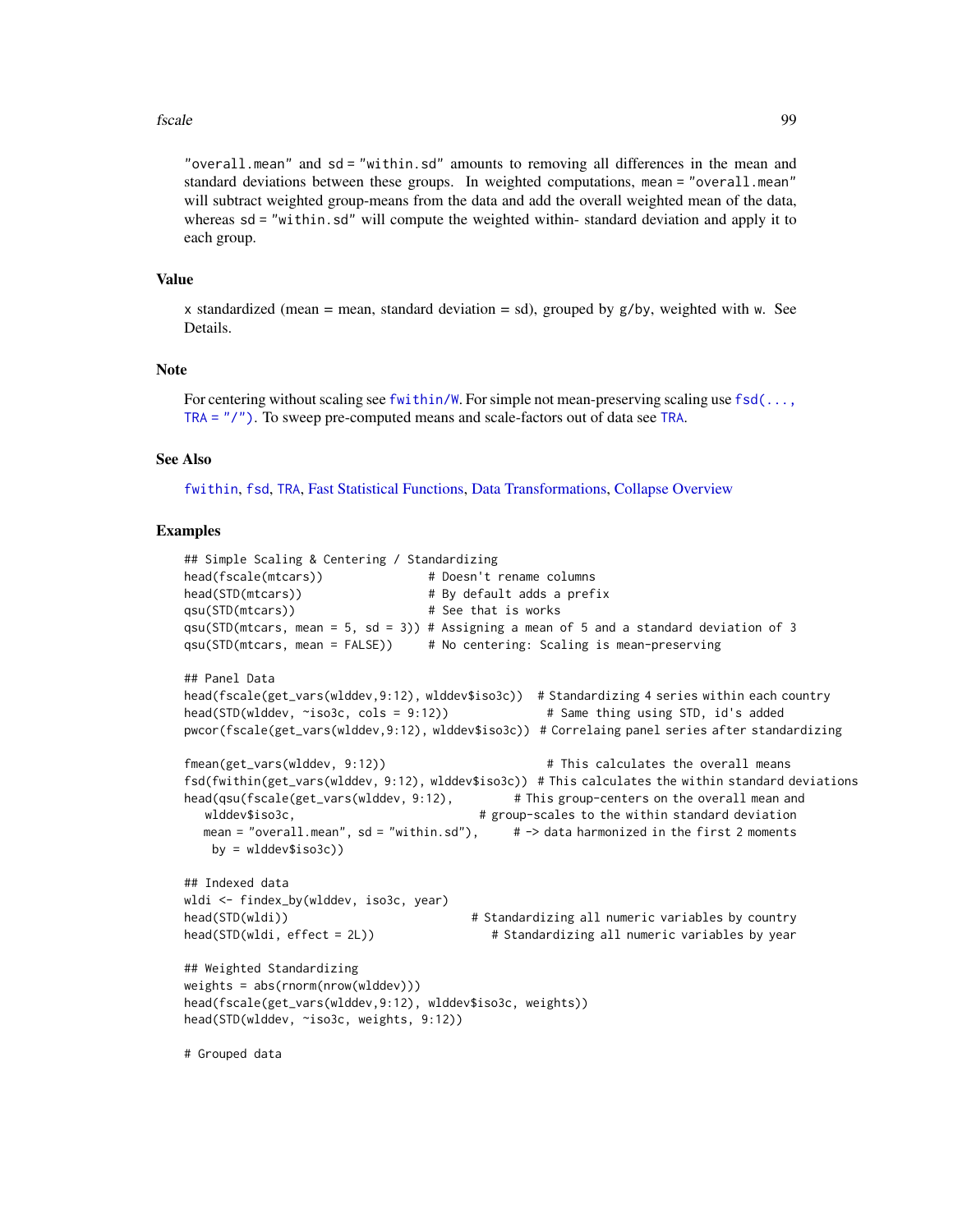```
library(magrittr)
wlddev %>% fgroup_by(iso3c) %>% fselect(PCGDP,LIFEEX) %>% STD()
wlddev %>% fgroup_by(iso3c) %>% fselect(PCGDP,LIFEEX) %>% STD(weights) # weighted standardizing
wlddev %>% fgroup_by(iso3c) %>% fselect(PCGDP,LIFEEX,POP) %>% STD(POP) # weighting by POP ->
# ..keeps the weight column unless keep.w = FALSE
```
fselect-get\_vars-add\_vars

*Fast Select, Replace or Add Data Frame Columns*

# <span id="page-99-0"></span>**Description**

Efficiently select and replace (or add) a subset of columns from (to) a data frame. This can be done by data type, or using expressions, column names, indices, logical vectors, selector functions or regular expressions matching column names.

```
## Select and replace variables, analgous to dplyr::select but significantly faster
fselect(x, ..., return = "data")fselect(x, ...) \leftarrow valueslt(x, ..., return = "data") # Shorthand for fselect
slt(x, ...) \leftarrow value # Shorthand for fselect<-
## Select and replace columns by names, indices, logical vectors,
## regular expressions or using functions to identify columns
get\_vars(x, vars, return = "data", regex = FALSE, ...)gv(x, vars, return = "data", ... ) # Shorthand for get_vars
   gvr(x, vars, return = "data", ...) # Shorthand for get_vars(..., regex = TRUE)get_vars(x, vars, regex = FALSE, ...) <- value
     gv(x, vars, ...) \leftarrow value # Shorthand for get\_vars \leftarrowgvr(x, vars, ...) <- value # Shorthand for get\_vars <- (..., regex = TRUE)
## Add columns at any position within a data.frame
add\_vars(x, ..., pos = "end")add\_vars(x, pos = "end") \leftarrow valueav(x, ..., pos = "end") # Shorthand for add_vars
     av(x, pos = "end") \leq value # Shorthand for add_vars <-
## Select and replace columns by data type
num_vars(x, return = "data")
num_vars(x) <- value
```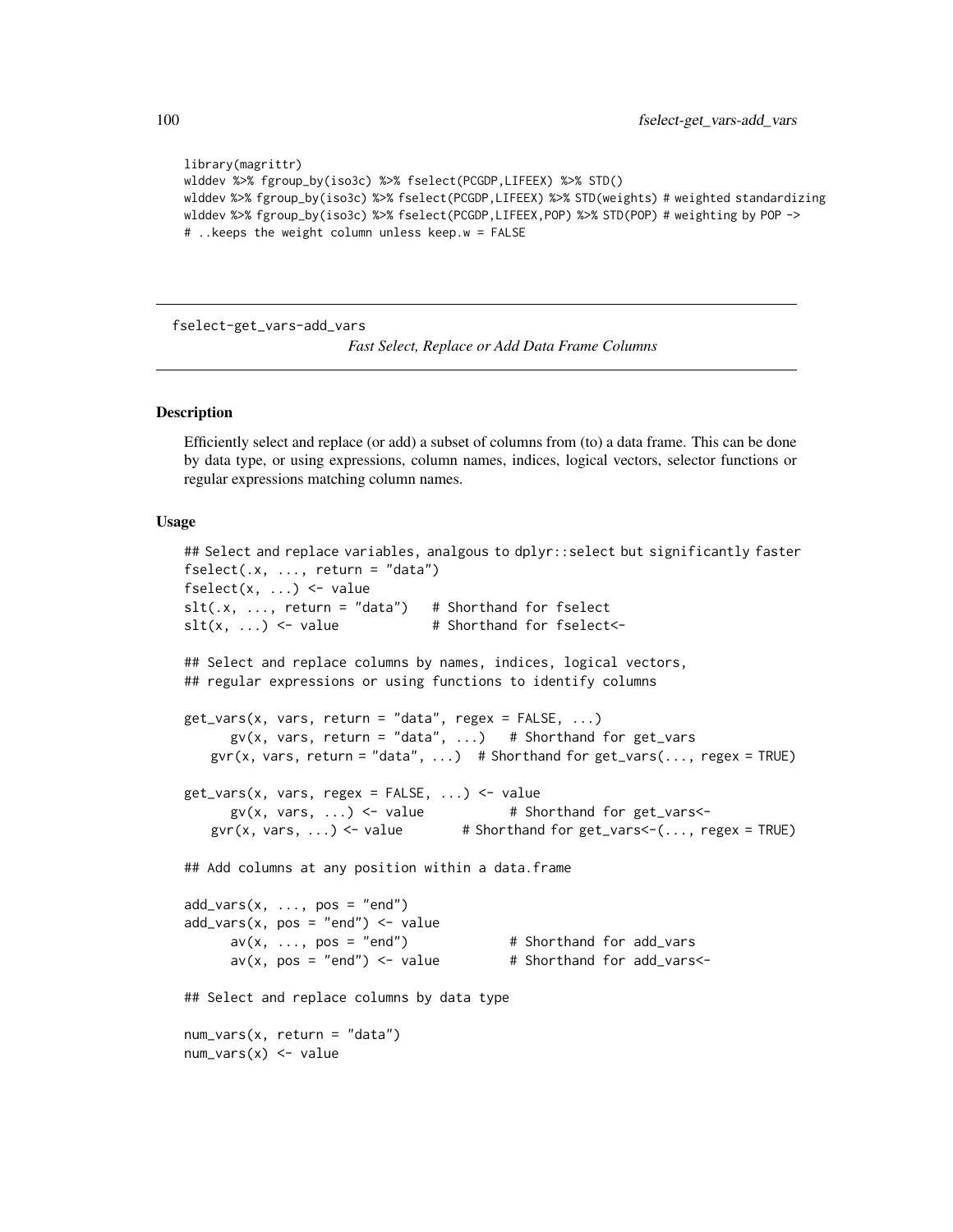```
nv(x, return = "data") # Shorthand for num_vars
      nv(x) \leq value # Shorthand for num_vars\leqcat_vars(x, return = "data") # Categorical variables, see is_categorical
cat_vars(x) <- value
char_vars(x, return = "data")
char_vars(x) <- value
fact_vars(x, return = "data")
fact\_vars(x) \leftarrow valuelogi_vars(x, return = "data")
logi_vars(x) <- value
date_vars(x, return = "data") # See is_date
date_vars(x) <- value
```
# Arguments

| x, x   |                                                 | a data frame or list.                                                                                                                                                                                                                                                                                                                                                              |                                                                                                                                                                                                                                            |  |
|--------|-------------------------------------------------|------------------------------------------------------------------------------------------------------------------------------------------------------------------------------------------------------------------------------------------------------------------------------------------------------------------------------------------------------------------------------------|--------------------------------------------------------------------------------------------------------------------------------------------------------------------------------------------------------------------------------------------|--|
| value  |                                                 | a data frame or list of columns whose dimensions exactly match those of the<br>extracted subset of x. If only 1 variable is in the subset of x, value can also be<br>an atomic vector or matrix, provided that $NROW(value) == nrow(x)$ .                                                                                                                                          |                                                                                                                                                                                                                                            |  |
| vars   |                                                 | a vector of column names, indices (can be negative), a suitable logical vector,<br>or a vector of regular expressions matching column names (if regex = TRUE). It<br>is also possible to pass a function returning TRUE or FALSE when applied to the<br>columns of x.                                                                                                              |                                                                                                                                                                                                                                            |  |
| return |                                                 | options are:                                                                                                                                                                                                                                                                                                                                                                       | an integer or string specifying what the selector function should return. The                                                                                                                                                              |  |
|        | Int.<br>1<br>$\overline{2}$<br>3<br>4<br>5<br>6 | <i>String</i><br>"data"<br>"names"<br>"indices"<br>"named_indices"<br>"logical"<br>"named_logical"                                                                                                                                                                                                                                                                                 | Description<br>subset of data frame (default)<br>column names<br>column indices<br>named column indices<br>logical selection vector<br>named logical vector<br>Note: replacement functions only replace data, however column names are re- |  |
| regex  |                                                 | placed together with the data (if available).<br>logical. TRUE will do regular expression search on the column names of x using<br>a (vector of) regular expression(s) passed to vars. Matching is done using grep.                                                                                                                                                                |                                                                                                                                                                                                                                            |  |
| pos    |                                                 | the position where columns are added in the data frame. "end" (default) will<br>append the data frame at the end (right) side. "front" will add columns in front<br>(left). Alternatively one can pass a vector of positions (matching length (value)<br>if value is a list). In that case the other columns will be shifted around the new<br>ones while maintaining their order. |                                                                                                                                                                                                                                            |  |
|        |                                                 | for fselect: column names and expressions e.g. fselect (mtcars, newname =<br>mpg, hp, carb: vs). for get_vars: further arguments passed to grep, if regex<br>= TRUE. For add_vars: Same as value, a single argument passed may also be                                                                                                                                             |                                                                                                                                                                                                                                            |  |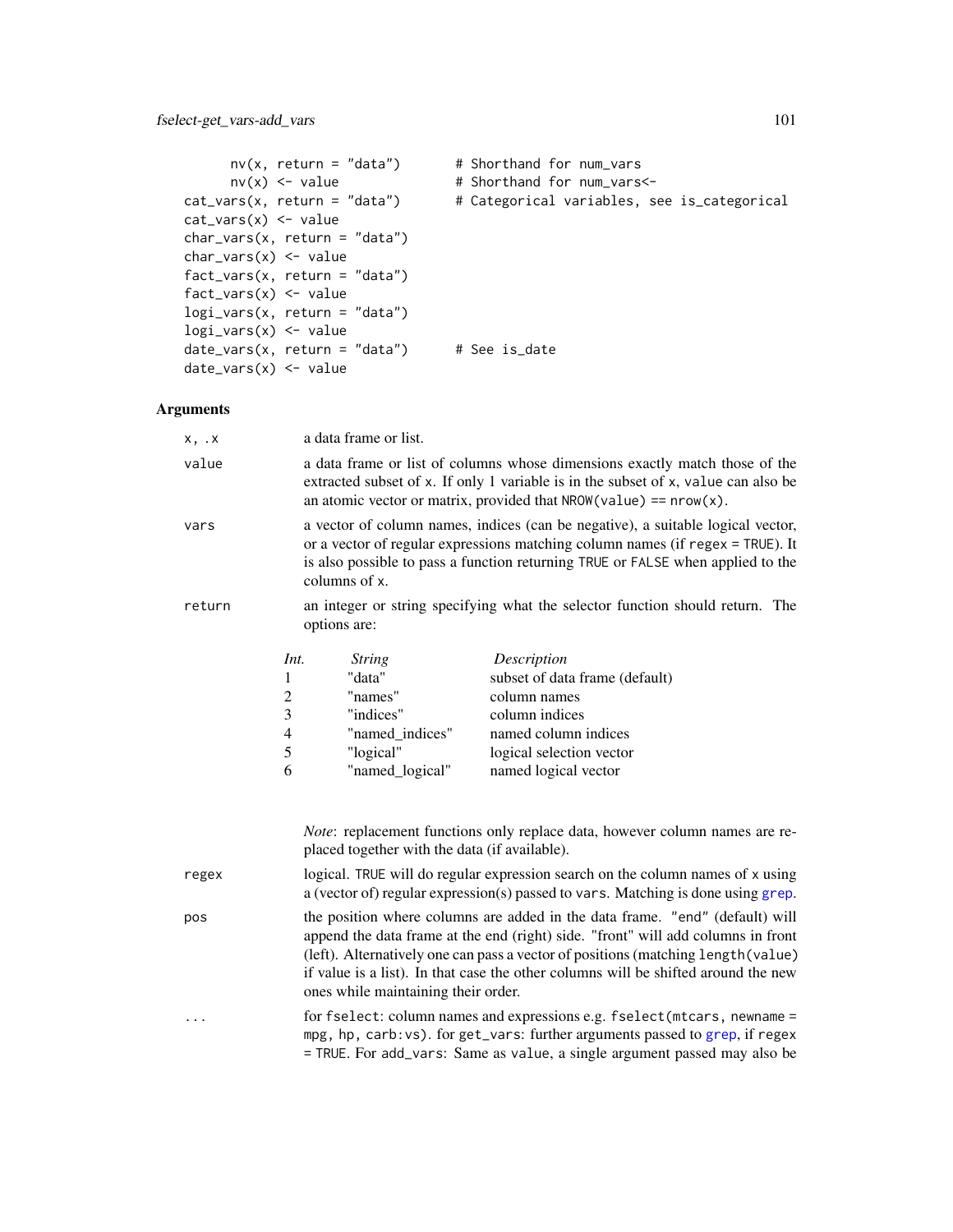a vector or matrix, multiple arguments must each be a list (they are combined using  $c(\ldots)$ ).

# Details

get\_vars(<-) is around 2x faster than `[.data.frame` and 8x faster than `[<-.data.frame`, so the common operation data[cols] <- someFUN(data[cols]) can be made 10x more efficient (abstracting from computations performed by someFUN) using get\_vars(data, cols) <- someFUN(get\_vars(data, cols)) or the shorthand gv(data, cols) <- someFUN(gv(data, cols)).

Similarly type-wise operations like data[sapply(data, is.numeric)] or data[sapply(data, is.numeric)] <- value are facilitated and more efficient using num\_vars(data) and num\_vars(data)  $\le$  - value or the shortcuts nv and nv $\le$  - etc.

fselect provides an efficient alternative to dplyr::select, allowing the selection of variables based on expressions evaluated within the data frame, see Examples. It is about 100x faster than dplyr::select but also more simple as it does not provide special methods (except for 'sf' and 'data.table' which are handled internally) .

Finally, add\_vars(data1, data2, data3, ...) is a lot faster than cbind(data1, data2, data3, ...), and preserves the attributes of data1 (i.e. it is like adding columns to data1). The replacement function add\_vars(data) <- someFUN(get\_vars(data, cols)) efficiently appends data with computed columns. The pos argument allows adding columns at positions other than the end (right) of the data frame, see Examples.

All functions introduced here perform their operations class-independent. They all basically work like this: (1) save the attributes of x, (2) unclass x, (3) subset, replace or append x as a list, (4) modify the "names" component of the attributes of x accordingly and (5) efficiently attach the attributes again to the result from step (3). Thus they can freely be applied to data.table's, grouped tibbles, panel data frames and other classes and will return an object of exactly the same class and the same attributes.

## Note

The functions here only check the length of the first column, which is one of the reasons why they are so fast. When lists of unequal-length columns are offered as replacements this yields a malformed data frame (which will also print a warning in the console i.e. you will notice that).

## See Also

[fsubset](#page-102-0), [ftransform](#page-110-0), [Data Frame Manipulation,](#page-38-0) [Collapse Overview](#page-23-0)

```
## Wold Development Data
head(fselect(wlddev, Country = country, Year = year, ODA)) # Fast dplyr-like selecting
head(fselect(wlddev, -country, -year, -PCGDP))
head(fselect(wlddev, country, year, PCGDP:ODA))
head(fselect(wlddev, -(PCGDP:ODA)))
fselect(wlddev, country, year, PCGDP:ODA) <- NULL # Efficient deleting
head(wlddev)
rm(wlddev)
```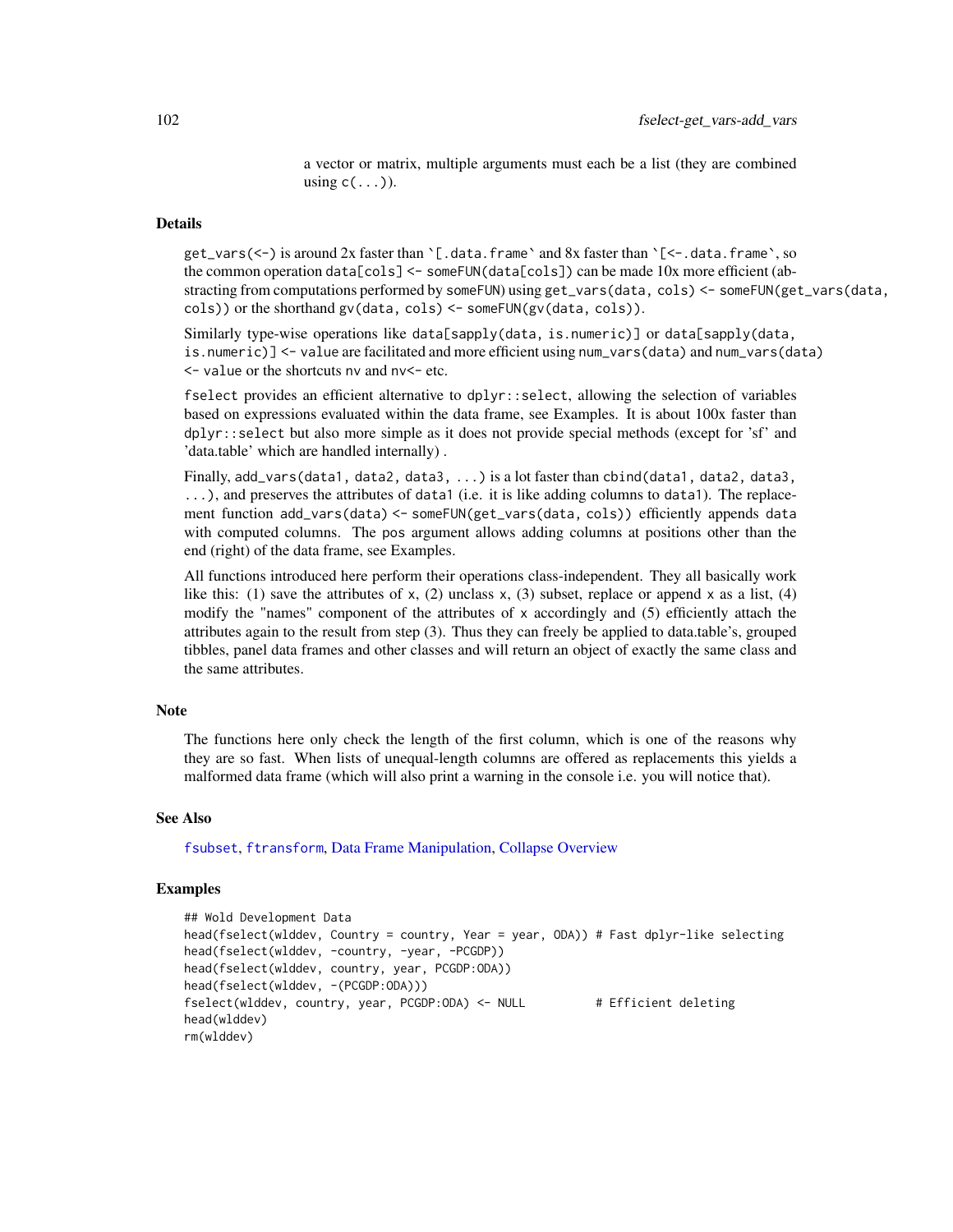## fsubset 103

```
head(num_vars(wlddev)) # Select numeric variables
head(cat_vars(wlddev)) # Select categorical (non-numeric) vars
head(get_vars(wlddev, is_categorical)) # Same thing
num_vars(wlddev) <- num_vars(wlddev) # Replace Numeric Variables by themselves
get_vars(wlddev,is.numeric) <- get_vars(wlddev,is.numeric) # Same thing
head(get_vars(wlddev, 9:12)) # Select columns 9 through 12, 2x faster
head(get_vars(wlddev, -(9:12))) # All except columns 9 through 12
head(get_vars(wlddev, c("PCGDP","LIFEEX","GINI","ODA"))) # Select using column names
head(get_vars(wlddev, "[[:upper:]]", regex = TRUE)) # Same thing: match upper-case var. names
head(gvr(wlddev, "[[:upper:]]")) # Same thing
get_vars(wlddev, 9:12) <- get_vars(wlddev, 9:12) # 9x faster wlddev[9:12] <- wlddev[9:12]
add_vars(wlddev) <- STD(gv(wlddev,9:12), wlddev$iso3c) # Add Standardized columns 9 through 12
head(wlddev) \qquad # gv and av are shortcuts
get_vars(wlddev, 14:17) <- NULL # Efficient Deleting added columns again
av(wlddev, "front") <- STD(gv(wlddev,9:12), wlddev$iso3c) # Again adding in Front
head(wlddev)
get_vars(wlddev, 1:4) <- NULL # Deleting
av(wlddev,c(10,12,14,16)) <- W(wlddev,~iso3c, cols = 9:12, # Adding next to original variables
                         keep.by = FALSE)
head(wlddev)
get_vars(wlddev, c(10,12,14,16)) <- NULL # Deleting
```
<span id="page-102-0"></span>fsubset *Fast Subsetting Matrix-Like Objects*

## **Description**

fsubset returns subsets of vectors, matrices or data frames which meet conditions. It is programmed very efficiently and uses C source code from the *data.table* package. The methods also provide enhanced functionality compared to [subset](#page-0-0). The function ss provides an (internal generic) programmers alternative to [ that does not drop dimensions and is significantly faster than [ for data frames.

```
fsubset(.x, ...)
sbt(.x, ...) # Shorthand for fsubset
## Default S3 method:
fsubset(.x, subset, ...)
## S3 method for class 'matrix'
fsubset(.x, subset, ..., drop = FALSE)
```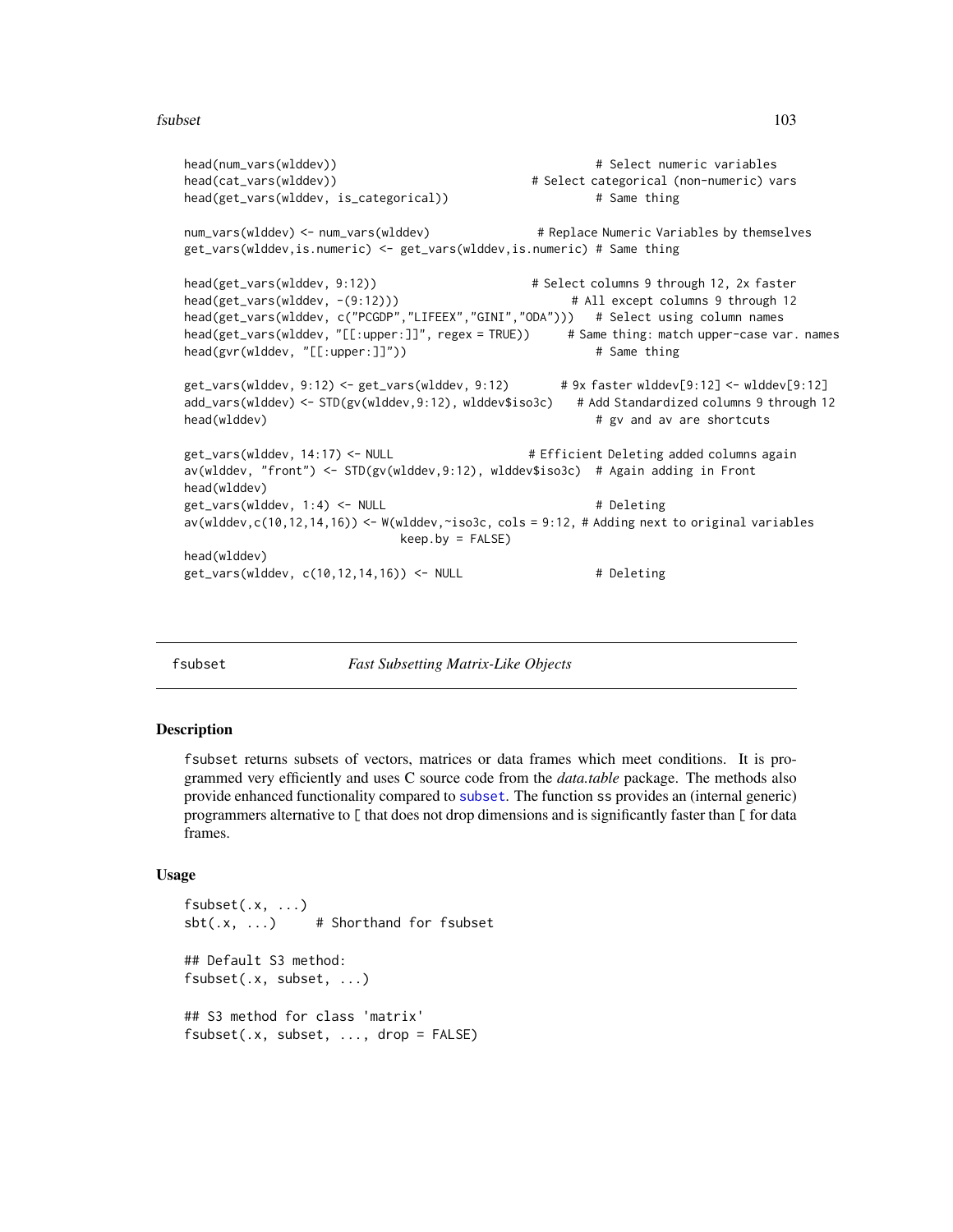## 104 fsubset

```
## S3 method for class 'data.frame'
fsubset(.x, subset, ...)
# Methods for indexed data / compatibility with plm:
## S3 method for class 'pseries'
fsubset(.x, subset, ..., drop.index.levels = "id")## S3 method for class 'pdata.frame'
fsubset(.x, subset, ..., drop.index.levels = "id")
```

```
# Fast subsetting (replaces `[` with drop = FALSE, programmers choice)
ss(x, i, j)
```
# Arguments

| $\cdot$ X         | object to be subsetted according to different methods.                                                                                                                                                                                                                                                                      |
|-------------------|-----------------------------------------------------------------------------------------------------------------------------------------------------------------------------------------------------------------------------------------------------------------------------------------------------------------------------|
| X                 | a data frame / list, matrix or vector/array (only i).                                                                                                                                                                                                                                                                       |
| subset            | logical expression indicating elements or rows to keep: missing values are taken<br>as FALSE. The default, matrix and pseries methods only support logical vectors<br>or row-indices (or a character vector of rownames if the matrix has rownames;<br>the data frame method also supports logical vectors or row-indices). |
|                   | For the matrix or data frame method: multiple comma-separated expressions<br>indicating columns to select. Otherwise: further arguments to be passed to or<br>from other methods.                                                                                                                                           |
| drop              | passed on to [indexing operator. Only available for the matrix method.                                                                                                                                                                                                                                                      |
| i                 | positive or negative row-indices or a logical vector to subset the rows of x.                                                                                                                                                                                                                                               |
| j                 | a vector of column names, positive or negative indices or a suitable logical vector<br>to subset the columns of x. <i>Note:</i> Negative indices are converted to positive ones<br>using $j \leq -\text{seq\_along}(x)[j].$                                                                                                 |
| drop.index.levels |                                                                                                                                                                                                                                                                                                                             |

character. Either "id", "time", "all" or "none". See [indexing.](#page-132-0)

#### Details

fsubset is a generic function, with methods supplied for vectors, matrices, and data frames (including lists). It represents an improvement over [subset](#page-0-0) in terms of both speed and functionality. The function ss is an improvement of [ to subset (vectors) matrices and data frames without dropping dimensions. It is significantly faster than [.data.frame.

For ordinary vectors, subset can be integer or logical, subsetting is done in C and more efficient than [ for large vectors.

For matrices the implementation is all base-R but slightly more efficient and more versatile than [subset.matrix](#page-0-0). Thus it is possible to subset matrix rows using logical or integer vectors, or character vectors matching rownames. The drop argument is passed on to the indexing method for matrices.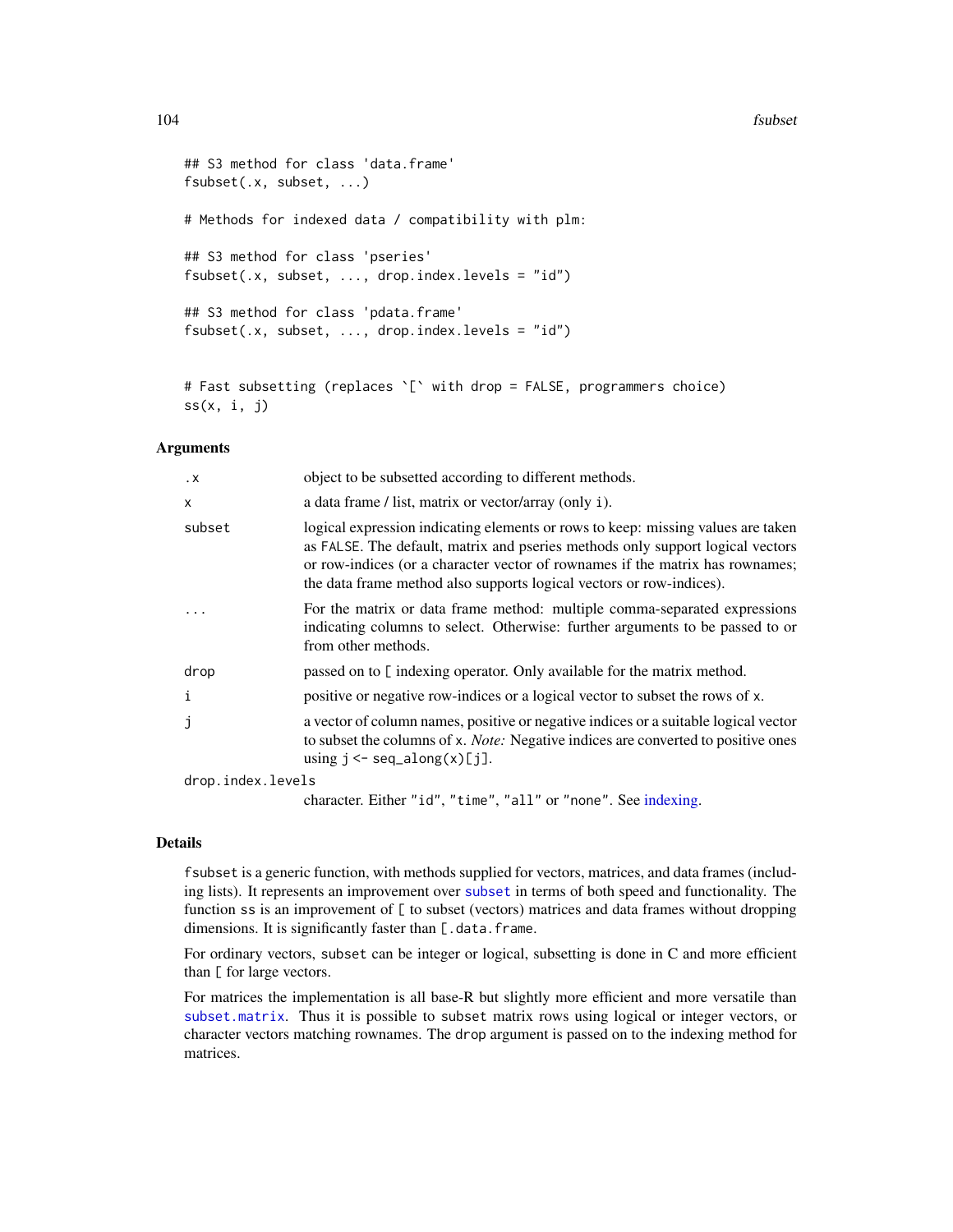## fsubset 105

For both matrices and data frames, the ... argument can be used to subset columns, and is evaluated in a non-standard way. Thus it can support vectors of column names, indices or logical vectors, but also multiple comma separated column names passed without quotes, each of which may also be replaced by a sequence of columns i.e. col1:coln, and new column names may be assigned e.g.  $fsubset(data, col1 > 20, newname = col2, col3: col6)$  (see examples).

For data frames, the subset argument is also evaluated in a non-standard way. Thus next to vector of row-indices or logical vectors, it supports logical expressions of the form col2 > 5 & col2 < col3 etc. (see examples). The data frame method is implemented in C, hence it is significantly faster than [subset.data.frame](#page-0-0). If fast data frame subsetting is required but no non-standard evaluation, the function ss is slightly simpler and faster.

Factors may have empty levels after subsetting; unused levels are not automatically removed. See [fdroplevels](#page-55-0) to drop all unused levels from a data frame.

# Value

An object similar to .x/x containing just the selected elements (for a vector), rows and columns (for a matrix or data frame).

#### **Note**

ss offers no support for indexed data. Use fsubset with indices instead.

No replacement method fsubset<- or ss<- is offered in *collapse*. For efficient subset replacement (without copying) use data.table::set, which can also be used with data frames and tibbles. To search and replace certain elements without copying, and to efficiently copy elements / rows from an equally sized vector / data frame, see [setv](#page-34-0).

For subsetting columns alone, please also see [selecting and replacing columns.](#page-99-0)

Note that the use of  $\frac{2}{5}$  can yield significant performance gains on large data.

#### See Also

[fselect](#page-99-0), [get\\_vars](#page-99-0), [ftransform](#page-110-0), [Data Frame Manipulation,](#page-38-0) [Collapse Overview](#page-23-0)

```
fsubset(airquality, Temp > 90, Ozone, Temp)
fsubset(airquality, Temp > 90, OZ = Ozone, Temp) # With renaming
fsubset(airquality, Day == 1, -Temp)
fsubset(airquality, Day == 1, -(Day:Temp))
fsubset(airquality, Day == 1, Ozone:Wind)
fsubset(airquality, Day == 1 & !is.na(Ozone), Ozone:Wind, Month)
fsubset(airquality, Day %==% 1, -Temp) # Faster for big data, as %==% directly returns indices
ss(airquality, 1:10, 2:3) # Significantly faster than airquality[1:10, 2:3]
fsubset(airquality, 1:10, 2:3) # This is possible but not advised
```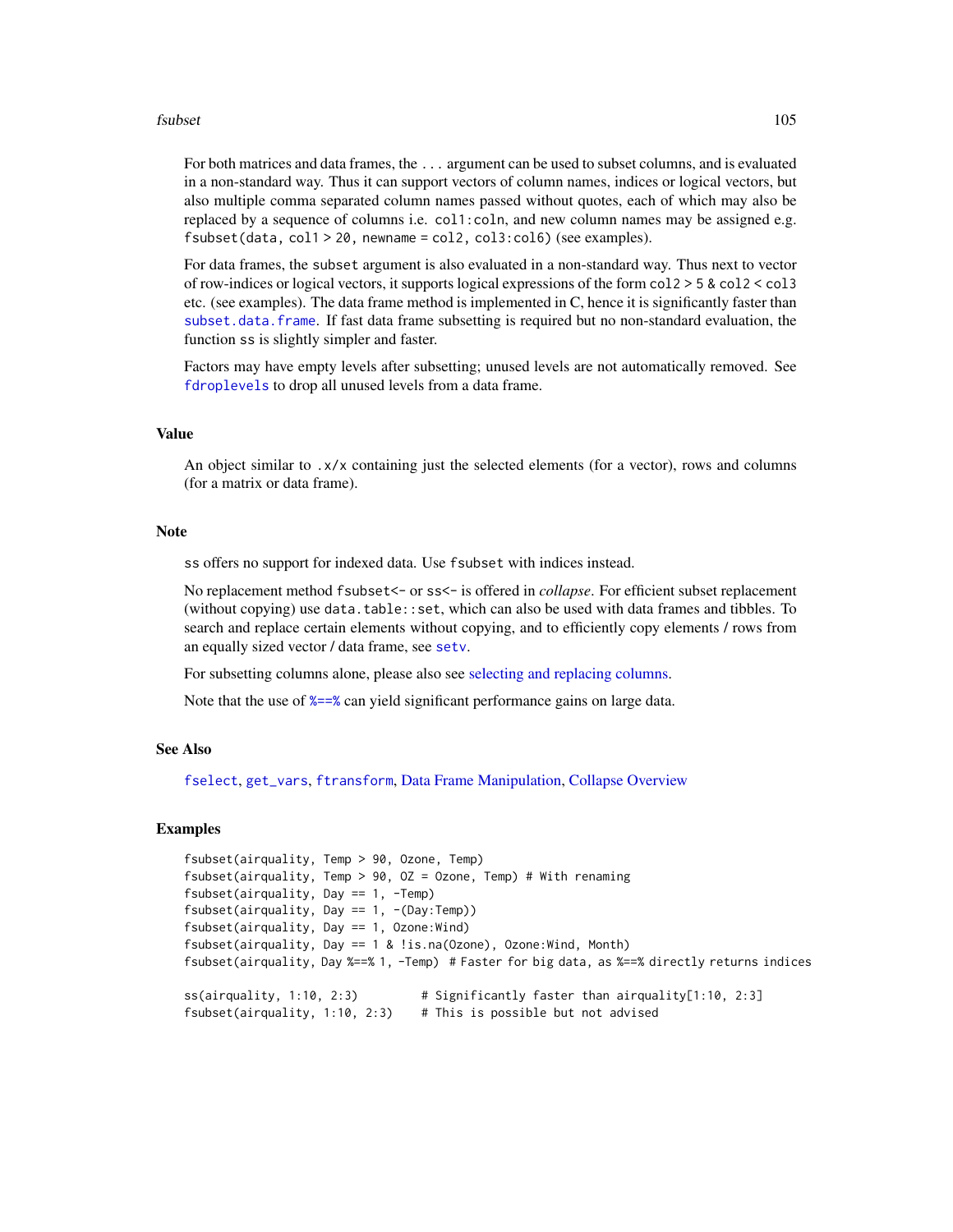## <span id="page-105-0"></span>Description

fsum is a generic function that computes the (column-wise) sum of all values in x, (optionally) grouped by g and/or weighted by w (e.g. to calculate survey totals). The [TRA](#page-182-0) argument can further be used to transform x using its (grouped, weighted) sum.

# Usage

```
fsum(x, \ldots)## Default S3 method:
fsum(x, g = NULL, w = NULL, TRA = NULL, na.rm = TRUE,use.g.names = TRUE, nthreads = 1L, ...)
## S3 method for class 'matrix'
fsum(x, g = NULL, w = NULL, TRA = NULL, na.rm = TRUE,use.g.names = TRUE, drop = TRUE, nthreads = 1L, ...)
## S3 method for class 'data.frame'
fsum(x, g = NULL, w = NULL, TRA = NULL, na.rm = TRUE,use.g.names = TRUE, drop = TRUE, nthreads = 1L, ...)
## S3 method for class 'grouped_df'
fsum(x, w = NULL, TRA = NULL, na.rm = TRUE,use.g.names = FALSE, keep.group_vars = TRUE,
```
 $keep.w = TRUE, nthreads = 1L, ...)$ 

#### Arguments

| $\mathsf{x}$ | a numeric vector, matrix, data frame or grouped data frame (class 'grouped_df').                                                                                                                                                         |
|--------------|------------------------------------------------------------------------------------------------------------------------------------------------------------------------------------------------------------------------------------------|
| g            | a factor, GRP object, atomic vector (internally converted to factor) or a list of<br>vectors / factors (internally converted to a GRP object) used to group x.                                                                           |
| W            | a numeric vector of (non-negative) weights, may contain missing values.                                                                                                                                                                  |
| <b>TRA</b>   | an integer or quoted operator indicating the transformation to perform: $0 - "re-$<br>place_NA"   1 - "replace_fill"   2 - "replace"   3 - "-"   4 - "-+"   5 - "/"   6 - "%"  <br>$7 -$ "+"   8 - "*"   9 - "%%"   10 - "-%%". See TRA. |
| na.rm        | logical. Skip missing values in x. Defaults to TRUE and implemented at very<br>little computational cost. If na. rm = FALSE a NA is returned when encountered.                                                                           |
| use.g.names  | logical. Make group-names and add to the result as names (default method) or<br>row-names (matrix and data frame methods). No row-names are generated for<br>data.table's.                                                               |
| nthreads     | integer. The number of threads to utilize. See Details.                                                                                                                                                                                  |
|              |                                                                                                                                                                                                                                          |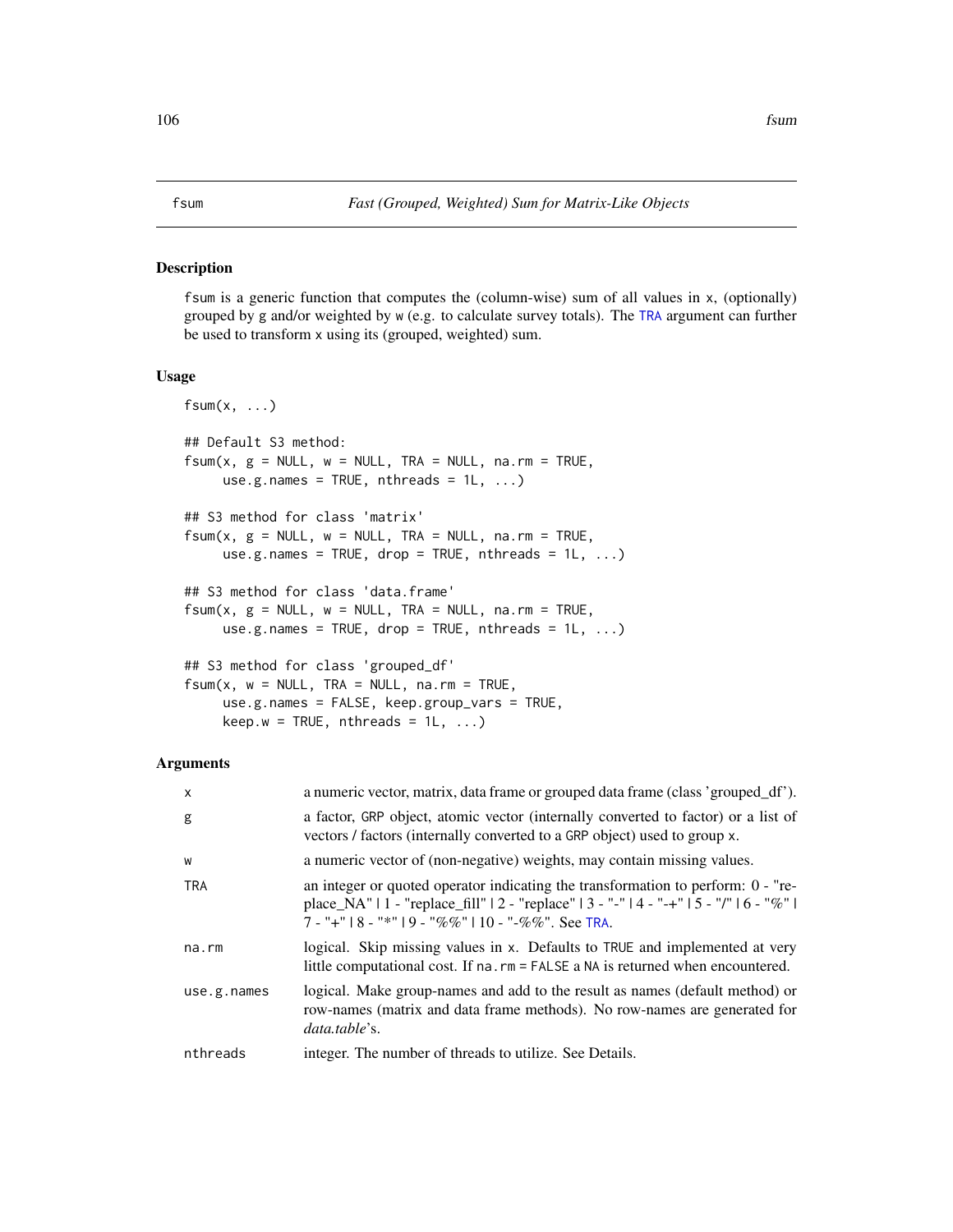| drop            | matrix and data.frame method: Logical. TRUE drops dimensions and returns an<br>atomic vector if $g = NULL$ and TRA = NULL.                                 |
|-----------------|------------------------------------------------------------------------------------------------------------------------------------------------------------|
| keep.group_vars |                                                                                                                                                            |
|                 | <i>grouped_df method:</i> Logical. FALSE removes grouping variables after computa-<br>tion.                                                                |
| keep.w          | grouped_df method: Logical. Retain summed weighting variable after compu-<br>tation (if contained in grouped_df).                                          |
| $\cdot$         | arguments to be passed to or from other methods. If TRA is used, passing $set =$<br>TRUE will transform data by reference and return the result invisibly. |

## Details

Missing-value removal as controlled by the na. rm argument is done very efficiently by simply skipping them in the computation (thus setting na.rm = FALSE on data with no missing values doesn't give extra speed). Large performance gains can nevertheless be achieved in the presence of missing values if na.rm = FALSE, since then the corresponding computation is terminated once a NA is encountered and NA is returned (unlike [sum](#page-0-0) which just runs through without any checks).

The weighted sum (e.g. survey total) is computed as  $sum(x * w)$ , but in one pass and about twice as efficient. If na.rm = TRUE, missing values will be removed from both x and w i.e. utilizing only  $x[complete.cases(x,w)]$  and  $w[complete.cases(x,w)].$ 

This all seamlessly generalizes to grouped computations, which are performed in a single pass (without splitting the data) and are therefore extremely fast. See Benchmark and Examples below.

When applied to data frames with groups or drop = FALSE, fsum preserves all column attributes. The attributes of the data frame itself are also preserved.

Since v1.6.0 fsum explicitly supports integers. Integers are summed using the long long type in C which is bounded at  $+9,223,372,036,854,775,807$  (so  $-4.3$  billion times greater than the minimum/maximum R integer bounded at +-2,147,483,647). If the value of the sum is outside +- 2,147,483,647, a double containing the result is returned, otherwise an integer is returned. With groups, an integer overflow error is provided if the sum in any group is outside +-2,147,483,647. Data should be coerced to double beforehand in such cases.

Multithreading, added in v1.8.0, applies at the column-level unless  $g = \text{NULL}$  and nthreads  $> \text{NCOL}(x)$ . Parallelism over groups is not available because sums are computed simultaneously within each group. nthreads = 1L uses a serial version of the code, not parallel code running on one thread. This serial code is always used with less than  $100,000$  obs (length(x) < 100000 for vectors and matrices), because parallel execution itself has some overhead.

## Value

The (w weighted) sum of x, grouped by g, or (if [TRA](#page-182-0) is used) x transformed by its (grouped, weighted) sum.

# See Also

[fprod](#page-91-0), [fmean](#page-74-0), [Fast Statistical Functions,](#page-41-0) [Collapse Overview](#page-23-0)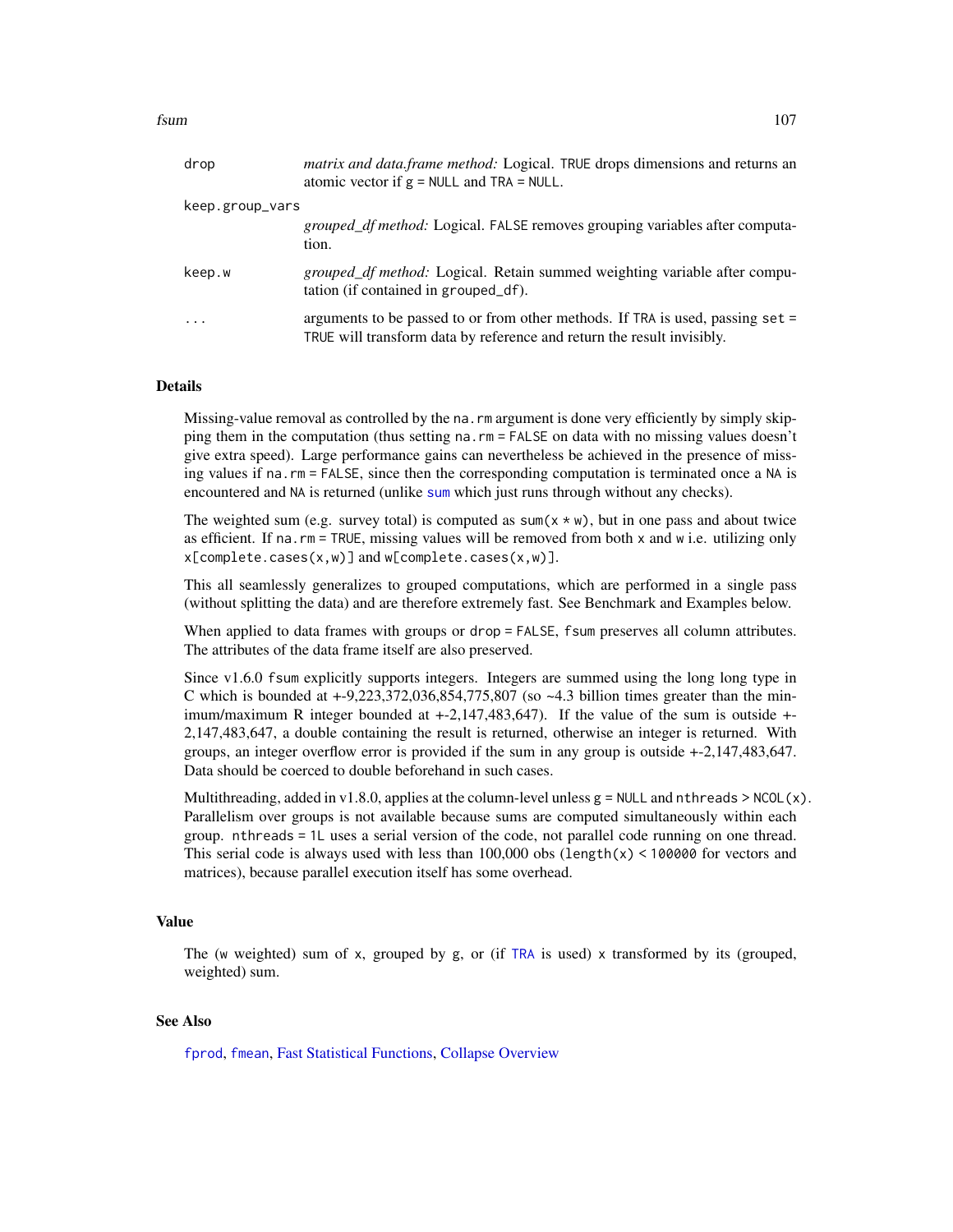# Examples

```
## default vector method
mpg <- mtcars$mpg
fsum(mpg) # Simple sum
fsum(mpg, w = mtcars$hp) # Weighted sum (total): Weighted by hp
fsum(mpg, TRA = "%") # Simple transformation: obtain percentages of mpg
fsum(mpg, mtcars$cyl) # Grouped sum
fsum(mpg, mtcars$cyl, mtcars$hp) # Weighted grouped sum (total)
fsum(mpg, mtcars[c(2,8:9)]) # More groups..
g \leftarrow GRP(mtcars, \sim cyl + vs + am) # Precomputing groups gives more speed !
fsum(mpg, g)
fmean(mpg, g) == fsum(mpg, g) / fnobs(mpg, g)fsum(mpg, g, TRA = "%") * Percentages by group
## data.frame method
fsum(mtcars)
fsum(mtcars, TRA = "%")
fsum(mtcars, g)
fsum(mtcars, g, TRA = "%")
## matrix method
m <- qM(mtcars)
fsum(m)
fsum(m, TRA = "%")
fsum(m, g)
fsum(m, g, TRA = "%")## method for grouped data frames - created with dplyr::group_by or fgroup_by
library(dplyr)
mtcars %>% group_by(cyl,vs,am) %>% fsum(hp) # Weighted grouped sum (total)
mtcars %>% fgroup_by(cyl,vs,am) %>% fsum(hp) # Equivalent and faster !!
mtcars %>% fgroup_by(cyl,vs,am) %>% fsum(TRA = "%")
mtcars %>% fgroup_by(cyl,vs,am) %>% fselect(mpg) %>% fsum()
```
# Benchmark

```
## This compares fsum with data.table (2 threads) and base::rowsum
# Starting with small data
mtcDT <- qDT(mtcars)
f <- qF(mtcars$cyl)
library(microbenchmark)
microbenchmark(mtcDT[, lapply(.SD, sum), by = f],
               rowsum(mtcDT, f, reorder = FALSE),
               fsum(mtcDT, f, na.rm = FALSE), unit = "relative")
```
expr min lq mean median uq max neval cld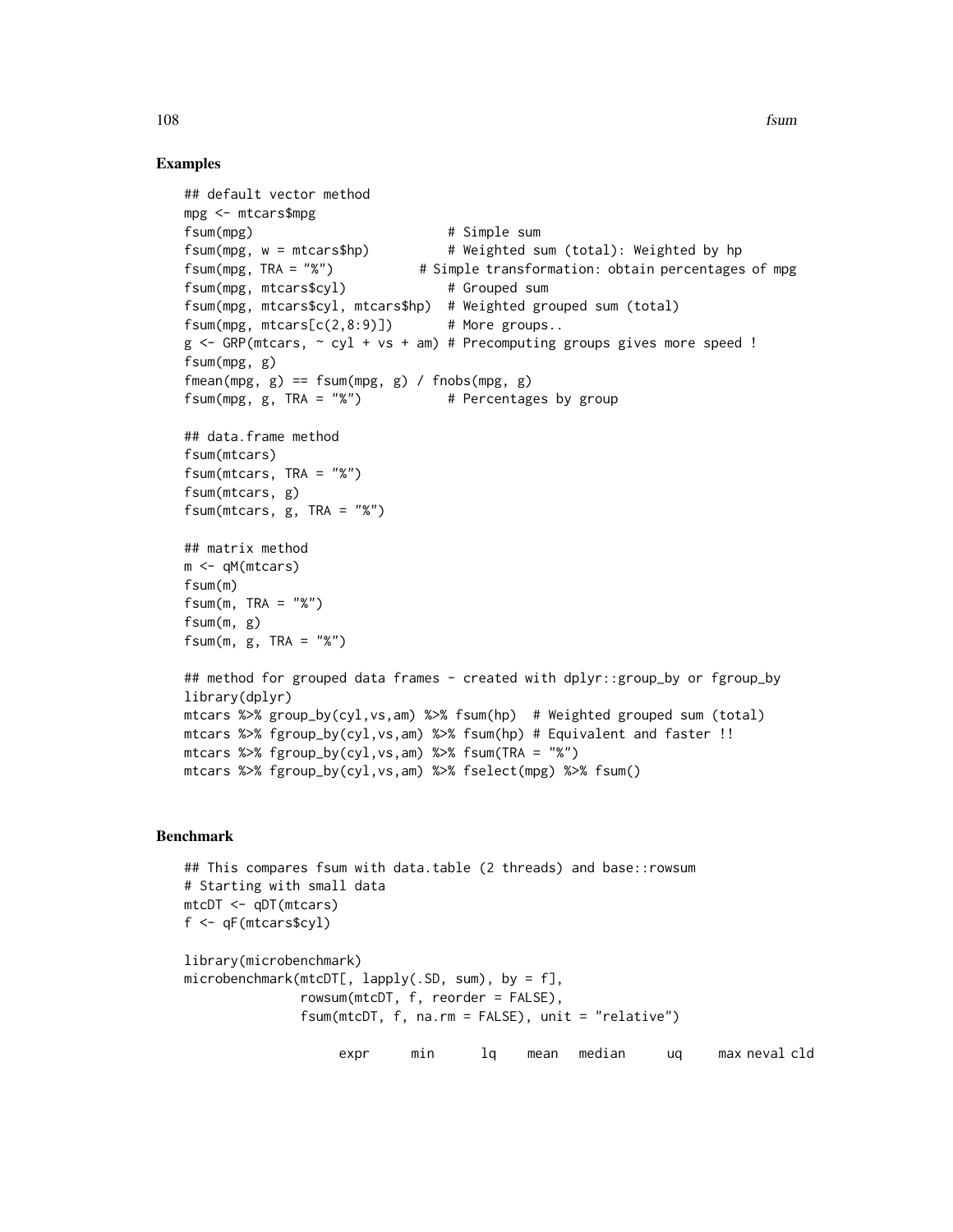```
mtcDT[, lapply(.SD, sum), by = f] 145.436928 123.542134 88.681111 98.336378 71.880479 85.217726 100
rowsum(mtcDT, f, reorder = FALSE) 2.833333 2.798203 2.489064 2.937889 2.425724 2.181173 100 b
   fsum(mtcDT, f, na.rm = FALSE) 1.000000 1.000000 1.000000 1.000000 1.000000 1.000000 100 a
# Now larger data
tdata <- qDT(replicate(100, rnorm(1e5), simplify = FALSE)) # 100 columns with 100.000 obs
f <- qF(sample.int(1e4, 1e5, TRUE)) # A factor with 10.000 groups
microbenchmark(tdata[, lapply(.SD, sum), by = f],
              rowsum(tdata, f, reorder = FALSE),
              fsum(tdata, f, na.rm = FALSE), unit = "relative")
                    expr min lq mean median uq max neval cld
tdata[, lapply(.SD, sum), by = f] 2.646992 2.975489 2.834771 3.081313 3.120070 1.2766475 100 c
rowsum(tdata, f, reorder = FALSE) 1.747567 1.753313 1.629036 1.758043 1.839348 0.2720937 100 b
   fsum(tdata, f, na.rm = FALSE) 1.000000 1.000000 1.000000 1.000000 1.000000 1.0000000 100 a
```
fsummarise *Fast Summarise*

#### Description

fsummarize is a much faster version of dplyr::summarise, when used together with the [Fast](#page-41-0) [Statistical Functions.](#page-41-0)

#### Usage

```
fsummarise(.data, ..., keep.group_vars = TRUE)
smr(.data, ..., keep.group_vars = TRUE) # Shorthand
```
# Arguments

| .data           | a (grouped) data frame or named list of columns. Grouped data can be created<br>with $f$ group_by or $d$ plyr::group_by.   |
|-----------------|----------------------------------------------------------------------------------------------------------------------------|
| .               | name-value pairs of summary functions, or across statements. For fast perfor-<br>mance use the Fast Statistical Functions. |
| keep.group_vars |                                                                                                                            |
|                 | logical. FALSE removes grouping variables after computation.                                                               |

# Value

If . data is grouped by  $fgroup_by$  or  $dplyr$ :  $group_by$ , the result is a data frame of the same class and attributes with rows reduced to the number of groups. If .data is not grouped, the result is a data frame of the same class and attributes with 1 row.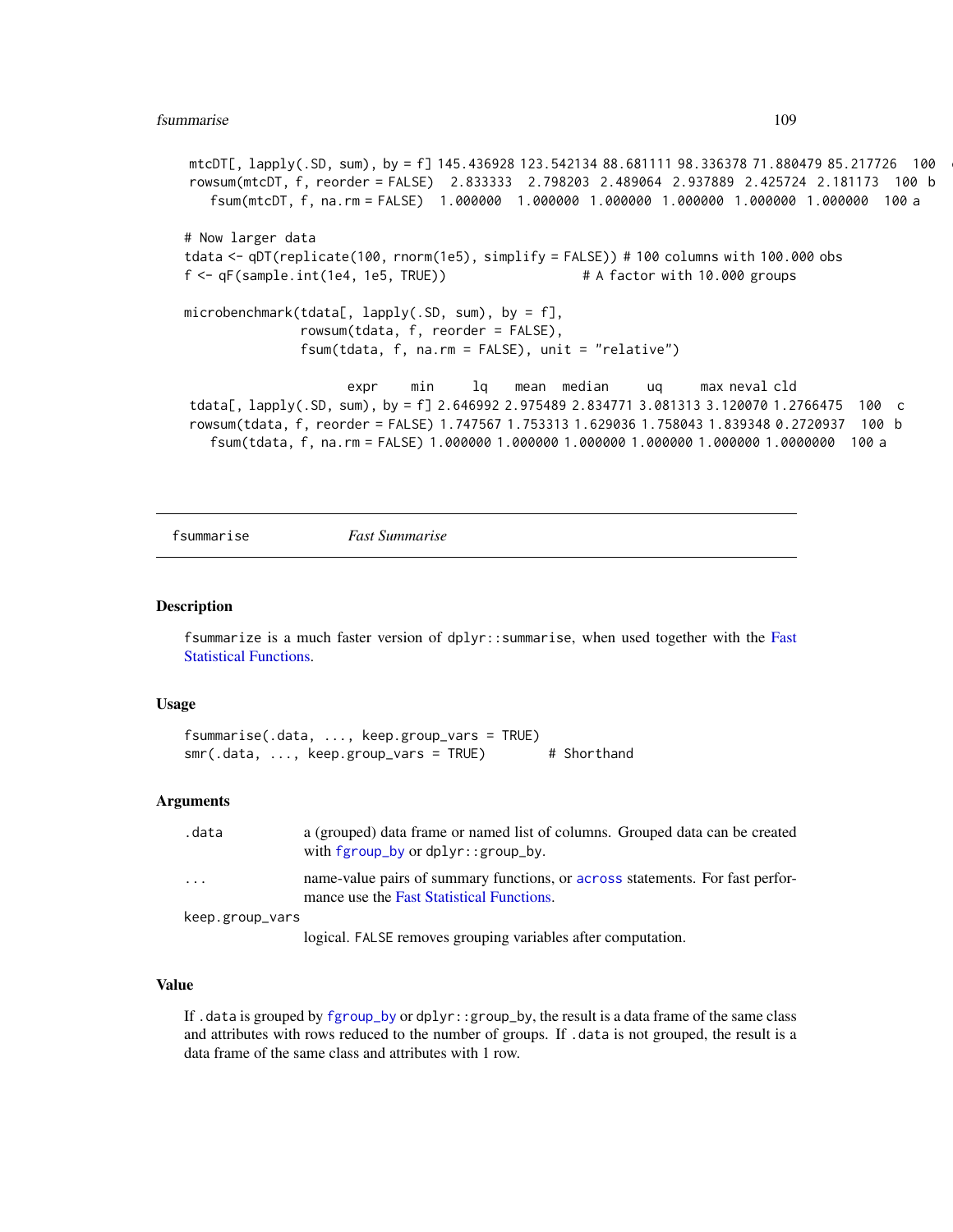Since v1.7, fsummarise is fully featured, allowing expressions using functions and columns of the data as well as external scalar values (just like  $dplyr::summarise$ ). **NOTE** however that once a [Fast Statistical Function](#page-41-0) is used, the execution will be vectorized instead of split-apply-combine computing over groups. Please see the first Example.

#### See Also

[across](#page-11-0), [collap](#page-18-0), [Data Frame Manipulation,](#page-38-0) [Fast Statistical Functions,](#page-41-0) [Collapse Overview](#page-23-0)

## Examples

library(magrittr) # Note: Used because |> is not available on older R versions ## Since v1.7, fsummarise supports arbitrary expressions, and expressions ## containing fast statistical functions receive vectorized execution:

# (a) This is an expression using base R functions which is executed by groups mtcars %>% fgroup\_by(cyl) %>% fsummarise(res = mean(mpg) + min(qsec))

# (b) Here, the use of fmean causes the whole expression to be executed # in a vectorized way i.e. the expression is translated to something like # fmean(mpg, g = cyl) + min(mpg) and executed, thus the result is different # from (a), because the minimum is calculated over the entire sample mtcars %>% fgroup\_by(cyl) %>% fsummarise(mpg = fmean(mpg) + min(qsec))

# (c) For fully vectorized execution, use fmin. This yields the same as (a) mtcars % $\gg$  fgroup\_by(cyl) % $\gg$  fsummarise(mpg = fmean(mpg) + fmin(qsec))

# In across() statements it is fine to mix different functions, each will # be executed on its own terms (i.e. vectorized for fmean and standard for sum) mtcars %>% fgroup\_by(cyl) %>% fsummarise(across(mpg:hp, list(fmean, sum)))

# Note that this still detects fmean as a fast function, the names of the list # are irrelevant, but the function name must be typed or passed as a character vector, # Otherwise functions will be executed by groups e.g. function(x) fmean(x) won't vectorize mtcars %>% fgroup\_by(cyl) %>% fsummarise(across(mpg:hp, list(mu = fmean, sum = sum)))

```
# We can force none-vectorized execution by setting .apply = TRUE
mtcars %>% fgroup_by(cyl) %>% fsummarise(across(mpg:hp, list(mu = fmean, sum = sum), .apply = TRUE))
```

```
# Another argument of across(): Order the result first by function, then by column
mtcars %>% fgroup_by(cyl) %>%
```

```
fsummarise(across(mpg:hp, list(mu = fmean, sum = sum), .transpose = FALSE))
```
#----------------------------------------------------------------------------

```
# Examples that also work for pre 1.7 versions
```

```
# Simple use
fsummarise(mtcars, mean_mpg = fmean(mpg),
                  sd_mpg = fsd(mpg)
```
# **Note**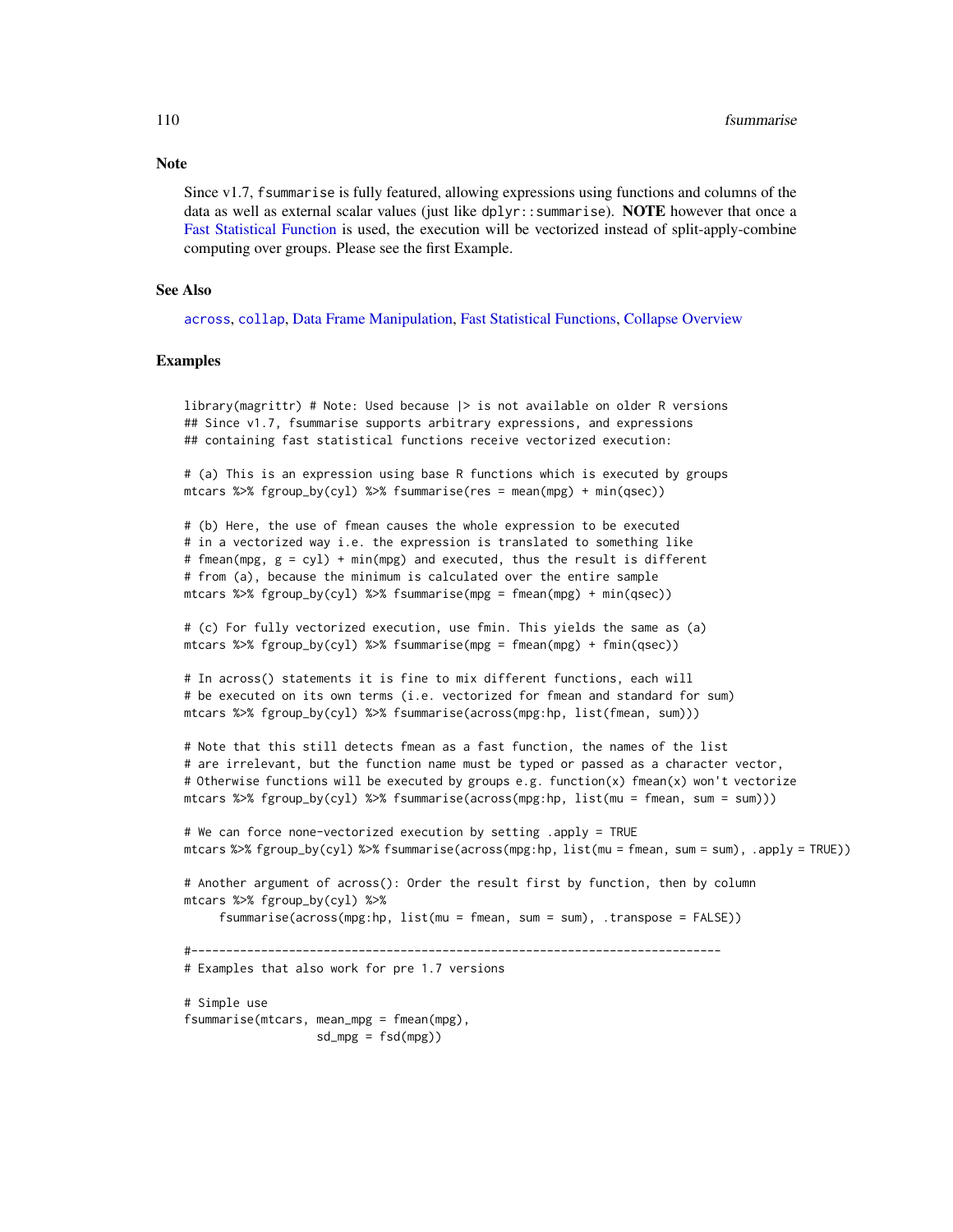#### ftransform 111

```
# Using base functions (not a big difference without groups)
fsummarise(mtcars, mean_mpg = mean(mpg),
                  sd_mpg = sd(mpg)# Grouped use
mtcars %>% fgroup_by(cyl) %>%
 fsummarise(mean_mpg = fmean(mpg),
            sd_mpg = fsd(mpg)# This is still efficient but quite a bit slower on large data (many groups)
mtcars %>% fgroup_by(cyl) %>%
 fsummarise(mean_mpg = mean(mpg),
            sd_mpg = sd(mpg)# Weighted aggregation
mtcars %>% fgroup_by(cyl) %>%
 fsummarise(w_mean_mpg = fmean(mpg, wt),
            w_sd_mpg = fsd(mpg, wt))
## Can also group with dplyr::group_by, but at a conversion cost, see ?GRP
library(dplyr)
mtcars %>% group_by(cyl) %>%
 fsummarise(mean_mpg = fmean(mpg),
            sd_mpg = fsd(mpg)# Again less efficient...
mtcars %>% group_by(cyl) %>%
 fsummarise(mean_mpg = mean(mpg),
            sd_mpg = sd(mpg)
```
ftransform *Fast Transform and Compute Columns on a Data Frame*

# <span id="page-110-0"></span>Description

ftransform is a much faster version of [transform](#page-0-0) for data frames. It returns the data frame with new columns computed and/or existing columns modified or deleted. settransform does all of that by reference. fcompute computes and returns new columns. These functions evaluate all arguments simultaneously, allow list-input (nested pipelines) and disregard grouped data.

Catering to the *tidyverse* user, v1.7.0 introduced fmutate, providing familiar functionality i.e. arguments are evaluated sequentially, computation on grouped data is done by groups, and functions can be applied to multiple columns using [across](#page-11-0). See also the Details.

## Usage

# Modify and return data frame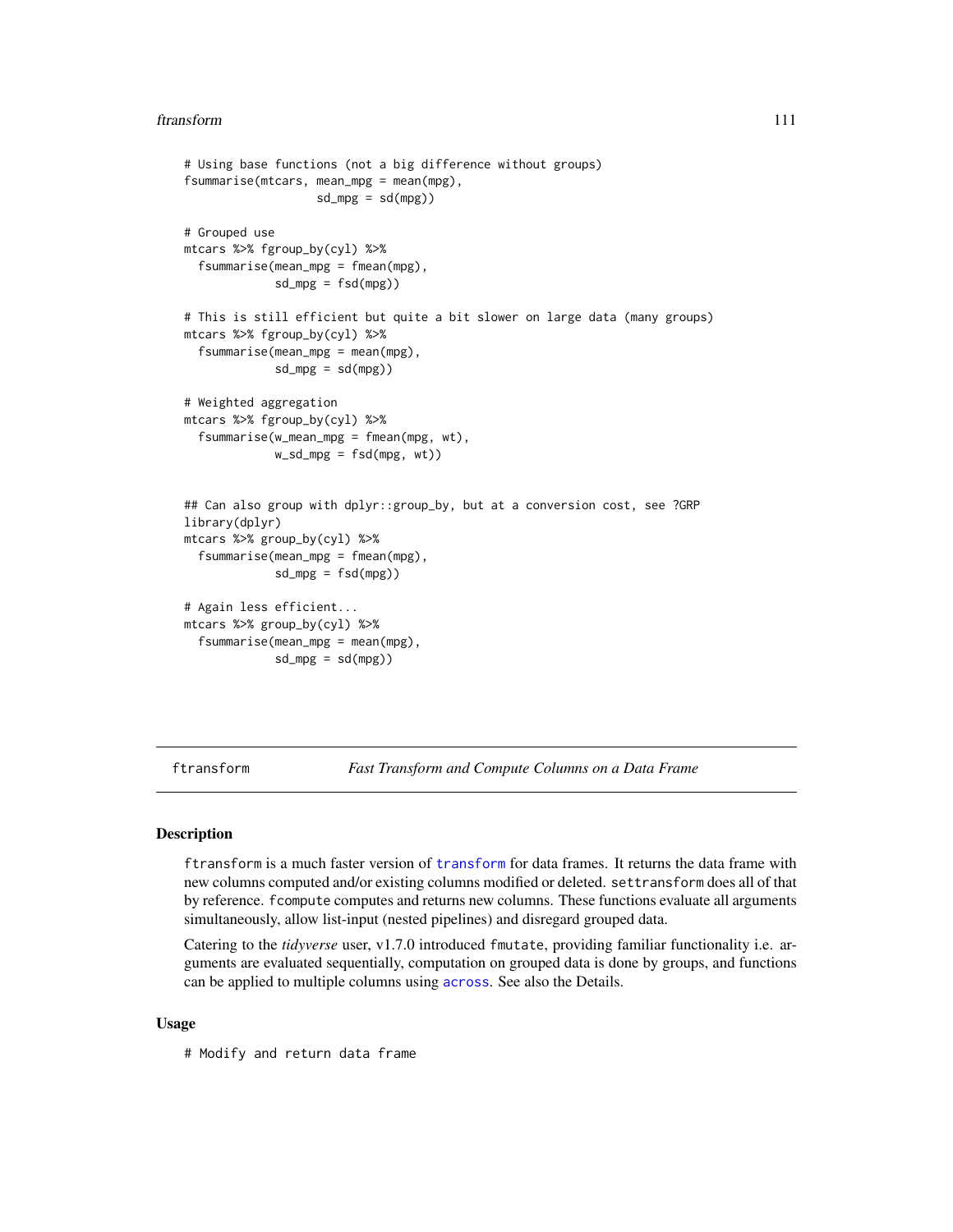```
ftransform(.data, ...)
ftransformv(.data, vars, FUN, ..., apply = TRUE)
tfm(.data, ...) # Shorthand for ftransform
tfmv(.data, vars, FUN, ..., apply = TRUE)
# Modify data frame by reference
settransform(.data, ...)
settransformv(.data, ...) # Same arguments as ftransformv
settfm(.data, ...) # Shorthand for settransform
settfmv(.data, ...)
# Replace/add modified columns in/to a data frame
ftransform(.data) <- value
tfm(.data) \leq value # Shorthand for ftransform\leq# Compute columns, returned as a new data frame
fcompute(.data, ..., keep = NULL)
fcomputev(.data, vars, FUN, ..., apply = TRUE, keep = NULL)
# New: dplyr-style mutate (sequential evaluation + across() feature)
fmutate(.data, ..., .keep = "all")
mtt(.data, ..., .keep = "all") # Shorthand for fmutate
```
# Arguments

| .data | a data frame or named list of columns.                                                                                                                                                                                                                                                                                                                                                                                                                                                                                                                                                          |
|-------|-------------------------------------------------------------------------------------------------------------------------------------------------------------------------------------------------------------------------------------------------------------------------------------------------------------------------------------------------------------------------------------------------------------------------------------------------------------------------------------------------------------------------------------------------------------------------------------------------|
| .     | further arguments of the form column = value. The value can be a combination<br>of other columns, a scalar value, or NULL, which deletes column. Alternatively<br>it is also possible to place a single list here, which will be treated like a list of<br>column = value arguments. For ftransformv and fcomputev, $\ldots$ can be used<br>to pass further arguments to FUN. <i>Note:</i> The ellipsis $(\ldots)$ is always evaluated<br>within the data frame (.data) environment. See Examples. fmutate supports<br>across statements, and evaluates tagged vector expressions sequentially. |
| vars  | variables to be transformed by applying FUN to them: select using names, in-<br>dices, a logical vector or a selector function (e.g. is numeric). Since v1.7 vars<br>is evaluated within the .data environment, permitting expressions on columns<br>e.g. $c(col1, col3: coln)$ .                                                                                                                                                                                                                                                                                                               |
| FUN   | a single function yielding a result of length NROW(.data) or 1. See also apply.                                                                                                                                                                                                                                                                                                                                                                                                                                                                                                                 |
| apply | logical. TRUE (default) will apply FUN to each column selected in vars; FALSE<br>will apply FUN to the subsetted data frame i.e. FUN(get_vars(.data, vars),<br>). The latter is useful for <i>collapse</i> functions with data frame or grouped<br>/ panel data frame methods, yielding performance gains and enabling grouped<br>transformations. See Examples.                                                                                                                                                                                                                                |
| value | a named list of replacements, it will be treated like an evaluated list of column =<br>value arguments.                                                                                                                                                                                                                                                                                                                                                                                                                                                                                         |
| keep  | select columns to preserve using column names, indices or a function (e.g.<br>is.numeric). By default computed columns are added after the preserved ones,                                                                                                                                                                                                                                                                                                                                                                                                                                      |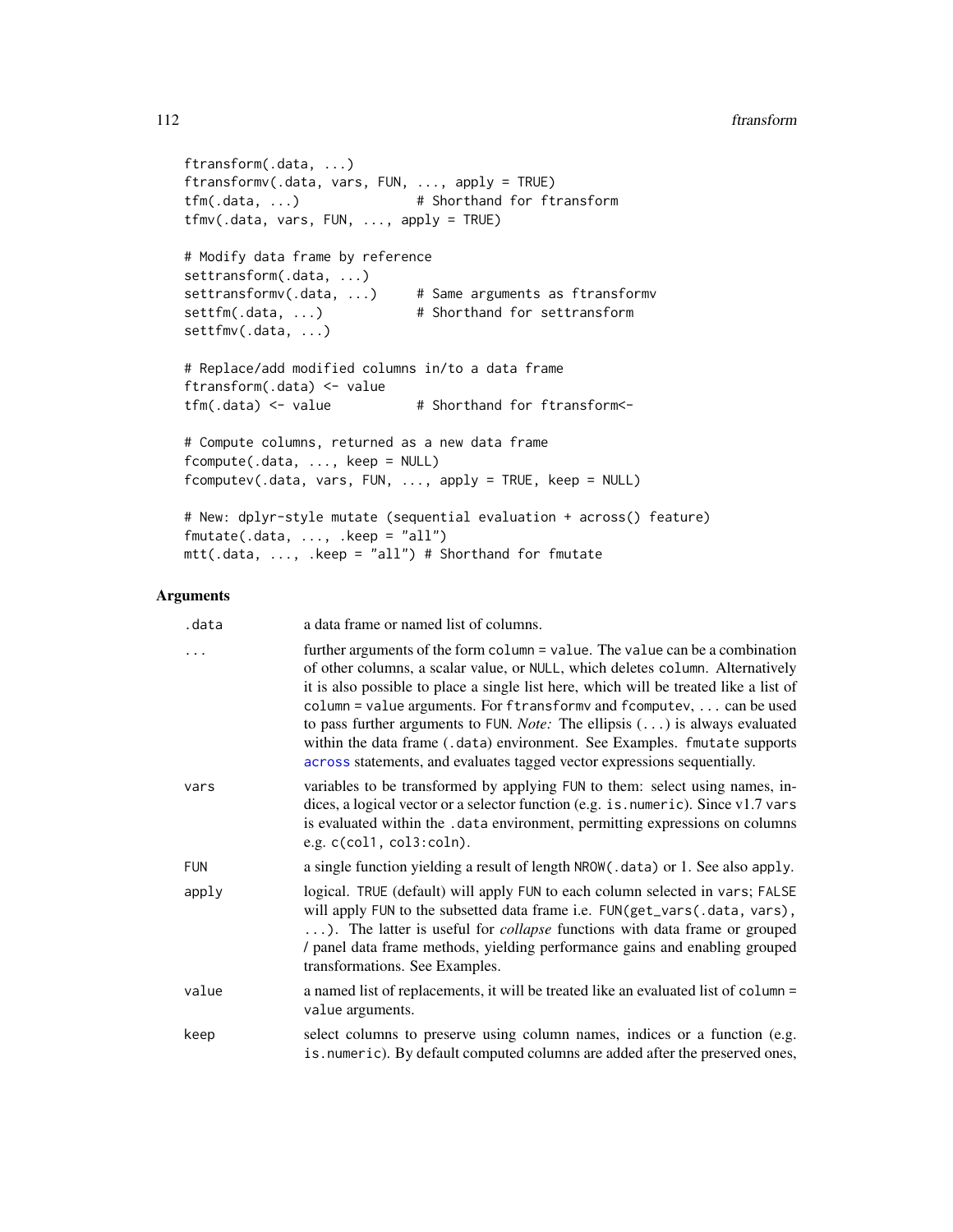|       | unless they are assigned the same name in which case the preserved columns<br>will be replaced in order.    |
|-------|-------------------------------------------------------------------------------------------------------------|
| .keep | Either one of "all", "used", "unused" or "none" (see mutate), or columns<br>names/indices/function as keep. |

# Details

The ... arguments to ftransform are tagged vector expressions, which are evaluated in the data frame .data. The tags are matched against names(.data), and for those that match, the values replace the corresponding variable in .data, whereas the others are appended to .data. It is also possible to delete columns by assigning NULL to them, i.e. ftransform(data, colk = NULL) removes colk from the data. *Note* that names(.data) and the names of the ... arguments are checked for uniqueness beforehand, yielding an error if this is not the case.

Since *collapse* v1.3.0, is is also possible to pass a single named list to ..., i.e. ftransform(data, newdata). This list will be treated like a list of tagged vector expressions. *Note* the different behavior: ftransform(data, list(newcol = col1)) is the same as ftransform(data, newcol = col1), whereas ftransform(data, newcol = as.list(col1)) creates a list column. Something like ftransform(data, as.list(col1)) gives an error because the list is not named. See Examples.

The function ftransformv added in v1.3.2 provides a fast replacement for the functions  $d$ plyr::mutate\_at and dplyr::mutate\_if (without the grouping feature) facilitating mutations of groups of columns  $(dplyr::mutate_a11$  is already accounted for by  $dapply$ ). See Examples.

The function settransform does all of that by reference, but uses base-R's copy-on modify semantics, which is equivalent to replacing the data with <- (thus it is still memory efficient but the data will have a different memory address afterwards).

The function fcompute(v) works just like ftransform(v), but returns only the changed / computed columns without modifying or appending the data in .data. See Examples.

The function fmutate added in v1.7.0, provides functionality familiar from *dplyr* 1.0.0 and higher. It evaluates tagged vector expressions sequentially and does operations by groups on a grouped frame (thus it is slower than ftransform if you have many tagged expressions or a grouped data frame). Note however that *collapse* does not depend on *rlang*, so things like lambda expressions are not available. *Note also* that fmutate operates differently on grouped data whether you use .FAST\_FUN or base R functions / functions from other packages. With .FAST\_FUN (including .OPERATOR\_FUN, excluding fhdbetween / fhdwithin / HDW / HDB), fmutate performs an efficient vectorized execution, i.e. the grouping object from the grouped data frame is passed to the g argument of these functions, and for .FAST\_STAT\_FUN also TRA = "replace\_fill" is set (if not overwritten by the user), yielding internal grouped computation by these functions without the need for splitting the data by groups. For base R and other functions, fmutate performs classical splitapply combine computing i.e. the relevant columns of the data are selected and split into groups, the expression is evaluated for each group, and the result is recombined and suitably expanded to match the original data frame. Note that it is not possible to mix vectorized and standard execution in the same expression!! Vectorized execution is performed if any .FAST\_FUN or .OPERATOR\_FUN is part of the expression, thus a code like mtcars  $|>\text{gby}(\text{cyl})|>\text{fmutate}(\text{new}=\text{fmin}(\text{mpg})/$ min(mpg)) will be expanded to something like mtcars %>% gby(cyl) %>% ftransform(new = fmin(mpg,  $g = GRP(.)$ , TRA = "replace\_fill") / min(mpg)) and then executed, i.e. fmin(mpg) will be executed in a vectorized way, and min(mpg) will not be executed by groups at all.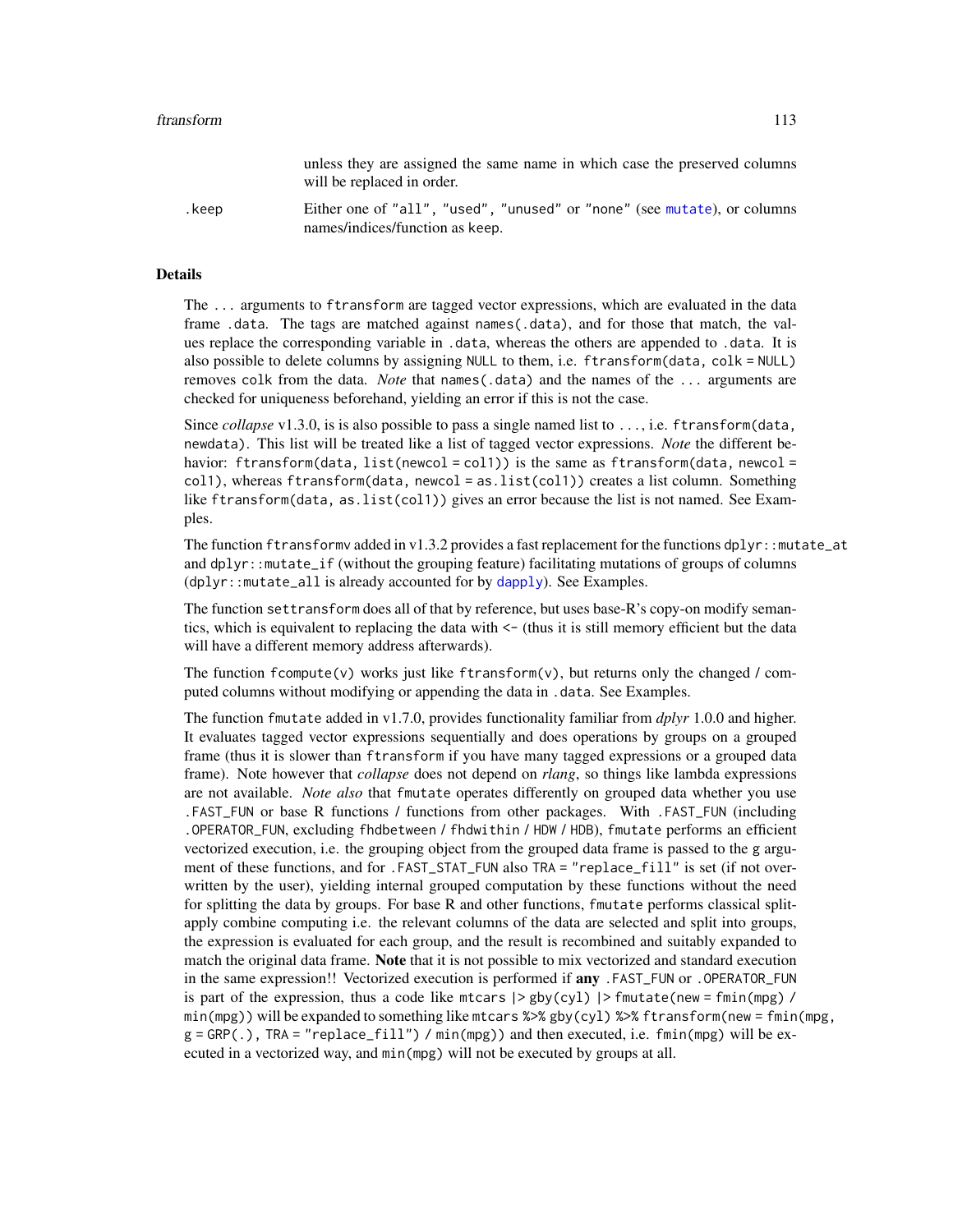#### Value

The modified data frame .data, or, for fcompute, a new data frame with the columns computed on .data. All attributes of .data are preserved.

## Note

ftransform ignores grouped data. This is on purpose as it allows non-grouped transformation inside a pipeline on grouped data, and affords greater flexibility and performance in programming with the .FAST\_FUN. In particular, you can run a nested pipeline inside ftransform, and decide which expressions should be grouped, and you can use the ad-hoc grouping functionality of the .FAST\_FUN, allowing operations where different groupings are applied simultaneously in an expression. See Examples or the answer provided [here.](https://stackoverflow.com/questions/67349744/using-ftransform-along-with-fgroup-by-from-collapse-r-package)

fmutate on the other hand supports grouped operations just like dplyr::mutate, but works in two different ways depending on whether you use .FAST\_FUN in an expression or other functions. See the Examples section of [fsummarise](#page-108-0) for an illustration.

# See Also

[across](#page-11-0), [fsummarise](#page-108-0), [Data Frame Manipulation,](#page-38-0) [Collapse Overview](#page-23-0)

```
## ftransform modifies and returns a data.frame
head(ftransform(airquality, Ozone = -Ozone))
head(ftransform(airquality, new = -Ozone, Temp = (Temp-32)/1.8))
head(ftransform(airquality, new = -Ozone, new2 = 1, Temp = NULL)) # Deleting Temp
head(ftransform(airquality, Ozone = NULL, Temp = NULL)) # Deleting columns
# With collapse's grouped and weighted functions, complex operations are done on the fly
head(ftransform(airquality, # Grouped operations by month:
                Ozone_Month_median = fmedian(Ozone, Month, TRA = "replace_fill"),
                Ozone_Month_sd = fsd(Ozone, Month, TRA = "replace"),
                Ozone_Month_centered = fwithin(Ozone, Month)))
# Grouping by month and above/below average temperature in each month
head(ftransform(airquality, Ozone_Month_high_median =
            fmedian(Ozone, list(Month, Temp > fbetween(Temp, Month)), TRA = "replace_fill")))
## ftransformv can be used to modify multiple columns using a function
head(ftransformv(airquality, 1:3, log))
head(`[<-`(airquality, 1:3, value = lapply(airquality[1:3], log))) # Same thing in base R
head(ftransformv(airquality, 1:3, log, apply = FALSE))
head([\zeta-\text{equivarity}, 1:3, \text{ value} = \log(\text{airquality}[1:3])) # Same thing in base R
# Using apply = FALSE yields meaningful performance gains with collapse functions
# This calls fwithin.default, and repeates the grouping by month 3 times:
head(ftransformv(airquality, 1:3, fwithin, Month))
# This calls fwithin.data.frame, and only groups one time -> 5x faster!
head(ftransformv(airquality, 1:3, fwithin, Month, apply = FALSE))
```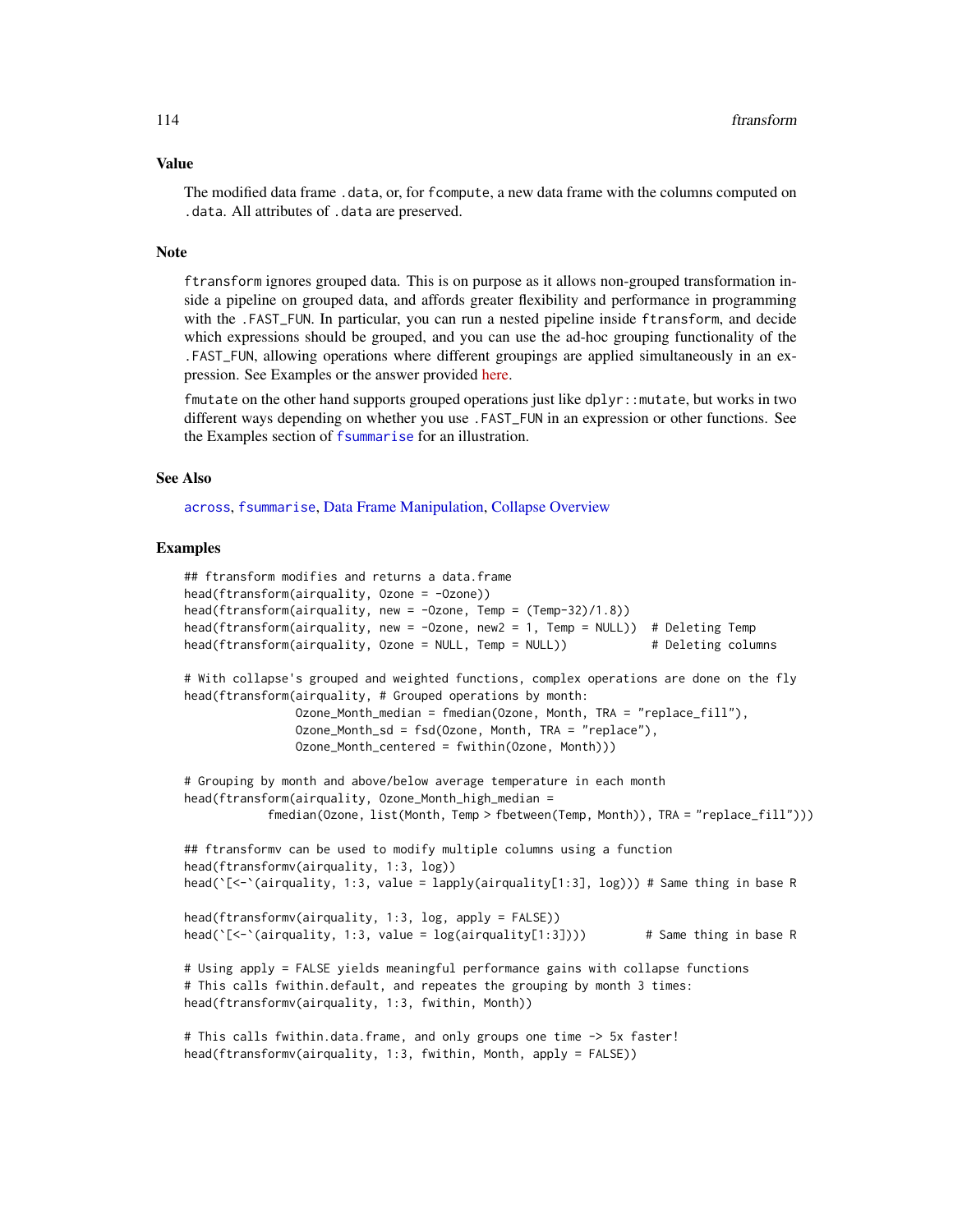```
library(magrittr) # Pipe operators
# This also works for grouped and panel data frames (calling fwithin.grouped_df)
airquality %>% fgroup_by(Month) %>%
 ftransformv(1:3, fwithin, apply = FALSE) %>% head
# But this gives the WRONG result (calling fwithin.default). Need option apply = FALSE!!
airquality %>% fgroup_by(Month) %>%
 ftransformv(1:3, fwithin) %>% head
# For grouped modification of single columns in a grouped dataset, we can use GRP():
airquality %>% fgroup_by(Month) %>%
  ftransform(W_Ozone = fwithin(Ozone, GRP(.)), # Grouped centering
          sd_Ozone_m = fsd(Ozone, GRP(.), TRA = "replace"), # In-Month standard deviation
           sd_Ozone = fsd(Ozone, TRA = "replace"), # Overall standard deviation
            sd_Ozone2 = fsd(Ozone, TRA = "replace_fill"), # Same, overwriting NA's
           sd_Ozone3 = fsd(Ozone)) %>% head # Same thing (calling alloc())
rm(airquality)
## For more complex mutations we can use ftransform with compound pipes
airquality %>% fgroup_by(Month) %>%
 ftransform(get_vars(., 1:3) %>% fwithin %>% flag(0:2)) %>% head
airquality %>% ftransform(STD(., cols = 1:3) %>% replace_NA(0)) %>% head
# The list argument feature also allows flexible operations creating multiple new columns
airquality %>% # The variance of Wind and Ozone, by month, weighted by temperature:
 ftransform(fvar(list(Wind_var = Wind, Ozone_var = Ozone), Month, Temp, "replace")) %>% head
# Same as above using a grouped data frame (a bit more complex)
airquality %>% fgroup_by(Month) %>%
 ftransform(fselect(., Wind, Ozone) %>% fvar(Temp, "replace") %>% add_stub("_var", FALSE)) %>%
 fungroup %>% head
# This performs 2 different multi-column grouped operations (need c() to make it one list)
ftransform(airquality, c(fmedian(list(Wind_Day_median = Wind,
                                     Ozone_Day_median = Ozone), Day, TRA = "replace"),
                         fsd(list(Wind_Month_sd = Wind,
                             Ozone_Month_sd = Ozone), Month, TRA = "replace"))) %>% head
## settransform(v) works like ftransform(v) but modifies a data frame in the global environment..
settransform(airquality, Ratio = Ozone / Temp, Ozone = NULL, Temp = NULL)
head(airquality)
rm(airquality)
# Grouped and weighted centering
settransformv(airquality, 1:3, fwithin, Month, Temp, apply = FALSE)
head(airquality)
rm(airquality)
# Suitably lagged first-differences
settransform(airquality, get_vars(airquality, 1:3) %>% fdiff %>% flag(0:2))
```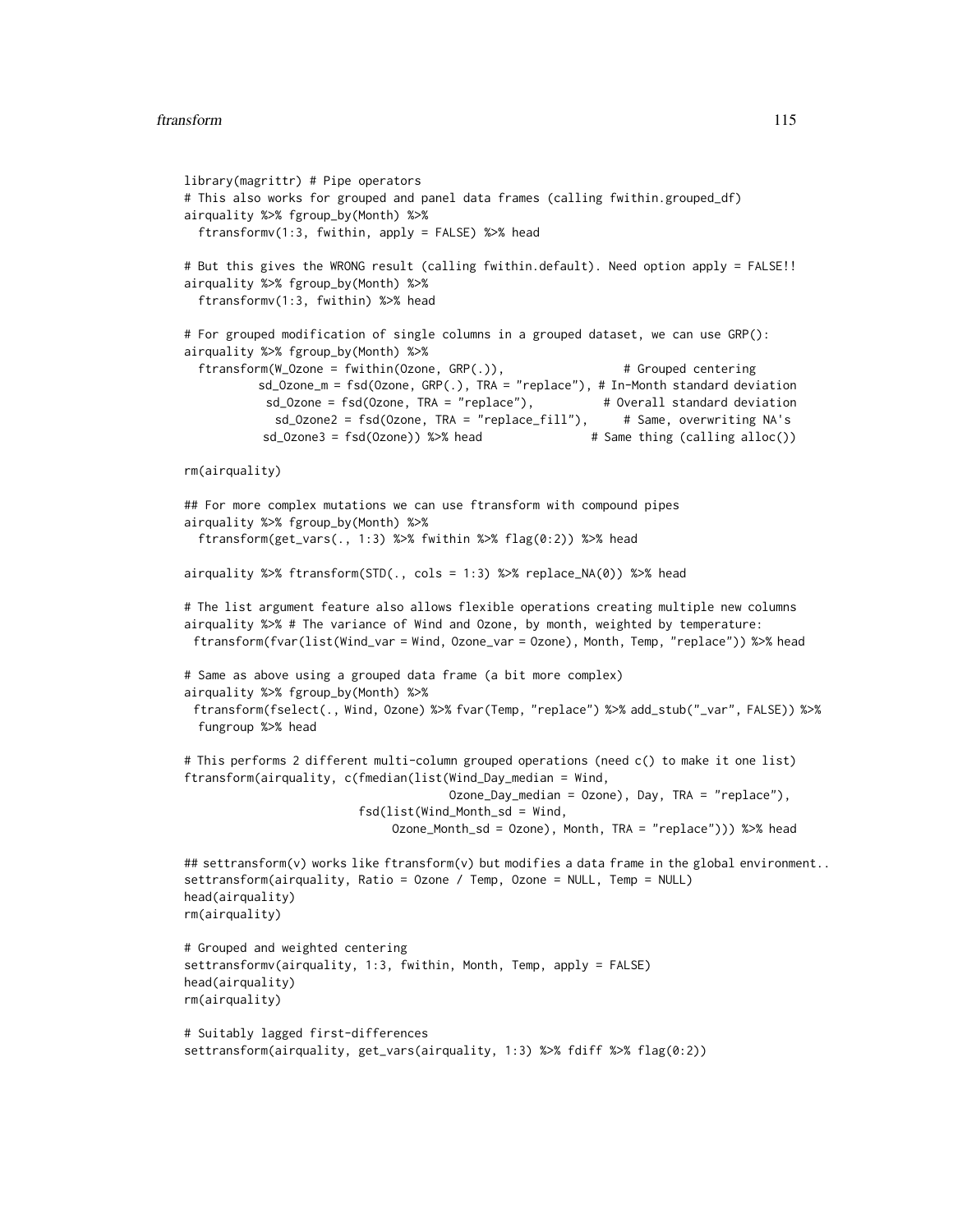#### 116 funique et al. et al. et al. et al. et al. et al. et al. et al. et al. et al. et al. et al. et al. et al. e

```
head(airquality)
rm(airquality)
# Same as above using magrittr::`%<>%`
airquality %<>% ftransform(get_vars(., 1:3) %>% fdiff %>% flag(0:2))
head(airquality)
rm(airquality)
# It is also possible to achieve the same thing via a replacement method (if needed)
ftransform(airquality) <- get_vars(airquality, 1:3) %>% fdiff %>% flag(0:2)
head(airquality)
rm(airquality)
## fcompute only returns the modified / computed columns
head(fcompute(airquality, Ozone = -Ozone))
head(fcompute(airquality, new = -Ozone, Temp = (Temp-32)/1.8))
head(fcompute(airquality, new = -Ozone, new2 = 1))
# Can preserve existing columns, computed ones are added to the right if names are different
head(fcompute(airquality, new = -0zone, new2 = 1, keep = 1:3))
# If given same name as preserved columns, preserved columns are replaced in order...
head(fcompute(airquality, Ozone = -0zone, new = 1, keep = 1:3))
# Same holds for fcomputev
head(fcomputev(iris, is.numeric, log)) # Same as:
iris %>% get_vars(is.numeric) %>% dapply(log) %>% head()
head(fcomputev(iris, is.numeric, log, keep = "Species")) # Adds in front
head(fcomputev(iris, is.numeric, log, keep = names(iris))) # Preserve order
# Keep a subset of the data, add standardized columns
head(fcomputev(iris, 3:4, STD, apply = FALSE, keep = names(iris)[3:5]))
```
<span id="page-115-0"></span>funique *Fast Unique Elements / Rows*

#### Description

f[unique](#page-0-0) is an efficient alternative to unique (or unique.data.table, kit::funique, dplyr::distinct). fnunique is an alternative to NROW(unique(x)) (or data.table::uniqueN, kit::uniqLen, dplyr::n\_distinct). The *collapse* versions are versatile and highly competitive.

#### Usage

funique $(x, \ldots)$ ## Default S3 method: funique(x, sort = FALSE, method = "auto",  $\ldots$ )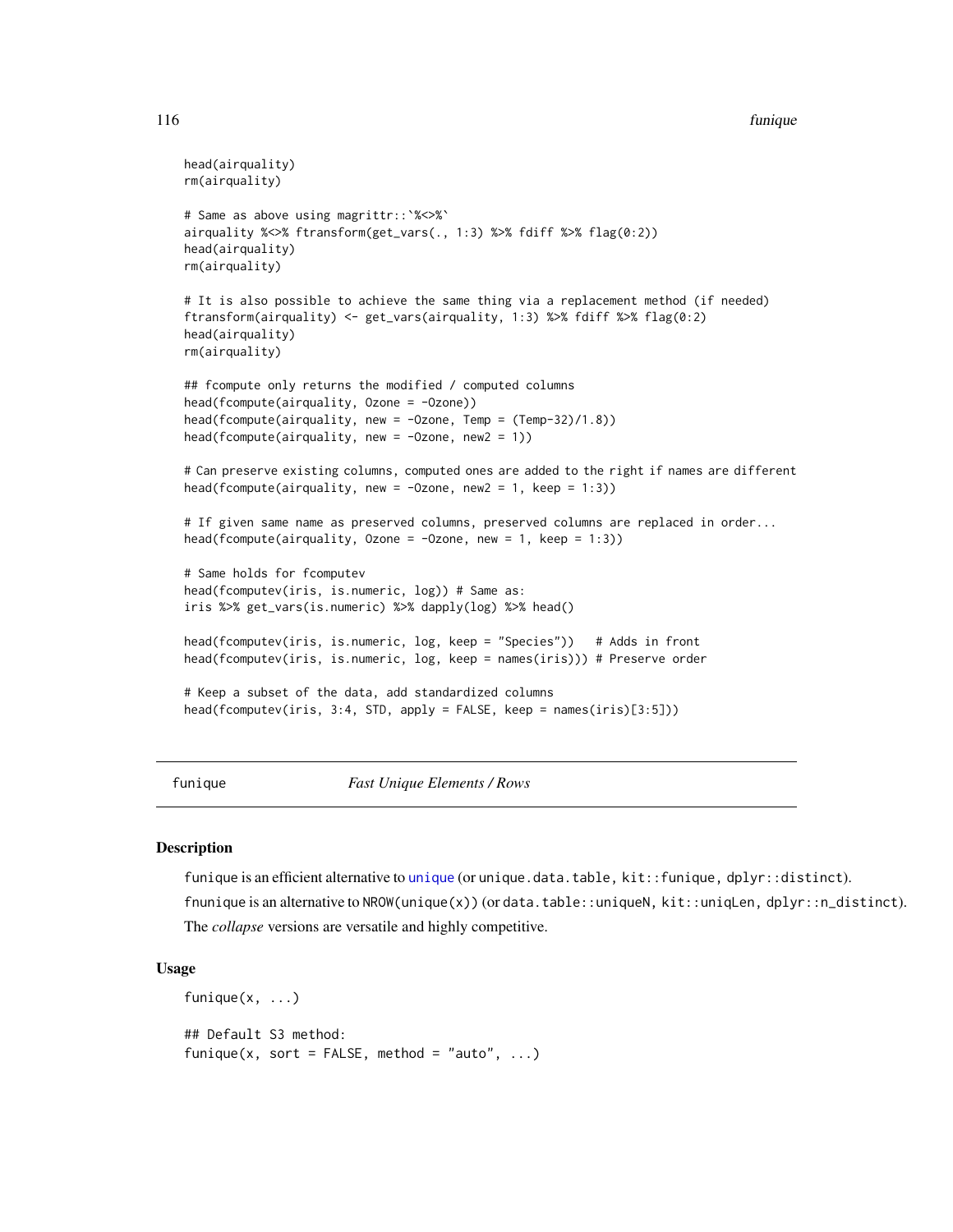#### funique 117

```
## S3 method for class 'data.frame'
funique(x, cols = NULL, sort = FALSE, method = "auto", ...)
## S3 method for class 'sf'
funique(x, cols = NULL, sort = FALSE, method = "auto", \dots)
# Methods for indexed data / compatibility with plm:
## S3 method for class 'pseries'
funique(x, sort = FALSE, method = "auto", drop.index.levels = "id", ...)
## S3 method for class 'pdata.frame'
funique(x, cols = NULL, sort = FALSE, method = "auto", drop.index.levels = "id", ...)
```
fnunique(x) # Fast NROW(unique(x))

# Arguments

| X              |                                              | a atomic vector or data frame / list of equal-length columns.                                                                                                                                                                                                                      |
|----------------|----------------------------------------------|------------------------------------------------------------------------------------------------------------------------------------------------------------------------------------------------------------------------------------------------------------------------------------|
| sort           |                                              | logical. TRUE orders the unique elements / rows. FALSE returns unique values in<br>order of first occurrence.                                                                                                                                                                      |
| method         |                                              | an integer or character string specifying the method of computation:                                                                                                                                                                                                               |
| Int.<br>2<br>3 | <i>String</i><br>"auto"<br>"radix"<br>"hash" | Description<br>automatic selection: hash if sort = FALSE else radix.<br>use radix ordering to determine unique values. Supports sort = FALSE but only for character data.<br>use index hashing to determine unique values. Supports sort = TRUE but only for atomic vectors (defay |
| cols           |                                              | compute unique rows according to a subset of columns. Columns can be se-<br>lected using column names, indices, a logical vector or a selector function (e.g.<br>is.character). Note: All columns are returned.                                                                    |
| $\cdots$       |                                              | arguments passed to radixorderv, e.g. decreasing or na. last. Only applica-<br>ble if method $=$ "radix".                                                                                                                                                                          |
|                | drop.index.levels                            |                                                                                                                                                                                                                                                                                    |
|                |                                              | character. Either "id", "time", "all" or "none". See indexing.                                                                                                                                                                                                                     |

# Details

If all values/rows are already unique, then x is returned. Otherwise a copy of x with duplicate rows removed is returned. See [group](#page-124-0) for some additional computational details.

The *sf* method simply ignores the geometry column when determining unique values.

Methods for indexed data also subset the index accordingly.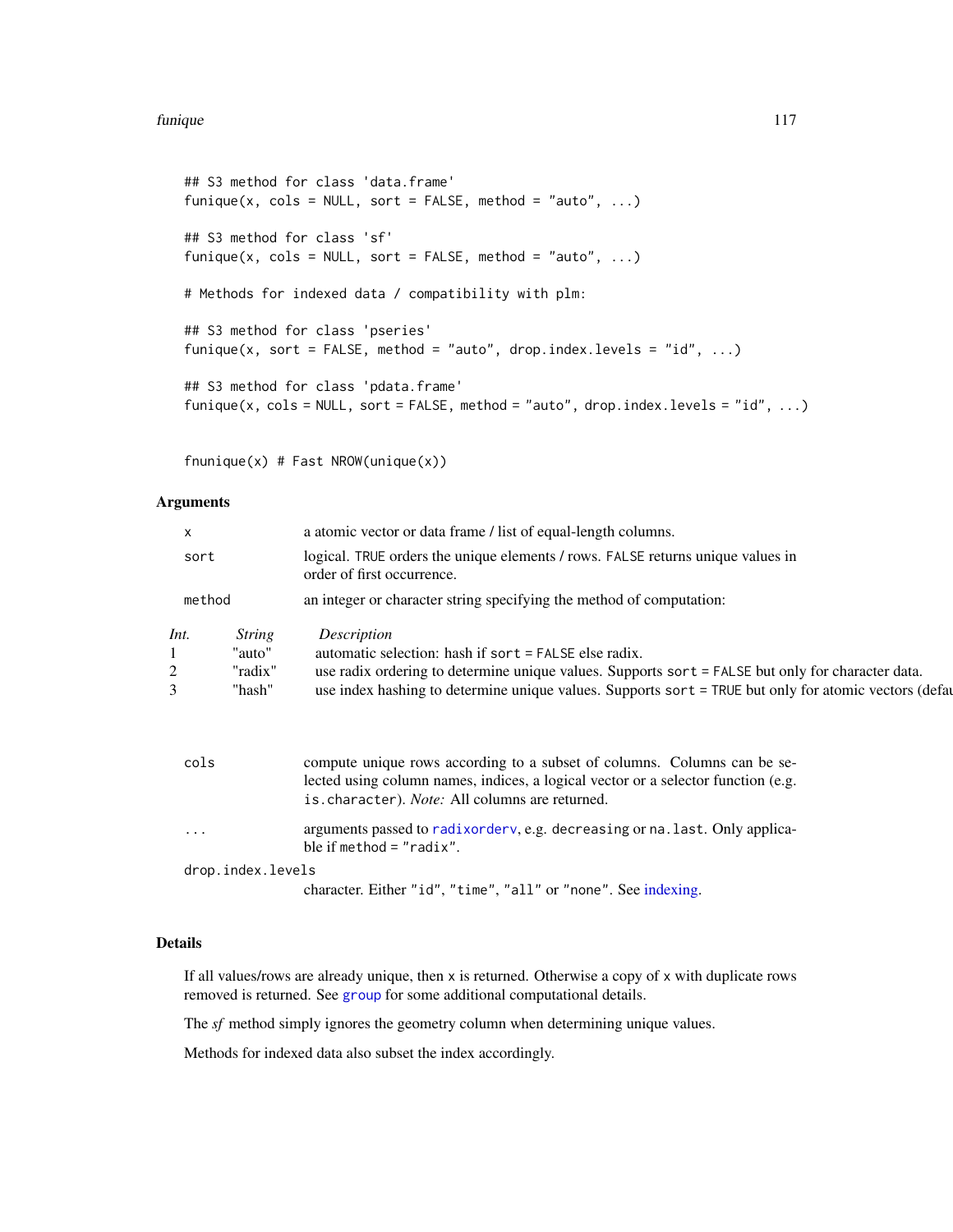#### Value

x with duplicate elements/rows removed.

# Note

No matrix method is provided. Please see kit::funique for a fast alternative with a matrix method.

# See Also

[fndistinct](#page-84-0), [group](#page-124-0), [Fast Grouping and Ordering,](#page-39-0) [Collapse Overview.](#page-23-0)

## Examples

```
funique(mtcars$cyl)
funique(gv(mtcars, c(2,8,9)))
funique(mtcars, cols = c(2,8,9))
fnunique(gv(mtcars, c(2,8,9)))
```

| fvar-fsd | Fast (Grouped, Weighted) Variance and Standard Deviation for |  |  |  |
|----------|--------------------------------------------------------------|--|--|--|
|          | Matrix-Like Objects                                          |  |  |  |

#### Description

fvar and fsd are generic functions that compute the (column-wise) variance and standard deviation of x, (optionally) grouped by g and/or frequency-weighted by w. The [TRA](#page-182-0) argument can further be used to transform x using its (grouped, weighted) variance/sd.

# Usage

```
fvar(x, \ldots)fsd(x, \ldots)## Default S3 method:
fvar(x, g = NULL, w = NULL, TRA = NULL, na.rm = TRUE,use.g.names = TRUE, stable.algo = TRUE, ...)
## Default S3 method:
fsd(x, g = NULL, w = NULL, TRA = NULL, na.rm = TRUE,use.g.names = TRUE, stable.algo = TRUE, ...)
## S3 method for class 'matrix'
fvar(x, g = NULL, w = NULL, TRA = NULL, na.rm = TRUE,use.g.names = TRUE, drop = TRUE, stable.algo = TRUE, \ldots)
## S3 method for class 'matrix'
fsd(x, g = NULL, w = NULL, TRA = NULL, na.rm = TRUE,use.g.names = TRUE, drop = TRUE, stable.algo = TRUE, ...)
```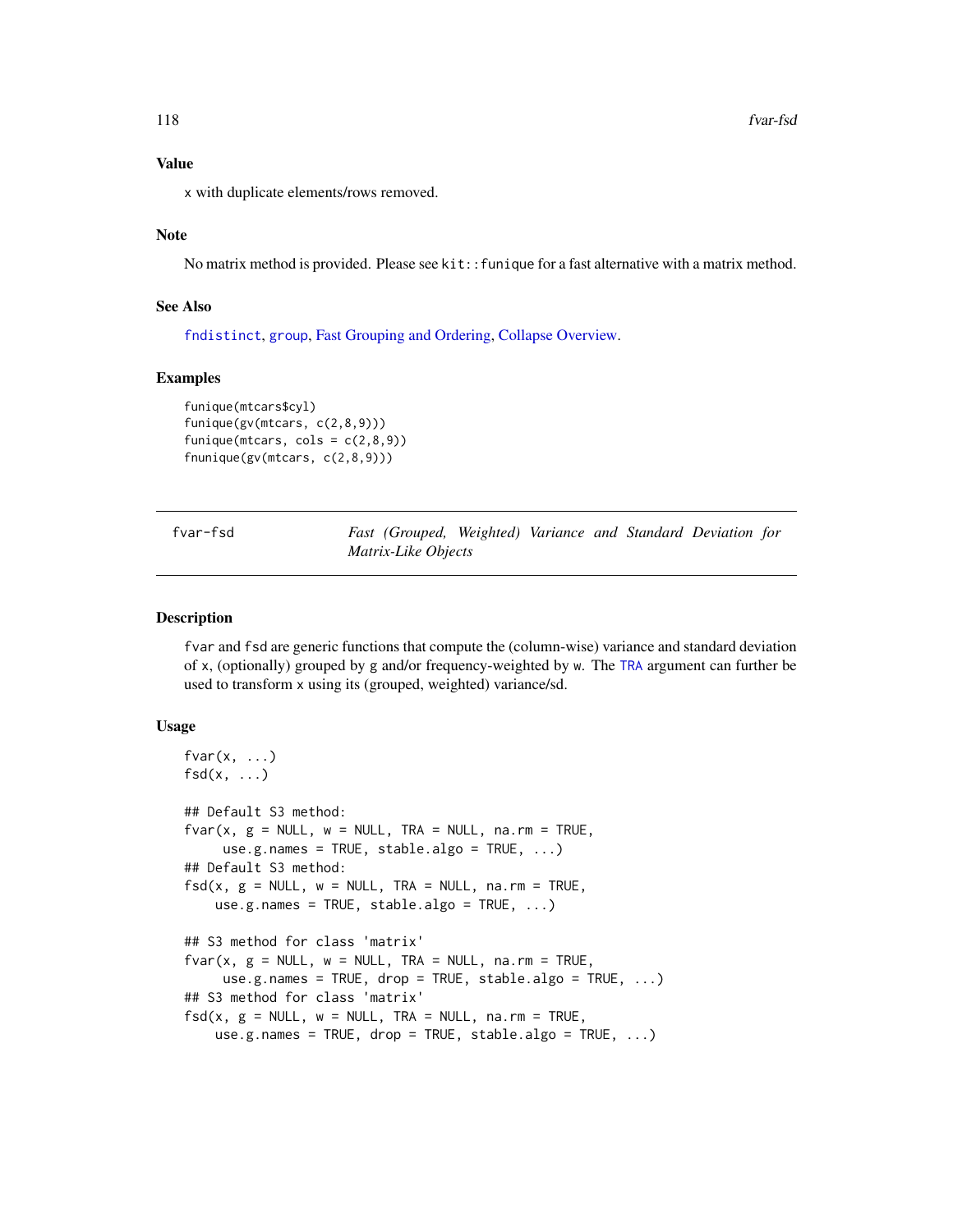#### fvar-fsd 119

```
## S3 method for class 'data.frame'
fvar(x, g = NULL, w = NULL, TRA = NULL, na.rm = TRUE,use.g.names = TRUE, drop = TRUE, stable.algo = TRUE, \ldots)
## S3 method for class 'data.frame'
fsd(x, g = NULL, w = NULL, TRA = NULL, na.rm = TRUE,use.g.names = TRUE, drop = TRUE, stable.algo = TRUE, ...)
## S3 method for class 'grouped_df'
fvar(x, w = NULL, TRA = NULL, na.rm = TRUE,use.g.names = FALSE, keep.group_vars = TRUE, keep.w = TRUE,
     stable.algo = TRUE, ...)
## S3 method for class 'grouped_df'
fsd(x, w = NULL, TRA = NULL, na.rm = TRUE,use.g.names = FALSE, keep.group_vars = TRUE, keep.w = TRUE,
   stable.algo = TRUE, ...)
```
# Arguments

| X               | a numeric vector, matrix, data frame or grouped data frame (class 'grouped_df').                                                                                                                                                       |
|-----------------|----------------------------------------------------------------------------------------------------------------------------------------------------------------------------------------------------------------------------------------|
| g               | a factor, GRP object, atomic vector (internally converted to factor) or a list of<br>vectors / factors (internally converted to a GRP object) used to group x.                                                                         |
| W               | a numeric vector of (non-negative) weights, may contain missing values.                                                                                                                                                                |
| <b>TRA</b>      | an integer or quoted operator indicating the transformation to perform: 0 - "re-<br>place_NA"   1 - "replace_fill"   2 - "replace"   3 - "-"   4 - "-+"   5 - "/"   6 - "%"  <br>$7 -$ "+"   8 - "*"   9 - "%%"   10 - "-%%". See TRA. |
| na.rm           | logical. Skip missing values in x. Defaults to TRUE and implemented at very<br>little computational cost. If na. rm = FALSE a NA is returned when encountered.                                                                         |
| use.g.names     | logical. Make group-names and add to the result as names (default method) or<br>row-names (matrix and data frame methods). No row-names are generated for<br>data.table's.                                                             |
| drop            | matrix and data.frame method: Logical. TRUE drops dimensions and returns an<br>atomic vector if $g = NULL$ and TRA = NULL.                                                                                                             |
| keep.group_vars |                                                                                                                                                                                                                                        |
|                 | grouped_df method: Logical. FALSE removes grouping variables after computa-<br>tion.                                                                                                                                                   |
| keep.w          | grouped_df method: Logical. Retain summed weighting variable after compu-<br>tation (if contained in grouped_df).                                                                                                                      |
| stable.algo     | logical. TRUE (default) use Welford's numerically stable online algorithm. FALSE<br>implements a faster but numerically unstable one-pass method. See Details.                                                                         |
| .               | arguments to be passed to or from other methods. If TRA is used, passing set =<br>TRUE will transform data by reference and return the result invisibly.                                                                               |

# Details

*Welford's online algorithm* used by default to compute the variance is well described [here](https://en.wikipedia.org/wiki/Algorithms_for_calculating_variance) (the section *Weighted incremental algorithm* also shows how the weighted variance is obtained by this algorithm).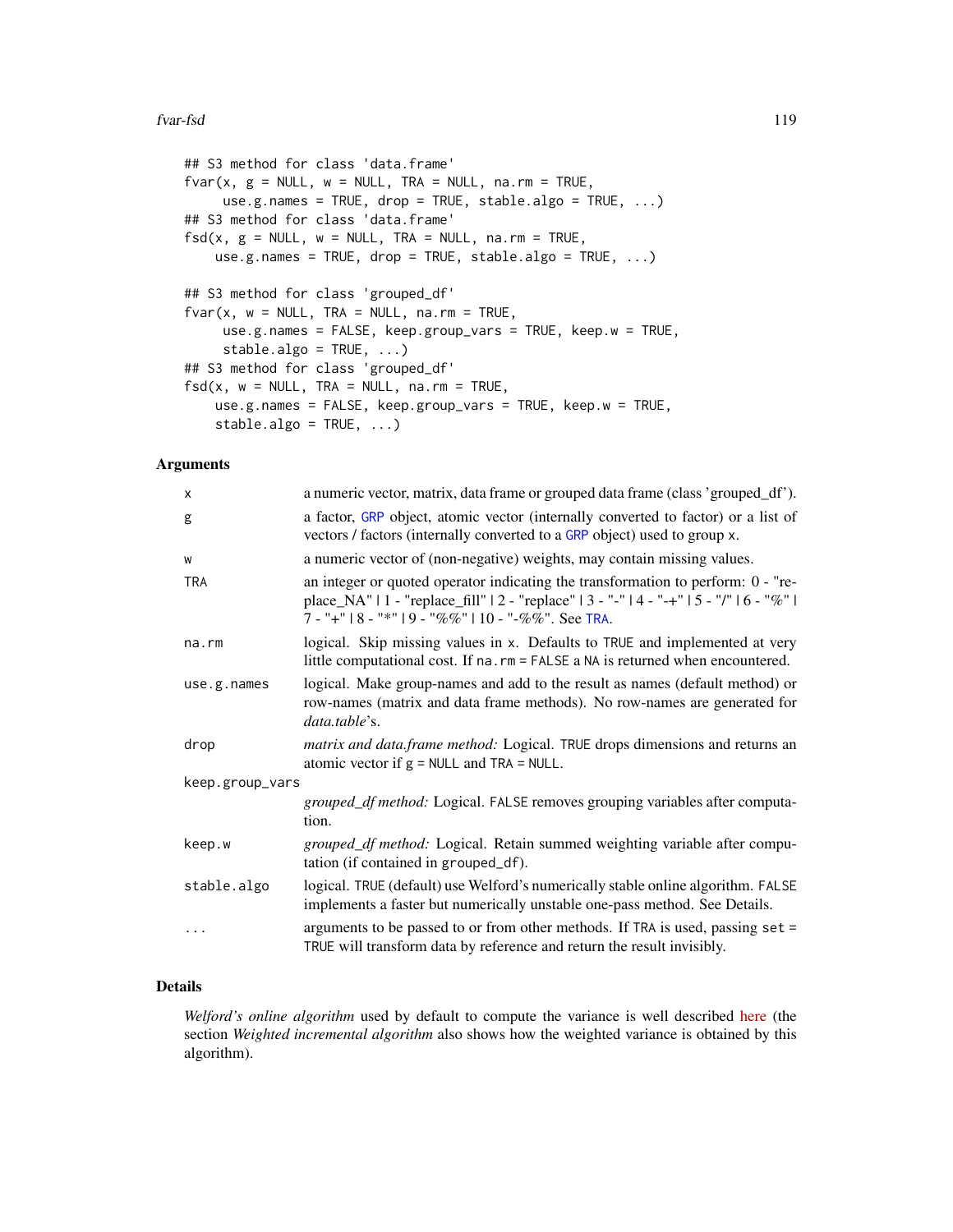If stable.algo = FALSE, the variance is computed in one-pass as  $(\text{sum}(x^2)-n+\text{mean}(x)^2)/(n-1)$ , where sum( $x^2$ ) is the sum of squares from which the expected sum of squares n\*mean(x)^2 is subtracted, normalized by  $n-1$  (Bessel's correction). This is numerically unstable if sum( $x^2$ ) and  $n*mean(x)^2$  are large numbers very close together, which will be the case for large n, large x-values and small variances (catastrophic cancellation occurs, leading to a loss of numeric precision). Numeric precision is however still maximized through the internal use of long doubles in C++, and the fast algorithm can be up to 4-times faster compared to Welford's method.

The weighted variance is computed with frequency weights as  $(sum(x^2*w)-sum(w)*weighted.macan(x,w)^2)/(sum(w)-1)$ If na.rm = TRUE, missing values will be removed from both x and w i.e. utilizing only  $x$ [complete.cases(x,w)] and w[complete.cases(x,w)].

For further computational detail see [fsum](#page-105-0).

#### Value

fvar returns the (w weighted) variance of x, grouped by g, or (if [TRA](#page-182-0) is used) x transformed by its (grouped, weighted) variance. fsd computes the standard deviation of x in like manor.

#### References

Welford, B. P. (1962). Note on a method for calculating corrected sums of squares and products. *Technometrics*. 4 (3): 419-420. doi:10.2307/1266577.

# See Also

[Fast Statistical Functions,](#page-41-0) [Collapse Overview](#page-23-0)

# Examples

```
## default vector method
fvar(mtcars$mpg) # Simple variance (all examples also hold for fvar!)
fsd(mtcars$mpg) \qquad \qquad \qquad \qquad \text{fsdl} simple standard deviation
fsd(mtcars$mpg, w = mtcars$hp) # Weighted sd: Weighted by hp
fsd(mtcars$mpg, TRA = "/") # Simple transformation: scaling (See also ?fscale)
fsd(mtcars$mpg, mtcars$cyl) # Grouped sd
fsd(mtcars$mpg, mtcars$cyl, mtcars$hp) # Grouped weighted sd<br>fsd(mtcars$mpg, mtcars$cyl, TRA = "/") # Scaling by group
fsd(mtcars$mpg, mtcars$cyl, TRA = "/")fsd(mtcars$mpg, mtcars$cyl, mtcars$hp, "/") # Group-scaling using weighted group sds
## data.frame method
fsd(iris) # This works, although 'Species' is a factor variable
fsd(mtcars, drop = FALSE) # This works, all columns are numeric variables
fsd(iris[-5], iris[5]) # By Species: iris[5] is still a list, and thus passed to GRP()
fsd(iris[-5], iris[[5]]) # Same thing much faster: fsd recognizes 'Species' is a factor
head(fsd(iris[-5], iris[[5]], TRA = "/")) # Data scaled by species (see also fscale)
## matrix method
m <- qM(mtcars)
fsd(m)
fsd(m, mtcars$cyl) # etc..
```
## method for grouped data frames - created with dplyr::group\_by or fgroup\_by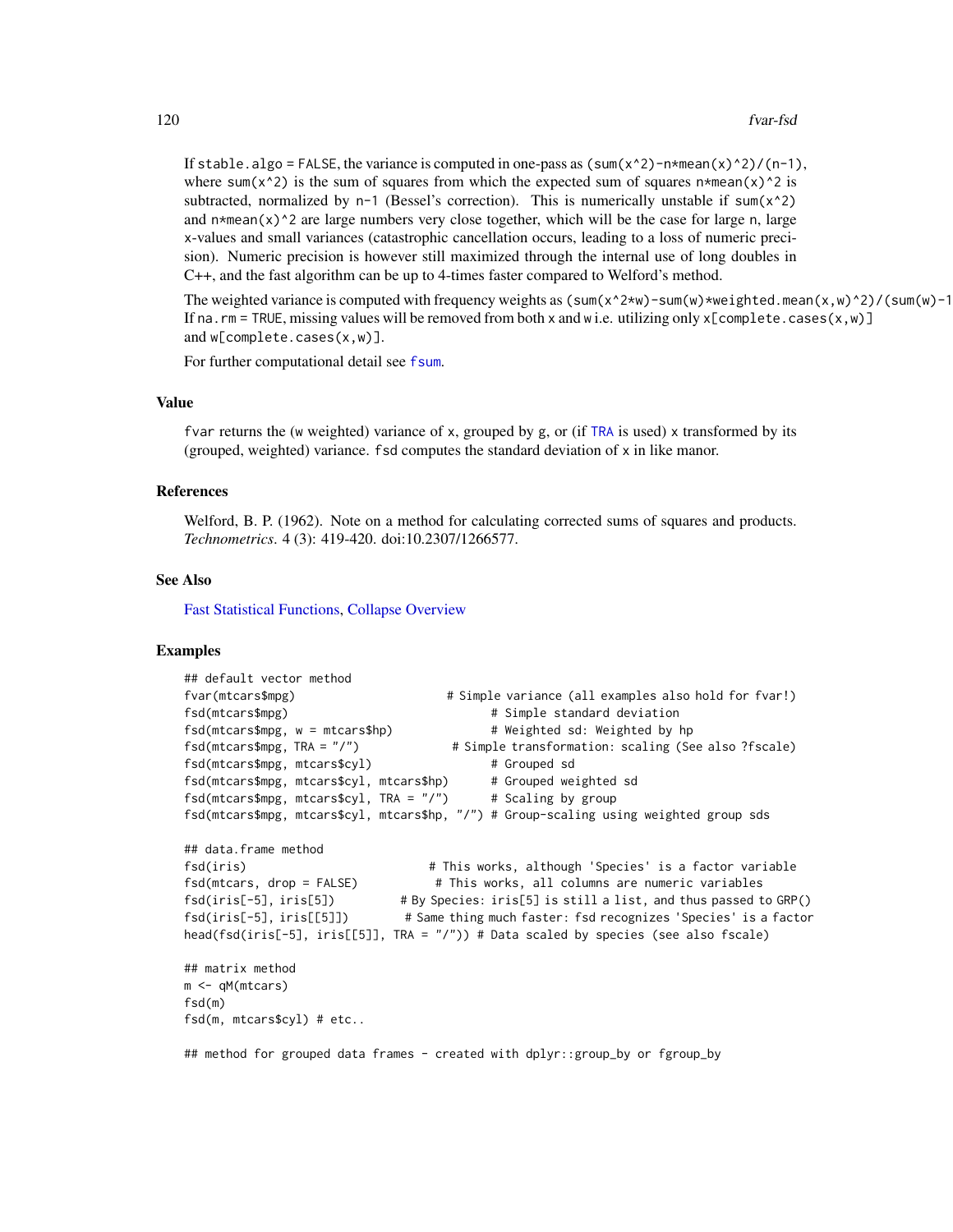get\_elem 121

```
library(dplyr)
mtcars %>% group_by(cyl,vs,am) %>% fsd()
mtcars %>% group_by(cyl,vs,am) %>% fsd(keep.group_vars = FALSE) # Remove grouping columns
mtcars %>% group_by(cyl,vs,am) %>% fsd(hp) # Weighted by hp
mtcars %>% group_by(cyl,vs,am) %>% fsd(hp, "/") # Weighted scaling transformation
```
<span id="page-120-1"></span>get\_elem *Find and Extract / Subset List Elements*

# <span id="page-120-0"></span>Description

A suite of functions to subset or extract from (potentially complex) lists and list-like structures. Subsetting may occur according to certain data types, using identifier functions, element names or regular expressions to search the list for certain objects.

- atomic\_elem and list\_elem are non-recursive functions to extract and replace the atomic and sub-list elements at the top-level of the list tree.
- reg\_elem is the recursive equivalent of atomic\_elem and returns the 'regular' part of the list - with atomic elements in the final nodes. irreg\_elem returns all the non-regular elements (i.e. call and terms objects, formulas, etc. . . ). See Examples.
- get\_elem returns the part of the list responding to either an identifier function, regular expression, exact element names or indices applied to all final objects. has\_elem checks for the existence of an element and returns TRUE if a match is found. See Examples.

#### Usage

```
## Non-recursive (top-level) subsetting and replacing
atomic_elem(l, return = "sublist", keep.class = FALSE)
atomic_elem(l) <- value
list_elem(l, return = "sublist", keep.class = FALSE)
list_elem(l) <- value
## Recursive separation of regular (atomic) and irregular (non-atomic) parts
reg_elem(l, recursive = TRUE, keep.tree = FALSE, keep.class = FALSE)
irreg_elem(l, recursive = TRUE, keep.tree = FALSE, keep.class = FALSE)
## Extract elements / subset list tree
get_elem(l, elem, recursive = TRUE, DF.as.list = FALSE, keep.tree = FALSE,
        keep.class = FALSE, regex = FALSE, ...)## Check for the existence of elements
has_elem(l, elem, recursive = TRUE, DF.as.list = FALSE, regex = FALSE, ...)
```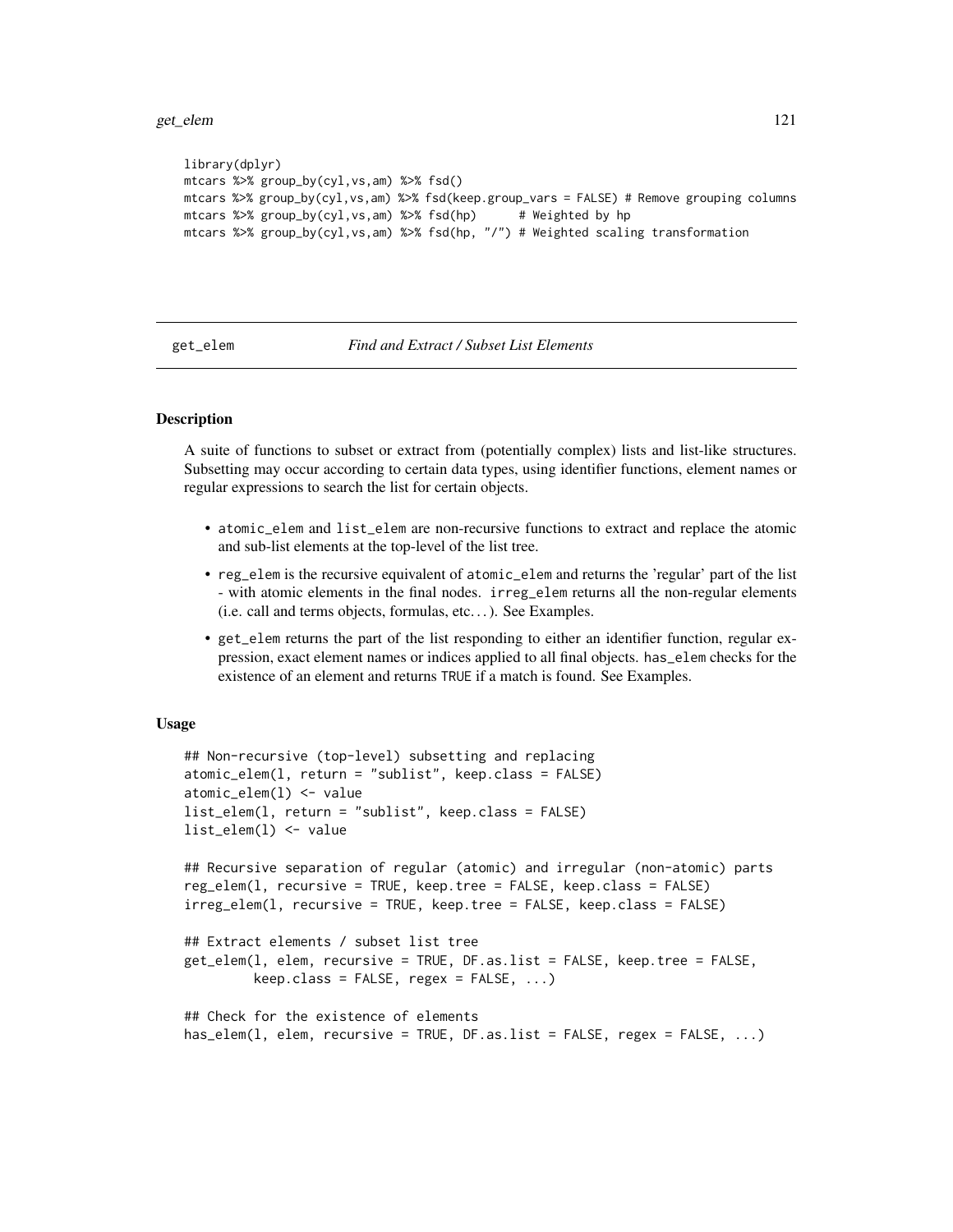## **Arguments**

| 1          | a list.                                                                                                                                                                                                                                             |  |                                                                                                                                                       |
|------------|-----------------------------------------------------------------------------------------------------------------------------------------------------------------------------------------------------------------------------------------------------|--|-------------------------------------------------------------------------------------------------------------------------------------------------------|
| value      | a list of the same length as the extracted subset of 1.                                                                                                                                                                                             |  |                                                                                                                                                       |
| elem       | a function returning TRUE or FALSE when applied to elements of 1, or a character<br>vector of element names or regular expressions (if regex = TRUE). get_elem<br>also supports a vector or indices which will be used to subset all final objects. |  |                                                                                                                                                       |
| return     | an integer or string specifying what the selector function should return. The<br>options are:                                                                                                                                                       |  |                                                                                                                                                       |
|            | Int.<br><i>String</i><br>"sublist"<br>1<br>$\overline{c}$<br>"names"<br>3<br>"indices"<br>4<br>"named_indices"<br>5<br>"logical"<br>6<br>"named_logical"                                                                                            |  | Description<br>subset of list (default)<br>column names<br>column indices<br>named column indices<br>logical selection vector<br>named logical vector |
|            | the data.                                                                                                                                                                                                                                           |  | Note: replacement functions only replace data, names are replaced together with                                                                       |
| recursive  | logical. Should the list search be recursive (i.e. go though all the elements), or<br>just at the top-level?                                                                                                                                        |  |                                                                                                                                                       |
| DF.as.list | logical. TRUE treats data frames like (sub-)lists; FALSE like atomic elements.                                                                                                                                                                      |  |                                                                                                                                                       |
| keep.tree  | logical. TRUE always returns the entire list tree leading up to all matched results,<br>while FALSE drops the top-level part of the tree if possible.                                                                                               |  |                                                                                                                                                       |
| keep.class | logical. For objects: should the class be retained?                                                                                                                                                                                                 |  |                                                                                                                                                       |
| regex      | logical. Should regular expression search be used on the list names, or only<br>exact matches?                                                                                                                                                      |  |                                                                                                                                                       |
| $\cdots$   | further arguments to grep (if regex = TRUE).                                                                                                                                                                                                        |  |                                                                                                                                                       |

## Details

For a lack of better terminology, *collapse* defines 'regular' R objects as objects that are either atomic or a list. reg\_elem with recursive = TRUE extracts the subset of the list tree leading up to atomic elements in the final nodes. This part of the list tree is unlistable - calling  $is\_unlistable(reg\_elem(1))$ will be TRUE for all lists l. Conversely, all elements left behind by reg\_elem will be picked up be irreg\_elem. Thus is\_unlistable(irreg\_elem(l)) is always FALSE for lists with irregular elements (otherwise irreg\_elem returns an empty list).

If keep.tree = TRUE, reg\_elem, irreg\_elem and get\_elem always return the entire list tree, but cut off all of the branches not leading to the desired result. If keep.tree = FALSE, top-level parts of the tree are omitted as far as possible. For example in a nested list with three levels and one data-matrix in one of the final branches, get\_elem(l, is.matrix, keep.tree = TRUE) will return a list (lres) of depth 3, from which the matrix can be accessed as lres[[1]][[1]][[1]]. This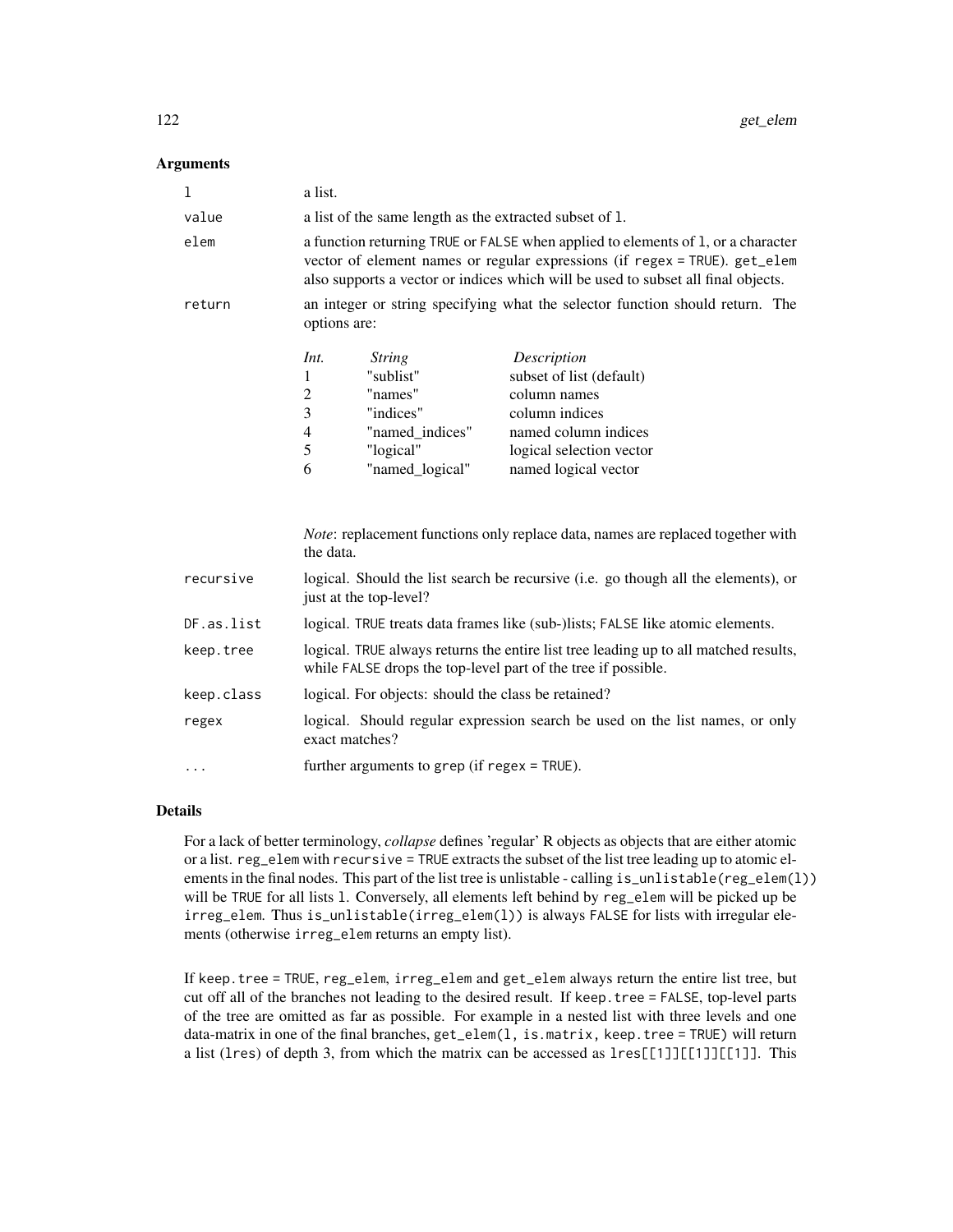however does not make much sense. get\_elem(1, is.matrix, keep.tree = FALSE) will therefore figgure out that it can drop the entire tree and return just the matrix. keep.tree = FALSE makes additional optimizations if matching elements are at far-apart corners in a nested structure, by only preserving the hierarchy if elements are above each other on the same branch. Thus for a list l <- list(list(2,list("a",1)),list(1,list("b",2))) calling get\_elem(l, is.character) will just return list("a","b").

# See Also

[List Processing,](#page-142-0) [Collapse Overview](#page-23-0)

## Examples

```
m <- qM(mtcars)
get_elem(list(list(list(m))), is.matrix)
get_elem(list(list(list(m))), is.matrix, keep.tree = TRUE)
l <- list(list(2,list("a",1)),list(1,list("b",2)))
has_elem(l, is.logical)
has_elem(l, is.numeric)
get_elem(l, is.character)
get_elem(l, is.character, keep.tree = TRUE)
l < -\ln(mpg \sim cyl + vs, data = mtcars)str(reg_elem(l))
str(irreg_elem(l))
get_elem(l, is.matrix)
get_elem(l, "residuals")
get_elem(l, "fit", regex = TRUE)
has_elem(l, "tol")
get_elem(l, "tol")
```
GGDC10S *Groningen Growth and Development Centre 10-Sector Database*

# Description

The GGDC 10-Sector Database provides a long-run internationally comparable dataset on sectoral productivity performance in Africa, Asia, and Latin America. Variables covered in the data set are annual series of value added (in local currency), and persons employed for 10 broad sectors.

#### Usage

data("GGDC10S")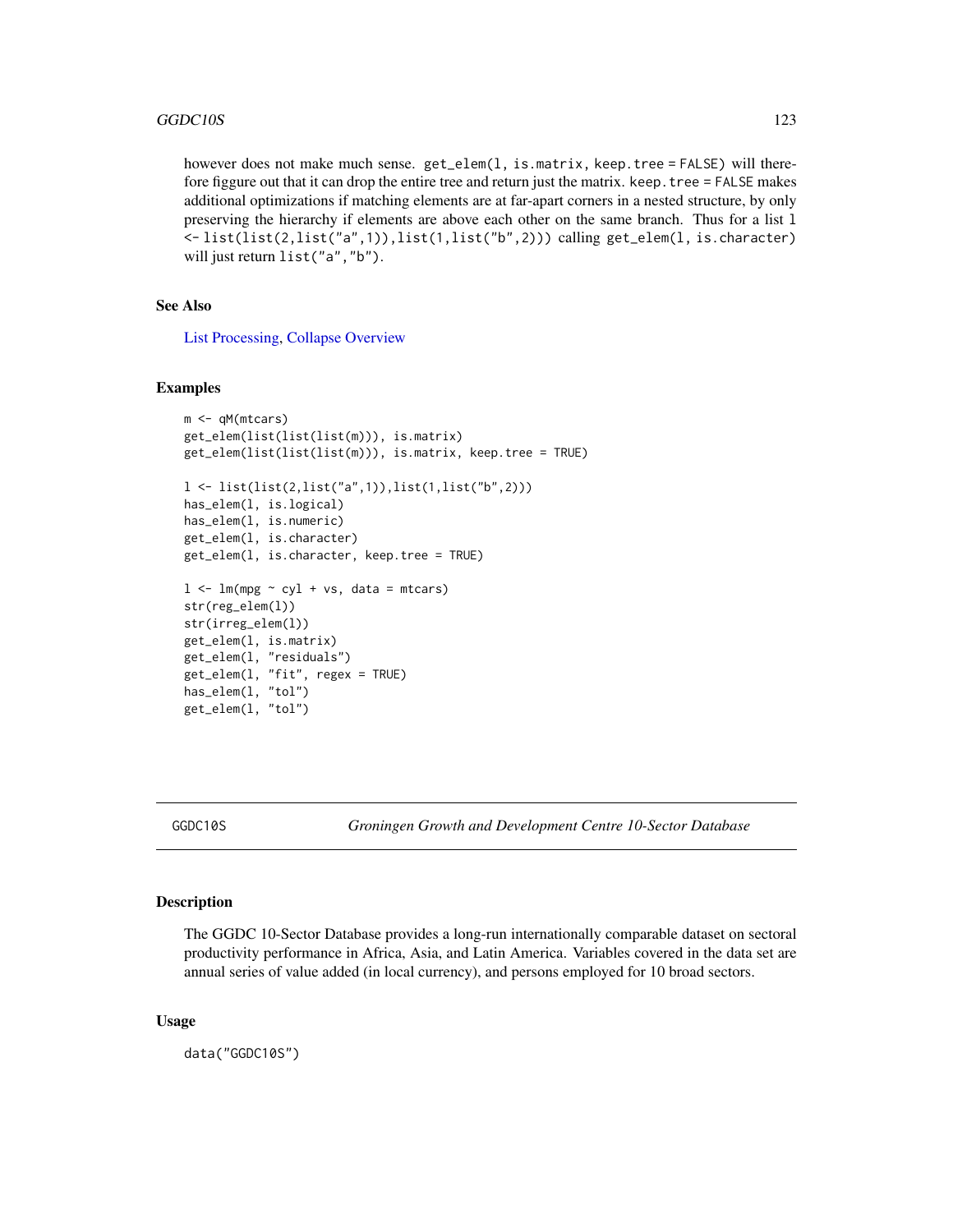# Format

A data frame with 5027 observations on the following 16 variables.

Country *char*: Country (43 countries)

Regioncode *char*: ISO3 Region code

Region *char*: Region (6 World Regions)

Variable *char*: Variable (Value Added or Employment)

Year *num*: Year (67 Years, 1947-2013)

AGR *num*: Agriculture

MIN *num*: Mining

MAN *num*: Manufacturing

PU *num*: Utilities

CON *num*: Construction

WRT *num*: Trade, restaurants and hotels

TRA *num*: Transport, storage and communication

FIRE *num*: Finance, insurance, real estate and business services

GOV *num*: Government services

OTH *num*: Community, social and personal services

SUM *num*: Summation of sector GDP

## Source

<https://www.rug.nl/ggdc/productivity/10-sector/>

#### References

Timmer, M. P., de Vries, G. J., & de Vries, K. (2015). "Patterns of Structural Change in Developing Countries." . In J. Weiss, & M. Tribe (Eds.), *Routledge Handbook of Industry and Development.* (pp. 65-83). Routledge.

# See Also

[wlddev](#page-190-0), [Collapse Overview](#page-23-0)

#### Examples

namlab(GGDC10S, class = TRUE) # aperm(qsu(GGDC10S, ~ Variable, ~ Variable + Country, vlabels = TRUE))

library(data.table) library(ggplot2)

## World Regions Structural Change Plot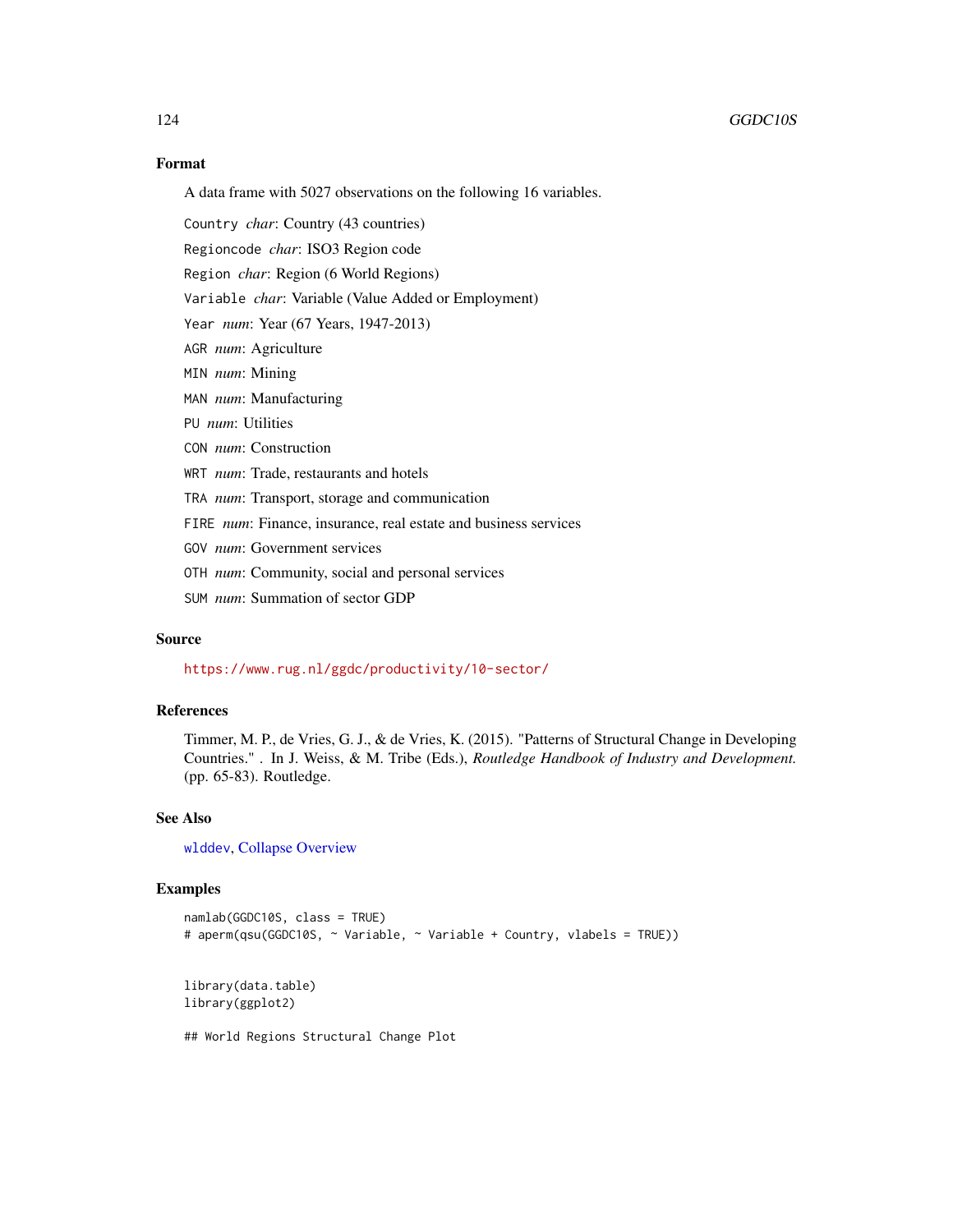#### group and the state of the state of the state of the state of the state of the state of the state of the state of the state of the state of the state of the state of the state of the state of the state of the state of the

```
dat <- GGDC10S
fselect(dat, AGR:OTH) <- replace_outliers(dapply(fselect(dat, AGR:OTH), `*`, 1 / dat$SUM),
                                           0, NA, "min")
dat$Variable <- recode_char(dat$Variable, VA = "Value Added Share", EMP = "Employment Share")
dat \le collap(dat, \sim Variable + Region + Year, cols = 6:15)
dat <- melt(qDT(dat), 1:3, variable.name = "Sector", na.rm = TRUE)
ggplot(aes(x = Year, y = value, fill = Sector), data = dat) +geom_area(position = "fill", alpha = 0.9) + labs(x = NULL, y = NULL) +
 theme_linedraw(base_size = 14) + facet_grid(Variable \sim Region, scales = "free_x") +
 scale_fill_manual(values = sub("#00FF66FF", "#00CC66", rainbow(10))) +
 scale_x_continuous(breaks = scales::pretty_breaks(n = 7), expand = c(\emptyset, \emptyset))+
  scale_y_continuous(breaks = scales::pretty_breaks(n = 10), expand = c(0, 0),
                     labels = scales::percent) +
 theme(axis.text.x = element_text(angle = 315, hjust = 0, margin = ggplot2::margin(t = 0)),
        strip.background = element_rect(colour = "grey30", fill = "grey30"))
# A function to plot the structural change of an arbitrary country
plotGGDC <- function(ctry) {
dat <- fsubset(GGDC10S, Country == ctry, Variable, Year, AGR:SUM)
fselect(dat, AGR:OTH) <- replace_outliers(dapply(fselect(dat, AGR:OTH), `*`, 1 / dat$SUM),
                                           0, NA, "min")
dat$SUM <- NULL
dat$Variable <- recode_char(dat$Variable, VA = "Value Added Share", EMP = "Employment Share")
dat <- melt(qDT(dat), 1:2, variable.name = "Sector", na.rm = TRUE)
ggplot(aes(x = Year, y = value, fill = Sector), data = dat) +geom_area(position = "fill", alpha = 0.9) + labs(x = NULL, y = NULL) +
 theme_linedraw(base_size = 14) + facet_wrap( \sim Variable) +
 scale_fill_manual(values = sub("#00FF66", "#00CC66", rainbow(10))) +
 scale_x_{continuous(breaks = scales::pretry_breaks(n = 7), expand = c(0, 0)) +scale_y_continuous(breaks = scales::pretty_breaks(n = 10), expand = c(\emptyset, \emptyset),
                     labels = scales::percent) +
 theme(axis.text.x = element_text(angle = 315, hjust = \theta, margin = ggplot2::margin(t = \theta)),
        strip.background = element_rect(colour = "grey20", fill = "grey20"),
        strip.text = element_text(face = "bold"))
}
plotGGDC("BWA")
```
<span id="page-124-0"></span>

group *Fast Hash-Based Grouping*

#### **Description**

group() scans the rows of a data frame (or atomic vector / list of atomic vectors), assigning to each unique row an integer id - starting with 1 and proceeding in first-appearance order of the rows. The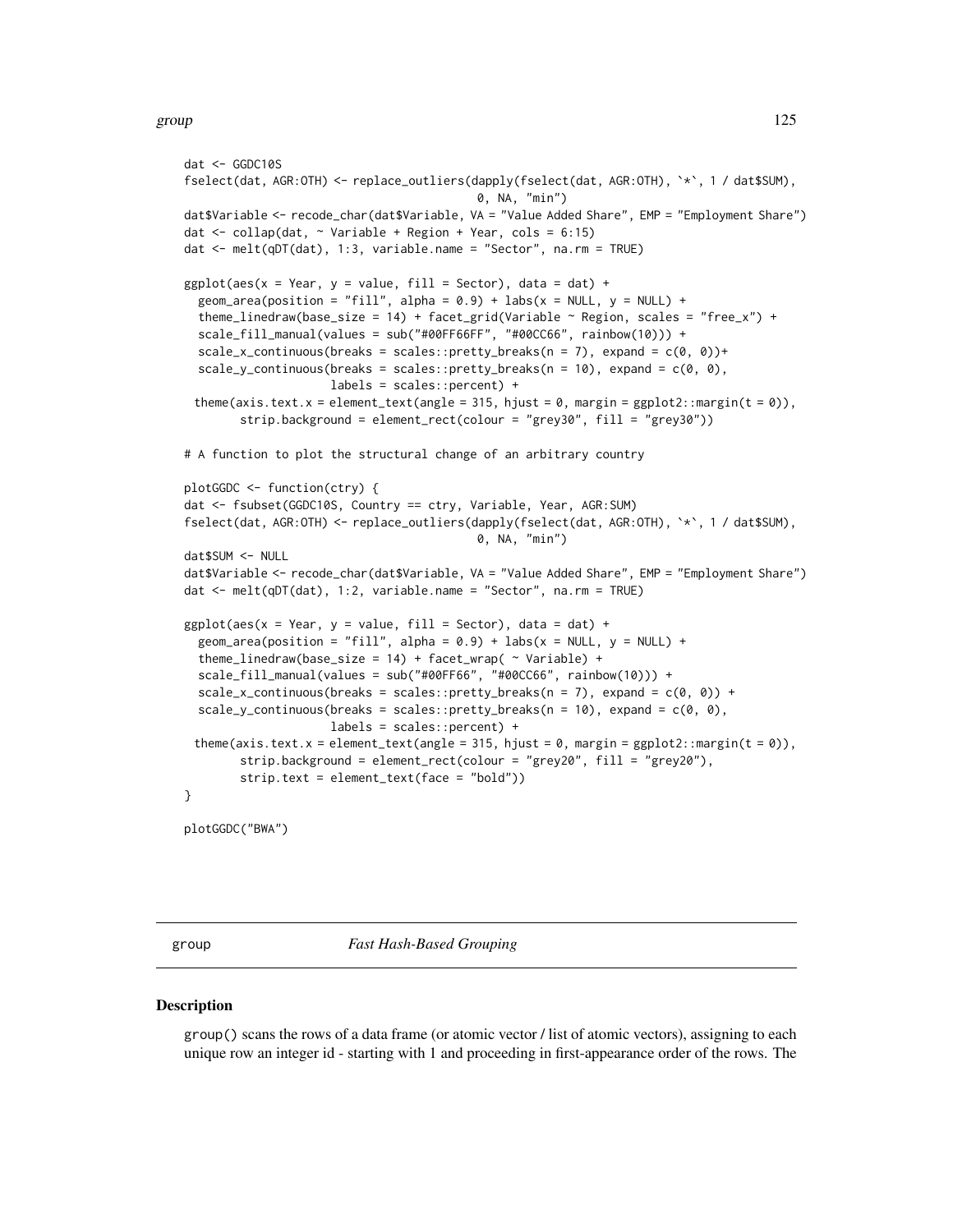function is written in C and optimized for R's data structures. It is the workhorse behind functions like [GRP](#page-127-1) / [fgroup\\_by](#page-127-0), [collap](#page-18-0), [qF](#page-151-0), [qG](#page-151-0), [finteraction](#page-151-0) and [funique](#page-115-0), when called with argument  $sort = FALSE.$ 

# Usage

 $group(x, starts = FALSE, group.sizes = FALSE)$ 

## Arguments

| X.          | an atomic vector or data frame / list of equal-length atomic vectors.                                                                                    |
|-------------|----------------------------------------------------------------------------------------------------------------------------------------------------------|
| starts      | logical. If TRUE, an additional attribute "starts" is attached giving a vector of<br>$\alpha$ group starts (= index of first-occurrence of unique rows). |
| group.sizes | logical. If TRUE, an additional attribute "group sizes" is attached giving the<br>size of each group.                                                    |

# Details

A data frame is grouped on a column-by-column basis, starting from the leftmost column. For each new column the grouping vector obtained after the previous column is also fed back into the hash function so that unique values are determined on a running basis. The algorithm terminates as soon as the number of unique rows reaches the size of the data frame. Missing values are also grouped just like any other values. Invoking arguments starts and/or group.sizes requires an additional pass through the final grouping vector.

# Value

An object is of class 'qG' see [qG](#page-151-0).

# Author(s)

The Hash Function and inspiration was taken from the excellent *kit* package by Morgan Jacob, the algorithm was developed by Sebastian Krantz.

# See Also

[Fast Grouping and Ordering,](#page-39-0) [Collapse Overview](#page-23-0)

```
# Let's replicate what funique does
g <- group(wlddev, starts = TRUE)
if(attr(g, "N.groups") == \n  throw(wlddev)) wlddev else
  ss(wlddev, attr(g, "starts"))
```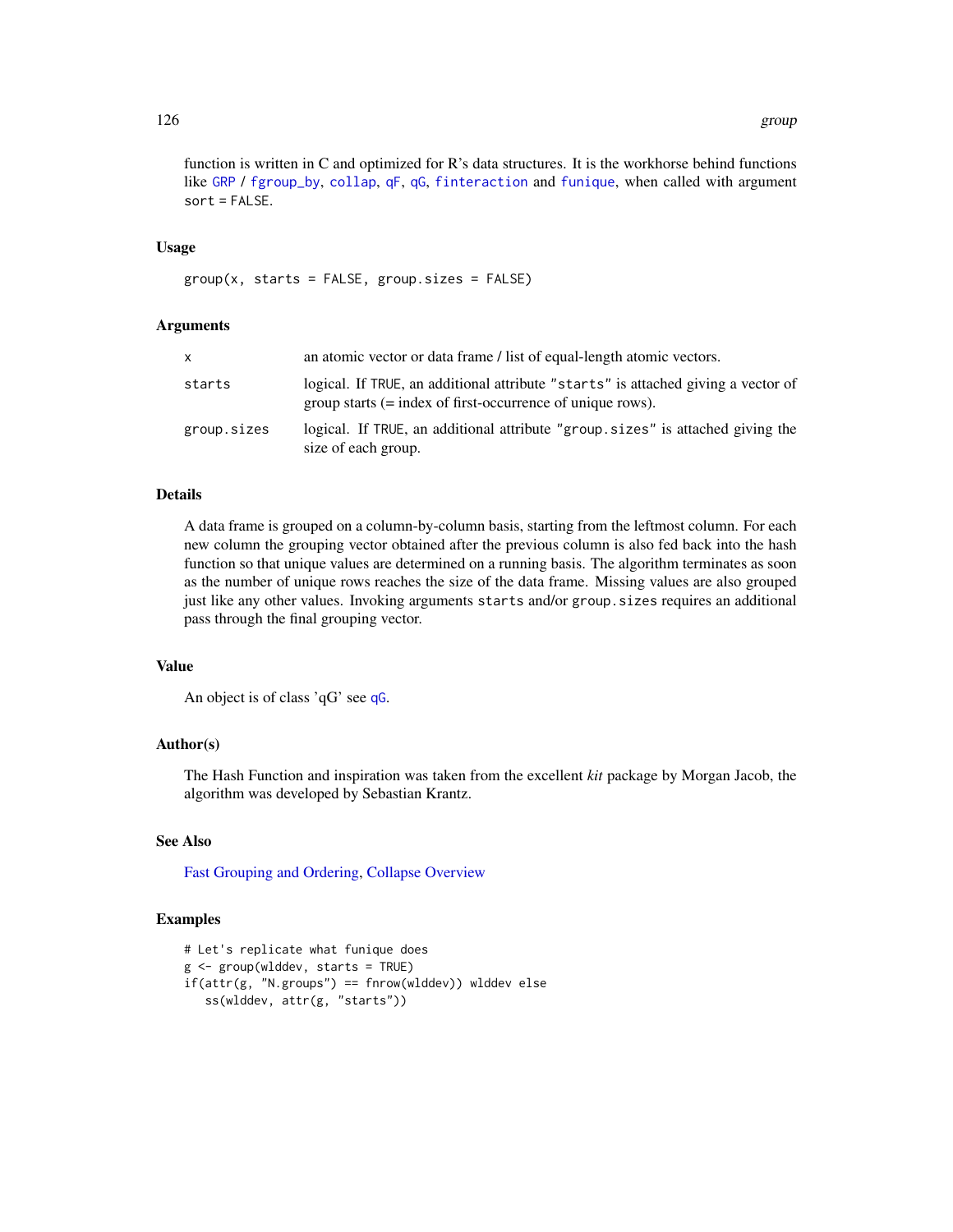## Description

groupid is an enhanced version of data.table::rleid for atomic vectors. It generates a runlength type group-id where consecutive identical values are assigned the same integer. It is a generalization as it can be applied to unordered vectors, generate group id's starting from an arbitrary value, and skip missing values.

## Usage

```
groupid(x, o = NULL, start = 1L, na skip = FALSE, check.o = TRUE)
```
#### Arguments

| X        | an atomic vector of any type. Attributes are not considered.                                                                                                                                                                                                 |
|----------|--------------------------------------------------------------------------------------------------------------------------------------------------------------------------------------------------------------------------------------------------------------|
| $\Omega$ | an (optional) integer ordering vector specifying the order by which to pass<br>through x.                                                                                                                                                                    |
| start    | integer. The starting value of the resulting group-id. Default is starting from 1.                                                                                                                                                                           |
| na.skip  | logical. Skip missing values i.e. if TRUE something like groupid(c("a", NA,<br>$"a")$ ) gives $c(1, NA, 1)$ whereas FALSE gives $c(1, 2, 3)$ .                                                                                                               |
| check.o  | logical. Programmers option: FALSE prevents checking that each element of o<br>is in the range $[1, \text{length}(x)]$ , it only checks the length of o. This gives some<br>extra speed, but will terminate R if any element of o is too large or too small. |

# Value

An integer vector of class 'qG'. See [qG](#page-151-0).

# See Also

[seqid](#page-173-0), [timeid](#page-180-0), [qG](#page-151-0), [Fast Grouping and Ordering,](#page-39-0) [Collapse Overview](#page-23-0)

```
groupid(airquality$Month)
groupid(airquality$Month, start = 0)
groupid(wlddev$country)[1:100]
```

```
## Same thing since country is alphabetically ordered: (groupid is faster..)
all.equal(groupid(wlddev$country), qG(wlddev$country, na.exclude = FALSE))
```

```
## When data is unordered, group-id can be generated through an ordering..
uo <- order(rnorm(fnrow(airquality)))
monthuo <- airquality$Month[uo]
o <- order(monthuo)
```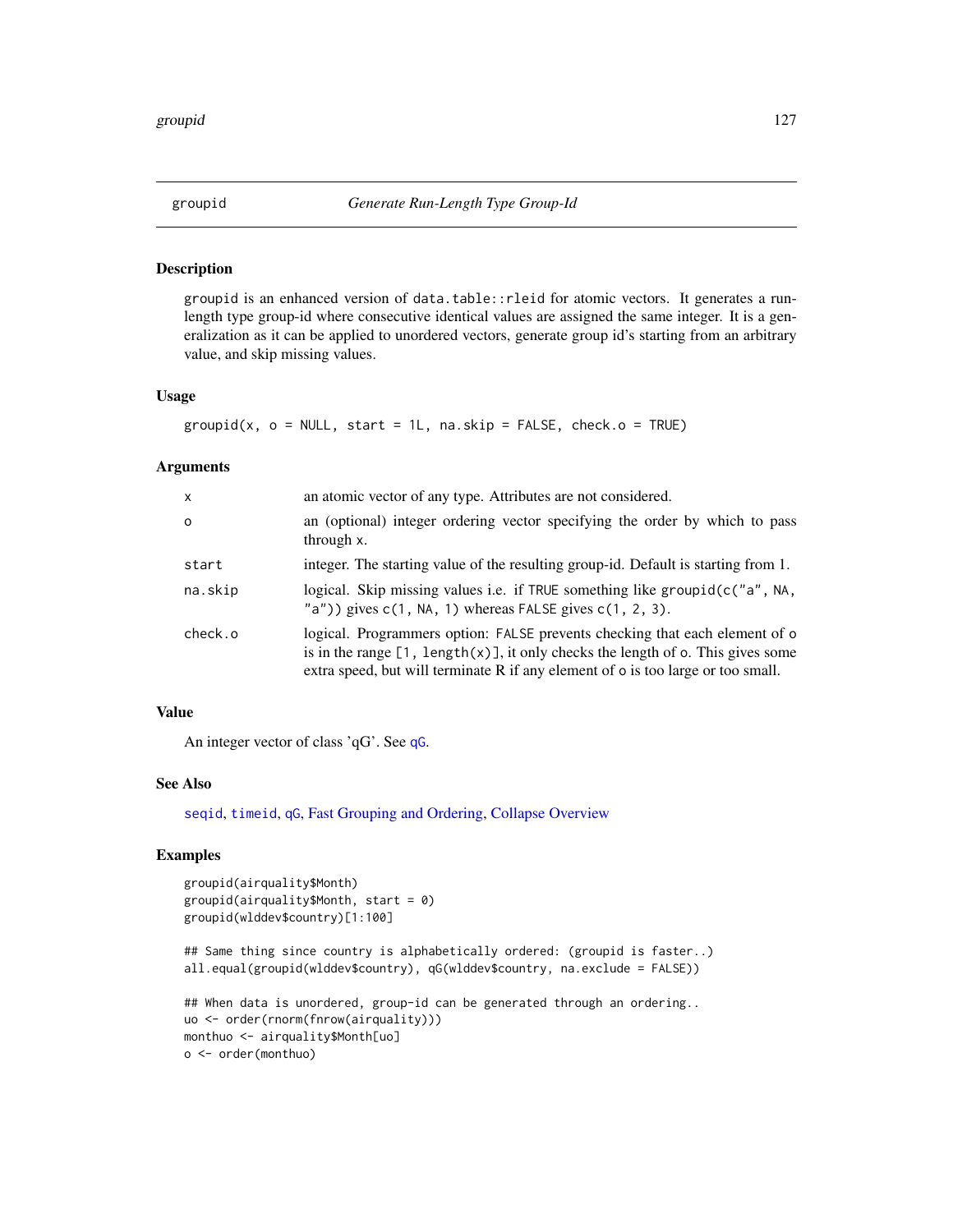groupid(monthuo, o) identical(groupid(monthuo, o)[o], unattrib(groupid(airquality\$Month)))

<span id="page-127-1"></span>GRP *Fast Grouping /* collapse *Grouping Objects*

# <span id="page-127-0"></span>**Description**

GRP performs fast, ordered and unordered, groupings of vectors and data frames (or lists of vectors) using [radixorderv](#page-164-0) or [group](#page-124-0). The output is a list-like object of class 'GRP' which can be printed, plotted and used as an efficient input to all of *collapse*'s fast statistical and transformation functions and operators (see macros .FAST\_FUN and .OPERATOR\_FUN), as well as to [collap](#page-18-0), [BY](#page-15-0) and [TRA](#page-182-0).

fgroup\_by is similar to dplyr::group\_by but faster and class-agnostic. It creates a grouped data frame with a 'GRP' object attached - for fast dplyr-like programming with *collapse*'s fast functions.

There are also several conversion methods to and from 'GRP' objects. Notable among these is GRP.grouped\_df, which returns a 'GRP' object from a grouped data frame created with dplyr::group\_by or fgroup\_by, and the duo GRP.factor and as\_factor\_GRP.

gsplit efficiently splits a vector based on a 'GRP' object, and greorder helps to recombine the results. These are the workhorses behind functions like [BY](#page-15-0), and [collap](#page-18-0), [fsummarise](#page-108-0) and [fmutate](#page-110-0) when evaluated with base R and user-defined functions.

## Usage

```
GRP(X, \ldots)## Default S3 method:
GRP(X, by = NULL, sort = TRUE, decreasing = FALSE, na last = TRUE,return.groups = TRUE, return.order = sort, method = "auto",
    call = TRUE, ...)## S3 method for class 'factor'
GRP(X, ..., group.sizes = TRUE, drop = FALSE, return.groups = TRUE,
    call = TRUE)## S3 method for class 'qG'
GRP(X, ..., growsize s = TRUE, return.groups = TRUE, call = TRUE)## S3 method for class 'pseries'
GRP(X, effect = 1L, ..., group.sizes = TRUE, return.groups = TRUE,
    call = TRUE)## S3 method for class 'pdata.frame'
GRP(X, \text{ effect} = 1L, \ldots, \text{group} \text{ sizes} = \text{TRUE}, \text{return} \text{ groups} = \text{TRUE},call = TRUE)## S3 method for class 'grouped_df'
```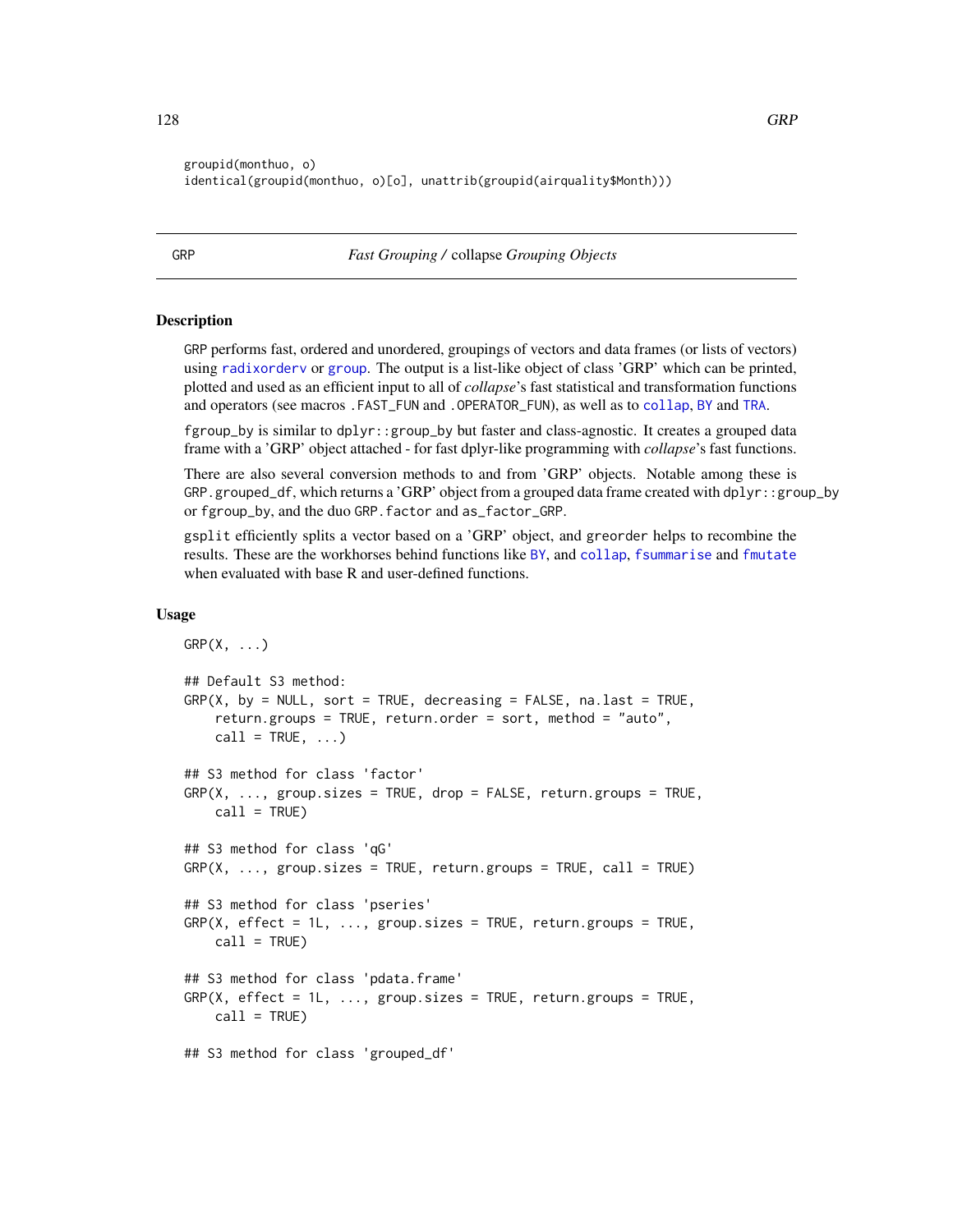```
GRP(X, ..., return.groups = TRUE, call = TRUE)# Identify 'GRP' objects
is_GRP(x)
## S3 method for class 'GRP'
length(x) \qquad # Length of data being grouped
GRPN(x, expand = TRUE, ...) # Group sizes (default: expanded to match data length)GRPnames(x, force.char = TRUE, sep = ".") # Group names
as_factor_GRP(x, ordered = FALSE) # 'GRP'-object to (ordered) factor conversion
# Efficiently split a vector using a 'GRP' object
gsplit(x, g, use.g. names = FALSE, ...)# Efficiently reorder y = \text{unlist}(\text{gsplit}(x, g)) such that identical(greorder(y, g), x)
greorder(x, g, \ldots)# Fast, class-agnostic pendant to dplyr::group_by for use with fast functions, see details
fgroup_by(.X, ..., sort = TRUE, decreasing = FALSE, na last = TRUE,return.order = sort, method = "auto")# Shorthand for fgroup_by
      gby(.X, \ldots, sort = TRUE, decreasing = FALSE, na last = TRUE,return.order = sort, method = "auto")
# Get grouping columns from a grouped data frame created with dplyr::group_by or fgroup_by
fgroup_vars(X, return = "data")
```

```
# Ungroup grouped data frame created with dplyr::group_by or fgroup_by
fungroup(X, ...)
```

```
## S3 method for class 'GRP'
print(x, n = 6, ...)
## S3 method for class 'GRP'
plot(x, breaks = "auto", type = "s", horizontal = FALSE, ...)
```
#### Arguments

| X         | a vector, list of columns or data frame (default method), or a suitable object<br>(conversion / extractor methods).                                                                                                                          |
|-----------|----------------------------------------------------------------------------------------------------------------------------------------------------------------------------------------------------------------------------------------------|
| $\cdot$ X | a data frame or list.                                                                                                                                                                                                                        |
| x, g      | a 'GRP' object. For gsplit/greorder, x can be a vector of any type, or NULL to<br>return the integer indices of the groups. gsplit/greorder/GRPN also support<br>vectors or data frames to be passed to g/x.                                 |
| by        | if X is a data frame or list, by can indicate columns to use for the grouping (by<br>default all columns are used). Columns must be passed using a vector of column<br>names, indices, or using a one-sided formula i.e. $\sim$ col1 + col2. |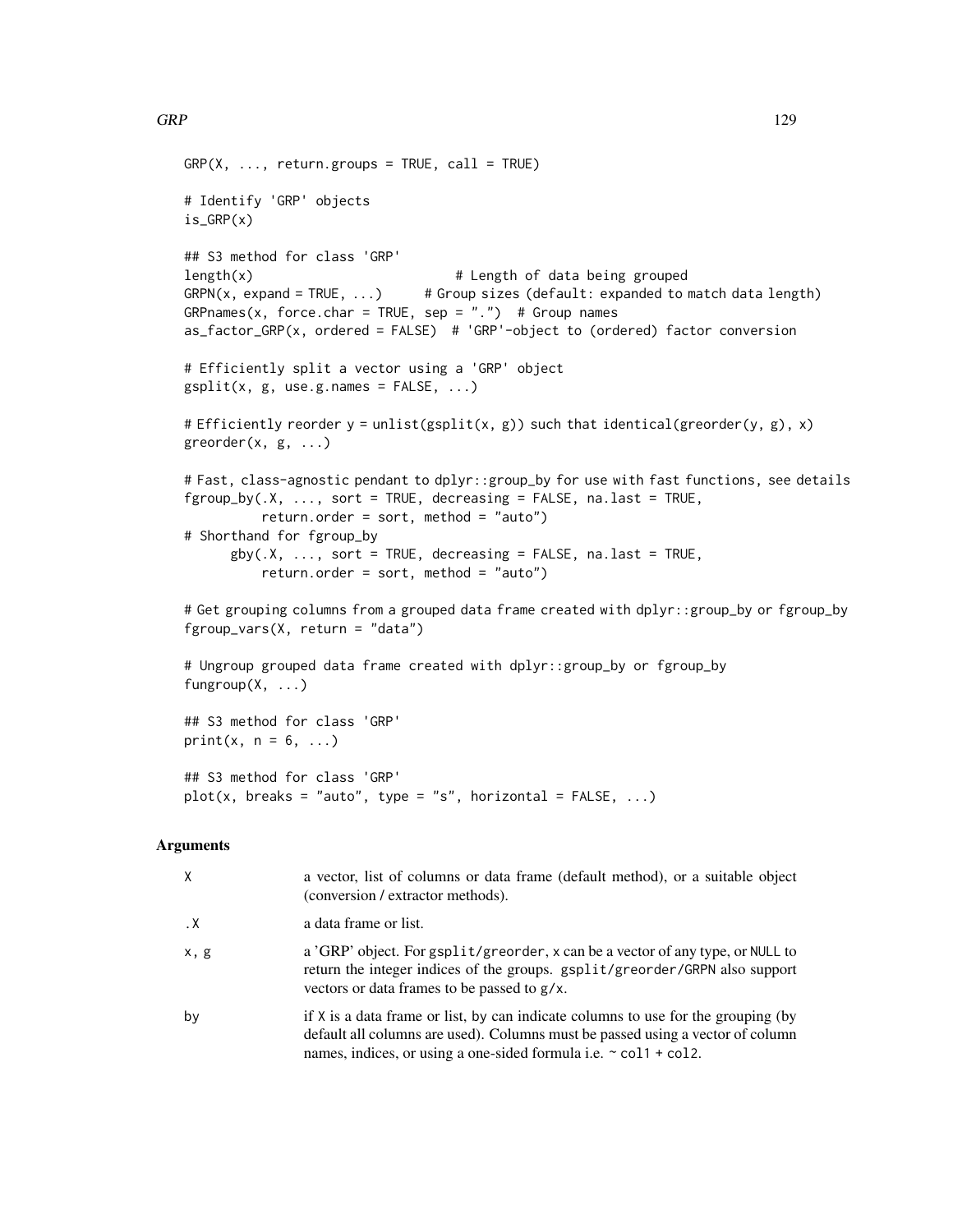| sort             |                 | logical. If FALSE, groups are not ordered but simply grouped in the order of first<br>appearance of unique elements / rows. This often provides a performance gain<br>if the data was not sorted beforehand. See also method.                                                                                                                                                                                                                                                                                                               |  |  |
|------------------|-----------------|---------------------------------------------------------------------------------------------------------------------------------------------------------------------------------------------------------------------------------------------------------------------------------------------------------------------------------------------------------------------------------------------------------------------------------------------------------------------------------------------------------------------------------------------|--|--|
| ordered          |                 | logical. TRUE adds a class 'ordered' i.e. generates an ordered factor.                                                                                                                                                                                                                                                                                                                                                                                                                                                                      |  |  |
| decreasing       | radixorderv).   | logical. Should the sort order be increasing or decreasing? Can be a vec-<br>tor of length equal to the number of arguments in $X / by$ (argument passed to                                                                                                                                                                                                                                                                                                                                                                                 |  |  |
| na.last          |                 | logical. If missing values are encountered in grouping vector/columns, assign<br>them to the last group (argument passed to radixorderv).                                                                                                                                                                                                                                                                                                                                                                                                   |  |  |
| return.groups    |                 | logical. Include the unique groups in the created GRP object.                                                                                                                                                                                                                                                                                                                                                                                                                                                                               |  |  |
| return.order     |                 | logical. If sort = TRUE, include the output from radixordery in the created<br>GRP object. This brings performance improvements in gsplit (and thus also<br>benefits grouped execution of base R functions).                                                                                                                                                                                                                                                                                                                                |  |  |
| method           |                 | character. The algorithm to use for grouping: either "radix", "hash" or "auto".<br>"auto" will chose "radix" when sort = TRUE, yielding ordered grouping via<br>radixorderv, and "hash"-based grouping in first-appearance order via group<br>otherwise. It is possibly to put method = "radix" and sort = FALSE, which<br>will group character data in first appearance order but sort numeric data (a good<br>hybrid option). method = "hash" currently does not support any sorting, thus<br>putting sort = TRUE will simply be ignored. |  |  |
| group.sizes      |                 | logical. TRUE tabulates factor levels using tabulate to create a vector of group<br>sizes; FALSE leaves that slot empty when converting from factors.                                                                                                                                                                                                                                                                                                                                                                                       |  |  |
| drop             |                 | logical. TRUE efficiently drops unused factor levels beforehand using fdroplevels.                                                                                                                                                                                                                                                                                                                                                                                                                                                          |  |  |
| call             |                 | logical. TRUE calls match. call and saves it in the final slot of the GRP object.                                                                                                                                                                                                                                                                                                                                                                                                                                                           |  |  |
| expand           | 'GRP' object).  | logical. TRUE returns a vector the same length as the data. FALSE returns the<br>group sizes (computed in first-appearance-order of groups if x is not already a                                                                                                                                                                                                                                                                                                                                                                            |  |  |
| force.char       |                 | logical. Always output group names as character vector, even if a single numeric<br>vector was passed to GRP.default.                                                                                                                                                                                                                                                                                                                                                                                                                       |  |  |
| sep              |                 | character. The separator passed to paste when creating group names from mul-<br>tiple grouping variables by pasting them together.                                                                                                                                                                                                                                                                                                                                                                                                          |  |  |
| effect           | be supplied.    | plm / indexed data methods: Select which panel identifier should be used as<br>grouping variable. 1L takes the first variable in the index, 2L the second etc.,<br>identifiers can also be passed as a character string. More than one variable can                                                                                                                                                                                                                                                                                         |  |  |
| return           | are:            | an integer or string specifying what fgroup_vars should return. The options                                                                                                                                                                                                                                                                                                                                                                                                                                                                 |  |  |
| Int.             | <b>String</b>   | Description                                                                                                                                                                                                                                                                                                                                                                                                                                                                                                                                 |  |  |
| 1                | "data"          | full grouping columns (default)                                                                                                                                                                                                                                                                                                                                                                                                                                                                                                             |  |  |
| $\overline{c}$   | "unique"        | unique rows of grouping columns                                                                                                                                                                                                                                                                                                                                                                                                                                                                                                             |  |  |
| 3                | "names"         | names of grouping columns                                                                                                                                                                                                                                                                                                                                                                                                                                                                                                                   |  |  |
| $\overline{4}$   | "indices"       | integer indices of grouping columns                                                                                                                                                                                                                                                                                                                                                                                                                                                                                                         |  |  |
| 5                | "named_indices" | named integer indices of grouping columns                                                                                                                                                                                                                                                                                                                                                                                                                                                                                                   |  |  |
| 6                | "logical"       | logical selection vector of grouping columns                                                                                                                                                                                                                                                                                                                                                                                                                                                                                                |  |  |
| $\boldsymbol{7}$ | "named_logical" | named logical selection vector of grouping columns                                                                                                                                                                                                                                                                                                                                                                                                                                                                                          |  |  |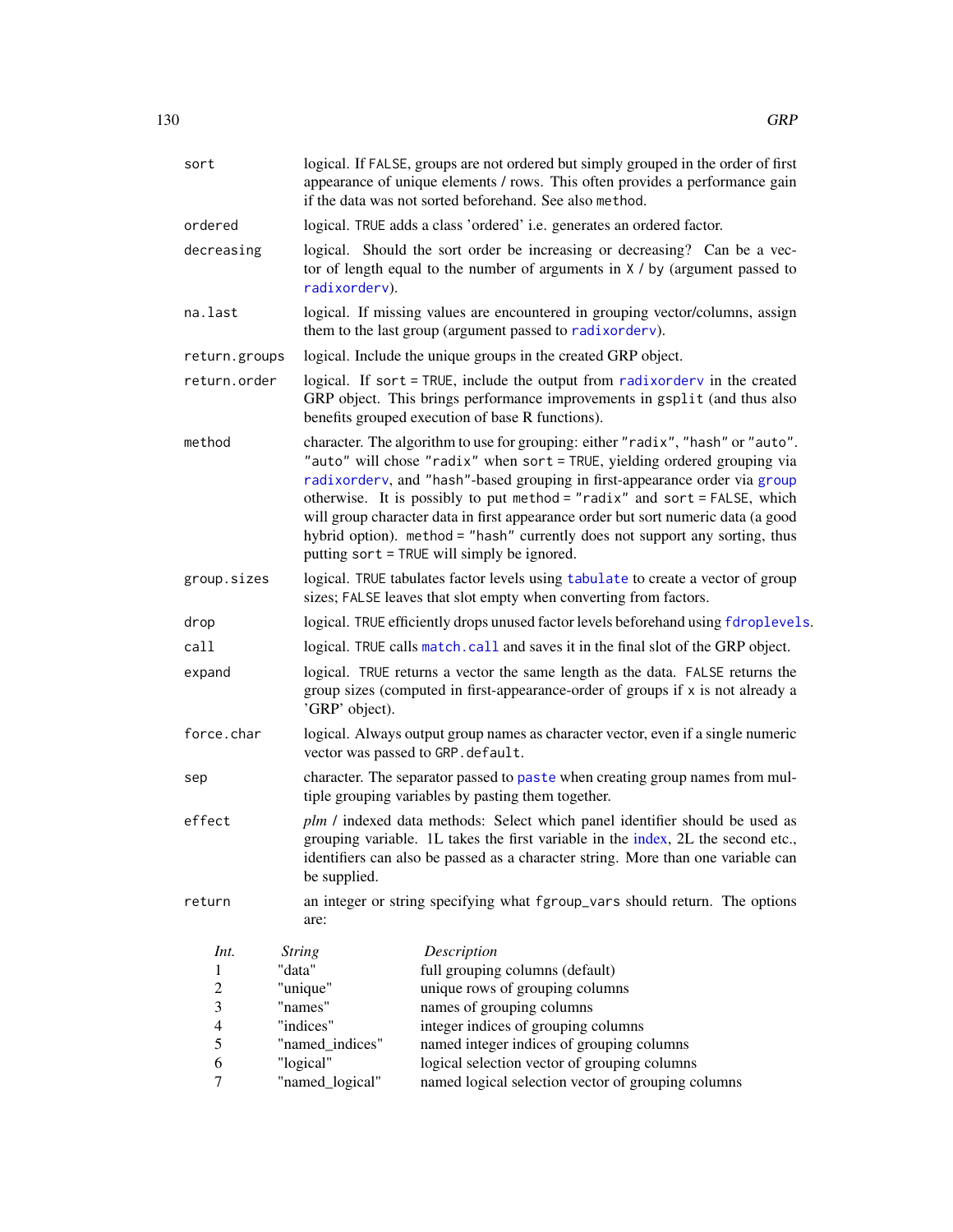| use.g. names | logical. TRUE returns a named list, like split. FALSE is slightly more efficient.                                                                                                                                                                                                                                                                                                      |
|--------------|----------------------------------------------------------------------------------------------------------------------------------------------------------------------------------------------------------------------------------------------------------------------------------------------------------------------------------------------------------------------------------------|
| n            | integer. Number of groups to print out.                                                                                                                                                                                                                                                                                                                                                |
| breaks       | integer. Number of breaks in the histogram of group-sizes.                                                                                                                                                                                                                                                                                                                             |
| type         | linetype for plot.                                                                                                                                                                                                                                                                                                                                                                     |
| horizontal   | logical. TRUE arranges plots next to each other, instead of above each other.                                                                                                                                                                                                                                                                                                          |
|              | for fgroup_by: unquoted comma-separated column names, sequences of columns,<br>expressions involving columns, and column names, indices, logical vectors or<br>selector functions. See Examples. For gsplit, greorder and GRPN: further ar-<br>guments passed to GRP (if $g/x$ is not already a 'GRP' object). For example the<br>by argument could be used if a data frame is passed. |

#### Details

GRP is a central function in the *collapse* package because it provides, in the form of integer vectors, some key pieces of information to efficiently perform grouped operations at the C/C++ level.

Most statistical function require information about (1) the number of groups (2) an integer group-id indicating which values / rows belong to which group and (3) information about the size of each group. Provided with these, *collapse*'s [Fast Statistical Functions](#page-41-0) pre-allocate intermediate and result vectors of the right sizes and (in most cases) perform grouped statistical computations in a single pass through the data.

The sorting functionality of GRP.default lets groups receive different integer-id's depending on whether the groups are sorted sort = TRUE (FALSE gives first-appearance order), and in which order (argument decreasing). This affects the order of values/rows in the output whenever an aggregation is performed.

Other elements in the object provide information about whether the data was sorted by the variables defining the grouping (6) and the ordering vector (7). These also feed into optimizations in gsplit/greorder that benefit the execution of base R functions across groups.

Complimentary to GRP, the function fgroup\_by is a significantly faster and class-agnostic alternative to dplyr::group\_by for programming with *collapse*. It creates a grouped data frame with a 'GRP' object attached in a "groups" attribute. This data frame has classes 'GRP\_df', ..., 'grouped\_df' and 'data.frame', where . . . stands for any other classes the input frame inherits such as 'data.table', 'sf', 'tbl\_df', 'indexed\_frame' etc.. *collapse* functions with a 'grouped\_df' method respond to 'grouped\_df' objects created with either fgroup\_by or dplyr::group\_by. The method GRP.grouped\_df takes the "groups" attribute from a 'grouped\_df' and converts it to a 'GRP' object if created with dplyr::group\_by.

The 'GRP\_df' class in front responds to print.GRP\_df which first calls print(fungroup(x), ...) and prints one line below the object indicating the grouping variables, followed, in square brackets, by some statistics on the group sizes: [N | Mean (SD) Min-Max]. The mean is rounded to a full number and the standard deviation (SD) to one digit. Minimum and maximum are only displayed if the SD is non-zero. There also exist a method [.GRP\_df which calls [NextMethod](#page-0-0) but makes sure that the grouping information is preserved or dropped depending on the dimensions of the result (subsetting rows or aggregation with *data.table* drops the grouping object).

GRP.default supports vector and list input and will also return 'GRP' objects if passed. There is also a hidden method GRP.GRP which simply returns grouping objects (no re-grouping functionality is offered).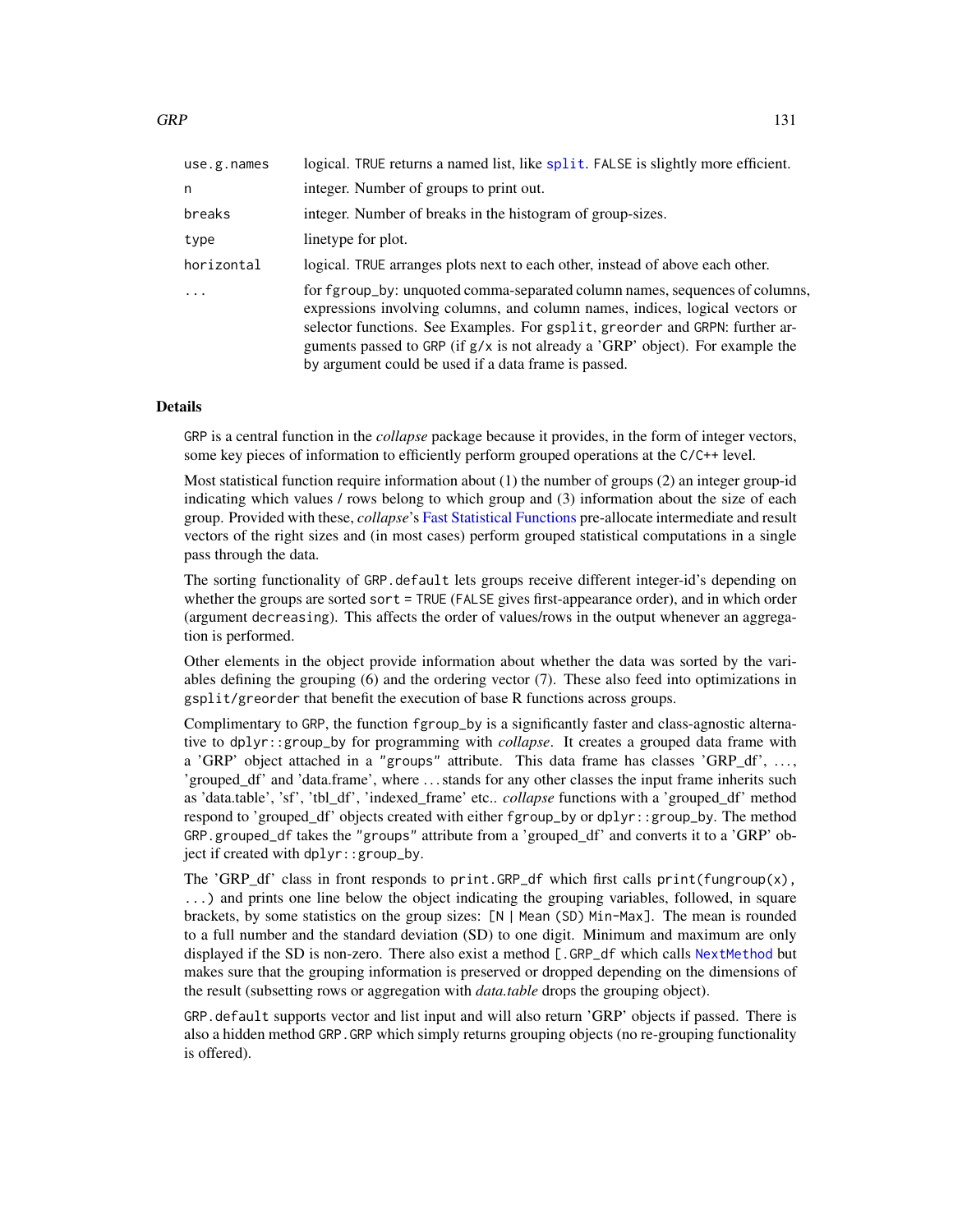Apart from GRP.grouped\_df there are several further conversion methods:

The conversion of factors to 'GRP' objects by GRP.factor involves obtaining the number of groups calling  $ng < -f$ nlevels(f) and then computing the count of each level using [tabulate\(f, ng\)](#page-0-0). The integer group-id (2) is already given by the factor itself after removing the levels and class attributes and replacing any missing values with ng + 1L. The levels are put in a list and moved to position (4) in the 'GRP' object, which is reserved for the unique groups. Finally, a sortedness check !is.unsorted(id) is run on the group-id to check if the data represented by the factor was sorted (6). GRP. [qG](#page-151-0) works similarly (see also qG), and the 'pseries' and 'pdata.frame' methods simply group one or more factors in the [index](#page-132-0) (selected using the effect argument).

Creating a factor from a 'GRP' object using as\_factor\_GRP does not involve any computations, but may involve interacting multiple grouping columns using the paste function to produce unique factor levels.

#### Value

A list-like object of class 'GRP' containing information about the number of groups, the observations (rows) belonging to each group, the size of each group, the unique group names / definitions, whether the groups are ordered and data grouped is sorted or not, the ordering vector used to perform the ordering and the group start positions. The object is structured as follows:

| List-index | Element-name | Content type              | Content description                                  |
|------------|--------------|---------------------------|------------------------------------------------------|
| [[1]]      | N.groups     | integer(1)                | Number of Groups                                     |
| [[2]]      | group.id     | integer(NROW(X))          | An integer group-identifier                          |
| $[[3]]$    | group.sizes  | integer(N.groups)         | Vector of group sizes                                |
| [[4]]      | groups       | unique(X) or NULL         | Unique groups (same format as input, except for fgr  |
| $[[5]]$    | group.vars   | character                 | The names of the grouping variables                  |
| [[6]]      | ordered      | logical(2)                | [1] Whether the groups are ordered: equal to the so  |
| [[7]]      | order        | integer(NROW(X)) or NULL  | Ordering vector from radixorderv (with "starts"      |
| [[8]]      | group.starts | integer(N.groups) or NULL | The first-occurrence positions/rows of the groups. U |
| [[9]]      | call         | match.call() or NULL      | The GRP() call, obtained from match.call(), or NU    |

# See Also

[radixorder](#page-164-1), [qF](#page-151-0), [Fast Grouping and Ordering,](#page-39-0) [Collapse Overview](#page-23-0)

```
## default method
GRP(mtcars$cyl)
GRP(mtcars, \sim cyl + vs + am) # Or GRP(mtcars, c("cyl","vs","am")) or GRP(mtcars, c(2,8:9))
```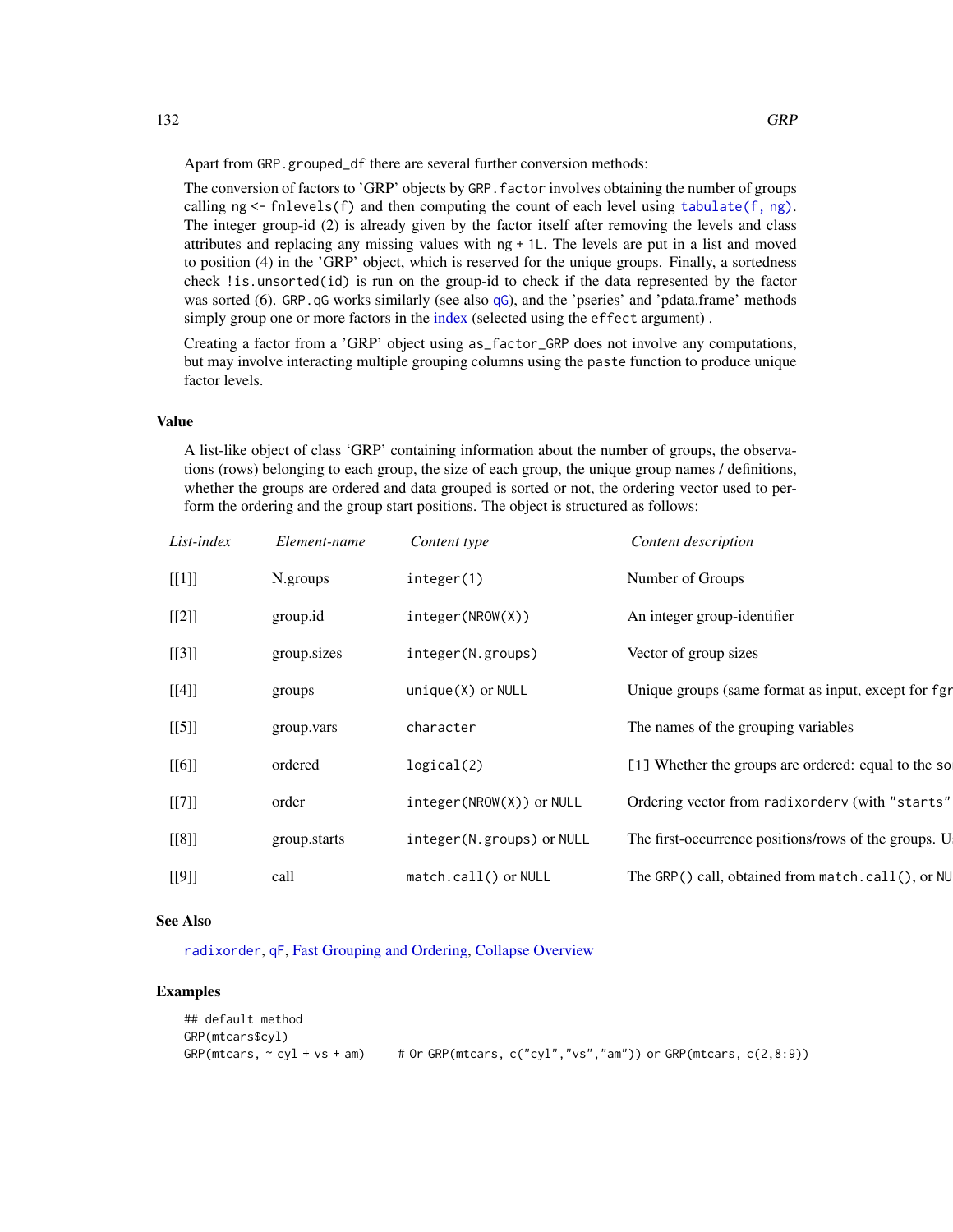#### indexing the state of the state of the state of the state of the state of the state of the state of the state of the state of the state of the state of the state of the state of the state of the state of the state of the s

```
g \leq - GRP(mtcars, \sim cyl + vs + am) # Saving the object
print(g) # Printing it
plot(g) \qquad # Plotting it<br>GRPnames(g) \qquad # Retain group
                                  # Retain group names
fsum(mtcars, g) \# Compute the sum of mtcars, grouped by variables cyl, vs and am
gsplit(mtcars$mpg, g) # Use the object to split a vector
gsplit(NULL, g) \qquad # The indices of the groups
identical(mtcars$mpg, \qquad \qquad \qquad \# greorder and unlist undo the effect of gsplit
          greorder(unlist(gsplit(mtcars$mpg, g)), g))
## Convert factor to GRP object and vice-versa
GRP(iris$Species)
as_factor_GRP(g)
## dplyr integration
library(dplyr)
mtcars %>% group_by(cyl,vs,am) %>% GRP() # Get GRP object from a dplyr grouped tibble
mtcars %>% group_by(cyl,vs,am) %>% fmean() # Grouped mean using dplyr grouping
mtcars %>% fgroup_by(cyl,vs,am) %>% fmean() # Faster alternative with collapse grouping
mtcars %>% fgroup_by(cyl,vs,am) # Print method for grouped data frame
library(magrittr)
## Adding a column of group sizes.
mtcars %>% fgroup_by(cyl,vs,am) %>% fsummarise(Sizes = GRPN())
mtcars %>% fgroup_by(cyl,vs,am) %>% fmutate(Sizes = GRPN())
# Note: can also use n <- GRPN, or set options(collapse_mask = "all") to use n()
# Other options:
mtcars %>% fgroup_by(cyl,vs,am) %>% ftransform(Sizes = GRPN(.))
mtcars %>% ftransform(Sizes = GRPN(list(cyl,vs,am))) # Same thing, slightly more efficient
## Various options for programming and interactive use
fgroup_by(GGDC10S, Variable, Decade = floor(Year / 10) * 10) %>% head(3)
fgroup_by(GGDC10S, 1:3, 5) %>% head(3)
fgroup_by(GGDC10S, c("Variable", "Country")) %>% head(3)
fgroup_by(GGDC10S, is.character) %>% head(3)
fgroup_by(GGDC10S, Country:Variable, Year) %>% head(3)
fgroup_by(GGDC10S, Country:Region, Var = Variable, Year) %>% head(3)
```
<span id="page-132-0"></span>indexing *Fast Indexed Time Series and Panels*

#### <span id="page-132-1"></span>Description

A fast and flexible indexed time series and panel data class that inherits from *plm*'s 'pseries' and 'pdata.frame', but is more rigorous, natively handles irregularity, can be superimposed on any data.frame/list, matrix or vector, and supports ad-hoc computations inside data masking functions and model formulas.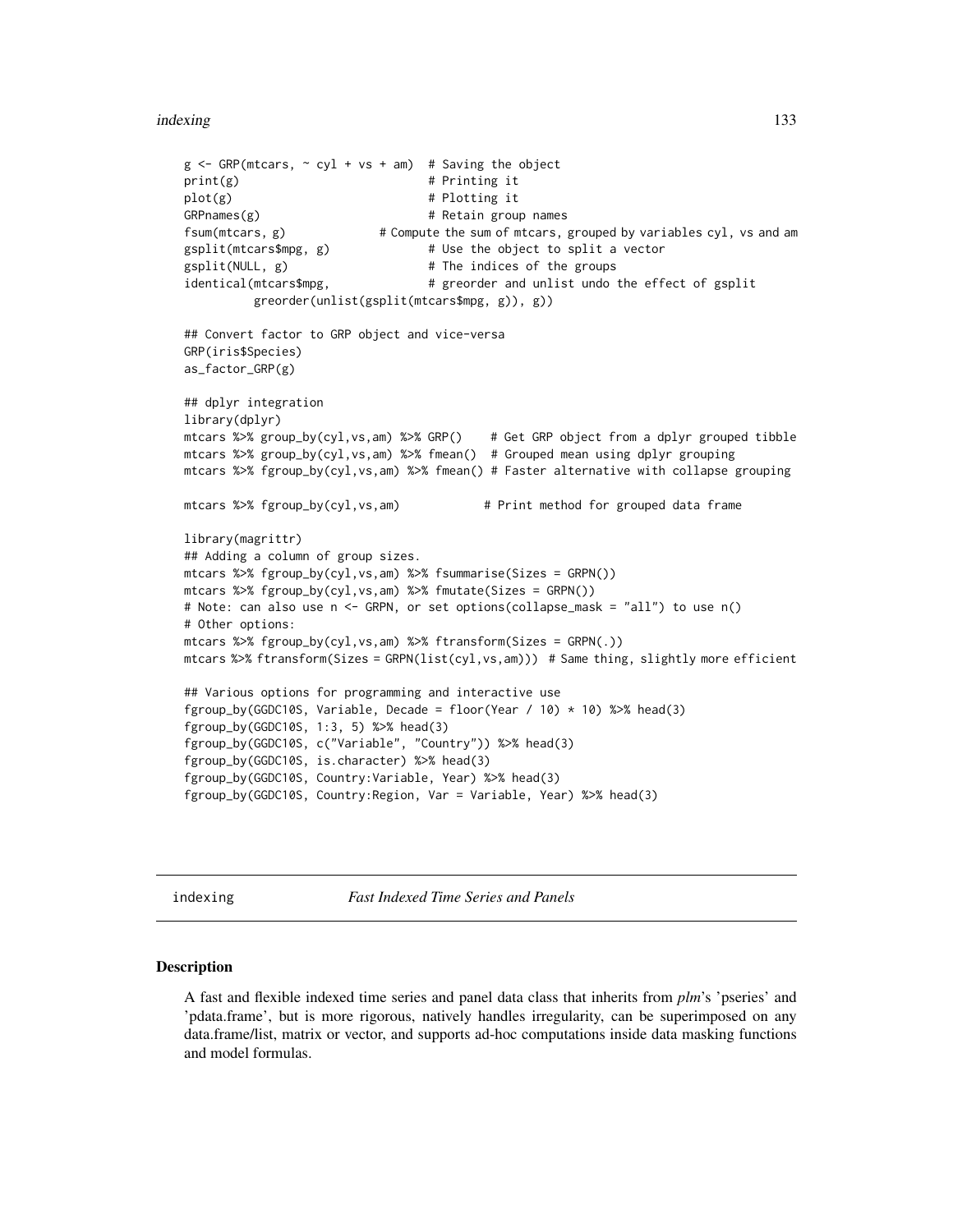# Usage

```
## Create an 'indexed_frame' containing 'indexed_series'
findex_by(X, \ldots, single = "auto", interact.ids = TRUE)
iby(.X, ..., single = "auto", interest.ids = TRUE) # Shorthand## Retrieve the index ('index_df') from an 'indexed_frame' or 'indexed_series'
findex(x)
ix(x) # Shorthand
## Remove index from 'indexed_frame' or 'indexed_series' (i.e. get .X back)
unindex(x)## Reindex 'indexed_frame' or 'indexed_series' (or index vectors / matrices)
reindex(x, index = findex(x), single = "auto")## Check if 'indexed_frame', 'indexed_series', index or time vector is irregular
is_irregular(x, any_id = TRUE)
## Convert 'indexed_frame'/'indexed_series' to normal 'pdata.frame'/'pseries'
to\_plm(x, row.name = FALSE)# Subsetting & replacement methods: [(<-) methods call NextMethod().
# Also methods for fsubset, funique and roworder(v), na_omit (internal).
## S3 method for class 'indexed_series'
x[i, ..., drop.index.length = "id"]## S3 method for class 'indexed_frame'
x[i, ..., drop.index.length = "id"]## S3 replacement method for class 'indexed_frame'
x[i, j] <- value
## S3 method for class 'indexed_frame'
x$name
## S3 replacement method for class 'indexed_frame'
x$name <- value
## S3 method for class 'indexed_frame'
x[[i, ...]]
## S3 replacement method for class 'indexed_frame'
x[[i]] <- value
# Index subsetting and printing: optimized using ss()
## S3 method for class 'index_df'
```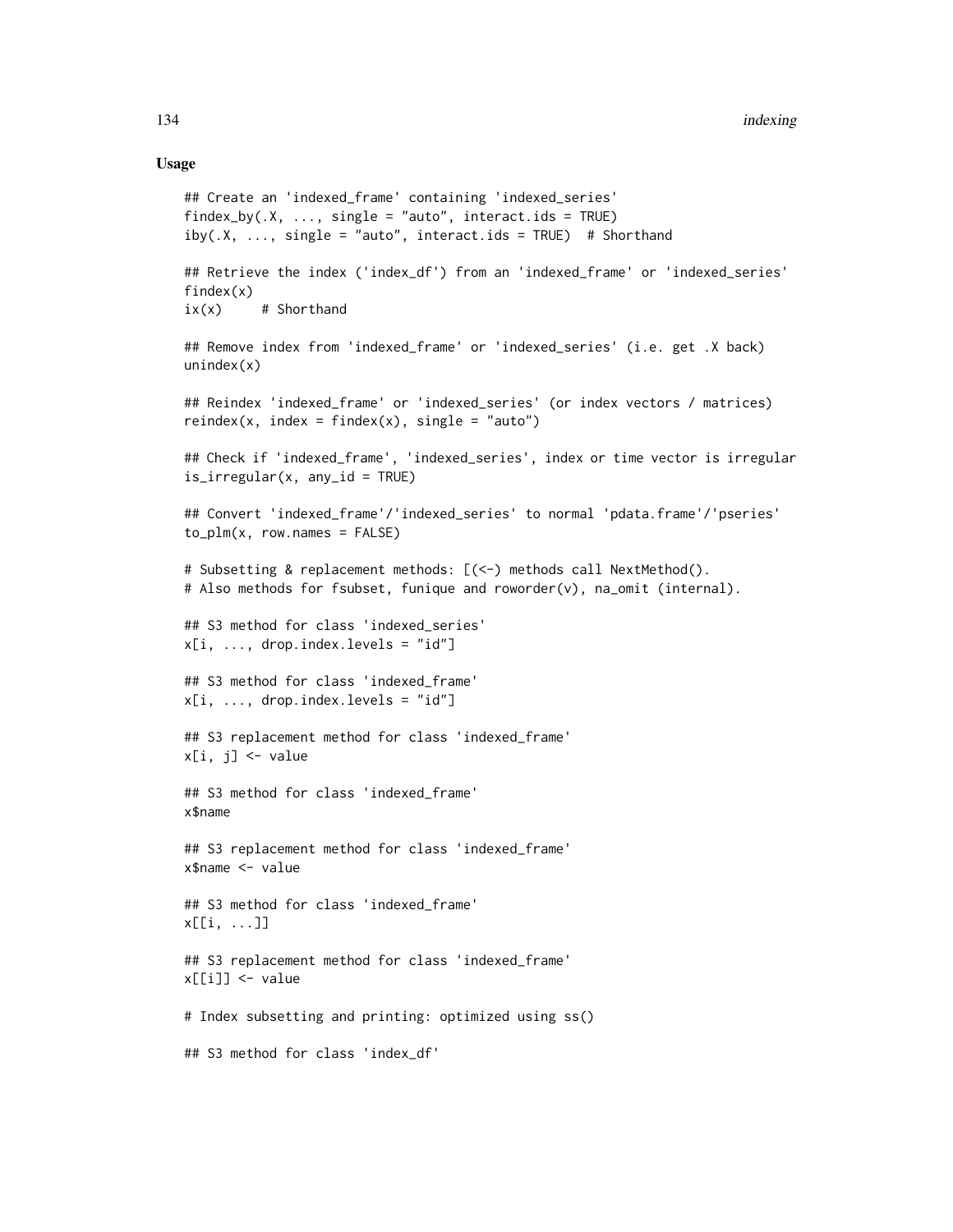#### indexing the state of the state of the state of the state of the state of the state of the state of the state of the state of the state of the state of the state of the state of the state of the state of the state of the s

```
x[i, j, drop = FALSE, drop.index.levels = "id"]
## S3 method for class 'index_df'
print(x, topn = 5, ...)
```
# Arguments

| . X                     | a data frame or list-like object of equal-length columns.                                                                                                                                                                                                                                                                                                                                                                                                                                                                                                                                                                                                                                                          |
|-------------------------|--------------------------------------------------------------------------------------------------------------------------------------------------------------------------------------------------------------------------------------------------------------------------------------------------------------------------------------------------------------------------------------------------------------------------------------------------------------------------------------------------------------------------------------------------------------------------------------------------------------------------------------------------------------------------------------------------------------------|
| X                       | an 'indexed_frame' or 'indexed_series'. findex also works with 'pseries' and<br>'pdata.frame's created with plm. For is_irregular x can also be an index<br>(inherits 'pindex') or a vector representing time.                                                                                                                                                                                                                                                                                                                                                                                                                                                                                                     |
| $\cdots$                | for findex_by: variables identifying the individual (id) and/or time dimen-<br>sions of the data. Passed either as unquoted comma-separated column names<br>or (tagged) expressions involving columns, or as a vector of column names, in-<br>dices, a logical vector or a selector function. The time variable must enter last.<br>See Examples. Otherwise: further arguments passed to NextMethod().                                                                                                                                                                                                                                                                                                             |
| single                  | character. If only one indexing variable is supplied, this can be declared as "id"<br>or "time" variable. "auto" chooses "id" if the variable has anyDuplicated<br>values.                                                                                                                                                                                                                                                                                                                                                                                                                                                                                                                                         |
| interact.ids            | logical. If n > 2 indexing variables are passed, TRUE calls finteraction on the<br>first n-1 of them (n'th variable must be time). FALSE keeps all variables in the<br>index. The latter slows down computations of lags / differences etc. because<br>ad-hoc interactions need to be computed, but gives more flexibility for scaling /<br>centering / summarising over different data dimensions.                                                                                                                                                                                                                                                                                                                |
| index                   | and index (inherits 'pindex'), or an atomic vector or list of factors matching the<br>data dimensions. Atomic vectors or lists with 1 factor will must be declared, see<br>single. Atomic vectors will additionally be grouped / turned into time-factors.<br>See Details.                                                                                                                                                                                                                                                                                                                                                                                                                                         |
| drop.index.levels       |                                                                                                                                                                                                                                                                                                                                                                                                                                                                                                                                                                                                                                                                                                                    |
|                         | character. Subset methods also subset the index $(= a data frame of factors)$ , and<br>this argument regulates which factor levels should be dropped: either "all",<br>"id", "time" or "none". The default "id" only drops levels from id's. "all"<br>or "time" should be used with caution because time-factors may contain levels<br>for missing time periods (gaps in irregular sequences, or periods within a se-<br>quence removed through subsetting), and dropping those levels would create a<br>variable that is ordinal but no longer represents time. The benefit of dropping<br>levels is that it can speed-up subsequent computations by reducing the size of<br>intermediate vectors created in C++. |
| any_id                  | logical. For panel series: FALSE returns the irregularity check performed for<br>each id, TRUE calls any on those checks.                                                                                                                                                                                                                                                                                                                                                                                                                                                                                                                                                                                          |
| row.names               | logical. TRUE creates descriptive row-names (or names for pseries) as in plm.<br>This can be expensive and is usually not required for plm models to work.                                                                                                                                                                                                                                                                                                                                                                                                                                                                                                                                                         |
| topn                    | integer. The number of first and last rows to print.                                                                                                                                                                                                                                                                                                                                                                                                                                                                                                                                                                                                                                                               |
| i, j, name, drop, value |                                                                                                                                                                                                                                                                                                                                                                                                                                                                                                                                                                                                                                                                                                                    |
|                         | Arguments passed to NextMethod, or as in the data.frame methods. Note that<br>for index subsetting to work, i needs to be integer or logical (or an expression<br>evaluation to integer or logical if x is a <i>data.table</i> ).                                                                                                                                                                                                                                                                                                                                                                                                                                                                                  |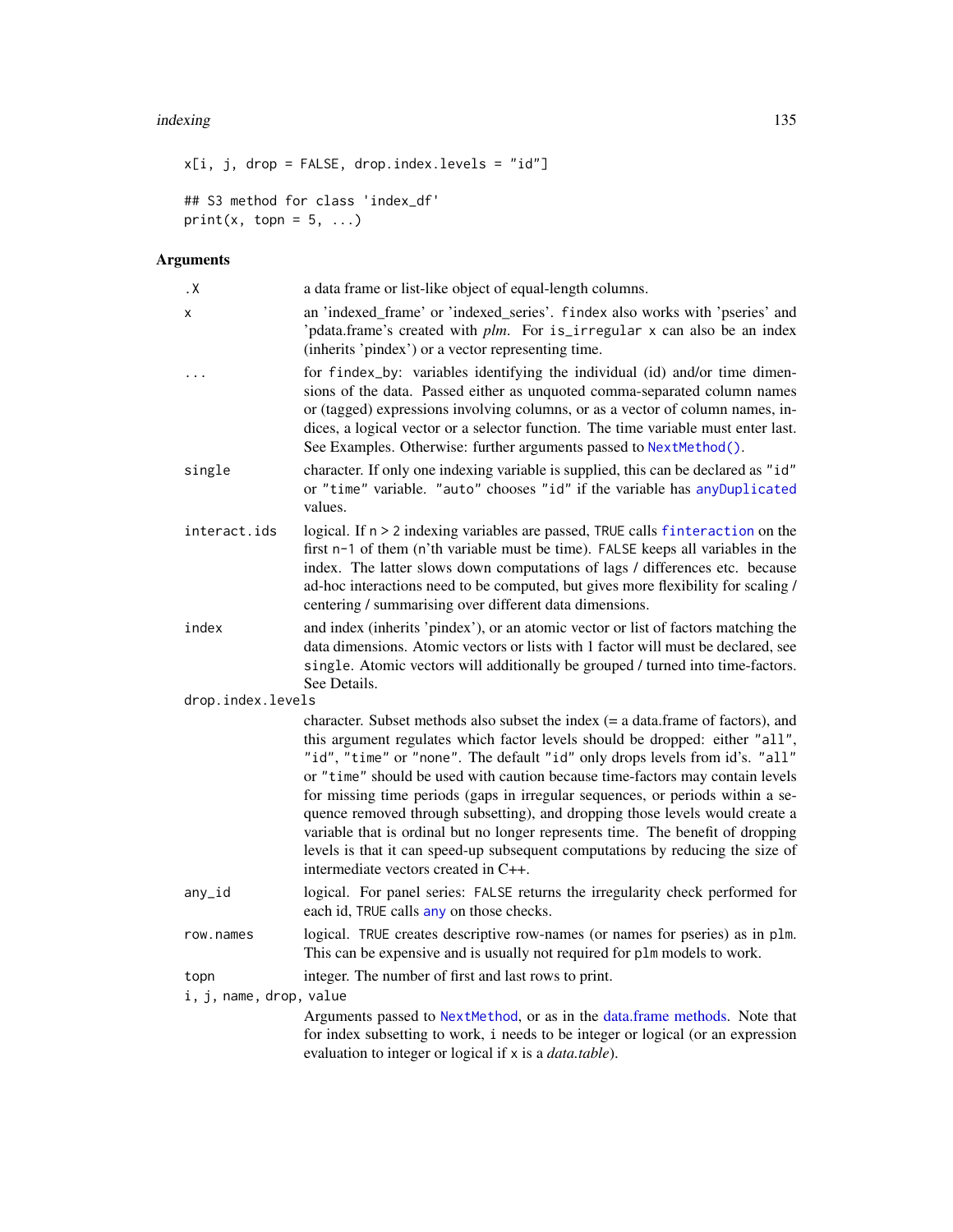# Details

The first thing to note about these new 'indexed\_frame', 'indexed\_series' and 'index\_df' classes is that they inherit *plm*'s 'pdata.frame', 'pseries' and 'pindex' classes, respectively. Hence they are sub-classes that add, improve, and, in some cases, remove functionality provided in *plm*, with the aim of striking an optimal balance of flexibility and performance. The inheritance means that all 'pseries' and 'pdata.frame' methods in *collapse*, and also some methods in *plm*, apply to them. Where compatibility or performance considerations allow for it, *collapse* will continue to create methods for *plm*'s classes instead of the sub-classes.

The use of these sub-classes does not require much knowledge of *plm*, but as a basic background: A 'pdata.frame' is a data.frame with an index attribute: a data.frame of 2 factors identifying the individual and time-dimension of the data. When pulling a variable out of the pdata.frame using a method like \$.pdata.frame or [[.pdata.frame (defined in *plm*), a 'pseries' is created by transferring the index attribute to the vector. Methods defined for functions like [lag](#page-0-0) / [flag](#page-68-0) etc. use the index for correct computations on this panel data, also inside *plm*'s estimation commands.

## Main Features and Enhancements

The 'indexed\_frame' and 'indexed\_series' classes extend and enhance 'pdata.frame' and 'pseries' in a number of critical dimensions. Most notably they:

- Support both time series and panel data, by allowing indexation of data with one, two or more variables.
- Are **class-agnostic**: any data.frame/list (such as data.table, tibble, tsibble, sf etc.) can become an 'indexed frame' and continue to function as usual for most use cases. Similarly, any vector or matrix (such as ts, mts, xts) can become an 'indexed\_series'. This also allows for transient workflows e.g. some\_df |> findex\_by(...) |> 'do something using collapse functions' |> unindex() |> 'continue working with some\_df'.
- Have a comprehensive and efficient set of methods for subsetting and manipulation, including methods for [fsubset](#page-102-0), [funique](#page-115-0), [roworder\(v\)](#page-169-0) (internal) and  $na$ -omit (internal,  $na$ . omit also works but is slower). It is also possible to group indexed data with [fgroup\\_by](#page-127-0) for transformations e.g. using [fmutate](#page-110-0), but aggregation requires unindex()ing.
- **Natively handle irregularity**: time objects (such as 'Date', 'POSIXct' etc.) are passed to [timeid](#page-180-0), which efficiently determines the temporal structure by finding the greatest common divisor (GCD), and creates a time-factor with levels corresponding to a complete timesequence. The latter is also done with plain numeric vectors, which are assumed to represent unit time steps  $(GDC = 1)$  and coerced to integer (but can also be passed through time id if non-unitary). Character time variables are converted to factor, which might also capture irregular gaps in panel series. Using this time-factor in the index, *collapse*'s functions efficiently perform correct computations on irregular sequences and panels without the need to 'expand' the data / fill gaps. is\_irregular can be used to check for irregularity in the entire sequence / panel or separately for each individual in panel data.
- Support computations inside data-masking functions and formulas, by virtue of "deep indexation": Each variable inside an 'indexed frame' is an 'indexed series' which contains in it's 'index\_df' attribute an external pointer to the 'index\_df' attribute of the frame. Functions operating on 'indexed series' stored inside the frame (such as with(data, flag(column))) can fetch the index from this pointer. This allows worry-free application inside arbitrary data masking environments (with, %\$%, attach, etc..) and estimation commands (glm, feols, lmrob etc..) without duplication of the index in memory. A limitation is that external pointers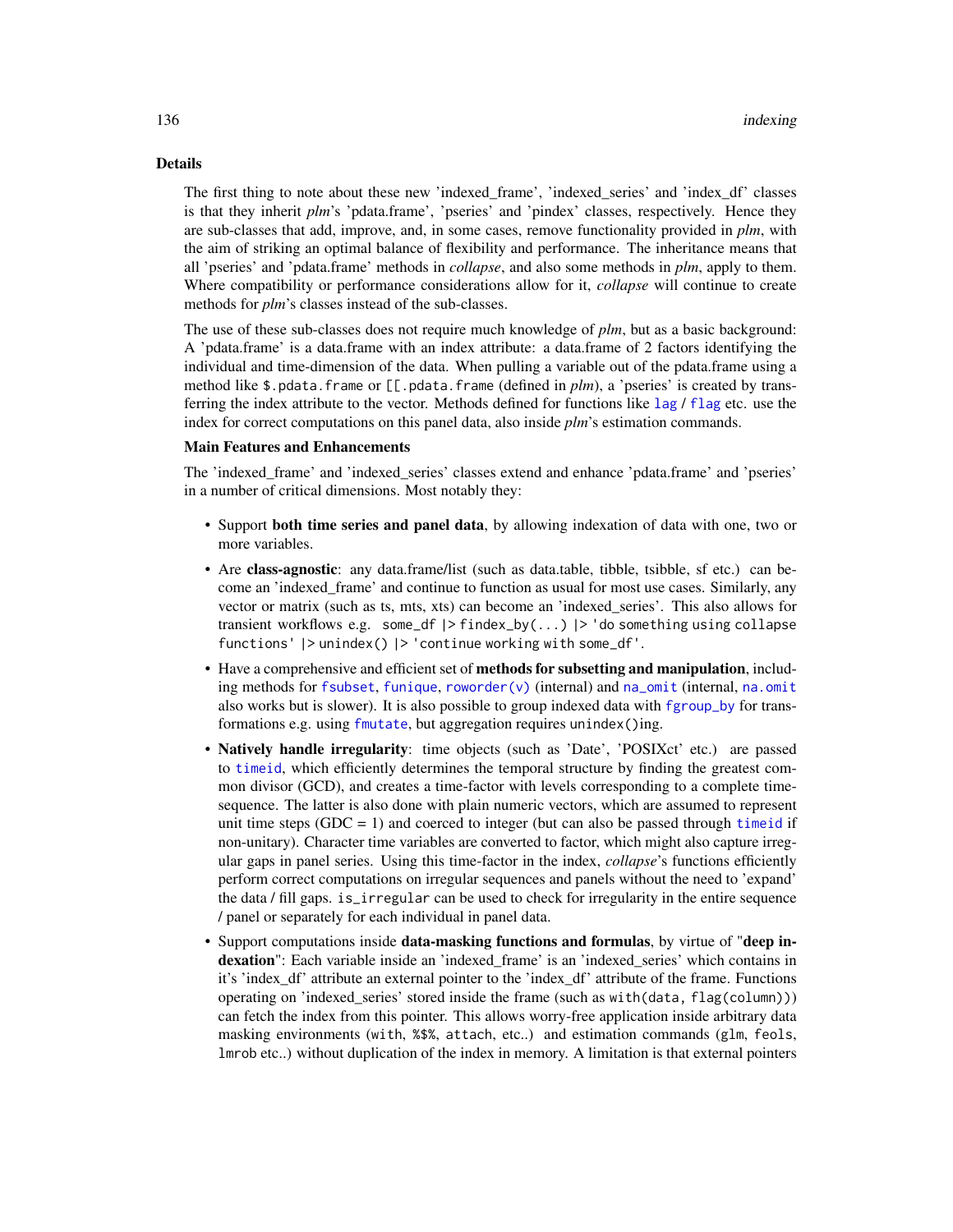are only valid during the present R session, thus when saving an 'indexed\_frame' and loading it again, you need to call data = reindex(data) before computing on it.

Indexed series also have simple [Math](#page-0-0) and [Ops](#page-0-0) methods, which apply the operation to the unindexed series and shallow copy the attributes of the original object to the result, unless the result it is a logical vector (from operations like !, == etc.). For [Ops](#page-0-0) methods, if the LHS object is an 'indexed\_series' its attributes are taken, otherwise the attributes of the RHS object are taken.

#### Limits to plm Compatibility

In contrast to 'pseries' and 'pdata.frame's, 'indexed\_series' and 'indexed\_frames' do not have descriptive "names" or "row.names" attributes attached to them, mainly for efficiency reasons.

Furthermore, the index is stored in an attribute named 'index\_df' (same as the class name), not 'index' as in *plm*, mainly to make these classes work with *data.table*, *tsibble* and *xts*, which also utilize 'index' attributes. This for the most part poses no problem to plm compatibility because plm source code fetches the index using  $attr(x, "index"),$  $attr(x, "index"),$  and  $attr$  by default performs partial matching.

A much greater obstacle in working with *plm* is that some internal *plm* code is hinged on there being no [.pseries method, and the existence of [.indexed\_series limits the use of these sub-classes in most *plm* estimation commands. Therefore the to\_plm function is provided to efficiently coerce the sub-classes to ordinary plm objects before estimation. See Examples.

Overall these classes don't really benefit *plm*, especially given that collapse's plm methods also support native plm objects. However, they work very well inside other models and software, including *stats* models, *fixest* / *lfe*, and a whole bunch of time series and ML models. See Examples.

# Performance Considerations

When indexing long time-series or panels with a single variable, setting single = "id" or "time" avoids a potentially expensive call to [anyDuplicated](#page-0-0). Note also that when panel-data are regular and sorted, omitting the time variable in the index can bring  $\geq 2x$  performance improvements in operations like lagging and differencing (alternatively use shift = "row" argument to [flag](#page-68-0), [fdiff](#page-51-0) etc.) .

When dealing with long Date or POSIXct time sequences, it may also be that the internal processing by [timeid](#page-180-0) is slow simply because calling [strftime](#page-0-0) on these sequences to create factor levels is slow. In this case you may choose to generate an index factor with integer levels by passing timeid(t) to findex\_by or reindex (which by default generates a 'qG' object which is internally converted to factor using  $as\_factor_qG$ . The lazy evaluation of expressions like as.character(seq\_len(nlev)) in modern R makes this extremely efficient).

## Print Method

The print methods for 'indexed\_frame' and 'indexed\_series' first call print(unindex(x), ...), followed by the index variables with the number of categories (index factor levels) in square brackets. If the time factor contains unused levels (= irregularity in the sequence), the square brackets indicate the number of used levels (periods), followed by the total number of levels (periods in the sequence) in parentheses.

# See Also

[timeid](#page-180-0), [Time Series and Panel Series,](#page-179-0) [Collapse Overview](#page-23-0)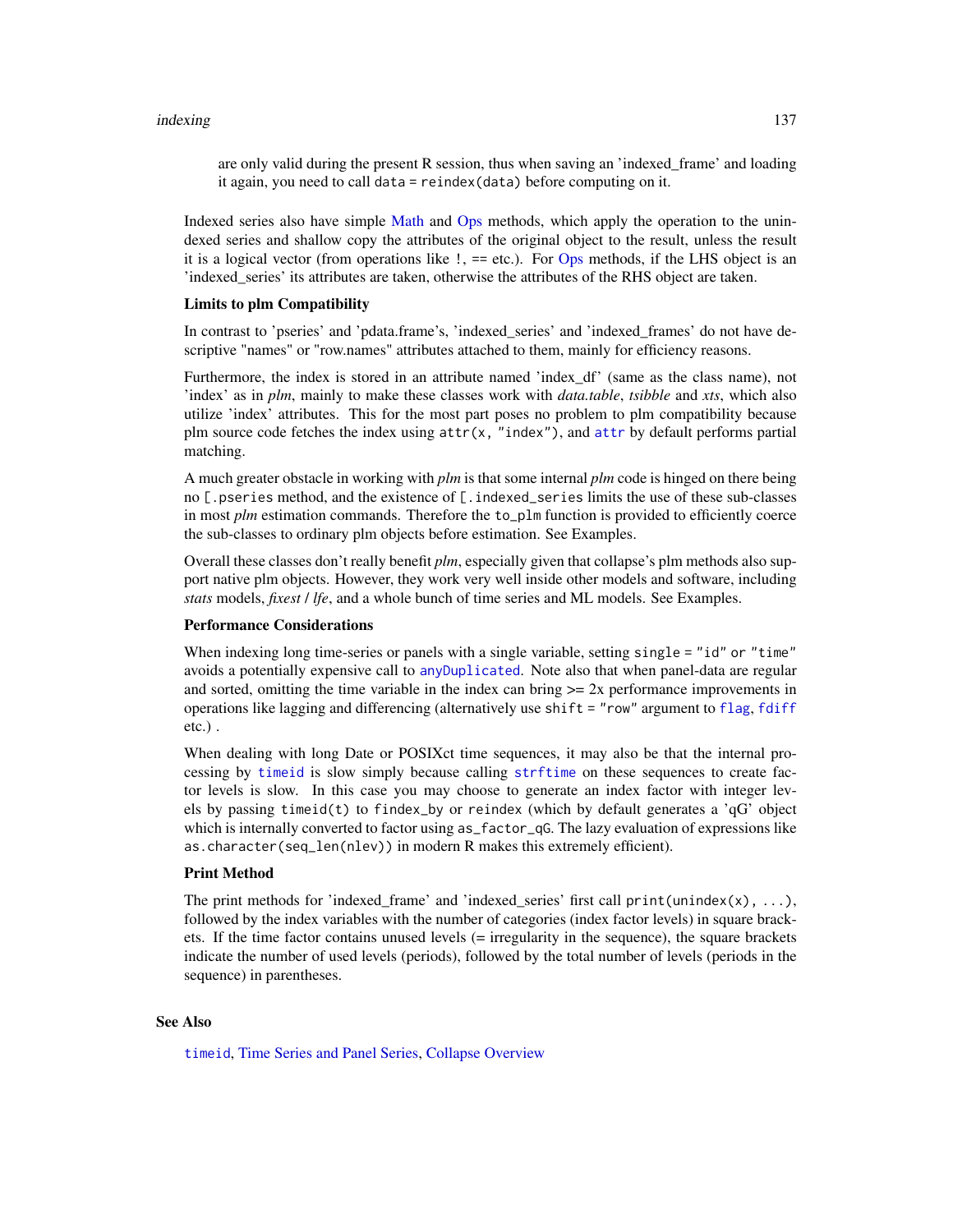#### 138 indexing the contract of the contract of the contract of the contract of the contract of the contract of the contract of the contract of the contract of the contract of the contract of the contract of the contract of t

```
# Indexing panel data ----------------------------------------------------------
wldi <- findex_by(wlddev, iso3c, year)
wldi
wldi[1:100,1] \qquad # Works like a data frame
POP <- wldi$POP # indexed_series
qsu(POP) # Summary statistics
G(POP) # Population growth
STD(G(POP, c(1, 10))) # Within-standardized 1 and 10-year growth rates
psmat(POP) # Panel-Series Matrix
plot(psmat(log10(POP)))
POP[30:5000] \qquad \qquad \qquad # Subsetting indexed_series
Dlog(POP[30:5000]) # Log-difference of subset
psacf(identity(POP[30:5000])) # ACF of subset
L(Dlog(POP[30:5000], c(1, 10)), -1:1) # Multiple computations on subset
library(magrittr)
# Fast Statistical Functions don't have dedicated methods
# Thus for aggregation we need to unindex beforehand ...
fmean(unindex(POP))
wldi %>% unindex() %>%
 fgroup_by(iso3c) %>% num_vars() %>% fmean()
# ... or unindex after taking group identifiers from the index
fmean(unindex(fgrowth(POP)), ix(POP)$iso3c)
wldi %>% num_vars() %>%
 fgroup_by(iso3c = ix(.)$iso3c) %>%
 unindex() %>% fmean()
# With matrix methods it is easier as most attributes are dropped upon aggregation.
G(POP, c(1, 10)) %>% fmean(ix(.)$iso3c)
# Example of index with multiple ids
GGDC10S %>% findex_by(Variable, Country, Year) %>% head() # default is interact.ids = TRUE
GGDCi <- GGDC10S %>% findex_by(Variable, Country, Year, interact.ids = FALSE)
head(GGDCi)
findex(GGDCi)
# The benefit is increased flexibility for summary statistics and data transformation
qsu(GGDCi, effect = "Country")
STD(GGDCi$SUM, effect = "Variable") # Standardizing by variable
STD(GGDCi$SUM, effect = c("Variable", "Year")) # ... by variable and year
# But time-based operations are a bit more expensive because of the necessary interactions
D(GGDCi$SUM)
# Panel-Data modelling ---------------------------------------------------------
# Linear model of 5-year annualized growth rates of GDP on Life Expactancy + 5y lag
lm(G(FCGDP, 5, p = 1/5) \sim L(G(LIFEEX, 5, p = 1/5), c(0, 5)), wldi) # p abbreviates "power"
# Same, adding time fixed effects via plm package: need to utilize to_plm function
```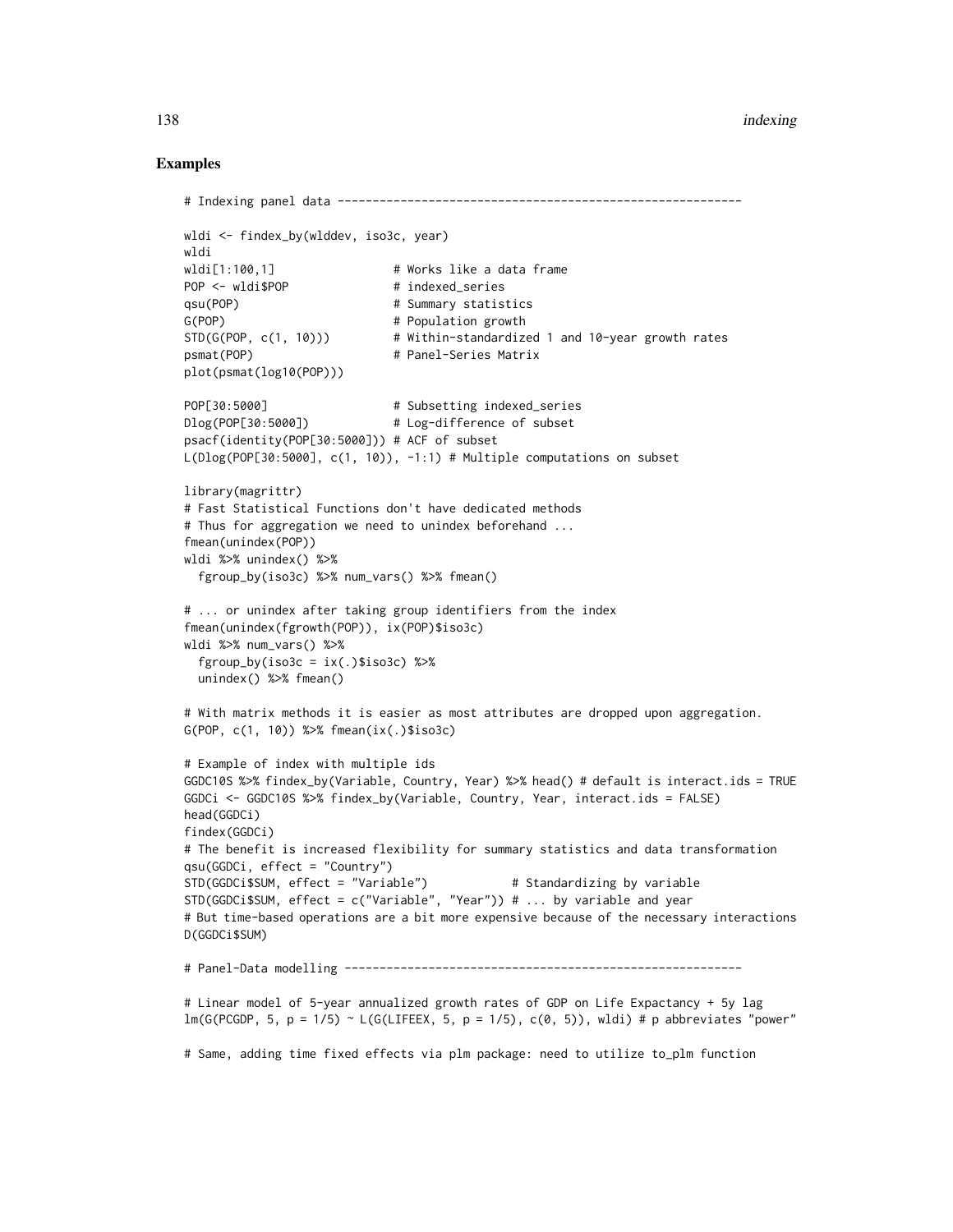#### indexing the contract of the contract of the contract of the contract of the contract of the contract of the contract of the contract of the contract of the contract of the contract of the contract of the contract of the c

```
plm::plm(G(PCGDP, 5, p = 1/5) ~ L(G(LIFEEX, 5, p = 1/5), c(\emptyset, 5)), to_plm(wldi), effect = "time")
# With country and time fixed effects via fixest
fixest::feols(G(PCGDP, 5, p=1/5) ~ L(G(LIFLEX, 5, p=1/5), c(0, 5)), wldi, fixef = .c(iso3c, year))
## Not run:
# Running a robust MM regression without fixed effects
robustbase::lmrob(G(PCGDP, 5, p = 1/5) ~ L(G(LIFEEX, 5, p = 1/5), c(0, 5)), wldi)
# Running a robust MM regression with country and time fixed effects
wldi %>% fselect(PCGDP, LIFEEX) %>%
  fgrowth(5, power = 1/5) %>% ftransform(LIFEEX_L5 = L(LIFEEX, 5)) %>%
  # drop abbreviates drop.index.levels (not strictly needed here but more consistent)
 na_omit(drop = "all") %>% fhdwithin(na.rm = FALSE) %>% # For TFE use fwithin(effect = "year")
 unindex() %>% robustbase::lmrob(formula = PCGDP \sim.) # using lm() gives same result as fixest
# Using a random forest model without fixed effects
# ranger does not support these kinds of formulas, thus we need some preprocessing...
wldi %>% fselect(PCGDP, LIFEEX) %>%
  fgrowth(5, power = 1/5) %>% ftransform(LIFEEX_L5 = L(LIFEEX, 5)) %>%
  unindex() %>% na_omit() %>% ranger::ranger(formula = PCGDP ~.)
## End(Not run)
# Indexing other data frame based classes --------------------------------------
library(tibble)
wlditbl <- qTBL(wlddev) %>% findex_by(iso3c, year)
wlditbl[,2] # Works like a tibble...
wlditbl[[2]]
wlditbl[1:1000, 10]
head(wlditbl)
library(data.table)
wldidt <- qDT(wlddev) %>% findex_by(iso3c, year)
wldidt[1:1000] # Works like a data.table...
wldidt[year > 2000]
wldidt[, .(sum_PCGDP = sum(PCGDP, na.rm = TRUE)), by = country] # Aggregation unindexes the result
wldidt[, lapply(.SD, sum, na.rm = TRUE), by = country, .SDcols = .c(PCGDP, LIFEEX)]
# This also works but is a bit inefficient since the index is subset and then dropped
# -> better unindex beforehand
wldidt[year > 2000, .(sum_PCGDP = sum(PCGDP, na.rm = TRUE)), by = country]wldidt[, PCGDP_gr_5Y := G(PCGDP, 5, power = 1/5)] # Can add Variables by reference
# Note that .SD is a data.table of indexed_series, not an indexed_frame, so this is WRONG!
wldidt[, .c(PCGDP_gr_5Y, LIFEEX_gr_5Y) := G(slt(.SD, PCGDP, LIFEEX), 5, power = 1/5)]
# This gives the correct outcome
wldidt[, .c(PCGDP_gr_5Y, LIFEEX_gr_5Y) := lapply(slt(.SD, PCGDP, LIFEEX), G, 5, power = 1/5)]
library(sf)
nc <- st_read(system.file("shape/nc.shp", package = "sf"), quiet = TRUE)
nci <- findex_by(nc, SID74)
nci[1:10, "AREA"]
st_centroid(nci) # The geometry column is never indexed, thus sf computations work normally
st_coordinates(nci)
```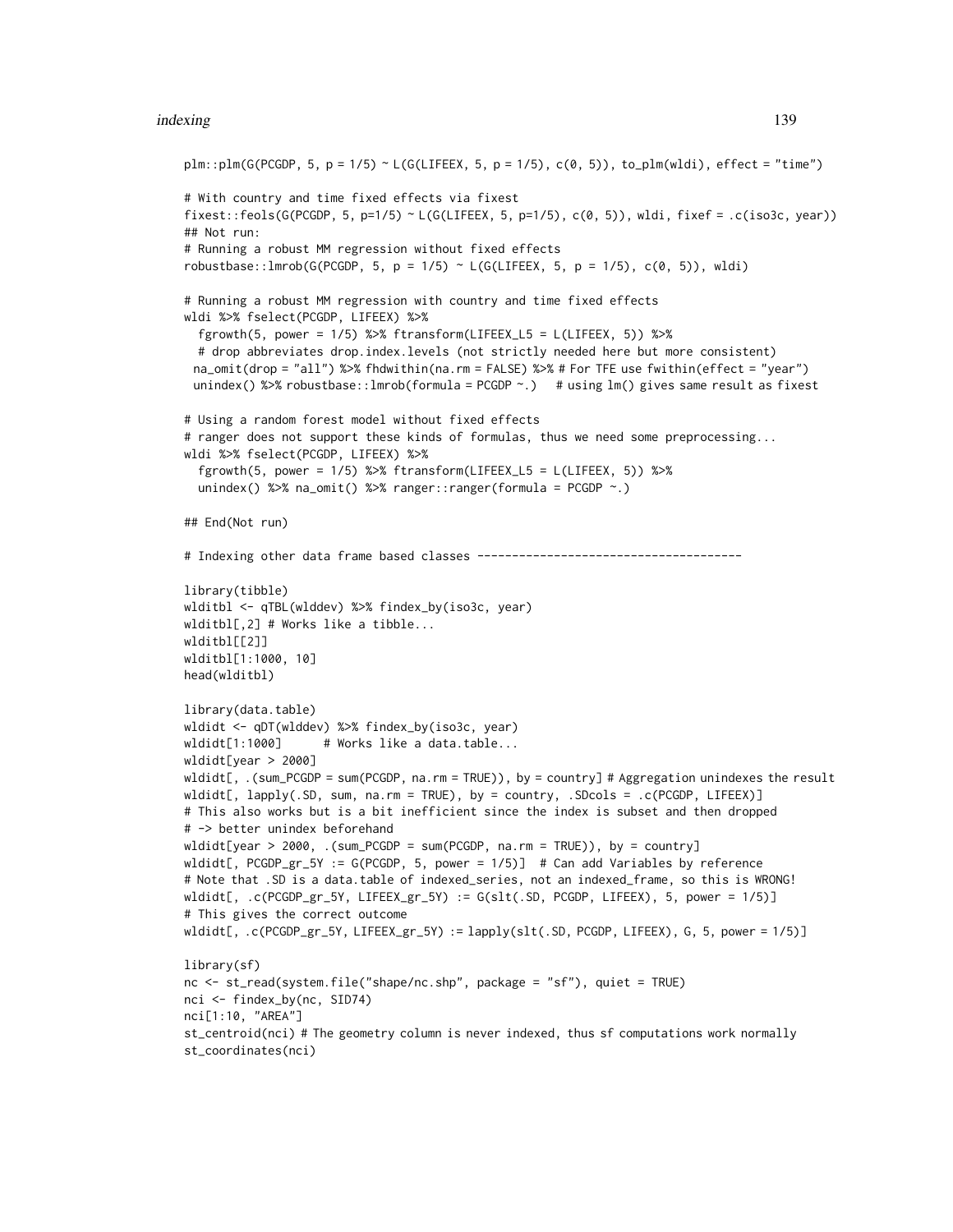```
140 indexing the state of the state of the state of the state of the state of the state of the state of the state of the state of the state of the state of the state of the state of the state of the state of the state of t
```

```
fmean(sf::st_area(nci))
## Not run:
library(tsibble)
pedi <- findex_by(pedestrian, Sensor, Date_Time)
pedi[1:5, ]
findex(pedi) # Time factor with 17k levels from POSIXct
# Now here is a case where integer levels in the index can really speed things up
ix(iby(pedestrian, Sensor, timeid(Date_Time)))
library(microbenchmark)
microbenchmark(descriptive_levels = findex_by(pedestrian, Sensor, Date_Time),
               integer_levels = findex_by(pedestrian, Sensor, timeid(Date_Time)))
# Data has irregularity
is_irregular(pedi)
is_irregular(pedi, any_id = FALSE) # irregularity in all sequences
# Manipulation such as lagging with tsibble/dplyr requires expanding rows and grouping
# Collapse can just compute correct lag on indexed series or frames
library(dplyr)
microbenchmark(
  dplyr = fill_gaps(pedestrian) %>% group_by_key() %>% mutate(Lag_Count = lag(Count)),
  collapse = fmutate(pedi, Lag_Count = flag(Count)), times = 10)
## End(Not run)
# Indexing Atomic objects ---------------------------------------------------------
## ts
print(AirPassengers)
AirPassengers[-(20:30)] # Ts class does not support irregularity, subsetting drops class
G(AirPassengers[-(20:30)], 12) # Annual Growth Rate: Wrong!
# Now indexing AirPassengers (identity() is a trick so that the index is named time(AirPassengers))
iAP <- reindex(AirPassengers, identity(time(AirPassengers)))
iAP
findex(iAP) # See the index
iAP[-(20:30)] # Subsetting
G(iAP[-(20:30)], 12) # Annual Growth Rate: Correct!
L(G(iAP[-(20:30)], c(0,1,12)), 0:1) # Lagged level, period and annual growth rates...
## xts
library(xts)
library(zoo) # Needed for as.yearmon() and index() functions
X <- wlddev %>% fsubset(iso3c == "DEU", date, PCGDP:POP) %>% {
  xts(num_vars(.), order.by = as.yearmon(.$date))
  } %>% ss(-(30:40)) %>% reindex(identity(index(.))) # Introducing a gap
# plot(G(unindex(X)))
diff(unindex(X)) # diff.xts gixes wrong result
fdiff(X) # fdiff gives right result
# But xts range-based subsets do not work...
## Not run:
X["1980/"]
## End(Not run)
```
# Thus a better way is not to index and perform ad-hoc omputations on the xts index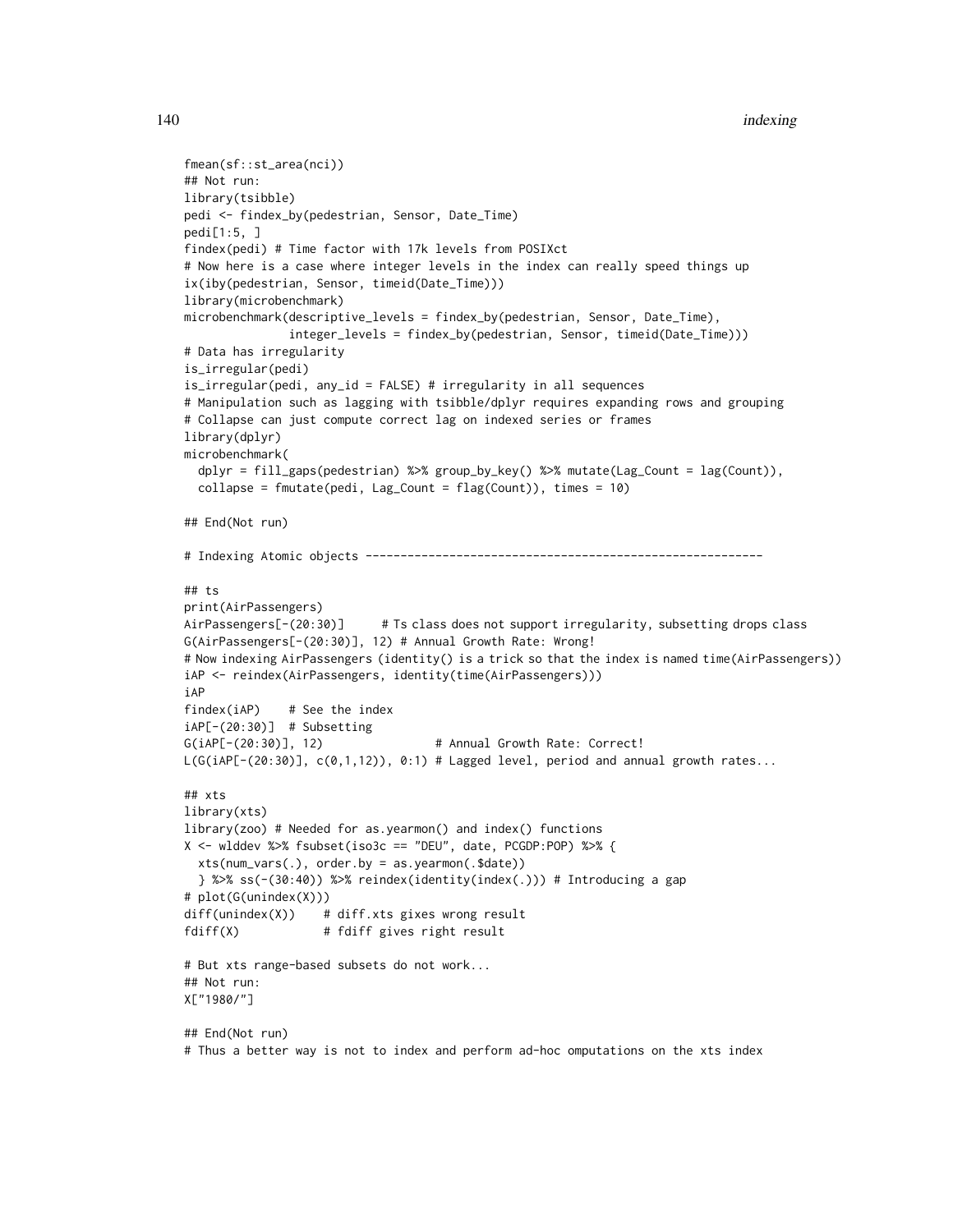# is\_unlistable 141

```
X \leftarrow unindex(X)
X["1980/"] %>% fdiff(t = index(.)) # xts index is internally processed by timeid()
## Of course you can also index plain vectors / matrices...
```
<span id="page-140-0"></span>is\_unlistable *Unlistable Lists*

# Description

A (nested) list with atomic objects in all final nodes of the list-tree is unlistable - checked with is\_unlistable.

#### Usage

is\_unlistable(l, DF.as.list = FALSE)

# Arguments

|            | a list.                                                                        |
|------------|--------------------------------------------------------------------------------|
| DF.as.list | logical. TRUE treats data frames like (sub-)lists; FALSE like atomic elements. |

# Details

is\_unlistable with DF.as.list = TRUE is defined as  $all(rapply(1, is.atomic))$ , whereas DF.as.list = FALSE yields checking using all(unlist(rapply2d(l, function(x) is.atomic(x)  $|$  is.list(x)), use.names = FALSE)), assuming that data frames are lists composed of atomic elements. If l contains data frames, the latter can be a lot faster than applying is.atomic to every data frame column.

#### Value

logical(1) - TRUE or FALSE.

# See Also

[ldepth](#page-141-0), [has\\_elem](#page-120-0), [List Processing,](#page-142-0) [Collapse Overview](#page-23-0)

```
l <- list(1, 2, list(3, 4, "b", FALSE))
is_unlistable(l)
l \leq list(1, 2, list(3, 4, "b", FALSE, e \sim b))
is_unlistable(l)
```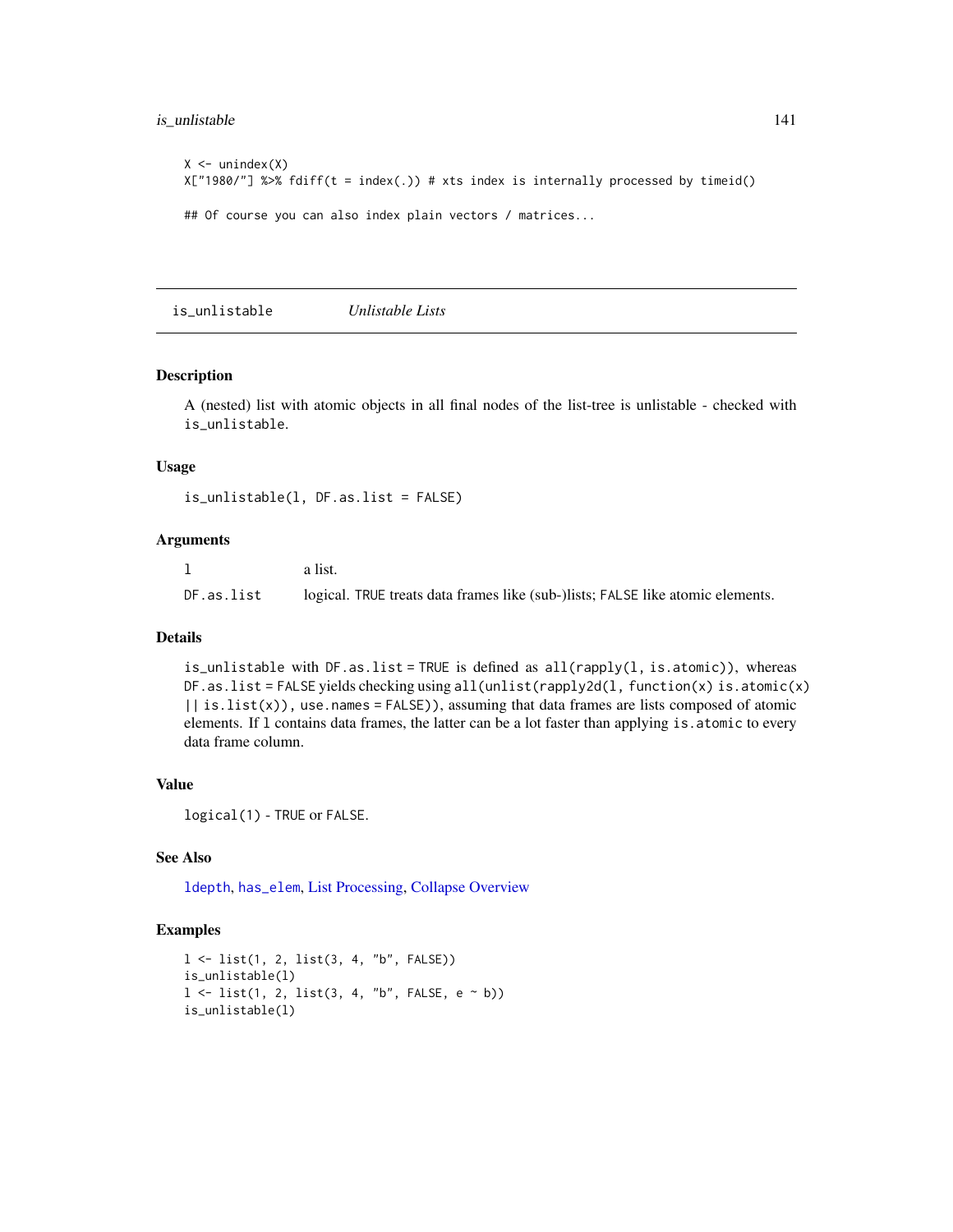<span id="page-141-0"></span>

# Description

ldepth provides the depth of a list or list-like structure.

## Usage

ldepth(l, DF.as.list = FALSE)

#### Arguments

|            | a list.                                                                        |
|------------|--------------------------------------------------------------------------------|
| DF.as.list | logical. TRUE treats data frames like (sub-)lists; FALSE like atomic elements. |

## Details

The depth or level or nesting of a list or list-like structure (e.g. a model object) is found by recursing down to the bottom of the list and adding an integer count of 1 for each level passed. For example the depth of a data frame is 1. If a data frame has list-columns, the depth is 2. However for reasons of efficiency, if l is not a data frame and DF.as.list = FALSE, data frames found inside l will not be checked for list column's but assumed to have a depth of 1.

# Value

A single integer indicating the depth of the list.

# See Also

[is\\_unlistable](#page-140-0), [has\\_elem](#page-120-0), [List Processing,](#page-142-0) [Collapse Overview](#page-23-0)

```
1 \leftarrow list(1, 2)ldepth(l)
l \leftarrow list(1, 2, mtcars)
ldepth(l)
ldepth(l, DF.as.list = FALSE)
l <- list(1, 2, list(4, 5, list(6, mtcars)))
ldepth(l)
ldepth(l, DF.as.list = FALSE)
```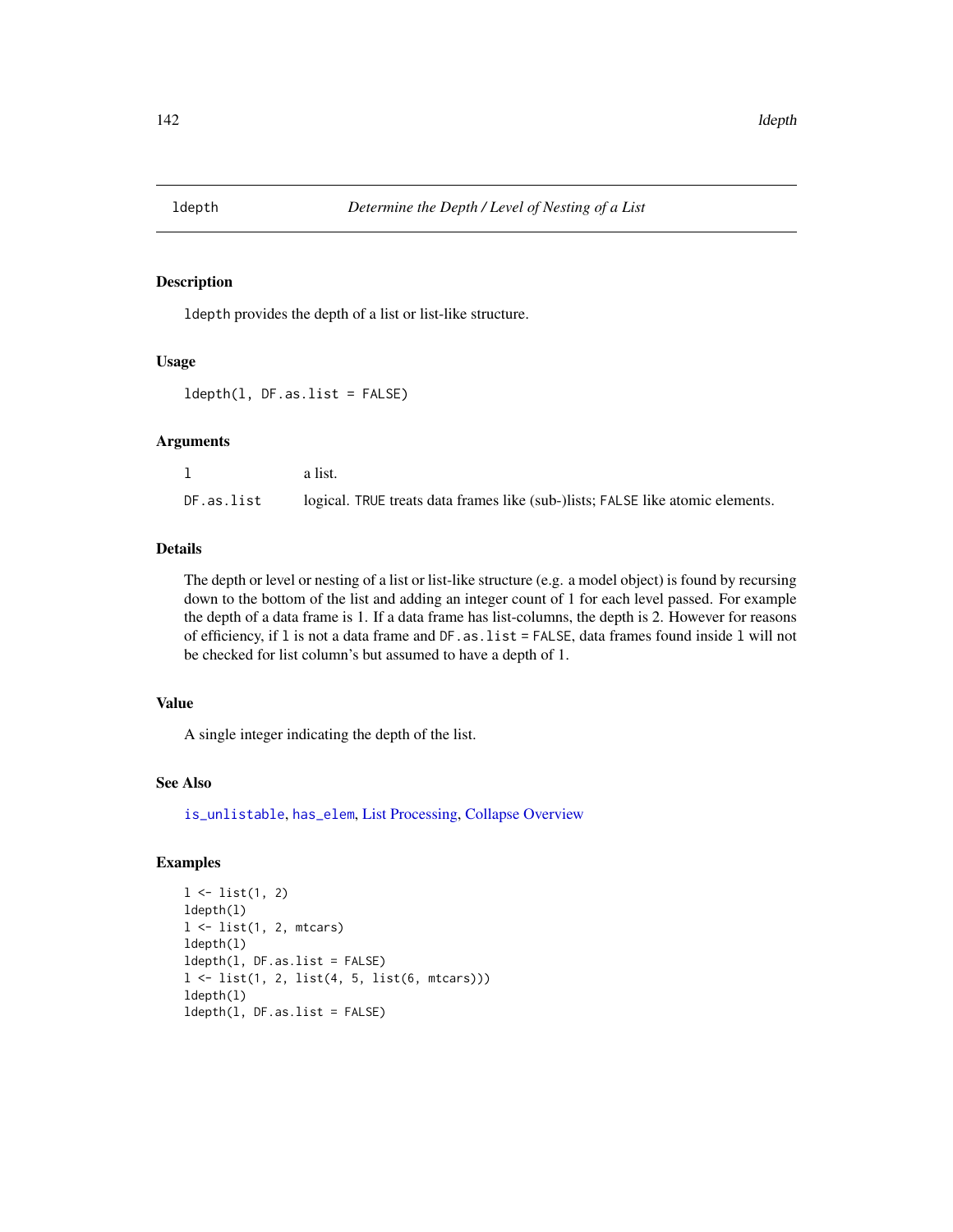## <span id="page-142-0"></span>**Description**

*collapse* provides the following set of functions to efficiently work with lists of R objects:

- Search and Identification
	- [is\\_unlistable](#page-140-0) checks whether a (nested) list is composed of atomic objects in all final nodes, and thus unlistable to an atomic vector using [unlist](#page-0-0).
	- [ldepth](#page-141-0) determines the level of nesting of the list (i.e. the maximum number of nodes of the list-tree).
	- [has\\_elem](#page-120-0) searches elements in a list using element names, regular expressions applied to element names, or a function applied to the elements, and returns TRUE if any matches were found.
- Subsetting
	- [atomic\\_elem](#page-120-0) examines the top-level of a list and returns a sublist with the atomic elements. Conversely [list\\_elem](#page-120-0) returns the sublist of elements which are themselves lists or list-like objects.
	- [reg\\_elem](#page-120-0) and [irreg\\_elem](#page-120-0) are recursive versions of the former. [reg\\_elem](#page-120-0) extracts the 'regular' part of the list-tree leading to atomic elements in the final nodes, while [irreg\\_elem](#page-120-0) extracts the 'irregular' part of the list tree leading to non-atomic elements in the final nodes. (*Tip*: try calling both on an lm object). Naturally for all lists l, is\_unlistable(reg\_elem(l)) evaluates to TRUE.
	- [get\\_elem](#page-120-1) extracts elements from a list using element names, regular expressions applied to element names, a function applied to the elements, or element-indices used to subset the lowest-level sub-lists. by default the result is presented as a simplified list containing all matching elements. With the keep.tree option however [get\\_elem](#page-120-1) can also be used to subset lists i.e. maintain the full tree but cut off non-matching branches.
- Splitting and Transposition
	- [rsplit](#page-171-0) recursively splits a vector or data frame into subsets according to combinations of (multiple) vectors / factors - by default returning a (nested) list. If flatten = TRUE, the list is flattened yielding the same result as [split](#page-0-0). rsplit is also faster than [split](#page-0-0), particularly for data frames.
	- [t\\_list](#page-184-0) efficiently transposes nested lists of lists, such as those obtained from splitting a data frame by multiple variables using [rsplit](#page-171-0).
- Apply Functions
	- [rapply2d](#page-166-0) is a recursive version of [lapply](#page-0-0) with two key differences to [rapply](#page-0-0) to apply a function to nested lists of data frames or other list-based objects.
- Unlisting / Row-Binding
	- [unlist2d](#page-185-0) efficiently unlists unlistable lists in 2-dimensions and creates a data frame (or *data.table*) representation of the list. This is done by recursively flattening and rowbinding R objects in the list while creating identifier columns for each level of the list-tree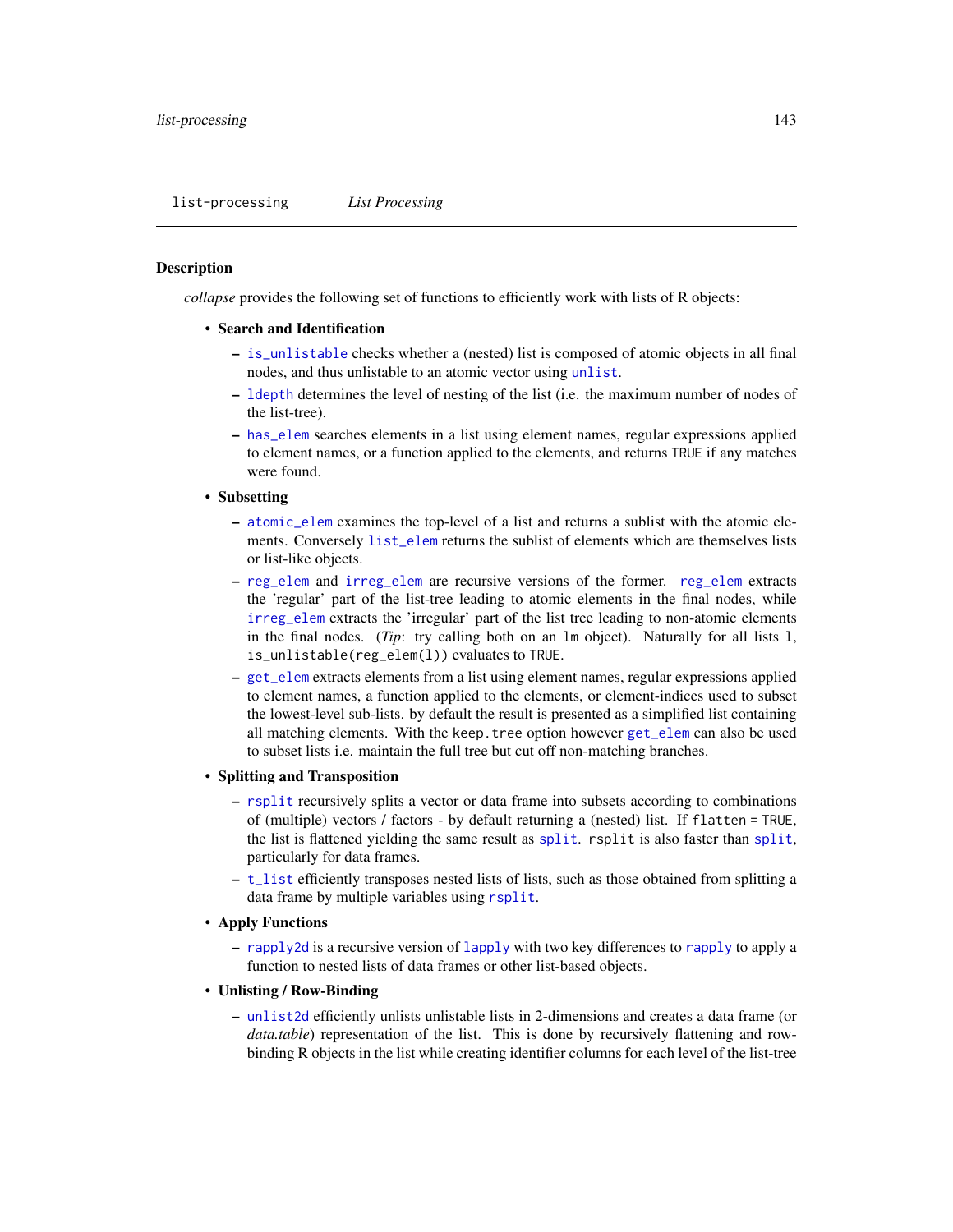and (optionally) saving the row-names of the objects in a separate column. [unlist2d](#page-185-0) can thus also be understood as a recursive generalization of do.call(rbind, l), for lists of vectors, data frames, arrays or heterogeneous objects.

# Table of Functions

| Function      | Description                                                                                 |
|---------------|---------------------------------------------------------------------------------------------|
| is_unlistable | Checks if list is unlistable                                                                |
| ldepth        | Level of nesting / maximum depth of list-tree                                               |
| has_elem      | Checks if list contains a certain element                                                   |
| get_elem      | Subset list / extract certain elements                                                      |
| atomic_elem   | Top-level subset atomic elements                                                            |
| list_elem     | Top-level subset list/list-like elements                                                    |
| reg_elem      | Recursive version of atomic_elem: Subset / extract 'regular' part of list                   |
| irreg_elem    | Subset / extract non-regular part of list                                                   |
| rsplit        | Recursively split vectors or data frames / lists                                            |
| t_list        | Transpose lists of lists                                                                    |
| rapply2d      | Recursively apply functions to lists of data objects                                        |
| unlist2d      | Recursively unlist/row-bind lists of data objects in 2D, to data frame or <i>data.table</i> |

# See Also

[Collapse Overview](#page-23-0)

pad *Pad Matrix-Like Objects with a Value*

# Description

The pad function inserts elements / rows filled with value into a vector matrix or data frame X at positions given by i. It is particularly useful to expand objects returned by statistical procedures which remove missing values to the original data dimensions.

# Usage

 $pad(X, i, value = NA, method = c("auto", "xpos", "vpos"))$ 

# Arguments

| X | a vector, matrix, data frame or list of equal-length columns.                         |
|---|---------------------------------------------------------------------------------------|
|   | either an integer (positive or negative) or logical vector giving positions / rows of |
|   | X into which value's should be inserted, or, alternatively, a positive integer vec-   |
|   | tor with length(i) == $NROW(X)$ , but with some gaps in the indices into which        |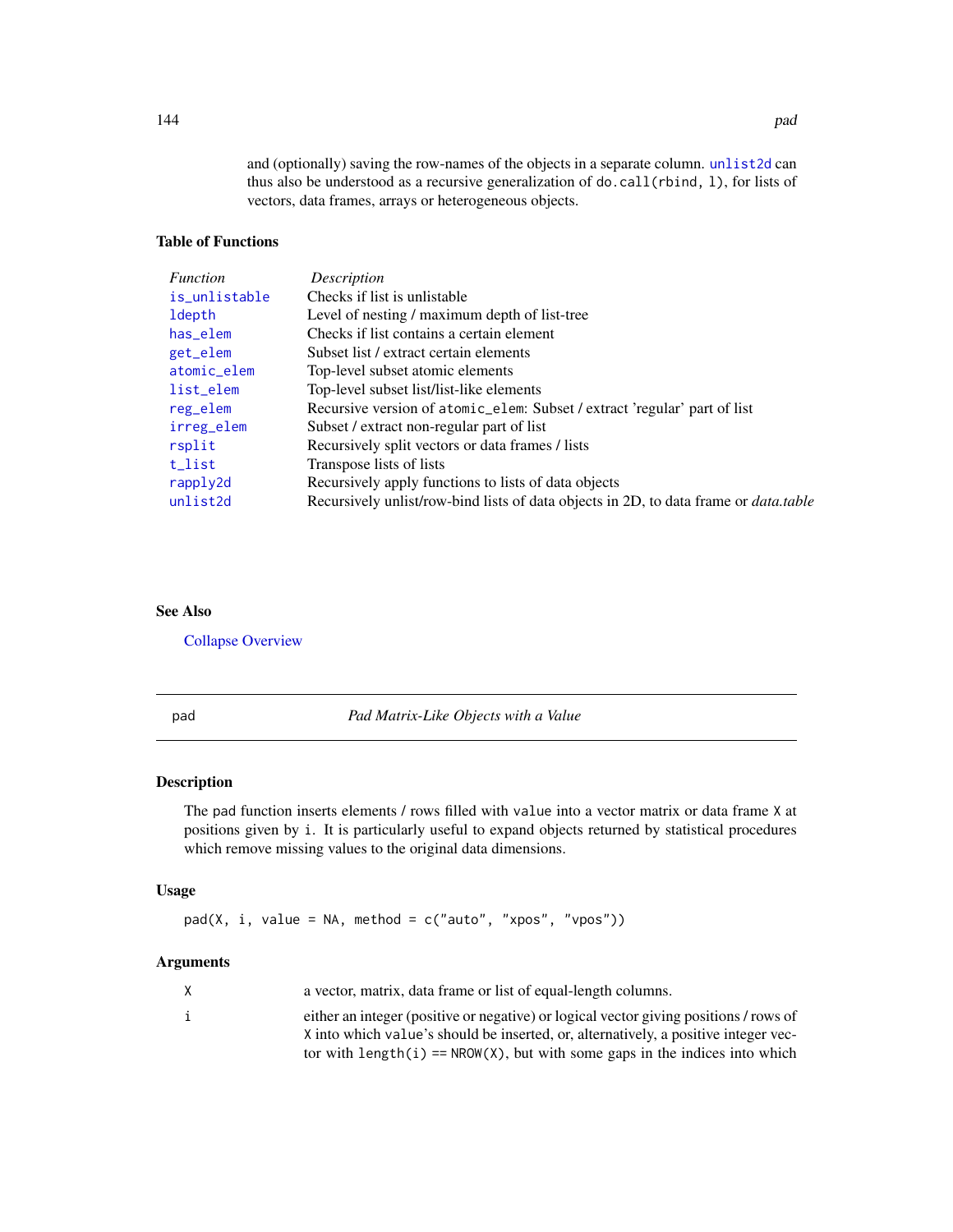|        |                         | value's can be inserted, or a logical vector with sum(i) == $NROW(X)$ such that<br>value's can be inserted for FALSE values in the logical vector. See also method<br>and Examples. |
|--------|-------------------------|-------------------------------------------------------------------------------------------------------------------------------------------------------------------------------------|
| value  |                         | a scalar value to be replicated and inserted into X at positions / rows given by i.<br>Default is NA.                                                                               |
| method |                         | an integer or string specifying the use of i. The options are:                                                                                                                      |
| Int.   | <b>String</b><br>"auto" | Description<br>automatic method selection: If i is positive integer and length(i) == $NROW(X)$ or if i is logical and su                                                            |
| -1     | "xpos"                  | i is a vector of positive integers or a logical vector giving the positions of the the elements / rows of X.                                                                        |
| 2      | "vpos"                  | i is a vector of positive / negative integers or a logical vector giving the positions at which values's / r                                                                        |

### Value

X with elements / rows filled with value inserted at positions given by i.

## See Also

[append](#page-0-0), [Recode and Replace Values,](#page-167-0) [Small \(Helper\) Functions,](#page-175-0) [Collapse Overview](#page-23-0)

### Examples

```
v < -1:3pad(v, 1:2) # Automatic selection of method "vpos"
pad(v, -(1:2)) # Same thing
pad(v, c(TRUE, TRUE, FALSE, FALSE, FALSE)) # Same thing
pad(v, c(1, 3:4)) # Automatic selection of method "xpos"
pad(v, c(TRUE, FALSE, TRUE, TRUE, FALSE)) # Same thing
head(pad(wlddev, 1:3)) # Insert 3 missing rows at the beginning of the data
head(pad(wlddev, 2:4)) # ... at rows positions 2-4
# pad() is mostly useful for statistical models which only use the complete cases:
mod <- lm(LIFEEX ~ PCGDP, wlddev)
# Generating a residual column in the original data (automatic selection of method "vpos")
settfm(wlddev, resid = pad(resid(mod), mod$na.action))
# Another way to do it:
r < - resid(mod)
i \leq -as.integer(names(r))
resid2 <- pad(r, i) # automatic selection of method "xpos"
# here we need to add some elements as flast(i) < nrow(wlddev)
resid2 <- c(resid2, rep(NA, nrow(wlddev)-length(resid2)))
# See that these are identical:
identical(unattrib(wlddev$resid), resid2)
```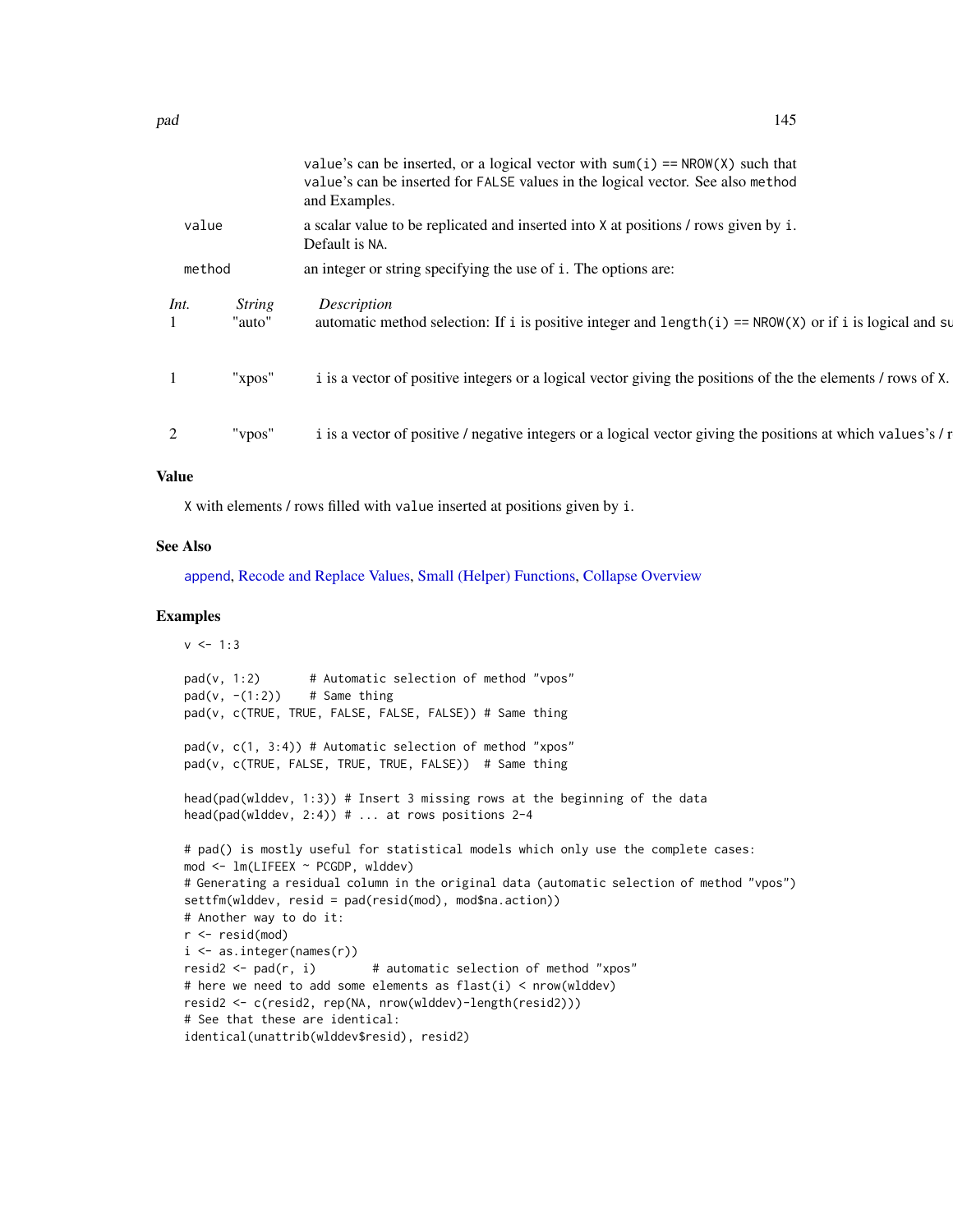146 psacf psacf psacf psacf psacf psacf psacf psacf psacf psacf psacf psacf psacf psacf psacf psacf psacf psacf psacf psacf psacf psacf psacf psacf psacf psacf psacf psacf psacf psacf psacf psacf psacf psacf psacf psacf ps

# Can also easily get a model matrix at the dimensions of the original data mm <- pad(model.matrix(mod), mod\$na.action)

<span id="page-145-0"></span>psacf *Auto- and Cross- Covariance and Correlation Function Estimation for Panel Series*

### <span id="page-145-1"></span>**Description**

psacf, pspacf and psccf compute (and by default plot) estimates of the auto-, partial auto- and cross- correlation or covariance functions for panel series. They are analogues to [acf](#page-0-0), [pacf](#page-0-0) and [ccf](#page-0-0).

#### Usage

```
psacf(x, \ldots)pspacf(x, \ldots)psccf(x, y, ...)## Default S3 method:
psacf(x, g, t = NULL, lag.max = NULL, type = c("correlation", "covariance","partial"),
      plot = TRUE, gscale = TRUE, ...)## Default S3 method:
pspace(x, g, t = NULL, lag,max = NULL, plot = TRUE, gscale = TRUE, ...)## Default S3 method:
psccf(x, y, g, t = NULL, lag.max = NULL, type = c("correlation", "covariance"),plot = TRUE, gscale = TRUE, ...)## S3 method for class 'data.frame'
psacf(x, by, t = NULL, cols = is.numeric, lag.max = NULL,type = c("correlation", "covariance","partial"), plot = TRUE, gscale = TRUE, ...)
## S3 method for class 'data.frame'
pspace(x, by, t = NULL, cols = is.numeric, lag.max = NULL,plot = TRUE, gscale = TRUE, ...)# Methods for indexed data / compatibility with plm:
## S3 method for class 'pseries'
psacf(x, lag.max = NULL, type = c("correlation", "covariance","partial"),
      plot = TRUE, gscale = TRUE, ...)## S3 method for class 'pseries'
pspace(x, lag.max = NULL, plot = TRUE, gscale = TRUE, ...)## S3 method for class 'pseries'
pscff(x, y, lag.max = NULL, type = c("correlation", "covariance"),plot = TRUE, gscale = TRUE, ...)
```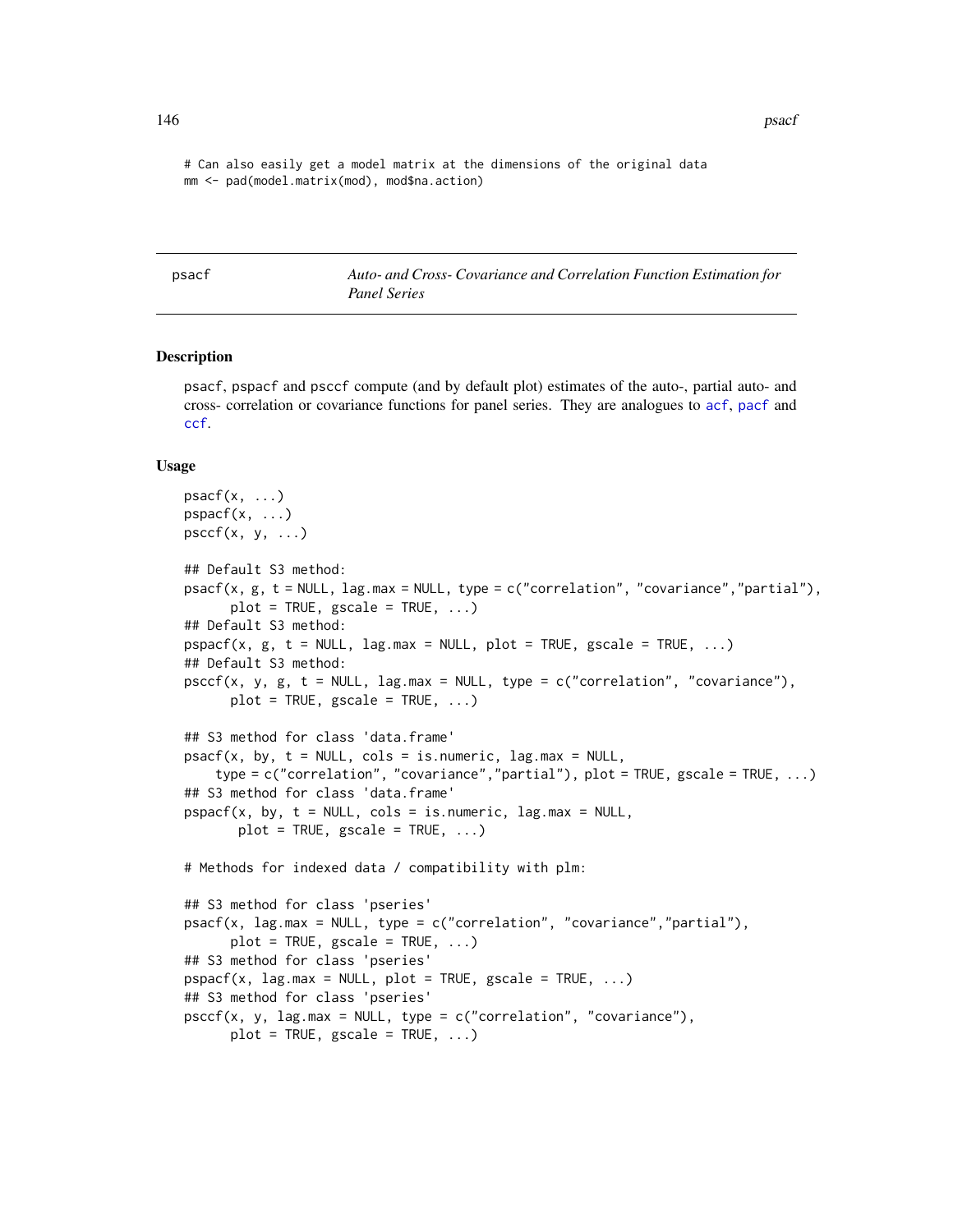### psacf and the state of the state of the state of the state of the state of the state of the state of the state of the state of the state of the state of the state of the state of the state of the state of the state of the

```
## S3 method for class 'pdata.frame'
psacf(x, cols = is.numeric, lag.max = NULL,type = c("correlation", "covariance","partial"), plot = TRUE, gscale = TRUE, ...)
## S3 method for class 'pdata.frame'
pspace(x, \text{cols} = \text{is.numeric}, \text{lag.max} = \text{NULL}, \text{plot} = \text{TRUE}, \text{gscale} = \text{TRUE}, ...
```
## Arguments

| x, y    | a numeric vector, 'indexed_series' ('pseries'), data frame or 'indexed_frame'<br>('pdata.frame').                                                                                    |
|---------|--------------------------------------------------------------------------------------------------------------------------------------------------------------------------------------|
| g       | a factor, GRP object, or atomic vector / list of vectors (internally grouped with<br>group) used to group x.                                                                         |
| by      | <i>data.frame method</i> : Same input as g, but also allows one- or two-sided formulas<br>using the variables in x, i.e. $\sim$ idvar or var1 + var2 $\sim$ idvar1 + idvar2.         |
| t       | a time vector or list of vectors. See flag.                                                                                                                                          |
| cols    | <i>data.frame method:</i> Select columns using a function, column names, indices or<br>a logical vector. Note: cols is ignored if a two-sided formula is passed to by.               |
| lag.max | integer. Maximum lag at which to calculate the acf. Default is $2*sqrt(length(x)/ng)$<br>where ng is the number of groups in the panel series / supplied to g.                       |
| type    | character. String giving the type of acf to be computed. Allowed values are<br>"correlation" (the default), "covariance" or "partial".                                               |
| plot    | logical. If TRUE (default) the acf is plotted.                                                                                                                                       |
| gscale  | logical. Do a groupwise scaling / standardization of $x$ , $y$ (using fscale and the<br>groups supplied to g) before computing panel-autocovariances / correlations.<br>See Details. |
| .       | further arguments to be passed to plot. acf.                                                                                                                                         |

## Details

If gscale = TRUE data are standardized within each group (using [fscale](#page-95-0)) such that the group-mean is 0 and the group-standard deviation is 1. This is strongly recommended for most panels to get rid of individual-specific heterogeneity which would corrupt the ACF computations.

After scaling, psacf, pspacf and psccf compute the ACF/CCF by creating a matrix of panellags of the series using [flag](#page-68-0) and then [cor](#page-0-0)relating this matrix with the series  $(x, y)$  using cor and pairwise-complete observations. This may require a lot of memory on large data, but is done because passing a sequence of lags to [flag](#page-68-0) and thus calling [flag](#page-68-0) and [cor](#page-0-0) one time is much faster than calling them lag.max times. The partial ACF is computed from the ACF using a Yule-Walker decomposition, in the same way as in [pacf](#page-0-0).

### Value

An object of class 'acf', see [acf](#page-0-0). The result is returned invisibly if plot = TRUE.

## See Also

[Time Series and Panel Series,](#page-179-0) [Collapse Overview](#page-23-0)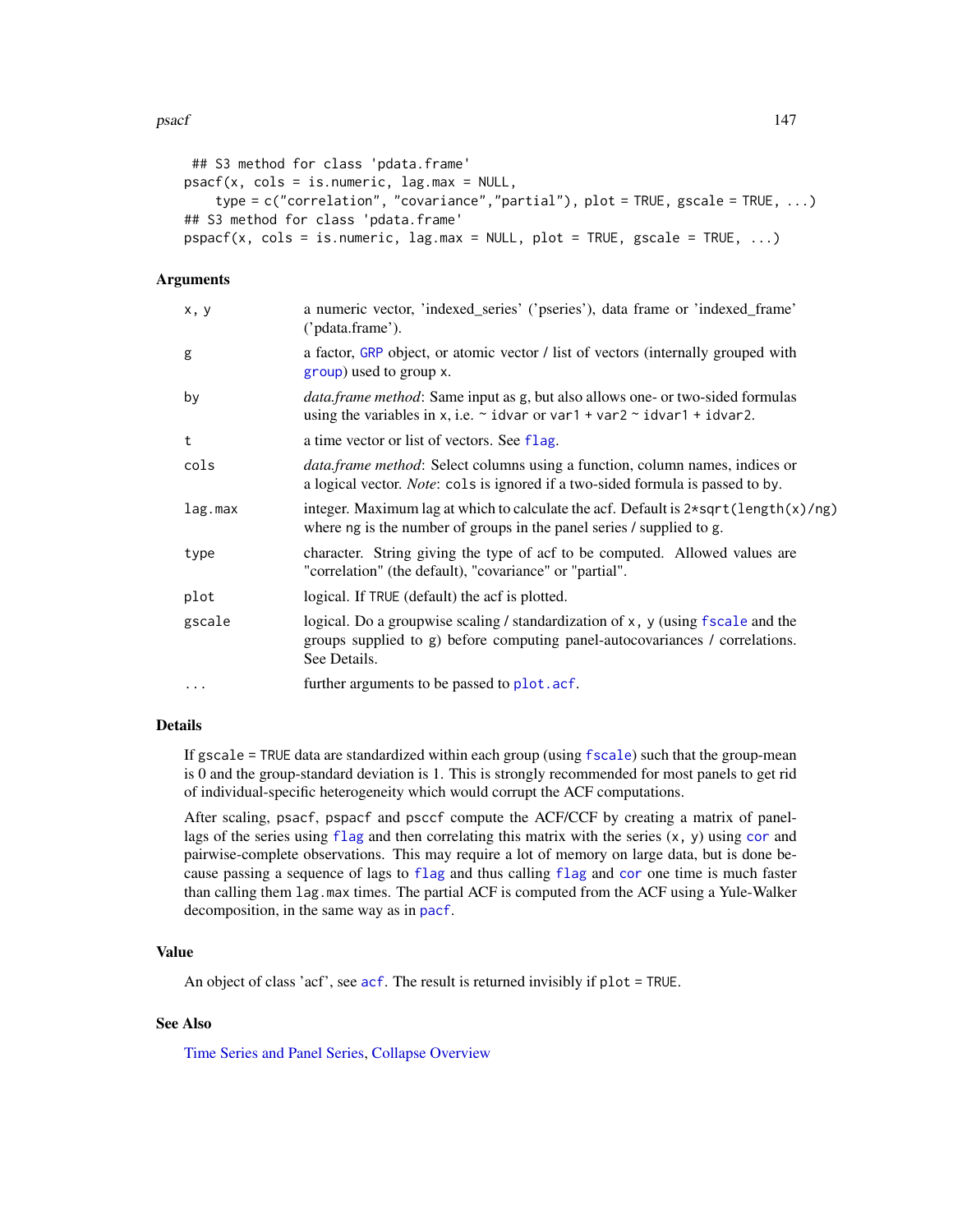148 **psmatron control in the control of the control of the control of the control of the control of the control of the control of the control of the control of the control of the control of the control of the control of th** 

## Examples

```
## World Development Panel Data
head(wlddev) # See also help(wlddev) # See also help(wlddev)
psacf(wlddev$PCGDP, wlddev$country, wlddev$year) # ACF of GDP per Capita
psacf(wlddev, PCGDP ~ country, ~year) # Same using data.frame method
psacf(wlddev$PCGDP, wlddev$country) # The Data is sorted, can omit t
pspacf(wlddev$PCGDP, wlddev$country) # Partial ACF
psccf(wlddev$PCGDP, wlddev$LIFEEX, wlddev$country) # CCF with Life-Expectancy at Birth
psacf(wlddev, PCGDP + LIFEEX + ODA ~ country, ~year) # ACF and CCF of GDP, LIFEEX and ODA
psacf(wlddev, ~ country, ~year, c(9:10,12)) # Same, using cols argument
pspacf(wlddev, ~ country, ~year, c(9:10,12)) # Partial ACF
## Using indexed data:
wldi <- findex_by(wlddev, iso3c, year) # Creating a indexed frame
PCGDP <- wldi$PCGDP \qquad # Indexed Series of GDP per Capita
LIFEEX <- wldi$LIFEEX + + Indexed Series of Life Expectancy
psacf(PCGDP) \qquad # Same as above, more parsimonious
pspacf(PCGDP)
psccf(PCGDP, LIFEEX)
psacf(wldi[c(9:10,12)])
pspacf(wldi[c(9:10,12)])
```
<span id="page-147-0"></span>

psmat *Matrix / Array from Panel Series*

#### Description

psmat efficiently expands a panel-vector or 'indexed\_series' ('pseries') into a matrix. If a data frame or 'indexed\_frame' ('pdata.frame') is passed, psmat returns a 3D array or a list of matrices.

#### Usage

```
psmat(x, \ldots)## Default S3 method:
psmat(x, g, t = NULL, transpose = FALSE, ...)## S3 method for class 'data.frame'
psmat(x, by, t = NULL, cols = NULL, transpose = FALSE, array = TRUE, ...)# Methods for indexed data / compatibility with plm:
## S3 method for class 'pseries'
psmat(x, transpose = FALSE, drop.index.levels = "none", ...)## S3 method for class 'pdata.frame'
```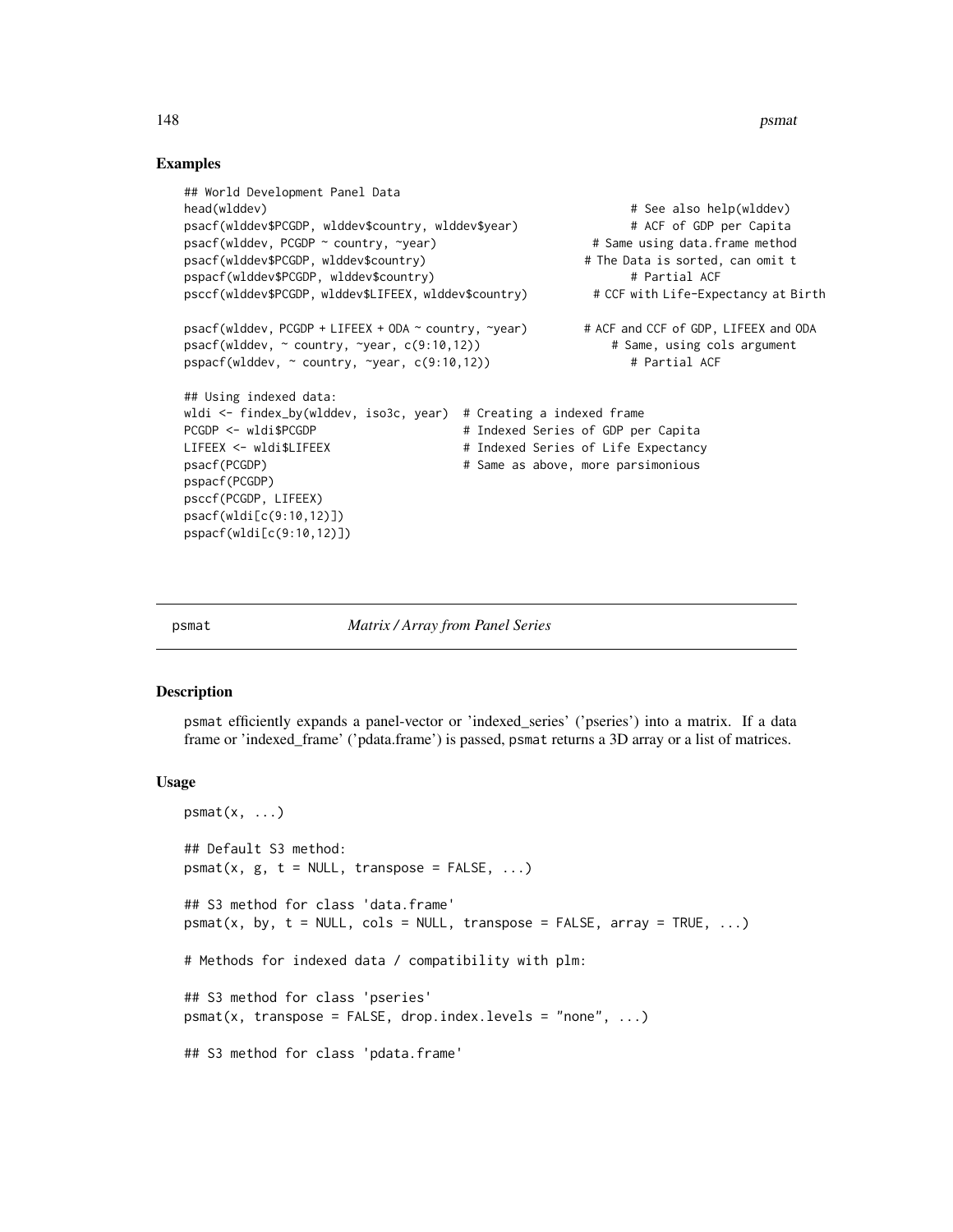### psmat the contract of the contract of the contract of the contract of the contract of the contract of the contract of the contract of the contract of the contract of the contract of the contract of the contract of the cont

```
psmat(x, \text{cols} = \text{NULL}, \text{transpose} = \text{FALSE}, \text{array} = \text{TRUE}, \text{drop.index}.\text{levels} = "none", ...)
```

```
## S3 method for class 'psmat'
plot(x, legend = FALSE, colours = legend, labs = NULL, grid = FALSE, ...)
```
### Arguments

| a vector, indexed series 'indexed_series' ('pseries'), data frame or 'indexed_frame'<br>('pdata.frame').                                                                                                                                                                       |
|--------------------------------------------------------------------------------------------------------------------------------------------------------------------------------------------------------------------------------------------------------------------------------|
| a factor, GRP object, atomic vector (internally converted to factor) or a list of vec-<br>tors / factors (internally converted to a GRP object) used to group x. If the panel<br>is balanced an integer indicating the number of groups can also be supplied. See<br>Examples. |
| <i>data.frame method</i> : Same input as g, but also allows one- or two-sided formulas<br>using the variables in x, i.e. $\sim$ idvar or var1 + var2 $\sim$ idvar1 + idvar2.                                                                                                   |
| same inputs as $g/by$ , to indicate the time-variable(s) or second identifier(s). $g$<br>and t together should fully identify the panel. If $t = NULL$ , the data is assumed<br>sorted and seq_col is used to generate rownames for the output matrix.                         |
| data.frame method: Select columns using a function, column names, indices or<br>a logical vector. Note: cols is ignored if a two-sided formula is passed to by.                                                                                                                |
| logical. TRUE generates the matrix such that $g/by \rightarrow$ columns, $t \rightarrow$ rows. De-<br>fault is $g/by \rightarrow rows$ , $t \rightarrow columns$ .                                                                                                             |
| <i>data.frame / pdata.frame methods: logical. TRUE returns a 3D array (if just one</i><br>column is selected a matrix is returned). FALSE returns a list of matrices.                                                                                                          |
| drop.index.levels                                                                                                                                                                                                                                                              |
| character. Either "id", "time", "all" or "none". See indexing.                                                                                                                                                                                                                 |
| arguments to be passed to or from other methods, or for the plot method addi-<br>tional arguments passed to ts.plot.                                                                                                                                                           |
| logical. Automatically create a legend of panel-groups.                                                                                                                                                                                                                        |
| either TRUE to automatically colour by panel-groups using rainbow or a charac-<br>ter vector of colours matching the number of panel-groups (series).                                                                                                                          |
| character. Provide a character-vector of variable labels / series titles when plot-<br>ting an array.                                                                                                                                                                          |
| logical. Calls grid to draw gridlines on the plot.                                                                                                                                                                                                                             |
|                                                                                                                                                                                                                                                                                |

## Details

If  $n > 2$  index variables are attached to an indexed series or frame, the first n-1 variables in the index are interacted.

## Value

A matrix or 3D array containing the data in x, where by default the rows constitute the groups-ids (g/by) and the columns the time variable or individual ids (t). 3D arrays contain the variables in the 3rd dimension. The objects have a class 'psmat', and also a 'transpose' attribute indicating whether transpose = TRUE.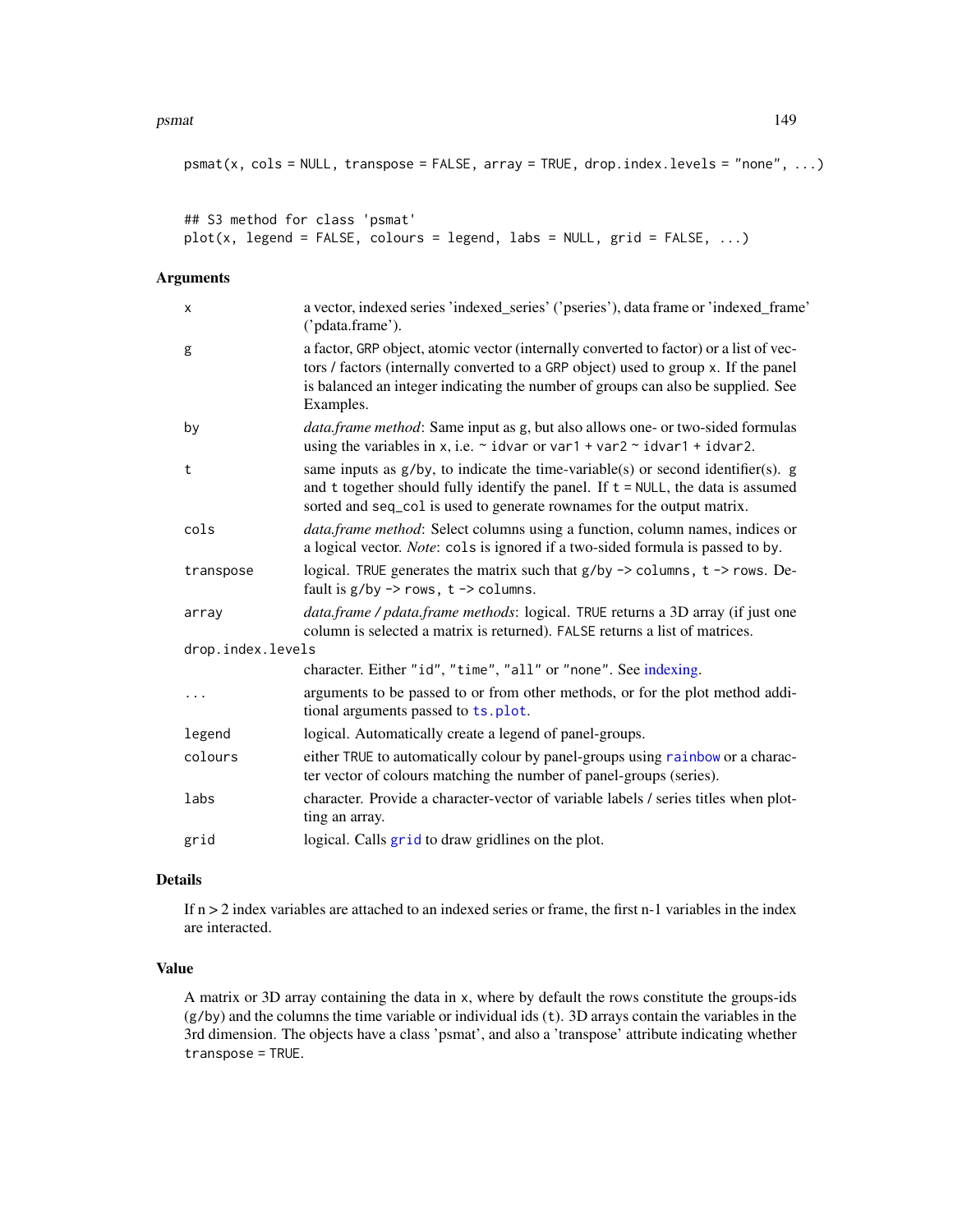Note

The pdata.frame method only works for properly subsetted objects of class 'pdata.frame'. A list of 'pseries' won't work. There also exist simple aperm and [ (subset) methods for 'psmat' objects. These differ from the default methods only by keeping the class and the 'transpose' attribute.

### See Also

[Time Series and Panel Series,](#page-179-0) [Collapse Overview](#page-23-0)

### Examples

```
## World Development Panel Data
head(wlddev) # View data
qsu(wlddev, pid = \sim iso3c, cols = 9:12, vlabels = TRUE) # Sumarizing data
str(psmat(wlddev$PCGDP, wlddev$iso3c, wlddev$year)) # Generating matrix of GDP
r <- psmat(wlddev, PCGDP ~ iso3c, ~ year) # Same thing using data.frame method
plot(r, main = vlabels(wlddev)[9], xlab = "Year") # Plot the matrix
str(r) \qquad # See srructure
str(psmat(wlddev$PCGDP, wlddev$iso3c)) # The Data is sorted, could omit t
str(psmat(wlddev$PCGDP, 216)) # This panel is also balanced, so
# ..indicating the number of groups would be sufficient to obtain a matrix
ar \le - psmat(wlddev, \sim iso3c, \sim year, 9:12) \qquad # Get array of transposed matrices
str(ar)
plot(ar)
plot(ar, legend = TRUE)
plot(psmat(collap(wlddev, ~region+year, cols = 9:12), # More legible and fancy plot
         ~region, ~year), legend = TRUE,
    labs = vlabels(wlddev)[9:12])
psml <- psmat(wlddev, ~ iso3c, ~ year, 9:12, array = FALSE) # This gives list of ps-matrices
head(unlist2d(psml, "Variable", "Country", id.factor = TRUE),2) # Using unlist2d, can generate DF
## Indexing simplifies things
wldi <- findex_by(wlddev, iso3c, year) # Creating an indexed frame
PCGDP <- wldi$PCGDP \# An indexed_series of GDP per Capita
head(psmat(PCGDP), 2) \qquad # Same as above, more parsimonious
plot(psmat(PCGDP))
plot(psmat(wldi[9:12]))
plot(psmat(G(wldi[9:12]))) # Here plotting panel-growth rates
```
pwcor-pwcov-pwnobs *(Pairwise, Weighted) Correlations, Covariances and Observation Counts*

### <span id="page-149-0"></span>**Description**

Computes (pairwise, weighted) Pearsons correlations, covariances and observation counts. Pairwise correlations and covariances can be computed together with observation counts and p-values, and output as 3D array (default) or list of matrices. pwcor and pwcov offer an elaborate print method.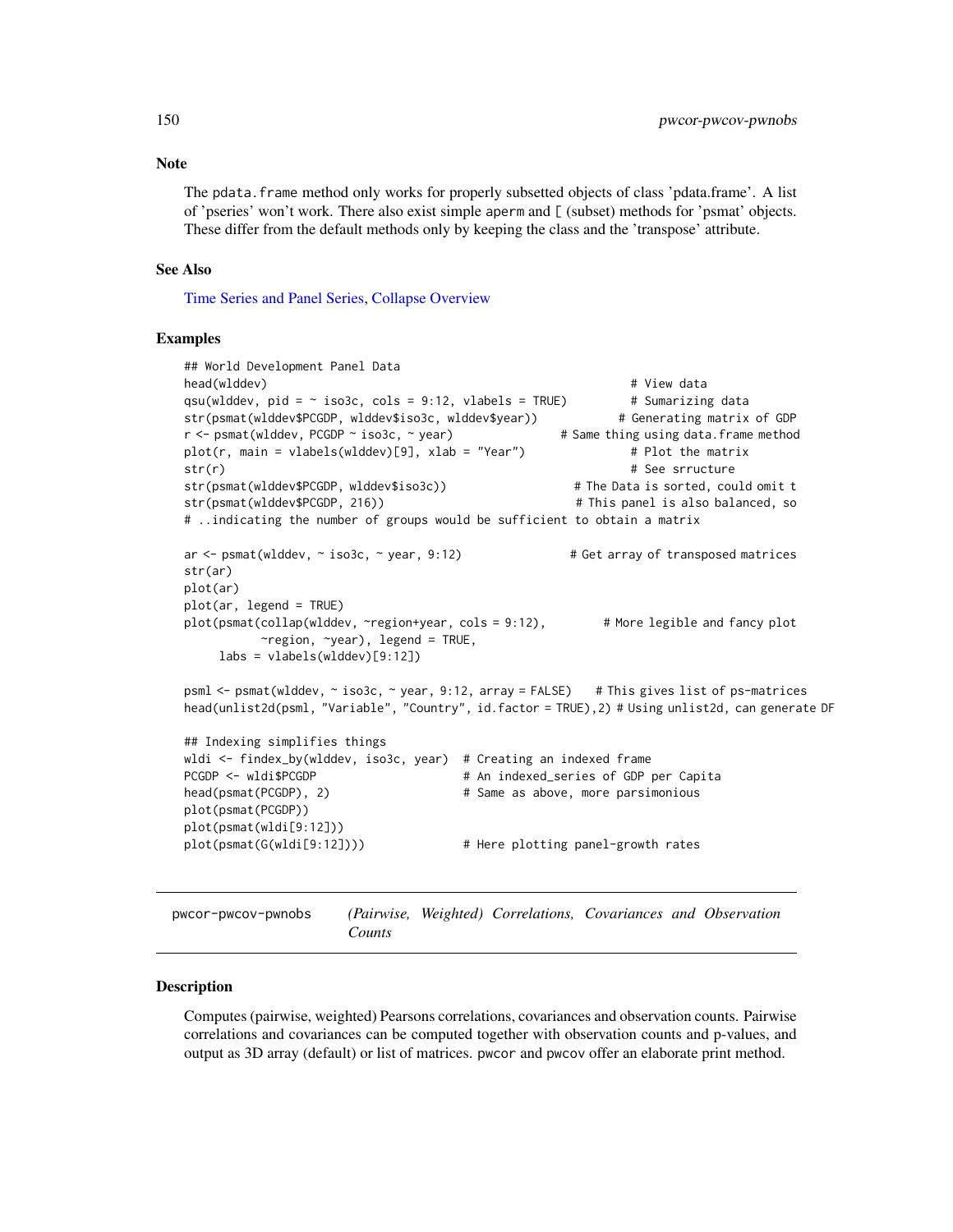## Usage

```
pwcor(X, ..., w = NULL, N = FALSE, P = FALSE, array = TRUE, use = "pairwise.compile.e.obs")pwcov(X, ..., w = NULL, N = FALSE, P = FALSE, array = TRUE, use = "pairwise.complete.obs")
pwnobs(X)
## S3 method for class 'pwcor'
print(x, digits = 2L, sig.level = 0.05, show = c("all", "lower.tri", "upper.tri"),spacing = 1L, return = FALSE, ...)
## S3 method for class 'pwcov'
print(x, digits = 2L, sig.level = 0.05, show = c("all", "lower.tri", "upper.tri"),spacing = 1L, return = FALSE, ...)
```
### Arguments

| X         | a matrix or data.frame, for pwcor and pwcov all columns must be numeric. All<br>functions are faster on matrices, so converting is advised for large data (see $qM$ ). |
|-----------|------------------------------------------------------------------------------------------------------------------------------------------------------------------------|
| x         | an object of class 'pwcor' / 'pwcov'.                                                                                                                                  |
| W         | numeric. A vector of (frequency) weights.                                                                                                                              |
| N         | logical. TRUE also computes pairwise observation counts.                                                                                                               |
| P         | logical. TRUE also computes pairwise p-values (same as cor. test and Hmisc:: rcorr).                                                                                   |
| array     | logical. If $N = TRUE$ or $P = TRUE$ , TRUE (default) returns output as 3D array<br>whereas FALSE returns a list of matrices.                                          |
| use       | argument passed to cor/cov. If use != "pairwise.complete.obs", sum(complete.cases(X))<br>is used for N, and p-values are computed accordingly.                         |
| digits    | integer. The number of digits to round to in print.                                                                                                                    |
| sig.level | numeric. P-value threshold below which a '*' is displayed above significant<br>coefficients if $P = TRUE$ .                                                            |
| show      | character. The part of the correlation / covariance matrix to display.                                                                                                 |
| spacing   | integer. Controls the spacing between different reported quantities in the print-<br>out of the matrix: $0$ - compressed, $1$ - single space, $2$ - double space.      |
| return    | logical. TRUE returns the formatted object from the print method for exporting.<br>The default is to return x invisibly.                                               |
| $\cdots$  | other arguments passed to cor or cov. Only sensible if $P = FALSE$ .                                                                                                   |

## Value

a numeric matrix, 3D array or list of matrices with the computed statistics. For pwcor and pwcov the object has a class 'pwcor' and 'pwcov', respectively.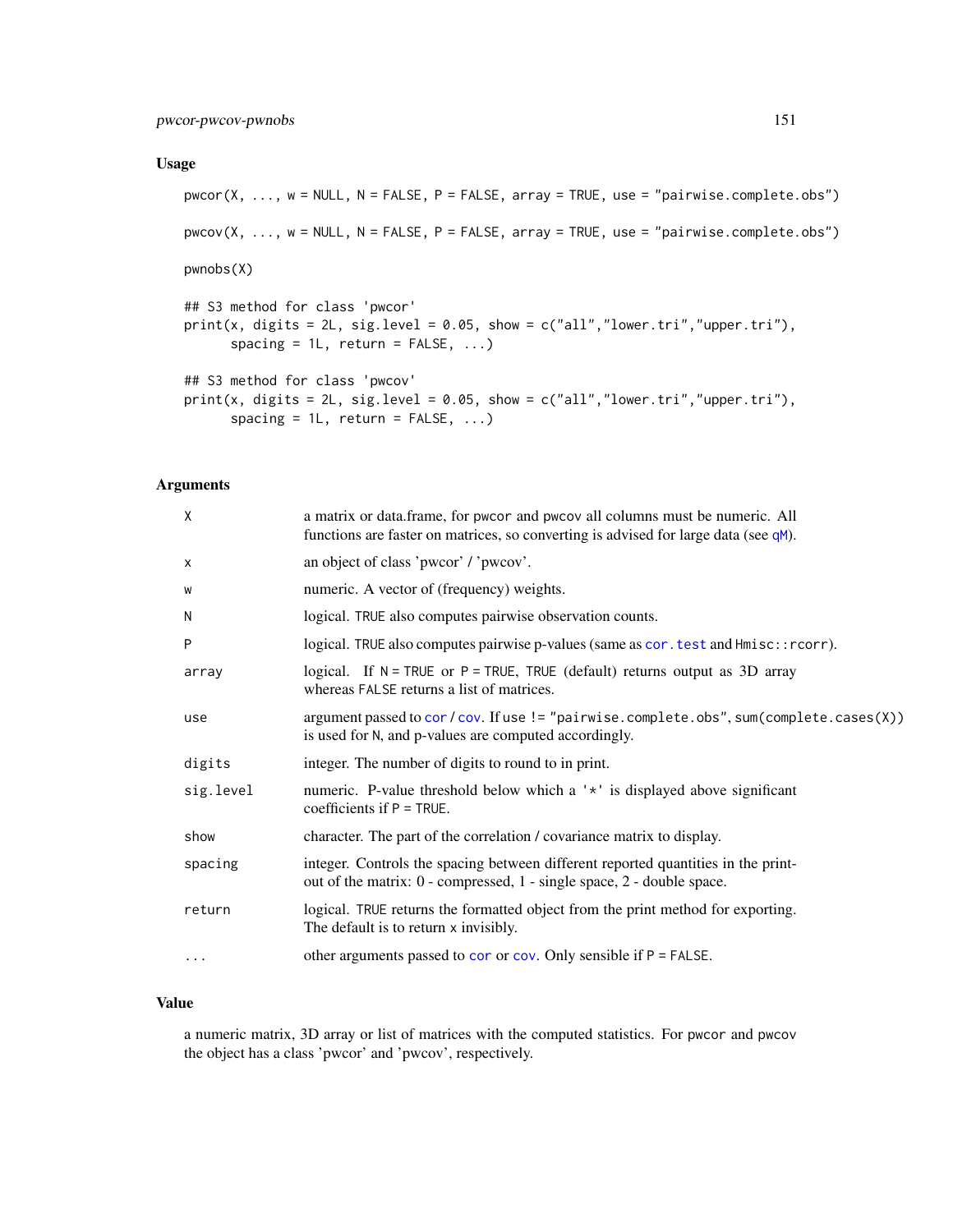weights::wtd.cors is imported for weighted pairwise correlations (written in C for speed). For weighted correlations with bootstrap SE's see weights::wtd.cor (bootstrap can be slow). Weighted correlations for complex surveys are implemented in jtools::svycor. An equivalent and faster implementation of pwcor (without weights) is provided in Hmisc::rcorr (written in Fortran).

### See Also

[qsu](#page-154-0), [Summary Statistics,](#page-178-0) [Collapse Overview](#page-23-0)

#### Examples

```
mna <- na_insert(mtcars)
pwcor(mna)
pwcov(mna)
pwnobs(mna)
pwcor(mna, N = TRUE)
pwcor(mna, P = TRUE)pwcor(mna, N = TRUE, P = TRUE)aperm(pwcor(mna, N = TRUE, P = TRUE))print(pwcor(mna, N = TRUE, P = TRUE), digits = 3, sig.level = 0.01, show = "lower.tri")
pwcor(mna, N = TRUE, P = TRUE, array = FALSE)print(pwcor(mna, N = TRUE, P = TRUE, array = FALSE), show = "lower.tri")
```
qF-qG-finteraction *Fast Factor Generation, Interactions and Vector Grouping*

## <span id="page-151-0"></span>**Description**

qF, shorthand for 'quick-factor' implements very fast factor generation from atomic vectors using either radix ordering or index hashing followed by sorting.

qG, shorthand for 'quick-group', generates a kind of factor-light without the levels attribute but instead an attribute providing the number of levels. Optionally the levels / groups can be attached, but without converting them to character (which can have large performance implications). Objects have a class 'qG'.

finteraction generates a factor or 'qG' object by interacting multiple vectors or factors. In that process missing values are always replaced with a level and unused levels/combinations are always dropped.

*collapse* internally makes optimal use of factors and 'qG' objects when passed as grouping vectors to statistical functions (g/by, or t arguments) i.e. typically no further grouping or ordering is performed and objects are used directly by statistcial C/C++ code.

# Note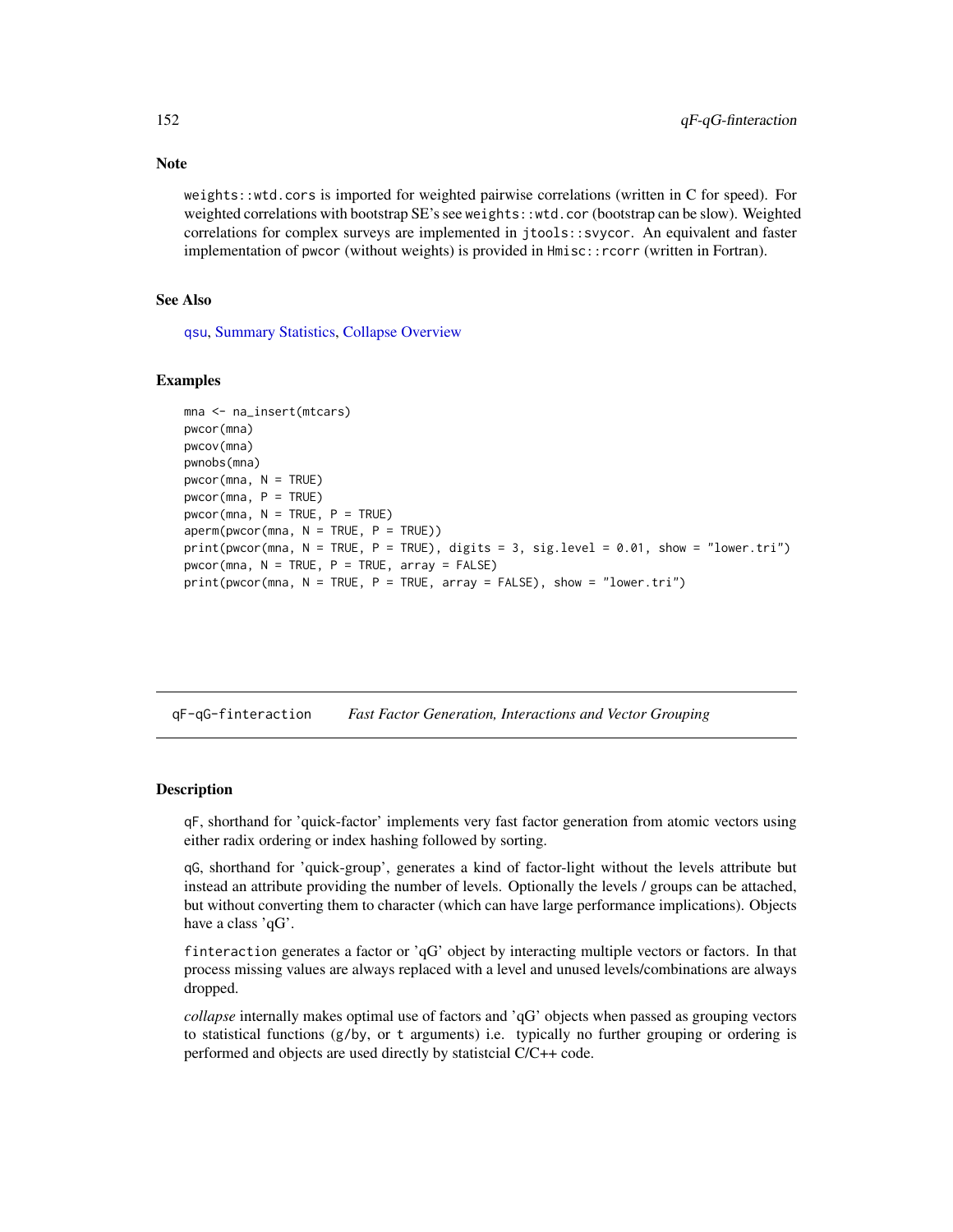## qF-qG-finteraction 153

## Usage

```
qF(x, ordered = FALSE, naు)exclude = TRUE, sort = TRUE, drop = FALSE,
  keep.attr = TRUE, method = "auto")qG(x, ordered = FALSE, na.execute = TRUE, sort = TRUE,return.groups = FALSE, method = "auto")
is_qG(x)
as_factor_qG(x, ordered = FALSE, na.exitude = TRUE)finteraction(..., factor = TRUE, ordered = FALSE, sort = factor,
            method = "auto")
```
# Arguments

|   | X                                                                   | a atomic vector, factor or quick-group.                                                                                                                                                                                                                                                                                                                                                                             |
|---|---------------------------------------------------------------------|---------------------------------------------------------------------------------------------------------------------------------------------------------------------------------------------------------------------------------------------------------------------------------------------------------------------------------------------------------------------------------------------------------------------|
|   | ordered                                                             | logical. Adds a class 'ordered'.                                                                                                                                                                                                                                                                                                                                                                                    |
|   | na.exclude                                                          | logical. TRUE preserves missing values (i.e. no level is generated for NA). FALSE<br>attaches an additional class "na. included" which is used to skip missing value<br>checks performed before sending objects to C/C++. See Details.                                                                                                                                                                              |
|   | sort                                                                | logical. TRUE sorts the levels in ascending order (like factor); FALSE provides<br>the levels in order of first appearance, which can be significantly faster. Note that<br>if a factor is passed as input, only sort = FALSE takes effect and unused levels<br>will be dropped (as factors usually have sorted levels and checking sortedness<br>can be expensive).                                                |
|   | drop                                                                | logical. If x is a factor, TRUE efficiently drops unused factor levels beforehand<br>using fdroplevels.                                                                                                                                                                                                                                                                                                             |
|   | keep.attr                                                           | logical. If TRUE and x has additional attributes apart from 'levels' and 'class',<br>these are preserved in the conversion to factor.                                                                                                                                                                                                                                                                               |
|   | method                                                              | an integer or character string specifying the method of computation:                                                                                                                                                                                                                                                                                                                                                |
| 4 | Int.<br><i>String</i><br>"auto"<br>"radix"<br>"hash"<br>"rcpp_hash" | Description<br>automatic selection: $if(is.double(x) & sort) "radix" else if (sort & length(x) < 1e5)$<br>use radix ordering to generate factors. Supports sort = FALSE only for character vectors. See Deta<br>use hashing to generate factors. Since $v1.8.3$ this is a fast hybrid implementation using group and<br>the previos "hash" algorithm prior to v1.8.3: uses Rcpp::sugar::sort_unique and Rcpp::sugar |
|   |                                                                     | Note that for finteraction, method = "hash" is always unsorted and method<br>= "rcpp_hash" is not available.                                                                                                                                                                                                                                                                                                        |
|   | return.groups                                                       | logical. TRUE returns the unique elements / groups / levels of x in an attribute<br>called "groups". Unlike qF, they are not converted to character.                                                                                                                                                                                                                                                                |
|   | factor                                                              | logical. TRUE returns an factor, FALSE returns a 'qG' object.                                                                                                                                                                                                                                                                                                                                                       |
|   | $\cdots$                                                            | multiple atomic vectors or factors, or a single list of equal-length vectors or<br>factors. See Details.                                                                                                                                                                                                                                                                                                            |
|   |                                                                     |                                                                                                                                                                                                                                                                                                                                                                                                                     |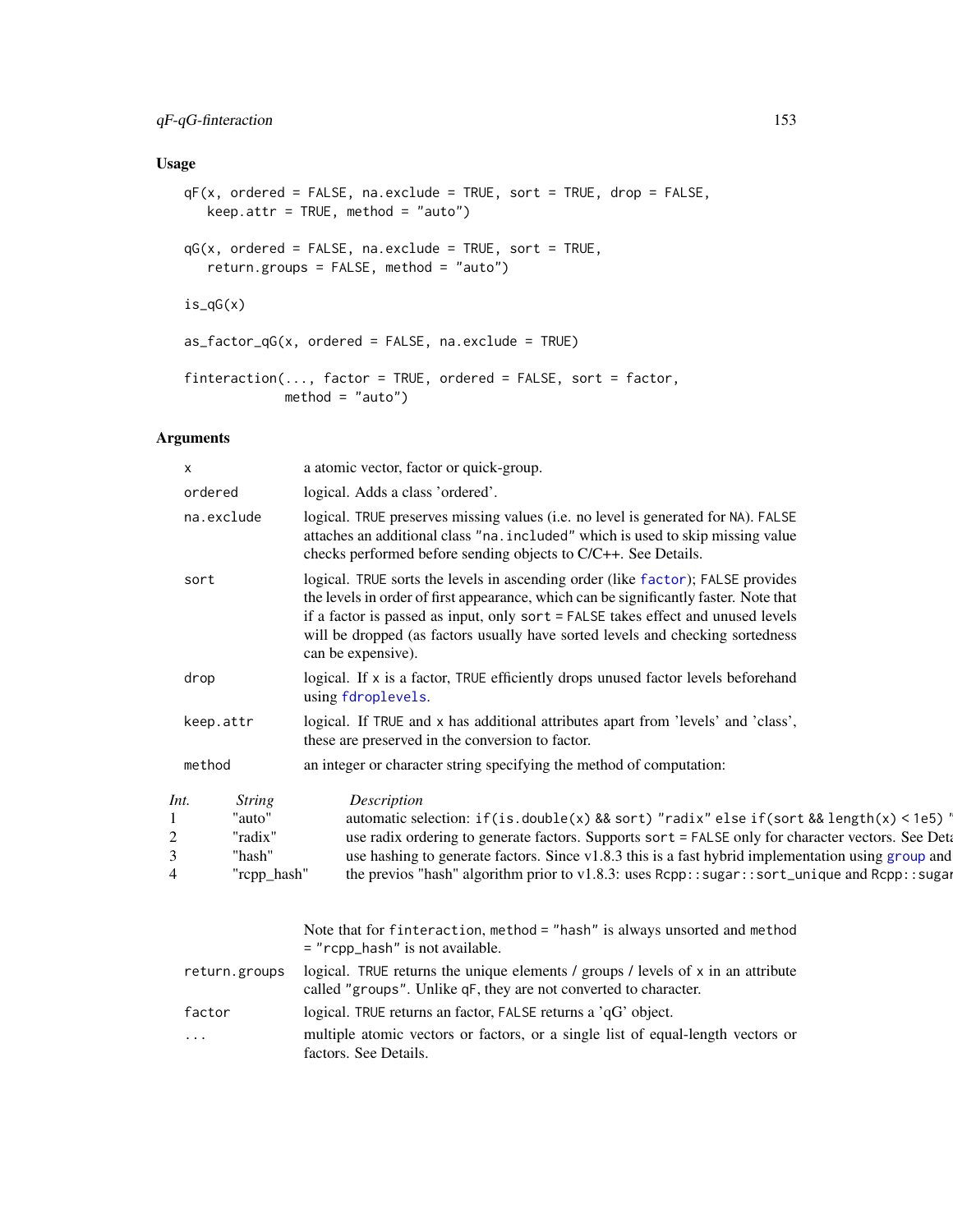## Details

Whenever a vector is passed to a [Fast Statistical Function](#page-41-0) such as fmean(mtcars, mtcars\$cyl), is is grouped using qF, or qG if use.g.names = FALSE.

 $qF$  is a combination of as. factor and factor. Applying it to a vector i.e.  $qF(x)$  gives the same result as as. factor(x).  $qF(x, \text{ ordered} = \text{TRUE})$  generates an ordered factor (same as factor(x, ordered = TRUE)), and  $qF(x, na.exclude = FALSE)$  generates a level for missing values (same as factor(x, exclude = NULL)). An important addition is that  $qF(x, na)$ . exclude = FALSE) also adds a class 'na.included'. This prevents *collapse* functions from checking missing values in the factor, and is thus computationally more efficient. Therefore factors used in grouped operations should preferably be generated using  $qF(x, na.exclude = FALSE)$ . Setting sort = FALSE gathers the levels in first-appearance order (unless method  $=$  "radix" and  $x$  is numeric, in which case the levels are always sorted). This often gives a noticeable speed improvement.

There are 3 internal methods of computation: radix ordering, hashing, and Rcpp sugar hashing. Radix ordering is done by combining the functions [radixorder](#page-164-0) and [groupid](#page-126-0). It is generally faster than hashing for large numeric data and pre-sorted data (although there are exceptions). Hashing uses [group](#page-124-0), followed by [radixorder](#page-164-0) on the unique elements if sort = TRUE. It is generally fastest for character data. Rcpp hashing uses Rcpp::sugar::sort\_unique and Rcpp::sugar::match. This is often less efficient than the former on large data, but the sorting properties (relying on std::sort) may be superior in borderline cases where [radixorder](#page-164-0) fails to deliver exact lexicographic ordering of factor levels.

Regarding speed: In general  $qF$  is around 5x faster than as factor on character data and about  $30x$ faster on numeric data. Automatic method dispatch typically does a good job delivering optimal performance.

qG is in the first place a programmers function. It generates a factor-'light' class 'qG' consisting of only an integer grouping vector and an attribute providing the number of groups. It is slightly faster and more memory efficient than [GRP](#page-127-0) for grouping atomic vectors, and also convient as it can be stored in a data frame column, which are the main reasons for its existance.

finteraction is simply a wrapper around as factor GRP(GRP.default(X)), where X is replaced by the arguments in '. . . ' combined in a list (so it's not really an interaction function but just a multivariate grouping converted to factor, see [GRP](#page-127-0) for computational details). In general: All vectors, factors, or lists of vectors / factors passed can be interacted. Interactions always create a level for missing values and always drop unused levels.

## Value

qF returns an (ordered) factor. qG returns an object of class 'qG': an integer grouping vector with an attribute "N.groups" indicating the number of groups, and, if return.groups = TRUE, an attribute "groups" containing the vector of unique groups / elements in x corresponding to the integer-id. finteraction can return either.

## **Note**

An effient alternative for character vectors with multithreading support is provided by kit::charToFact.

 $qG(x, sort = FALSE, na.execute = FALSE, method = "hash") internally calls group(x) which$  $qG(x, sort = FALSE, na.execute = FALSE, method = "hash") internally calls group(x) which$  $qG(x, sort = FALSE, na.execute = FALSE, method = "hash") internally calls group(x) which$ can also be used directly and also supports multivariate groupings where x can be a list of vectors.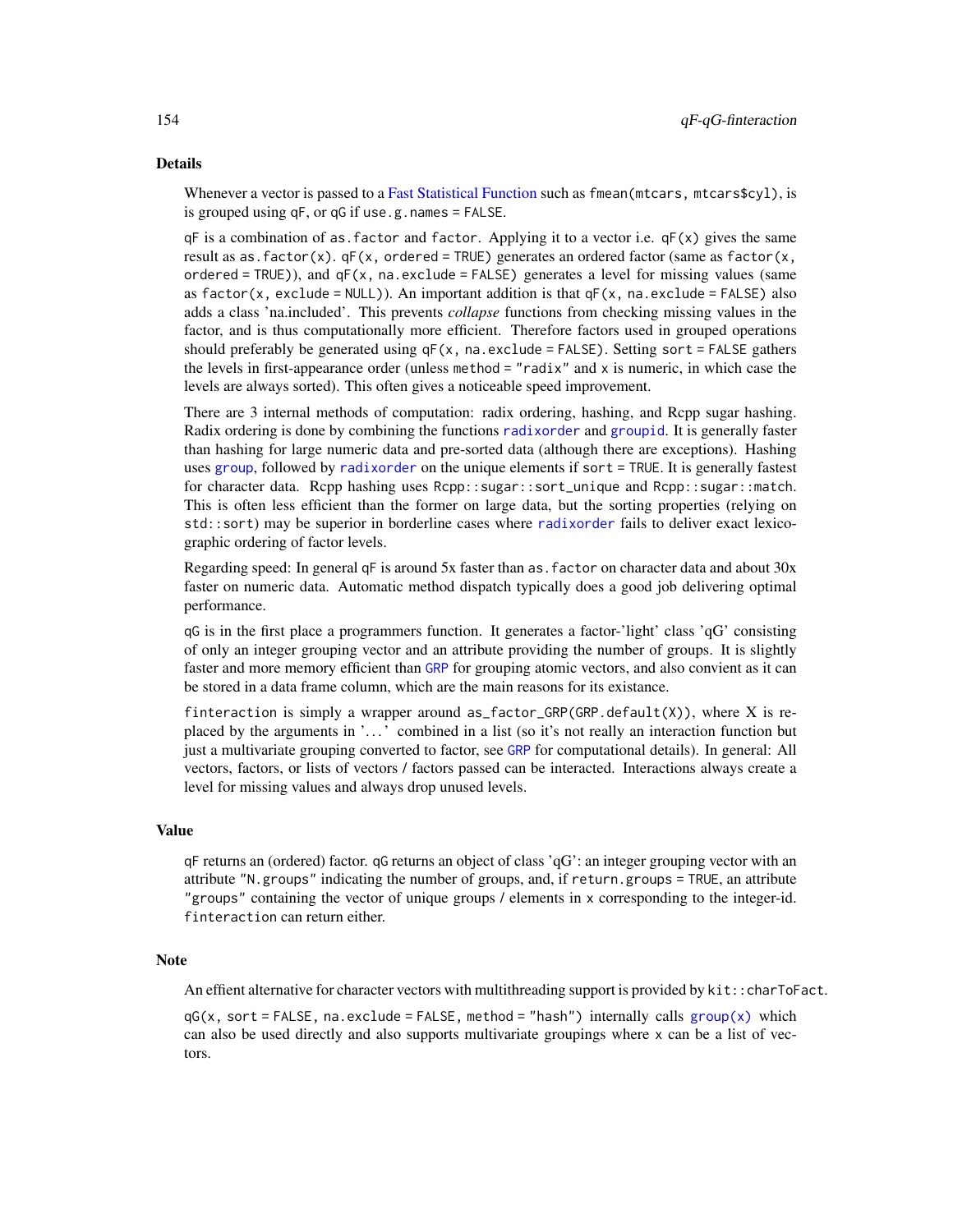Neither qF nor qG reorder groups / factor levels. An exception was added in  $v1.7$ , when calling qF(f, sort = FALSE) on a factor f, the levels are recast in first appearance order. These objects can however be converted into one another using  $qF/qG$  or the direct method as  $factor_qG$  (called inside qF). It is also possible to add a class 'ordered' (ordered = TRUE) and to create am extra level / integer for missing values (na.exclude = FALSE) if factors or 'qG' objects are passed to qF or qG.

#### See Also

[group](#page-124-0), [groupid](#page-126-0), [GRP](#page-127-0), [Fast Grouping and Ordering,](#page-39-0) [Collapse Overview](#page-23-0)

#### Examples

```
cylF <- qF(mtcars$cyl) # Factor from atomic vector
cylG <- qG(mtcars$cyl) # Quick-group from atomic vector
cylG # See the simple structure of this object
cf <- qF(wlddev$country) # Bigger data
cf2 <- qF(wlddev$country, na.exclude = FALSE) # With na.included class
dat <- num_vars(wlddev)
# cf2 is faster in grouped operations because no missing value check is performed
library(microbenchmark)
microbenchmark(fmax(dat, cf), fmax(dat, cf2))
finteraction(mtcars$cyl, mtcars$vs) # Interacting two variables (can be factors)
head(finteraction(mtcars)) # A more crude example..
finteraction(mtcars$cyl, mtcars$vs, factor = FALSE) # Returns 'qG', by default unsorted
group(mtcars[c("cyl", "vs")]) # Same thing. Use whatever syntax is more convenient
```
<span id="page-154-0"></span>qsu *Fast (Grouped, Weighted) Summary Statistics for Cross-Sectional and Panel Data*

#### **Description**

qsu, shorthand for quick-summary, is an extremely fast summary command inspired by the (xt)summarize command in the STATA statistical software.

It computes a set of 7 statistics (nobs, mean, sd, min, max, skewness and kurtosis) using a numerically stable one-pass method generalized from Welford's Algorithm. Statistics can be computed weighted, by groups, and also within-and between entities (for panel data, see Details).

### Usage

 $qsu(x, \ldots)$ ## Default S3 method:  $qsu(x, g = NULL, pid = NULL, w = NULL, higher = FALSE,$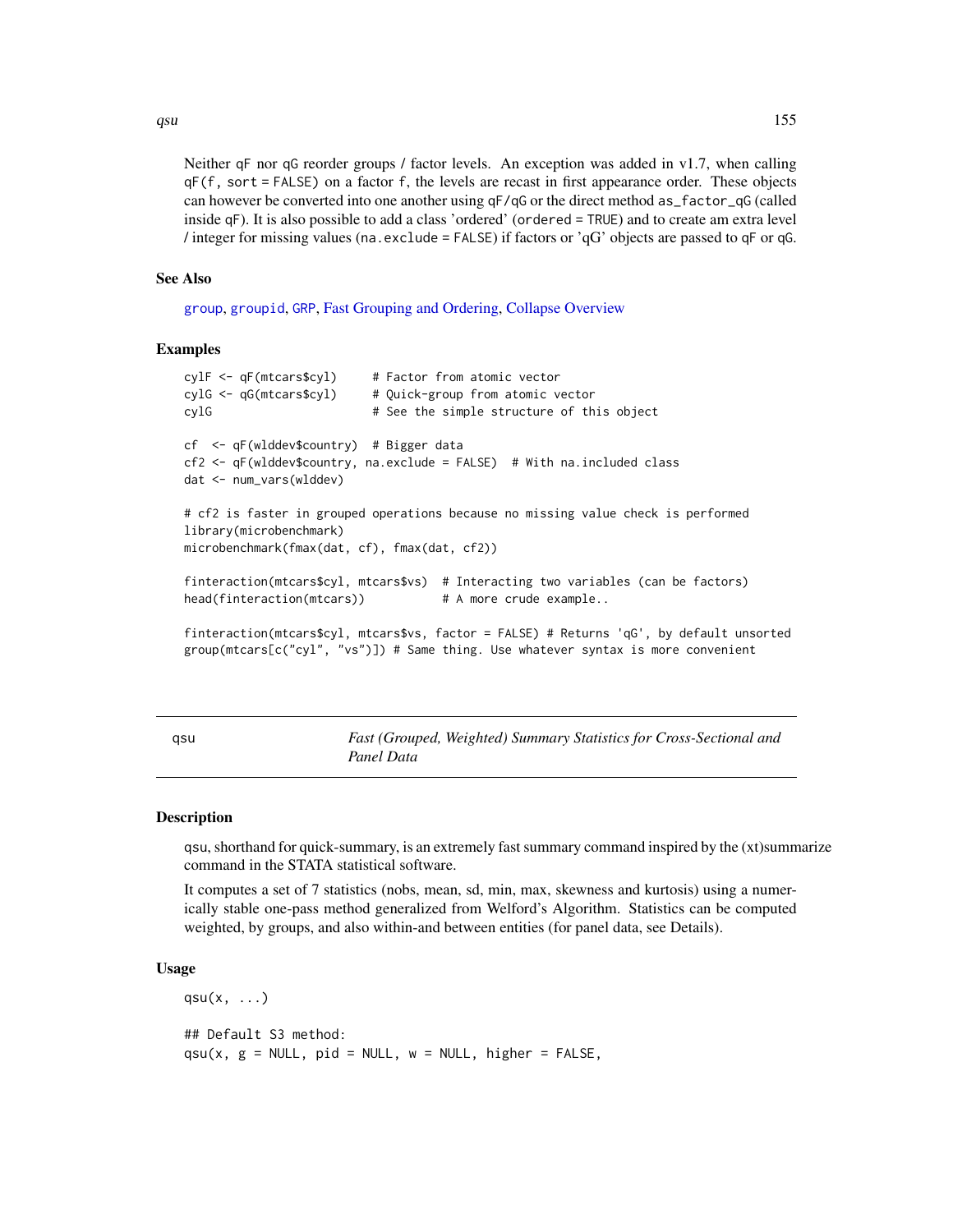```
array = TRUE, stable.algo = TRUE, ...)## S3 method for class 'matrix'
qsu(x, g = NULL, pid = NULL, w = NULL, higher = FALSE,array = TRUE, stable.algo = TRUE, ...)## S3 method for class 'data.frame'
qsu(x, by = NULL, pid = NULL, w = NULL, coils = NULL, higher = FALSE,array = TRUE, vlabels = FALSE, stable.algo = TRUE, ...)# Methods for indexed data / compatibility with plm:
## S3 method for class 'pseries'
qsu(x, g = NULL, w = NULL, effect = 1L, higher = FALSE,array = TRUE, stable.algo = TRUE, ...)## S3 method for class 'pdata.frame'
qsu(x, by = NULL, w = NULL, cols = NULL, effect = 1L, higher = FALSE,array = TRUE, vlabels = FALSE, stable.algo = TRUE, ...)# Methods for compatibility with sf:
## S3 method for class 'sf'
qsu(x, by = NULL, pid = NULL, w = NULL, coils = NULL, higher = FALSE,array = TRUE, vlabels = FALSE, stable.algo = TRUE, ...)## S3 method for class 'qsu'
```
print(x, digits = 4, nonsci.digits = 9, na.print =  $"$ -",

return = FALSE,  $print_{gap} = 2, ...$ 

#### Arguments

| x   | a vector, matrix, data frame, 'indexed_series' ('pseries') or 'indexed_frame'<br>('pdata.frame').                                                                                                                                                                                                                                                                                                                                           |
|-----|---------------------------------------------------------------------------------------------------------------------------------------------------------------------------------------------------------------------------------------------------------------------------------------------------------------------------------------------------------------------------------------------------------------------------------------------|
| g   | a factor, GRP object, atomic vector (internally converted to factor) or a list of<br>vectors / factors (internally converted to a GRP object) used to group x.                                                                                                                                                                                                                                                                              |
| by  | $(p)$ <i>data. frame method</i> : Same as g, but also allows one- or two-sided formulas<br>i.e. $\sim$ group1 + group2 or var1 + var2 $\sim$ group1 + group2. See Examples.                                                                                                                                                                                                                                                                 |
| pid | same input as g/by: Specify a panel-identifier to also compute statistics on<br>between- and within- transformed data. Data frame method also supports one-<br>or two-sided formulas. Transformations are taken independently from grouping<br>with $g/by$ (grouped statistics are computed on the transformed data if $g/by$ is<br>also used). However, passing any LHS variables to pid will overwrite any LHS<br>variables passed to by. |
| W   | a vector of (non-negative) weights. Adding weights will compute the weighted<br>mean, sd, skewness and kurtosis, and transform the data using weighted individ-<br>ual means if pid is used.                                                                                                                                                                                                                                                |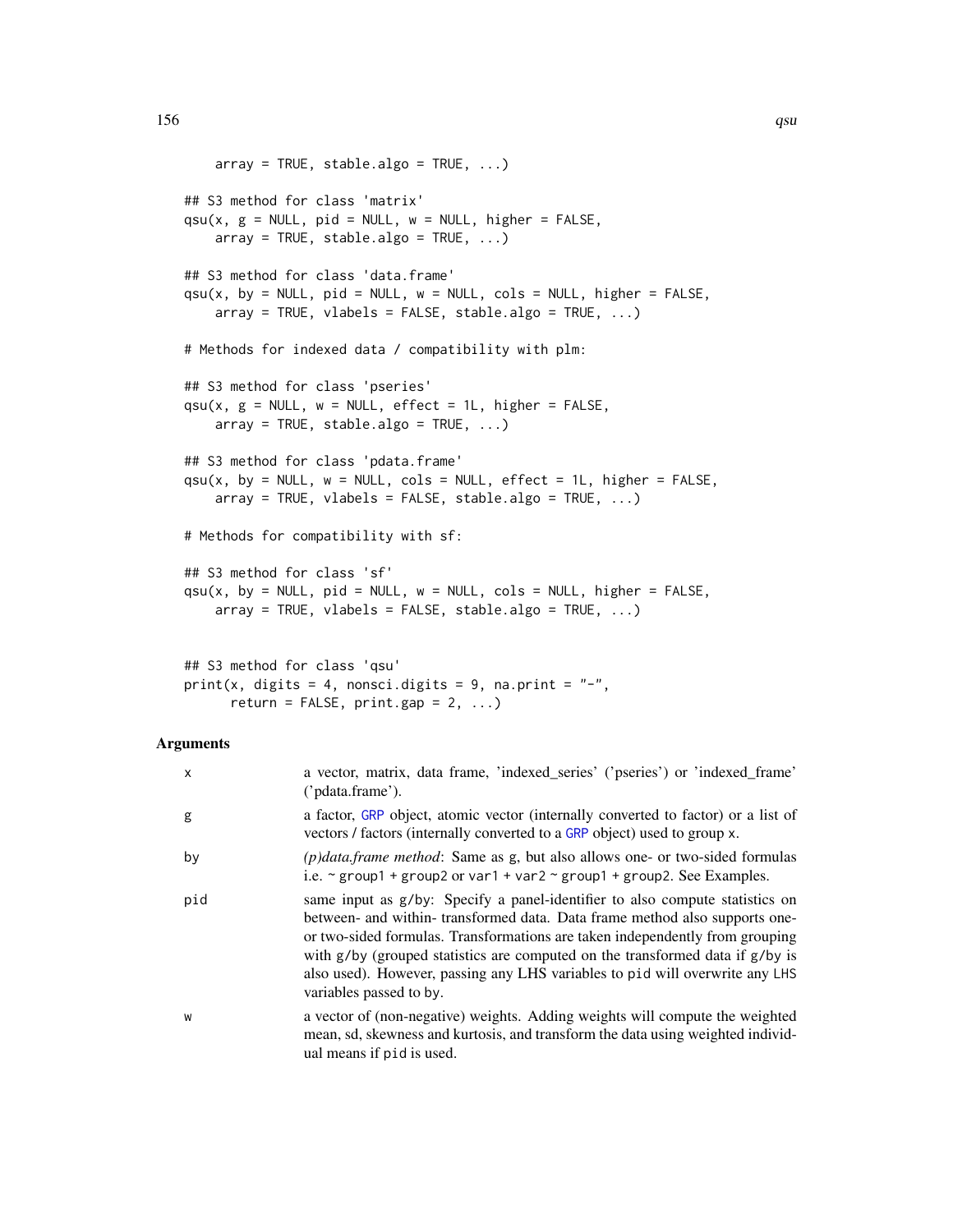| cols          | select columns to summarize using column names, indices, a logical vector or a<br>function (e.g. is. numeric). Two-sided formulas passed to by or pid overwrite<br>cols.                                                                                                                        |
|---------------|-------------------------------------------------------------------------------------------------------------------------------------------------------------------------------------------------------------------------------------------------------------------------------------------------|
| higher        | logical. Add higher moments (skewness and kurtosis).                                                                                                                                                                                                                                            |
| array         | logical. If computations have more than 2 dimensions (up to a maximum of<br>4D: variables, statistics, groups and panel-decomposition) TRUE returns an array,<br>while FALSE returns a (nested) list of matrices.                                                                               |
| stable.algo   | logical. FALSE uses a faster but less stable method to calculate the standard<br>deviation (see Details of $fsd$ ). Only available if $w = NULL$ and higher = FALSE.                                                                                                                            |
| vlabels       | logical TRUE or a function: to display variable labels in the summary. See De-<br>tails.                                                                                                                                                                                                        |
| effect        | plm methods: Select which panel identifier should be used for between and<br>within transformations of the data. 1L takes the first variable in the index, 2L<br>the second etc Index variables can also be called by name using a character<br>string. More than one variable can be supplied. |
| $\cdots$      | arguments to be passed to or from other methods.                                                                                                                                                                                                                                                |
| digits        | the number of digits to print after the comma/dot.                                                                                                                                                                                                                                              |
| nonsci.digits | the number of digits to print before resorting to scientific notation (default is to<br>print out numbers with up to 9 digits and print larger numbers scientifically).                                                                                                                         |
| na.print      | character string to substitute for missing values.                                                                                                                                                                                                                                              |
| return        | logical. Don't print but instead return the formatted object.                                                                                                                                                                                                                                   |
| print.gap     | integer. Spacing between printed columns. Passed to print.default.                                                                                                                                                                                                                              |
|               |                                                                                                                                                                                                                                                                                                 |

### Details

The algorithm used to compute statistics is well described [here](https://en.wikipedia.org/wiki/Algorithms_for_calculating_variance) [see sections *Welford's online algorithm*, *Weighted incremental algorithm* and *Higher-order statistics*. Skewness and kurtosis are calculated as described in *Higher-order statistics* and are mathematically identical to those implemented in the *moments* package. Just note that qsu computes the kurtosis (like momens:: kurtosis), not the excess-kurtosis (= kurtosis - 3) defined in *Higher-order statistics*. The *Weighted incremental algorithm* described can easily be generalized to higher-order statistics].

Grouped computations specified with  $g/by$  are carried out extremely efficiently as in fsum (in a single pass, without splitting the data).

If pid is used, qsu performs a panel-decomposition of each variable and computes 3 sets of statistics: Statistics computed on the 'Overall' (raw) data, statistics computed on the 'Between' - transformed (pid - averaged) data, and statistics computed on the 'Within' - transformed (pid - demeaned) data.

More formally, let  $x$  (bold) be a panel vector of data for N individuals indexed by i, recorded for T periods, indexed by t. xit then denotes a single data-point belonging to individual i in timeperiod t (t/T must not represent time). Then xi. denotes the average of all values for individual i (averaged over t), and by extension xN. is the vector (length N) of such averages for all individuals. If no groups are supplied to  $g/by$ , the 'Between' statistics are computed on  $xN$ ., the vector of individual averages. (This means that for a non-balanced panel or in the presence of missing values, the 'Overall' mean computed on x can be slightly different than the 'Between' mean computed on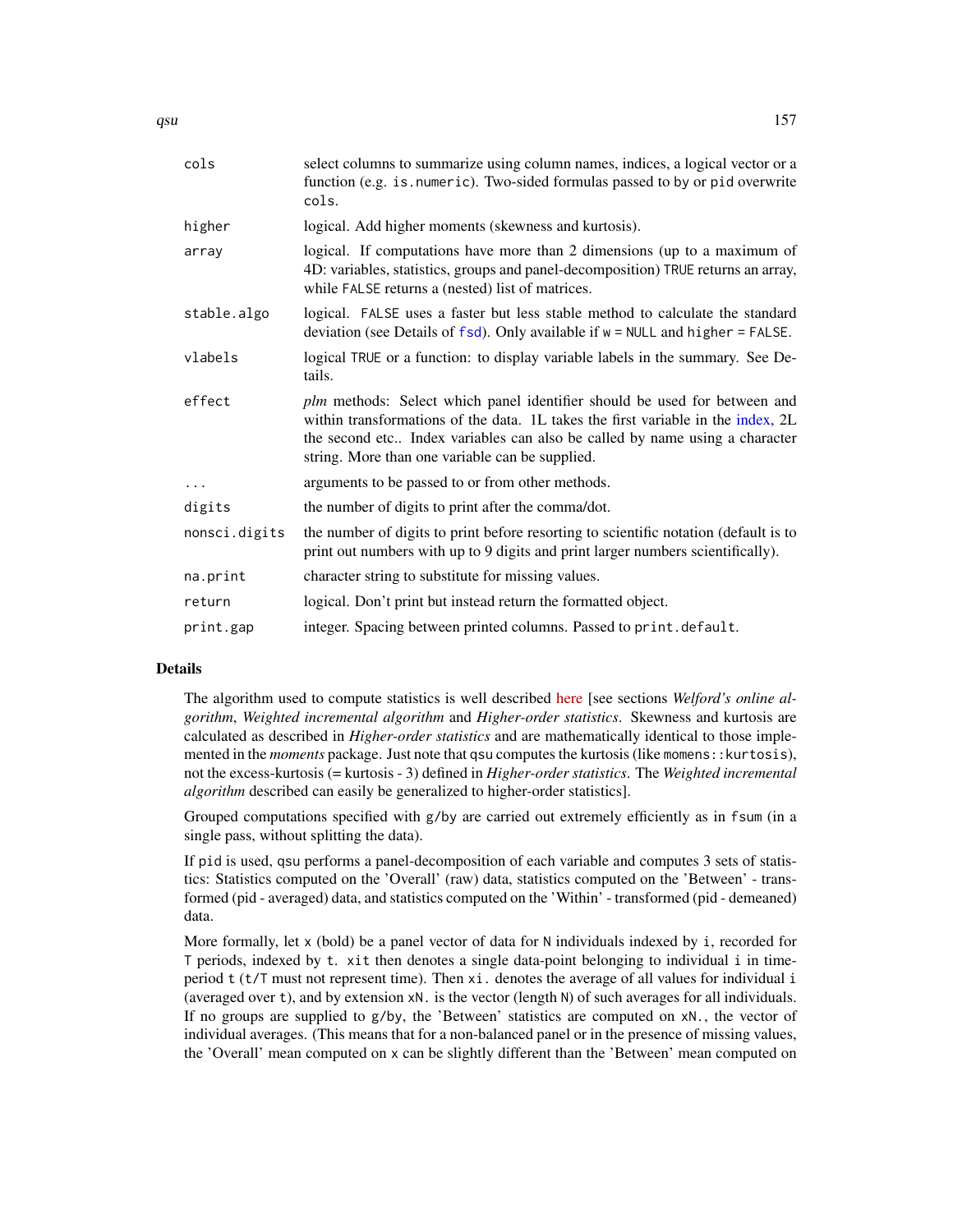xN., and the variance decomposition is not exact). If groups are supplied to g/by, xN. is expanded to the vector xi. (length  $N \times T$ ) by replacing each value xit in x with xi., while preserving missing values in x. Grouped Between-statistics are then computed on xi., with the only difference that the number of observations ('Between-N') reported for each group is the number of distinct nonmissing values of xi. in each group (not the total number of non-missing values of xi. in each group, which is already reported in 'Overall-N'). See Examples.

'Within' statistics are always computed on the vector  $x - xi + x$ .., where x.. is simply the 'Overall' mean computed from x, which is added back to preserve the level of the data. The 'Within' mean computed on this data will always be identical to the 'Overall' mean. In the summary output, qsu reports not 'N', which would be identical to the 'Overall-N', but 'T', the average number of time-periods of data available for each individual obtained as 'T' = 'Overall-N / 'Between-N'. See Examples.

Apart from 'N/T' and the extrema, the standard-deviations ('SD') computed on between- and within- transformed data are extremely valuable because they indicate how much of the variation in a panel-variable is between-individuals and how much of the variation is within-individuals (over time). At the extremes, variables that have common values across individuals (such as the timevariable(s)  $\dot{t}$  in a balanced panel), can readily be identified as individual-invariant because the 'Between-SD' on this variable is 0 and the 'Within-SD' is equal to the 'Overall-SD'. Analogous, time-invariant individual characteristics (such as the individual-id 'i') have a 0 'Within-SD' and a 'Between-SD' equal to the 'Overall-SD'. See Examples.

For data frame methods, if vlabels = TRUE, qsu uses function(x) paste(names(x), setv(vlabels(x), NA, ""), sep = ": ") to combine variable names and labels for display. Alternatively, the user can pass a custom function which will be applied to the data frame, e.g. using vlabels = vlabels just displays the labels. See also [vlabels](#page-175-1).

qsu comes with it's own print method which by default writes out up to 9 digits at 4 decimal places. Larger numbers are printed in scientific format. for numbers between 7 and 9 digits, an apostrophe (') is placed after the 6th digit to designate the millions. Missing values are printed using '-'.

The *sf* method simply ignores the geometry column.

### Value

A vector, matrix, array or list of matrices of summary statistics. All matrices and arrays have a class 'qsu' and a class 'table' attached.

## Note

In weighted summaries, observations with missing or zero weights are skipped, and thus do not affect any of the calculated statistics, including the observation count. This also implies that a logical vector passed to w can be used to efficiently summarize a subset of the data.

### Note

If weights w are used together with pid, transformed data is computed using weighted individual means i.e. weighted xi. and weighted x... Weighted statistics are subsequently computed on this weighted-transformed data.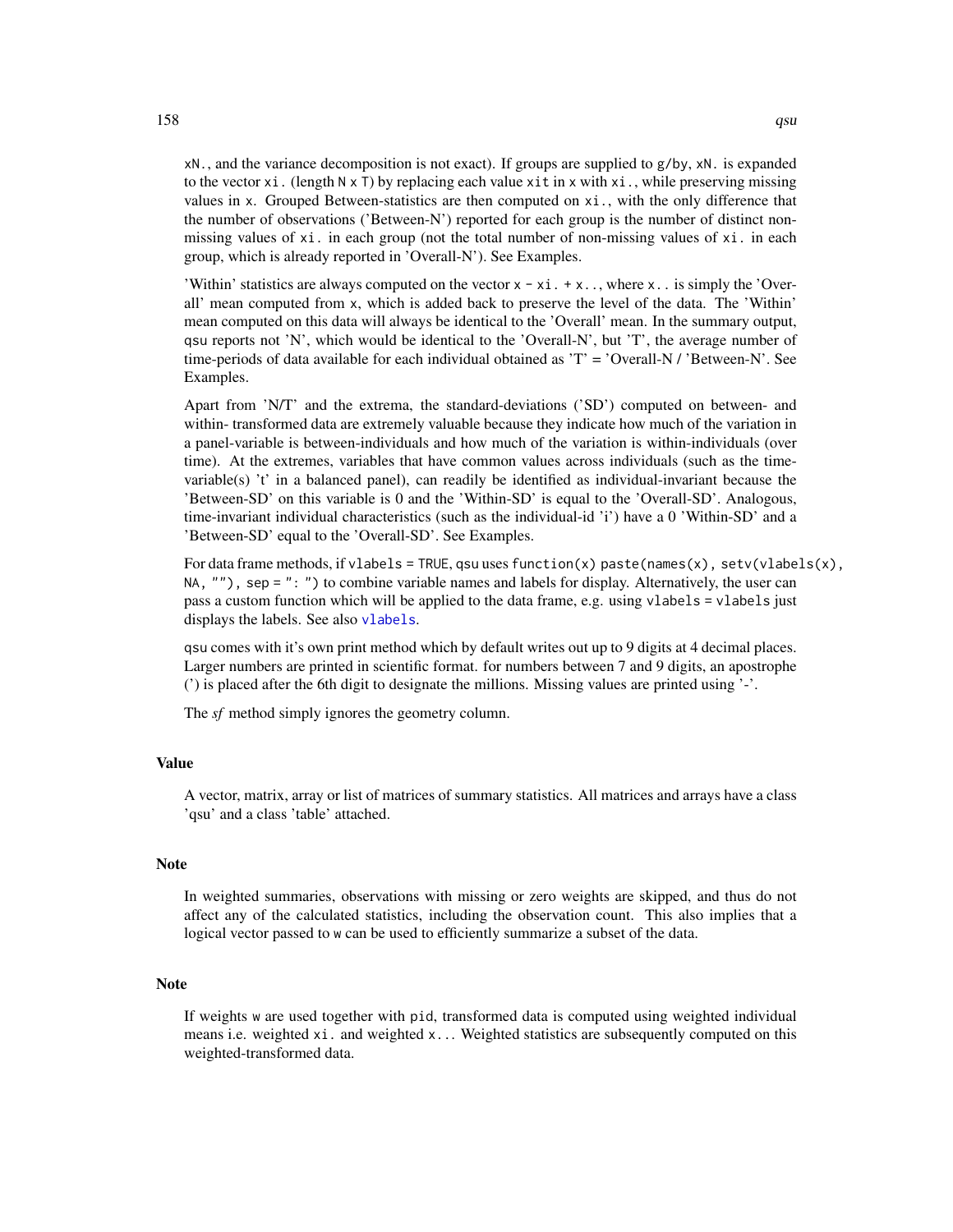#### References

Welford, B. P. (1962). Note on a method for calculating corrected sums of squares and products. *Technometrics*. 4 (3): 419-420. doi:10.2307/1266577.

### See Also

[descr](#page-32-0), [Summary Statistics,](#page-178-0) [Fast Statistical Functions,](#page-41-0) [Collapse Overview](#page-23-0)

### Examples

```
## World Development Panel Data
# Simple Summaries -------------------------
qsu(wlddev) # Simple summary
qsu(wlddev, vlabels = TRUE) # Display variable labels
qsu(wlddev, higher = TRUE) # Add skewness and kurtosis
# Grouped Summaries ------------------------
qsu(wlddev, ~ region, vlabels = TRUE) # Statistics by World Bank Region
qsu(wlddev, PCGDP + LIFEEX ~ income) # Summarize GDP per Capita and Life Expectancy by
stats <- qsu(wlddev, ~ region + income, # World Bank Income Level
           \text{cols} = 9:10, higher = TRUE) # Same variables, by both region and income
aperm(stats) # A different perspective on the same stats
# Panel Data Summaries ---------------------
qsu(wlddev, pid = \sim iso3c, vlabels = TRUE) # Adding between and within countries statistics
# -> They show amongst other things that year and decade are individual-invariant,
# that we have GINI-data on only 161 countries, with only 8.42 observations per country on average,
# and that GDP, LIFEEX and GINI vary more between-countries, but ODA received varies more within
# countries over time.
# Let's do this manually for PCGDP:
x <- wlddev$PCGDP
g <- wlddev$iso3c
# This is the exact variance decomposion
all.equals(fvar(x), far(B(x, g)) + fvar(W(x, g)))# What qsu does is calculate
r \le rbind(Overall = qsu(x),
          Between = qsu(fmean(x, g)), # Aggregation instead of between-transform
      Within = qsu(fwithin(x, g, mean = "overall.mean"))) # Same as qsu(W(x, g) + fmean(x))r[3, 1] <- r[1, 1] / r[2, 1]
print.qsu(r)
# Proof:
qsu(x, pid = g)# Using indexed data:
wldi <- findex_by(wlddev, iso3c, year) # Creating a Indexed Data Frame frame from this data
qsu(wldi) \qquad # Summary for pdata.frame -> qsu(wlddev, pid = ~ iso3c)
qsu(wldi$PCGDP) # Default summary for Panel Series
qsu(G(wldi$PCGDP)) \qquad # Summarizing GDP growth, see also ?G
```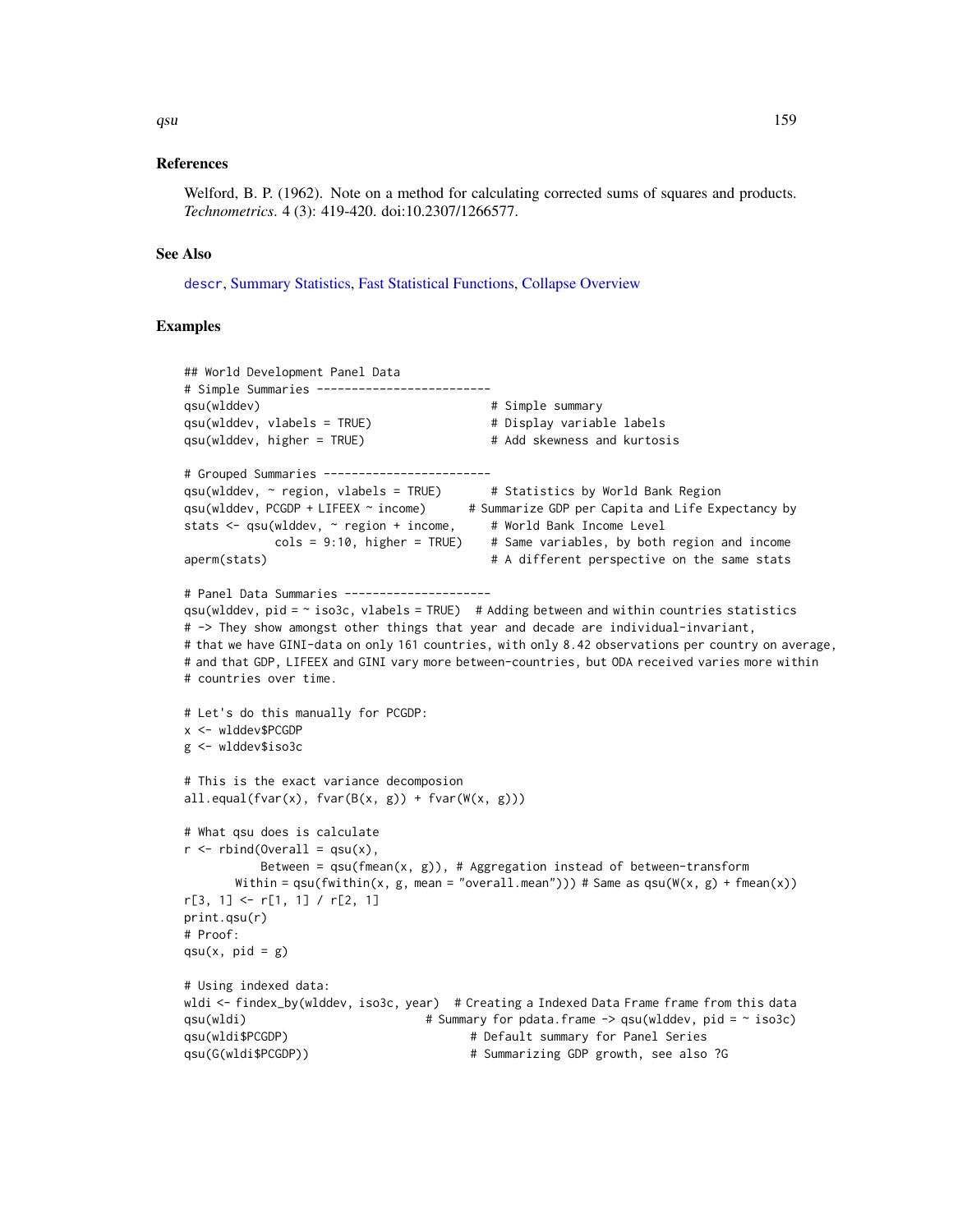```
# Grouped Panel Data Summaries -------------
qsu(wlddev, ~ region, ~ iso3c, cols = 9:12) # Panel-Statistics by region
psr \leq qsu(wldi, \sim region, cols = 9:12) # Same on indexed data
psr \# \rightarrow Gives a 4D array
psr[,"N/T",,] # Checking out the number of observations:
# In North america we only have 3 countries, for the GINI we only have 3.91 observations on average
# for 45 Sub-Saharan-African countries, etc..
psr[,"SD",,] # Considering only standard deviations
# -> In all regions variations in inequality (GINI) between countries are greater than variations
# in inequality within countries. The opposite is true for Life-Expectancy in all regions apart
# from Europe, etc..
# Again let's do this manually for PDGCP:
d \le - \text{cbind}(\text{Overall} = x,Between = fbetween(x, g),
          Within = fwithin(x, g, mean = "overall mean"))r <- qsu(d, g = wlddev$region)
r[,"N","Between"] <- fndistinct(g[!is.na(x)], wlddev$region[!is.na(x)])
r[,"N","Within"] <- r[,"N","Overall"] / r[,"N","Between"]
r
# Proof:
qsu(wlddev, PCGDP ~ region, ~ iso3c)
# Same as above, but output as nested list
psrl <- qsu(wlddev, ~ region, ~ iso3c,
           \text{cols} = 9:12, \text{array} = \text{FALSE}psrl # We can use unlist2d to create a tidy data.frame
head(unlist2d(psrl, c("Variable","Trans"),
                  row.names = "Region"))
# Weighted Summaries -----------------------
n <- nrow(wlddev)
weights <- abs(rnorm(n)) # Generate random weights
qsu(wlddev, w = weights, higher = TRUE) # Computed weighted mean, SD, skewness and kurtosis
weightsNA <- weights # Weights may contain missing values.. inserting 1000
weightsNA[sample.int(n, 1000)] <- NA
qsu(wlddev, w = weightsNA, higher = TRUE) # But now these values are removed from all variables
# Grouped and panel-summaries can also be weighted in the same manor
```
<span id="page-159-0"></span>qtab *Fast (Weighted) Cross Tabulation*

#### **Description**

A versatile and computationally more efficient replacement for [table](#page-0-0). Notably, it also supports tabulations with frequency weights, and computation of a statistic over combinations of variables.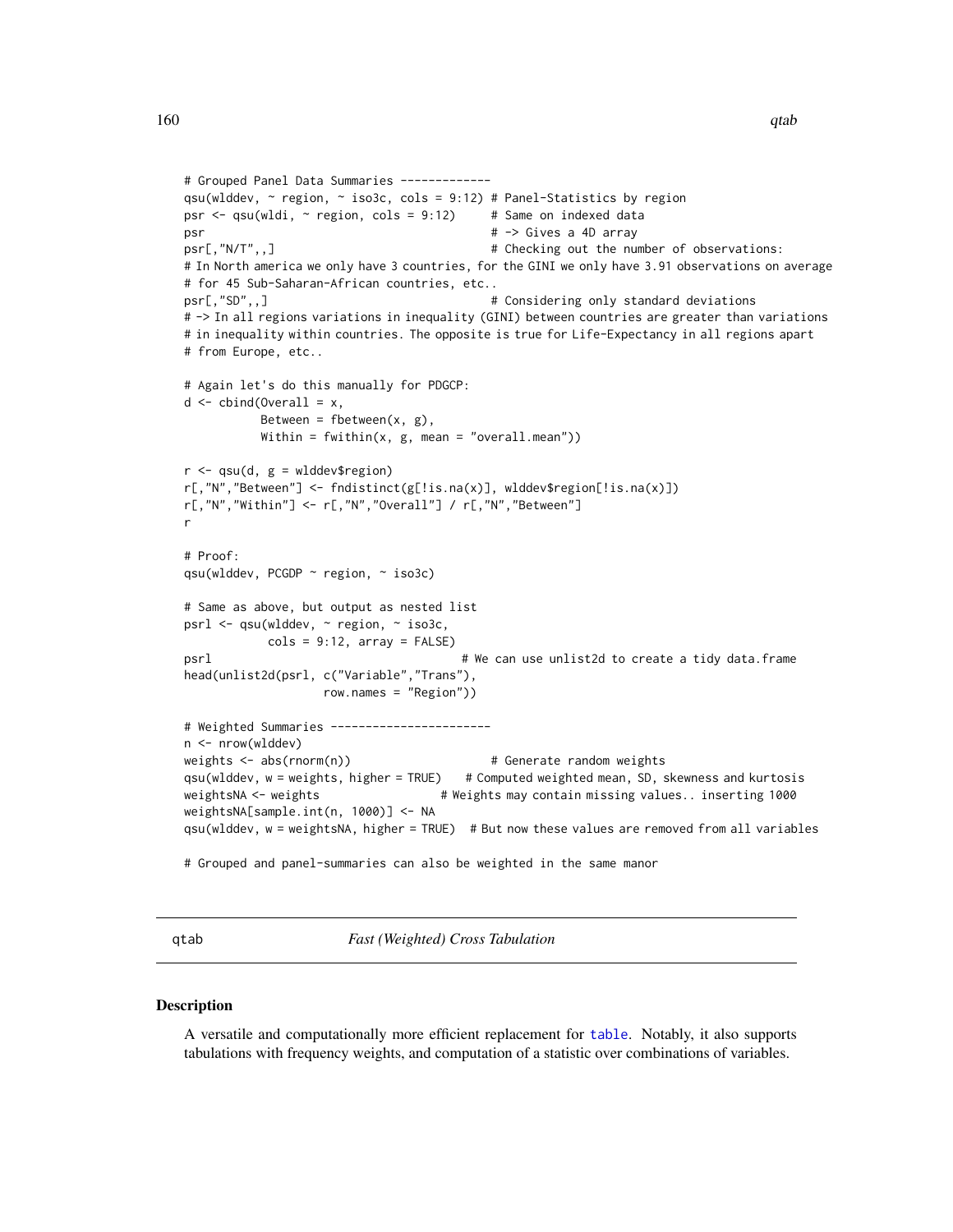## Usage

```
qtab(..., w = NULL, wFUN = NULL, wFUN.args = NULL,dnn = "auto", sort = TRUE, na.exclude = TRUE,
    drop = FALSE, method = "auto")
```

```
qtable(...) # Long-form: to facilitate replacement of table()
```
## Arguments

| .                              | atomic vectors or factors spanning the table dimensions, (optionally) with tags<br>for the dimension names, or a data frame / list of these. See Examples.                                                                                                             |
|--------------------------------|------------------------------------------------------------------------------------------------------------------------------------------------------------------------------------------------------------------------------------------------------------------------|
| W                              | a single vector to aggregate over the table dimensions e.g. a vector of frequency<br>weights.                                                                                                                                                                          |
| <b>wFUN</b>                    | a function used to aggregate w over the table dimensions. The default NULL com-<br>putes the sum of the non-missing weights via an optimized internal algorithm.<br>Fast Statistical Functions also receive vectorized execution.                                      |
| wFUN.args                      | a list of (optional) further arguments passed to wFUN. See Examples.                                                                                                                                                                                                   |
| dnn                            | the names of the table dimensions. Either passed directly as a character vector<br>or list (internally unlist'ed), a function applied to the  list (e.g. names, or<br>vlabels), or one of the following options:                                                       |
|                                | • "auto" constructs names based on the  arguments, or calls names if a<br>single list is passed as input.                                                                                                                                                              |
|                                | . "namlab" does the same as "auto", but also calls vlabels on the list and<br>appends the names by the variable labels.                                                                                                                                                |
| sort, na.exclude, drop, method | dnn = NULL will return a table without dimension names.                                                                                                                                                                                                                |
|                                | arguments passed down to qF:                                                                                                                                                                                                                                           |
|                                | • sort = FALSE orders table dimensions in first-appearance order of items in<br>the data (can be more efficient if vectors are not factors already). Note that<br>for factors this option will both recast levels in first-appearance order and<br>drop unused levels. |
|                                | • na. exclude = FALSE includes NA's in the table (equivalent to table's useNA<br>$=$ "ifany").                                                                                                                                                                         |
|                                | $\bullet$ drop = TRUE removes any unused factor levels (= zero frequency rows or<br>columns).                                                                                                                                                                          |
|                                |                                                                                                                                                                                                                                                                        |

• method %in% c("radix", "hash") provides additional control over the algorithm used to convert atomic vectors to factors.

# Value

An array of class 'qtab' that inherits from 'table'. Thus all 'table' methods apply to it.

# See Also

[descr](#page-32-0), [Summary Statistics,](#page-178-0) [Fast Statistical Functions,](#page-41-0) [Collapse Overview](#page-23-0)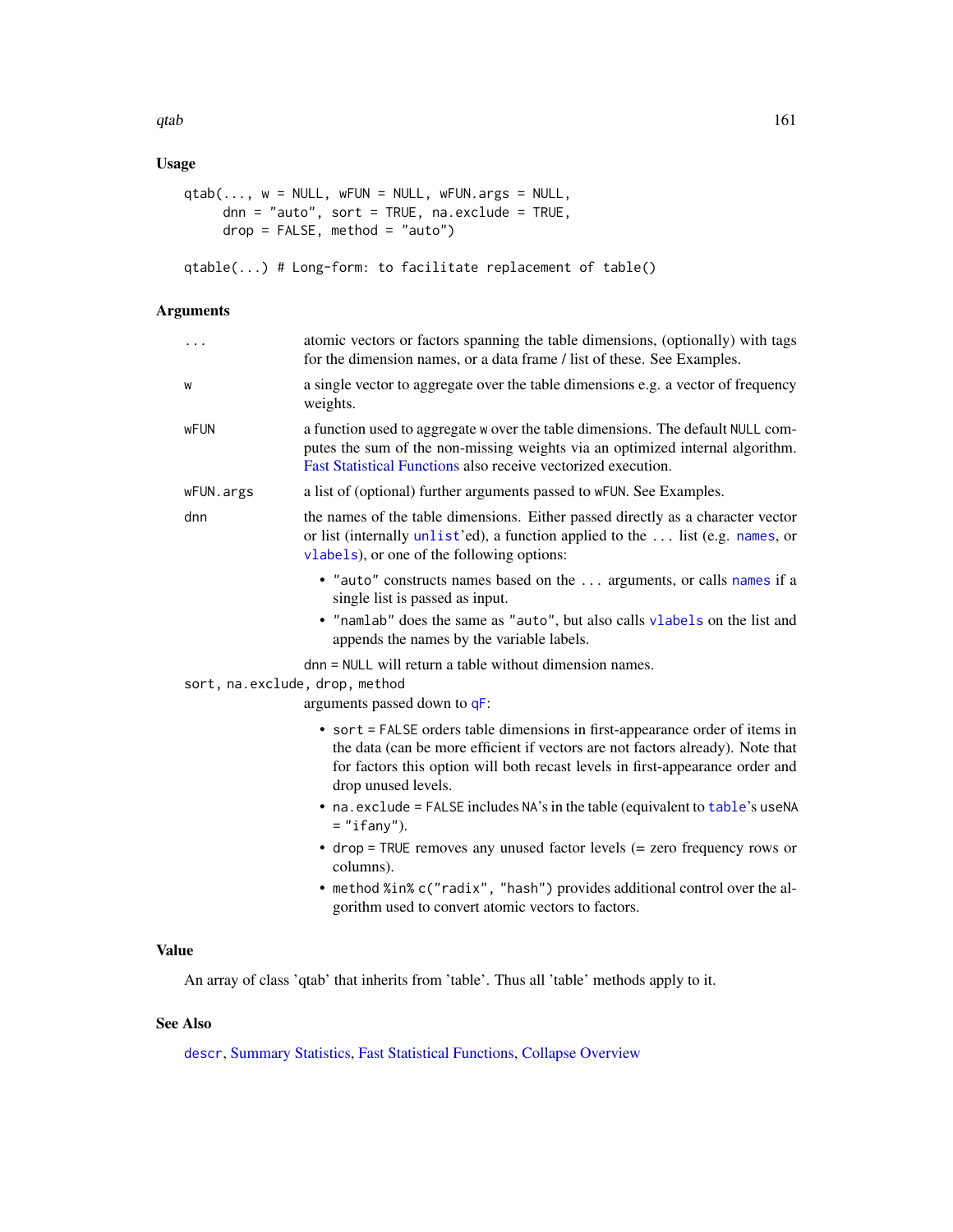## Examples

```
## Basic use
qtab(iris$Species)
with(mtcars, qtab(vs, am))
qtab(mtcars[.c(vs, am)])
library(magrittr)
iris %$% qtab(Sepal.Length > mean(Sepal.Length), Species)
iris %$% qtab(AMSL = Sepal.Length > mean(Sepal.Length), Species)
## World after 2015
wlda15 <- wlddev %>% fsubset(year >= 2015) %>% collap(~ iso3c)
# Regions and income levels (country frequency)
wlda15 %$% qtab(region, income)
wlda15 %$% qtab(region, income, dnn = vlabels)
wlda15 %$% qtab(region, income, dnn = "namlab")
# Population (millions)
wlda15 %$% qtab(region, income, w = POP) %>% divide_by(1e6)
# Life expectancy (years)
wlda15 %$% qtab(region, income, w = LIFEEX, wFUN = fmean)
# Life expectancy (years), weighted by population
wlda15 %$% qtab(region, income, w = LIFEEX, wFUN = fmean,
                  wFUN.args = list(w = POP)# GDP per capita (constant 2010 US$): median
wlda15 %$% qtab(region, income, w = PCGDP, wFUN = fmedian,
                  wFUN.args = list(na.rm = TRUE))
# GDP per capita (constant 2010 US$): median, weighted by population
wlda15 %$% qtab(region, income, w = PCGDP, wFUN = fmedian,
                  wFUN.argv = list(w = POP))# Including OECD membership
tab <- wlda15 %$% qtab(region, income, OECD)
tab
# Various 'table' methods
tab %>% addmargins()
tab %>% marginSums(margin = c("region", "income"))
tab %>% proportions()
tab %>% proportions(margin = "income")
as.data.frame(tab) %>% head(10)
ftable(tab, row.vars = c("region", "OECD"))
# Other options
tab %>% fsum(TRA = "%") # Percentage table (on a matrix use fsum.default)
tab %/=% (sum(tab)/100) # Another way (division by reference, preserves integers)
tab
```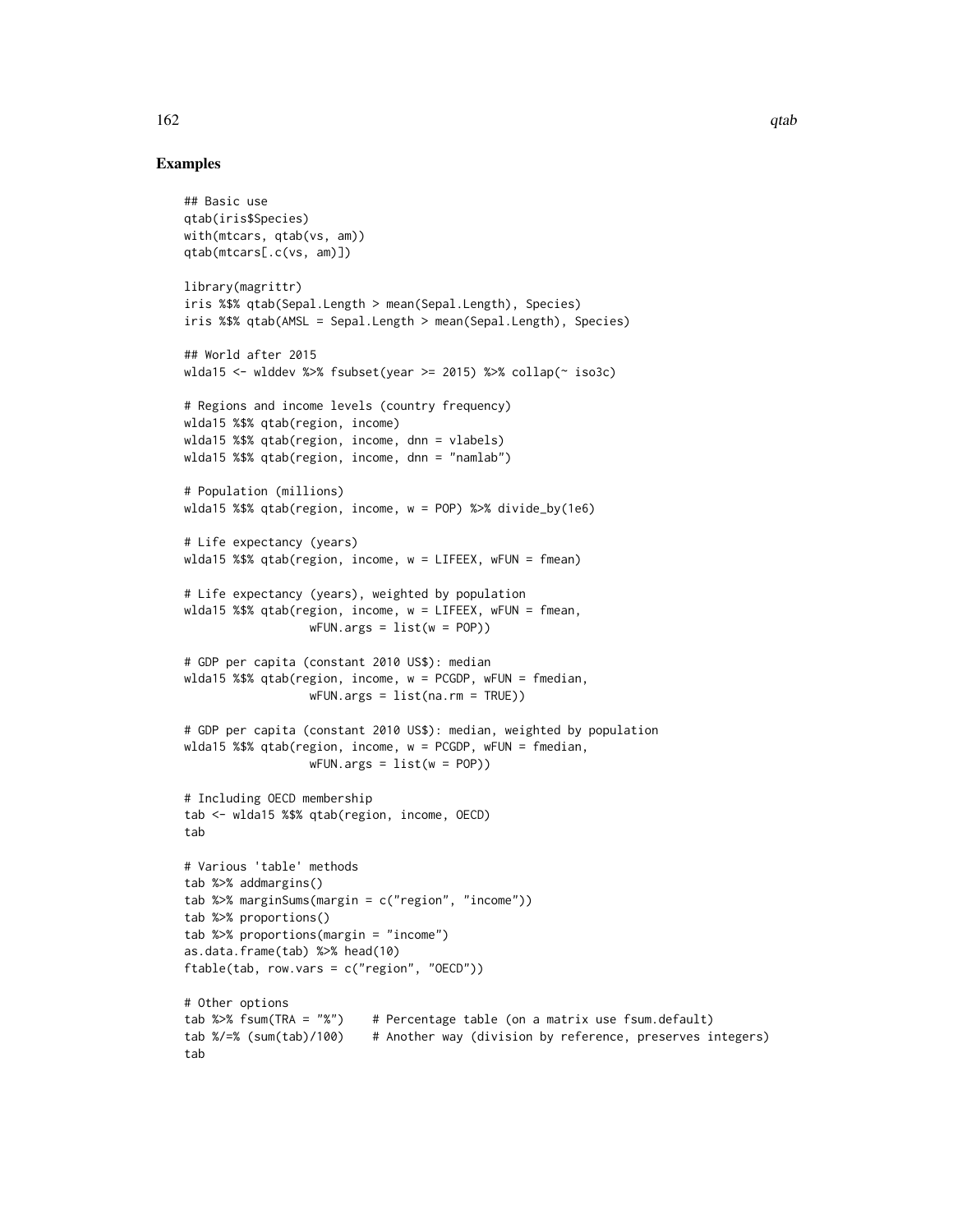rm(tab, wlda15)

quick-conversion *Quick Data Conversion*

#### <span id="page-162-0"></span>Description

Fast, flexible and precise conversion of common data objects, without method dispatch and extensive checks:

- qDF, qDT and qTBL convert vectors, matrices, higher-dimensional arrays and suitable lists to data frame, *data.table* and *tibble*, respectively.
- qM converts vectors, higher-dimensional arrays, data frames and suitable lists to matrix.
- mctl and mrtl column- or row-wise convert a matrix to list, data frame or *data.table*. They are used internally by qDF/qDT/qTBL, [dapply](#page-28-0), [BY](#page-15-0), etc...
- [qF](#page-151-0) converts atomic vectors to factor (documented on a separate page).
- as\_numeric\_factor and as\_character\_factor convert factors, or all factor columns in a data frame / list, to character or numeric (by converting the levels).

#### Usage

```
# Converting between matrices, data frames / tables / tibbles
```

```
qDF(X, row.names.col = FALSE, keep.attr = FALSE, class = "data.frame")
qDT(X, row.names.col = FALSE, keep.attr = FALSE, class = c("data.table", "data.frame"))
qTBL(X, row.names.col = FALSE, keep.attr = FALSE, class = c("tbl_df","tbl","data.frame"))
 qM(X, keep.attr = FALSE, class = NULL)
```
# Programmer functions: matrix rows or columns to list / DF / DT - fully in C++

 $mctl(X, names = FALSE, return = "list")$  $mrtl(X, names = FALSE, return = "list")$ 

# Converting factors or factor columns

```
as_numeric_factor(X, keep.attr = TRUE)
as_character_factor(X, keep.attr = TRUE)
```
### Arguments

X a vector, factor, matrix, higher-dimensional array, data frame or list. mctl and mrtl only accept matrices, as\_numeric\_factor and as\_character\_factor only accept factors, data frames or lists.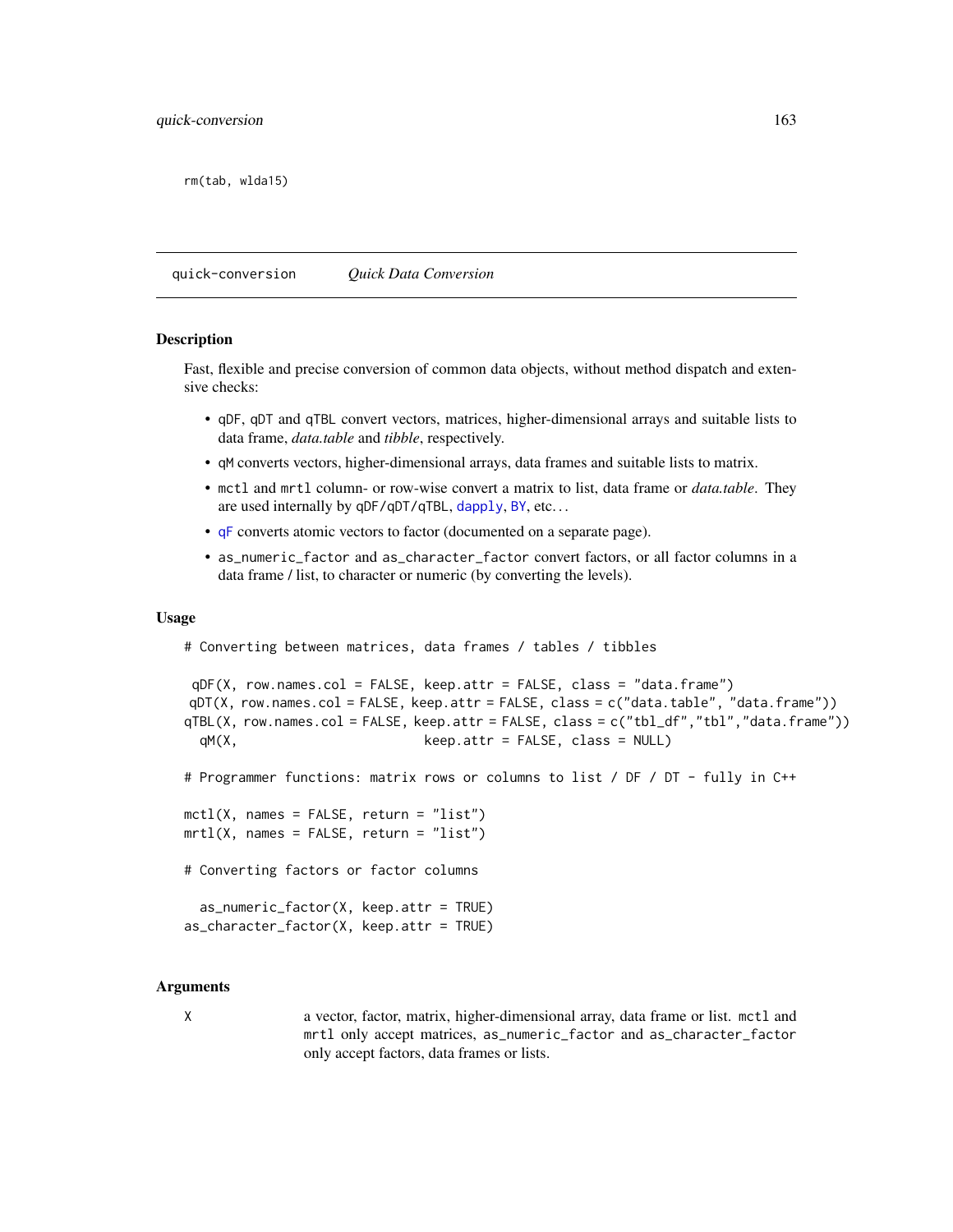| row.names.col |                                                                                                                                                                                                                                                                                                                                                                                                                                   | column e.g. "variable".                                 | should a column capturing names or row names be added? e.g. when converting<br>atomic objects to data frame or data frame to <i>data.table</i> . Can be logical TRUE,<br>which will add a column "row.names" in front, or can supply a name for the |
|---------------|-----------------------------------------------------------------------------------------------------------------------------------------------------------------------------------------------------------------------------------------------------------------------------------------------------------------------------------------------------------------------------------------------------------------------------------|---------------------------------------------------------|-----------------------------------------------------------------------------------------------------------------------------------------------------------------------------------------------------------------------------------------------------|
| keep.attr     | logical. FALSE (default) yields a hard / thorough object conversion: All unnec-<br>essary attributes are removed from the object yielding a plain matrix / data.frame<br>I data.table. FALSE yields a soft I minimal object conversion: Only the attributes<br>'names', 'row.names', 'dim', 'dimnames' and 'levels' are modified in the con-<br>version. Other attributes are preserved. See also class.                          |                                                         |                                                                                                                                                                                                                                                     |
| class         | if a vector of classes is passed here, the converted object will be assigned these<br>classes. If NULL is passed, the default classes are assigned: qM assigns no class,<br>qDF a class "data.frame", and qDT a class c("data.table", "data.frame").<br>If keep.attr = TRUE and class = NULL and the object already inherits the de-<br>fault classes, further inherited classes are preserved. See Details and the Exam-<br>ple. |                                                         |                                                                                                                                                                                                                                                     |
| names         |                                                                                                                                                                                                                                                                                                                                                                                                                                   |                                                         | logical. Should the list be named using row/column names from the matrix?                                                                                                                                                                           |
| return        |                                                                                                                                                                                                                                                                                                                                                                                                                                   |                                                         | an integer or string specifying what to return. The options are:                                                                                                                                                                                    |
|               | Int.<br>1<br>$\overline{c}$<br>3                                                                                                                                                                                                                                                                                                                                                                                                  | <i>String</i><br>"list"<br>"data.frame"<br>"data.table" | Description<br>returns a plain list<br>returns a plain data.frame<br>returns a plain <i>data.table</i>                                                                                                                                              |

## Details

Object conversions using these functions are maximally efficient and involve 3 consecutive steps: (1) Converting the storage mode / dimensions / data of the object, (2) converting / modifying the attributes and (3) modifying the class of the object:

(1) is determined by the choice of function and the optional row.names.col argument to qDF and qDT. Higher-dimensional arrays are converted by expanding the second dimension (adding columns, same as as.matrix, as.data.frame, as.data.table).

 $(2)$  is determined by the keep.attr argument: keep.attr = TRUE seeks to preserve the attributes of the object. It's effect is like copying attributes(converted) <- attributes(original), and then modifying the "dim", "dimnames", "names", "row.names" and "levels" attributes as necessitated by the conversion task. keep.attr = FALSE only converts / assigns / removes these attributes and drops all others.

(3) is determined by the class argument: Setting class = "myclass" will yield a converted object of class "myclass", with any other / prior classes being removed by this replacement. Setting class = NULL does NOT mean that a class NULL is assigned (which would remove the class attribute), but rather that the default classes are assigned: qM assigns no class, qDF a class "data.frame", and qDT a class c("data.table", "data.frame"). At this point there is an interaction with keep.attr: If keep.attr = TRUE and class = NULL and the object converted already inherits the respective default classes, then any other inherited classes will also be preserved (with  $\varphi(x)$ , keep.attr = TRUE, class =  $NULL$ ) any class will be preserved if is.matrix(x) evaluates to TRUE.)

The default keep.attr = FALSE ensures *hard* conversions so that all unnecessary attributes are dropped. Furthermore in qDF/qDT/qTBL the default classes were explicitly assigned. This is to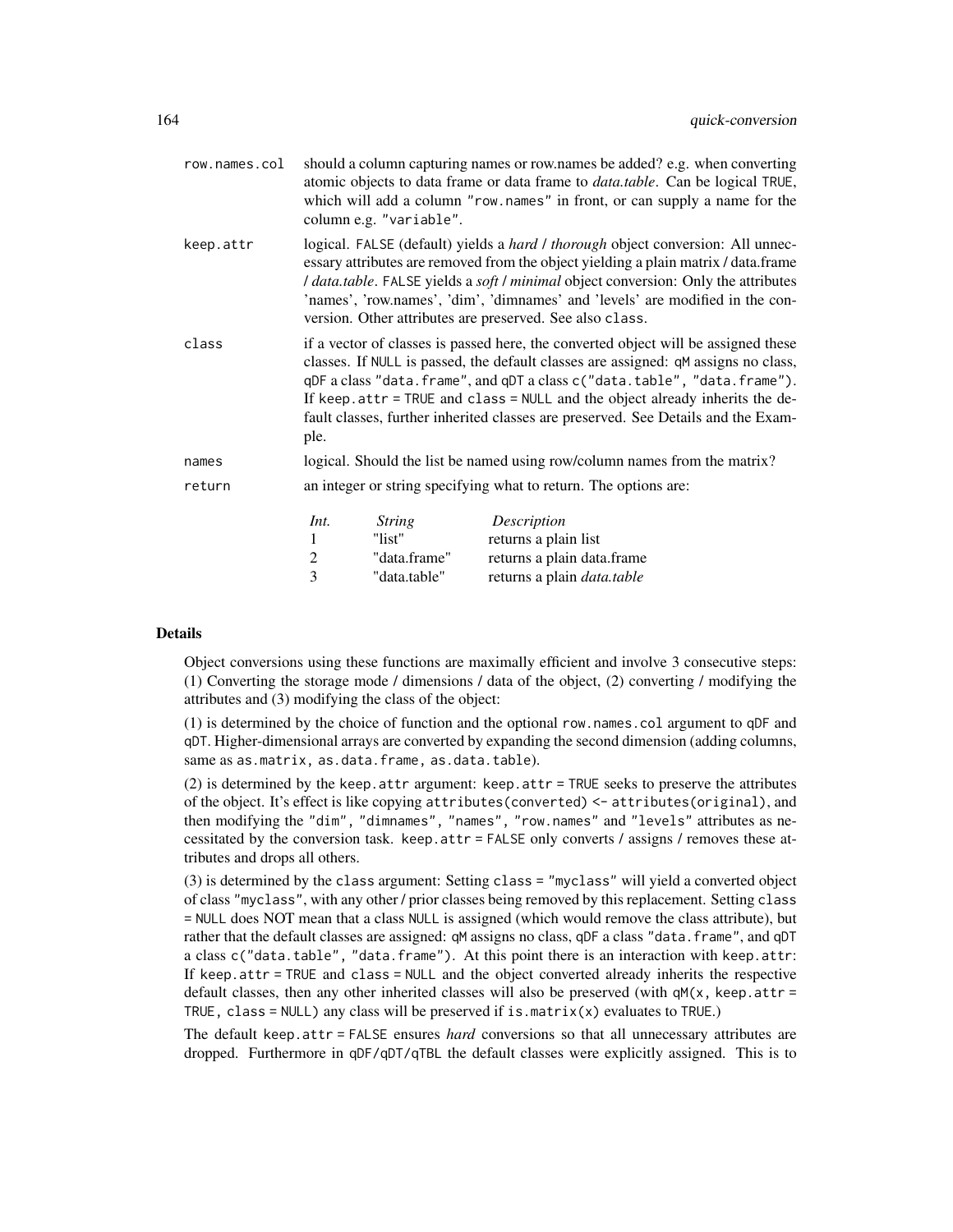### radixorder 165

ensure that the default methods apply, even if the user chooses to preserve further attributes. For qM a more lenient default setup was chosen to enable the full preservation of time series matrices with keep.attr = TRUE. If the user wants to keep attributes attached to a matrix but make sure that all default methods work properly, either one of  $qM(x)$ , keep.attr = TRUE, class = "matrix") or unclass(qM(x, keep.attr = TRUE)) should be employed.

### Value

qDF - returns a data.frame qDT - returns a *data.table* qTBL - returns a *tibble* qM - returns a matrix mctl, mrtl - return a list, data frame or *data.table* qF - returns a factor as\_numeric\_factor - returns X with factors converted to numeric variables as\_character\_factor - returns X with factors converted to character variables

### See Also

[qF](#page-151-0), [Collapse Overview](#page-23-0)

## Examples

```
## Basic Examples
mtcarsM <- qM(mtcars) # Matrix from data.frame
mtcarsDT <- qDT(mtcarsM) # data.table from matrix columns
mtcarsTBL <- qTBL(mtcarsM) # tibble from matrix columns
head(mrtl(mtcarsM, TRUE, "data.frame")) # data.frame from matrix rows, etc..
head(qDF(mtcarsM, "cars")) # Adding a row.names column when converting from matrix
head(qDT(mtcars, "cars")) # Saving row.names when converting data frame to data.table
cylF <- qF(mtcars$cyl) # Factor from atomic vector
cylF
# Factor to numeric conversions
identical(mtcars, as_numeric_factor(dapply(mtcars, qF)))
```
<span id="page-164-0"></span>radixorder *Fast Radix-Based Ordering*

### <span id="page-164-1"></span>Description

A slight modification of  $order(\ldots, method = "radix")$  that is more programmer friendly and, importantly, provides features for ordered grouping of data (similar to data.table:::forderv which has more or less the same source code). radixorderv is a programmers version directly supporting vector and list input.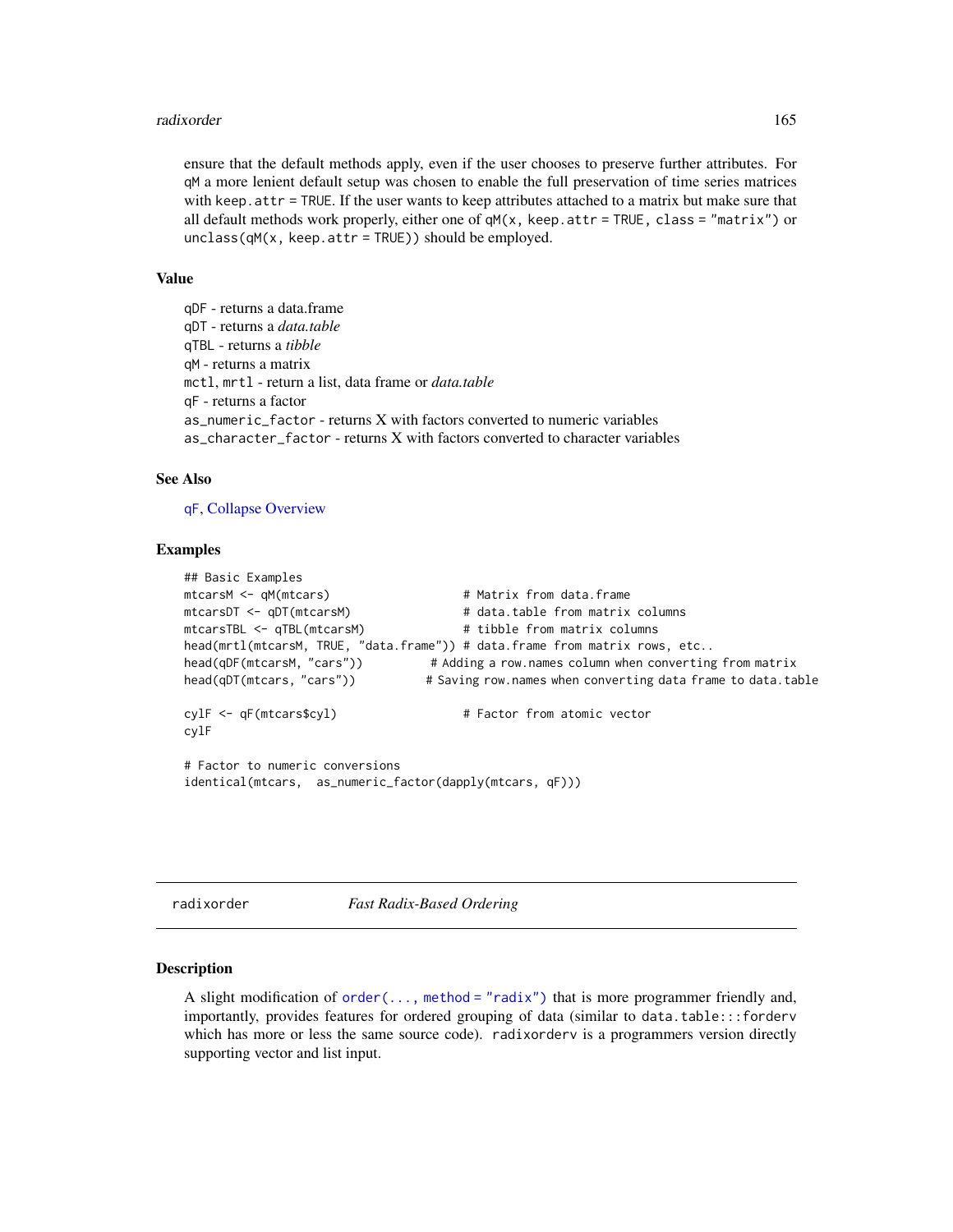### Usage

```
radixorder(..., na.last = TRUE, decreasing = FALSE, starts = FALSE,
          group.sizes = FALSE, sort = TRUE)
```

```
radixorderv(x, na.last = TRUE, decreasing = FALSE, starts = FALSE,
            group.sizes = FALSE, sort = TRUE)
```
## Arguments

| $\ddotsc$   | comma-separated atomic vectors to order.                                                                                                                                                                                                                                                                   |
|-------------|------------------------------------------------------------------------------------------------------------------------------------------------------------------------------------------------------------------------------------------------------------------------------------------------------------|
| X           | an atomic vector or list of atomic vectors such as a data frame.                                                                                                                                                                                                                                           |
| na.last     | logical. for controlling the treatment of NA's. If TRUE, missing values in the data<br>are put last; if FALSE, they are put first; if NA, they are removed.                                                                                                                                                |
| decreasing  | logical. Should the sort order be increasing or decreasing? Can be a vector of<br>length equal to the number of arguments in $\dots / x$ .                                                                                                                                                                 |
| starts      | logical. TRUE returns an attribute 'starts' containing the first element of each new<br>group i.e. the row denoting the start of each new group if the data were sorted<br>using the computed ordering vector. See Examples.                                                                               |
| group.sizes | logical. TRUE returns an attribute 'group.sizes' containing sizes of each group<br>in the same order as groups are encountered if the data were sorted using the<br>computed ordering vector. See Examples.                                                                                                |
| sort        | logical. This argument only affects character vectors / columns passed. If FALSE,<br>these are not ordered but simply grouped in the order of first appearance of<br>unique elements. This provides a slight performance gain if only grouping but<br>not alphabetic ordering is required. See also group. |

## Value

An integer ordering vector with attributes: Unless na.last = NA an attribute "sorted" indicating whether the input data was already sorted is attached. If starts = TRUE, "starts" giving a vector of group starts in the ordered data, and if group.sizes = TRUE, "group.sizes" giving the vector of group sizes are attached. In either case an attribute "maxgrpn" providing the size of the largest group is also attached.

## Author(s)

The C code was taken - with slight modifications - from [base R source code,](https://github.com/wch/r-source/blob/79298c499218846d14500255efd622b5021c10ec/src/main/radixsort.c) and is originally due to *data.table* authors Matt Dowle and Arun Srinivasan.

## See Also

[Fast Grouping and Ordering,](#page-39-0) [Collapse Overview](#page-23-0)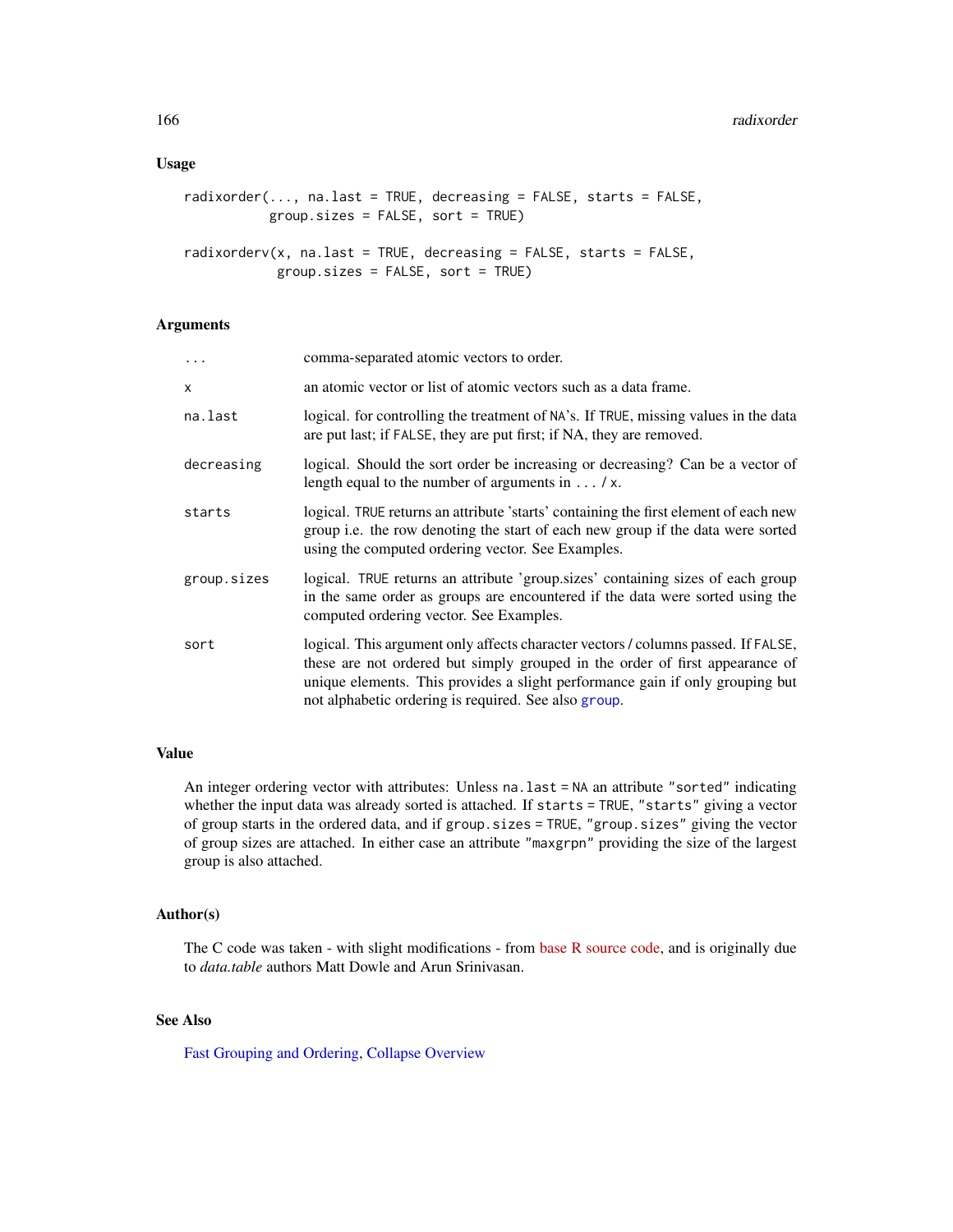### rapply2d and the contract of the contract of the contract of the contract of the contract of the contract of the contract of the contract of the contract of the contract of the contract of the contract of the contract of t

### Examples

```
radixorder(mtcars$mpg)
head(mtcars[radixorder(mtcars$mpg), ])
radixorder(mtcars$cyl, mtcars$vs)
o <- radixorder(mtcars$cyl, mtcars$vs, starts = TRUE)
st <- attr(o, "starts")
head(mtcars[o, ])
mtcars[o[st], c("cyl", "vs")] # Unique groups
# Note that if attr(o, "sorted") == TRUE, then all(o[st] == st)radixorder(rep(1:3, each = 3), starts = TRUE)
# Group sizes
radixorder(mtcars$cyl, mtcars$vs, group.sizes = TRUE)
# Both
radixorder(mtcars$cyl, mtcars$vs, starts = TRUE, group.sizes = TRUE)
```
<span id="page-166-0"></span>rapply2d *Recursively Apply a Function to a List of Data Objects*

### Description

rapply2d is a recursive version of lapply with three differences to [rapply](#page-0-0):

- 1. data frames (or other list-based objects specified in classes) are considered as atomic, not as (sub-)lists
- 2. FUN is applied to all 'atomic' objects in the nested list
- 3. the result is not simplified / unlisted.

## Usage

```
rapply2d(l, FUN, ..., classes = "data.frame")
```
## Arguments

| 1          | a list.                                                                                   |
|------------|-------------------------------------------------------------------------------------------|
| <b>FUN</b> | a function that can be applied to all 'atomic' elements in l.                             |
| .          | additional elements passed to FUN.                                                        |
| classes    | character. Classes of list-based objects inside 1 that should be considered as<br>atomic. |

#### Value

A list of the same structure as l, where FUN was applied to all atomic elements and list-based objects of a class included in classes.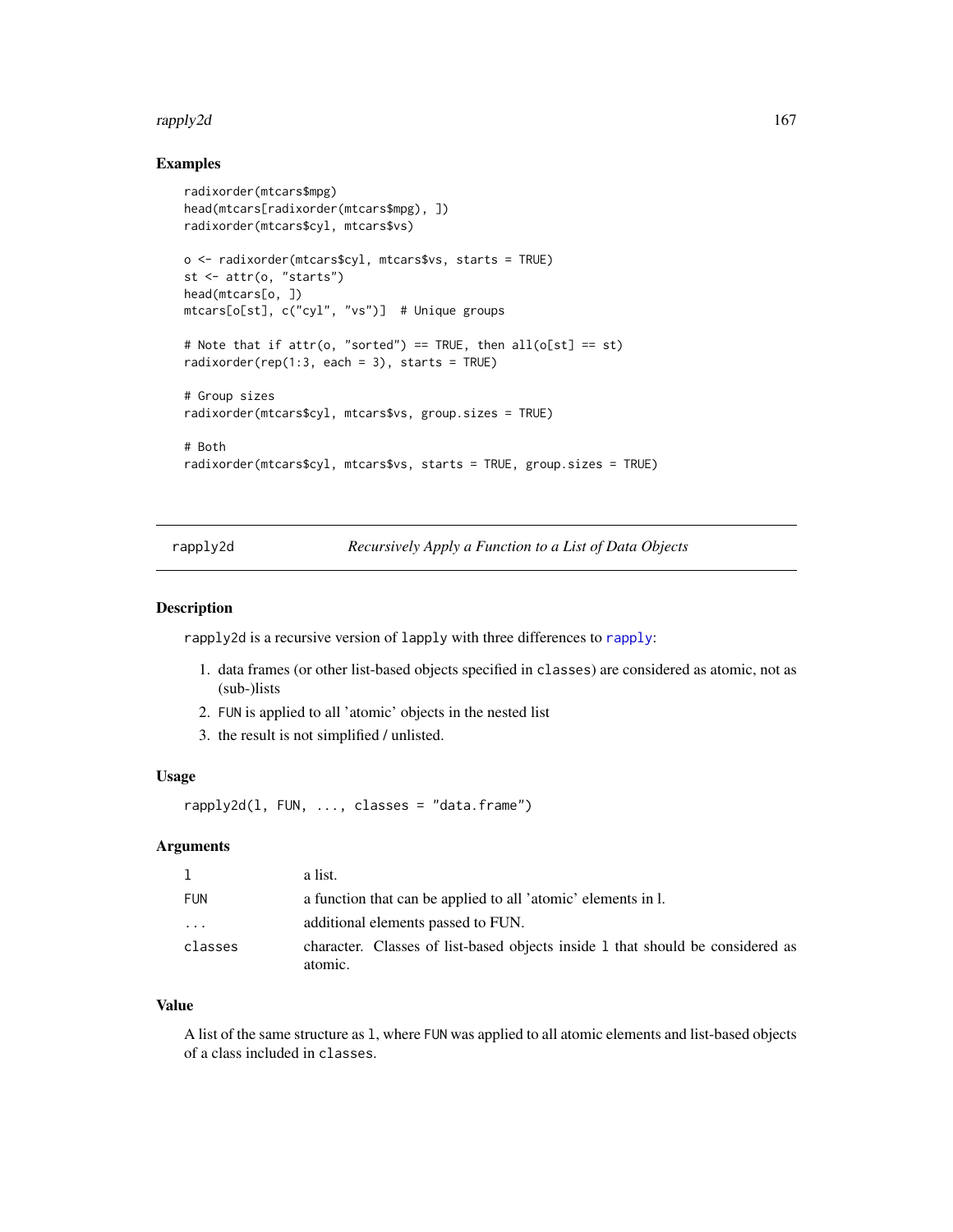## Note

The main reason rapply2d exists is to have a recursive function that out-of-the-box applies a function to a nested list of data frames.

For most other purposes [rapply](#page-0-0), or by extension the excellent [rrapply](https://cran.r-project.org/package=rrapply) function / package, provide more advanced functionality and greater performance.

#### See Also

[rsplit](#page-171-0), [unlist2d](#page-185-0), [List Processing,](#page-142-0) [Collapse Overview](#page-23-0)

### Examples

```
l <- list(mtcars, list(mtcars, as.matrix(mtcars)))
rapply2d(l, fmean)
unlist2d(rapply2d(l, fmean))
```
<span id="page-167-0"></span>recode-replace *Recode and Replace Values in Matrix-Like Objects*

### Description

A small suite of functions to efficiently perform common recoding and replacing tasks in matrix-like objects (vectors, matrices, arrays, data frames, lists of atomic objects):

- recode\_num and recode\_char can be used to efficiently recode multiple numeric or character values, respectively. The syntax is inspired by  $dp\ln y$ : recode, but the functionality is enhanced in the following respects: (1) they are faster than  $d$ plyr::recode, (2) when passed a data frame / list, all appropriately typed columns will be recoded. (3) They preserve the attributes of the data object and of columns in a data frame / list, and (4) recode\_char also supports regular expression matching using [grepl](#page-0-0).
- replace\_NA efficiently replaces NA/NaN with a value (default is  $\emptyset L$ ). data can be multi-typed, in which case appropriate columns can be selected through the cols argument. For numeric data a more versatile alternative is provided by data.table::nafill and data.table::setnafill.
- replace\_Inf replaces Inf/-Inf (or optionally NaN/Inf/-Inf) with a value (default is NA). replace\_Inf skips non-numeric columns in a data frame.
- replace\_outliers replaces values falling outside a 1- or 2-sided numeric threshold or outside a certain number of standard deviations with a value (default is NA). replace\_outliers skips non-numeric columns in a data frame.

### Usage

```
recode_number(X, ..., default = NULL, missing = NULL, set = FALSE)recode_{char}(X, ..., default = NULL, missing = NULL, regex = FALSE,
            ignore.case = FALSE, fixed = FALSE, set = FALSE)
```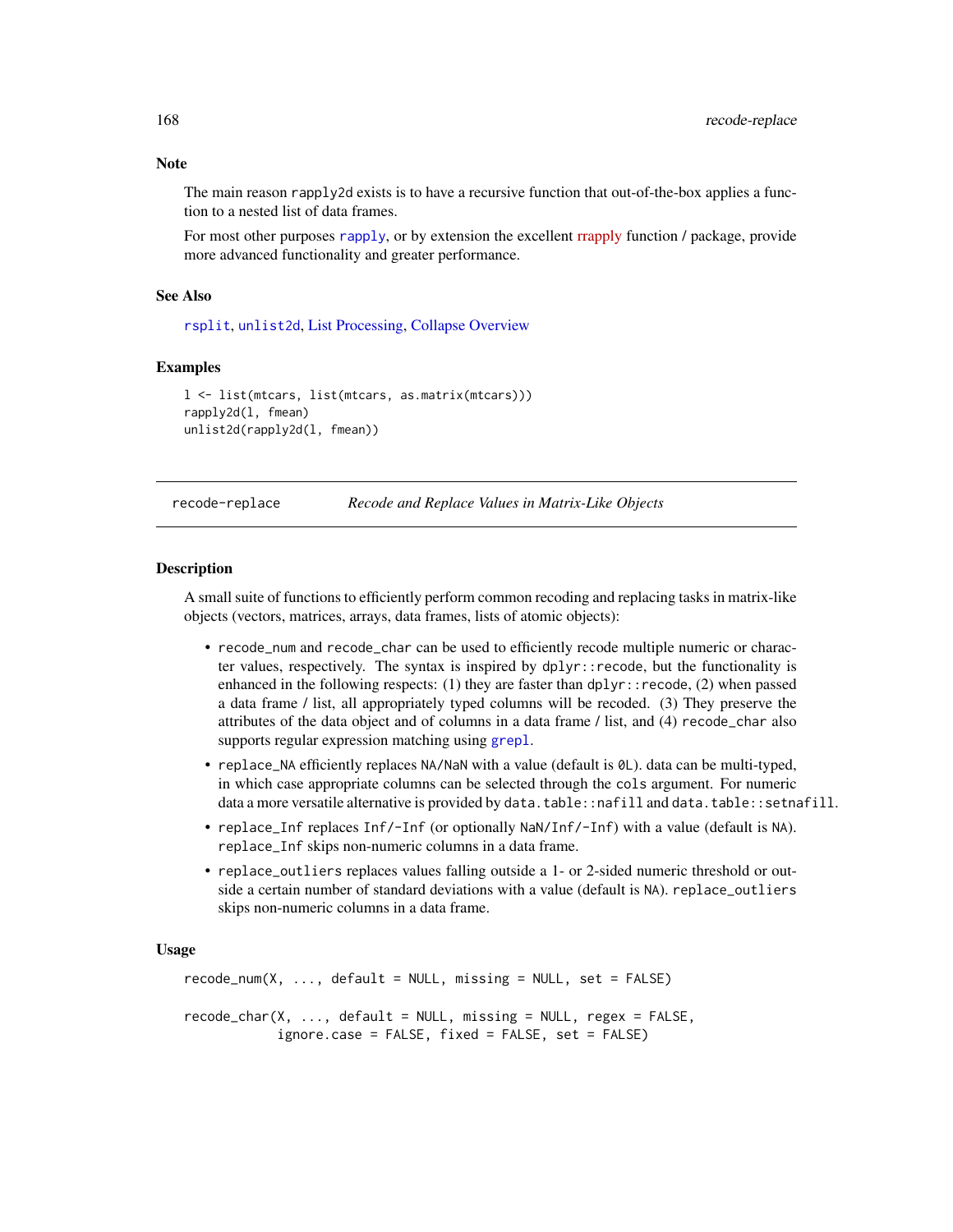```
replace_M(X, value = 0L, cols = NULL, set = FALSE)replace_Inf(X, value = NA, replace.nan = FALSE)
replace_outliers(X, limits, value = NA,
                single.limit = c("SDs", "min", "max", "overall_SDs"))
```
## Arguments

| X            | a vector, matrix, array, data frame or list of atomic objects.                                                                                                                                                                                                                                                                                                                                                                                                                                                                                                                                                                               |
|--------------|----------------------------------------------------------------------------------------------------------------------------------------------------------------------------------------------------------------------------------------------------------------------------------------------------------------------------------------------------------------------------------------------------------------------------------------------------------------------------------------------------------------------------------------------------------------------------------------------------------------------------------------------|
| .            | comma-separated recode arguments of the form: value = replacement, '2'<br>$= 0$ , Secondary = "SEC" etc recode_char with regex = TRUE also supports<br>regular expressions i.e. $\text{S}$   D\$ $\text{S}$ = "STD" etc.                                                                                                                                                                                                                                                                                                                                                                                                                     |
| default      | optional argument to specify a scalar value to replace non-matched elements<br>with.                                                                                                                                                                                                                                                                                                                                                                                                                                                                                                                                                         |
| missing      | optional argument to specify a scalar value to replace missing elements with.<br>Note that to increase efficiency this is done before the rest of the recoding i.e.<br>the recoding is performed on data where missing values are filled!                                                                                                                                                                                                                                                                                                                                                                                                    |
| set          | logical. TRUE does (some) replacements by reference (i.e. in-place modification<br>of the data). For replace_NA this feature is mature, and the result will be re-<br>turned invisibly. For recode_num and recode_char, replacement by reference<br>is still partial, so you need to assign the result to an object to materialize all<br>changes.                                                                                                                                                                                                                                                                                           |
| regex        | logical. If TRUE, all recode-argument names are (sequentially) passed to grepl<br>as a pattern to search X. All matches are replaced. Note that NA's are also matched<br>as strings by grepl.                                                                                                                                                                                                                                                                                                                                                                                                                                                |
| value        | a single (scalar) value to replace matching elements with.                                                                                                                                                                                                                                                                                                                                                                                                                                                                                                                                                                                   |
| cols         | select columns to replace missing values in using a function, column names,<br>indices or logical vector.                                                                                                                                                                                                                                                                                                                                                                                                                                                                                                                                    |
| replace.nan  | logical. TRUE replaces NaN/Inf/-Inf. FALSE (default) replaces only Inf/-Inf.                                                                                                                                                                                                                                                                                                                                                                                                                                                                                                                                                                 |
| limits       | either a vector of two-numeric values c(minval, maxval) constituting a two-<br>sided outlier threshold, or a single numeric value constituting either a factor<br>of standard deviations (default), or the minimum or maximum of a one-sided<br>outlier threshold. See also single.limit.                                                                                                                                                                                                                                                                                                                                                    |
| single.limit | a character or integer (argument only applies if length(limits) == 1):                                                                                                                                                                                                                                                                                                                                                                                                                                                                                                                                                                       |
|              | • 1 - "SDs" specifies that limits will be interpreted as a (two-sided) thresh-<br>old in column standard-deviations on standardized data. The underlying<br>code is equivalent to $X[abs(fscale(X)) > limits] < -$ value but faster.<br>Since fscale is S3 generic with methods for grouped_df, pseries and<br>pdata. frame, the standardizing will be grouped if such objects are passed<br>(i.e. the outlier threshold is then measured in within-group standard devia-<br>tions).<br>• 2 - "min" specifies that limits will be interpreted as a (one-sided) min-<br>imum threshold. The underlying code is equivalent to X[X < limits] <- |
|              | value.                                                                                                                                                                                                                                                                                                                                                                                                                                                                                                                                                                                                                                       |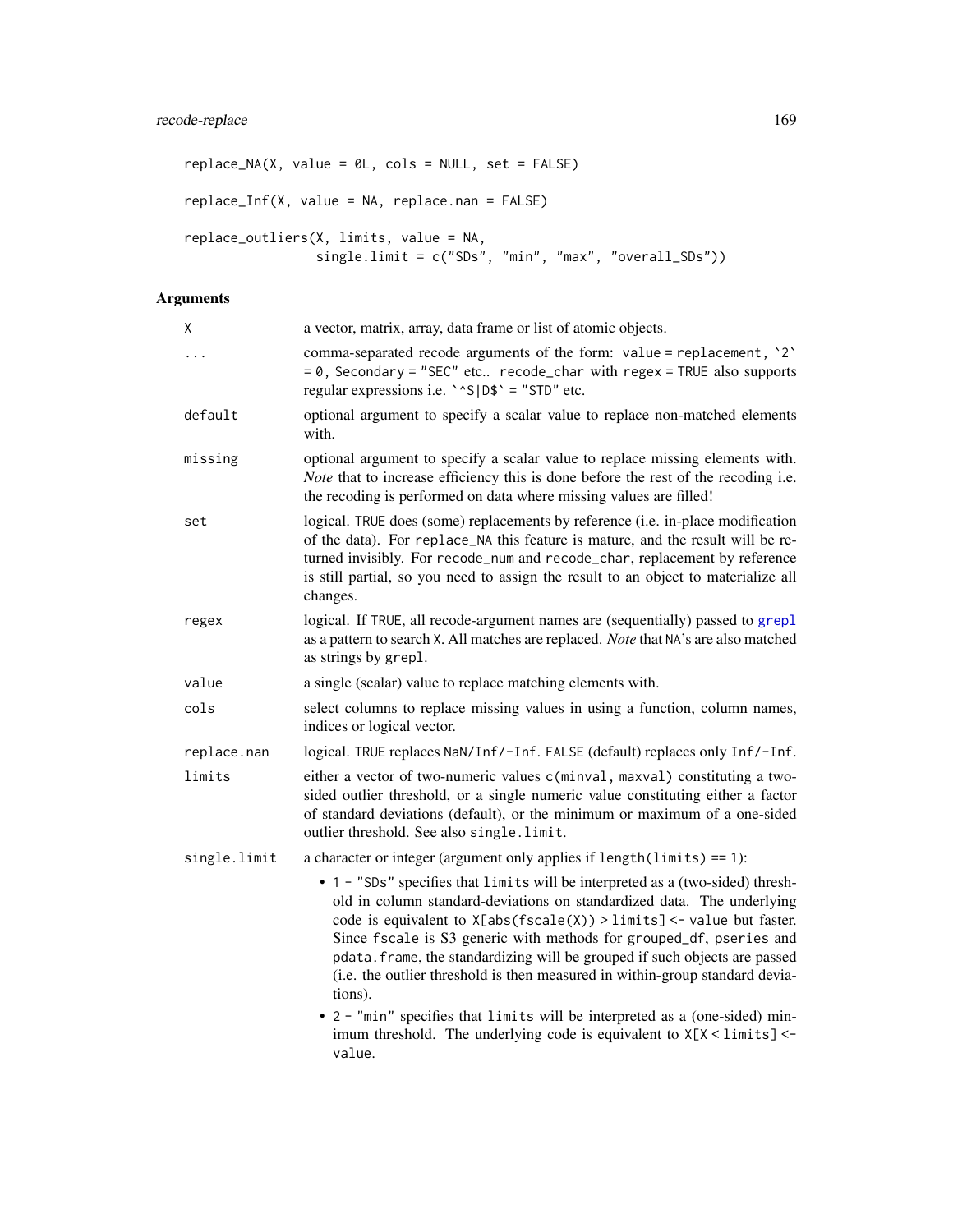- 3 "max" specifies that limits will be interpreted as a (one-sided) maximum threshold. The underlying code is equivalent to  $X[X > 1]$  imits] <value.
- 4 "overall\_SDs" is equivalent to "SDs" but ignores groups when a grouped\_df, pseries or pdata.frame is passed (i.e. standardizing and determination of outliers is by the overall column standard deviation).

ignore.case, fixed

logical. Passed to [grepl](#page-0-0) and only applicable if regex = TRUE.

## Note

These functions are not generic and do not offer support for factors or date(-time) objects. see dplyr::recode\_factor, *forcats* and other appropriate packages for dealing with these classes.

Simple replacing tasks on a vector can also effectively be handled by, [setv](#page-34-0) / [copyv](#page-34-0). Fast vectorized switches are offered by package *kit* (functions iif, nif, vswitch, nswitch) as well as data.table::fcase and data.table::fifelse.

### See Also

[pad](#page-143-0), [Efficient Programming,](#page-34-1) [Collapse Overview](#page-23-0)

## Examples

```
recode_char(c("a","b","c"), a = "b", b = "c")
recode_char(month.name, ber = NA, regex = TRUE)
mtcr \leq recode_num(mtcars, \circ = 2, \circ 4 \leq Inf, \circ 1 \leq NaN)
replace_Inf(mtcr)
replace_Inf(mtcr, replace.nan = TRUE)
replace_outliers(mtcars, c(2, 100)) # Replace all values below 2 and above 100 w. NA
replace_outliers(mtcars, 2, single.limit = "min") # Replace all value smaller than 2 with NA
replace_outliers(mtcars, 100, single.limit = "max") # Replace all value larger than 100 with NA
replace_outliers(mtcars, 2) \qquad # Replace all values above or below 2 column-
                                          # standard-deviations from the column-mean w. NA
replace_outliers(fgroup_by(iris, Species), 2) # Passing a grouped_df, pseries or pdata.frame
                                                 # allows to remove outliers according to
                                               # in-group standard-deviation. see ?fscale
```
roworder *Fast Reordering of Data Frame Rows*

### Description

A fast substitute for dplyr::arrange. It returns a sorted copy of the data frame, unless the data is already sorted in which case no copy is made. In addition, rows can be manually re-ordered. Use data.table::setorder to sort a data frame without creating a copy.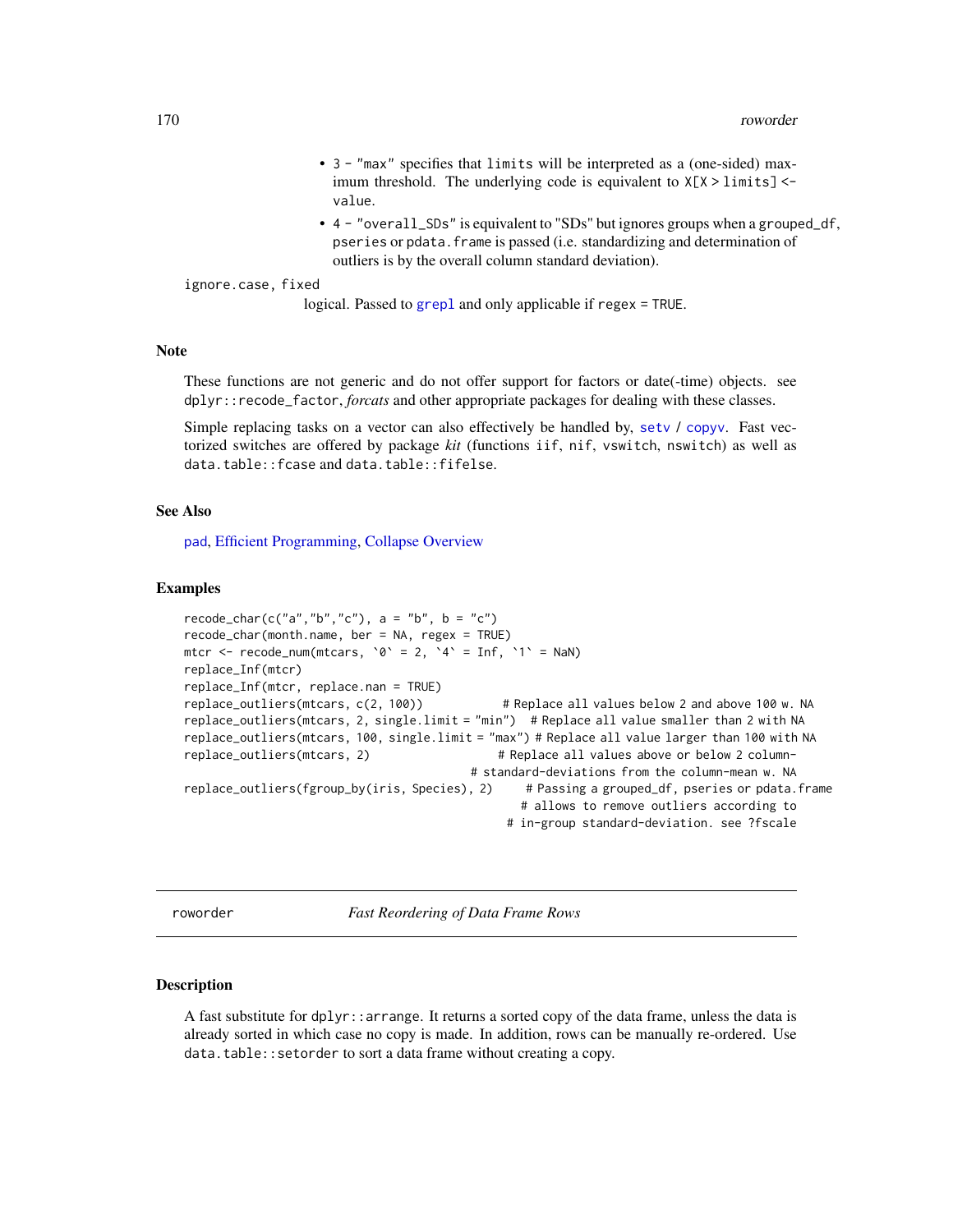### roworder 171

## Usage

```
roworder(X, ..., na-last = TRUE)roworderv(X, cols = NULL, neworder = NULL, decreasing = FALSE,
         na.last = TRUE, pos = "front")
```
## Arguments

| χ              |               | a data frame or list of equal-length columns.                                                                                                                                   |  |  |
|----------------|---------------|---------------------------------------------------------------------------------------------------------------------------------------------------------------------------------|--|--|
| .              |               | comma-separated columns of X to sort by e.g. var1, var2. Negatives i.e.<br>-var1, var2 can be used to sort in decreasing order of var1.                                         |  |  |
| cols           |               | select columns to sort by using a function, column names, indices or a logical<br>vector. The default NULL sorts by all columns in order of occurrence (from left<br>to right). |  |  |
| na.last        |               | logical. If TRUE, missing values in the sorting columns are placed last; if FALSE,<br>they are placed first; if NA they are removed (argument passed to radixorderv).           |  |  |
| decreasing     |               | logical. Should the sort order be increasing or decreasing? Can also be a vec-<br>tor of length equal to the number of arguments in cols (argument passed to<br>radixorderv).   |  |  |
| neworder       |               | an ordering vector, can be $\leq$ nrow(X). if pos = "front" or pos = "end", a logi-<br>cal vector can also be supplied. This argument overwrites cols.                          |  |  |
| pos            |               | integer or character. Different arrangement options if !is.null(neworder) &&<br>$length(neworder) < nrow(X)$ .                                                                  |  |  |
| Int.           | <b>String</b> | Description                                                                                                                                                                     |  |  |
| 1              | "front"       | move rows in neworder to the front (top) of X (the default).                                                                                                                    |  |  |
| $\overline{2}$ | "end"         | move rows in neworder to the end (bottom) of X.                                                                                                                                 |  |  |
| 3              | "exchange"    | just exchange the order of rows in neworder, other rows remain in the same position.                                                                                            |  |  |
| 4              | "after"       | place all further selected rows behind the first selected row.                                                                                                                  |  |  |

### Value

A copy of X with rows reordered. If X is already sorted, X is simply returned.

#### Note

If you don't require a copy of the data, use data.table::setorder (you can also use it in a piped call as it invisibly returns the data).

roworder(v) has internal facilities to deal with [indexed data.](#page-132-0)

# See Also

[colorder](#page-27-0), [Data Frame Manipulation,](#page-38-0) [Fast Grouping and Ordering,](#page-39-0) [Collapse Overview](#page-23-0)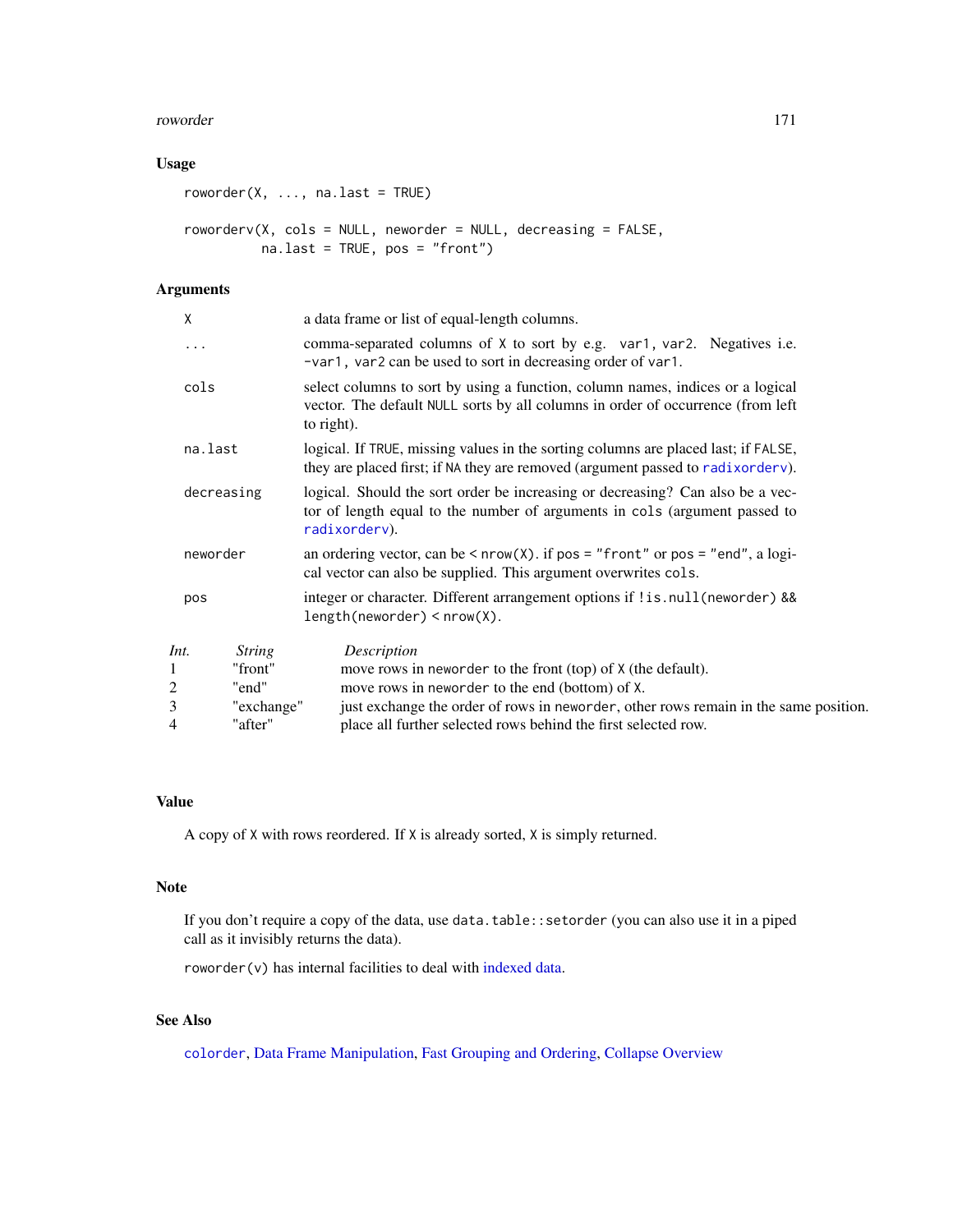### Examples

```
head(roworder(airquality, Month, -Ozone))
head(roworder(airquality, Month, -Ozone, na.last = NA)) # Removes the missing values in Ozone
## Same in standard evaluation
head(roworderv(airquality, c("Month", "Ozone"), decreasing = c(FALSE, TRUE)))
head(roworderv(airquality, c("Month", "Ozone"), decreasing = c(FALSE, TRUE), na.last = NA))
## Custom reordering
head(roworderv(mtcars, neworder = 3:4)) # Bring rows 3 and 4 to the front
head(roworderv(mtcars, neworder = 3:4, pos = "end")) # Bring them to the end
head(roworderv(mtcars, neworder = mtcars$vs == 1)) # Bring rows with vs == 1 to the top
```
rsplit *Recursive Splitting*

### Description

rsplit (recursively) splits a vector or data frame into subsets according to combinations of (multiple) vectors / factors and returns a (nested) list. If flatten = TRUE, the list is flattened yielding the same result as [split](#page-0-0). rsplit is implemented as a wrapper around [gsplit](#page-127-1), and significantly faster than [split](#page-0-0).

### Usage

```
rsplit(x, \ldots)## Default S3 method:
rsplit(x, fl, drop = TRUE, flatten = FALSE, use.name = TRUE, ...)## S3 method for class 'data.frame'
rsplit(x, by, drop = TRUE, flatten = FALSE, cols = NULL,keep.py = FALSE, simplify = TRUE, use.name = TRUE, ...)
```
### Arguments

| $\mathsf{x}$ | a vector, data frame or list.                                                                                                                                                   |
|--------------|---------------------------------------------------------------------------------------------------------------------------------------------------------------------------------|
| f1           | a GRP object, or a (list of) vector(s) / factor(s) (internally converted to a GRP<br>object(s)) used to split $x$ .                                                             |
| by           | <i>data.frame method:</i> Same as f1, but also allows one- or two-sided formulas i.e.<br>~ group1 or var1 + var2 ~ group1 + group2. See Examples.                               |
| drop         | logical. TRUE removes unused levels or combinations of levels from factors<br>before splitting; FALSE retains those combinations yielding empty list elements<br>in the output. |
| flatten      | logical. If f1 is a list of vectors / factors, TRUE calls GRP on the list, creating a<br>single grouping used for splitting; FALSE yields recursive splitting.                  |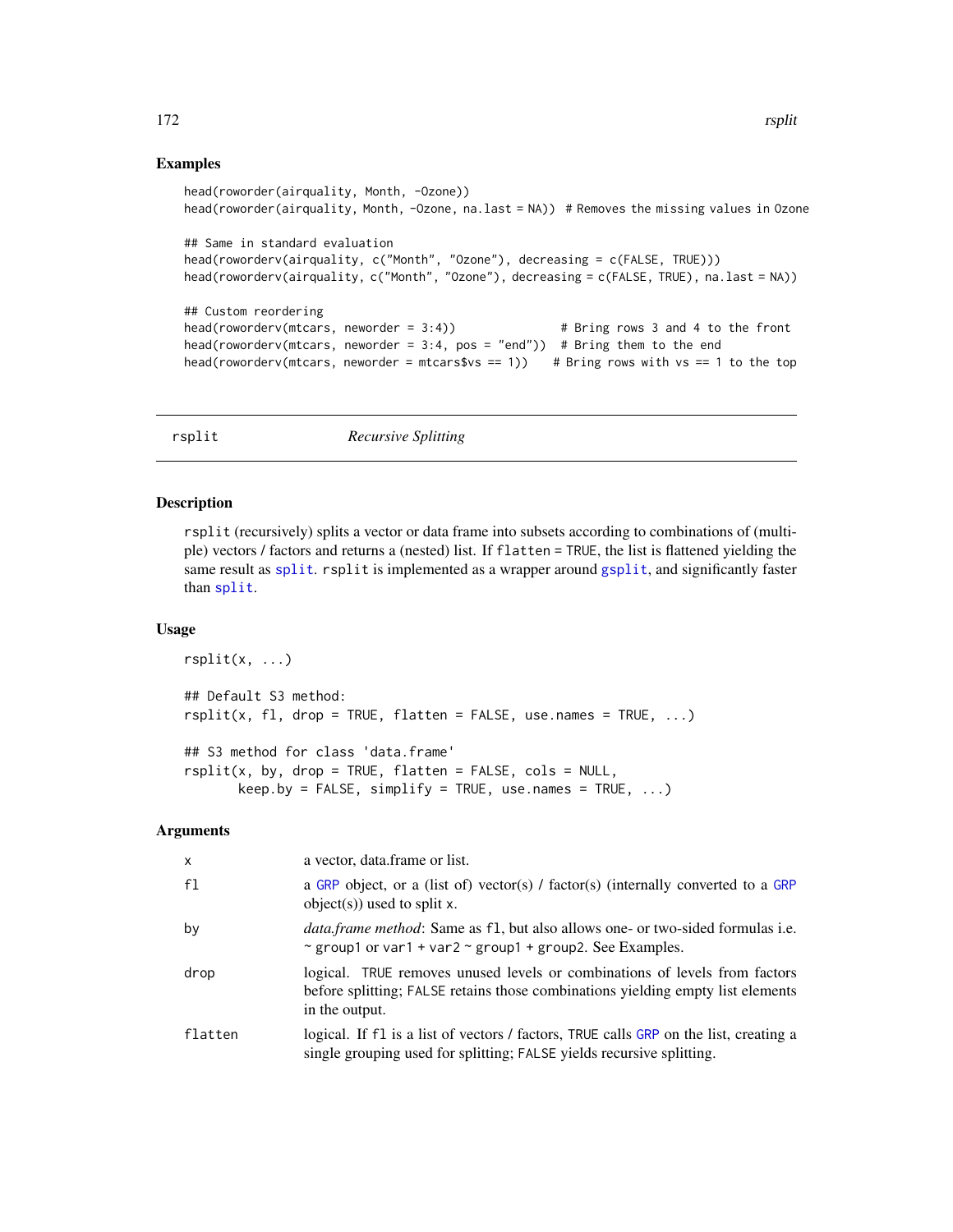rsplit 173

| use.names | logical. TRUE returns a named list (like split); FALSE returns a plain list.                                                                                                                               |
|-----------|------------------------------------------------------------------------------------------------------------------------------------------------------------------------------------------------------------|
| cols      | <i>data.frame method</i> : Select columns to split using a function, column names,<br>indices or a logical vector. Note: cols is ignored if a two-sided formula is<br>passed to by.                        |
| keep.by   | logical. If a formula is passed to by, then TRUE preserves the splitting (right-<br>hand-side) variables in the data frame.                                                                                |
| simplify  | data.frame method: Logical. TRUE calls rsplit.default if a single column is<br>split e.g. $rsplit(data, col1 \sim group1)$ becomes the same as $rsplit(dataScol1$ ,<br>$data$$ group1).                    |
| $\ddots$  | further arguments passed to GRP. Sensible choices would be sort = FALSE, decreasing<br>$=$ TRUE or na. last $=$ FALSE. Note that these options only apply if fl is not al-<br>ready a (list of) factor(s). |
|           |                                                                                                                                                                                                            |

## Value

a (nested) list containing the subsets of x.

## See Also

[gsplit](#page-127-1), [rapply2d](#page-166-0), [unlist2d](#page-185-0), [List Processing,](#page-142-0) [Collapse Overview](#page-23-0)

### Examples

```
rsplit(mtcars$mpg, mtcars$cyl)
rsplit(mtcars, mtcars$cyl)
rsplit(mtcars, mtcars[.c(cyl, vs, am)])
rsplit(mtcars, ~ cyl + vs + am, keep.by = TRUE) # Same thing
rsplit(mtcars, ~ ~ cyl + vs + am)rsplit(mtcars, ~ cyl + vs + am, flatten = TRUE)rsplit(mtcars, mpg ~ cyl)
rsplit(mtcars, mpg ~ cyl, simplify = FALSE)rsplit(mtcars, mpg + hp \sim cyl + vs + am)
rsplit(mtcars, mpg + hp \sim cyl + vs + am, keep.by = TRUE)# Split this sectoral data, first by Variable (Emloyment and Value Added), then by Country
GGDCspl <- rsplit(GGDC10S, ~ Variable + Country, cols = 6:16)
str(GGDCspl)
# The nested list can be reassembled using unlist2d()
head(unlist2d(GGDCspl, idcols = .c(Variable, Country)))
rm(GGDCspl)
# Another example with mtcars (not as clean because of row.names)
nl \leq - rsplit(mtcars, mpg + hp \sim cyl + vs + am)
str(nl)
unlist2d(n1, idcols = .c(cyl, vs, am), row.name = "car")rm(nl)
```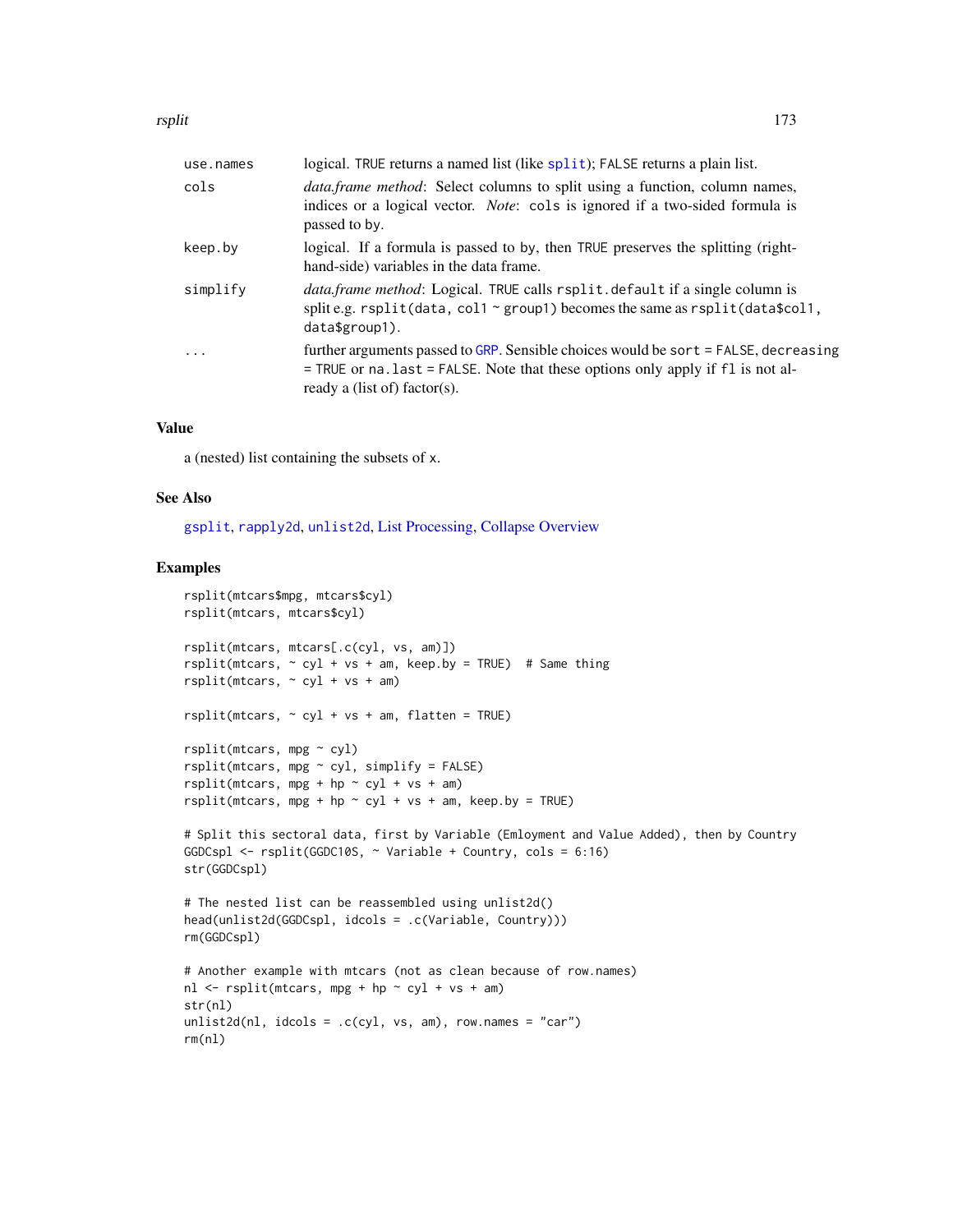## Description

seqid can be used to group sequences of integers in a vector, e.g.  $seqid(c(1:3, 5:7))$  becomes c(rep(1,3), rep(2,3)). It also supports increments > 1, unordered sequences, and missing values in the sequence.

Some applications are to facilitate identification of, and grouped operations on, (irregular) time series and panels.

### Usage

 $seqid(x, o = NULL, del = 1L, start = 1L, na skip = FALSE,$ skip.seq = FALSE, check.o = TRUE)

### Arguments

| $\mathsf{x}$    | a factor or integer vector. Numeric vectors will be converted to integer i.e.<br>rounded downwards.                                                                                                                                                          |
|-----------------|--------------------------------------------------------------------------------------------------------------------------------------------------------------------------------------------------------------------------------------------------------------|
| $\Omega$        | an (optional) integer ordering vector specifying the order by which to pass<br>through x.                                                                                                                                                                    |
| de <sub>l</sub> | integer. The integer deliminating two consecutive points in a sequence. $del = 1$<br>lets seque track sequences of the form $c(1, 2, 3, )$ , del = 2 tracks sequences<br>$c(1,3,5,)$ etc.                                                                    |
| start           | integer. The starting value of the resulting sequence id. Default is starting from<br>1.                                                                                                                                                                     |
| na.skip         | logical. TRUE skips missing values in the sequence. The default behavior is<br>skipping such that $seqid(c(1, NA, 2))$ is regarded as one sequence and coded<br>as $c(1, NA, 1)$ .                                                                           |
| skip.seq        | logical. If na. skip = TRUE, this changes the behavior such that missing values<br>are viewed as part of the sequence, i.e. $seqid(c(1, NA, 3))$ is regarded as one<br>sequence and coded as $c(1, NA, 1)$ .                                                 |
| check.o         | logical. Programmers option: FALSE prevents checking that each element of o<br>is in the range $[1, \text{length}(x)]$ , it only checks the length of o. This gives some<br>extra speed, but will terminate R if any element of o is too large or too small. |

## Details

seqid was created primarily as a workaround to deal with problems of computing lagged values, differences and growth rates on irregularly spaced time series and panels before *collapse* version 1.5.0 [\(#26\)](https://github.com/SebKrantz/collapse/issues/26). Now flag, fdiff and fgrowth natively support irregular data so this workaround is superfluous, except for iterated differencing which is not yet supported with irregular data.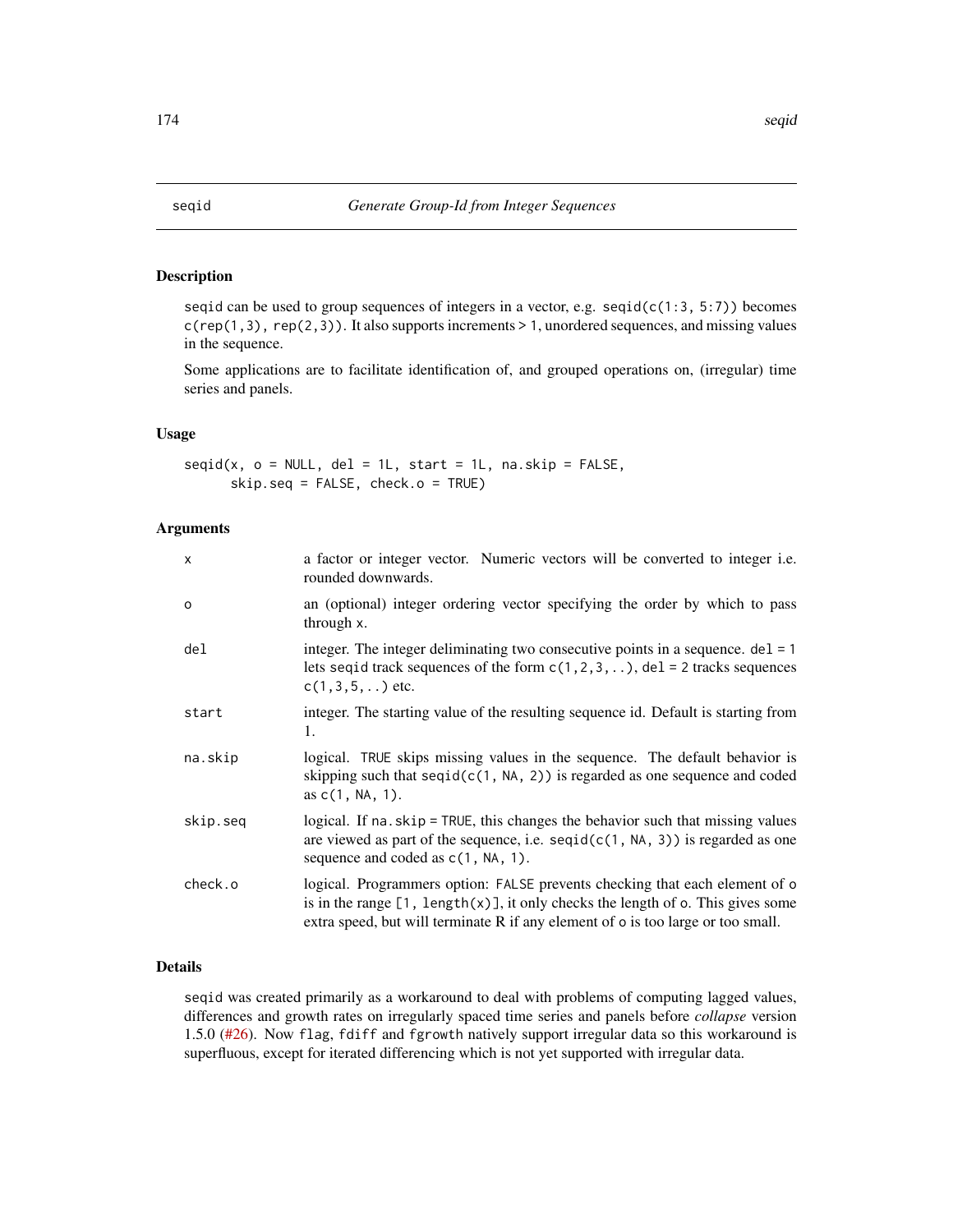### seqid 175

The theory of the workaround was to express an irregular time series or panel series as a regular panel series with a group-id created such that the time-periods within each group are consecutive. seqid makes this very easy: For an irregular panel with some gaps or repeated values in the time variable, an appropriate id variable can be generated using settransform(data, newid = seqid(time, radixorder(id, time))). Lags can then be computed using L(data, 1, ~newid, ~time) etc.

In general, for any regularly spaced panel the identity given by identical(groupid(id, order(id, time)), seqid(time, order(id, time))) should hold.

For the opposite operation of creating a new time-variable that is consecutive in each group, see data.table::rowid.

### Value

An integer vector of class 'qG'. See [qG](#page-151-0).

### See Also

[timeid](#page-180-0), [groupid](#page-126-0), [qG](#page-151-0), [Fast Grouping and Ordering,](#page-39-0) [Collapse Overview](#page-23-0)

#### Examples

```
## This creates an irregularly spaced panel, with a gap in time for id = 2
data \leq data.frame(id = rep(1:3, each = 4),
                   time = c(1:4, 1:2, 4:5, 1:4),
                   value = rnorm(12)data
## This gave a gaps in time error previous to collapse 1.5.0
L(data, 1, value \sim id, \simtime)
## Generating new id variable (here seqid(time) would suffice as data is sorted)
settransform(data, newid = seqid(time, order(id, time)))
data
## Lag the panel this way
L(data, 1, value \sim newid, \simtime)
## A different possibility: Creating a consecutive time variable
settransform(data, newtime = data.table::rowid(id))
data
L(data, 1, value \sim id, \simnewtime)
## With sorted data, the time variable can also just be omitted..
L(data, 1, value ~ id)
```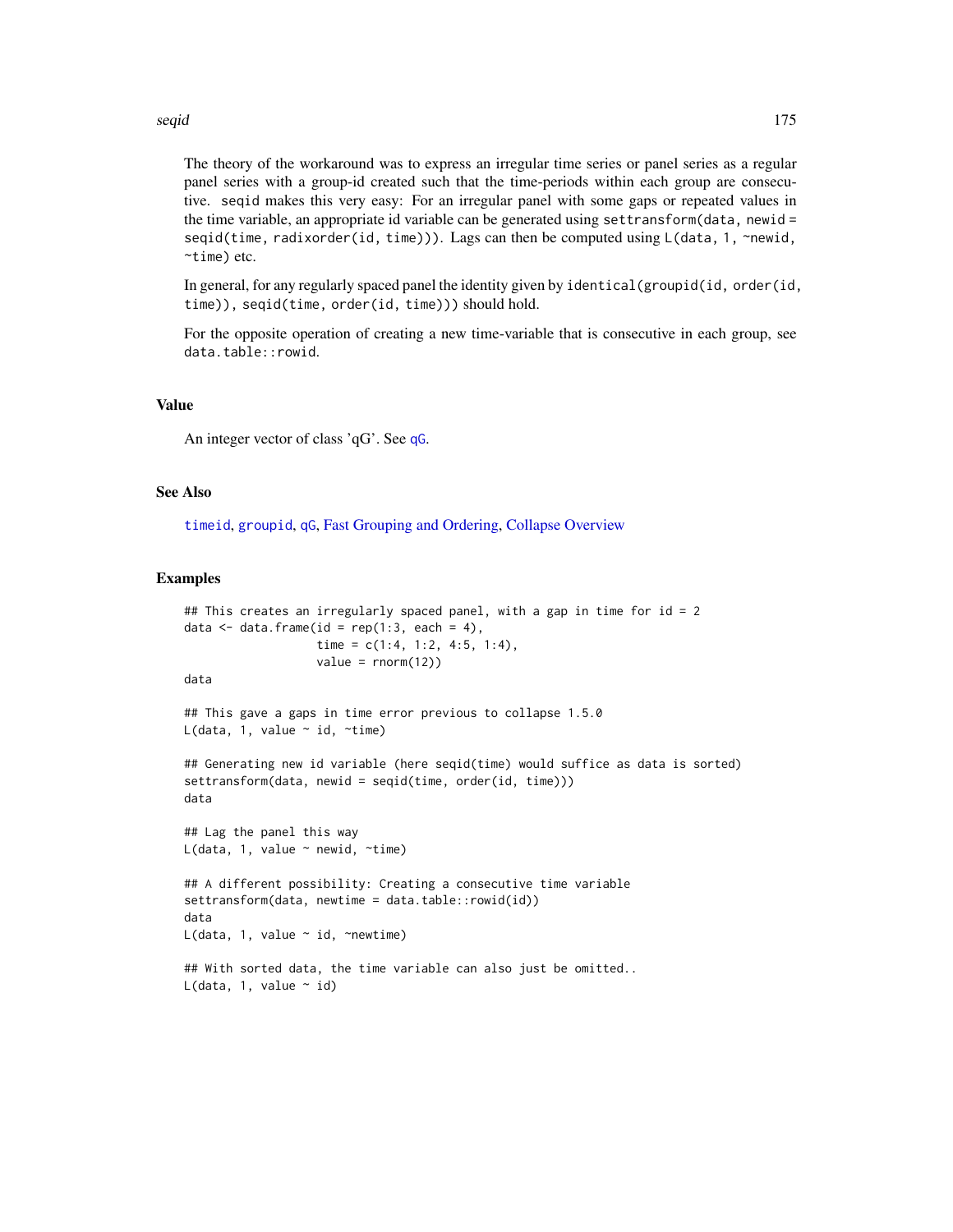#### <span id="page-175-1"></span><span id="page-175-0"></span>Description

Convenience functions in the *collapse* package that help to deal with object attributes such as variable names and labels, matching and object checking, and that improve the workflow.

### Usage

```
(c(...)) # Non-standard concatenation i.e. c(a, b) = c("a", "b")nam %=% values \# Multiple-assignment e.g. .c(x, y) %=% c(1, 2),
massign(nam, values, \# can also assign to different environment.
       envir = parent.frame())
vlabels(X, attrn = "label", # Get labels of variables in X, in attr(X[[i]], attrn)
       use.name = TRUE)vlabels(X, attrn = "label") \le value # Set labels of variables in X (by reference)
setLabels(X, value, attrn = "label", # Set labels of variables in X (by reference)
         cols = NULL # and return X
vclasses(X, use.names = TRUE) # Get classes of variables in X
n = 1 namlab(X, class = FALSE, # Return data frame of names and labels,
 attrn = "label", N = FALSE, # and (optionally) classes, number of observations
 Ndistinct = FALSE) # and number of non-missing distinct values
add_stub(X, stub, pre = TRUE, # Add a stub (i.e. prefix or postfix) to column names
        cols = NULLrm_stub(X, stub, pre = TRUE, # Remove stub from column names, also supports general
       regex = FALSE, # regex matching and removing of characters
       \text{cols} = \text{NULL}, \ldotsx %!in% table * The opposite of %in%
ckmatch(x, table, +  # Check-match: throws an informative error if non-matched
    e = "Unknown columns:")
all_identical(...) # Check exact equality of multiple objects or list-elements
all_obj_equal(...) # Check near equality of multiple objects or list-elements
setRownames(object,
nm = if(is.atomic(object)) # Set rownames of object and return object
seq_row(object) else NULL)
setColnames(object, nm) # Set colnames of object and return object
setDimnames(object, dn,
           which = NULL) # Set dimension names of object and return object
unattrib(object) # Remove all attributes from object
setAttrib(object, a) \qquad # Replace all attributes with list of attributes 'a'
copyAttrib(to, from) # Copy all attributes from object 'from' to object 'to'
copyMostAttrib(to, from) # Copy most attributes from object 'from' to object 'to'
is_categorical(x) # The opposite of is.numeric
is_date(x) # Check if object is of class "Date", "POSIXlt" or "POSIXct"
```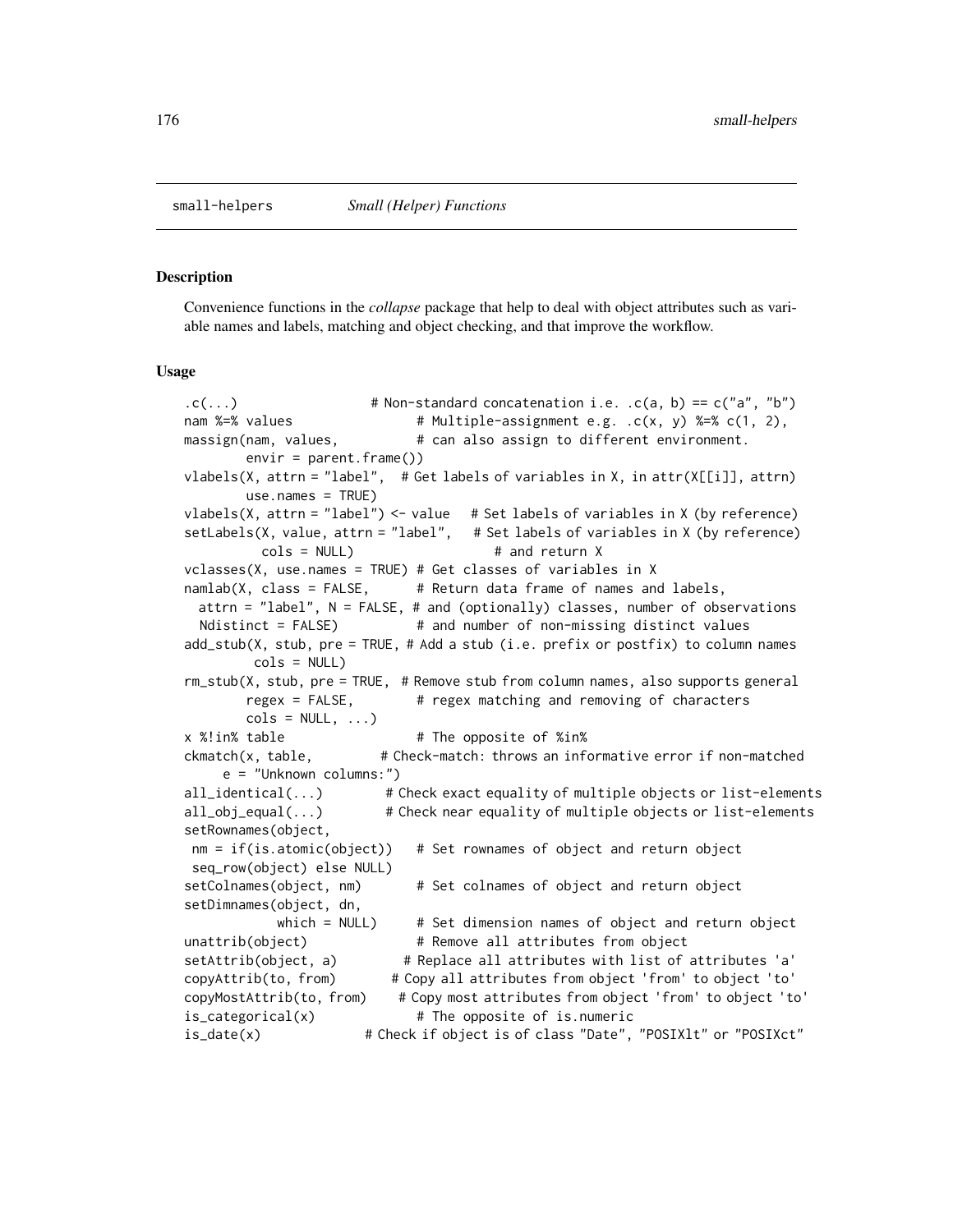# small-helpers 177

# Arguments

| χ                | a matrix or data frame (some functions also support vectors and arrays although<br>that is less common).                                                                                                                                                                |
|------------------|-------------------------------------------------------------------------------------------------------------------------------------------------------------------------------------------------------------------------------------------------------------------------|
| x, table         | a (atomic) vector.                                                                                                                                                                                                                                                      |
| object, to, from |                                                                                                                                                                                                                                                                         |
|                  | a suitable R object.                                                                                                                                                                                                                                                    |
| a                | a suitable list of attributes.                                                                                                                                                                                                                                          |
| attrn            | character. Name of attribute to store labels or retrieve labels from.                                                                                                                                                                                                   |
| N, Ndistinct     | logical. Options to display the number of observations or number of distinct<br>non-missing values.                                                                                                                                                                     |
| value            | for which v and alloc: a single value of any vector type. For vlabels <- and<br>setLabels: a matching character vector or list of variable labels.                                                                                                                      |
| use.names        | logical. Preserve names if X is a list.                                                                                                                                                                                                                                 |
| cols             | integer. (optional) indices of columns to apply the operation to. Note that for<br>these small functions this needs to be integer, whereas for other functions in the<br>package this argument is more flexible.                                                        |
| class            | logical. Also show the classes of variables in X in a column?                                                                                                                                                                                                           |
| stub             | a single character stub, i.e. "log.", which by default will be pre-applied to all<br>variables or column names in X.                                                                                                                                                    |
| pre              | logical. FALSE will post-apply stub.                                                                                                                                                                                                                                    |
| regex            | logical. Match pattern anywhere in names using a regular expression and re-<br>move it with gsub.                                                                                                                                                                       |
| nm               | a suitable vector of row- or column-names.                                                                                                                                                                                                                              |
| dn               | a suitable vector or list of names for dimension(s).                                                                                                                                                                                                                    |
| which            | integer. If NULL, dn has to be a list fully specifying the dimension names of<br>the object. Alternatively, a vector or list of names for dimensions which can be<br>supplied. See Examples.                                                                            |
| e                | the error message thrown by ckmatch for non-matched elements. The message<br>is followed by the comma-separated non-matched elements.                                                                                                                                   |
| nam              | character. A vector of object names.                                                                                                                                                                                                                                    |
| values           | a matching atomic vector or list of objects.                                                                                                                                                                                                                            |
| envir            | the environment to assign into.                                                                                                                                                                                                                                         |
| $\cdots$         | for .c: Comma-separated expressions. For all_identical / all_obj_equal:<br>Either multiple comma-separated objects or a single list of objects in which all<br>elements will be checked for exact / numeric equality. For rm_stub: further<br>arguments passed to gsub. |

## Details

copyAttrib and copyMostAttrib take a shallow copy of the attribute list, i.e. they don't duplicate in memory the attributes themselves. They also, along with setAttrib, take a shallow copy of lists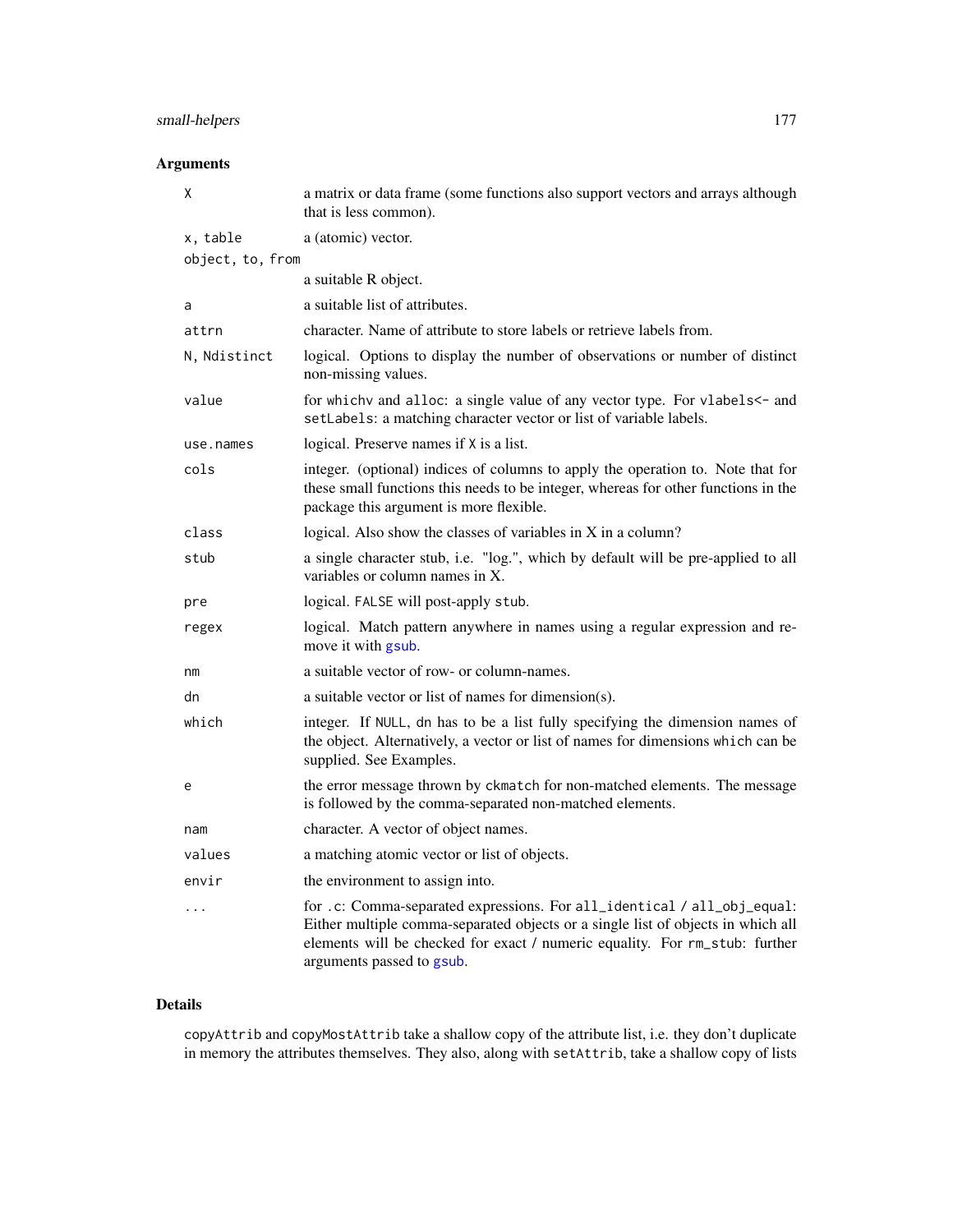passed to the to argument, so that lists are not modified by reference. Atomic to arguments are however modified by reference.

copyMostAttrib copies all attributes except for "names", "dim" and "dimnames" (like the corresponding C-API function), and further only copies the "row.names" attribute of data frames if known to be valid. Thus it is a suitable choice if objects should be of the same type but are not of equal dimensions.

## See Also

[Efficient Programming,](#page-34-1) [Collapse Overview](#page-23-0)

### Examples

```
## Non-standard concatenation
.c(a, b, "c d", e == f)
## Multiple assignment
.c(a, b) %=% list(1, 2)
.c(T, N) %=% dim(EuStockMarkets)
names(iris) %=% iris
list2env(iris) # Same thing
rm(list = c("a", "b", "T", "N", names(iris)))
## Variable labels
namlab(wlddev)
namlab(wlddev, class = TRUE, N = TRUE, Ndistinct = TRUE)
vlabels(wlddev)
vlabels(wlddev) <- vlabels(wlddev)
## Stub-renaming
log_mtc <- add_stub(log(mtcars), "log.")
head(log_mtc)
head(rm_stub(log_mtc, "log."))
rm(log_mtc)
## Setting dimension names of an object
head(setRownames(mtcars))
ar < -array(1:9, c(3,3,3))setRownames(ar)
setColnames(ar, c("a","b","c"))
setDimnames(ar, c("a","b","c"), which = 3)
setDimnames(ar, list(c("d","e","f"), c("a","b","c")), which = 2:3)
setDimnames(ar, list(c("g","h","i"), c("d","e","f"), c("a","b","c")))
## Checking exact equality of multiple objects
all_identical(iris, iris, iris, iris)
l <- replicate(100, fmean(num_vars(iris), iris$Species), simplify = FALSE)
all_identical(l)
rm(1)
```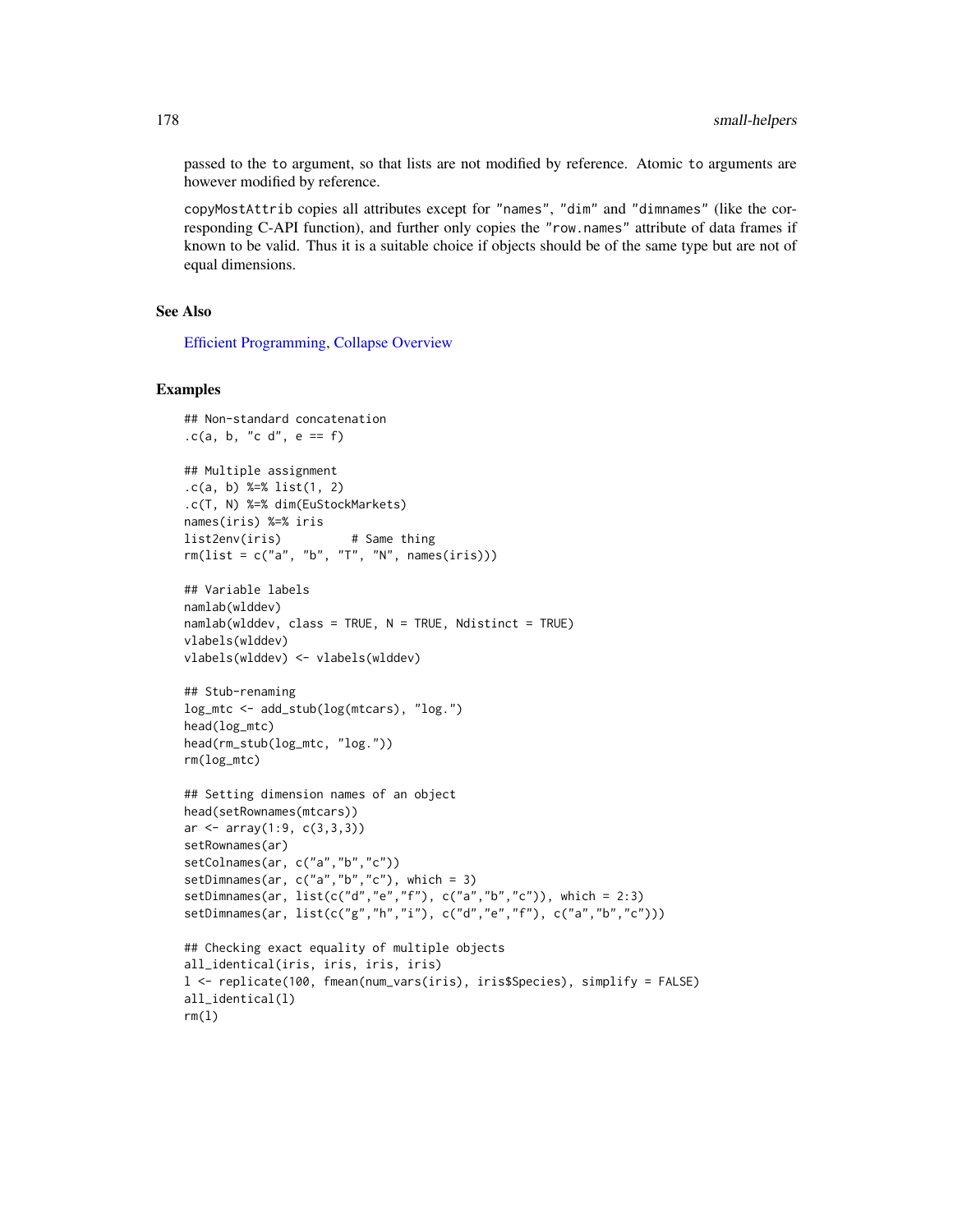<span id="page-178-0"></span>summary-statistics *Summary Statistics*

### Description

*collapse* provides the following functions to efficiently summarize and examine data:

- [qsu](#page-154-0), shorthand for quick-summary, is an extremely fast summary command inspired by the (xt)summarize command in the STATA statistical software. It computes a set of 7 statistics (nobs, mean, sd, min, max, skewness and kurtosis) using a numerically stable one-pass method. Statistics can be computed weighted, by groups, and also within-and between entities (for multilevel / panel data).
- [qtab](#page-159-0), shorthand for quick-table, is a faster and more versatile alternative to [table](#page-0-0). Notably, it also supports tabulations with frequency weights, as well as computing a statistic over combinations of variables. 'qtab's inherit the 'table' class, allowing for seamless application of 'table' methods.
- [descr](#page-32-0) computes a concise and detailed description of a data frame, including (sorted) frequency tables for categorical variables and various statistics and quantiles for numeric variables. It is inspired by Hmisc::describe, but about 10x faster.
- [pwcor](#page-149-0), [pwcov](#page-149-0) and [pwnobs](#page-149-0) compute (weighted) pairwise correlations, covariances and observation counts on matrices and data frames. Pairwise correlations and covariances can be computed together with observation counts and p-values. The elaborate print method displays all of these statistics in a single correlation table.
- [varying](#page-188-0) very efficiently checks for the presence of any variation in data (optionally) within groups (such as panel-identifiers). A variable is variant if it has at least 2 distinct non-missing data points.

## Table of Functions

| <b>Function / S3 Generic</b> | <i>Methods</i>                                                | Description          |
|------------------------------|---------------------------------------------------------------|----------------------|
| qsu                          | default, matrix, data.frame, pseries, pdata.frame             | Fast (grouped, wei   |
| qtab                         | No methods, for data frames or vectors                        | Fast (weighted) cre  |
| descr                        | No methods, for data frames or lists of vectors               | Detailed statistical |
| pwcor                        | No methods, for matrices or data frames                       | Pairwise (weighted   |
| <b>DWCOV</b>                 | No methods, for matrices or data frames                       | Pairwise (weighted   |
| pwnobs                       | No methods, for matrices or data frames                       | Pairwise observati   |
| varying                      | default, matrix, data.frame, pseries, pdata.frame, grouped_df | Fast variation ched  |
|                              |                                                               |                      |

### See Also

[Collapse Overview,](#page-23-0) [Fast Statistical Functions](#page-41-0)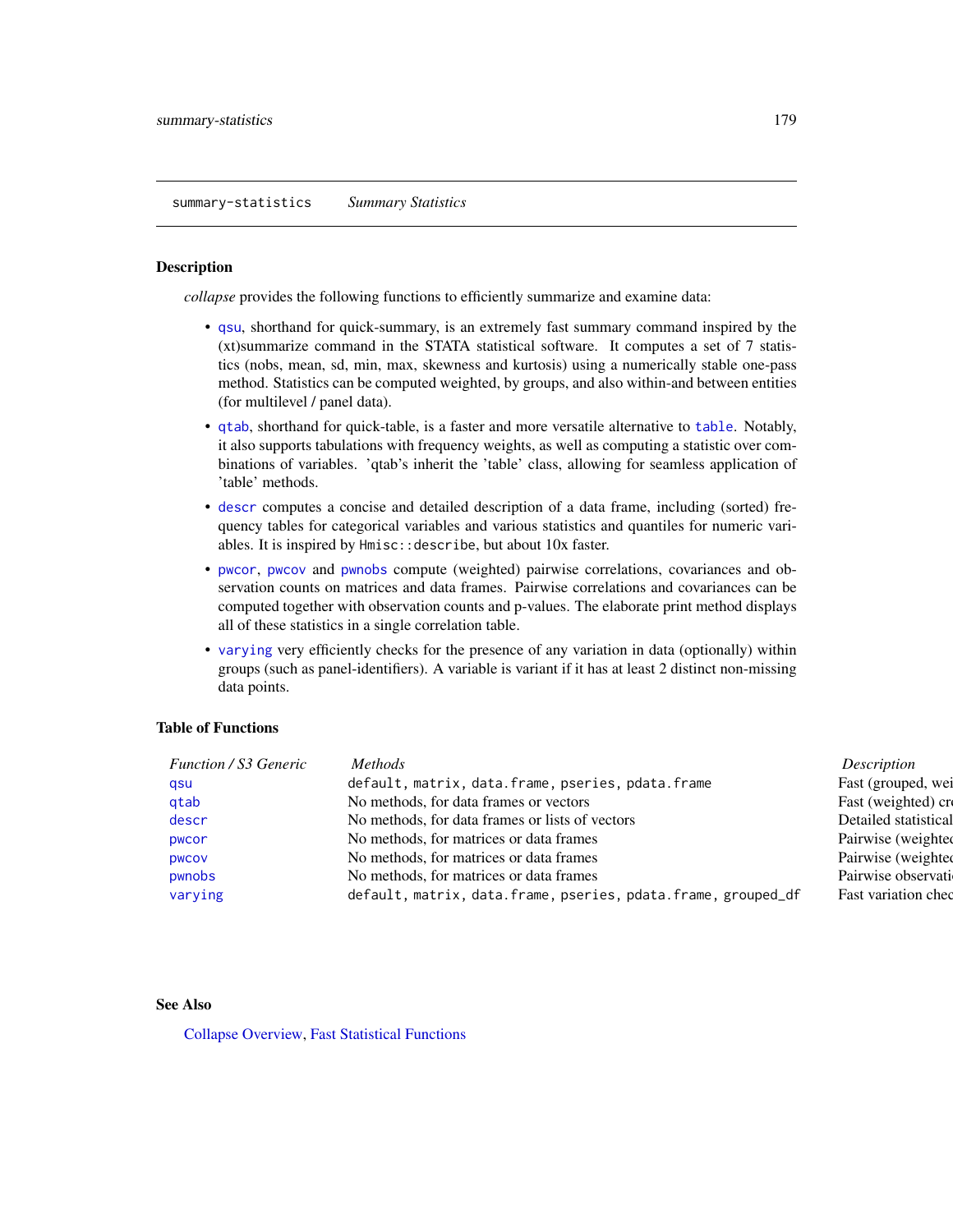<span id="page-179-0"></span>time-series-panel-series

*Time Series and Panel Series*

## **Description**

*collapse* provides a flexible and powerful set of functions and classes to work with time-dependent data:

- [findex\\_by/iby](#page-132-1) creates an 'indexed\_frame': a flexible structure that can be imposed upon any data-frame like object and facilitates indexed (time-aware) computations on time series and panel data. Indexed frames are composed of 'indexed\_series', which can also be created from vector and matrix-based objects using the reindex function. Further functions findex/ix, unindex, is\_irregular and to\_plm help operate these classes, check for irregularity, and ensure *plm* compatibility. Methods are defined for various time series, data transformation and data manipulation functions in *collapse*.
- [timeid](#page-180-0) efficiently converts numeric time sequences, such as 'Date' or 'POSIXct' vectors, to a time-factor / integer id, where a unit-step represents the greatest common divisor of the underlying sequence.
- [flag](#page-68-0), and the lag- and lead- operators [L](#page-68-1) and [F](#page-68-1) are S3 generics to efficiently compute sequences of lags and leads on regular or irregular / unbalanced time series and panel data.
- Similarly, [fdiff](#page-51-0), [fgrowth](#page-61-0), and the operators [D](#page-51-1), [Dlog](#page-51-1) and [G](#page-61-1) are S3 generics to efficiently compute sequences of suitably lagged / leaded and iterated differences, log-differences and growth rates. [fdiff/D/Dlog](#page-51-0) can also compute quasi-differences of the form  $x_t - \rho x_{t-1}$ .
- [fcumsum](#page-49-0) is an S3 generic to efficiently compute cumulative sums on time series and panel data. In contrast to [cumsum](#page-0-0), it can handle missing values and supports both grouped and indexed / ordered computations.
- [psmat](#page-147-0) is an S3 generic to efficiently convert panel-vectors / 'indexed\_series' and data frames / 'indexed\_frame's to panel series matrices and 3D arrays, respectively (where time, individuals and variables receive different dimensions, allowing for fast indexation, visualization, and computations).
- [psacf](#page-145-0), [pspacf](#page-145-1) and [psccf](#page-145-1) are S3 generics to compute estimates of the auto-, partial autoand cross- correlation or covariance functions for panel-vectors / 'indexed\_series', and multivariate versions for data frames / 'indexed\_frame's.

### Table of Functions

| S3 Generic                                                       | <i>Methods</i>                                 |
|------------------------------------------------------------------|------------------------------------------------|
| findex_by/iby, findex/ix, reindex, unindex, is_irregular, to_plm | For vectors, matrices and data frames / lists. |
| timeid                                                           | For time sequences represented by integer or d |
| flag/L/F                                                         | default, matrix, data.frame, pseries, po       |
| fdiff/D/Dlog                                                     | default, matrix, data.frame, pseries, po       |
| fgrowth/G                                                        | default, matrix, data.frame, pseries, po       |
| fcumsum                                                          | default, matrix, data.frame, pseries, po       |
| psmat                                                            | default, pseries, data.frame, pdata.fra        |
|                                                                  |                                                |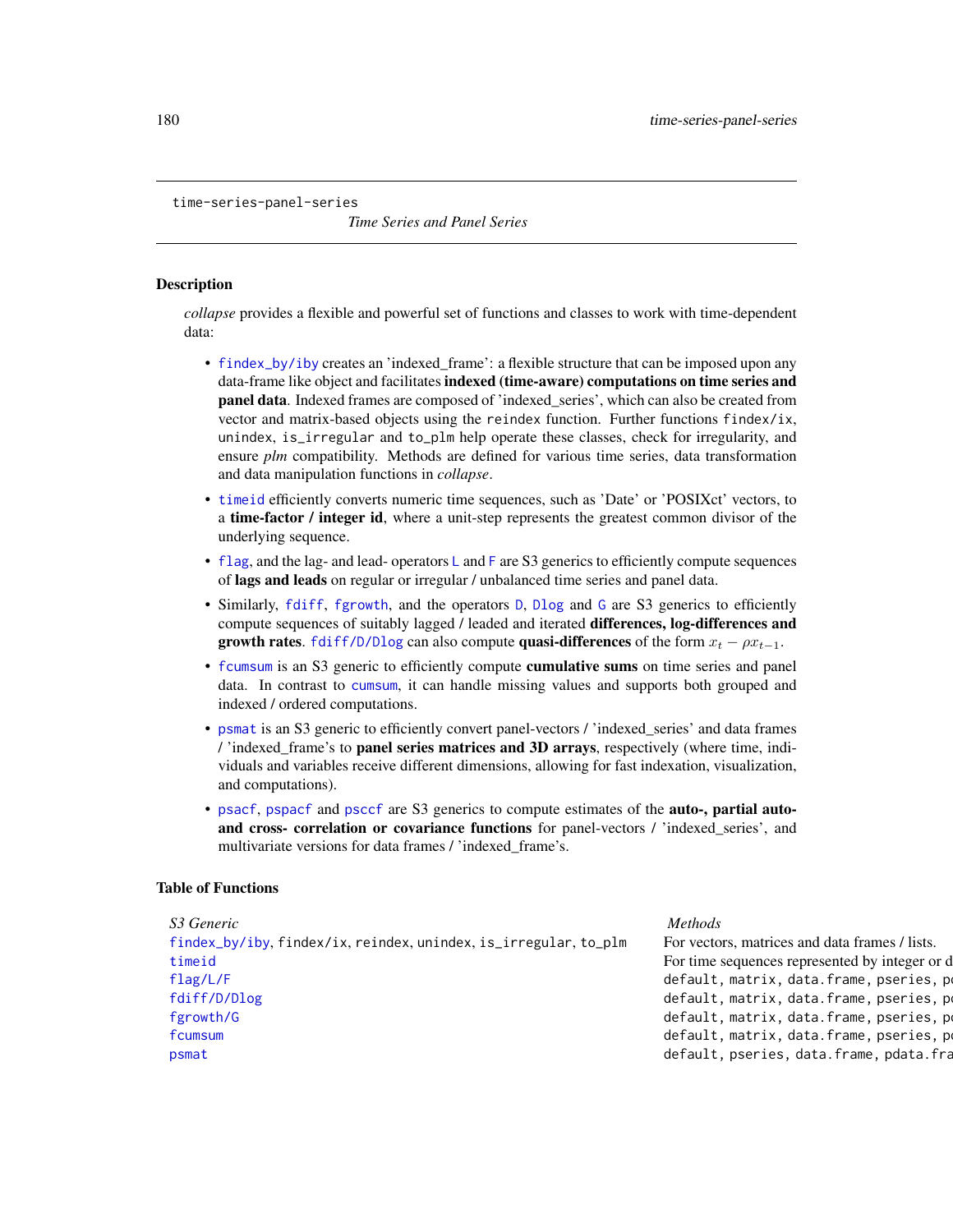<span id="page-180-0"></span>timeid 181

[psacf](#page-145-0) default, pseries, data.frame, pdata.frame Compute Active Acts of panel default, pseries, data.frame, pdata.fra [pspacf](#page-145-1) default, pseries, data.frame, pdata.frame Compute Panel data.frame, pdata.frame Compute Panel data.frame  $P$ [psccf](#page-145-1) default, pseries, data.frame, pdata.frame Compute Compute Compute Compute Compute Compute Compute Compute Compute Compute Compute Compute Compute Compute Compute Compute Compute Compute Compute Compute Compute Comput

# See Also

[Collapse Overview,](#page-23-0) [Data Transformations](#page-30-0)

timeid *Generate Integer-Id From Time/Date Sequences*

# Description

timeid groups time vectors in a way that preserves the temporal structure. It generate an integer id where unit steps represent the greatest common divisor in the original sequence e.g  $c(4, 6, 10)$  ->  $c(1, 2, 4)$  or  $c(0.25, 0.75, 1)$  ->  $c(1, 3, 4)$ .

#### Usage

```
timeid(x, factor = FALSE, ordered = factor, extra = FALSE)
```
# Arguments

| X       | a numeric time object such as a Date, POSIXct or other integer or double vector<br>representing time.                                                                                                                                                                                               |  |
|---------|-----------------------------------------------------------------------------------------------------------------------------------------------------------------------------------------------------------------------------------------------------------------------------------------------------|--|
| factor  | logical. TRUE returns an (ordered) factor with levels corresponding to the full<br>sequence (without irregular gaps) of time. This is useful for inclusion in the<br>index but might be computationally expensive for long sequences, see Details.<br>FALSE returns a simpler object of class 'qG'. |  |
| ordered | logical. TRUE adds a class 'ordered'.                                                                                                                                                                                                                                                               |  |
| extra   | logical. TRUE attaches a set of 4 diagnostic items as attributes to the result:                                                                                                                                                                                                                     |  |
|         | • "unique_ints": unique(unattrib(timeid(x))) - the unique integer time<br>steps in first-appearance order. This can be useful to check the size of gaps<br>in the sequence.                                                                                                                         |  |
|         | • "sort_unique_x": sort(unique(x)).                                                                                                                                                                                                                                                                 |  |
|         | • "range_x": $range(x)$ .                                                                                                                                                                                                                                                                           |  |
|         | • "step_x": vgcd(sort(unique(diff(sort(unique(x)))))) - the great-<br>est common divisor.                                                                                                                                                                                                           |  |

*Note* that returning these attributes does not incur additional computations.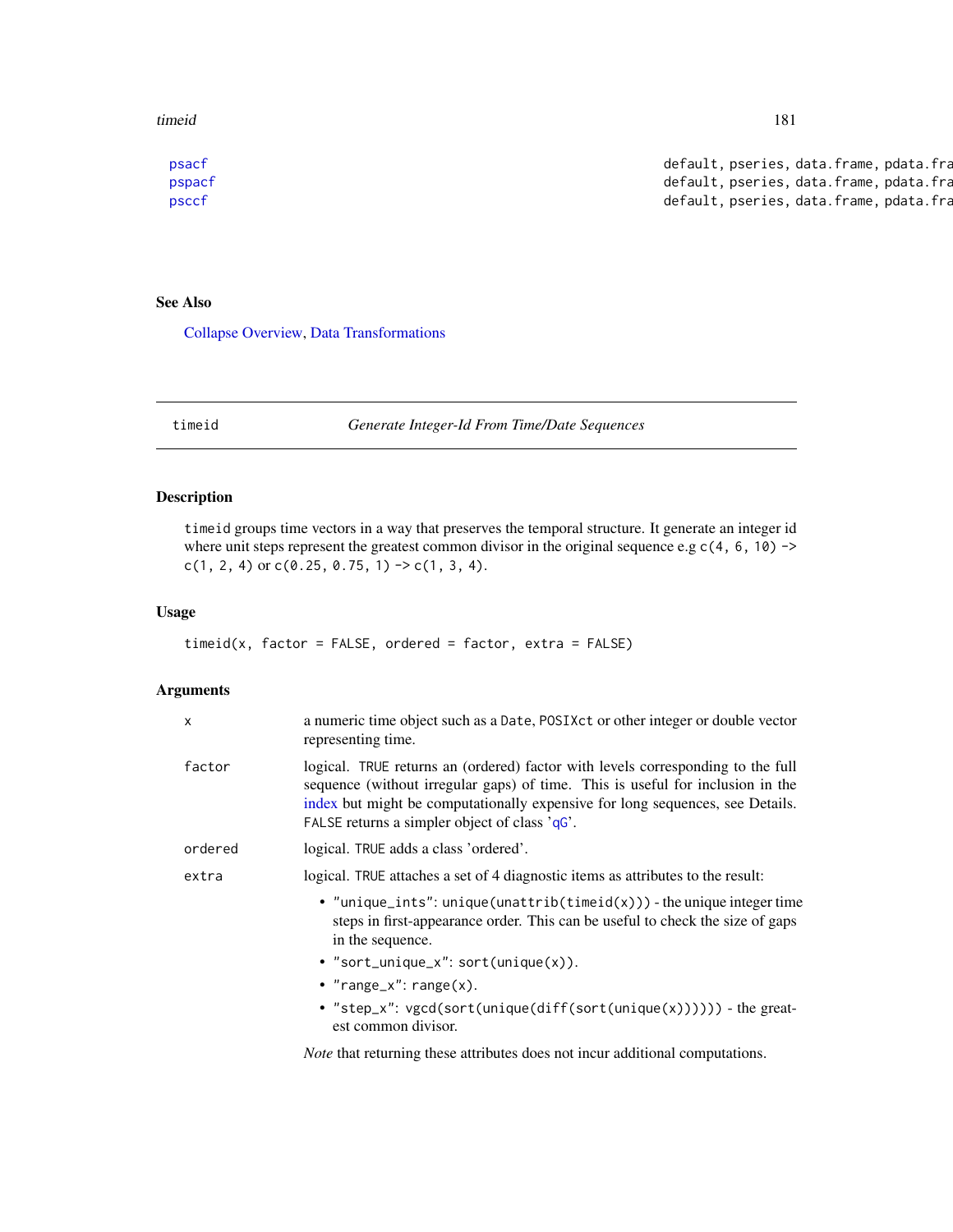# <span id="page-181-0"></span>Details

Let range\_x and  $step_x$  be the like-named attributes returned when  $extra = TRUE$ , then, if  $factor$  $=$  TRUE, a complete sequence of levels is generated as  $seq(range_x[1], range_x[2], by = step_x)$ |> copyMostAttrib(x) |> as.character(). If factor = FALSE, the number of timesteps recorded in the "N.groups" attribute is computed as  $(range_x[2] - range_x[1])/step_x + 1$ , which is equal to the number of factor levels. In both cases the underlying integer id is the same and preserves gaps in time. Large gaps (strong irregularity) can result in many unused factor levels, the generation of which can become expensive. Using factor = FALSE (the default) is thus more efficient.

# Value

A factor or '[qG](#page-151-0)' object, optionally with additional attributes attached.

### See Also

[seqid](#page-173-0), [Indexing,](#page-132-1) [Time Series and Panel Series,](#page-179-0) [Collapse Overview](#page-23-0)

#### Examples

```
oldopts <- options(max.print = 30)
# A normal use case
timeid(wlddev$decade)
timeid(wlddev$decade, factor = TRUE)
timeid(wlddev$decade, extra = TRUE)
# Here a large number of levels is generated, which is expensive
timeid(wlddev$date, factor = TRUE)
tid <- timeid(wlddev$date, extra = TRUE) # Much faster
str(tid)
# The reason for step = 1 are leap years with 366 days every 4 years
diff(attr(tid, "unique"))
# So in this case simple factor generation gives a better result
qF(wlddev$date, ordered = TRUE, na.exclude = FALSE)
# The best way to deal with this data would be to convert it
# to zoo::yearmon and then use timeid:
timeid(zoo::as.yearmon(wlddev$date), factor = TRUE, extra = TRUE)
```
options(oldopts) rm(oldopts, tid)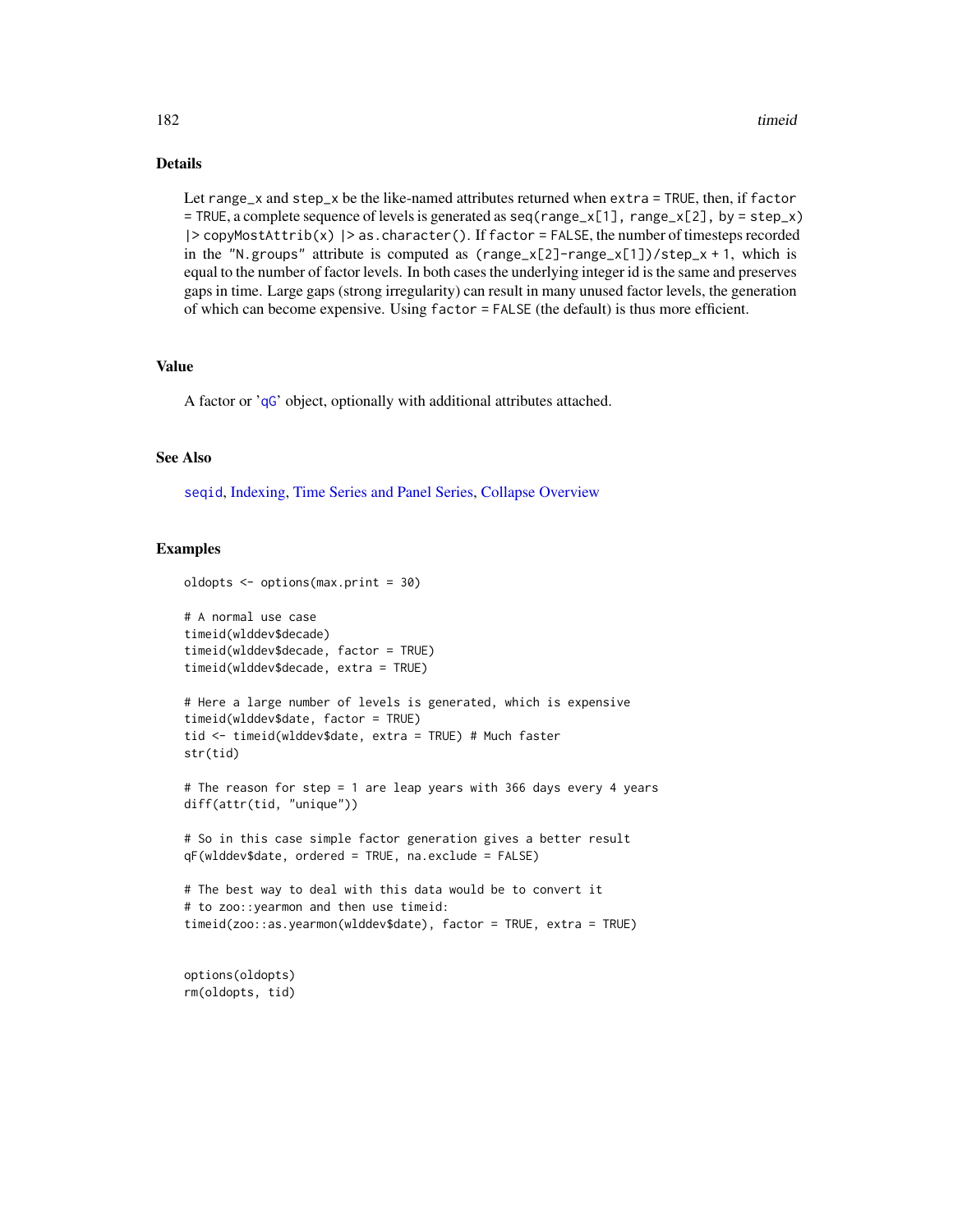#### <span id="page-182-0"></span>Description

TRA is an S3 generic that efficiently transforms data by either (column-wise) replacing data values with supplied statistics or sweeping the statistics out of the data. TRA supports grouped operations and data transformation by reference, and is thus a generalization of [sweep](#page-0-0).

# Usage

```
TRA(x, STATS, FUN = "-", ...)
setTRA(x, STATS, FUN = "-", ...) # Shorthand for invisible(TRA(..., set = TRUE))
## Default S3 method:
TRA(x, STATS, FUN = "-", g = NULL, set = FALSE, ...)
## S3 method for class 'matrix'
TRA(x, STATS, FUN = "-", g = NULL, set = FALSE, ...)
## S3 method for class 'data.frame'
TRA(x, STATS, FUN = "-", g = NULL, set = FALSE, ...)
## S3 method for class 'grouped_df'
TRA(x, STATS, FUN = "-", keep.group_vars = TRUE, set = FALSE, \dots)
```
# Arguments

| $\mathsf{x}$ | a atomic vector, matrix, data frame or grouped data frame (class 'grouped_df').                           |
|--------------|-----------------------------------------------------------------------------------------------------------|
| STATS        | a matching set of summary statistics. See Details and Examples.                                           |
| <b>FUN</b>   | an integer or character string indicating the operation to perform. There are 11<br>supported operations: |

| Int.     | <b>String</b>  | Description                                                                                        |
|----------|----------------|----------------------------------------------------------------------------------------------------|
| $\Omega$ | "replace_NA"   | replace missing values in x                                                                        |
|          | "replace fill" | replace data and missing values in x                                                               |
| 2        | "replace"      | replace data but preserve missing values in x                                                      |
| 3        | $"$ _"         | subtract (i.e. center)                                                                             |
| 4        | $" - +"$       | subtract group-statistics but add group-frequency weighted average of group statistics (i.e. cente |
|          | "/"            | divide (i.e. scale. For mean-preserving scaling see also fscale)                                   |
| 6        | "%"            | compute percentages (i.e. divide and multiply by 100)                                              |
|          | $" +"$         | add                                                                                                |
| 8        | "*"            | multiply                                                                                           |
| 9        | "%%            | modulus ( <i>i.e.</i> remainder from division by STATS)                                            |
| 10       | "-%%"          | subtract modulus (i.e. make data divisible by STATS)                                               |
|          |                |                                                                                                    |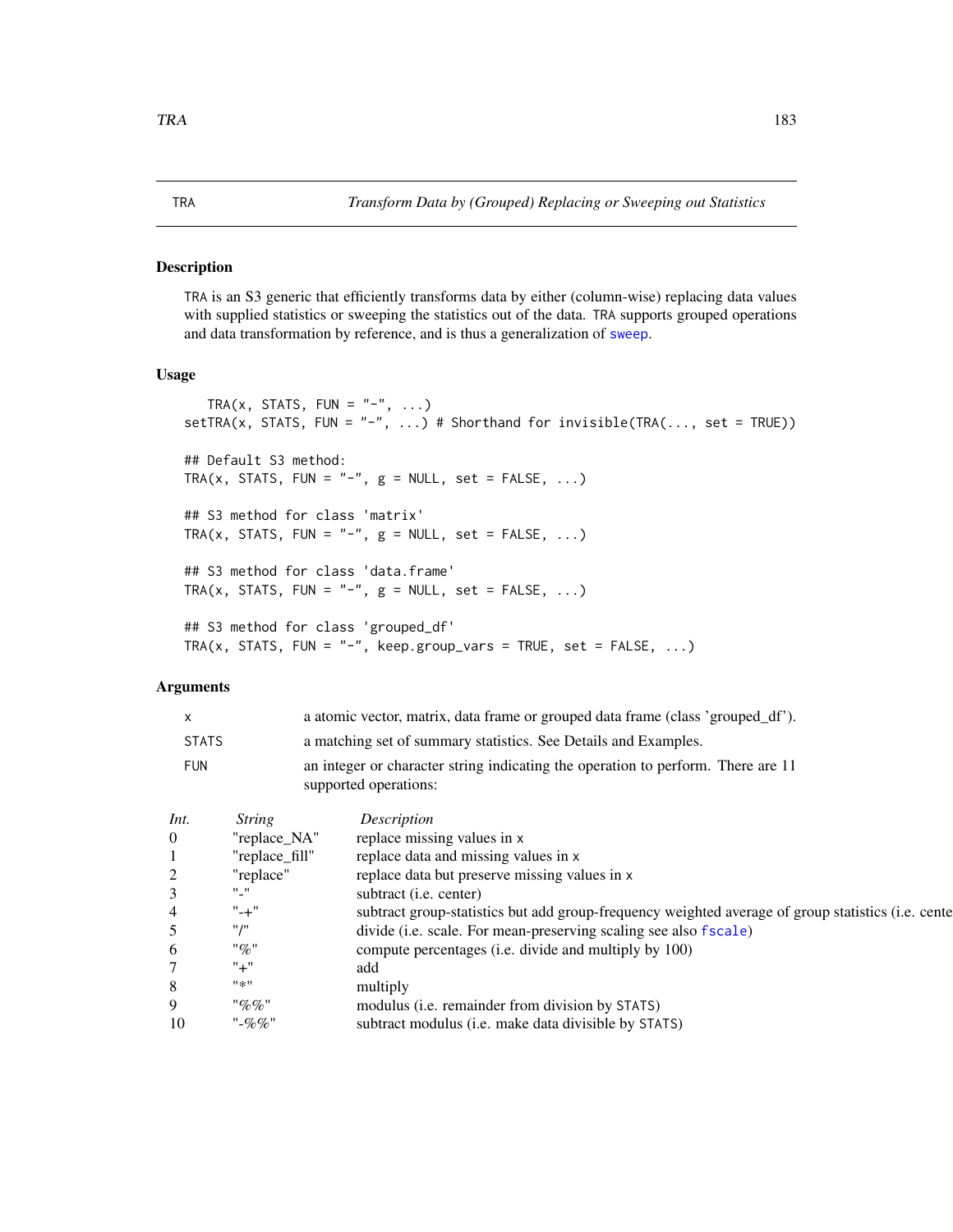<span id="page-183-0"></span>

| g               | a factor, GRP object, atomic vector (internally converted to factor) or a list of<br>vectors / factors (internally converted to a GRP object) used to group x. Number<br>of groups must match rows of STATS. See Details. |  |
|-----------------|---------------------------------------------------------------------------------------------------------------------------------------------------------------------------------------------------------------------------|--|
| set             | logical. TRUE transforms data by reference i.e. performs in-place modification<br>of the data without creating a copy.                                                                                                    |  |
| keep.group_vars |                                                                                                                                                                                                                           |  |
|                 | <i>grouped_df method:</i> Logical. FALSE removes grouping variables after computa-<br>tion. See Details and Examples.                                                                                                     |  |
| .               | arguments to be passed to or from other methods.                                                                                                                                                                          |  |

### Details

Without groups  $(g = \text{NULL})$ , TRA is little more than a column based version of [sweep](#page-0-0), albeit many times more efficient. In this case all methods support an atomic vector of statistics of length NCOL(x) passed to STATS. The matrix and data frame methods also support a 1-row matrix or 1-row data frame / list, respectively. TRA always preserves all attributes of x.

With groups passed to g, STATS needs to be of the same type as x and of appropriate dimensions [such that NCOL(x) == NCOL(STATS) and NROW(STATS) equals the number of groups (i.e. the number of levels if g is a factor)]. If this condition is satisfied, TRA will assume that the first row of STATS is the set of statistics computed on the first group/level of g, the second row on the second group/level etc. and do groupwise replacing or sweeping out accordingly.

For example Let  $x = c(1.2, 4.6, 2.5, 9.1, 8.7, 3.3)$ , g is an integer vector in 3 groups  $g =$  $c(1,3,3,2,1,2)$  and STATS = fmean(x,g) =  $c(4.95, 6.20, 3.55)$ . Then out = TRA(x, STATS, "-",g)  $= c(-3.75, 1.05, -1.05, 2.90, 3.75, -2.90)$  [same as fmean(x, g, TRA = "-")] does the equivalent of the following for-loop: for (i in 1:6) out[i] =  $x[i]$  - STATS[g[i]].

Correct computation requires that g as used in fmean and g passed to TRA are exactly the same vector. Using  $g = c(1,3,3,2,1,2)$  for fmean and  $g = c(3,1,1,2,3,2)$  for TRA will not give the right result. The safest way of programming with TRA is thus to repeatedly employ the same factor or [GRP](#page-127-0) object for all grouped computations. Atomic vectors passed to g will be converted to factors (see [qF](#page-151-0)) and lists will be converted to [GRP](#page-127-0) objects. This is also done by all [Fast Statistical Functions](#page-41-0) and [BY](#page-15-0), thus together with these functions, TRA can also safely be used with atomic- or list-groups (as long as all functions apply sorted grouping, which is the default in *collapse*).

If x is a grouped data frame ('grouped df'), TRA matches the columns of x and STATS and also checks for grouping columns in x and STATS. TRA.grouped\_df will then only transform those columns in x for which matching counterparts were found in STATS (exempting grouping columns) and return  $x$  again (with columns in the same order). If keep.group\_vars = FALSE, the grouping columns are dropped after computation, however the "groups" attribute is not dropped (it can be removed using [fungroup\(\)](#page-127-1) or dplyr::ungroup()).

# Value

x with columns replaced or swept out using STATS, (optionally) grouped by g.

#### Note

In most cases there is no need to call the TRA() function, because of the TRA-argument to all [Fast](#page-41-0) [Statistical Functions](#page-41-0) (ensuring that the exact same grouping vector is used for computing statis-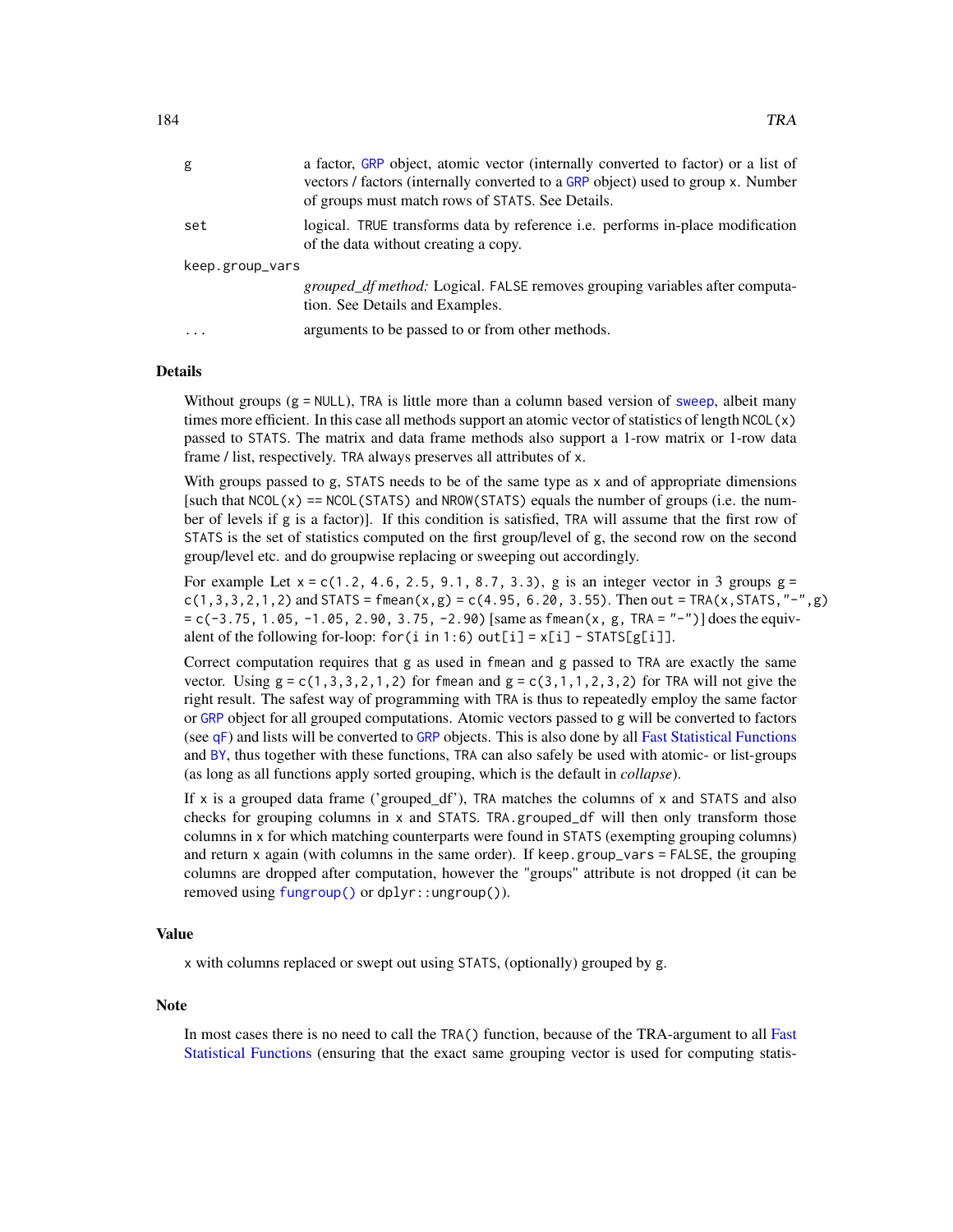#### <span id="page-184-0"></span>t\_list 185

tics and subsequent transformation). In addition the functions [fbetween/B](#page-44-0) and [fwithin/W](#page-44-0) and [fscale/STD](#page-95-0) provide optimized solutions for frequent scaling, centering and averaging tasks.

#### See Also

[sweep](#page-0-0), [Fast Statistical Functions,](#page-41-0) [Data Transformations,](#page-30-0) [Collapse Overview](#page-23-0)

# Examples

```
v <- iris$Sepal.Length # A numeric vector
f <- iris$Species # A factor
dat <- num_vars(iris) # Numeric columns
m <- qM(dat) # Matrix of numeric data
head(TRA(v, fmean(v))) \qquad \qquad \qquad \# Simple centering [same as fmean(v, TRA = "-") or W(v)]
head(TRA(m, fmean(m))) \qquad \qquad # [same as sweep(m, 2, fmean(m)), fmean(m, TRA = "-") or W(m)]
head(TRA(dat, fmean(dat))) # [same as fmean(dat, TRA = "-") or W(dat)]
head(TRA(v, fmean(v), "replace")) # Simple replacing [same as fmean(v, TRA = "replace") or B(v)]
head(TRA(m, fmean(m), "replace")) # [same as sweep(m, 2, fmean(m)), fmean(m, TRA = 1L) or B(m)]
head(TRA(dat, fmean(dat), "replace")) # [same as fmean(dat, TRA = "replace") or B(dat)]
head(TRA(m, fsd(m), "/")) # Simple scaling... [same as fsd(m, TRA = "/")]...
# Note: All grouped examples also apply for v and dat...
head(TRA(m, fmean(m, f), "-", f)) # Centering [same as fmean(m, f, TRA = "-") or W(m, f)]
head(TRA(m, fmean(m, f), "replace", f)) # Replacing [same fmean(m, f, TRA = "replace") or B(m, f)]
head(TRA(m, fsd(m, f), "/", f)) # Scaling [same as fsd(m, f, TRA = "/")]
head(TRA(m, fmean(m, f), "-+", f)) # Centering on the overall mean ...
                                      # [same as fmean(m, f, TRA = "-+") or
                                      # W(m, f, mean = "overall.mean")]
head(TRA(TRA(m, fmean(m, f), "-", f), # Also the same thing done manually !!
    fmean(m), "+")# Grouped data method
library(magrittr)
iris %>% fgroup_by(Species) %>% TRA(fmean(.))
iris %>% fgroup_by(Species) %>% fmean(TRA = "-") # Same thing
iris %>% fgroup_by(Species) %>% TRA(fmean(.)[c(2,4)]) # Only transforming 2 columns
iris %>% fgroup_by(Species) %>% TRA(fmean(.)[c(2,4)], # Dropping species column
                          keep.group_vars = FALSE)
```
t\_list *Efficient List Transpose*

#### **Description**

t\_list turns a list of lists inside-out. The performance is quite efficient regardless of the size of the list.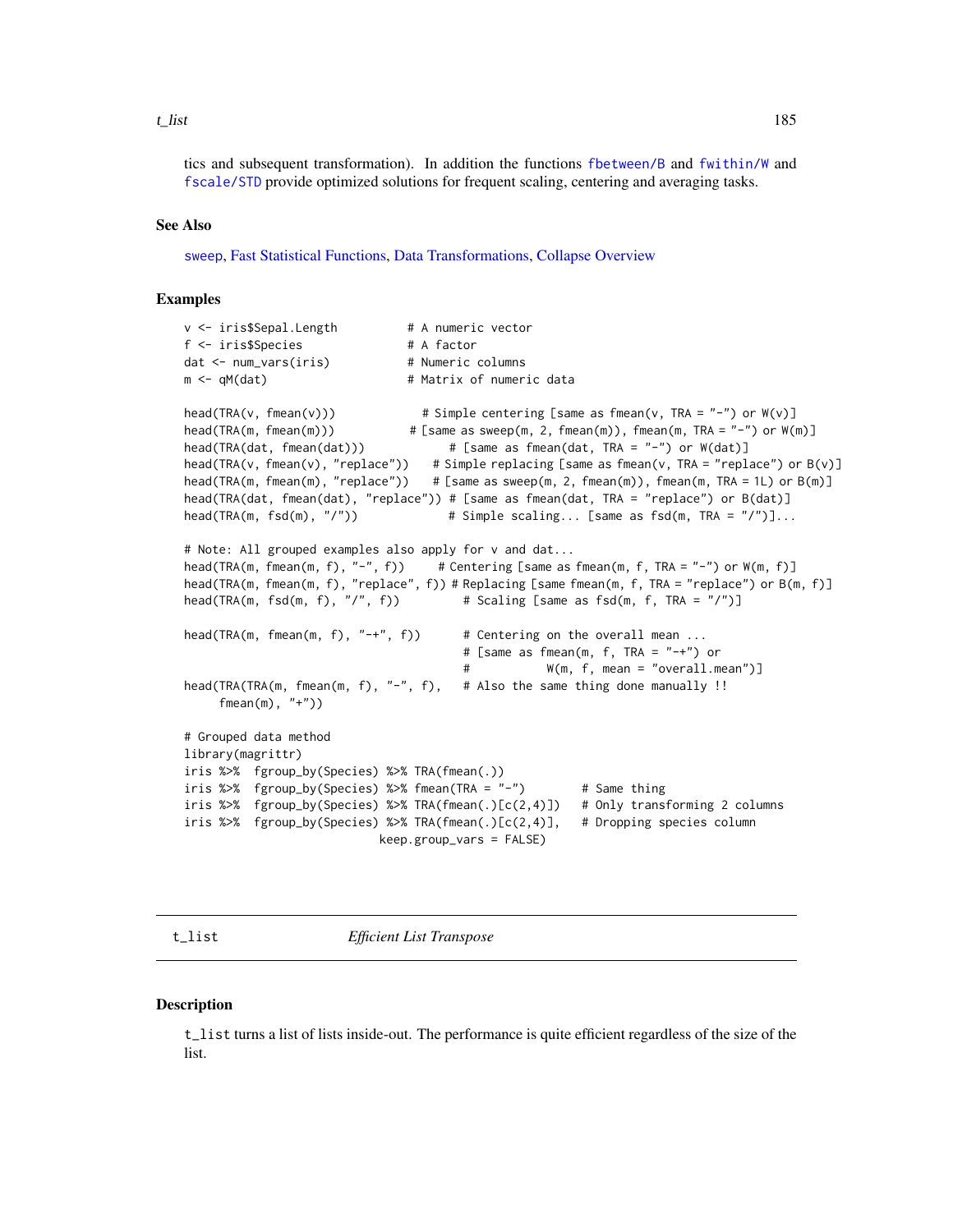#### Usage

t\_list(l)

#### Arguments

l a list of lists. Elements inside the sublists can be heterogeneous, including further lists.

# Value

l transposed such that the second layer of the list becomes the top layer and the top layer the second layer. See Examples.

#### Note

To transpose a data frame / list of atomic vectors see data.table::transpose().

#### See Also

[rsplit](#page-171-0), [List Processing,](#page-142-0) [Collapse Overview](#page-23-0)

# Examples

```
# Homogenous list of lists
1 \le -\text{list}(a = \text{list}(c = 1, d = 2), b = \text{list}(c = 3, d = 4))str(l)
str(t_list(l))
# Heterogenous case
12 <- list(a = list(c = 1, d = letters), b = list(c = 3:10, d = list(4, e = 5)))
attr(l2, "bla") <- "abc" # Attributes other than names are preserved
str(l2)
str(t_list(l2))
rm(l, l2)
```
unlist2d *Recursive Row-Binding / Unlisting in 2D - to Data Frame*

#### Description

unlist2d efficiently unlists lists of regular R objects (objects built up from atomic elements) and creates a data frame representation of the list through recursive flattening and intelligent rowbinding operations. It is a full 2-dimensional generalization of [unlist](#page-0-0), and best understood as a recursive generalization of do.call(rbind, ...).

It is a powerful tool to create a tidy data frame representation from (nested) lists of vectors, data frames, matrices, arrays or heterogeneous objects.

<span id="page-185-0"></span>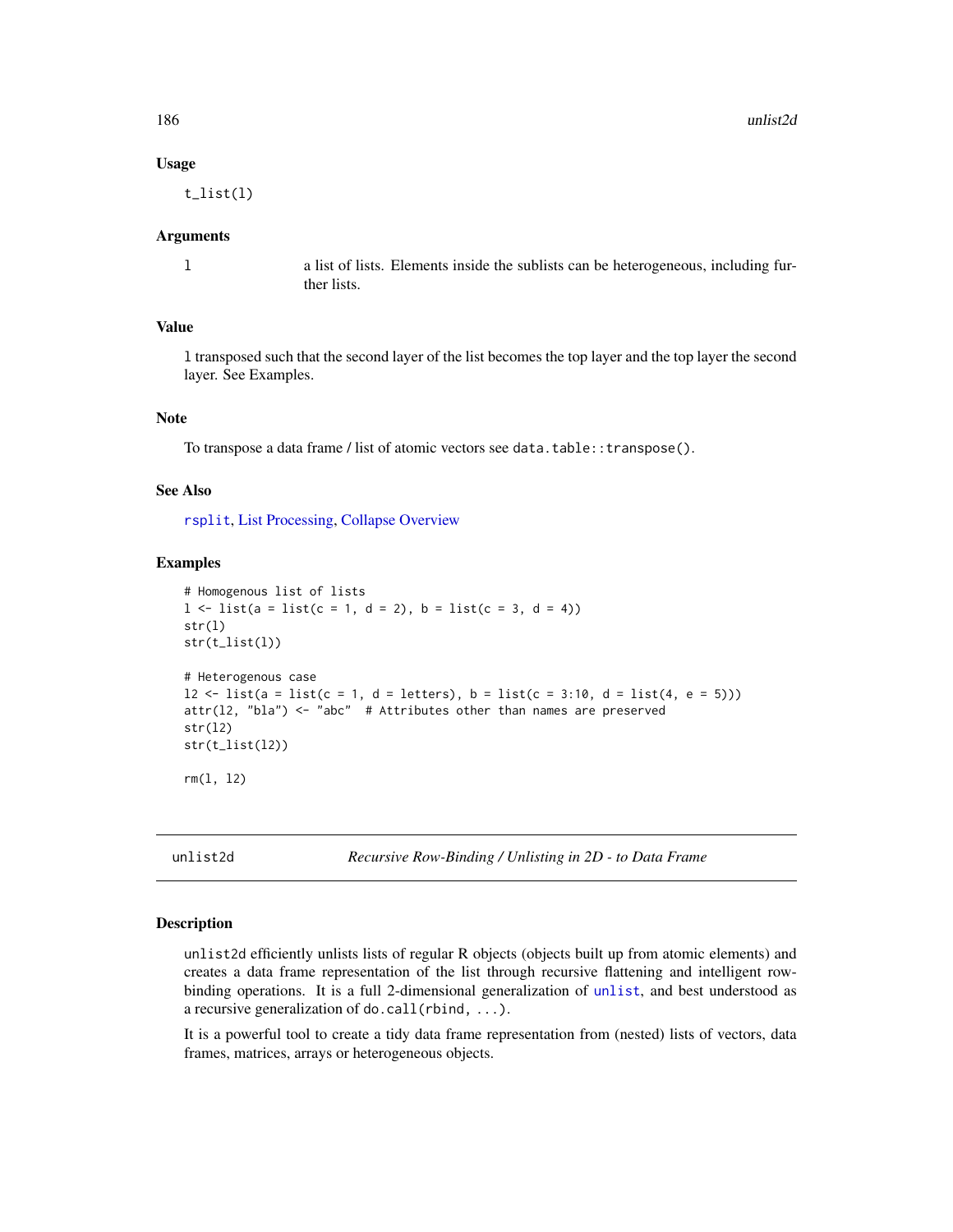#### <span id="page-186-0"></span>unlist2d 187

# Usage

unlist2d(l, idcols = ".id", row.names = FALSE, recursive = TRUE, id.factor = FALSE, DT = FALSE)

### Arguments

| 1         | a unlistable list (with atomic elements in all final nodes, see is_unlistable).                                                                                                                                                                                                                                                                                                                                                                                                                        |
|-----------|--------------------------------------------------------------------------------------------------------------------------------------------------------------------------------------------------------------------------------------------------------------------------------------------------------------------------------------------------------------------------------------------------------------------------------------------------------------------------------------------------------|
| idcols    | a character stub or a vector of names for id-columns automatically added - one<br>for each level of nesting in 1. By default the stub is ".id", so columns will<br>be of the form ".id.1", ".id.2", etc . if idcols = TRUE, the stub is also<br>set to ".id". If idcols = FALSE, id-columns are omitted. The content of the id<br>columns are the list names, or (if missing) integers for the list elements. Missing<br>elements in asymmetric nested structures are filled up with NA. See Examples. |
| row.names | TRUE extracts row names from all the objects in 1 (where available) and adds<br>them to the output in a column named "row.names". Alternatively, a column<br>name i.e. row.names = "variable" can be supplied. For plain matrices in $l$ ,<br>integer row names are generated.                                                                                                                                                                                                                         |
| recursive | logical. if FALSE, only process the lowest (deepest) level of 1. See Details.                                                                                                                                                                                                                                                                                                                                                                                                                          |
| id.factor | if TRUE and !isFALSE(idcols), create id columns as factors instead of char-<br>acter or integer vectors. Alternatively it is possible to specify id. factor =<br>"ordered" to generate ordered factor id's. This is useful if id's are used for<br>further analysis e.g. as inputs to ggplot2.                                                                                                                                                                                                         |
| DT        | logical. TRUE returns a <i>data.table</i> , not a data.frame.                                                                                                                                                                                                                                                                                                                                                                                                                                          |

# **Details**

The data frame representation created by unlist2d is built as follows:

- Recurse down to the lowest level of the list-tree, data frames are exempted and treated as a final (atomic) elements.
- Identify the objects, if they are vectors, matrices or arrays convert them to data frame (in the case of atomic vectors each element becomes a column).
- Row-bind these data frames using *data.table*'s rbindlist function. Columns are matched by name. If the number of columns differ, fill empty spaces with NA's. If !isFALSE(idcols), create id-columns on the left, filled with the object names or indices (if the (sub-)list is unnamed). If !isFALSE(row.names), store rownames of the objects (if available) in a separate column.
- Move up to the next higher level of the list-tree and repeat: Convert atomic objects to data frame and row-bind while matching all columns and filling unmatched ones with NA's. Create another id-column for each level of nesting passed through. If the list-tree is asymmetric, fill empty spaces in lower-level id columns with NA's.

The result of this iterative procedure is a single data frame containing on the left side id-columns for each level of nesting (from higher to lower level), followed by a column containing all the rownames of the objects (if !isFALSE(row.names)), followed by the data columns, matched at each level of recursion. Optimal results are obtained with symmetric lists of arrays, matrices or data frames, which unlist2d efficiently binds into a beautiful data frame ready for plotting or further analysis. See examples below.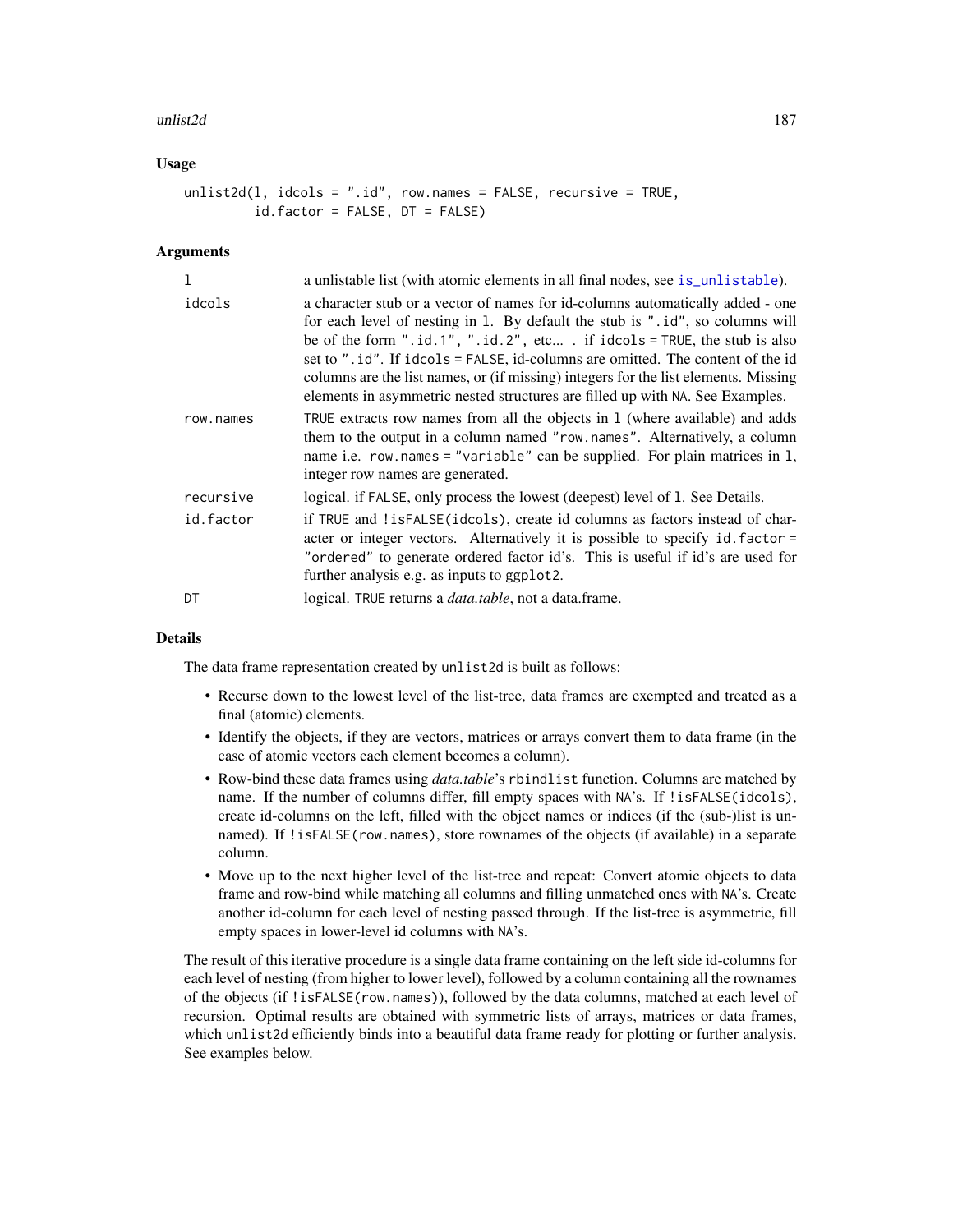# Value

A data frame or (if DT = TRUE) a *data.table*.

#### Note

For lists of data frames unlist2d works just like data.table::rbindlist(l, use.names = TRUE, fill = TRUE, idcol = ".id") however for lists of lists unlist2d does not produce the same output as data.table::rbindlist because unlist2d is a recursive function.

# See Also

[rsplit](#page-171-0), [rapply2d](#page-166-0), [List Processing,](#page-142-0) [Collapse Overview](#page-23-0)

#### Examples

```
## Basic Examples:
l <- list(mtcars, list(mtcars, mtcars))
tail(unlist2d(l))
unlist2d(rapply2d(l, fmean))
l = list(a = qM(mtcars[1:8]),b = list(c = mtcars[4:11], d = list(e = mtcars[2:10], f = mtcars)))tail(unlist2d(1, row.names = TRUE))unlist2d(rapply2d(l, fmean))
unlist2d(rapply2d(l, fmean), recursive = FALSE)
## Groningen Growth and Development Center 10-Sector Database
head(GGDC10S) # See ?GGDC10S
namlab(GGDC10S, class = TRUE)
# Panel-Summarize this data by Variable (Emloyment and Value Added)
l \leq qsu(GGDC10S, by = \sim Variable, # Output as list (instead of 4D array)
        pid = \sim Variable + Country,
        \text{cols} = 6:16, \text{array} = \text{FALSE}str(l, give.attr = FALSE) # A list of 2-levels with matrices of statistics
head(unlist2d(l)) # Default output, missing the variables (row-names)
head(unlist2d(l, row.names = TRUE)) # Here we go, but this is still not very nice
head(unlist2d(l, idcols = c("Sector","Trans"), # Now this is looking pretty good
             row.names = "Variable"))
dat <- unlist2d(l, c("Sector","Trans"), # Id-columns can also be generated as factors
                "Variable", id.factor = TRUE)
str(dat)
# Split this sectoral data, first by Variable (Emloyment and Value Added), then by Country
sdat <- rsplit(GGDC10S, ~ Variable + Country, cols = 6:16)
# Compute pairwise correlations between sectors and recombine:
dat <- unlist2d(rapply2d(sdat, pwcor),
               idcols = c("Variable","Country"),
               row.names = "Sector")
head(dat)
plot(hclust(as.dist(1-pwcor(dat[-(1:3)])))) # Using corrs. as distance metric to cluster sectors
```
<span id="page-187-0"></span>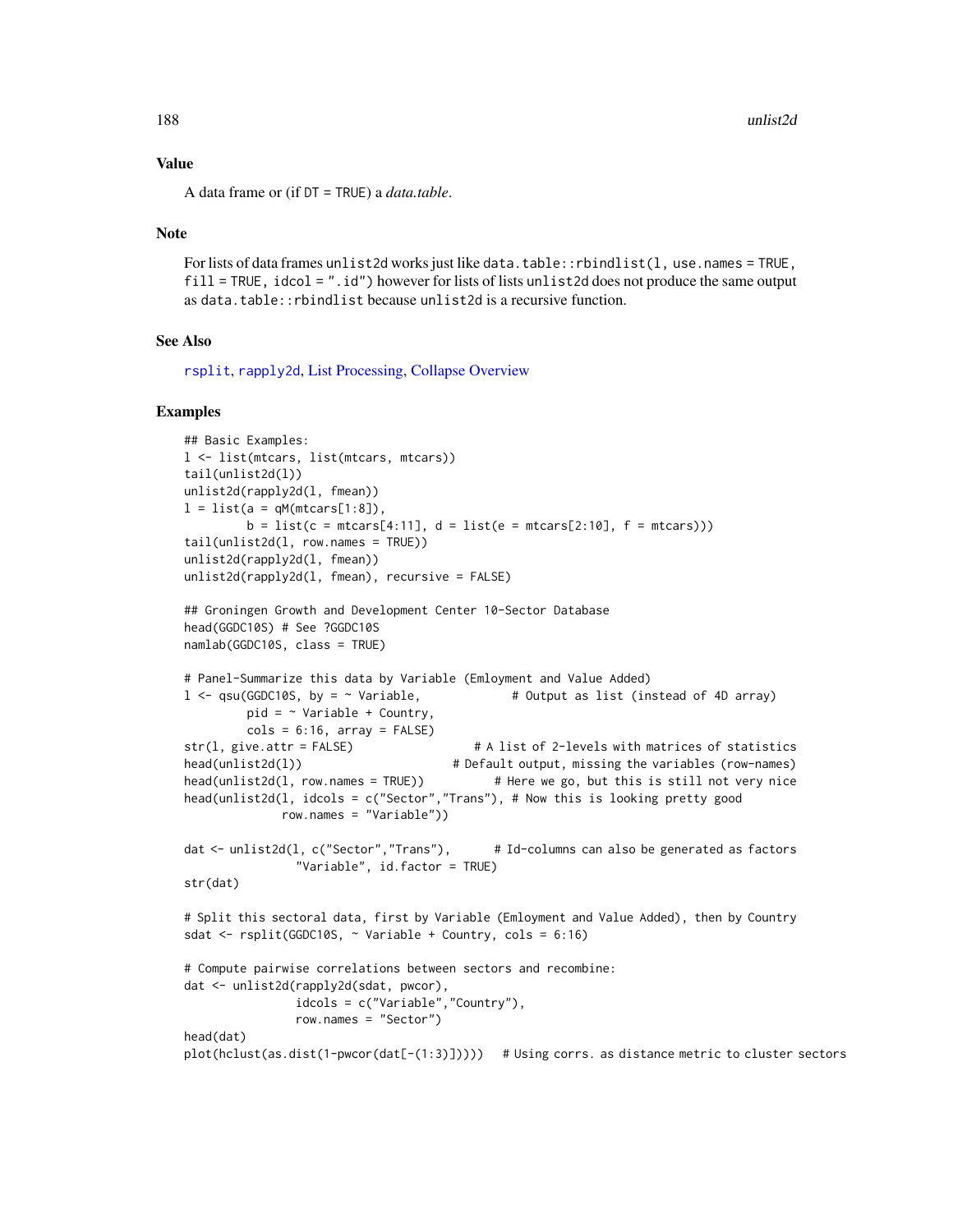```
# List of panel-series matrices
psml <- psmat(fsubset(GGDC10S, Variable == "VA"), ~Country, ~Year, cols = 6:16, array = FALSE)
# Recombining with unlist2d() (effectively like reshapig the data)
head(unlist2d(psml, idcols = "Sector", row.names = "Country"))
rm(l, dat, sdat, psml)
```
varying *Fast Check of Variation in Data*

#### **Description**

varying is a generic function that (column-wise) checks for variation in the values of x, (optionally) within the groups g (e.g. a panel-identifier).

#### Usage

```
varying(x, ...)
## Default S3 method:
varying(x, g = NULL, any-group = TRUE, use.g. names = TRUE, ...)## S3 method for class 'matrix'
varying(x, g = NULL, any_group = TRUE, use.g.names = TRUE, drop = TRUE, ...)
## S3 method for class 'data.frame'
varying(x, by = NULL, \text{cols} = \text{NULL}, \text{any\_group} = \text{TRUE}, \text{use.g.} names = \text{TRUE}, \text{drop} = \text{TRUE}, \ldots)
# Methods for indexed data / compatibility with plm:
## S3 method for class 'pseries'
varying(x, effect = 1L, any_group = TRUE, use.g.names = TRUE, \ldots)
## S3 method for class 'pdata.frame'
varying(x, effect = 1L, cols = NULL, any_group = TRUE, use.g.names = TRUE,
        drop = TRUE, ...# Methods for grouped data frame / compatibility with dplyr:
## S3 method for class 'grouped_df'
varving(x, any\_group = TRUE, use.g. names = FALSE, drop = TRUE,keep.group\_vars = TRUE, ...)# Methods for grouped data frame / compatibility with sf:
## S3 method for class 'sf'
```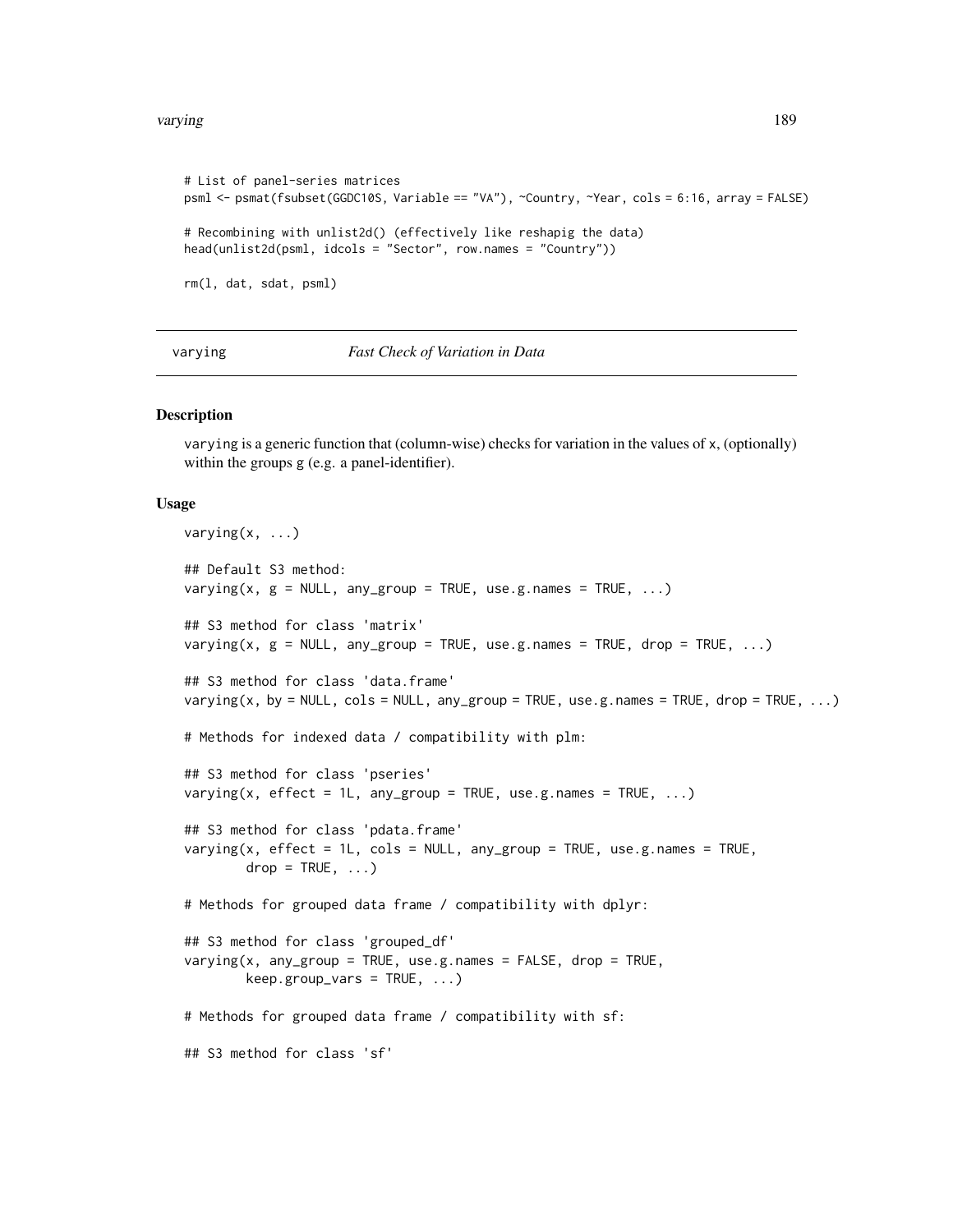<span id="page-189-0"></span> $varying(x, by = NULL, cols = NULL, any-group = TRUE, use.g. names = TRUE, drop = TRUE, ...)$ 

#### **Arguments**

|                 | X           | a vector, matrix, data frame, 'indexed_series' ('pseries'), 'indexed_frame' ('pdata.frame')<br>or grouped data frame ('grouped_df'). Data must not be numeric.                                                                                                                       |
|-----------------|-------------|--------------------------------------------------------------------------------------------------------------------------------------------------------------------------------------------------------------------------------------------------------------------------------------|
|                 | g           | a factor, GRP object, atomic vector (internally converted to factor) or a list of<br>vectors / factors (internally converted to a GRP object) used to group x.                                                                                                                       |
|                 | by          | same as g, but also allows one- or two-sided formulas i.e. $\sim$ group1 + group2 or<br>var1 + var2 $\sim$ group1 + group2. See Examples                                                                                                                                             |
|                 | any_group   | logical. If !is.null(g), FALSE will check and report variation in all groups,<br>whereas the default TRUE only checks if there is variation within any group. See<br>Examples.                                                                                                       |
|                 | cols        | select columns using column names, indices or a function (e.g. is numeric).<br>Two-sided formulas passed to by overwrite cols.                                                                                                                                                       |
|                 | use.g.names | logical. Make group-names and add to the result as names (default method) or<br>row-names (matrix and data frame methods). No row-names are generated for<br>data.table's.                                                                                                           |
|                 | drop        | matrix and data frame methods: Logical. TRUE drops dimensions and returns an<br>atomic vector if the result is 1-dimensional.                                                                                                                                                        |
|                 | effect      | plm methods: Select the panel identifier by which variation in the data should<br>be examined. 1L takes the first variable in the index, 2L the second etc Index<br>variables can also be called by name. More than one index variable can be<br>supplied, which will be interacted. |
| keep.group_vars |             |                                                                                                                                                                                                                                                                                      |
|                 |             | grouped_df method: Logical. FALSE removes grouping variables after computa-<br>tion.                                                                                                                                                                                                 |
|                 | .           | arguments to be passed to or from other methods.                                                                                                                                                                                                                                     |
|                 |             |                                                                                                                                                                                                                                                                                      |

### Details

Without groups passed to g, varying simply checks if there is any variation in the columns of x and returns TRUE for each column where this is the case and FALSE otherwise. A set of data points is defined as varying if it contains at least 2 distinct non-missing values (such that a non-0 standard deviation can be computed on numeric data). varying checks for variation in both numeric and non-numeric data.

If groups are supplied to g (or alternatively a *grouped\_df* to x), varying can operate in one of 2 modes:

• If any\_group = TRUE (the default), varying checks each column for variation in any of the groups defined by g, and returns TRUE if such within-variation was detected and FALSE otherwise. Thus only one logical value is returned for each column and the computation on each column is terminated as soon as any variation within any group was found.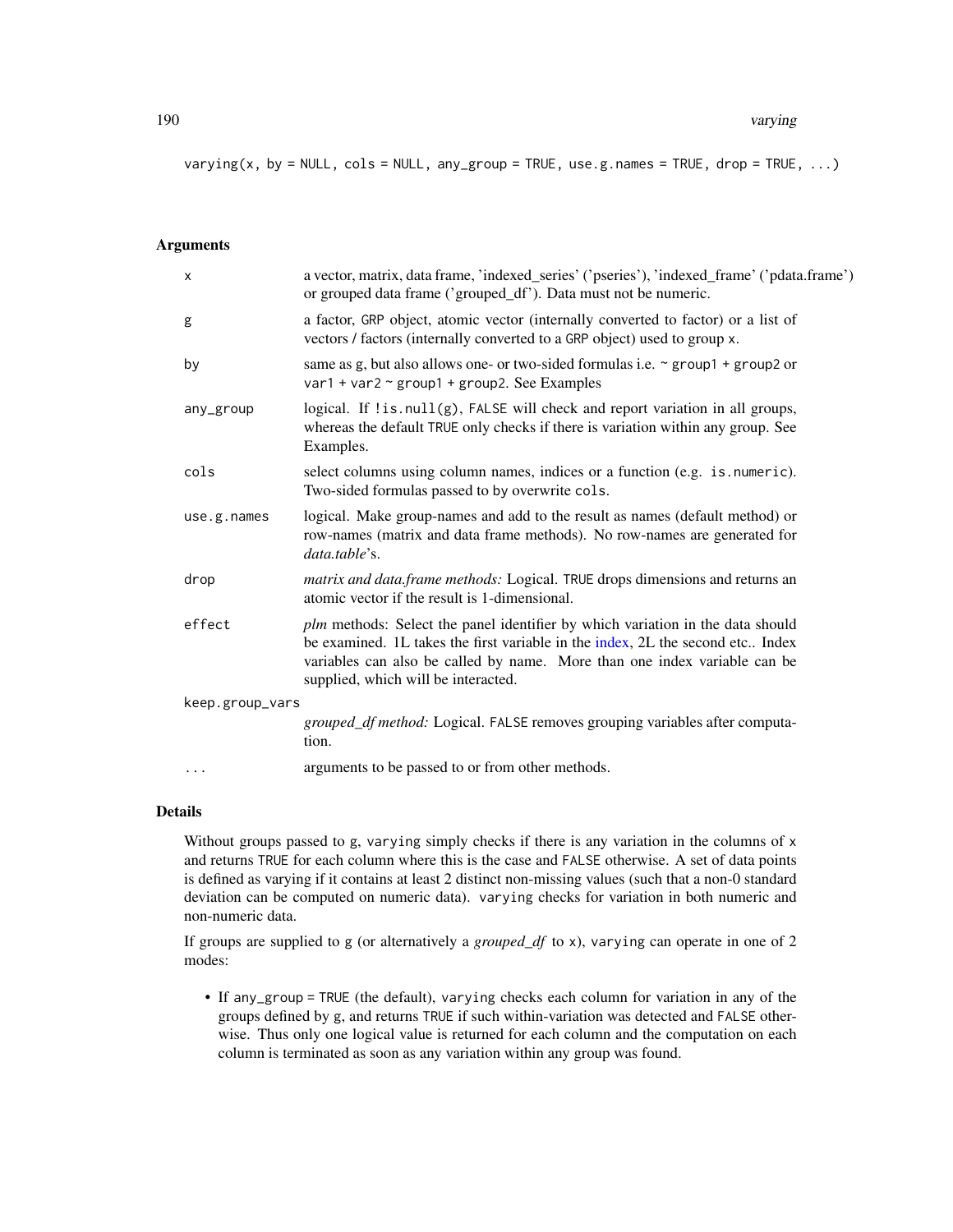#### <span id="page-190-0"></span>wlddev 191

• If any\_group = FALSE, varying runs through the entire data checking each group for variation and returns, for each column in x, a logical vector reporting the variation check for all groups. If a group contains only missing values, a NA is returned for that group.

The *sf* method simply ignores the geometry column.

# Value

A logical vector or (if ! is.  $null(g)$  and any\_group = FALSE), a matrix or data frame of logical vectors indicating whether the data vary (over the dimension supplied by g).

#### See Also

[Summary Statistics,](#page-178-0) [Data Transformations,](#page-30-0) [Collapse Overview](#page-23-0)

#### Examples

## Checks overall variation in all columns varying(wlddev)

## Checks whether data are time-variant i.e. vary within country varying(wlddev, ~ country)

## Same as above but done for each country individually, countries without data are coded NA head(varying(wlddev, ~ country, any\_group = FALSE))

wlddev *World Development Dataset*

#### Description

This dataset contains 5 indicators from the World Bank's World Development Indicators (WDI) database: (1) GDP per capita, (2) Life expectancy at birth, (3) GINI index, (4) Net ODA and official aid received and (5) Population. The panel data is balanced and covers 216 present and historic countries from 1960-2020 (World Bank aggregates and regional entities are excluded).

Apart from the indicators the data contains a number of identifiers (character country name, factor ISO3 country code, World Bank region and income level, numeric year and decade) and 2 generated variables: A logical variable indicating whether the country is an OECD member, and a fictitious variable stating the date the data was recorded. These variables were added so that all common datatypes are represented in this dataset, making it an ideal test-dataset for certain *collapse* functions.

#### Usage

data("wlddev")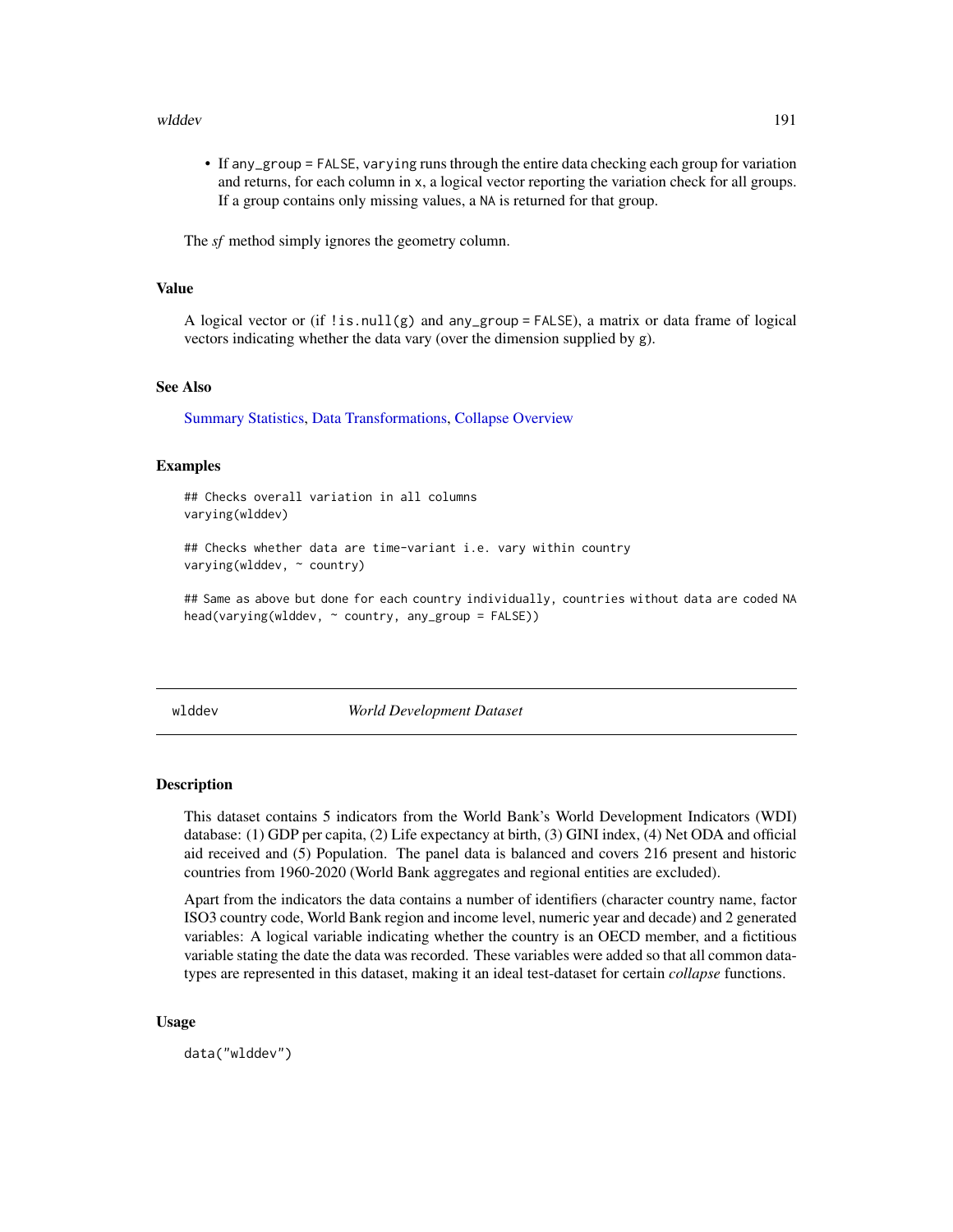# Format

A data frame with 13176 observations on the following 13 variables. All variables are labeled e.g. have a 'label' attribute.

country *chr* Country Name

iso3c *fct* Country Code

date *date* Date Recorded (Fictitious)

year *int* Year

decade *int* Decade

region *fct* World Bank Region

income *fct* World Bank Income Level

OECD *log* Is OECD Member Country?

PCGDP *num* GDP per capita (constant 2010 US\$)

LIFEEX *num* Life expectancy at birth, total (years)

GINI *num* GINI index (World Bank estimate)

ODA *num* Net official development assistance and official aid received (constant 2018 US\$)

POP *num* Population, total

# Source

<https://data.worldbank.org/>, accessed via the WDI package. The codes for the series are c("NY.GDP.PCAP.KD", "SP.DYN.LE00.IN", "SI.POV.GINI", "DT.ODA.ALLD.KD", "SP.POP.TOTL").

# See Also

[GGDC10S](#page-122-0), [Collapse Overview](#page-23-0)

# Examples

```
data(wlddev)
# Panel-summarizing the 5 series
qsu(wlddev, pid = \simiso3c, cols = 9:13, vlabels = TRUE)
# By Region
qsu(wlddev, by = \simregion, cols = 9:13, vlabels = TRUE)
# Panel-summary by region
qsu(wlddev, by = \simregion, pid = \simiso3c, cols = 9:13, vlabels = TRUE)
# Pairwise correlations: Ovarall
print(pwcor(get_vars(wlddev, 9:13), N = TRUE, P = TRUE), show = "lower.tri")
# Pairwise correlations: Between Countries
print(pwcor(fmean(get_vars(wlddev, 9:13), wlddev$iso3c), N = TRUE, P = TRUE), show = "lower.tri")
# Pairwise correlations: Within Countries
```
<span id="page-191-0"></span>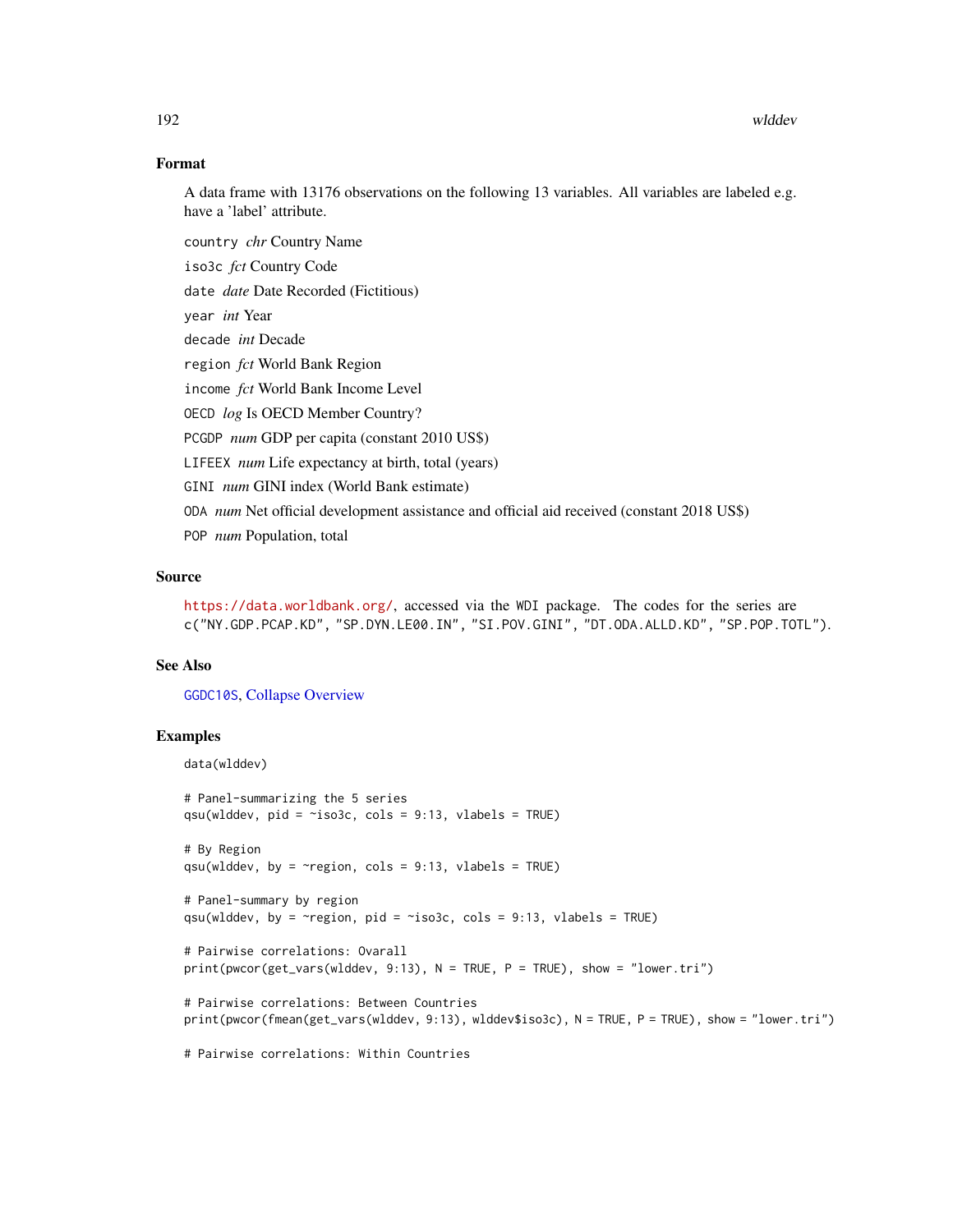#### wlddev and the state of the state of the state of the state of the state of the state of the state of the state of the state of the state of the state of the state of the state of the state of the state of the state of the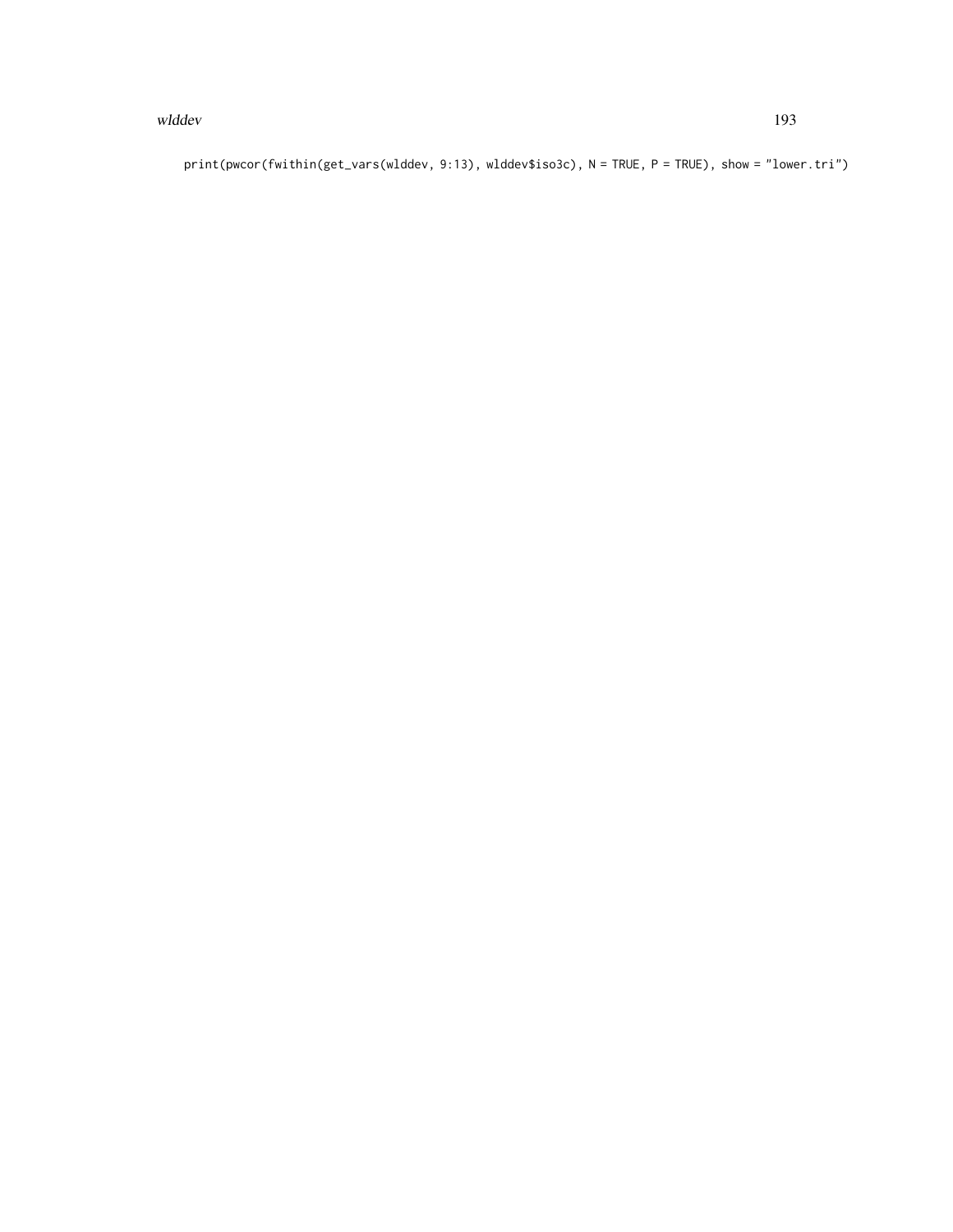# Index

```
∗ array
    psmat, 148
∗ attribute
    small-helpers, 176
∗ datasets
    GGDC10S, 123
    wlddev, 191
∗ documentation
    collapse-documentation, 24
    collapse-options, 26
    data-transformations, 31
    efficient-programming, 35
    fast-data-manipulation, 39
    fast-grouping-ordering, 40
    fast-statistical-functions, 42
    list-processing, 143
    quick-conversion, 163
    recode-replace, 168
    small-helpers, 176
    summary-statistics, 179
    time-series-panel-series, 180
∗ htest
    fFtest, 60
∗ list
    get_elem, 121
    is_unlistable, 141
    ldepth, 142
    list-processing, 143
    rapply2d, 167
    t_list, 185
    unlist2d, 186
∗ manip
    across, 12
    arithmetic, 14
    BY, 16
    collap, 19
    collapse-package, 4
    colorder, 28
    dapply, 29
```
data-transformations, [31](#page-30-1) efficient-programming, [35](#page-34-0) fast-data-manipulation, [39](#page-38-0) fast-grouping-ordering, [40](#page-39-0) fast-statistical-functions, [42](#page-41-1) fbetween-fwithin, [45](#page-44-1) fcumsum, [50](#page-49-0) fdiff, [52](#page-51-0) ffirst-flast, [58](#page-57-0) fgrowth, [62](#page-61-0) fhdbetween-fhdwithin, [65](#page-64-0) flag, [69](#page-68-0) fmean, [75](#page-74-0) fmedian, [77](#page-76-0) fmin-fmax, [80](#page-79-0) fmode, [82](#page-81-0) fndistinct, [85](#page-84-0) fnobs, [87](#page-86-0) fnth, [89](#page-88-0) fprod, [92](#page-91-0) frename, [94](#page-93-0) fscale, [96](#page-95-1) fselect-get\_vars-add\_vars, [100](#page-99-0) fsubset, [103](#page-102-0) fsum, [106](#page-105-0) fsummarise, [109](#page-108-0) ftransform, [111](#page-110-0) funique, [116](#page-115-0) fvar-fsd, [118](#page-117-0) get\_elem, [121](#page-120-0) groupid, [127](#page-126-0) GRP, [128](#page-127-2) list-processing, [143](#page-142-1) pad, [144](#page-143-0) psacf, [146](#page-145-2) psmat, [148](#page-147-0) qF-qG-finteraction, [152](#page-151-1) quick-conversion, [163](#page-162-0) radixorder, [165](#page-164-0)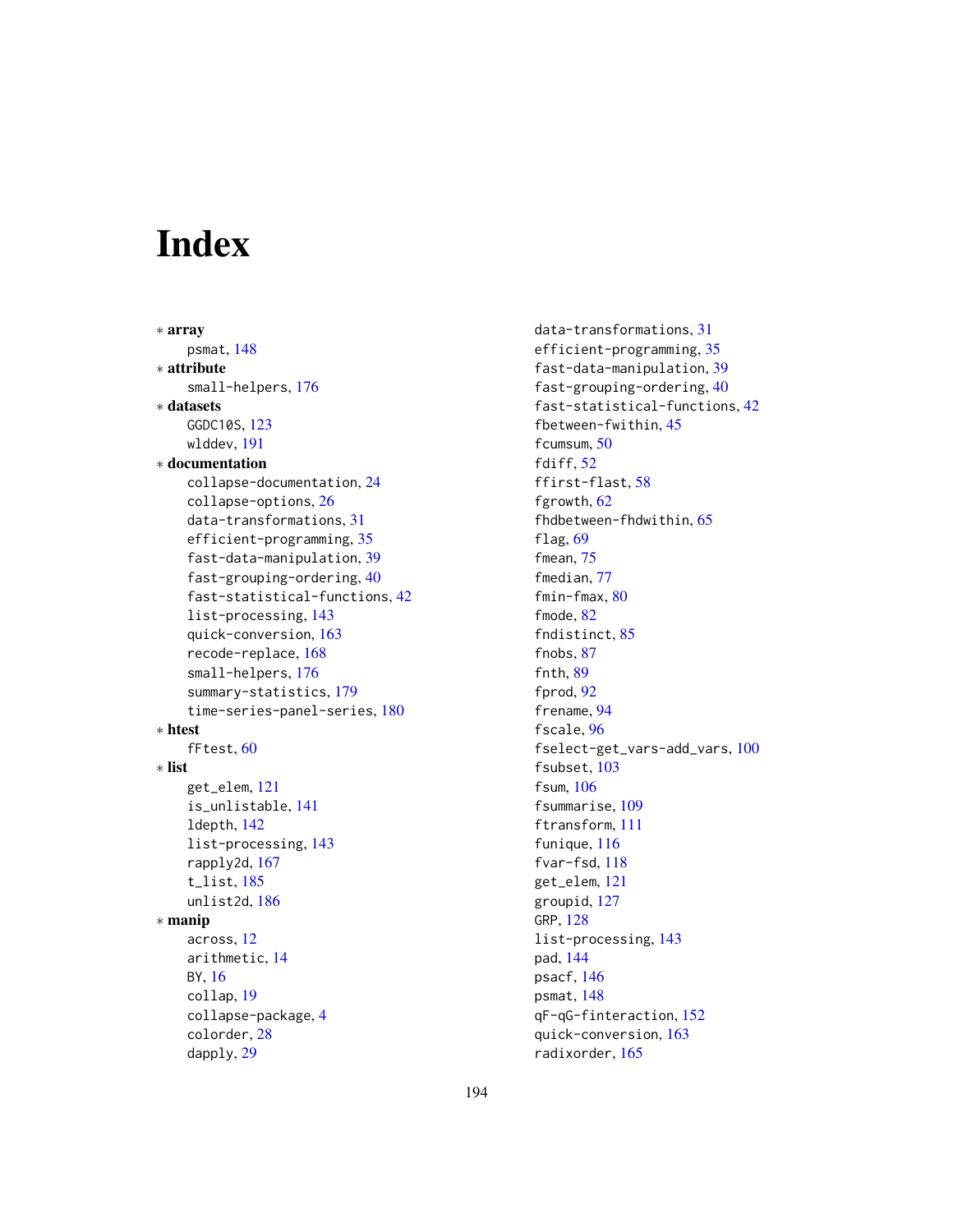rapply2d, [167](#page-166-1) recode-replace, [168](#page-167-0) roworder, [170](#page-169-0) rsplit, [172](#page-171-1) seqid, [174](#page-173-1) summary-statistics, [179](#page-178-1) t\_list, [185](#page-184-0) time-series-panel-series, [180](#page-179-1) timeid, [181](#page-180-0) TRA, [183](#page-182-0) unlist2d, [186](#page-185-0) varying, [189](#page-188-0) ∗ math arithmetic, [14](#page-13-0) efficient-programming, [35](#page-34-0) ∗ misc small-helpers, [176](#page-175-0) ∗ multivariate fhdbetween-fhdwithin, [65](#page-64-0) pwcor-pwcov-pwnobs, [150](#page-149-0) qtab, [160](#page-159-0) ∗ package collapse-package, [4](#page-3-0) ∗ ts fcumsum, [50](#page-49-0) fdiff, [52](#page-51-0) fgrowth, [62](#page-61-0) flag, [69](#page-68-0) psacf, [146](#page-145-2) psmat, [148](#page-147-0) seqid, [174](#page-173-1) time-series-panel-series, [180](#page-179-1) timeid, [181](#page-180-0) ∗ univar descr, [33](#page-32-0) fast-statistical-functions, [42](#page-41-1) ffirst-flast, [58](#page-57-0) fmean, [75](#page-74-0) fmedian, [77](#page-76-0) fmin-fmax, [80](#page-79-0) fmode, [82](#page-81-0) fndistinct, [85](#page-84-0) fnobs, [87](#page-86-0) fnth, [89](#page-88-0) fprod, [92](#page-91-0) fsum, [106](#page-105-0) fvar-fsd, [118](#page-117-0) qsu, [155](#page-154-0)

∗ utilities efficient-programming, [35](#page-34-0) is\_unlistable, [141](#page-140-1) ldepth, [142](#page-141-0) small-helpers, [176](#page-175-0) t\_list, [185](#page-184-0) (Memory) Efficient Programming, *[25](#page-24-0)* (f/set)ftransform(<-), *[40](#page-39-0)* (f/set)rename, *[25](#page-24-0)*, *[40](#page-39-0)* (f/set)transform(v)(<-), *[25](#page-24-0)* (set)TRA, *[25](#page-24-0)*, *[31,](#page-30-1) [32](#page-31-0)* (set)relabel, *[25](#page-24-0)*, *[40](#page-39-0)* .COLLAPSE\_ALL *(*collapse-documentation*)*, [24](#page-23-1) .COLLAPSE\_DATA *(*collapse-documentation*)*, [24](#page-23-1) .COLLAPSE\_GENERIC *(*collapse-documentation*)*, [24](#page-23-1) .COLLAPSE\_TOPICS *(*collapse-documentation*)*, [24](#page-23-1) .FAST\_FUN, *[12](#page-11-0)* .FAST\_FUN *(*fast-statistical-functions*)*, [42](#page-41-1) .FAST\_STAT\_FUN *(*fast-statistical-functions*)*, [42](#page-41-1) .OPERATOR\_FUN, *[25](#page-24-0)* .OPERATOR\_FUN *(*data-transformations*)*, [31](#page-30-1) .Rprofile, *[27](#page-26-0)* .c *(*small-helpers*)*, [176](#page-175-0) .lm.fit, *[74](#page-73-0)* [.descr *(*descr*)*, [33](#page-32-0) [.index\_df *(*indexing*)*, [133](#page-132-2) [.indexed\_frame *(*indexing*)*, [133](#page-132-2) [.indexed\_series *(*indexing*)*, [133](#page-132-2) [.psmat *(*psmat*)*, [148](#page-147-0) [<-.indexed\_frame *(*indexing*)*, [133](#page-132-2) [[.indexed\_frame *(*indexing*)*, [133](#page-132-2) [[<-.indexed\_frame *(*indexing*)*, [133](#page-132-2) \$.indexed\_frame *(*indexing*)*, [133](#page-132-2) \$<-.indexed\_frame *(*indexing*)*, [133](#page-132-2) %!=% *(*efficient-programming*)*, [35](#page-34-0) %!in% *(*small-helpers*)*, [176](#page-175-0) %\*=% *(*efficient-programming*)*, [35](#page-34-0) %+=% *(*efficient-programming*)*, [35](#page-34-0) %-=% *(*efficient-programming*)*, [35](#page-34-0) %/=% *(*efficient-programming*)*, [35](#page-34-0) %==% *(*efficient-programming*)*, [35](#page-34-0)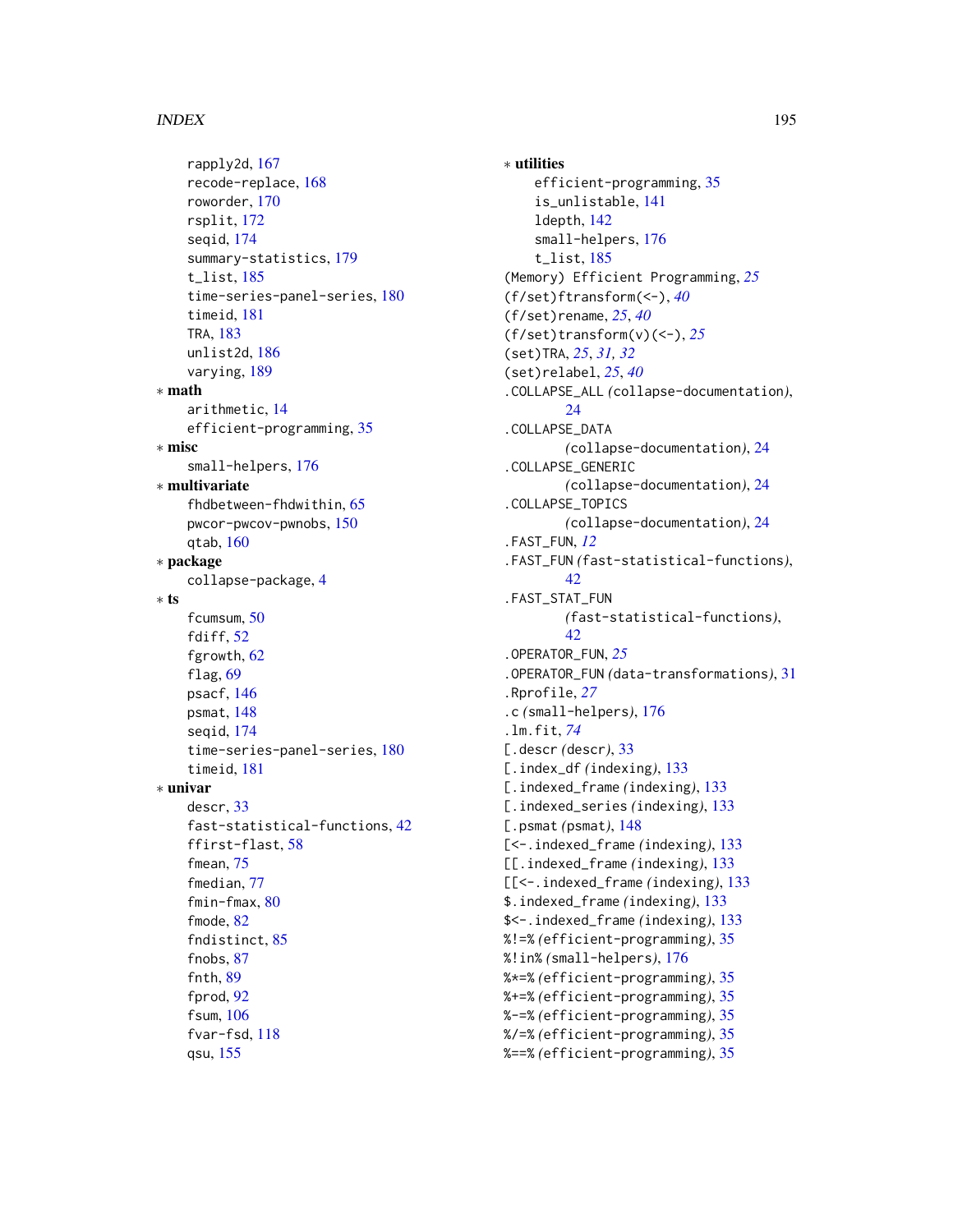```
%=% (small-helpers), 176
%c*% (arithmetic), 14
%c+% (arithmetic), 14
%c-% (arithmetic), 14
%c/% (arithmetic), 14
%cr% (arithmetic), 14
%r*% (arithmetic), 14
%r+% (arithmetic), 14
%r-% (arithmetic), 14
%r/% (arithmetic), 14
%rr% (arithmetic), 14
%(r/c)(+/-/*//)%, 25
%(r/c)(r/+/-/*//)%, 32
%(r/c)r%, 25
%*=%, 31
%+=%, 31
%/=%, 31
%==%, 105
%c*%, 31
%c+%, 31
%c/%, 31
%cr%, 31
%r*%, 31
%r+%, 31
%r/%, 31
%rr%, 31
A0-collapse-documentation
        (collapse-documentation), 24
A1-fast-statistical-functions
        (fast-statistical-functions),
        42
A2-fast-grouping-ordering
        (fast-grouping-ordering), 40
A3-fast-data-manipulation
        (fast-data-manipulation), 39
A4-quick-conversion (quick-conversion),
        163
A6-data-transformations
        (data-transformations), 31
A7-time-series-panel-series
        (time-series-panel-series), 180
A8-list-processing (list-processing),
        143
A9-summary-statistics
        (summary-statistics), 179
AA1-recode-replace (recode-replace), 168
AA2-efficient-programming
```
*(*efficient-programming*)*, [35](#page-34-0)

```
AA3-small-helpers (small-helpers), 176
acf, 146, 147
across, 12, 25, 109–112, 114
add_stub (small-helpers), 176
add_vars, 39
add_vars (fselect-get_vars-add_vars),
        100
add_vars(<-), 25, 40
add_vars<- (fselect-get_vars-add_vars),
        100
Advanced Data Aggregation, 25
advanced-aggregation (collap), 19
aggregate, 18
all_identical (small-helpers), 176
all_obj_equal (small-helpers), 176
allNA (efficient-programming), 35
alloc (efficient-programming), 35
allv (efficient-programming), 35
any, 135
anyDuplicated, 135, 137
anyv (efficient-programming), 35
aperm.psmat (psmat), 148
append, 145
apply, 30
arithmetic, 14
as.character_factor (collapse-renamed),
        27as.data.frame.descr (descr), 33
as.factor_GRP (collapse-renamed), 27
as.factor_qG (collapse-renamed), 27
as.numeric_factor (collapse-renamed), 27
as_character_factor (quick-conversion),
        163
as_factor_GRP, 25
as_factor_GRP (GRP), 128
as_factor_qG (qF-qG-finteraction), 152
as_numeric_factor (quick-conversion),
        163
atomic_elem, 143, 144
atomic_elem (get_elem), 121
atomic_elem(<-), 25
atomic_elem<- (get_elem), 121
attr, 137
av (fselect-get_vars-add_vars), 100
av<- (fselect-get_vars-add_vars), 100
ave, 32
```
B *(*fbetween-fwithin*)*, [45](#page-44-1) BY, [16,](#page-15-1) *[21,](#page-20-0) [22](#page-21-0)*, *[25](#page-24-0)*, *[30](#page-29-0)[–32](#page-31-0)*, *[128](#page-127-2)*, *[163](#page-162-0)*, *[184](#page-183-0)*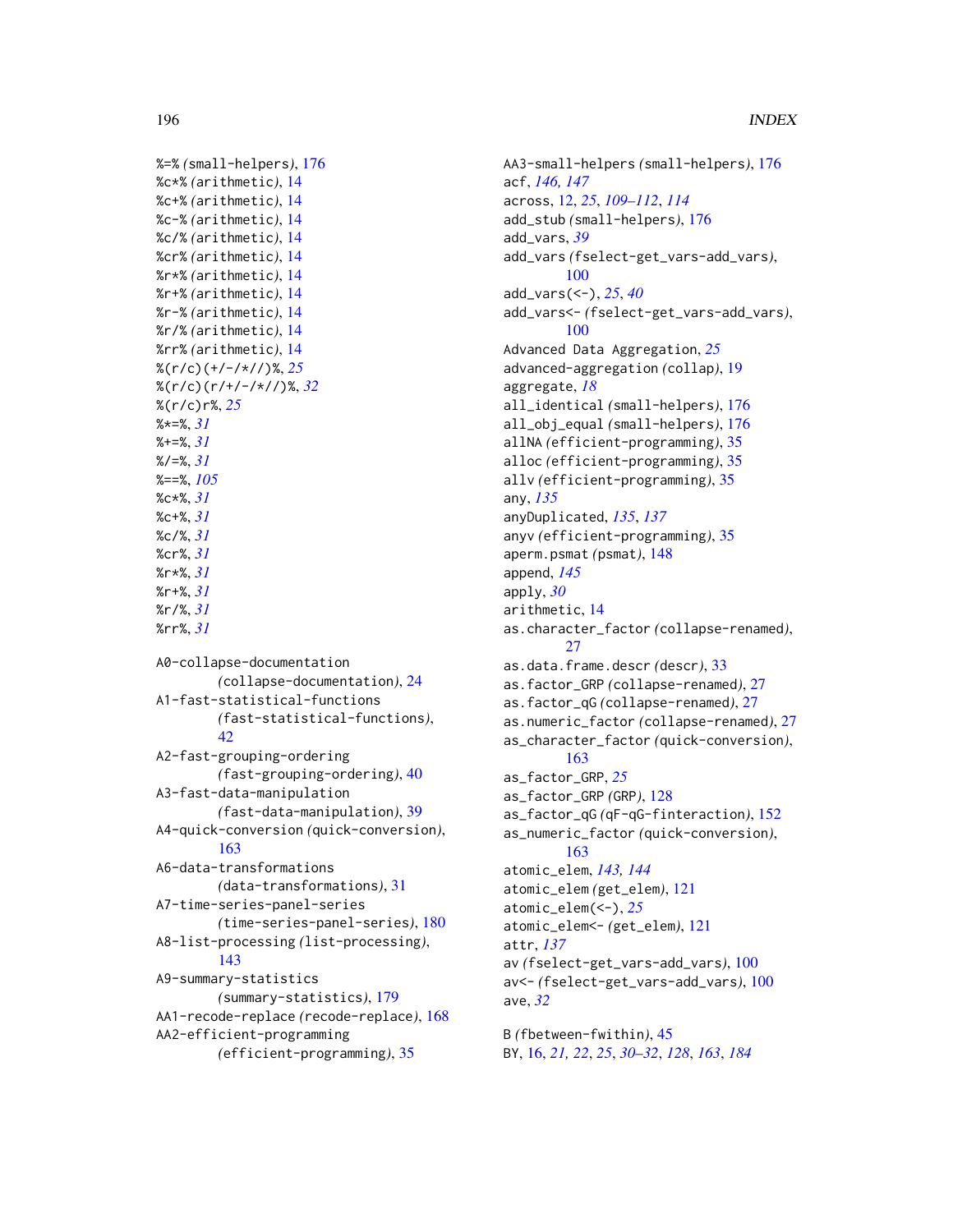by, *[18](#page-17-0)* cat\_vars, *[39](#page-38-0)* cat\_vars *(*fselect-get\_vars-add\_vars*)*, [100](#page-99-0) cat\_vars(<-), *[25](#page-24-0)*, *[40](#page-39-0)* cat\_vars<- *(*fselect-get\_vars-add\_vars*)*, [100](#page-99-0) ccf, *[146](#page-145-2)* char\_vars, *[39](#page-38-0)* char\_vars *(*fselect-get\_vars-add\_vars*)*, [100](#page-99-0) char\_vars(<-), *[25](#page-24-0)*, *[40](#page-39-0)* char\_vars<- *(*fselect-get\_vars-add\_vars*)*, [100](#page-99-0) chol, *[67](#page-66-0)* cinv *(*efficient-programming*)*, [35](#page-34-0) ckmatch *(*small-helpers*)*, [176](#page-175-0) collap, *[18](#page-17-0)*, [19,](#page-18-0) *[30](#page-29-0)*, *[110](#page-109-0)*, *[126](#page-125-0)*, *[128](#page-127-2)* collapg *(*collap*)*, [19](#page-18-0) collapse, *[24](#page-23-1)* collapse *(*collapse-package*)*, [4](#page-3-0) Collapse Documentation & Overview, *[4](#page-3-0)* Collapse Overview, *[13](#page-12-0)*, *[16](#page-15-1)*, *[18](#page-17-0)*, *[22](#page-21-0)*, *[27](#page-26-0)*, *[29,](#page-28-0) [30](#page-29-0)*, *[33](#page-32-0)*, *[35](#page-34-0)*, *[38](#page-37-0)*, *[40](#page-39-0)*, *[42](#page-41-1)*, *[45](#page-44-1)*, *[49](#page-48-0)*, *[51](#page-50-0)*, *[55](#page-54-0)*, *[57](#page-56-0)*, *[59](#page-58-0)*, *[61](#page-60-0)*, *[64](#page-63-0)*, *[68](#page-67-0)*, *[72](#page-71-0)*, *[74](#page-73-0)*, *[76](#page-75-0)*, *[79](#page-78-0)*, *[81](#page-80-0)*, *[84](#page-83-0)*, *[87,](#page-86-0) [88](#page-87-0)*, *[91](#page-90-0)*, *[94,](#page-93-0) [95](#page-94-0)*, *[99](#page-98-0)*, *[102](#page-101-0)*, *[105](#page-104-0)*, *[107](#page-106-0)*, *[110](#page-109-0)*, *[114](#page-113-0)*, *[118](#page-117-0)*, *[120](#page-119-0)*, *[123,](#page-122-1) [124](#page-123-0)*, *[126,](#page-125-0) [127](#page-126-0)*, *[132](#page-131-0)*, *[137](#page-136-0)*, *[141,](#page-140-1) [142](#page-141-0)*, *[144,](#page-143-0) [145](#page-144-0)*, *[147](#page-146-0)*, *[150](#page-149-0)*, *[152](#page-151-1)*, *[155](#page-154-0)*, *[159](#page-158-0)*, *[161](#page-160-0)*, *[165,](#page-164-0) [166](#page-165-0)*, *[168](#page-167-0)*, *[170,](#page-169-0) [171](#page-170-0)*, *[173](#page-172-0)*, *[175](#page-174-0)*, *[178,](#page-177-0) [179](#page-178-1)*, *[181,](#page-180-0) [182](#page-181-0)*, *[185,](#page-184-0) [186](#page-185-0)*, *[188](#page-187-0)*, *[191,](#page-190-0) [192](#page-191-0)* collapse-documentation, [24](#page-23-1) collapse-options, [26](#page-25-0) collapse-package, [4,](#page-3-0) *[26,](#page-25-0) [27](#page-26-0)* collapse-renamed, [27](#page-26-0) collapv *(*collap*)*, [19](#page-18-0) colorder, [28,](#page-27-0) *[40](#page-39-0)*, *[171](#page-170-0)* colorder(v), *[25](#page-24-0)*, *[40](#page-39-0)* colorderv *(*colorder*)*, [28](#page-27-0) copy, *[37](#page-36-0)* copyAttrib *(*small-helpers*)*, [176](#page-175-0) copyMostAttrib *(*small-helpers*)*, [176](#page-175-0) copyv, *[170](#page-169-0)* copyv *(*efficient-programming*)*, [35](#page-34-0) cor, *[147](#page-146-0)*, *[151](#page-150-0)* cor.test, *[151](#page-150-0)*

cumsum, *[51](#page-50-0)*, *[180](#page-179-1)* D, *[180](#page-179-1)* D *(*fdiff*)*, [52](#page-51-0) dapply, *[16](#page-15-1)*, *[18](#page-17-0)*, *[25](#page-24-0)*, [29,](#page-28-0) *[31,](#page-30-1) [32](#page-31-0)*, *[113](#page-112-0)*, *[163](#page-162-0)* Data Frame Manipulation, *[29](#page-28-0)*, *[42](#page-41-1)*, *[95](#page-94-0)*, *[102](#page-101-0)*, *[105](#page-104-0)*, *[110](#page-109-0)*, *[114](#page-113-0)*, *[171](#page-170-0)* Data Transformation Functions, *[39](#page-38-0)* Data Transformations, *[16](#page-15-1)*, *[18](#page-17-0)*, *[25](#page-24-0)*, *[30](#page-29-0)*, *[38](#page-37-0)*, *[43](#page-42-0)*, *[45](#page-44-1)*, *[49](#page-48-0)*, *[61](#page-60-0)*, *[68](#page-67-0)*, *[74](#page-73-0)*, *[99](#page-98-0)*, *[181](#page-180-0)*, *[185](#page-184-0)*, *[191](#page-190-0)* data-transformations, [31](#page-30-1) data.frame methods, *[135](#page-134-0)* Date, *[33](#page-32-0)* Date\_vars *(*collapse-renamed*)*, [27](#page-26-0) date\_vars, *[39](#page-38-0)* date\_vars *(*fselect-get\_vars-add\_vars*)*, [100](#page-99-0) date\_vars(<-), *[25](#page-24-0)*, *[40](#page-39-0)* Date\_vars<- *(*collapse-renamed*)*, [27](#page-26-0) date\_vars<- *(*fselect-get\_vars-add\_vars*)*, [100](#page-99-0) descr, *[25](#page-24-0)*, [33,](#page-32-0) *[159](#page-158-0)*, *[161](#page-160-0)*, *[179](#page-178-1)* detectCores(), *[17](#page-16-0)*, *[30](#page-29-0)* Dlog, *[180](#page-179-1)* Dlog *(*fdiff*)*, [52](#page-51-0) documentation, *[5](#page-4-0)* droplevels, *[41](#page-40-0)*, *[56,](#page-55-0) [57](#page-56-0)*

cov, *[151](#page-150-0)*

Efficient Programming, *[16](#page-15-1)*, *[170](#page-169-0)*, *[178](#page-177-0)* efficient-programming, [35](#page-34-0)

# F, *[180](#page-179-1)* F *(*flag*)*, [69](#page-68-0) fact\_vars, *[39](#page-38-0)* fact\_vars *(*fselect-get\_vars-add\_vars*)*, [100](#page-99-0) fact\_vars(<-), *[25](#page-24-0)*, *[40](#page-39-0)* fact\_vars<- *(*fselect-get\_vars-add\_vars*)*, [100](#page-99-0) factor, *[57](#page-56-0)*, *[153](#page-152-0)* Fast Data Manipulation, *[13](#page-12-0)*, *[25](#page-24-0)* Fast Grouping and Ordering, *[25](#page-24-0)*, *[57](#page-56-0)*, *[118](#page-117-0)*, *[126,](#page-125-0) [127](#page-126-0)*, *[132](#page-131-0)*, *[155](#page-154-0)*, *[166](#page-165-0)*, *[171](#page-170-0)*, *[175](#page-174-0)* Fast Statistical Function, *[21](#page-20-0)*, *[110](#page-109-0)*, *[154](#page-153-0)*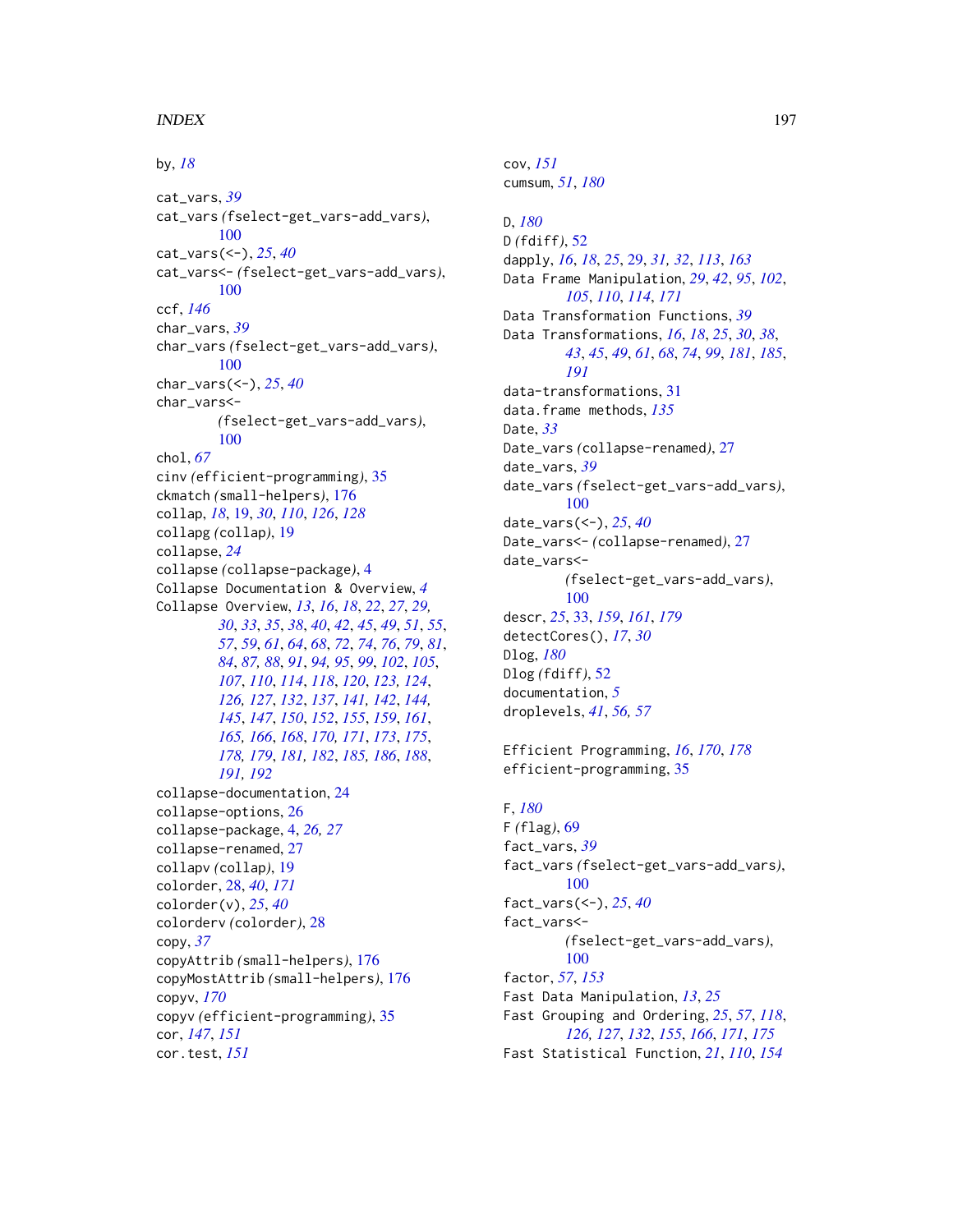Fast Statistical Functions, *[18,](#page-17-0) [19](#page-18-0)*, *[21,](#page-20-0) [22](#page-21-0)*, *[24](#page-23-1)*, *[26](#page-25-0)*, *[30](#page-29-0)*, *[32,](#page-31-0) [33](#page-32-0)*, *[35](#page-34-0)*, *[39](#page-38-0)*, *[59](#page-58-0)*, *[76](#page-75-0)*, *[79](#page-78-0)*, *[81](#page-80-0)*, *[84](#page-83-0)*, *[87,](#page-86-0) [88](#page-87-0)*, *[91](#page-90-0)*, *[94](#page-93-0)*, *[99](#page-98-0)*, *[107](#page-106-0)*, *[184,](#page-183-0) [185](#page-184-0)*

*[109,](#page-108-0) [110](#page-109-0)*, *[120](#page-119-0)*, *[131](#page-130-0)*, *[159](#page-158-0)*, *[161](#page-160-0)*, *[179](#page-178-1)*, fast-data-manipulation, [39](#page-38-0) fast-grouping-ordering, [40](#page-39-0) fast-statistical-functions, [42](#page-41-1) fbetween *(*fbetween-fwithin*)*, [45](#page-44-1) fbetween-fwithin, [45](#page-44-1) fbetween/B, *[25](#page-24-0)*, *[32](#page-31-0)*, *[43](#page-42-0)*, *[185](#page-184-0)* fcompute, *[39](#page-38-0)* fcompute *(*ftransform*)*, [111](#page-110-0) fcompute(v), *[25](#page-24-0)*, *[40](#page-39-0)* fcomputev *(*ftransform*)*, [111](#page-110-0) fcumsum, *[25](#page-24-0)*, *[32,](#page-31-0) [33](#page-32-0)*, *[43](#page-42-0)*, [50,](#page-49-0) *[180](#page-179-1)* fdiff, *[51](#page-50-0)*, [52,](#page-51-0) *[64](#page-63-0)*, *[72](#page-71-0)*, *[137](#page-136-0)*, *[180](#page-179-1)* fdiff/D/Dlog, *[25](#page-24-0)*, *[32,](#page-31-0) [33](#page-32-0)*, *[43](#page-42-0)*, *[64](#page-63-0)*, *[180](#page-179-1)* fdim *(*efficient-programming*)*, [35](#page-34-0) fdroplevels, *[25](#page-24-0)*, *[41](#page-40-0)*, [56,](#page-55-0) *[105](#page-104-0)*, *[130](#page-129-0)*, *[153](#page-152-0)* ffirst, *[24](#page-23-1)*, *[42](#page-41-1)* ffirst *(*ffirst-flast*)*, [58](#page-57-0) ffirst-flast, [58](#page-57-0) fFtest, *[25](#page-24-0)*, [60,](#page-59-0) *[68](#page-67-0)*, *[74](#page-73-0)* fgroup\_by, *[25](#page-24-0)*, *[39](#page-38-0)*, *[41](#page-40-0)*, *[109](#page-108-0)*, *[126](#page-125-0)*, *[136](#page-135-0)* fgroup\_by *(*GRP*)*, [128](#page-127-2) fgroup\_vars, *[25](#page-24-0)* fgroup\_vars *(*GRP*)*, [128](#page-127-2) fgrowth, *[51](#page-50-0)*, [62,](#page-61-0) *[72](#page-71-0)*, *[180](#page-179-1)* fgrowth/G, *[25](#page-24-0)*, *[32,](#page-31-0) [33](#page-32-0)*, *[43](#page-42-0)*, *[55](#page-54-0)*, *[180](#page-179-1)* fHDbetween *(*collapse-renamed*)*, [27](#page-26-0) fhdbetween *(*fhdbetween-fhdwithin*)*, [65](#page-64-0) fhdbetween-fhdwithin, [65](#page-64-0) fhdbetween/HDB, *[25](#page-24-0)*, *[32,](#page-31-0) [33](#page-32-0)*, *[43](#page-42-0)* fHDwithin *(*collapse-renamed*)*, [27](#page-26-0) fhdwithin, *[60,](#page-59-0) [61](#page-60-0)* fhdwithin *(*fhdbetween-fhdwithin*)*, [65](#page-64-0) fhdwithin/HDW, *[25](#page-24-0)*, *[32](#page-31-0)*, *[43](#page-42-0)*, *[74](#page-73-0)* findex, *[25](#page-24-0)* findex *(*indexing*)*, [133](#page-132-2) findex\_by, *[25](#page-24-0)* findex\_by *(*indexing*)*, [133](#page-132-2) findex\_by/iby, *[180](#page-179-1)* finteraction, *[25](#page-24-0)*, *[41](#page-40-0)*, *[72](#page-71-0)*, *[126](#page-125-0)*, *[135](#page-134-0)* finteraction *(*qF-qG-finteraction*)*, [152](#page-151-1) flag, *[51](#page-50-0)*, *[54,](#page-53-0) [55](#page-54-0)*, *[63,](#page-62-0) [64](#page-63-0)*, [69,](#page-68-0) *[136,](#page-135-0) [137](#page-136-0)*, *[147](#page-146-0)*, *[180](#page-179-1)* flag/L/F, *[25](#page-24-0)*, *[32,](#page-31-0) [33](#page-32-0)*, *[43](#page-42-0)*, *[55](#page-54-0)*, *[64](#page-63-0)*, *[180](#page-179-1)* flast, *[24](#page-23-1)*, *[42](#page-41-1)*

flast *(*ffirst-flast*)*, [58](#page-57-0) flm, *[25](#page-24-0)*, *[61](#page-60-0)*, *[67,](#page-66-0) [68](#page-67-0)*, [73](#page-72-0) fmax, *[24](#page-23-1)*, *[42](#page-41-1)* fmax *(*fmin-fmax*)*, [80](#page-79-0) fmean, *[24](#page-23-1)*, *[42,](#page-41-1) [43](#page-42-0)*, [75,](#page-74-0) *[79](#page-78-0)*, *[84](#page-83-0)*, *[91](#page-90-0)*, *[107](#page-106-0)* fmedian, *[24](#page-23-1)*, *[42,](#page-41-1) [43](#page-42-0)*, *[76](#page-75-0)*, [77,](#page-76-0) *[84](#page-83-0)*, *[90,](#page-89-0) [91](#page-90-0)* fmin, *[24](#page-23-1)*, *[42](#page-41-1)* fmin *(*fmin-fmax*)*, [80](#page-79-0) fmin-fmax, [80](#page-79-0) fmode, *[24](#page-23-1)*, *[42,](#page-41-1) [43](#page-42-0)*, *[76](#page-75-0)*, *[79](#page-78-0)*, [82,](#page-81-0) *[91](#page-90-0)* fmutate, *[12,](#page-11-0) [13](#page-12-0)*, *[25](#page-24-0)*, *[39,](#page-38-0) [40](#page-39-0)*, *[128](#page-127-2)*, *[136](#page-135-0)* fmutate *(*ftransform*)*, [111](#page-110-0) fncol *(*efficient-programming*)*, [35](#page-34-0) fNdistinct *(*collapse-renamed*)*, [27](#page-26-0) fndistinct, *[24](#page-23-1)*, *[33](#page-32-0)*, *[42,](#page-41-1) [43](#page-42-0)*, [85,](#page-84-0) *[88](#page-87-0)*, *[118](#page-117-0)* fnlevels *(*efficient-programming*)*, [35](#page-34-0) fNobs *(*collapse-renamed*)*, [27](#page-26-0) fnobs, *[24](#page-23-1)*, *[42,](#page-41-1) [43](#page-42-0)*, *[87](#page-86-0)*, [87](#page-86-0) fnrow *(*efficient-programming*)*, [35](#page-34-0) fnth, *[24](#page-23-1)*, *[42,](#page-41-1) [43](#page-42-0)*, *[79](#page-78-0)*, [89](#page-88-0) fnunique, *[25](#page-24-0)*, *[41](#page-40-0)*, *[87](#page-86-0)* fnunique *(*funique*)*, [116](#page-115-0) fprod, *[24](#page-23-1)*, *[42,](#page-41-1) [43](#page-42-0)*, [92,](#page-91-0) *[107](#page-106-0)* frange, *[43](#page-42-0)* frange *(*efficient-programming*)*, [35](#page-34-0) frename, *[40](#page-39-0)*, [94](#page-93-0) fscale, *[68](#page-67-0)*, [96,](#page-95-1) *[147](#page-146-0)*, *[183](#page-182-0)* fscale/STD, *[25](#page-24-0)*, *[32](#page-31-0)*, *[43](#page-42-0)*, *[49](#page-48-0)*, *[185](#page-184-0)* fsd, *[24](#page-23-1)*, *[42,](#page-41-1) [43](#page-42-0)*, *[99](#page-98-0)*, *[157](#page-156-0)* fsd *(*fvar-fsd*)*, [118](#page-117-0) fselect, *[39](#page-38-0)*, *[105](#page-104-0)* fselect *(*fselect-get\_vars-add\_vars*)*, [100](#page-99-0) fselect(<-), *[25](#page-24-0)*, *[40](#page-39-0)* fselect-get\_vars-add\_vars, [100](#page-99-0) fselect<- *(*fselect-get\_vars-add\_vars*)*, [100](#page-99-0) fsubset, *[39,](#page-38-0) [40](#page-39-0)*, *[102](#page-101-0)*, [103,](#page-102-0) *[136](#page-135-0)* fsubset/ss, *[25](#page-24-0)* fsum, *[24](#page-23-1)*, *[42,](#page-41-1) [43](#page-42-0)*, *[76](#page-75-0)*, *[81](#page-80-0)*, *[93,](#page-92-0) [94](#page-93-0)*, [106,](#page-105-0) *[120](#page-119-0)* fsummarise, *[12,](#page-11-0) [13](#page-12-0)*, *[21,](#page-20-0) [22](#page-21-0)*, *[25](#page-24-0)*, *[39,](#page-38-0) [40](#page-39-0)*, [109,](#page-108-0) *[114](#page-113-0)*, *[128](#page-127-2)* ftransform, *[39](#page-38-0)*, *[102](#page-101-0)*, *[105](#page-104-0)*, [111](#page-110-0) ftransform<- *(*ftransform*)*, [111](#page-110-0) ftransformv *(*ftransform*)*, [111](#page-110-0) fungroup, *[25](#page-24-0)* fungroup *(*GRP*)*, [128](#page-127-2) fungroup(), *[184](#page-183-0)* funique, *[25](#page-24-0)*, *[29](#page-28-0)*, *[41](#page-40-0)*, *[57](#page-56-0)*, [116,](#page-115-0) *[126](#page-125-0)*, *[136](#page-135-0)*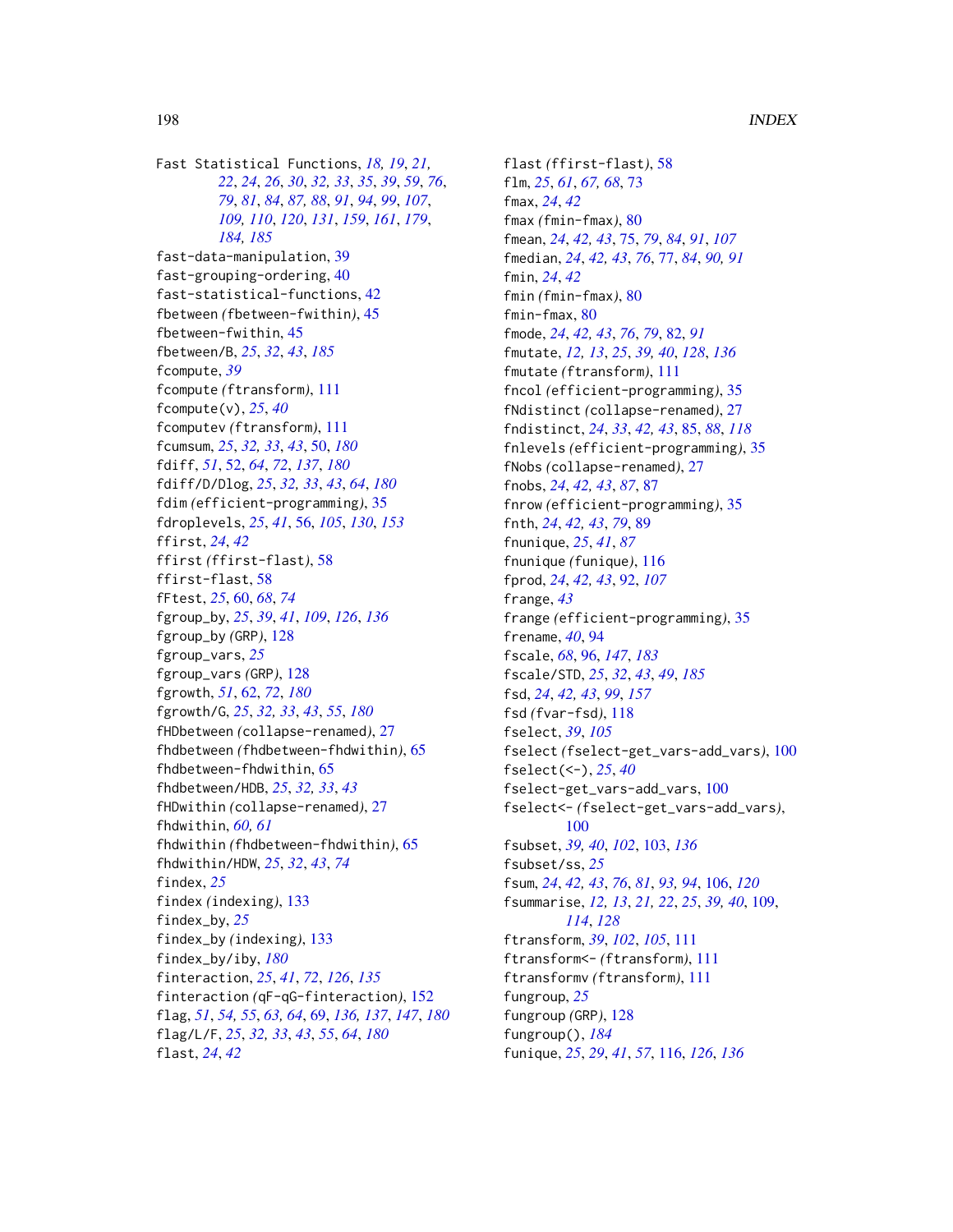fvar, *[24](#page-23-1)*, *[42,](#page-41-1) [43](#page-42-0)* fvar *(*fvar-fsd*)*, [118](#page-117-0) fvar-fsd, [118](#page-117-0) fwithin, *[98,](#page-97-0) [99](#page-98-0)* fwithin *(*fbetween-fwithin*)*, [45](#page-44-1) fwithin/W, *[25](#page-24-0)*, *[32](#page-31-0)*, *[43](#page-42-0)*, *[99](#page-98-0)*, *[185](#page-184-0)*

G, *[180](#page-179-1)*

G *(*fgrowth*)*, [62](#page-61-0) gby *(*GRP*)*, [128](#page-127-2) get\_elem, *[25](#page-24-0)*, [121,](#page-120-0) *[143,](#page-142-1) [144](#page-143-0)* get\_vars, *[39](#page-38-0)*, *[105](#page-104-0)* get\_vars *(*fselect-get\_vars-add\_vars*)*, [100](#page-99-0) get\_vars(<-), *[25](#page-24-0)*, *[40](#page-39-0)* get\_vars<- *(*fselect-get\_vars-add\_vars*)*, [100](#page-99-0) GGDC10S, *[25](#page-24-0)*, [123,](#page-122-1) *[192](#page-191-0)* greorder, *[25](#page-24-0)* greorder *(*GRP*)*, [128](#page-127-2) grep, *[28,](#page-27-0) [29](#page-28-0)*, *[101](#page-100-0)* grepl, *[168](#page-167-0)[–170](#page-169-0)* grid, *[149](#page-148-0)* group, *[25](#page-24-0)*, *[40,](#page-39-0) [41](#page-40-0)*, *[47](#page-46-0)*, *[50](#page-49-0)*, *[54](#page-53-0)*, *[63](#page-62-0)*, *[71](#page-70-0)*, *[97](#page-96-0)*, *[117,](#page-116-0) [118](#page-117-0)*, [125,](#page-124-0) *[128](#page-127-2)*, *[130](#page-129-0)*, *[147](#page-146-0)*, *[153–](#page-152-0)[155](#page-154-0)*, *[166](#page-165-0)* group(x), *[154](#page-153-0)* groupid, *[25](#page-24-0)*, *[41](#page-40-0)*, [127,](#page-126-0) *[154,](#page-153-0) [155](#page-154-0)*, *[175](#page-174-0)* GRP, *[17](#page-16-0)*, *[20](#page-19-0)*, *[25](#page-24-0)*, *[40,](#page-39-0) [41](#page-40-0)*, *[43](#page-42-0)*, *[47](#page-46-0)*, *[50](#page-49-0)*, *[54](#page-53-0)*, *[58,](#page-57-0) [59](#page-58-0)*, *[63](#page-62-0)*, *[71](#page-70-0)*, *[75](#page-74-0)*, *[78](#page-77-0)*, *[81](#page-80-0)*, *[83](#page-82-0)*, *[86](#page-85-0)*, *[88](#page-87-0)*, *[90](#page-89-0)*, *[93](#page-92-0)*, *[97](#page-96-0)*, *[119](#page-118-0)*, *[126](#page-125-0)*, [128,](#page-127-2) *[147](#page-146-0)*, *[154–](#page-153-0)[156](#page-155-0)*, *[172,](#page-171-1) [173](#page-172-0)*, *[184](#page-183-0)* GRP.default, *[21](#page-20-0)* GRPN, *[25](#page-24-0)* GRPN *(*GRP*)*, [128](#page-127-2) GRPnames, *[25](#page-24-0)* GRPnames *(*GRP*)*, [128](#page-127-2) gsplit, *[18](#page-17-0)*, *[25](#page-24-0)*, *[172,](#page-171-1) [173](#page-172-0)* gsplit *(*GRP*)*, [128](#page-127-2) gsub, *[177](#page-176-0)* gv *(*fselect-get\_vars-add\_vars*)*, [100](#page-99-0) gv<- *(*fselect-get\_vars-add\_vars*)*, [100](#page-99-0) gvr *(*fselect-get\_vars-add\_vars*)*, [100](#page-99-0) gvr<- *(*fselect-get\_vars-add\_vars*)*, [100](#page-99-0)

has\_elem, *[25](#page-24-0)*, *[141](#page-140-1)[–144](#page-143-0)* has\_elem *(*get\_elem*)*, [121](#page-120-0) HDB *(*fhdbetween-fhdwithin*)*, [65](#page-64-0) HDW *(*fhdbetween-fhdwithin*)*, [65](#page-64-0)

iby *(*indexing*)*, [133](#page-132-2) index, *[47](#page-46-0)*, *[51](#page-50-0)*, *[67](#page-66-0)*, *[97](#page-96-0)*, *[130](#page-129-0)*, *[132](#page-131-0)*, *[157](#page-156-0)*, *[181](#page-180-0)*, *[190](#page-189-0)* indexed data, *[43](#page-42-0)*, *[171](#page-170-0)* Indexing, *[182](#page-181-0)* indexing, *[37](#page-36-0)*, *[104](#page-103-0)*, *[117](#page-116-0)*, [133,](#page-132-2) *[149](#page-148-0)* interaction, *[41](#page-40-0)* irreg\_elem, *[25](#page-24-0)*, *[143,](#page-142-1) [144](#page-143-0)* irreg\_elem *(*get\_elem*)*, [121](#page-120-0) is.categorical *(*collapse-renamed*)*, [27](#page-26-0) is.Date *(*collapse-renamed*)*, [27](#page-26-0) is.GRP *(*collapse-renamed*)*, [27](#page-26-0) is.qG *(*collapse-renamed*)*, [27](#page-26-0) is.unlistable *(*collapse-renamed*)*, [27](#page-26-0) is\_categorical, *[20](#page-19-0)* is\_categorical *(*small-helpers*)*, [176](#page-175-0) is\_date *(*small-helpers*)*, [176](#page-175-0) is\_GRP, *[25](#page-24-0)* is\_GRP *(*GRP*)*, [128](#page-127-2) is\_irregular, *[25](#page-24-0)* is\_irregular *(*indexing*)*, [133](#page-132-2) is\_qG, *[25](#page-24-0)* is\_qG *(*qF-qG-finteraction*)*, [152](#page-151-1) is\_unlistable, *[25](#page-24-0)*, [141,](#page-140-1) *[142](#page-141-0)[–144](#page-143-0)*, *[187](#page-186-0)* ix *(*indexing*)*, [133](#page-132-2)

#### L, *[180](#page-179-1)*

L *(*flag*)*, [69](#page-68-0) lag, *[136](#page-135-0)* lapply, *[17](#page-16-0)*, *[30](#page-29-0)*, *[143](#page-142-1)* ldepth, *[25](#page-24-0)*, *[141](#page-140-1)*, [142,](#page-141-0) *[143,](#page-142-1) [144](#page-143-0)* length.GRP *(*GRP*)*, [128](#page-127-2) List Processing, *[25](#page-24-0)*, *[123](#page-122-1)*, *[141,](#page-140-1) [142](#page-141-0)*, *[168](#page-167-0)*, *[173](#page-172-0)*, *[186](#page-185-0)*, *[188](#page-187-0)* list-processing, [143](#page-142-1) list\_elem, *[143,](#page-142-1) [144](#page-143-0)* list\_elem *(*get\_elem*)*, [121](#page-120-0) list\_elem(<-), *[25](#page-24-0)* list\_elem<- *(*get\_elem*)*, [121](#page-120-0) lm, *[13](#page-12-0)* logi\_vars, *[39](#page-38-0)* logi\_vars *(*fselect-get\_vars-add\_vars*)*, [100](#page-99-0) logi\_vars(<-), *[25](#page-24-0)*, *[40](#page-39-0)* logi\_vars<- *(*fselect-get\_vars-add\_vars*)*, [100](#page-99-0)

massign *(*small-helpers*)*, [176](#page-175-0) match, *[57](#page-56-0)*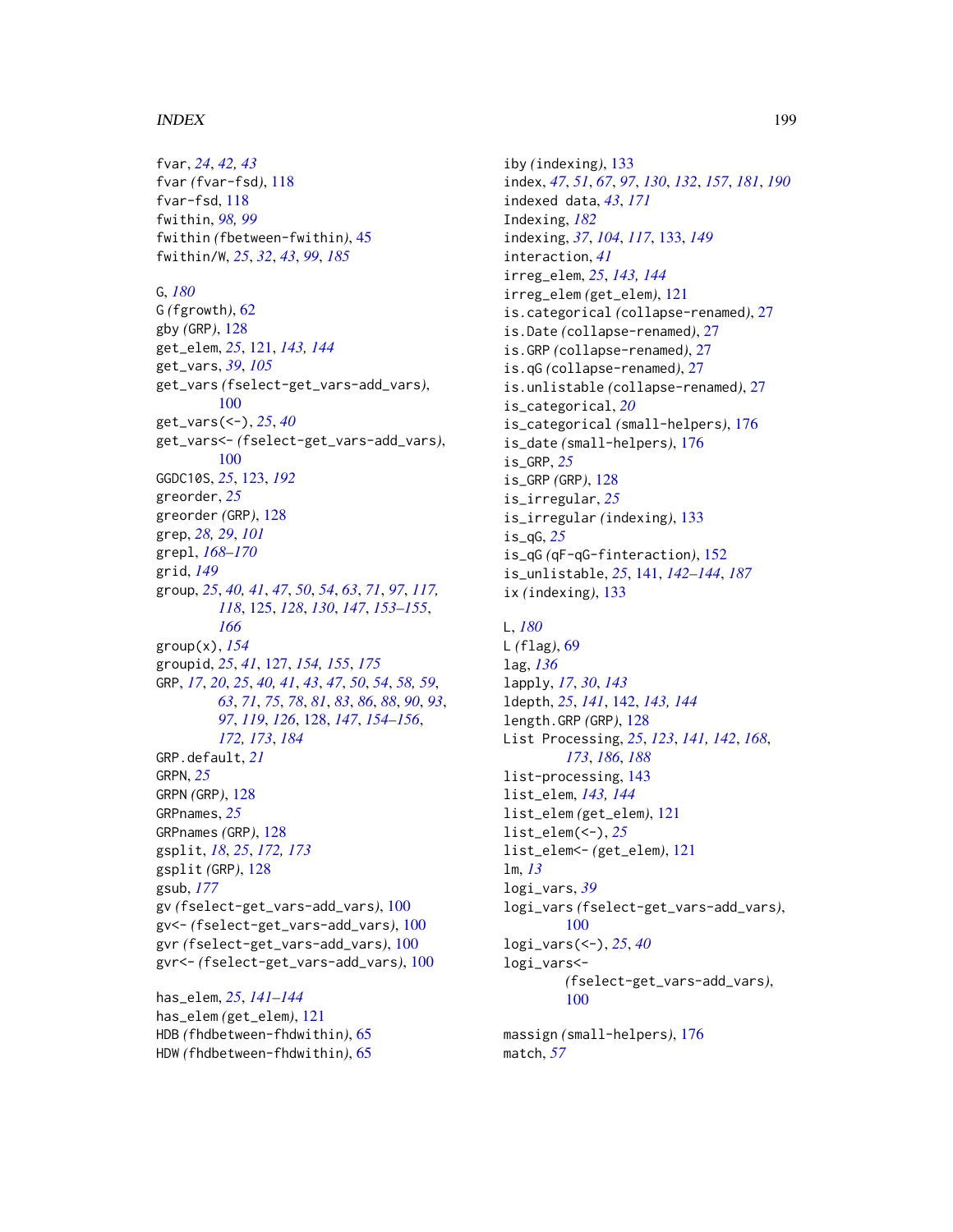match.call, *[130](#page-129-0)* Math, *[137](#page-136-0)* matrix, *[30](#page-29-0)* max, *[81](#page-80-0)* mclapply, *[17](#page-16-0)*, *[21](#page-20-0)*, *[30](#page-29-0)* mctl, *[30](#page-29-0)* mctl *(*quick-conversion*)*, [163](#page-162-0) min, *[81](#page-80-0)* missing\_cases *(*efficient-programming*)*, [35](#page-34-0) model.matrix, *[67](#page-66-0)* mrtl, *[30](#page-29-0)* mrtl *(*quick-conversion*)*, [163](#page-162-0) mtt *(*ftransform*)*, [111](#page-110-0) mutate, *[113](#page-112-0)* na.omit, *[136](#page-135-0)* na\_insert *(*efficient-programming*)*, [35](#page-34-0) na\_omit, *[136](#page-135-0)* na\_omit *(*efficient-programming*)*, [35](#page-34-0) na\_rm *(*efficient-programming*)*, [35](#page-34-0) names, *[161](#page-160-0)* namlab *(*small-helpers*)*, [176](#page-175-0) NextMethod, *[131](#page-130-0)*, *[135](#page-134-0)* NextMethod(), *[135](#page-134-0)* num\_vars, *[39](#page-38-0)* num\_vars *(*fselect-get\_vars-add\_vars*)*, [100](#page-99-0) num\_vars(<-), *[25](#page-24-0)*, *[40](#page-39-0)* num\_vars<- *(*fselect-get\_vars-add\_vars*)*, [100](#page-99-0) nv *(*fselect-get\_vars-add\_vars*)*, [100](#page-99-0) nv<- *(*fselect-get\_vars-add\_vars*)*, [100](#page-99-0)

```
Ops, 137
```

```
pacf, 146, 147
Package Options, 25
pad, 25, 144, 170
paste, 130
plot.acf, 147
plot.GRP (GRP), 128
plot.psmat (psmat), 148
print.descr (descr), 33
print.GRP (GRP), 128
print.index_df (indexing), 133
print.pwcor (pwcor-pwcov-pwnobs), 150
print.pwcov (pwcor-pwcov-pwnobs), 150
print.qsu (qsu), 155
```
psacf, *[25](#page-24-0)*, [146,](#page-145-2) *[180,](#page-179-1) [181](#page-180-0)* psccf, *[25](#page-24-0)*, *[180,](#page-179-1) [181](#page-180-0)* psccf *(*psacf*)*, [146](#page-145-2) psmat, *[25](#page-24-0)*, [148,](#page-147-0) *[180](#page-179-1)* pspacf, *[25](#page-24-0)*, *[180,](#page-179-1) [181](#page-180-0)* pspacf *(*psacf*)*, [146](#page-145-2) pwcor, *[13](#page-12-0)*, *[25](#page-24-0)*, *[35](#page-34-0)*, *[179](#page-178-1)* pwcor *(*pwcor-pwcov-pwnobs*)*, [150](#page-149-0) pwcor-pwcov-pwnobs, [150](#page-149-0) pwcov, *[25](#page-24-0)*, *[179](#page-178-1)* pwcov *(*pwcor-pwcov-pwnobs*)*, [150](#page-149-0) pwNobs *(*collapse-renamed*)*, [27](#page-26-0) pwnobs, *[25](#page-24-0)*, *[179](#page-178-1)* pwnobs *(*pwcor-pwcov-pwnobs*)*, [150](#page-149-0)

qDF, *[20,](#page-19-0) [21](#page-20-0)*, *[33](#page-32-0)* qDF *(*quick-conversion*)*, [163](#page-162-0) qDT *(*quick-conversion*)*, [163](#page-162-0) qF, *[25](#page-24-0)*, *[41](#page-40-0)*, *[57](#page-56-0)*, *[126](#page-125-0)*, *[132](#page-131-0)*, *[161](#page-160-0)*, *[163](#page-162-0)*, *[165](#page-164-0)*, *[184](#page-183-0)* qF *(*qF-qG-finteraction*)*, [152](#page-151-1) qF-qG-finteraction, [152](#page-151-1) qG, *[25](#page-24-0)*, *[41](#page-40-0)*, *[71](#page-70-0)*, *[126,](#page-125-0) [127](#page-126-0)*, *[132](#page-131-0)*, *[175](#page-174-0)*, *[181,](#page-180-0) [182](#page-181-0)* qG *(*qF-qG-finteraction*)*, [152](#page-151-1) qM, *[151](#page-150-0)* qM *(*quick-conversion*)*, [163](#page-162-0) qr, *[67](#page-66-0)* qsu, *[25](#page-24-0)*, *[33](#page-32-0)[–35](#page-34-0)*, *[43](#page-42-0)*, *[152](#page-151-1)*, [155,](#page-154-0) *[179](#page-178-1)* qsu.default, *[34](#page-33-0)* qtab, *[25](#page-24-0)*, [160,](#page-159-0) *[179](#page-178-1)* qtable *(*qtab*)*, [160](#page-159-0) qTBL *(*quick-conversion*)*, [163](#page-162-0) quantile, *[17](#page-16-0)*, *[34](#page-33-0)* Quick Data Conversion, *[25](#page-24-0)*, *[40](#page-39-0)* quick-conversion, [163](#page-162-0)

radixorder, *[40](#page-39-0)*, *[79](#page-78-0)*, *[91](#page-90-0)*, *[132](#page-131-0)*, *[154](#page-153-0)*, [165](#page-164-0) radixorder(v), *[25](#page-24-0)*, *[41](#page-40-0)* radixorderv, *[40](#page-39-0)*, *[50,](#page-49-0) [51](#page-50-0)*, *[117](#page-116-0)*, *[128](#page-127-2)*, *[130](#page-129-0)*, *[171](#page-170-0)* radixorderv *(*radixorder*)*, [165](#page-164-0) rainbow, *[149](#page-148-0)* rapply, *[143](#page-142-1)*, *[167,](#page-166-1) [168](#page-167-0)* rapply2d, *[25](#page-24-0)*, *[143,](#page-142-1) [144](#page-143-0)*, [167,](#page-166-1) *[173](#page-172-0)*, *[188](#page-187-0)* Recode and Replace Values, *[25](#page-24-0)*, *[40](#page-39-0)*, *[145](#page-144-0)* recode-replace, [168](#page-167-0) recode\_char *(*recode-replace*)*, [168](#page-167-0) recode\_num *(*recode-replace*)*, [168](#page-167-0) reg\_elem, *[25](#page-24-0)*, *[143,](#page-142-1) [144](#page-143-0)* reg\_elem *(*get\_elem*)*, [121](#page-120-0) reindex, *[25](#page-24-0)*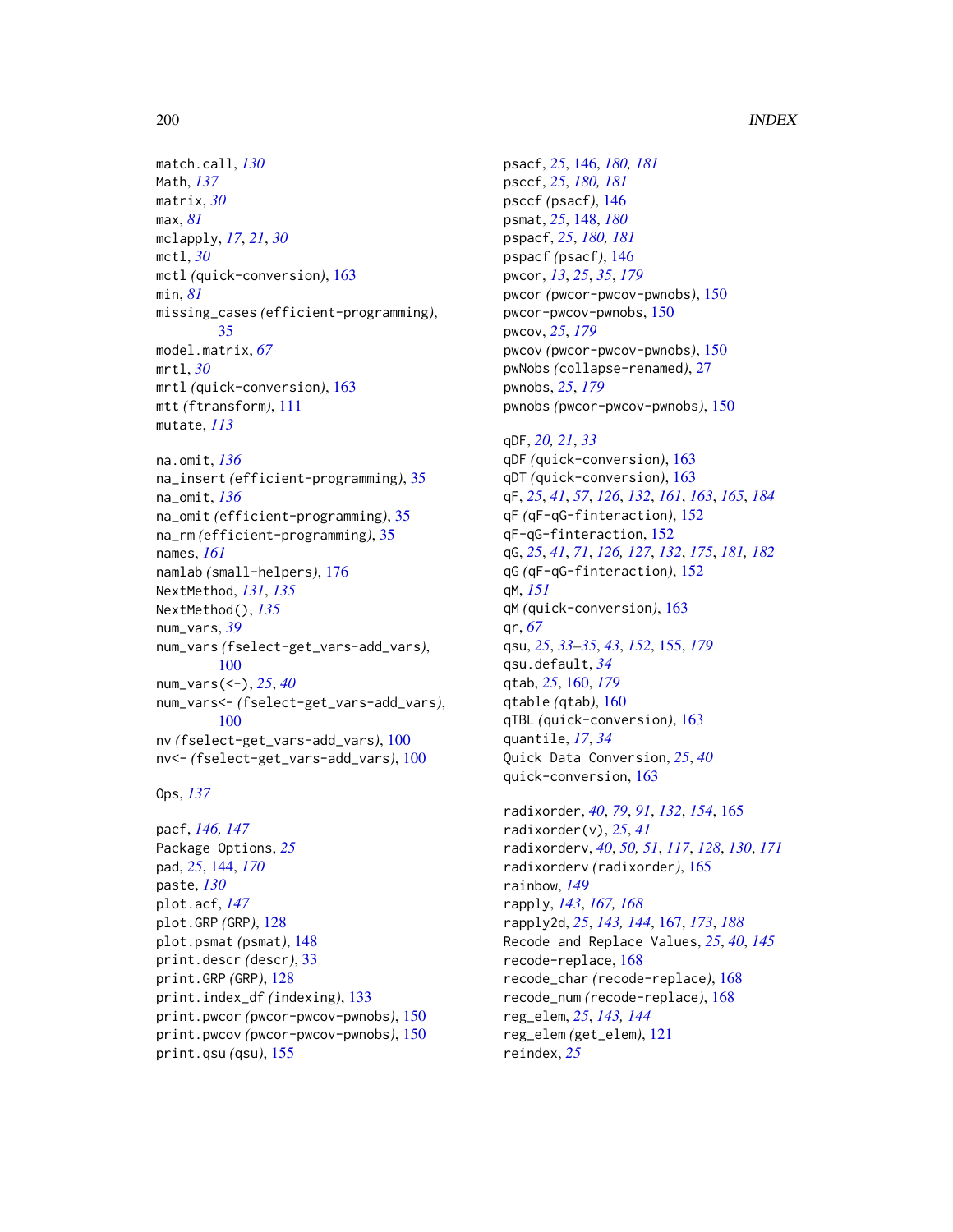reindex *(*indexing*)*, [133](#page-132-2) relabel, *[40](#page-39-0)* relabel *(*frename*)*, [94](#page-93-0) replace\_Inf *(*recode-replace*)*, [168](#page-167-0) replace\_NA *(*recode-replace*)*, [168](#page-167-0) replace\_outliers *(*recode-replace*)*, [168](#page-167-0) rm\_stub *(*small-helpers*)*, [176](#page-175-0) rnm *(*frename*)*, [94](#page-93-0) roworder, *[29](#page-28-0)*, *[39](#page-38-0)*, [170](#page-169-0) roworder(v), *[25](#page-24-0)*, *[40,](#page-39-0) [41](#page-40-0)*, *[136](#page-135-0)* roworderv *(*roworder*)*, [170](#page-169-0) rsplit, *[25](#page-24-0)*, *[143,](#page-142-1) [144](#page-143-0)*, *[168](#page-167-0)*, [172,](#page-171-1) *[186](#page-185-0)*, *[188](#page-187-0)* sbt *(*fsubset*)*, [103](#page-102-0) scale, *[32](#page-31-0)* security, *[5](#page-4-0)* selecting and replacing columns, *[105](#page-104-0)* seq\_col *(*efficient-programming*)*, [35](#page-34-0) seq\_row *(*efficient-programming*)*, [35](#page-34-0) seqid, *[25](#page-24-0)*, *[41,](#page-40-0) [42](#page-41-1)*, *[127](#page-126-0)*, [174,](#page-173-1) *[182](#page-181-0)* set, *[37](#page-36-0)* setAttrib *(*small-helpers*)*, [176](#page-175-0) setColnames *(*small-helpers*)*, [176](#page-175-0) setDimnames *(*small-helpers*)*, [176](#page-175-0) setLabels *(*small-helpers*)*, [176](#page-175-0) setop, *[14](#page-13-0)*, *[16](#page-15-1)*, *[31](#page-30-1)* setop *(*efficient-programming*)*, [35](#page-34-0) setrelabel, *[40](#page-39-0)* setrelabel *(*frename*)*, [94](#page-93-0) setrename, *[40](#page-39-0)* setrename *(*frename*)*, [94](#page-93-0) setRownames *(*small-helpers*)*, [176](#page-175-0) settfm *(*ftransform*)*, [111](#page-110-0) settfmv *(*ftransform*)*, [111](#page-110-0) setTRA, *[14](#page-13-0)*, *[16](#page-15-1)* setTRA *(*TRA*)*, [183](#page-182-0) settransform, *[39](#page-38-0)* settransform *(*ftransform*)*, [111](#page-110-0) settransformv *(*ftransform*)*, [111](#page-110-0) setv, *[105](#page-104-0)*, *[170](#page-169-0)* setv *(*efficient-programming*)*, [35](#page-34-0) slt *(*fselect-get\_vars-add\_vars*)*, [100](#page-99-0) slt<- *(*fselect-get\_vars-add\_vars*)*, [100](#page-99-0) Small (Helper) Functions, *[25](#page-24-0)*, *[38](#page-37-0)*, *[145](#page-144-0)* small-helpers, [176](#page-175-0) smr *(*fsummarise*)*, [109](#page-108-0) split, *[131](#page-130-0)*, *[143](#page-142-1)*, *[172,](#page-171-1) [173](#page-172-0)* ss, *[39,](#page-38-0) [40](#page-39-0)* ss *(*fsubset*)*, [103](#page-102-0)

STD *(*fscale*)*, [96](#page-95-1) strftime, *[137](#page-136-0)* subset, *[39](#page-38-0)*, *[103,](#page-102-0) [104](#page-103-0)* subset.data.frame, *[105](#page-104-0)* subset.matrix, *[104](#page-103-0)* sum, *[107](#page-106-0)* summary, *[34](#page-33-0)* Summary Statistics, *[25](#page-24-0)*, *[35](#page-34-0)*, *[152](#page-151-1)*, *[159](#page-158-0)*, *[161](#page-160-0)*, *[191](#page-190-0)* summary-statistics, [179](#page-178-1) sweep, *[183](#page-182-0)[–185](#page-184-0)* t\_list, *[25](#page-24-0)*, *[143,](#page-142-1) [144](#page-143-0)*, [185](#page-184-0) table, *[160,](#page-159-0) [161](#page-160-0)*, *[179](#page-178-1)* tabulate, *[130](#page-129-0)* tapply, *[18](#page-17-0)* tfm *(*ftransform*)*, [111](#page-110-0) tfm<- *(*ftransform*)*, [111](#page-110-0) tfmv *(*ftransform*)*, [111](#page-110-0) Time Series and Panel Series, *[25](#page-24-0)*, *[32,](#page-31-0) [33](#page-32-0)*, *[42,](#page-41-1) [43](#page-42-0)*, *[45](#page-44-1)*, *[51](#page-50-0)*, *[55](#page-54-0)*, *[64](#page-63-0)*, *[72](#page-71-0)*, *[137](#page-136-0)*, *[147](#page-146-0)*, *[150](#page-149-0)*, *[182](#page-181-0)* time-series-panel-series, [180](#page-179-1) timeid, *[25](#page-24-0)*, *[41,](#page-40-0) [42](#page-41-1)*, *[71](#page-70-0)*, *[127](#page-126-0)*, *[136,](#page-135-0) [137](#page-136-0)*, *[175](#page-174-0)*, *[180](#page-179-1)*, [181](#page-180-0) to\_plm, *[25](#page-24-0)* to\_plm *(*indexing*)*, [133](#page-132-2) TRA, *[15,](#page-14-0) [16](#page-15-1)*, *[43](#page-42-0)*, *[49](#page-48-0)*, *[58,](#page-57-0) [59](#page-58-0)*, *[68](#page-67-0)*, *[75](#page-74-0)[–88](#page-87-0)*, *[90](#page-89-0)[–94](#page-93-0)*, *[99](#page-98-0)*, *[106,](#page-105-0) [107](#page-106-0)*, *[118](#page-117-0)[–120](#page-119-0)*, *[128](#page-127-2)*, [183](#page-182-0) transform, *[39](#page-38-0)*, *[111](#page-110-0)* ts.plot, *[149](#page-148-0)*

unattrib *(*small-helpers*)*, [176](#page-175-0) unindex, *[25](#page-24-0)* unindex *(*indexing*)*, [133](#page-132-2) unique, *[41](#page-40-0)*, *[57](#page-56-0)*, *[116](#page-115-0)* unlist, *[30](#page-29-0)*, *[84](#page-83-0)*, *[143](#page-142-1)*, *[161](#page-160-0)*, *[186](#page-185-0)* unlist2d, *[25](#page-24-0)*, *[143,](#page-142-1) [144](#page-143-0)*, *[168](#page-167-0)*, *[173](#page-172-0)*, [186](#page-185-0)

varying, *[25](#page-24-0)*, *[179](#page-178-1)*, [189](#page-188-0) vclasses *(*small-helpers*)*, [176](#page-175-0) vgcd *(*efficient-programming*)*, [35](#page-34-0) vlabels, *[40](#page-39-0)*, *[158](#page-157-0)*, *[161](#page-160-0)* vlabels *(*small-helpers*)*, [176](#page-175-0) vlabels<- *(*small-helpers*)*, [176](#page-175-0) vlengths *(*efficient-programming*)*, [35](#page-34-0) vtypes *(*efficient-programming*)*, [35](#page-34-0)

W *(*fbetween-fwithin*)*, [45](#page-44-1)